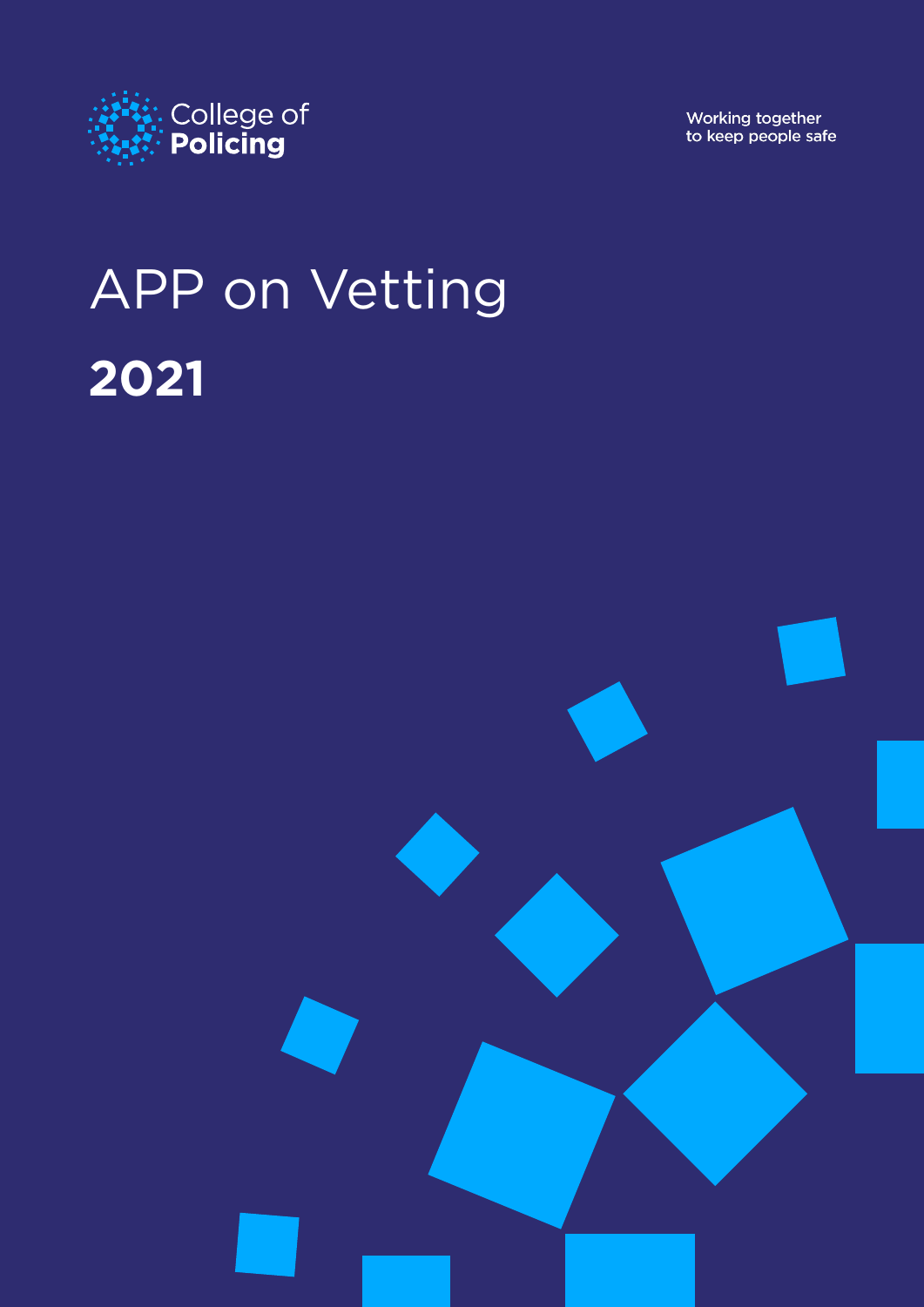College of Policing Limited Leamington Road Ryton-on-Dunsmore Coventry CV8 3EN

© College of Policing Limited (2021)

This publication is licensed under the terms of the Non-Commercial College Licence v1.1 except where otherwise stated. To view this licence visit **[https://www.college.police.uk/non](https://www.college.police.uk/non-commercial-college-licence)[commercial-college-licence](https://www.college.police.uk/non-commercial-college-licence)**

Where we have identified any third-party copyright information, you will need to obtain permission from the copyright holders concerned.

Any enquiries regarding this publication or to request copies in accessible formats please contact us at **[contactus@college.pnn.police.uk](mailto:contactus%40college.pnn.police.uk?subject=APP%20on%20Vetting)**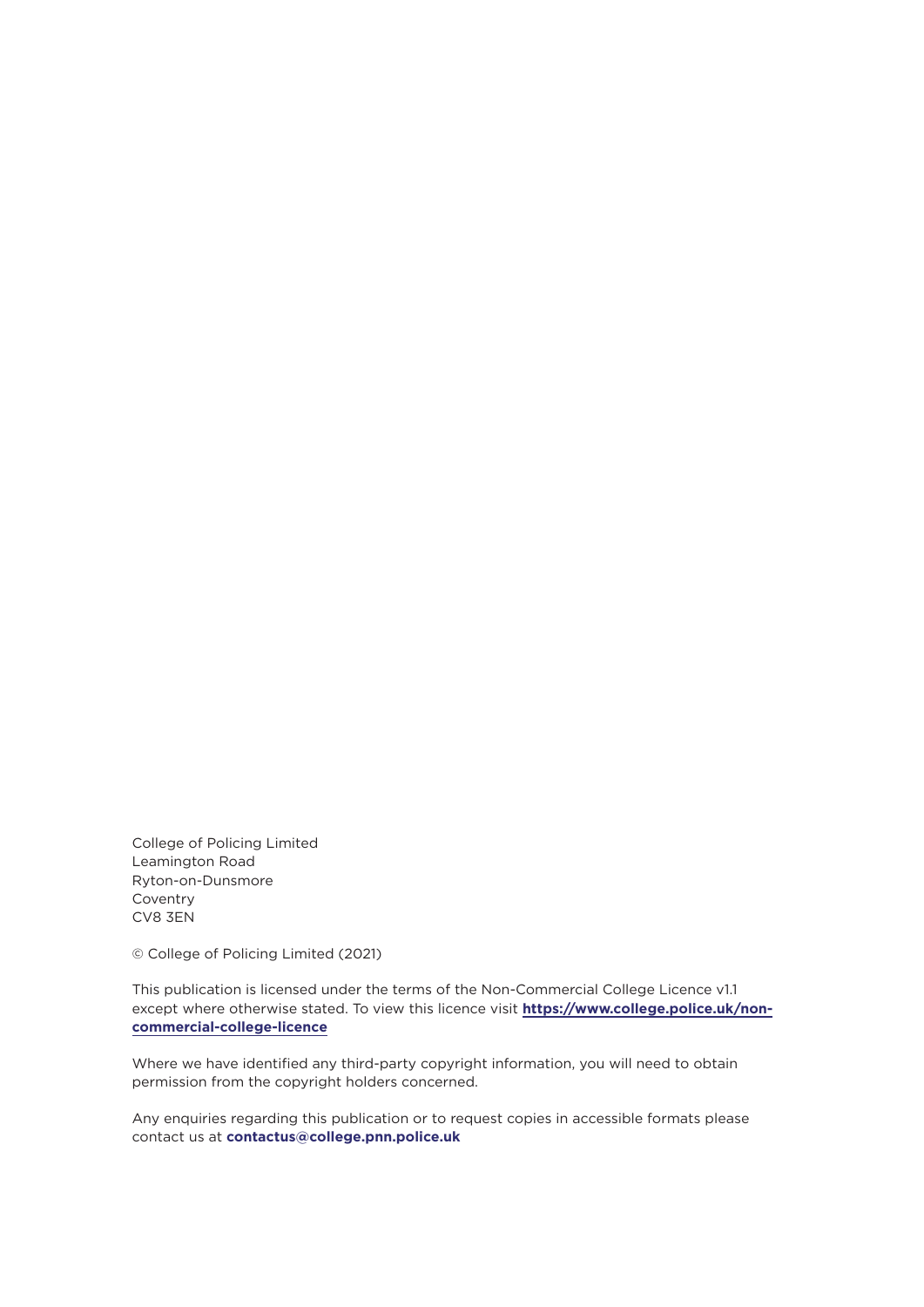# **Contents**

| 1 |              | <b>Introduction</b>                                                                                                                                                               | 9       |
|---|--------------|-----------------------------------------------------------------------------------------------------------------------------------------------------------------------------------|---------|
| 2 | <b>Scope</b> |                                                                                                                                                                                   | 11      |
| 3 |              | Why is vetting necessary?                                                                                                                                                         | $12 \,$ |
| 4 |              | <b>Expectations of the Vetting Code of Practice</b>                                                                                                                               | 14      |
|   | 4.1          | Safeguarding against disproportionality and obligations<br>under the Equality Act 2010                                                                                            | 14      |
|   | 4.2          | <b>Gender Recognition Act</b>                                                                                                                                                     | 16      |
|   | 4.3          | <b>Expectations of police forces</b>                                                                                                                                              | 16      |
|   | 4.4          | Expectations of elected local policing bodies and chief officers                                                                                                                  | 17      |
|   | 4.5          | Expectations of police force vetting units                                                                                                                                        | 18      |
|   | 4.6          | Expectations of force vetting managers                                                                                                                                            | 19      |
|   | 4.7          | Expectations of applicants to the police service                                                                                                                                  | 20      |
|   | 4.8          | Expectations of police personnel and volunteers                                                                                                                                   | 21      |
|   | 4.9          | Expectations of non-police personnel, including contractors,<br>consultants, volunteers and partner agencies who work<br>closely with, or share premises with, the police service | 22      |
| 5 |              | <b>Vetting regimes</b>                                                                                                                                                            | 23      |
| 6 |              | <b>Force vetting</b>                                                                                                                                                              | 24      |
|   | 6.1          | Force vetting levels                                                                                                                                                              | 24      |
|   | 6.2          | Maintaining records                                                                                                                                                               | 24      |
| 7 |              | <b>Force vetting procedures</b>                                                                                                                                                   | 26      |
|   | 7.1          | Authentication                                                                                                                                                                    | 26      |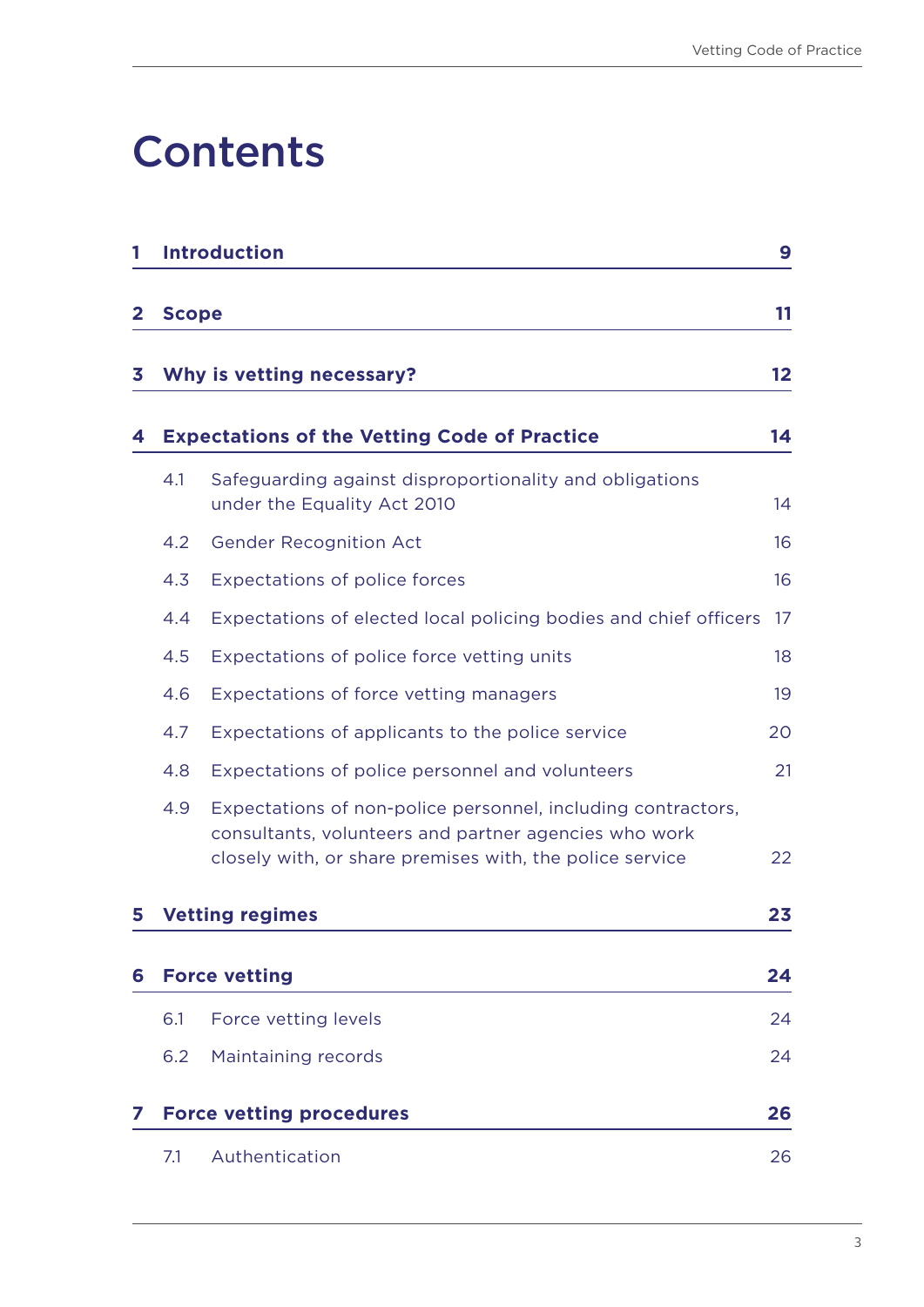| 7.2  | Identity check                                                                                       | 26 |
|------|------------------------------------------------------------------------------------------------------|----|
| 7.3  | Nationality check                                                                                    | 27 |
| 7.4  | Employment eligibility                                                                               | 27 |
| 7.5  | Checkable history                                                                                    | 27 |
| 7.6  | Residency criteria                                                                                   | 28 |
| 7.7  | Application of the residency criteria                                                                | 29 |
| 7.8  | Residency and service with HMG or the armed forces                                                   | 30 |
| 7.9  | Consideration to be made when applying the residency criteria                                        | 31 |
| 7.10 | Residency discretion and ability to transfer between forces                                          | 32 |
| 7.11 | Recruitment vetting                                                                                  | 32 |
| 7.12 | Recruitment vetting and the national security vetting process                                        | 33 |
| 7.13 | Transferees and those with previous police service                                                   | 33 |
| 7.14 | Transfer or other movement between forces during, or after,<br>professional standards investigations | 35 |
| 7.15 | Re-joiners                                                                                           | 36 |
| 7.16 | Return following dismissal                                                                           | 37 |
| 7.17 | Return following secondment                                                                          | 38 |
| 7.18 | Recruitment vetting                                                                                  | 38 |
| 7.19 | Recruitment vetting - checks and enquiries                                                           | 39 |
|      | 7.20 Management vetting                                                                              | 40 |
| 7.21 | Management vetting - checks and enquiries                                                            | 41 |
|      | 7.22 Further information regarding minimum checks                                                    | 43 |
| 7.23 | <b>Biometric vetting</b>                                                                             | 48 |
| 7.24 | <b>Reciprocal vetting</b>                                                                            | 50 |
| 7.25 | Vetting of chief constables                                                                          | 51 |
| 7.26 | Reciprocal vetting of chief constables                                                               | 51 |
| 7.27 | Vetting of other chief officers                                                                      | 52 |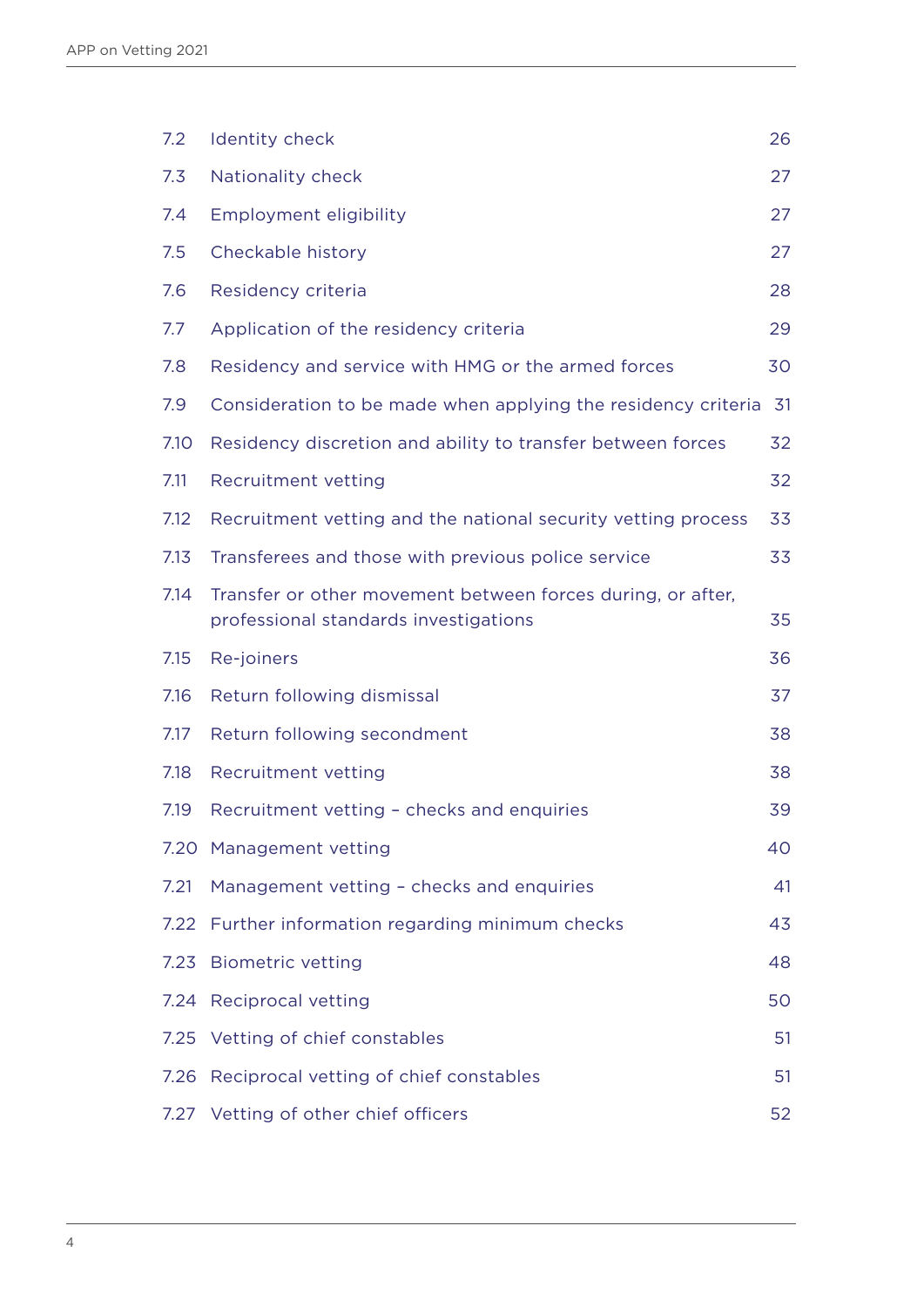|   | 7.28 | Attendance at the Police National Assessment Centre<br>and Senior Command Course | 52 |
|---|------|----------------------------------------------------------------------------------|----|
|   | 7.29 | <b>Disclosure and Barring Service checks</b>                                     | 52 |
|   |      | 7.30 Designation of clearance level                                              | 53 |
|   | 7.31 | Non-police personnel vetting                                                     | 54 |
|   |      | 7.32 NPPV levels                                                                 | 55 |
|   |      | 7.33 NPPV level 1 - checks and enquiries                                         | 56 |
|   |      | 7.34 NPPV level 2 (abbreviated) - checks and enquiries                           | 57 |
|   | 7.35 | NPPV level 2 (full) - checks and enquiries                                       | 58 |
|   |      | 7.36 NPPV level 3 - checks and enquiries                                         | 59 |
|   |      | 7.37 National contractors vetting scheme                                         | 59 |
|   | 7.38 | Individuals appointed by the local policing body                                 | 60 |
|   | 7.39 | Non-police personnel who do not need to be vetted                                | 60 |
|   |      | 7.40 Volunteer Police Cadets                                                     | 61 |
|   |      |                                                                                  |    |
|   |      | 7.41 Cadet leaders                                                               | 61 |
|   |      | Decision-making and transparency - force vetting                                 | 63 |
|   | 8.1  | Gathering information and intelligence                                           | 63 |
|   | 8.2  | Assessing threat and risk                                                        | 63 |
| 8 | 8.3  | Convictions and cautions considerations                                          | 64 |
|   | 8.4  | Risk-based assessment of convictions and caution                                 | 66 |
|   | 8.5  | Rehabilitation of offenders                                                      | 68 |
|   | 8.6  | <b>CPS Disclosure Manual</b>                                                     | 69 |
|   | 8.7  | Untested allegations                                                             | 70 |
|   | 8.8  | Other non-conviction data                                                        | 71 |
|   | 8.9  | Information relating to third parties                                            | 72 |
|   | 8.10 | Relatives and associates                                                         | 72 |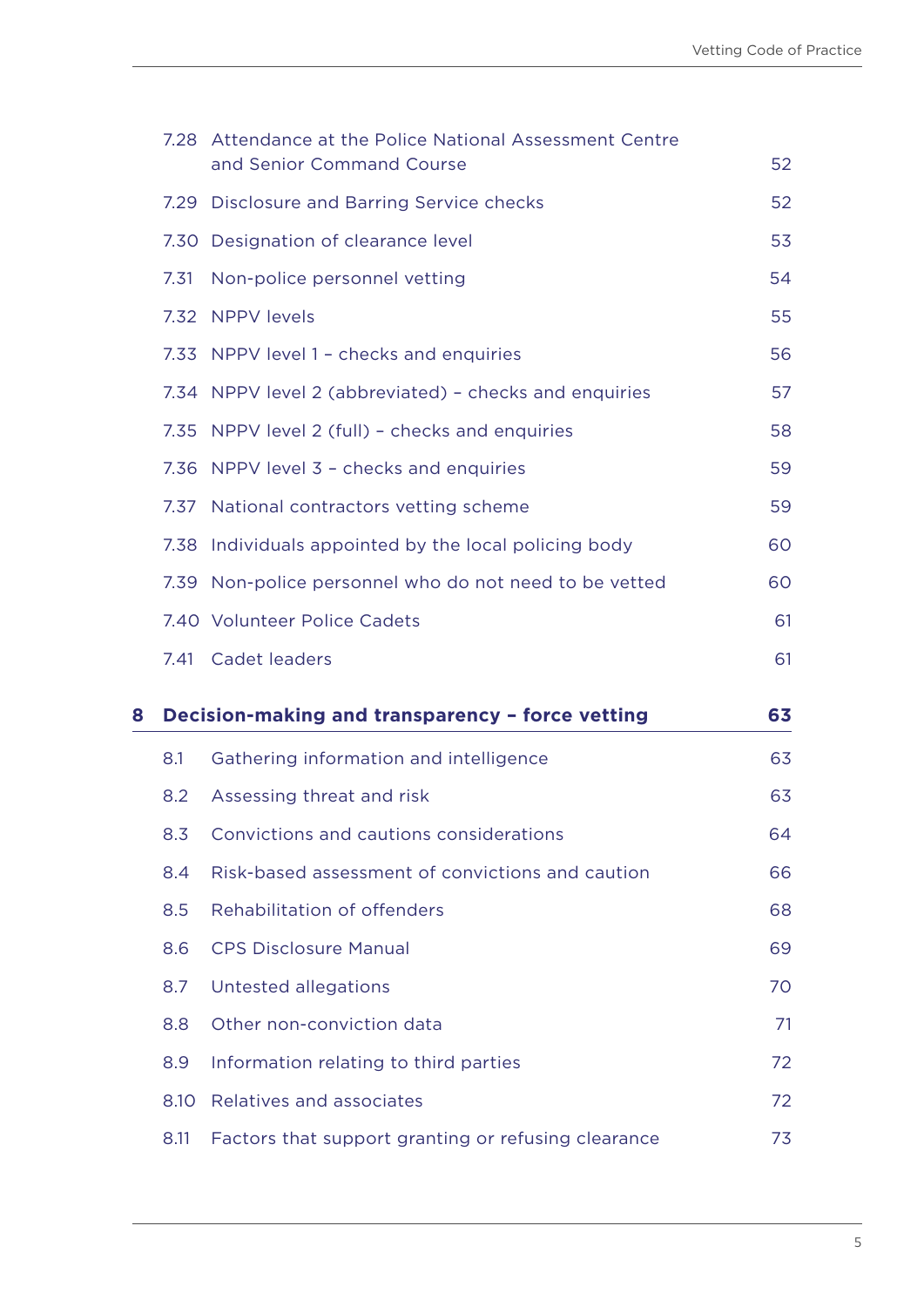| 8.12 | Precedence                                                   | 74 |
|------|--------------------------------------------------------------|----|
| 8.13 | <b>Disclosure</b>                                            | 74 |
| 8.14 | <b>HM</b> forces                                             | 74 |
| 8.15 | <b>Financial checks</b>                                      | 75 |
| 8.16 | Financial information gathering                              | 76 |
| 8.17 | Financial checks for recruitment vetting                     | 77 |
| 8.18 | Bankruptcy                                                   | 78 |
| 8.19 | Individual voluntary agreement                               | 78 |
|      | 8.20 Defaulted payments                                      | 78 |
| 8.21 | Financial check considerations for serving personnel         | 78 |
|      | 8.22 Indicators of potential financial vulnerability         | 79 |
|      | 8.23 Financial check considerations for management vetting   | 80 |
|      | 8.24 Financial check considerations for non-police personnel | 80 |
|      | 8.25 Financial checks for national security vetting          | 81 |
|      | 8.26 Vetting interviews                                      | 81 |
|      | 8.27 Preparation for the vetting interview                   | 82 |
|      | 8.28 Conducting the vetting interview                        | 82 |
|      | 8.29 Establishing rapport and cooperation                    | 83 |
|      | 8.30 Beginning the interview - the importance of honesty     | 84 |
| 8.31 | Reviewing the information provided                           | 84 |
|      | 8.32 Checking understanding                                  | 84 |
|      | 8.33 Questioning                                             | 84 |
|      | 8.34 Additional considerations                               | 85 |
|      | 8.35 Concluding the interview                                | 86 |
|      | 8.36 Reports and note-taking                                 | 86 |
| 8.37 | The vetting decision                                         | 86 |
|      | 8.38 Factors requiring particular scrutiny                   | 88 |
|      | 8.39 Circumstances that may impair judgement                 | 89 |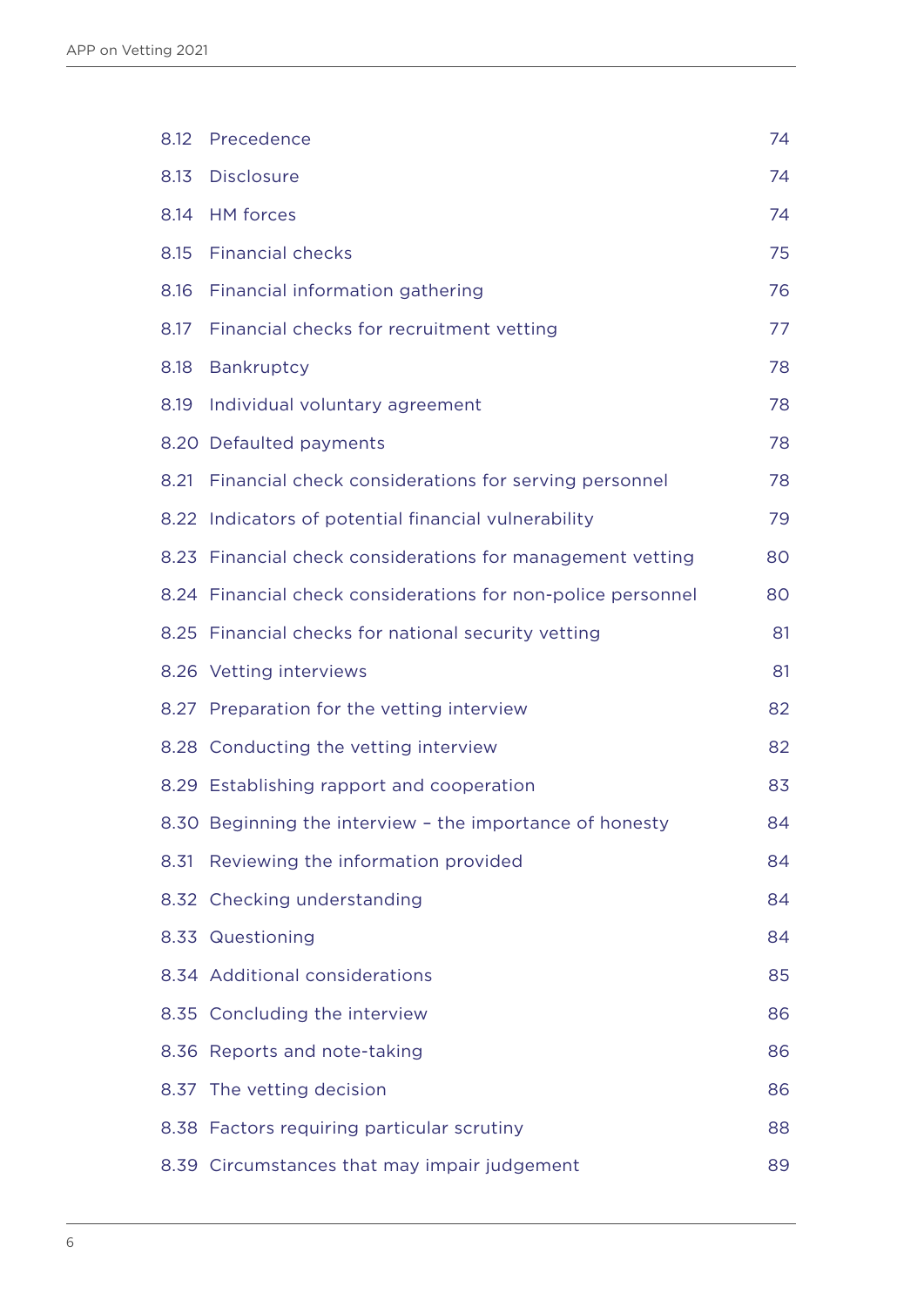|   |      | 8.40 Assessing the criteria for trustworthiness                                     | 89  |
|---|------|-------------------------------------------------------------------------------------|-----|
|   | 8.41 | <b>Risk mitigation strategies</b>                                                   | 89  |
|   |      | 8.42 Delays in appointment                                                          | 90  |
|   |      | 8.43 Communicating the decision                                                     | 91  |
|   |      | 8.44 Appeals                                                                        | 92  |
|   |      | 8.45 Suspension of clearance                                                        | 93  |
|   |      | 8.46 Refusing and withdrawing clearance                                             | 94  |
|   |      | 8.47 Employment Rights Act 1996 and Police (Performance)<br><b>Regulations 2020</b> | 95  |
|   |      | 8.48 Aftercare                                                                      | 96  |
|   |      | 8.49 Renewing clearance                                                             | 97  |
|   |      | 8.50 Reviewing vetting clearance following misconduct                               | 98  |
|   | 8.51 | Flagstone records                                                                   | 99  |
|   |      | 8.52 Transferring vetting clearance                                                 | 99  |
|   | 8.53 | Transfer of Undertaking (Protection of Employment)<br>Regulations                   | 100 |
|   |      | 8.54 Vetting health checks                                                          | 100 |
|   |      | 8.55 Career break                                                                   | 100 |
|   |      | 8.56 Extended absence                                                               | 102 |
| 9 |      | <b>National security vetting</b>                                                    | 103 |
|   | 9.1  | <b>NSV levels</b>                                                                   | 103 |
|   | 9.2  | Appeals procedure                                                                   | 103 |
|   | 9.3  | Counter terrorist check                                                             | 104 |
|   | 9.4  | Security check                                                                      | 104 |
|   | 9.5  | Developed vetting                                                                   | 106 |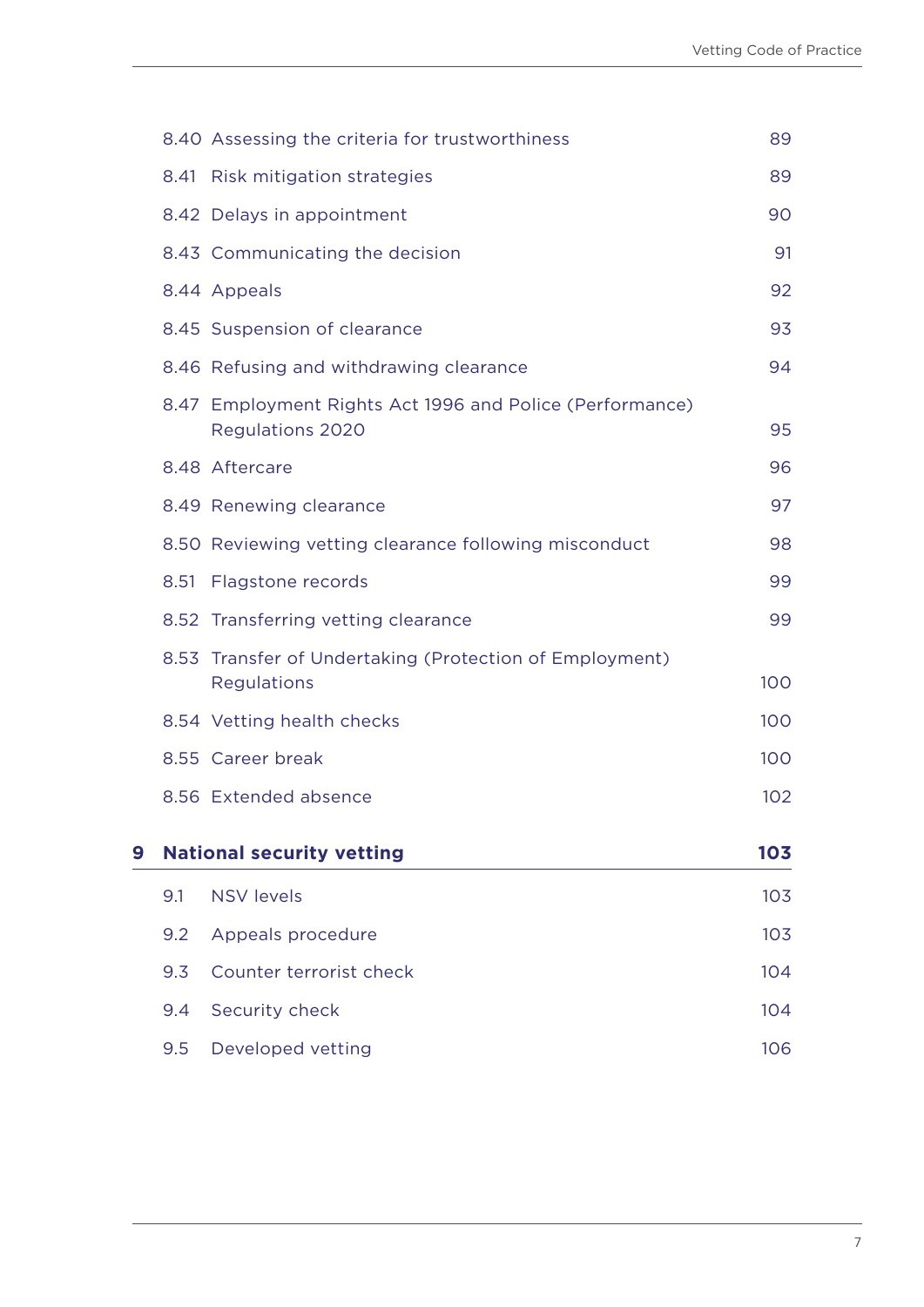| <b>10. Forms and templates</b>                                                                                                             | 107 |
|--------------------------------------------------------------------------------------------------------------------------------------------|-----|
| Sample recruitment vetting form                                                                                                            | 108 |
| Sample management vetting form                                                                                                             | 128 |
| Sample non-police personnel level 1 (NPPV1) vetting form                                                                                   | 144 |
| Sample non-police personnel level 2 (NPPV2) (abbreviated)<br>vetting form                                                                  | 153 |
| Sample non-police personnel level 2 (NPPV2) (full) vetting form                                                                            | 167 |
| Sample non-police personnel level 3 (NPPV3) vetting form                                                                                   | 185 |
| Vetting data capture form                                                                                                                  | 207 |
| Sample financial scoring sheet                                                                                                             | 208 |
| Guidance notes on completing the vetting form                                                                                              | 212 |
| Vetting decision record form                                                                                                               | 215 |
| Sample transferee recruitment checklist                                                                                                    | 218 |
| Vetting appeal form                                                                                                                        | 219 |
| Sample letter of rejection                                                                                                                 | 223 |
| Sample annual security form                                                                                                                | 224 |
| Sample letter to prospective police officers and special<br>constables: taking of fingerprints and DNA                                     | 233 |
| Sample letter of consent to be returned signed by<br>prospective police officers and special constables:<br>taking of fingerprints and DNA | 235 |
| Sample letter for issue to prospective PCSOs and police staff:<br>taking of fingerprints and DNA                                           | 236 |
| Sample letter of consent to be returned signed by prospective<br>PCSO and police staff: taking of fingerprints and DNA                     | 238 |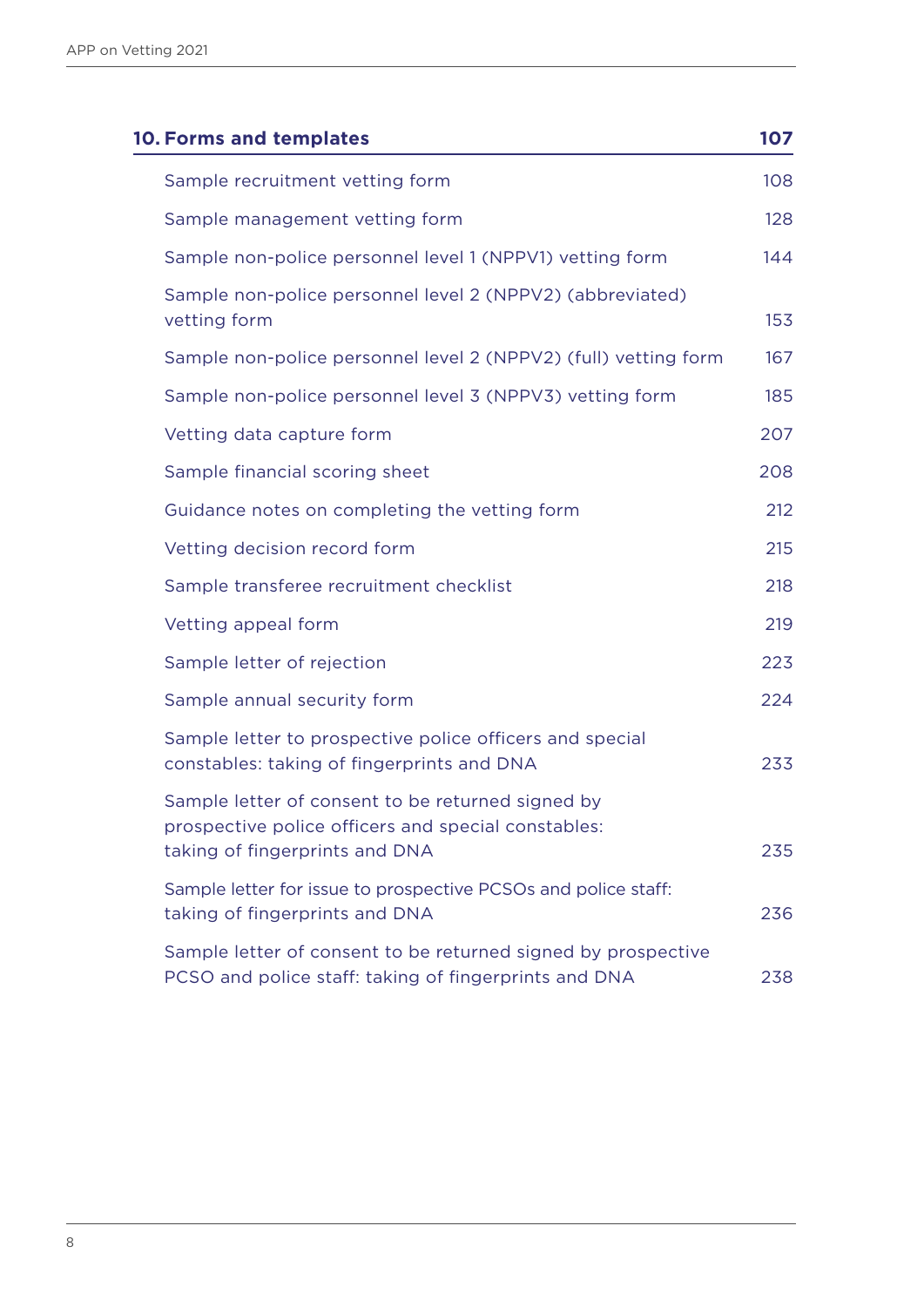### <span id="page-8-0"></span>1 Introduction

- 1.1 Everyone within, working alongside or delivering service on behalf of the police service must maintain high ethical and professional standards, and must act with the utmost integrity. They must also be seen to maintain and promote such standards. A thorough and effective vetting regime is a key component in assessing an individual's integrity. It helps to reassure the public that appropriate checks are conducted on individuals in positions of trust. Vetting also identifies areas of vulnerability that could damage public confidence in a force or the wider police service.
- 1.2 Authorised Professional Practice (APP) Vetting provides information on the vetting procedures that will be applied by police forces in England and Wales. It has been developed to support the consistent application of the minimum national standards relating to vetting across the police service.
- 1.3 The purpose of APP Vetting is to:
	- set out the key principles of vetting in the police service
	- set out how those principles are to be implemented in the police service
	- support the consistent application of vetting standards across the police service
	- uphold police integrity
	- support the delivery of the highest professional standards in serving the public, through the nine policing principles set out in the Code of Ethics
	- support the standards expected of those serving or working in or with – policing, as set out in the Standards of Professional Behaviour<sup>1</sup> for Police Officers and Special Constables, and the Police Staff Council Standards of Professional Behaviour2 for Police Staff (which will be

<sup>1</sup> Schedule 2, Police (Conduct) Regulations 2020, Standards of Professional Behaviour.

<sup>2</sup> Police Staff Council, Joint Circular No. 54, Standards of Professional Behaviour.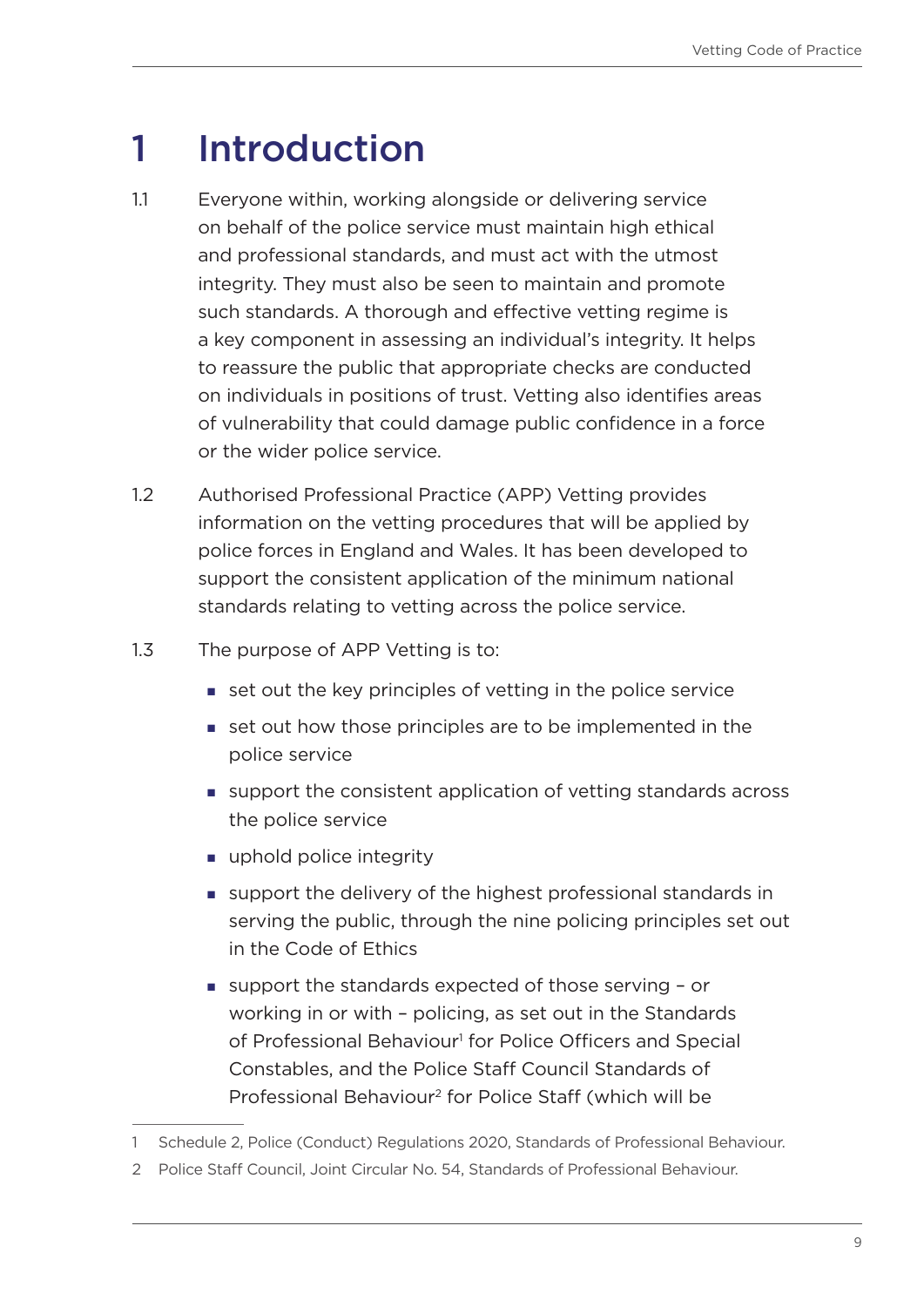collective referred to in this APP from herein as the Standards of Professional Behaviour)

1.4 Vetting should not be used in isolation and should form part of a wider protective security regime. APP Vetting should be read in conjunction with the **[Vetting Code of Practice](https://library.college.police.uk/docs/college-of-policing/Vetting-Code-of-Practice-2017.pdf)** and the **[National Decision Model \(NDM\)](https://www.app.college.police.uk/app-content/national-decision-model/the-national-decision-model/#the-model)**.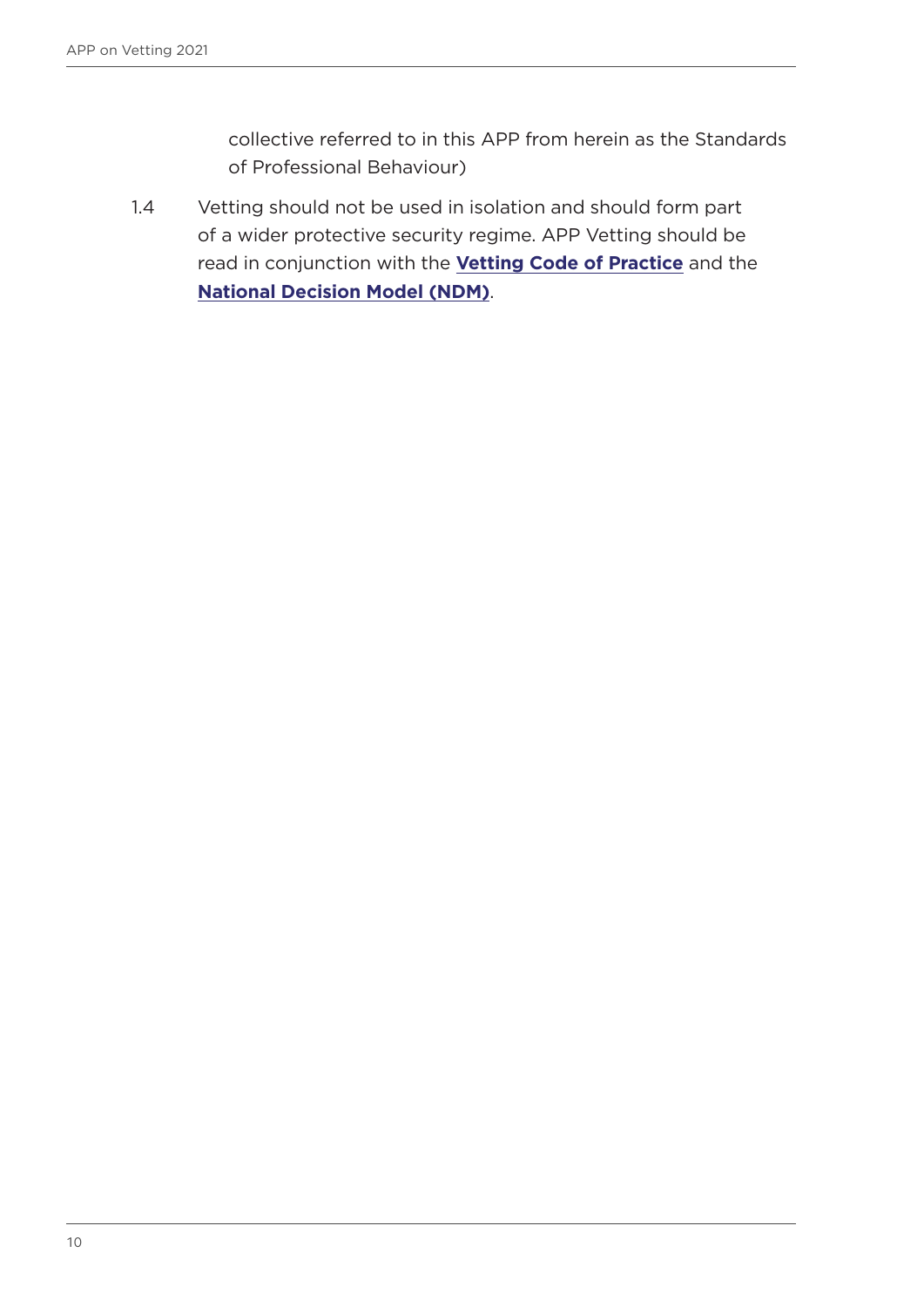### <span id="page-10-0"></span>2 Scope

2.1 APP Vetting applies to:

- the police forces maintained for the police areas of England and Wales defined in section 1 of the Police Act 1996 (it is available for adoption by other police forces or agencies)
- **applicants to the police service**
- **igmarge individuals appointed to, or employed by, police forces (for** example, police officers, police staff and members of the Special Constabulary)
- individuals and organisations working under contract to, in partnership with, or on a voluntary basis with police forces in England and Wales
- **I** local policing bodies
- non-police force vetting units who conduct police vetting
- the College of Policing and its personnel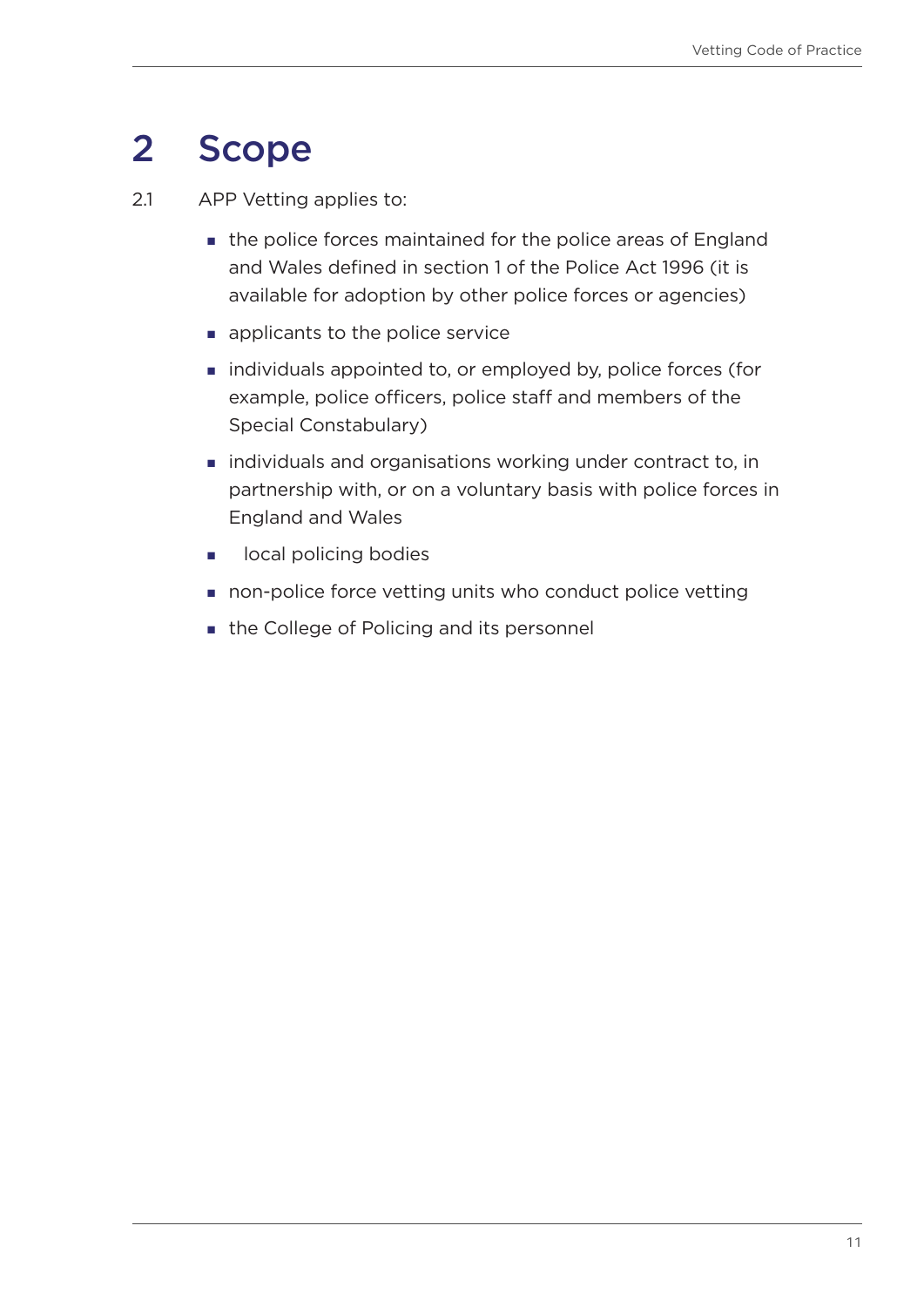### <span id="page-11-0"></span>3 Why is vetting necessary?

- 3.1 Vetting is conducted in the police service to help identify, assess and manage risk relating to areas including, but not limited to:
	- protection of police assets
	- national security
	- $\blacksquare$  public safety
	- public confidence
	- protection of organisational assets
	- operational safety
	- **Leadership**
	- corruption and coercion
	- **n** integrity
- 3.2 Vetting clearances must be granted before an individual is appointed, employed or otherwise authorised to access police premises or information that is not in the public domain. This is because the vetting process can uncover information that shows the individual is unsuitable to be appointed, employed or otherwise given unsupervised access to police assets.
- 3.3 To avoid undue delay in police business, vetting clearances need to be processed in a timely manner.
- 3.4 Provisional or conditional clearances may be granted to an individual based on any known risks pending full clearance being received, or when an individual has been given a period of time to address any risks through the vetting clearance process.
- 3.5 The acceptance of any identified risk should lie with the department to which the individual is being recruited. It is recommended that provisional or conditional clearances should only be used in exceptional circumstances where the force agrees that there is a justifiable business need to accelerate the appointment. Disclosure of any relevant issues to third parties, such as line managers, should only occur with consent. If consent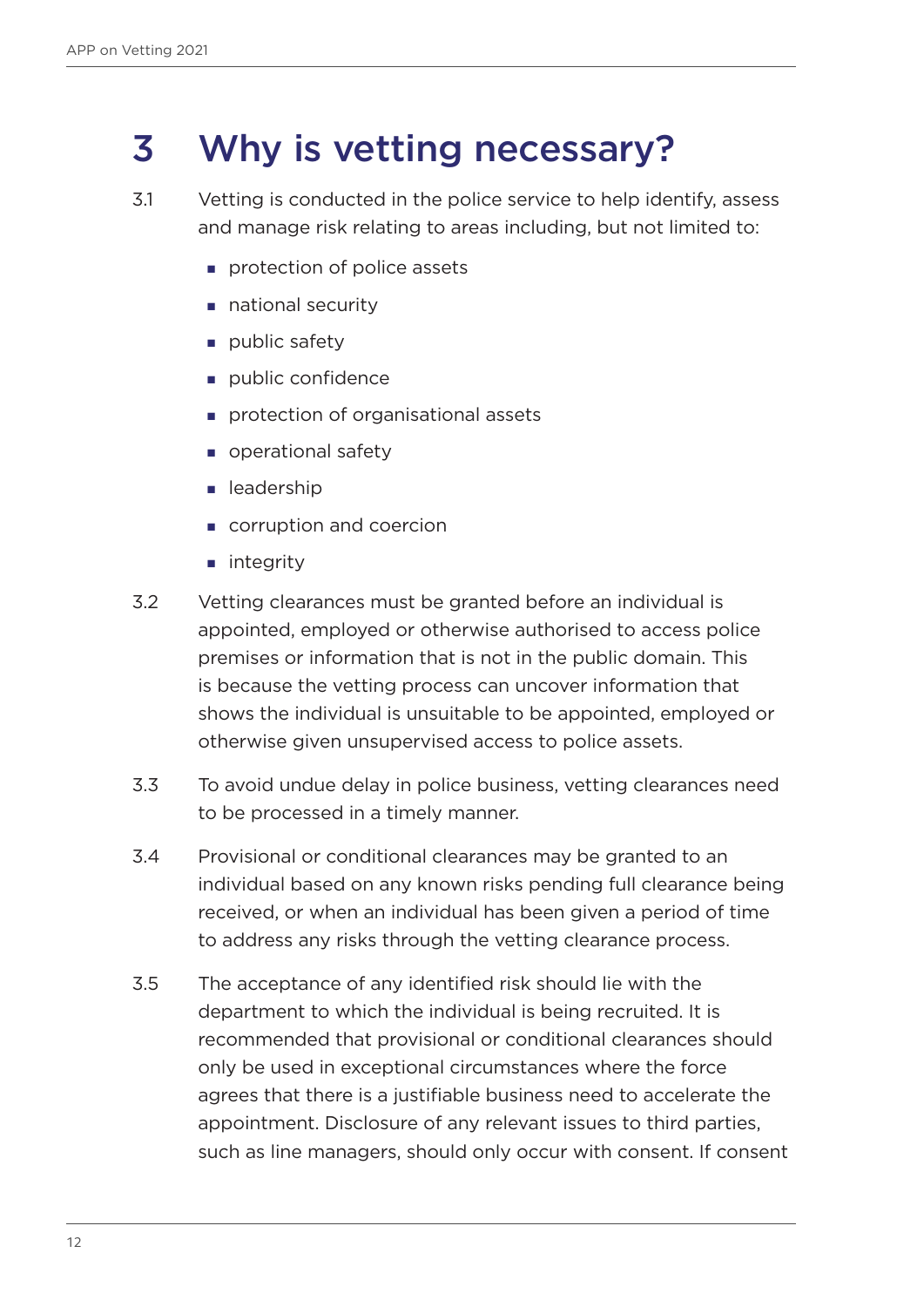is not given, the provisional or conditional clearance cannot be granted.

- 3.6 Where a provisional or conditional clearance is considered, a full rationale – including review dates and any other safeguards – should be recorded and maintained by the force vetting manager (FVM) until the full vetting process has been completed.
- 3.7 There is a risk to an individual of finding themselves without employment if they have resigned from, or turned down, other employment and the provisional or conditional clearance is subsequently withdrawn. The potential for this situation to occur should be made clear to the individual.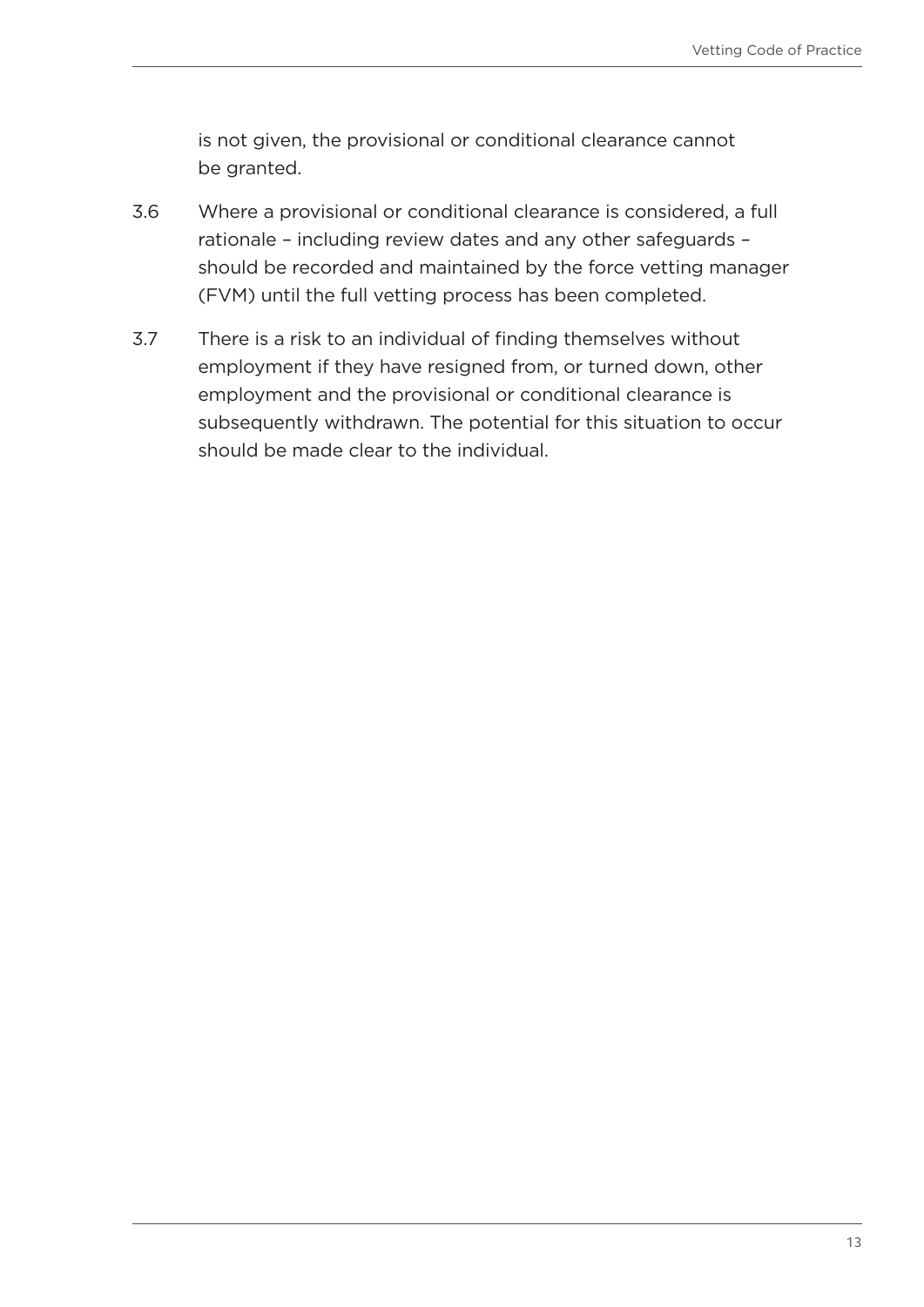## <span id="page-13-0"></span>4 Expectations of the Vetting Code of Practice

This section includes guidance on what is expected of people who work for the police service (including contractors, consultants, partner agencies and volunteers), as well as those seeking to join the service.

### **4.1 Safeguarding against disproportionality and obligations under the Equality Act 2010**

- 4.1.1 The College of Policing's **[Future Operating Environment 2040](https://www.college.police.uk/article/preparing-policing-future-challenges-and-demands)** identified future challenges to the police service, including the need to ensure that those in policing have the skills and attributes to meet the changing nature of demand. Changes in society can be fairly rapid, and it can be challenging for the police service to adapt unless it is representative of the population.
- 4.1.2 There is a risk that vetting has a disproportionate impact on under-represented groups. Without any bias, forces and FVMs should ensure that every opportunity is taken to support the police service by recruiting and retaining applicants with protected characteristics.
- 4.1.3 The protected characteristics, as defined in the **[Equality Act](https://www.legislation.gov.uk/ukpga/2010/15/contents)  [2010](https://www.legislation.gov.uk/ukpga/2010/15/contents)**, are:
	- age
	- **disability**
	- gender reassignment
	- **marriage and civil partnership**
	- **pregnancy and maternity**
	- $rac{e}{2}$  race
	- **religion or belief**
	- **sex**
	- sexual orientation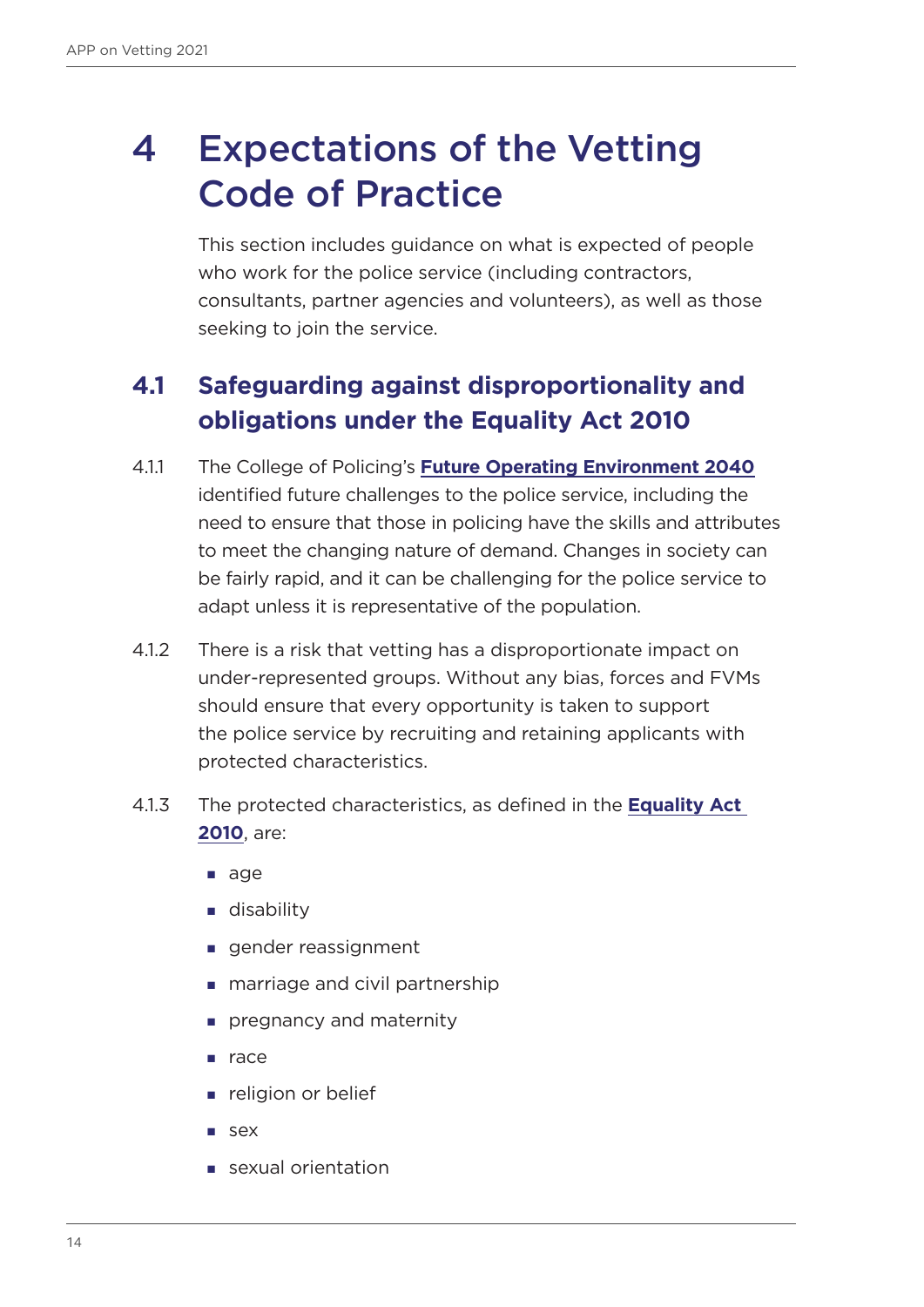- 4.1.4 Regular monitoring and central reporting of analytical data is vital, to help provide the evidence base for the impact of vetting on under-represented groups. This will also assist with compliance with the force's obligations under the Equality Act.
- 4.1.5 Forces must monitor vetting applications, at all levels, against protected characteristics to understand whether there is any disproportionate impact on particular groups. Where disproportionality is identified, forces must take positive steps to address this, while maintaining the safeguards that vetting provides. Developing, implementing and maintaining risk management strategies will be key here.
- 4.1.6 This APP contains recommended monitoring categories. It is recognised that not all forces will be in a position to report on all these categories immediately. Where this is the case, forces should monitor against the categories they reasonably can, and should work towards full compliance with any national standard that is developed as soon as practicable.
- 4.1.7 Forces and FVMs should ensure that they:
	- are aware of, and understand, the significance of unconscious bias and identify options to address its impact, through appropriate training and professional development
	- **a** are able to provide statistical information from available force data that relates to their decision, where a protected characteristic is known
	- support and promote positive action in respect of all underrepresented groups within the police service
- 4.1.8 In supporting positive action initiatives, FVMs should actively engage with potential applicants prior to, and during, recruitment campaigns to explain the vetting process, dispel myths and potentially manage expectations.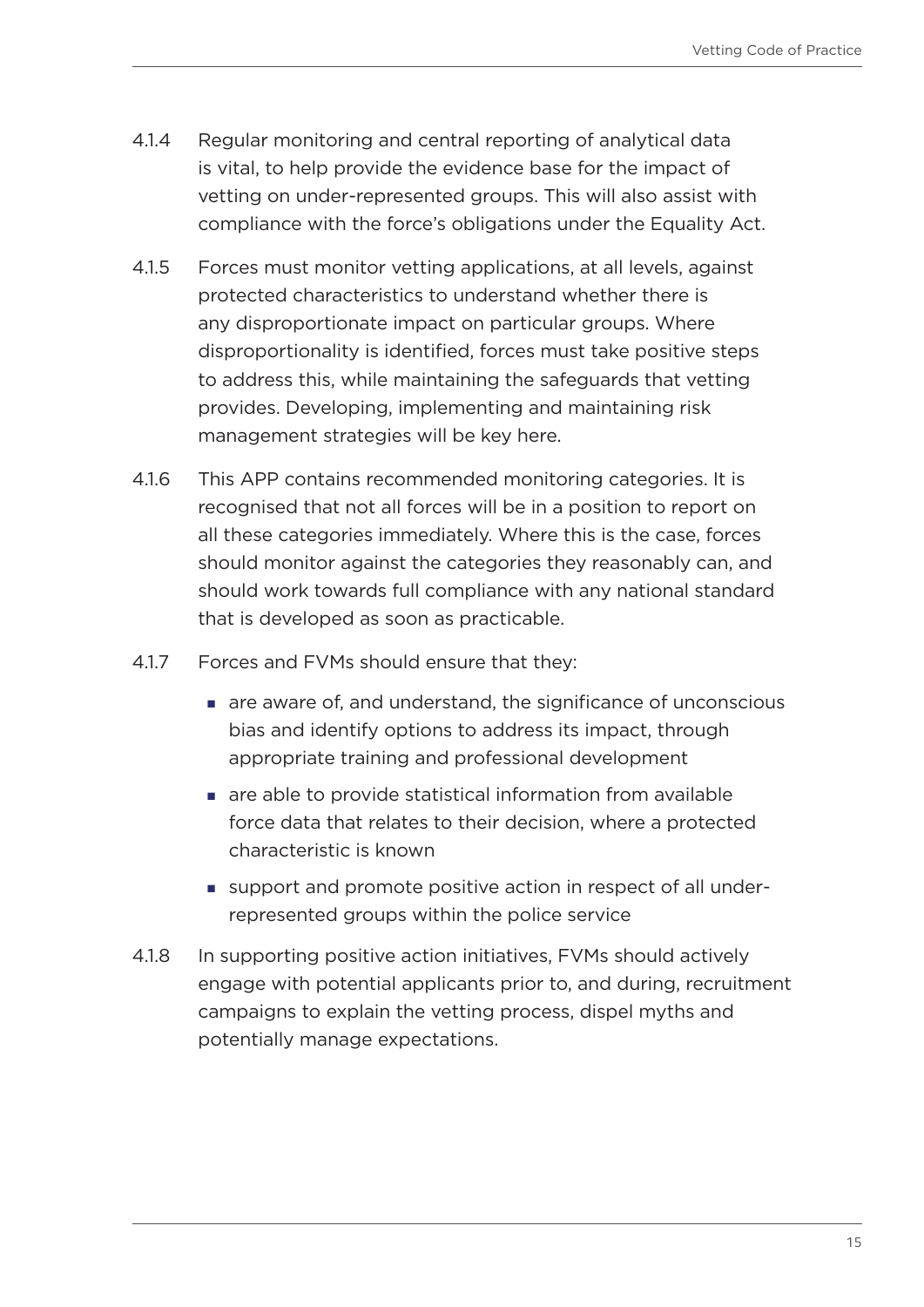### <span id="page-15-0"></span>**4.2 Gender Recognition Act**

- 4.2.1 Under section 22 of the Gender Recognition Act 2004 (GRA), it is an offence to disclose that someone is transgender.
- 4.2.2 For vetting purposes, all previous names must be disclosed by the vetting subject, including those that reveal they have been through transition. While there is nothing in the GRA that compels disclosure, there is no statutory protection for individuals who fail to disclose such information. Where vetting enquiries suggest that a previous identity may not have been disclosed, a subject interview should be conducted to ascertain the reasons for this.
- 4.2.3 Where the vetting subject has been through transition, the two identities should be treated as separate individuals. If it is necessary to make enquiries outside of the vetting unit, the two names should be listed separately, rather than as a previous name.
- 4.2.4 Details that identify transgender status should only be recorded on the vetting system and not shared with anyone outside of the vetting unit, unless there are legislative grounds that specifically allow this.
- 4.2.5 It is recommended that any guidance issued by forces relating to vetting provides contact details for any vetting-related queries, including matters related to the GRA.

### **4.3 Expectations of police forces**

4.3.1 Vetting units must comply with the requirements of the **[Vetting](https://library.college.police.uk/docs/college-of-policing/Vetting-Code-of-Practice-2017.pdf)  [Code of Practice](https://library.college.police.uk/docs/college-of-policing/Vetting-Code-of-Practice-2017.pdf)** and must have a nominated FVM or nominated equivalent. The FVM must have the authority of the chief officer to grant, refuse or withdraw vetting clearances relevant to their force or area. Each force must have suitable vetting arrangements that ensure compliance with the Vetting Code of Practice. These arrangements may be delivered collaboratively with other forces.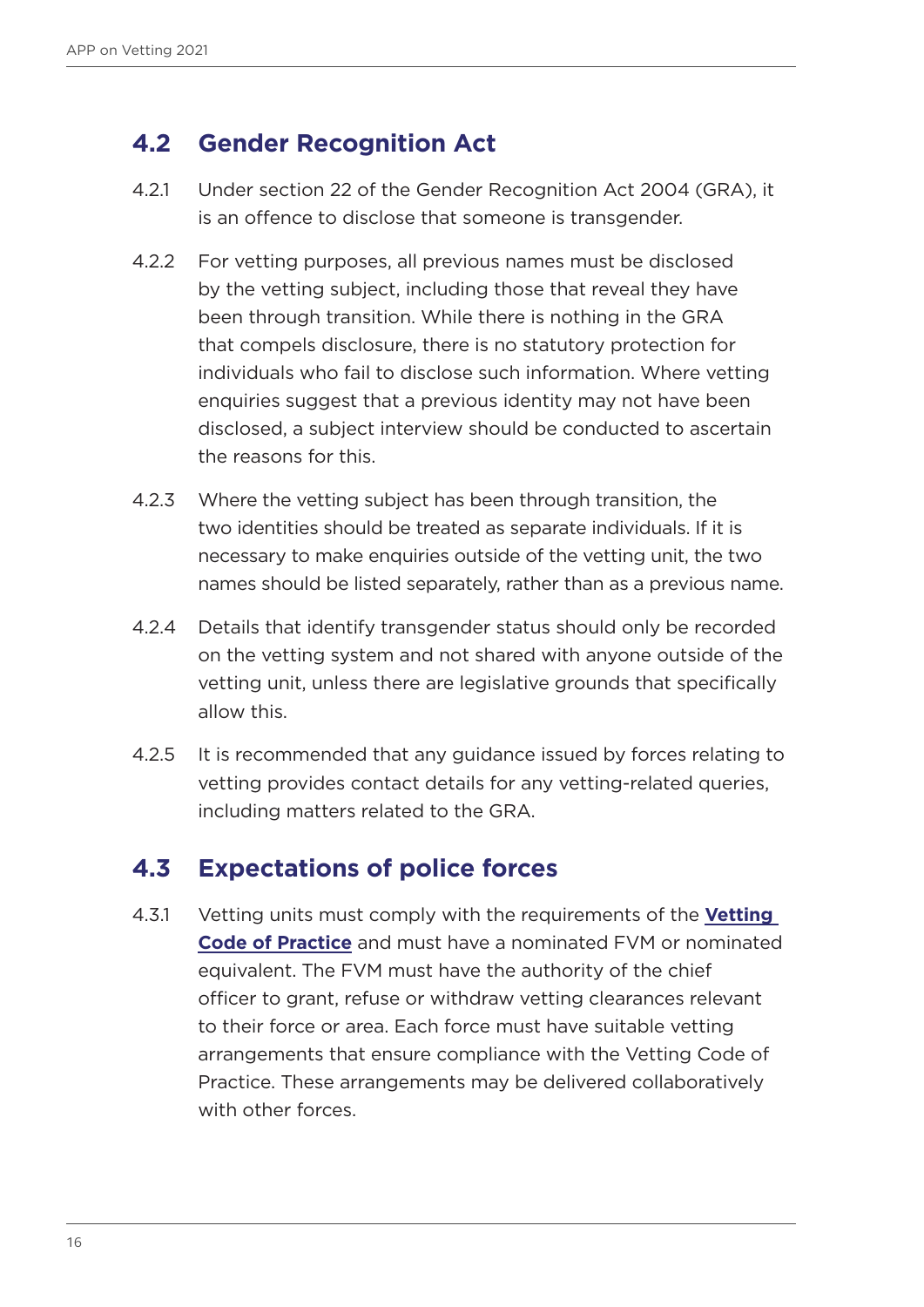- <span id="page-16-0"></span>4.3.2 Following a dismissal (or a resignation or retirement when a person is subject to a continuing gross misconduct investigation), the College of Policing should be informed by the professional standards department (PSD) in line with the **[Police Barred List](https://www.legislation.gov.uk/uksi/2017/1135/contents/made)  [and Police Advisory List Regulations 2017](https://www.legislation.gov.uk/uksi/2017/1135/contents/made)**.
- 4.3.3 Flagstone records must be created on intelligence systems (in line with the Vetting Code of Practice). This enables information to be available from a Police National Database (PND) search.
- 4.3.4 Where flagstone records are no longer required (for example, following a Police Appeals Tribunal decision that reinstates an individual, or a decision not to continue an investigation for a former officer or staff member), they should be deleted, in accordance with the **[Police National Database \(PND\) Technical](https://library.college.police.uk/docs/appref/Police-National-Database-Flagstone-Submission-Guidance-v1-2-Redacted.pdf)  [Guidance for Submission of Flagstone Records](https://library.college.police.uk/docs/appref/Police-National-Database-Flagstone-Submission-Guidance-v1-2-Redacted.pdf)**.

### **4.4 Expectations of elected local policing bodies and chief officers**

- 4.4.1 In accordance with Home Office guidance, police and crime commissioners (PCCs) and their statutory deputies do not have to be vetted. Guidance from the National Policing lead for Vetting has stated that independent legally qualified chairs of misconduct hearings do not need to be vetted (**[Explanatory](https://www.legislation.gov.uk/ukdsi/2012/9780111526071/contents)  [Memorandum to the Official Secrets Act 1989 \(Prescription\)](https://www.legislation.gov.uk/ukdsi/2012/9780111526071/contents)  [\(Amendment\) Order 2012 No. \[Draft\]](https://www.legislation.gov.uk/ukdsi/2012/9780111526071/contents)**).
- 4.4.2 All other staff within the elected local policing body (ELPB) must be vetted in accordance with APP Vetting. ELPBs, through their monitoring officer or the chief executive and the FVM, must ensure that the chief officer of their force holds and maintains an appropriate level of vetting clearance.
- 4.4.3 In conjunction with the FVM, chief officers must ensure that police officers and staff are vetted to the required level before being appointed, and that non-police personnel hold valid clearance prior to be granted unsupervised access to police assets. They must also make sure that serving police personnel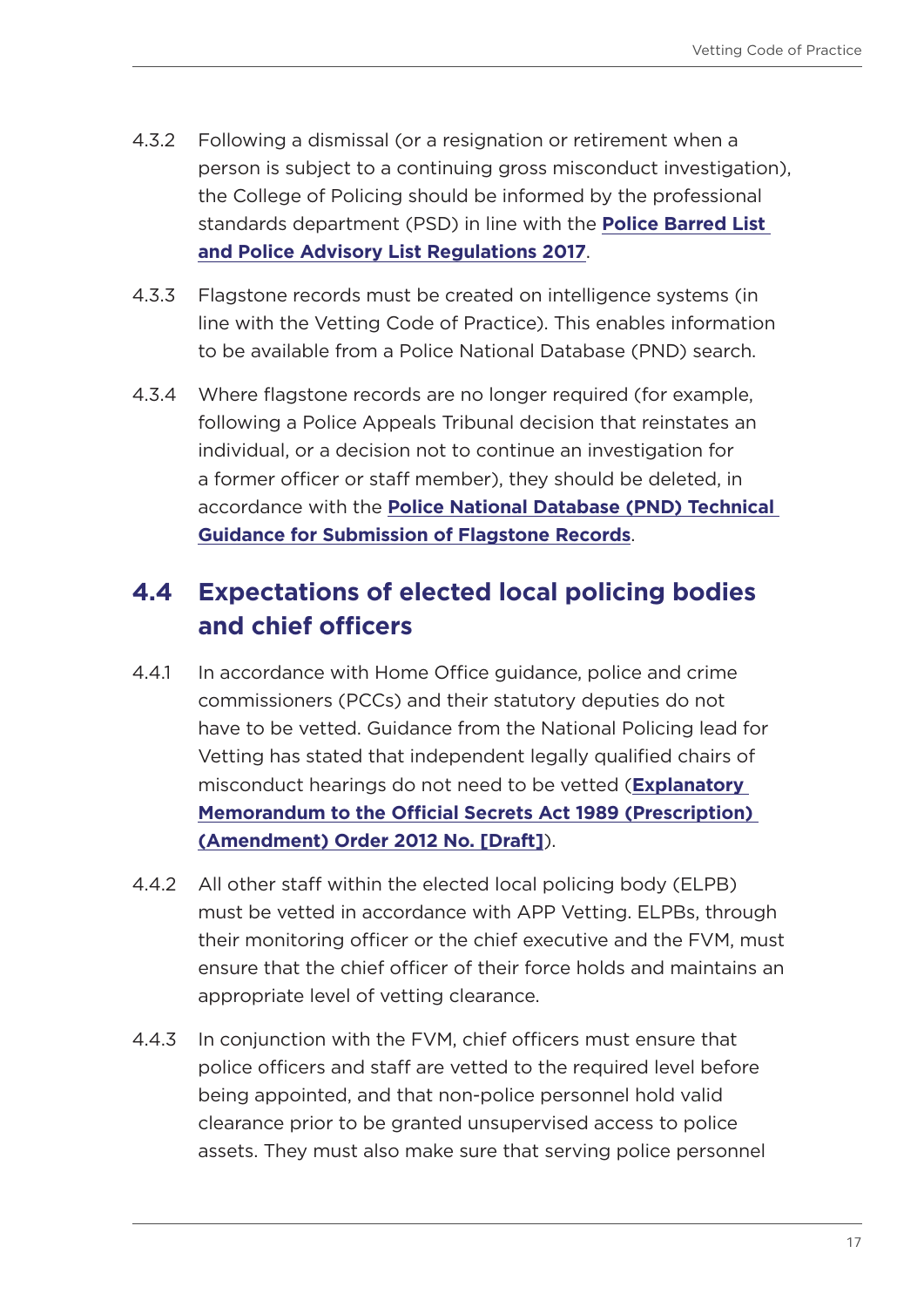hold a valid vetting clearance.

<span id="page-17-0"></span>4.4.4 For further information, see Home Office (2012) advice on security vetting and information sharing arrangements with PCCs. This document is available via the Professional Standards Vetting group on The Knowledge Hub. This is a closed group and permission to join the community has to be granted.

#### **4.5 Expectations of police force vetting units**

- 4.5.1 Force vetting units (FVUs) must:
	- abide by the principles set out in the Vetting Code of Practice and comply with APP Vetting
	- coordinate and manage all clearances for their relevant area
	- ensure that applicants and serving personnel are aware of the obligations placed on them by the Vetting Code of Practice and APP Vetting
	- maintain records detailing all clearances conducted by the unit and have a retention schedule for such information
	- ensure that aftercare (see **[section 8.48](#page-95-1)** below) and renewal is conducted on clearances, where necessary, in accordance with the requirements of APP Vetting – aftercare is required at least twice during the validity of the clearance for management vetting (MV) and non-police personnel vetting (NPPV) level 3 posts
	- deal with all information provided and revealed during the vetting process with appropriate levels of sensitivity and security
	- maintain appropriate levels of confidentiality at all times information should only be released to third parties where necessary and proportionate, such as during the course of a criminal or misconduct inquiry
	- carry out their functions in line with relevant legislation, including the Data Protection Act (DPA) 2018 and General Data Protection Regulation (GDPR) 2018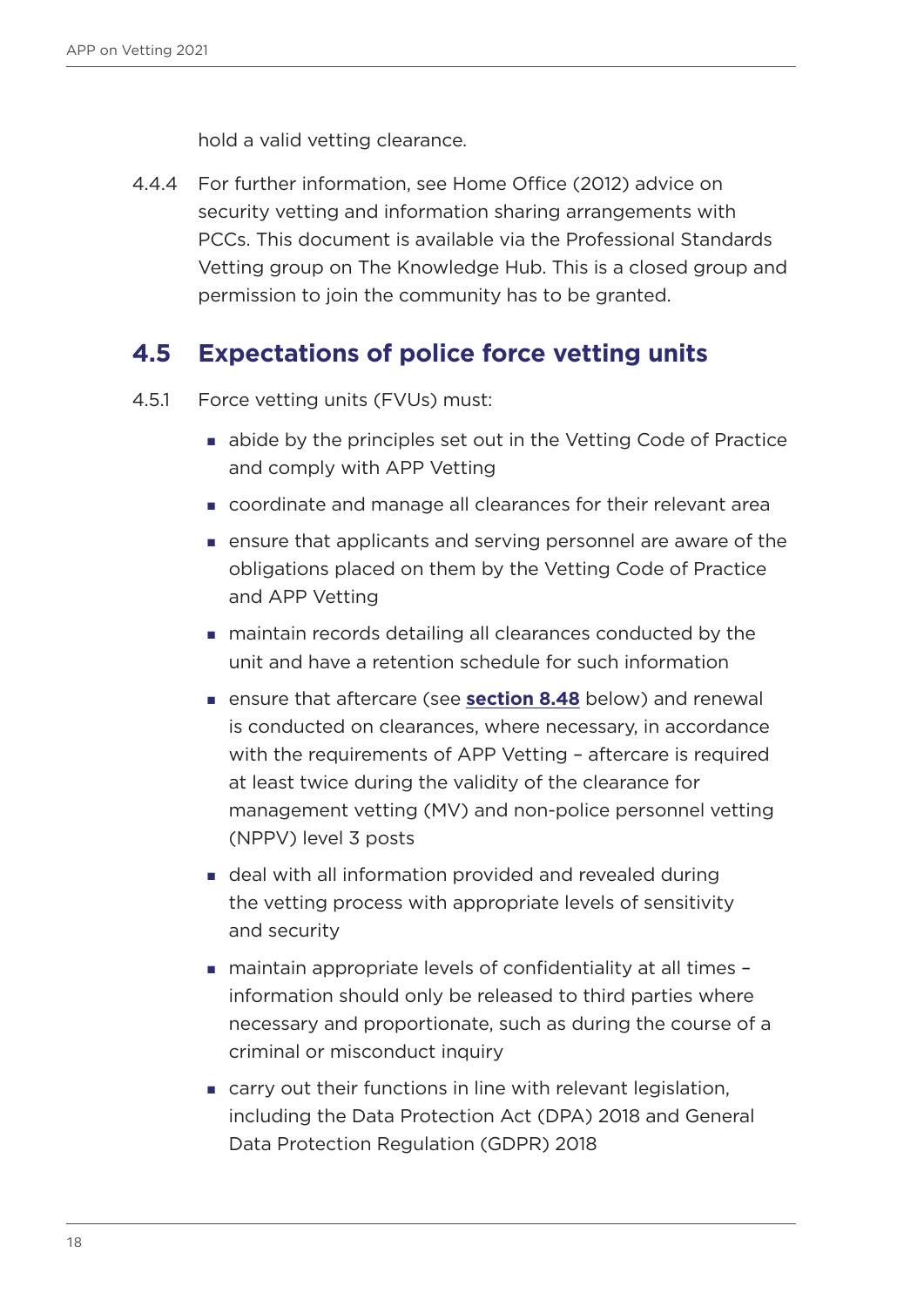- <span id="page-18-0"></span>4.5.2 Personnel working in vetting should be cleared to MV, with security check (SC) applied where appropriate.
- 4.5.3 Vetting clearances should be dealt with in a consistent and efficient manner.
- 4.5.4 When a vetting clearance is withdrawn or withheld and the applicant questions the decision, they must be provided with as much information as possible.

### **4.6 Expectations of force vetting managers**

- 4.6.1 FVMs should ensure that decisions made are consistent with APP Vetting.
- 4.6.2 APP vetting provides a set of standards that all forces are expected to adhere to. Any decision to deviate from these standards will require a robust rationale that will stand up to scrutiny from Her Majesty's Inspectorate of Constabulary and Fire & Rescue Services (HMICFRS).
- 4.6.3 The APP sets the minimum standards that should be applied for each clearance level. If these minimum standards are not applied, it will prejudice the portability of clearances to other forces and agencies. This may mean that any individual applying to transfer to another force or agency may need to undertake another vetting process.
- 4.6.4 FVMs should ensure that any decision rationale is fully recorded if applicants who have convictions, cautions or other disposals (such as reprimands, warnings, fixed penalty notices for disorder and arrests) are accepted as police officers or special constables. In respect of police staff and non-police personnel, this should only apply to those who have criminal convictions or cautions that are not protected under the Rehabilitation of Offenders Act 1974 (ROA).
- 4.6.5 A full rationale should also be recorded in respect of applicants for appointment as police officers or special constables, or employment as police staff if they have been the subject of a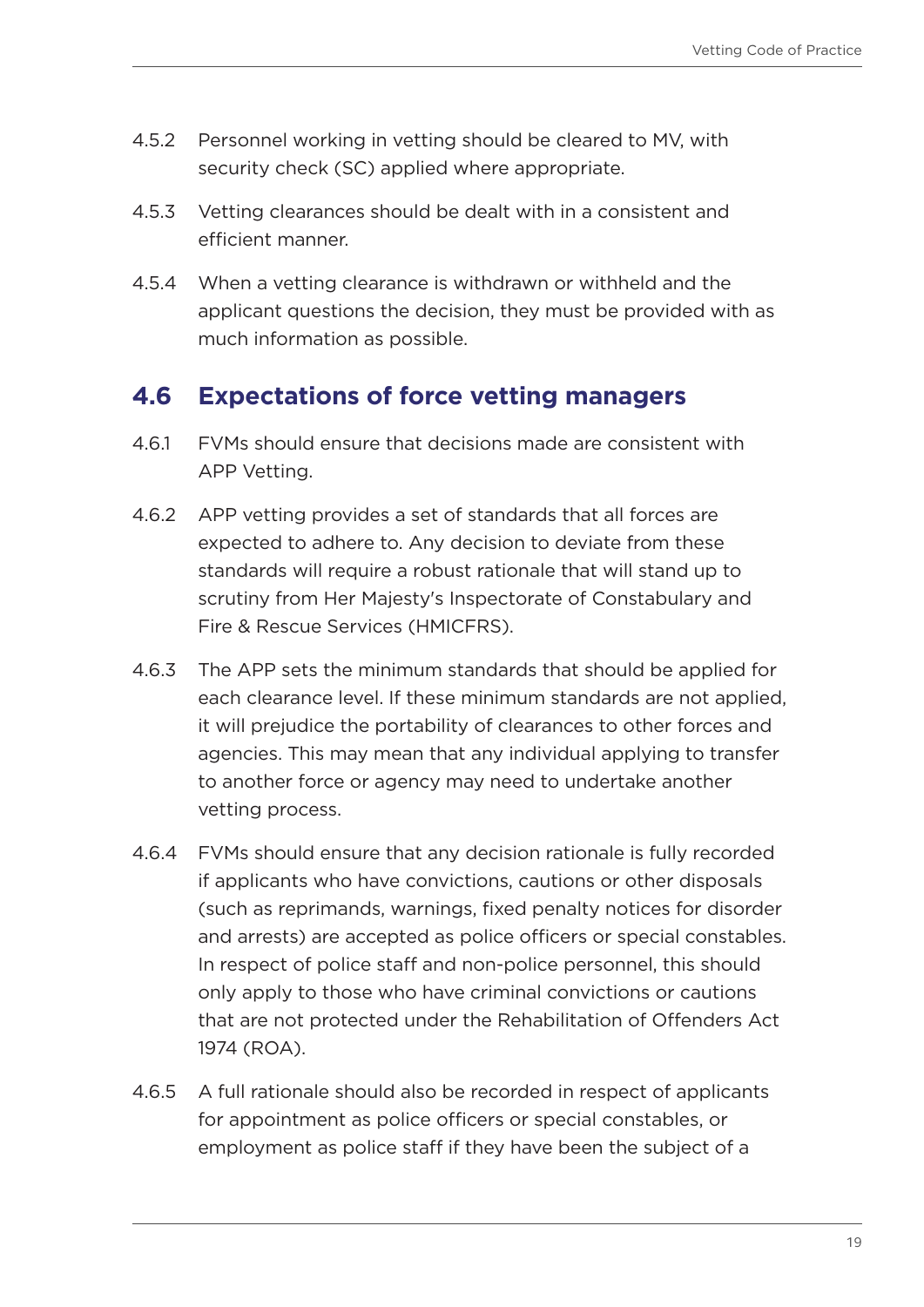criminal investigation that has resulted in no further action.

- <span id="page-19-0"></span>4.6.6 Where clearance is granted and the subject has a previous conviction or caution, there should be a process of notifying a chief officer or delegated authority. It is recommended that the information relating to these applicants is recorded on Centurion or another centralised PSD recording system. The FVM should also consider the impact of disclosing convictions and cautions, as provided in Chapter 18 of **[The Crown Prosecution Service](https://www.cps.gov.uk/legal-guidance/disclosure-manual)  [\(CPS\) Disclosure Manual](https://www.cps.gov.uk/legal-guidance/disclosure-manual)**. The document ensures compliance with the Criminal Procedure and Investigations Act 1996 (CPIA) and provides guidance on all information that will be revealed to the prosecutor.
- 4.6.7 Where applicants are accepted by forces following assessment of identified potential risk, this does not mean they would automatically be granted the same level of vetting clearance by other police forces.

### **4.7 Expectations of applicants to the police service**

- 4.7.1 Individuals applying for the position of police officer, member of police staff or special constable must comply with the vetting process they are undertaking. In doing so, they must:
	- provide complete and accurate information in response to all vetting enquiries
	- notify the relevant vetting authority of any changes in their circumstances, relating to information provided as part of the vetting process, as soon as possible
- 4.7.2 Individuals who fail to comply with the process will have their vetting clearance withheld. Their application for employment or appointment will also be discontinued. Vetting clearances can also be withdrawn

if it is shown that misleading, incomplete or inaccurate information was provided or relevant information was withheld. As a result, a misconduct investigation might also commence.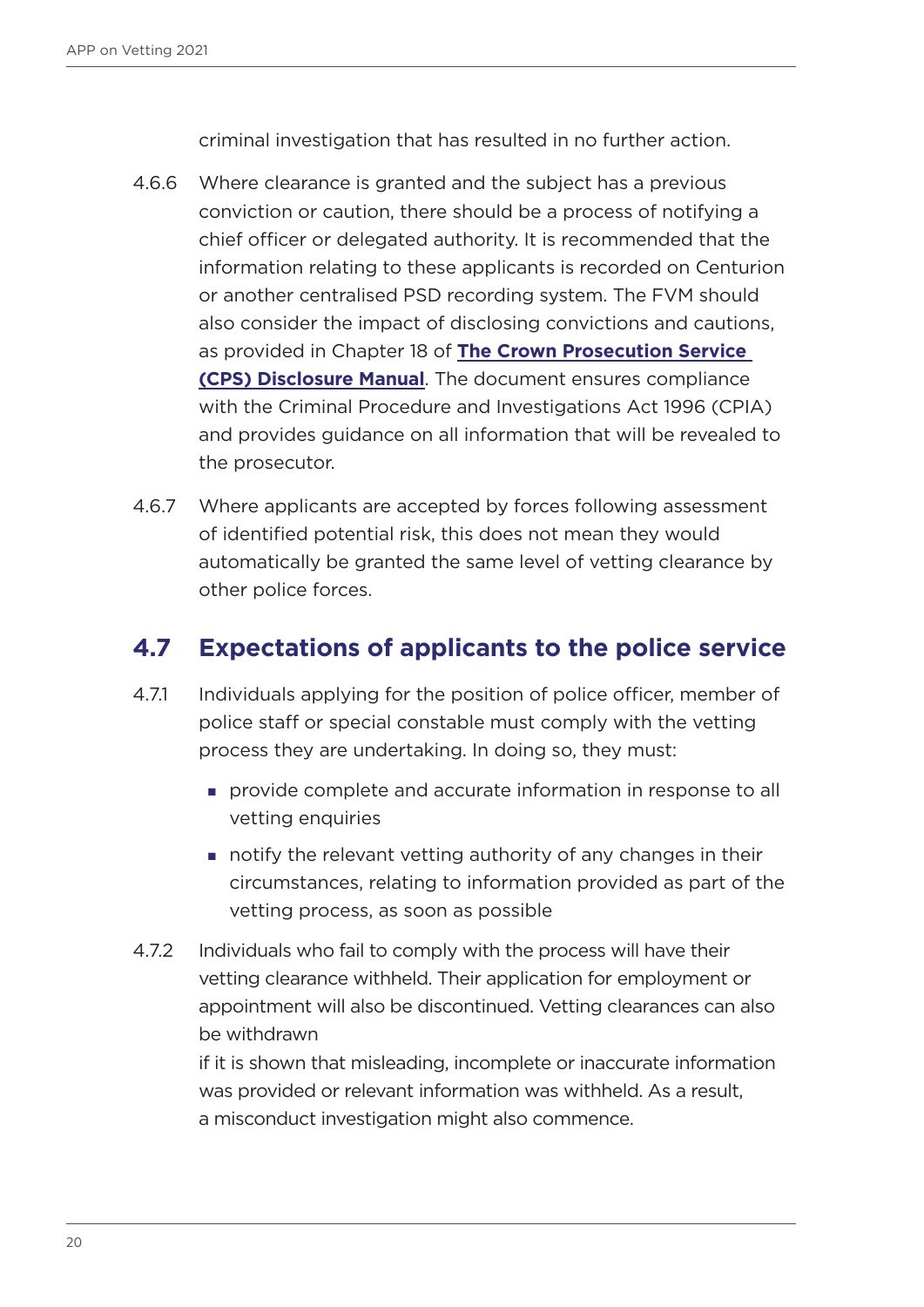<span id="page-20-0"></span>4.7.3 Clearance may also be withdrawn if it can be shown that notification of a relevant change in personnel circumstances is intentionally withheld in the intervening period between clearance being granted and commencement of employment or appointment.

### **4.8 Expectations of police personnel and volunteers**

- 4.8.1 Police personnel (serving police officers, special constables and police staff) and volunteers must be vetted in accordance with APP Vetting and the Vetting Code of Practice. To ensure adherence to the **[Code of Ethics and Standards of Professional](Code of Ethics and Standards of Professional Behaviour)  [Behaviour](Code of Ethics and Standards of Professional Behaviour)**, all members of the policing profession must act with the highest levels of integrity. They should, therefore, disclose all relevant information during the vetting process and throughout the lifetime of the vetting clearance. The individual's honesty and integrity will be questioned if information is purposely withheld. Potential vulnerabilities are likely to be identified as a result. Where they freely disclose such material during the vetting process, any potential vulnerability may be mitigated.
- 4.8.2 Changes in an individual's circumstances must be reported to the appropriate vetting authority as soon as possible after the change has occurred. Information provided will be treated in confidence and may include:
	- changes in marital status or civil partnership
	- change of name or address
	- change of co-residents over the age of 10
	- significant changes affecting an individual's financial status such as a county court judgement, participation in a debt management plan or windfall
	- being the subject of, or a person of interest in, a criminal investigation
- 4.8.3 While confidence will be maintained as much as possible, there will be occasions where it is proportionate and necessary to disclose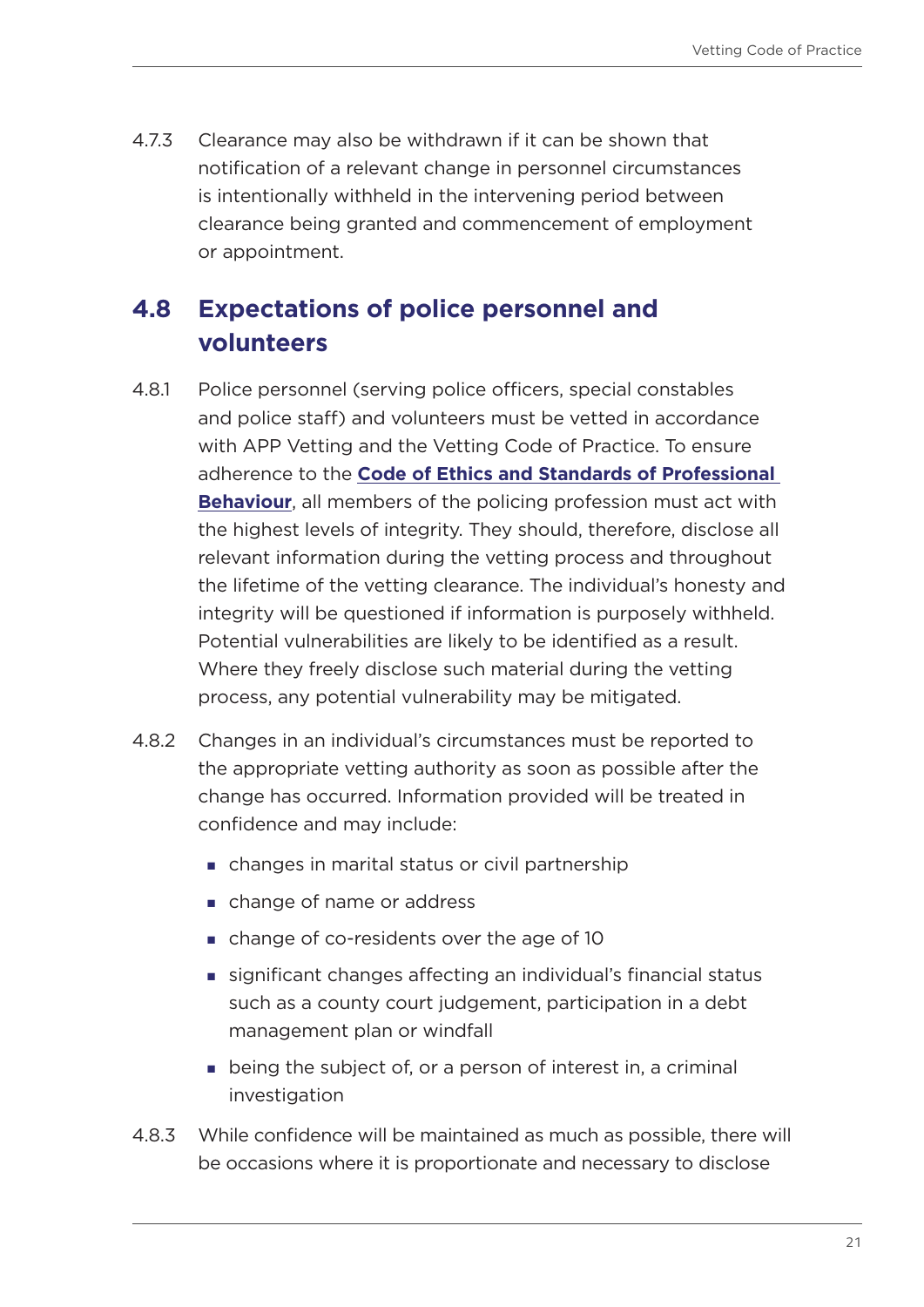<span id="page-21-0"></span>the information to other units, such as PSD or Counter Corruption. This may include, for example, where the notification of a change in circumstance relates to the subject breaching the Standards of Professional Behaviour. Any such disclosure will be made by the FVM, who will maintain a documented rationale for the disclosure.

- 4.8.4 Failing to disclose relevant information could result in the vetting clearance being downgraded or withdrawn.
- 4.8.5 All vetting clearances must be subjected to the relevant aftercare process (see **[8.48](#page-95-1)**).
- 4.8.6 When information that might question the suitability of an individual's vetting clearance comes to the attention of police personnel, especially supervisors, the appropriate vetting authority must be informed. The information should be treated with the appropriate level of sensitivity and security in accordance with the DPA, government security classification (GSC) and relevant force policies.

### **4.9 Expectations of non-police personnel, including contractors, consultants, volunteers and partner agencies who work closely with, or share premises with, the police service**

- 4.9.1 Individuals who are not appointed or employed by the police service, but require unsupervised access to police assets (including information, systems or premises), must comply with the vetting process. Unsupervised access is not granted until vetting clearance has been obtained. Where vetting clearance is withheld or withdrawn, forces should not grant unsupervised access.
- 4.9.2 Vetting clearances obtained by non-police personnel must be subjected to the relevant aftercare process. Costs incurred by a police force when processing vetting checks for contracted staff may be charged to the contractor, in accordance with the National Police Chiefs' Council (NPCC) Vetting charging guidelines. These are published on the Professional Standards Vetting group on The Knowledge Hub.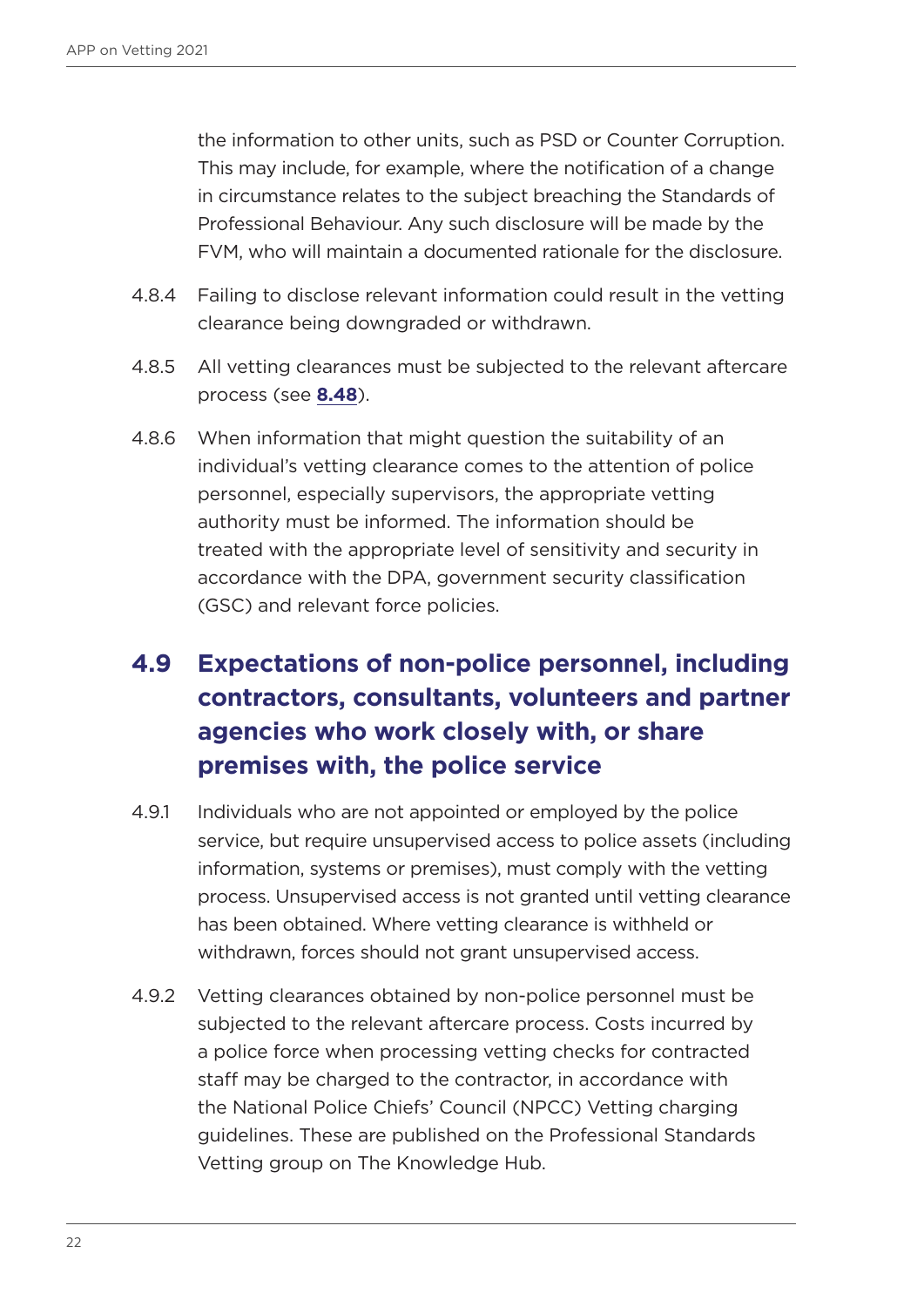### <span id="page-22-0"></span>5 Vetting regimes

- 5.1 There are two vetting regimes in the police service:
	- force vetting designed to protect police assets
	- national security vetting (NSV) designed to protect government assets
- 5.2 There is some commonality between the threats posed to police assets and government assets, but there are differences. The two regimes, therefore, have different decision-making criteria. The vetting enquiries involved draw on distinct information sources.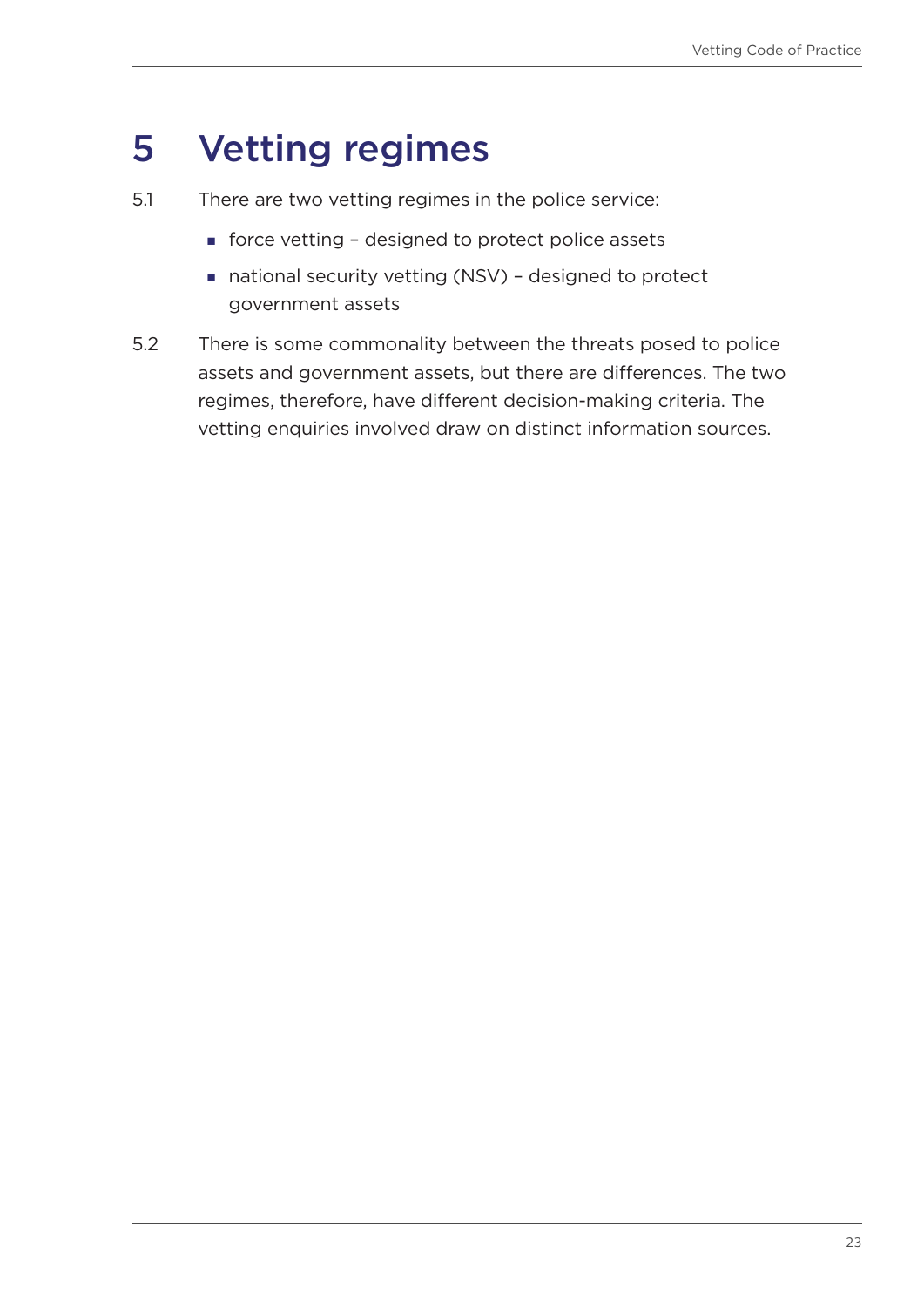### <span id="page-23-0"></span>6 Force vetting

### **6.1 Force vetting levels**

- 6.1.1 There are three levels of force vetting applicable to the police service:
	- non-police personnel vetting
	- **Parager** recruitment vetting
	- **management vetting**
- 6.1.2 Force vetting levels are applied to all individuals who require unsupervised access to police assets (including information, systems or premises). Some of these individuals also require access to GSC information. Where this is the case, the appropriate level of NSV is applied.
- 6.1.3 Individuals who are not required to have unsupervised access to police information, systems or premises do not require force vetting clearance.
- 6.1.4 Force vetting considers wider and more comprehensive threats than NSV. Therefore, the decision in respect of a force vetting clearance should be completed before finalising NSV clearance.
- 6.1.5 All vetting levels in the police service are underpinned by the authentication procedure, which must be completed before any vetting enquiries are initiated. Completing this procedure satisfies the requirements of the national identity and access management service (IAM).
- 6.1.6 There is no requirement to re-verify the individual's identity for IAM purposes, unless there has been a change of name.

### **6.2 Maintaining records**

- 6.2.1 Forces should record:
	- $\blacksquare$  information provided by the vetting applicant
	- the results of vetting enquiries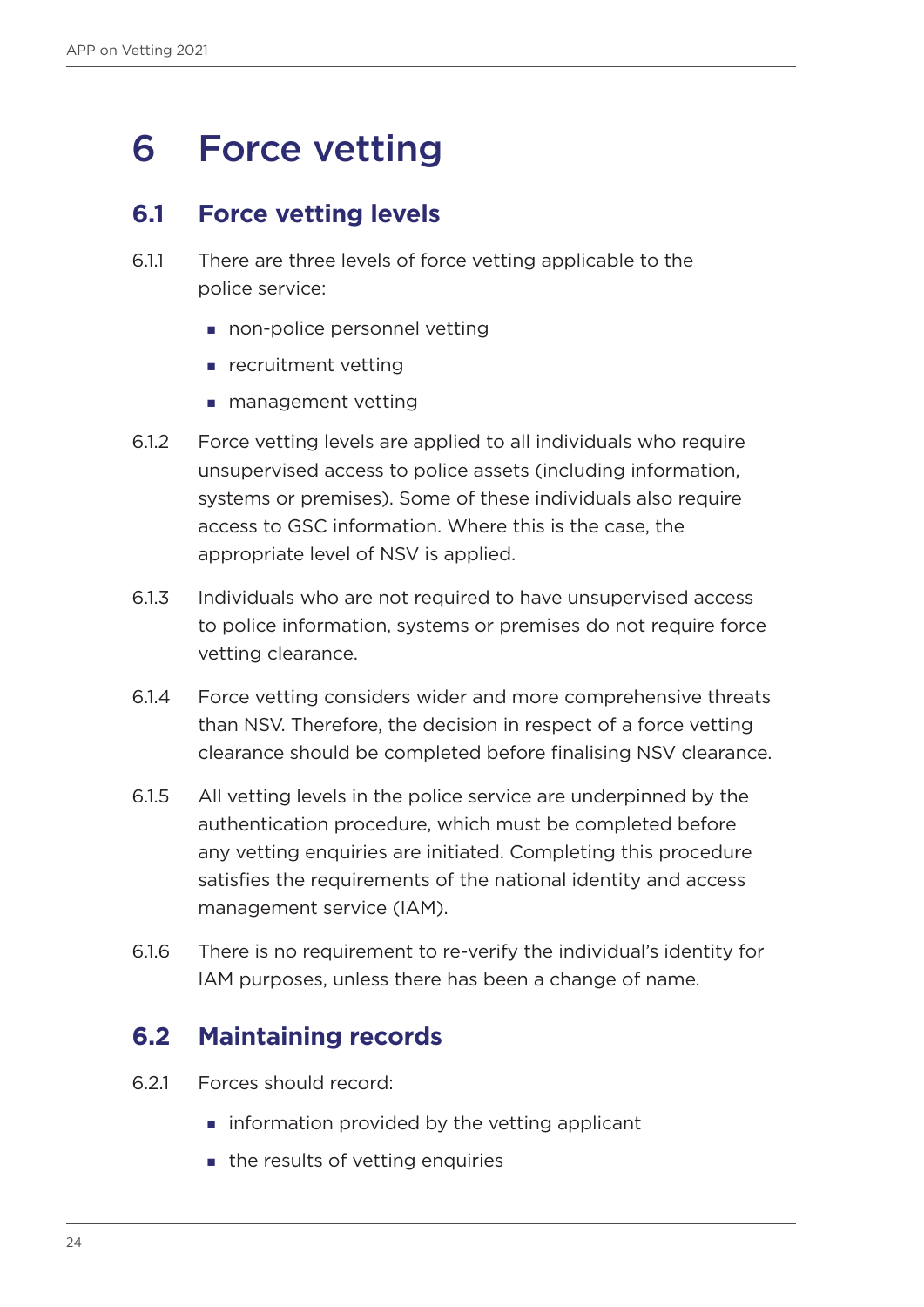- the rationale for refusing, suspending, withdrawing or granting clearance, including with restrictions
- where adverse information has been revealed and considered
- 6.2.2 In cases where the full rationale for the decision cannot be provided to the vetting applicant, forces should prepare an open decision sheet suitable for disclosure to the vetting applicant (on request), as well as a separate closed decision sheet to be kept on file. The open record should contain as much information as possible in relation to the rationale, even if this is only summary information. In such cases, a record of the considerations of which information is suitable for disclosure should also be kept with the vetting file. It may be necessary to seek advice on disclosure from the force data protection officer.
- 6.2.3 Vetting files can be stored as a hard copy or electronically and must be maintained securely. Access should be limited to those who have a business need. Vetting files should be stored separately to personnel files due to the sensitivity of material contained in them.
- 6.2.4 Vetting files should be kept for no longer than is necessary (see **[APP Information Management](https://www.app.college.police.uk/app-content/information-management/)**). The content of vetting files may be disclosed:
	- **during the course of legal proceedings**
	- **during any police misconduct or counter corruption** investigations
	- as a result of a Right of Access request
- 6.2.5 Forces should develop a retention schedule for vetting records, in accordance with information management principles and the NPCC National Guidance on the minimum standards for the Retention and Disposal of Police Records.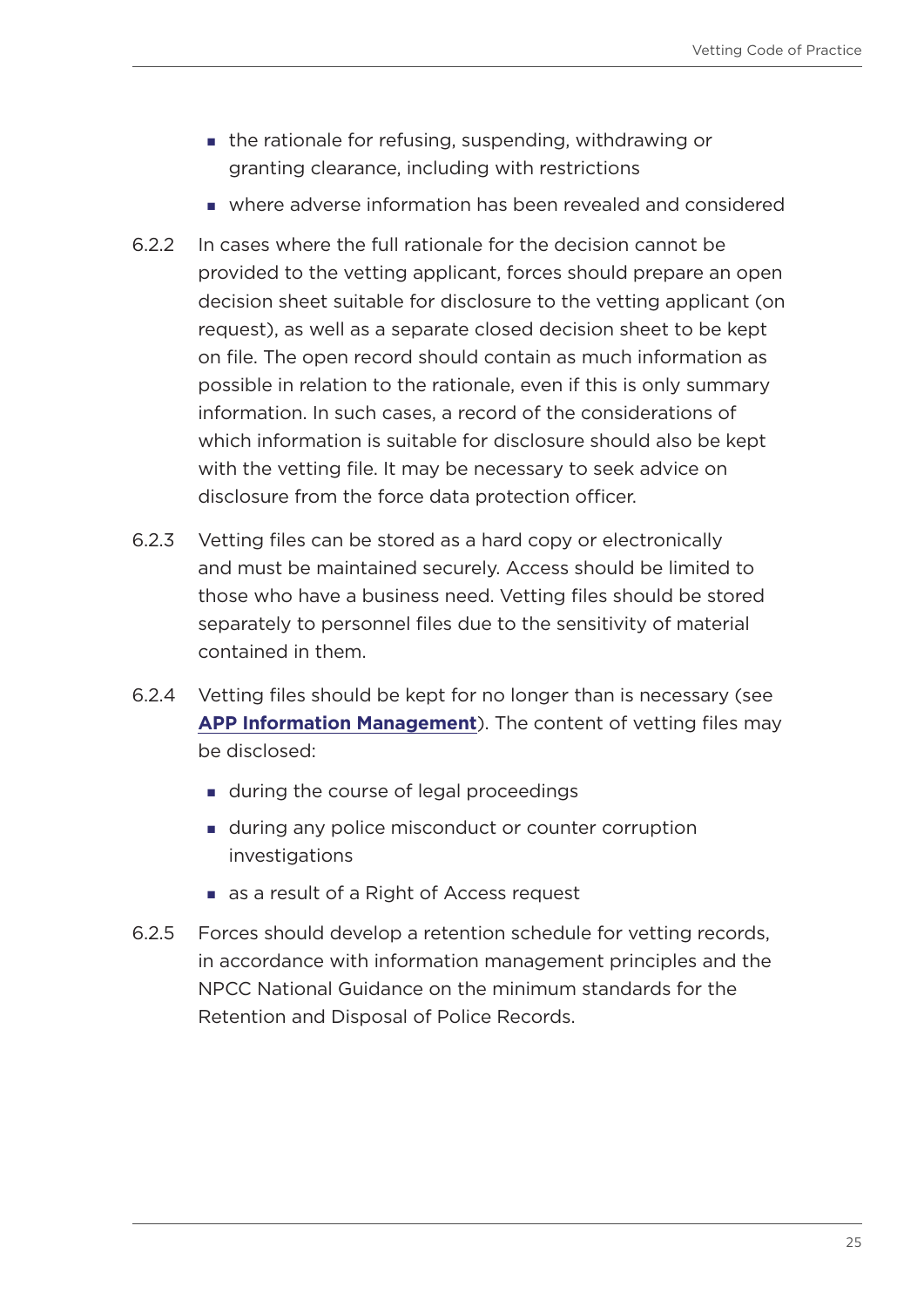### <span id="page-25-0"></span>7 Force vetting procedures

This section includes guidance on the different vetting procedures that have to be followed in order for an applicant to be granted the appropriate level of vetting clearance. In some cases, vetting clearance can be granted with conditions, withheld or refused.

### **7.1 Authentication**

- 7.1.1 Authentication is not a formal security clearance, but underpins all levels of force and national security vetting. It must be completed before the vetting process is started. Force vetting decisions must be completed before finalising NSV (see **[7.12.1](#page-32-1)**).
- 7.1.2 Authentication is used to confirm an individual's identity, nationality, employment eligibility and residency qualification. It does not allow access to police information that is not in the public domain, nor does it allow unescorted access to any police premises.
- 7.1.3 It is the responsibility of human resources (HR), the employer or other internal sponsor to ensure that authentication takes place and is fully audited before vetting forms are forwarded to the FVU. The authentication process comprises four stages, and the information collected should be reviewed and assessed between each stage. The stages should be carried out in the order shown below:
	- $\blacksquare$  identity check
	- nationality check
	- **EXECUTE:** employment eligibility
	- checkable history

#### **7.2 Identity check**

7.2.1 The vetting subject's identity should be verified through use of traditional documents, such as a passport or driving licence.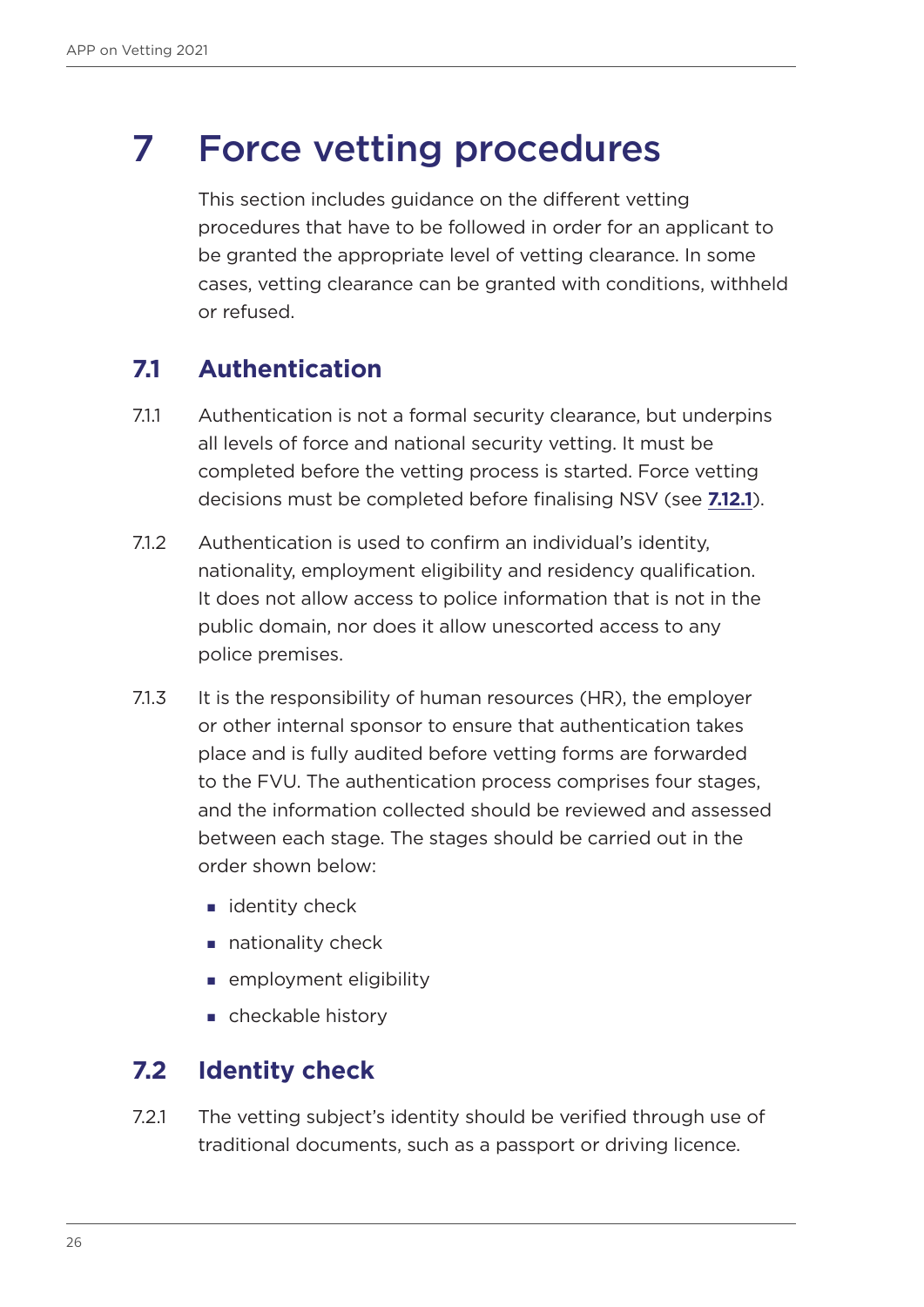- <span id="page-26-0"></span>7.2.2 The details on the vetting form should be verified against the identity document(s).
- 7.2.3 A copy of the identity document should be maintained on the vetting file.
- <span id="page-26-1"></span>7.2.4 It is not expected that the FVU physically examines all identity documents. This function can be carried out by HR or by another appropriate sponsor. Where the identity documents are checked by the sponsor, they should sign a declaration to confirm that they are satisfied the personal information contained in the vetting form is accurate.

### **7.3 Nationality check**

- 7.3.1 The purpose of the nationality check is linked to the employment eligibility check, to assist in discharging statutory obligations under the Immigration, Asylum and Nationality Act 2006.
- 7.3.2 Nationality can be verified through examination of the vetting subject's passport. As with **[7.2.4](#page-26-1)**, nationality can be established by HR.

### **7.4 Employment eligibility**

7.4.1 For those employed by or appointed to the force, the 'right to work' should be verified, in accordance with **[Home Office](https://www.gov.uk/government/publications/right-to-work-checks-employers-guide)  [guidance](https://www.gov.uk/government/publications/right-to-work-checks-employers-guide)**. This function may be carried out by the HR department. For those being cleared to NPPV levels, it is the responsibility of the employer to verify employment eligibility.

### **7.5 Checkable history**

7.5.1 Checkable history only applies to force vetting. The process allows for meaningful enquiries to be made about an individual. Forces must apply checkable history equally to all vetting applicants, regardless of nationality. At present, it is not possible to make meaningful vetting enquiries in many jurisdictions outside the UK. The checkable history criterion has been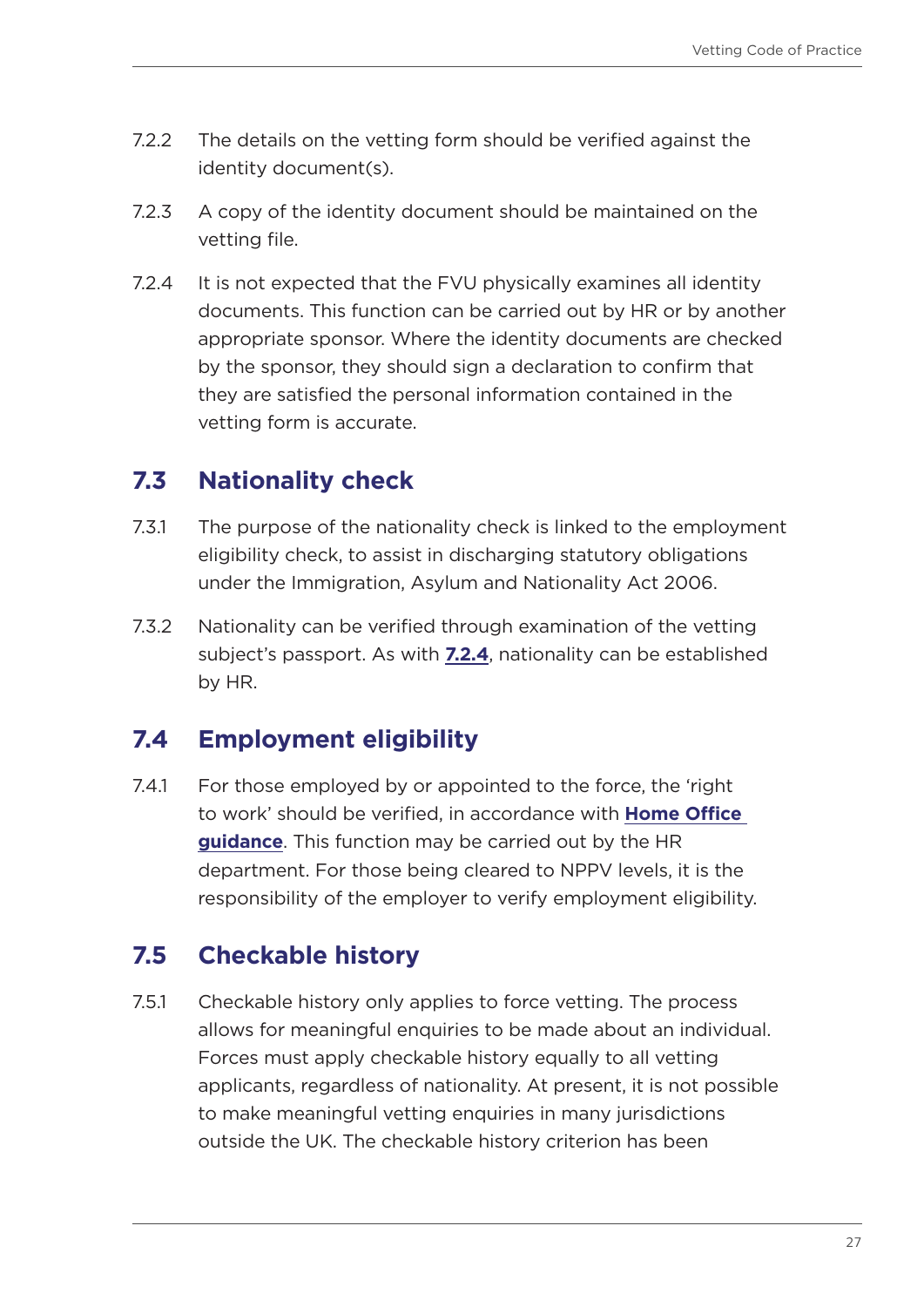developed to account for this area of risk.

- <span id="page-27-0"></span>7.5.2 Subject to 7.9, vetting clearance cannot be granted if the applicant has not been resident in the UK for the relevant minimum period (see below) and if comparable vetting enquiries cannot be made in jurisdictions where the individual has been residing. Information showing the address history should be provided by the vetting subject and a copy should be maintained on the vetting file.
- 7.5.3 Where the subject does not meet the residency criteria, it may be proportionate to conduct all necessary vetting enquiries in the relevant overseas jurisdictions, if the force has the ability to do this. In such cases, the minimum residency period for force vetting levels can be removed. This can only occur when it is possible to make enquiries (equivalent to those made in the UK) with local law enforcement and national security bodies, as well as credit reference agencies, in the relevant jurisdictions. Checks should be made on the applicant and, with cause and by exception, their family members and associates.

### **7.6 Residency criteria**

- 7.6.1 The need for the residency rule arises from the requirement to vet all applicants in an equitable manner. This is because the UK police service does not currently have any means of routinely facilitating vetting enquiries overseas to the extent required for those who are resident in the UK.
- 7.6.2 The purpose of the residency criteria is to ensure that applicants have a checkable history in the UK, so that meaningful vetting enquiries can be undertaken. The criteria provide reassurance when considering the health and safety of police personnel and the public. Effective vetting cannot be conducted if there is no way to assess the honesty, integrity, reliability and overall suitability for clearance of appointees against the information available.
- 7.6.3 The residency requirements refer to the period immediately before an application is made, and not any other three-, five-, or ten-year period, or any other accumulation of time spent in the UK.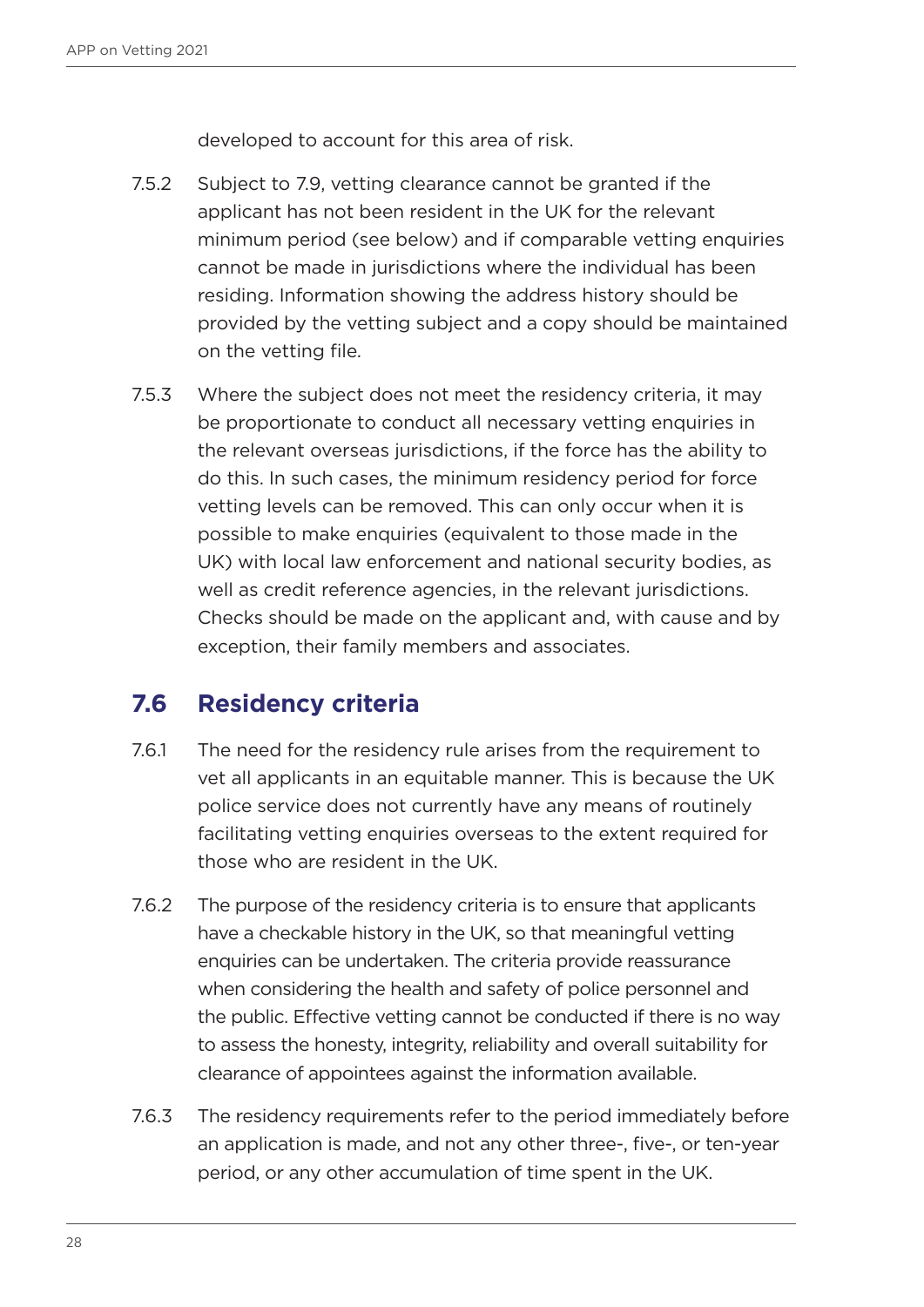- <span id="page-28-0"></span>7.6.4 For the purposes of force vetting, the following residency requirements apply:
	- non-police personnel vetting three years
	- recruitment vetting three years
	- $\blacksquare$  management vetting five years
- 7.6.5 If the vetting applicant has been living outside the UK while serving with the armed forces or on government service, they are classed as being resident in the UK. An individual travelling overseas on a gap year or similar is considered to be on an extended holiday and has therefore maintained residency in the UK.
- 7.6.6 Checkable history can be obtained through verification of the subject's address history or employment references.
- 7.6.7 For national security vetting, the HMG Personnel Security Controls sets out the minimum periods of residence in the UK required before meaningful checks at the various levels can be completed. Departments and agencies should exercise discretion when individuals have not resided in the UK for the following periods:
	- counter terrorist check (CTC) three years
	- security check  $-$  five years
	- $\blacksquare$  developed vetting (DV) ten years

#### **7.7 Application of the residency criteria**

- 7.7.1 If an individual resides permanently in the UK, they are considered to be a UK resident.
- 7.7.2 An individual who has moved overseas and severed major ties to the UK (for example, closed bank accounts and sold property) is considered, for the purposes of vetting clearance, to have surrendered their residency in the UK. This would also apply to people who maintain bank accounts purely for the purpose of receiving regular payments, for example, a UK pension.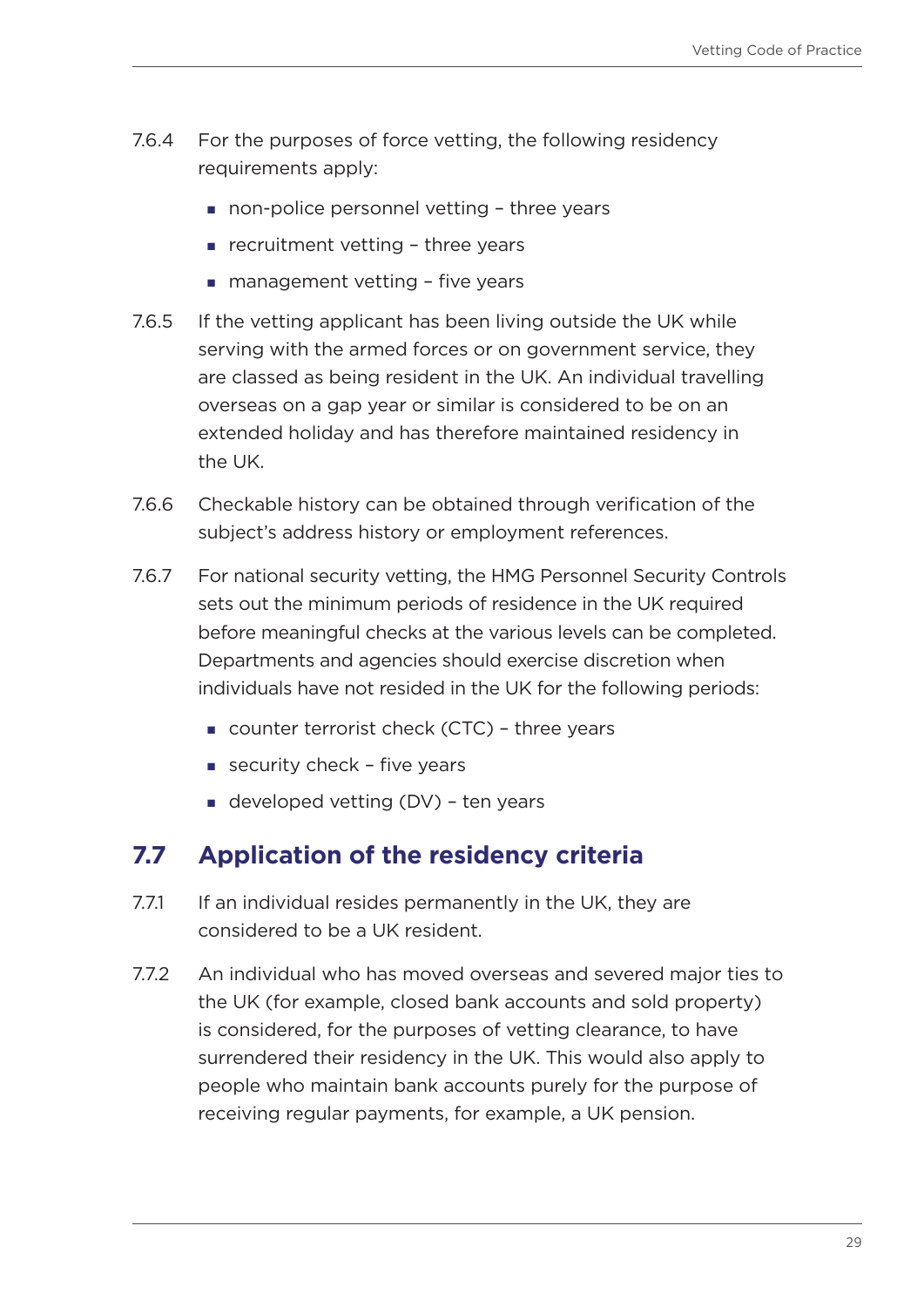- <span id="page-29-0"></span>7.7.3 An individual is considered to be on an extended holiday if they have spent a significant period of time overseas (normally up to one year) without returning to the UK, but intend to return in the future. For example:
	- taken a gap year, or similar, before or following university
	- **travelled for a year**
	- spent time overseas visiting family

This is not an exhaustive list.

- 7.7.4 Individuals who meet the above criteria maintain their UK residency and may therefore be considered for vetting clearance.
- 7.7.5 Where an applicant meets the residency qualification but identifies a period of residency outside the UK, consideration should be given to undertaking checks through the ACRO Criminal Records Office. Any overseas convictions should be considered on a case-by-case basis. Due regard should be given to the nature of the offence, age of the conviction and jurisdiction where it was tried.

### **7.8 Residency and service with HMG or the armed forces**

- 7.8.1 An individual who has been posted overseas as part of their service with HMG or the armed forces is considered to have been resident in the UK for the period that they were abroad. Reference to members of the armed forces also includes civilian personnel who are accompanying a force as part of a civilian component or equivalent.
- 7.8.2 Where an individual has been overseas as the spouse, partner or dependant of a member of the armed forces posted overseas, it may be possible to obtain the necessary assurance for a checkable history to be established. In such cases, contact should be made with the Ministry of Defence (MOD) to ascertain what checks can be made through the local authorities of the host nation where the individual was resident. Where sufficient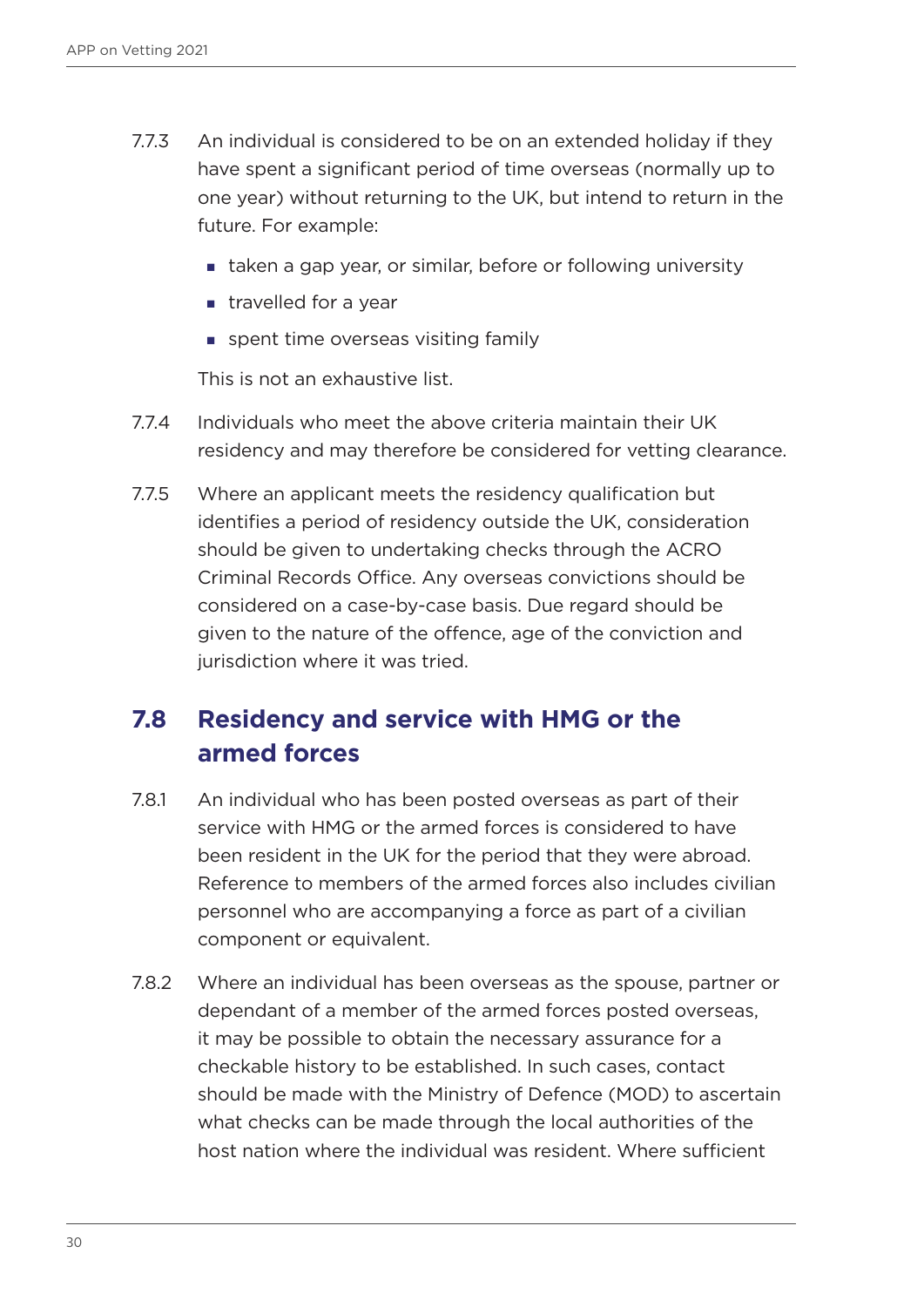<span id="page-30-0"></span>enquiries to satisfy the checkable history criteria can be made, these should be completed through the relevant Personnel Vetting Authority, via the MOD.

- 7.8.3 Vetting enquires, as described above, can also be completed for any family members who are themselves resident overseas as part of an overseas posting, tour of duty or military deployment.
- 7.8.4 Where the vetting subject's family members are resident overseas due to posting, tour of duty or military deployment, the potential risk will be mitigated by the geographical distance of the family member(s). Therefore, where the vetting subject meets checkable history, the fact that the necessary vetting enquiries may not be able to be completed in relation to family members should not ordinarily result in clearance being withheld, in accordance with any other vetting clearance.

### **7.9 Consideration to be made when applying the residency criteria**

- 7.9.1 The police service aspires to reflect aspects of the communities it serves.
- 7.9.2 Therefore, consideration can be given to applying discretion to the residency requirement. The reasons for discretion and appropriate risk assessment should be made clear and should be recorded in the vetting file before starting the vetting process. It is recommended that such a decision be made in consultation with HR.
- 7.9.3 Where professional discretion is applied, a risk assessment must be recorded and must include the implementation of predetermined periodic reviews until the subject meets the minimum residency requirement.
- 7.9.4 Where the residency criteria are enforced and vetting enquiries cannot be completed, the subject should be provided with the rationale for this and encouraged to reapply when they meet the residency criteria.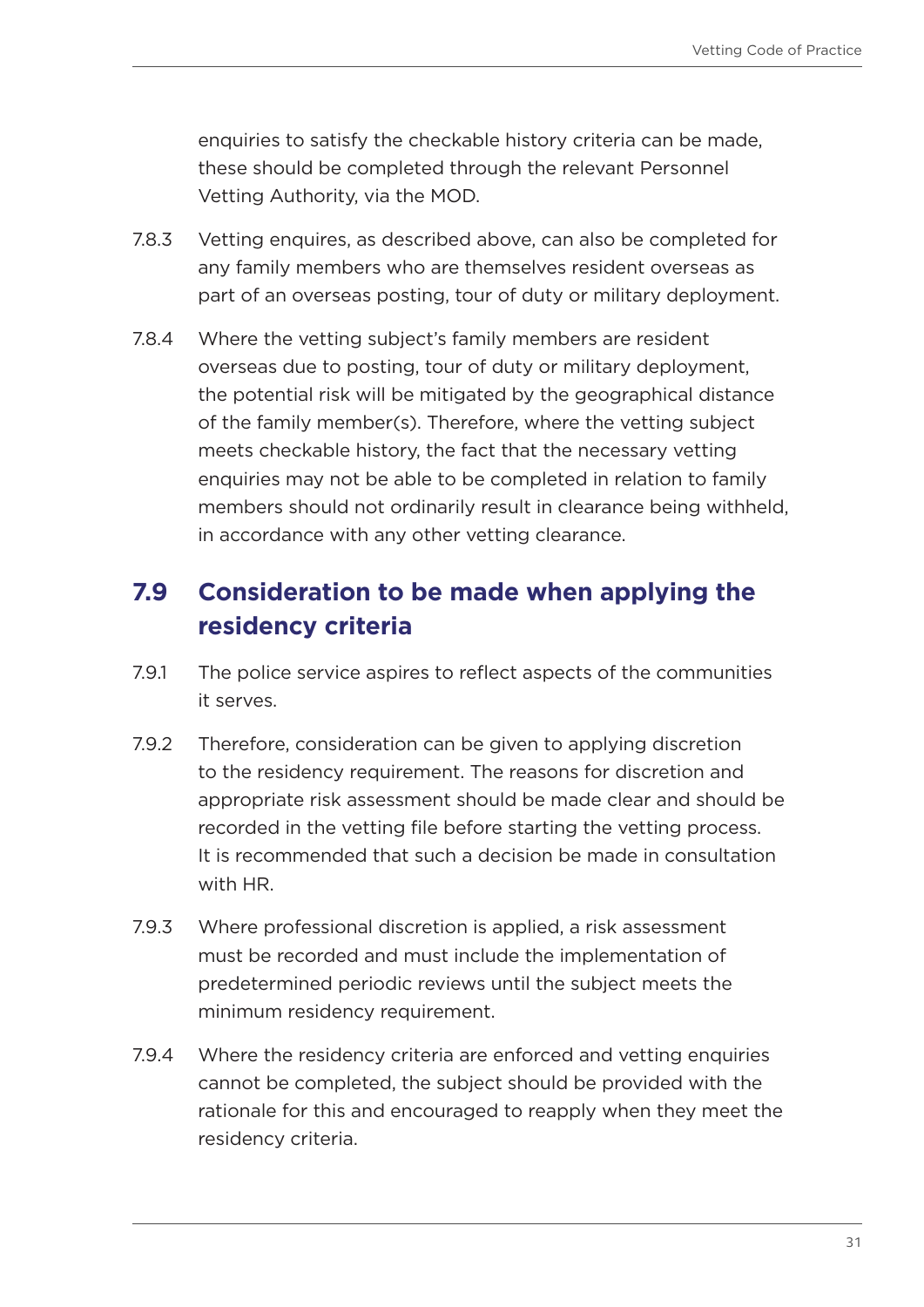### <span id="page-31-0"></span>**7.10 Residency discretion and ability to transfer between forces**

- 7.10.1 Where discretion is applied in accordance with this APP, and when recruitment vetting is granted and the appointment is made, the individual's subsequent ability to transfer between forces may be limited. This is because the decision to appoint was made according to local need and was based on the attitude to risk applied within the originating force. It is, however, also unlikely that the individual will attain any higher levels of vetting clearance under either the police or NSV regimes until they satisfy the residency criteria.
- 7.10.2 Even where forces can obtain a checkable history for those who do not meet the minimum residency criteria, NSV enquiries may not be possible. FVMs should, therefore, give careful consideration to whether NSV clearance can be granted.

#### **7.11 Recruitment vetting**

- 7.11.1 The minimum level of vetting for all police personnel is RV. If CTC is required, the subject will first require RV clearance. If a post is determined to require NSV clearance at SC or DV level, the post must also be subjected to MV clearance.
- 7.11.2 RV is the minimum level of check acceptable for police personnel to be allowed unsupervised access to police assets, estates and information. Where agency staff, who should be cleared to NPPV, are being made permanent, they should be re-vetted to the appropriate level, RV or MV.
- 7.11.3 Those changing employment group, such as police officers retiring and re-joining as police staff, or members of police staff joining as police officers or becoming special constables, should also be subject to a vetting health check if 12 months or more have passed since they were last cleared. This can only be done if their original clearance is in date. Where clearance has expired, a new application should be submitted.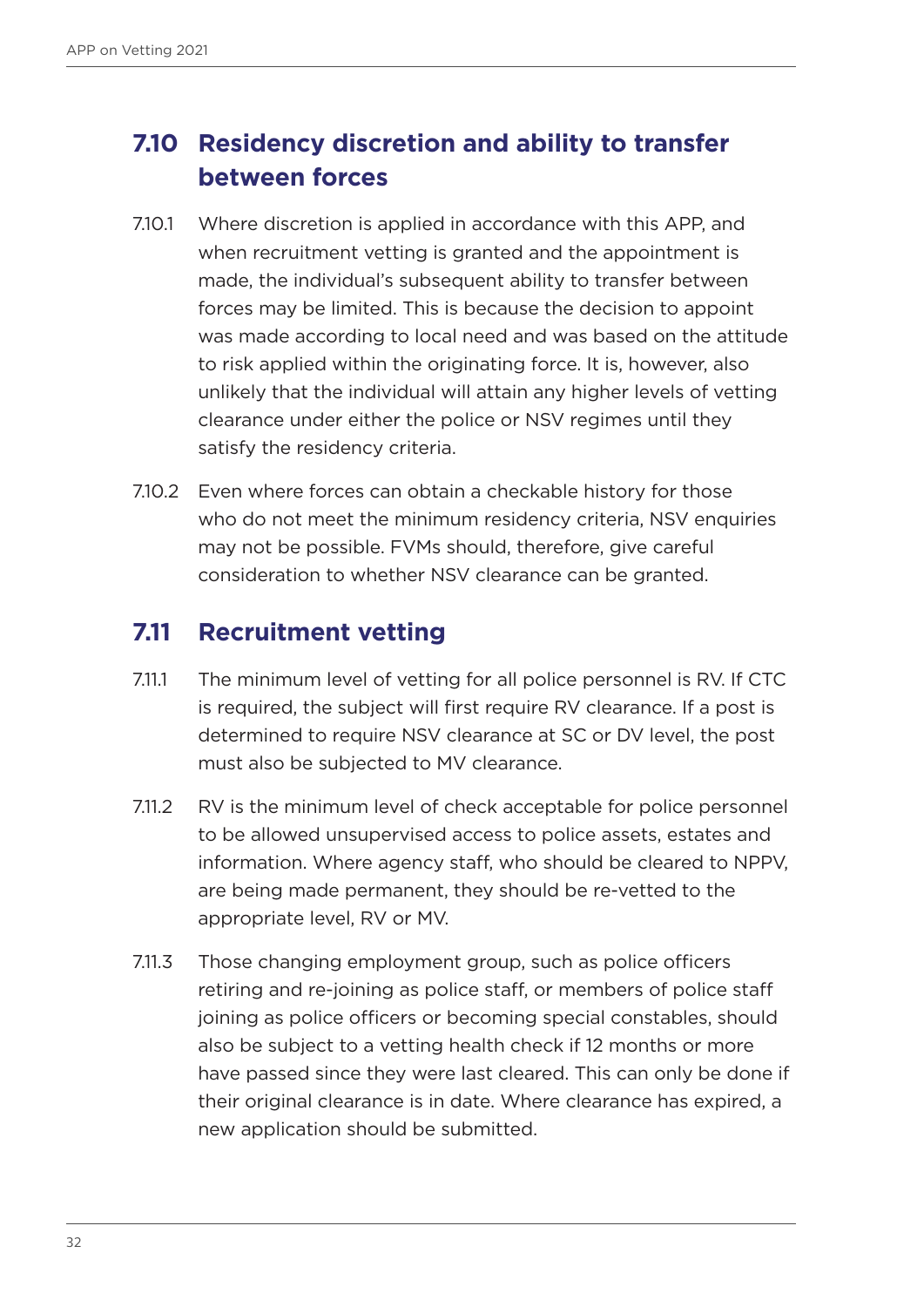- <span id="page-32-0"></span>7.11.4 The above applies if the level of vetting clearance for the new role is comparable to that already held. Where a higher level of vetting clearance is required, the individual should be re-vetted at the appropriate level.
- 7.11.5 RV clearance, preceded by authentication, allows regular access to police assets up to OFFICIAL-SENSITIVE and occasional access to SECRET. The RV process should be completed after the applicant has passed all other assessment criteria, such as assessment centres and interviews. In all cases, clearance must be processed and a decision must be reached as soon as reasonably practicable.

### **7.12 Recruitment vetting and the national security vetting process**

- <span id="page-32-1"></span>7.12.1 For practical reasons, it may be necessary for vetting applicants to complete NSV and force vetting questionnaires at the same time. Forces may consider starting the NSV process before granting force vetting clearance, due to the time it could take for NSV clearance to be decided.
- 7.12.2 Those police officers, police staff and members of the special constabulary who require NSV must also be cleared to at least RV. Non-police personnel who are being cleared to NSV by the police should be vetted to at least NPPV2 (full) first.

### **7.13 Transferees and those with previous police service**

- 7.13.1 The following guidance applies to:
	- police officers and special constables transferring from one police force to another
	- police staff applicants who currently serve in another force
	- officers, specials and police staff applicants who have previously served in another force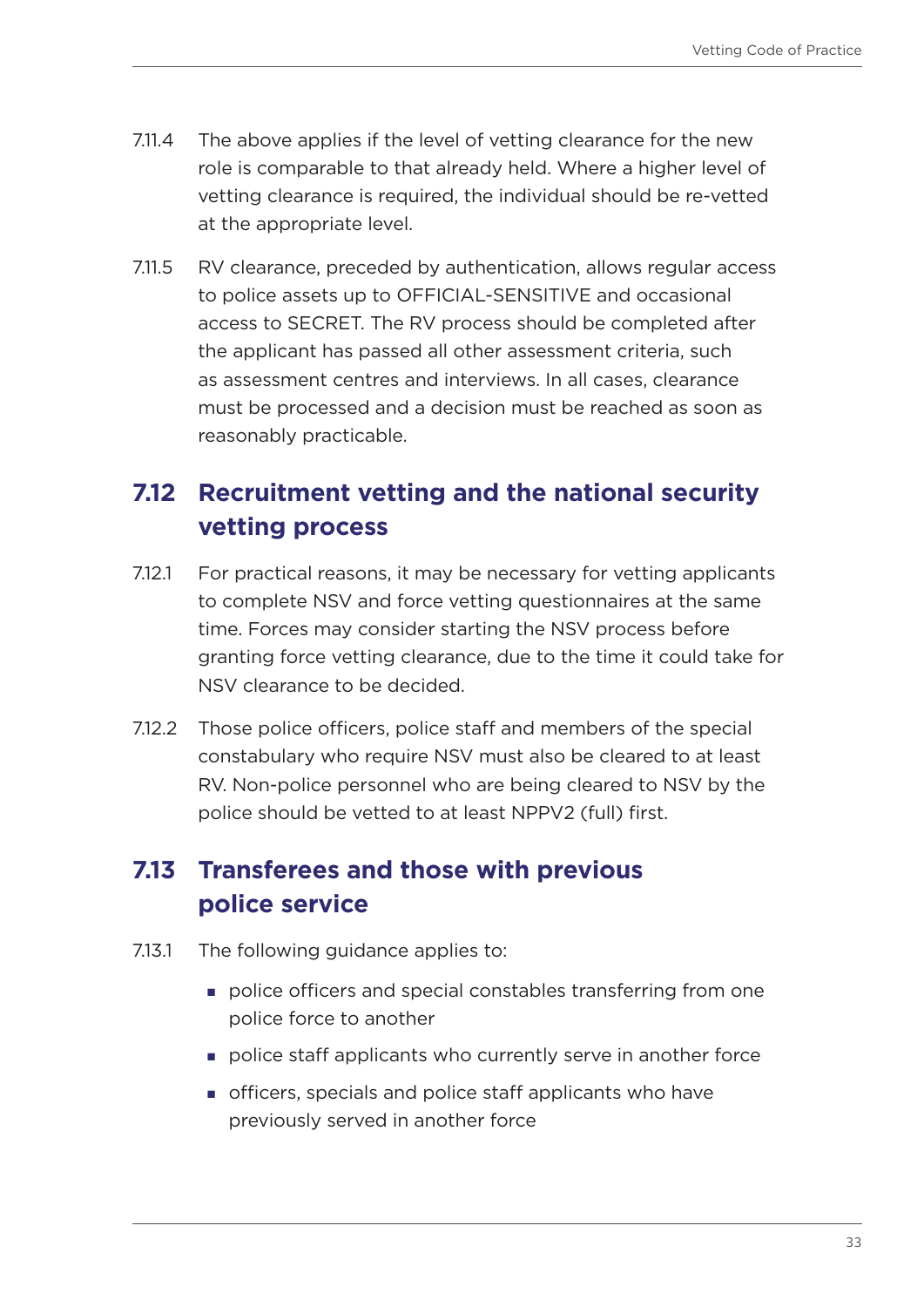References to 'parent force' relate to the force where the officer or staff member is currently serving (or previously served). References to 'receiving force' relate to the force that the officer or staff member has applied to. Refer to **[Sample Transferee](#page-217-1)  [Checklist](#page-217-1)** for a full list of all information required for transferees.

- 7.13.2 Forces must ensure that the integrity of the individual wishing to transfer into the force (or re-join) is beyond question, and that there are no outstanding complaints or matters currently under investigation.
- 7.13.3 Where the vetting subject has received vetting clearance in the last 12 months to the level required for the role they are moving to, the clearance can be transferred to the receiving force. Where clearance is transferred, the full vetting file should be sent to the receiving force. In all other cases, where clearance was completed more than 12 months ago and/or to a level lower than that required for the post they will be undertaking, a full re-vet will be required.
- 7.13.4 The FVM has the discretion to require a full re-vet.
- 7.13.5 In all cases, whether clearance is transferred or a full re-vet is required, the receiving force must request the full complaint and misconduct history of the officer or staff member from the parent force and from any other forces where they have served.
- 7.13.6 Following such a request, the PSD for the parent force will ensure that a full complaint and misconduct history, as well as details of any counter corruption intelligence, is provided in the form of a summary print of all matters recorded against the individual. It is the responsibility of the PSD of the parent force to ensure that the officer or staff member's complaint and misconduct history and intelligence has been weeded, in accordance with national retention guidelines, prior to sending it to the receiving force.
- 7.13.7 The complaint and misconduct history should be recorded on the PSD Complaint and Misconduct Database of the receiving force (as a nominal record). This is so that an examination of the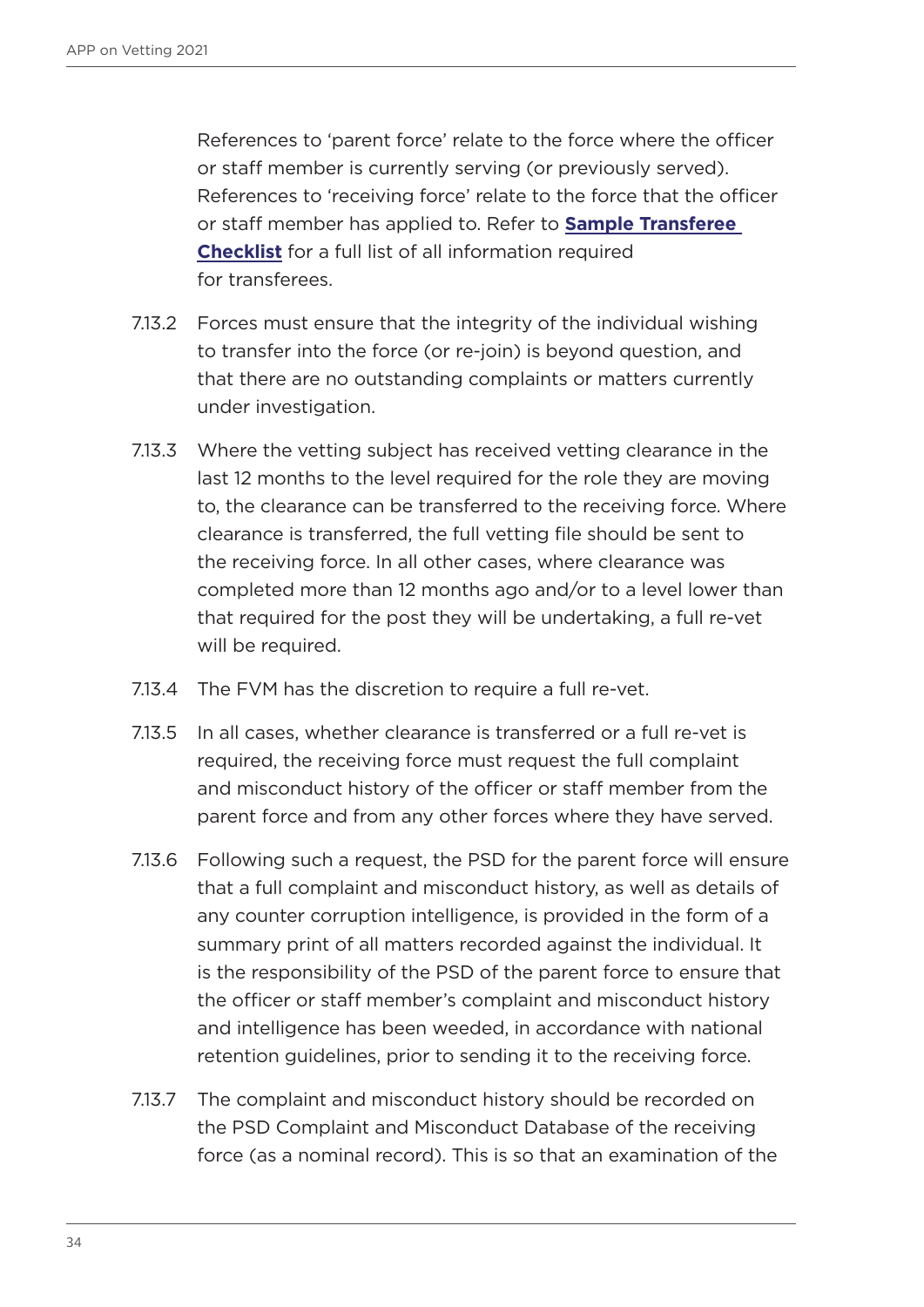<span id="page-34-0"></span>officer or staff member's history can be made by the appropriate authority or investigating officer as part of the Severity Assessment in any future complaints or conduct matters. Any intelligence should be forwarded to the receiving force's Counter Corruption Unit.

- 7.13.8 If an officer applies to transfer forces and fails to declare a criminal or other relevant matter (that their parent force was unaware of), their application will fail. In such cases, the parent force should be made aware. This may also lead to an additional misconduct investigation, which could lead to dismissal by the parent force.
- 7.13.9 In accordance with the HMICFRS recommendation in the 'Shining a light on betrayal' spotlight report, the following information should be collated in respect of all individuals transferring between forces:
	- performance
	- sickness
	- complaints
	- **business interests**
	- notifiable associations
	- corruption intelligence

### **7.14 Transfer or other movement between forces during, or after, professional standards investigations**

7.14.1 There have been occasions where the parent force has instigated a service confidence procedure, or similar, for transferees who had commenced duty in the receiving force. This generally occurs as a result of the parent force raising concerns about the person's honesty and integrity, but the force being unable to dismiss the officer from the police service. In some cases, the motivation for the transfer may be to escape the duty restrictions brought about by the instigation of service confidence measures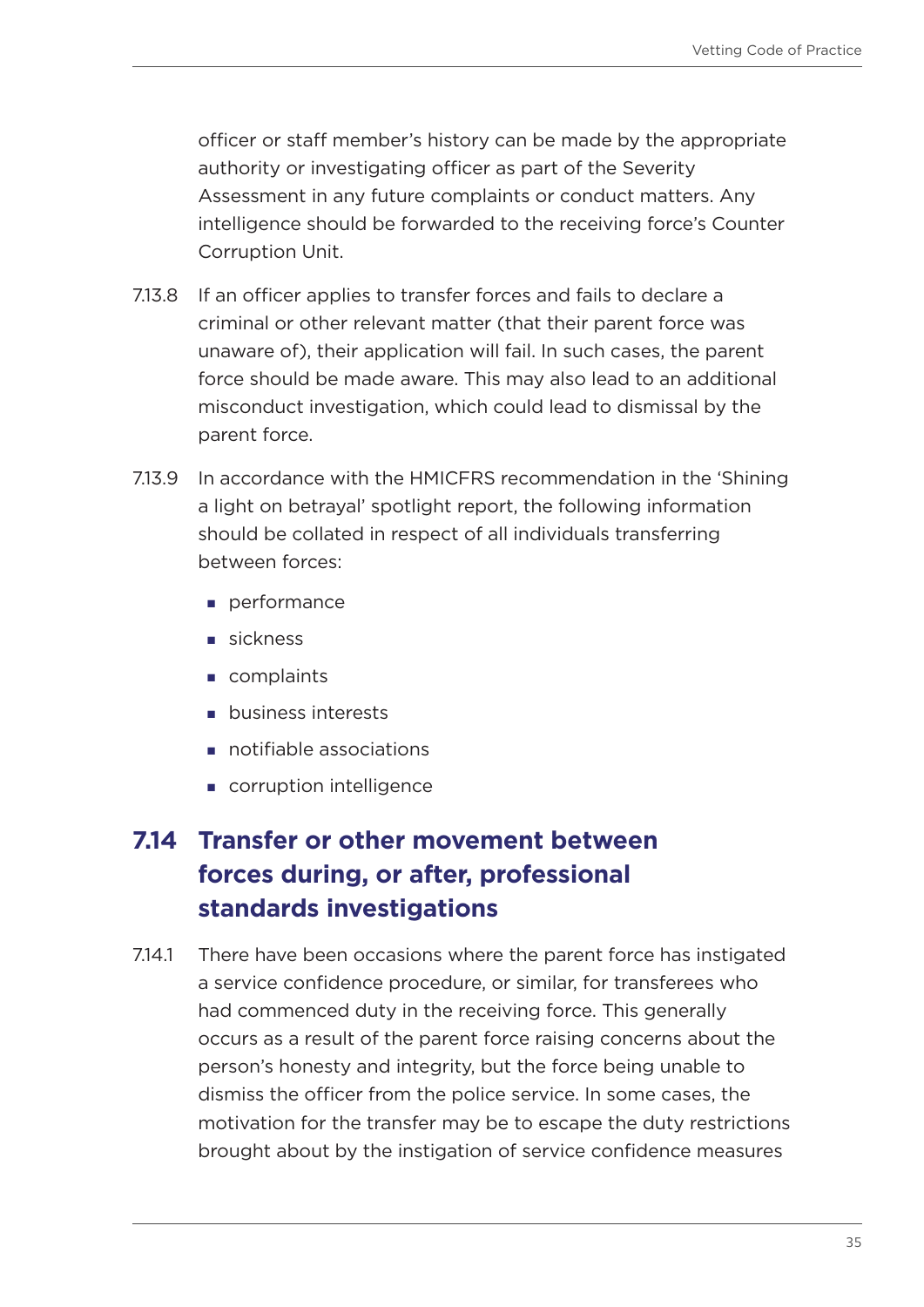<span id="page-35-0"></span>and/or to avoid detection of further misconduct within the parent force, in particular corruption, if continuing to behave in such a way.

- 7.14.2 Where the officer is subject of an active misconduct investigation in their parent force, in such circumstances, the transferee is likely to be required to return to that force to attend a meeting or hearing in respect of serious disciplinary offences.
- 7.14.3 In such cases, the parent force should share the result of the meeting or hearing with the receiving force. This may lead to an additional misconduct investigation in the receiving force and withdrawal of vetting clearance.
- 7.14.4 If a transferee is required to attend a hearing in their previous force that results in dismissal, they will be placed on the police Barred List and will be unable to hold the office of constable in any force.
- 7.14.5 Where an individual is subject to a complaint or conduct investigation that is not yet complete, they should not be allowed to transfer without the permission of the appropriate authority of the parent force and Head of PSD of the receiving force.

### **7.15 Re-joiners**

- <span id="page-35-1"></span>7.15.1 Where officers or staff have left the police service and apply to re-join the force they previously served with, their previous clearance can be reinstated if 12 months or less have passed since it was granted, following a vetting health check.
- 7.15.2 Individuals seeking to join another force will be required to be re-vetted. In the case of FVUs that serve multiple forces, individuals holding valid clearance – conducted in the last 12 months by the FVU that also serves the individual's previous force – can have their clearance reinstated following a vetting health check, as at **[7.15.1](#page-35-1)**.
- 7.15.3 Where relevant, biometric vetting should be applied in accordance with the legislation and local application.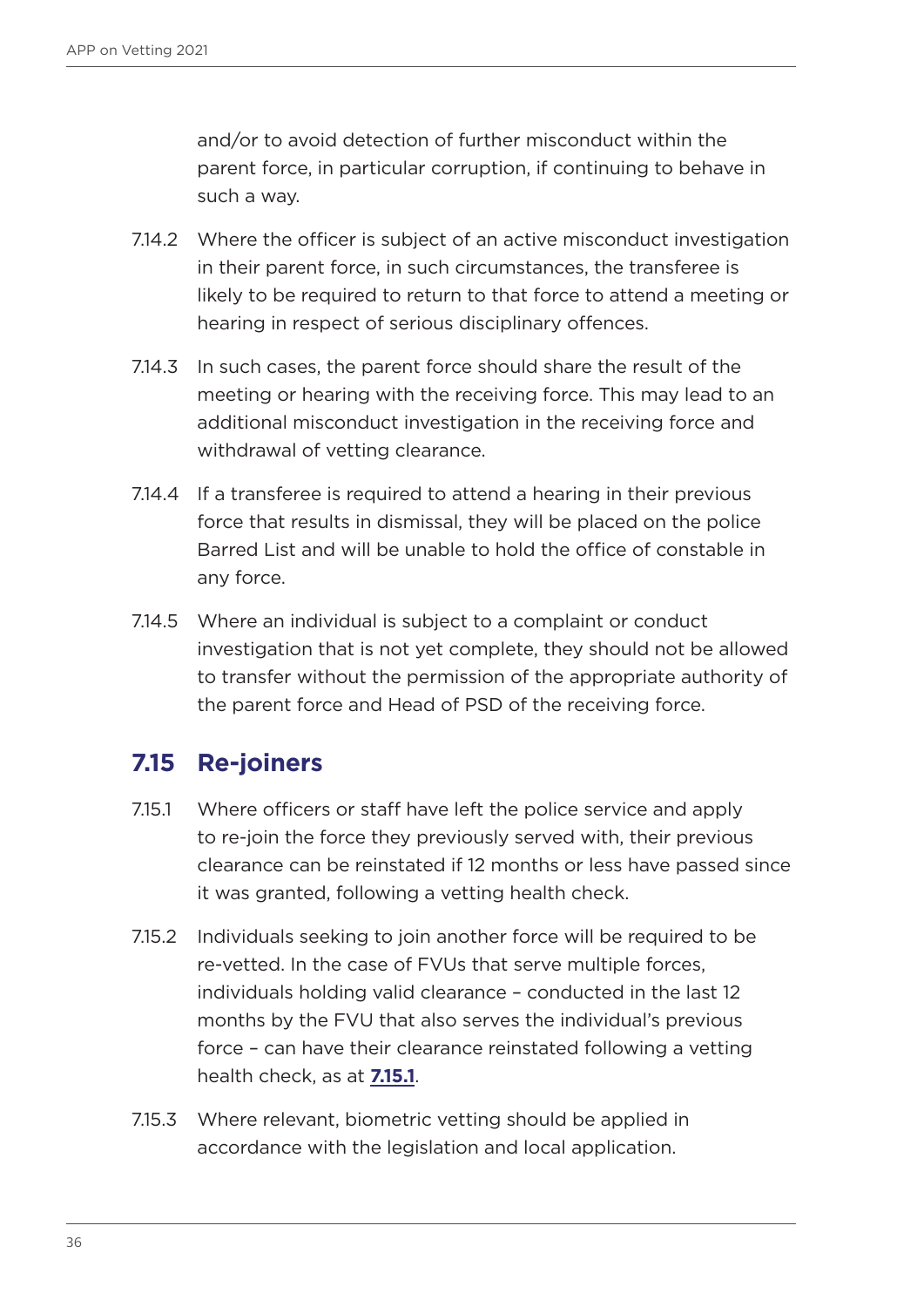- 7.15.4 The only exception to **[7.15.3](#page-35-0)** is for individuals who have been dismissed and reinstated on appeal (see **[7.16](#page-36-0)**).
- 7.15.5 In all other cases, where clearance was granted more than 12 months ago, a new vetting application should be completed.

#### <span id="page-36-0"></span>**7.16 Return following dismissal**

- 7.16.1 Where a police officer or special constable has been dismissed and subsequently reinstated by a Police Appeals Tribunal, the start of appointment cannot be delayed in the absence of security vetting. The individual should be reinstated as soon as practicable and vetting enquiries should be completed at the earliest opportunity.
- 7.16.2 If vetting enquiries identify any adverse information covering the dismissal period, or any other adverse information that was not previously known, the PSD will be notified.
- 7.16.3 PSD will consider whether the person has breached the standards of professional behaviour or their conditions of service, and will take action accordingly. If the adverse information relates to NSV, consideration should be given to withdrawing NSV clearance. An internal appeal should be made available in relation to the withdrawal of NSV. The individual may also have a right to access the Security Vetting Appeals Panel (SVAP) process.
- 7.16.4 If a member of police staff is dismissed but then reinstated following an internal appeal or employment tribunal, and if adverse information unrelated to the reasons for dismissal is revealed through vetting enquiries, consideration should be given to whether there has been any breach of the standards of professional behaviour or any breach of the terms of their contract of employment. Such matters will be assessed by PSD or HR, dependent on local force processes. The above principles should be followed.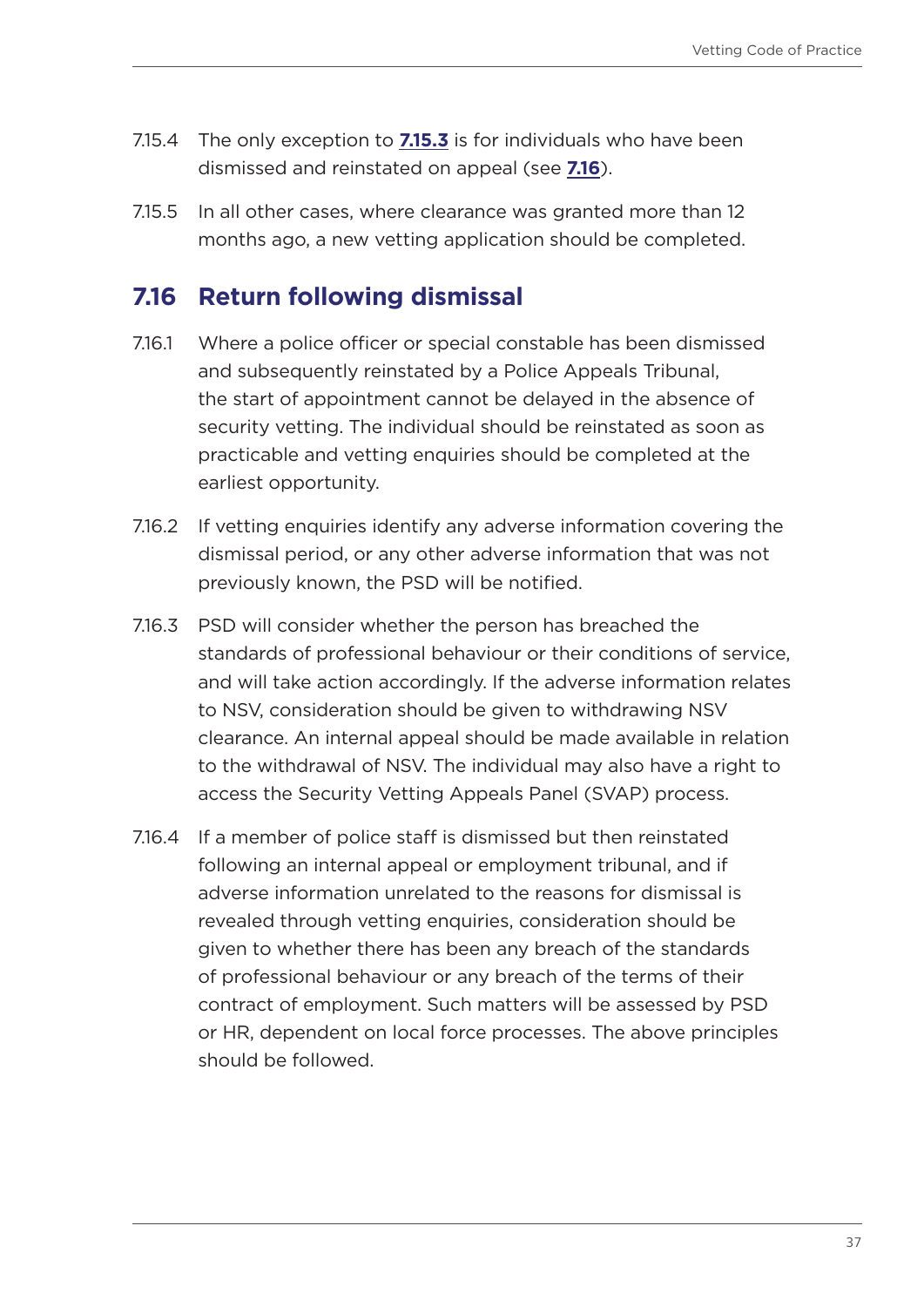### **7.17 Return following secondment**

- 7.17.1 Officers and staff returning to force following a period of secondment must be vetted to the appropriate level for the post they will be returning to.
- 7.17.2 If an appropriate level of clearance is already held, a vetting health check should be completed if clearance was granted more than 12 months ago.
- 7.17.3 If police personnel return to work from secondment and vetting checks reveal adverse information covering the secondment period, FVMs must notify the PSD. The PSD will consider whether or not the individual has breached regulations or their conditions of service, and will take action accordingly.

### **7.18 Recruitment vetting**

- 7.18.1 Where the applicant has declared matters such as convictions, criminal investigations, financial issues or previous role(s) in the police service, forces should make an initial vetting assessment on receipt of the application, to ascertain whether the application should be progressed.
- 7.18.2 Vetting enquiries should be conducted in respect of all individuals named on the vetting questionnaires who are aged 10 or over.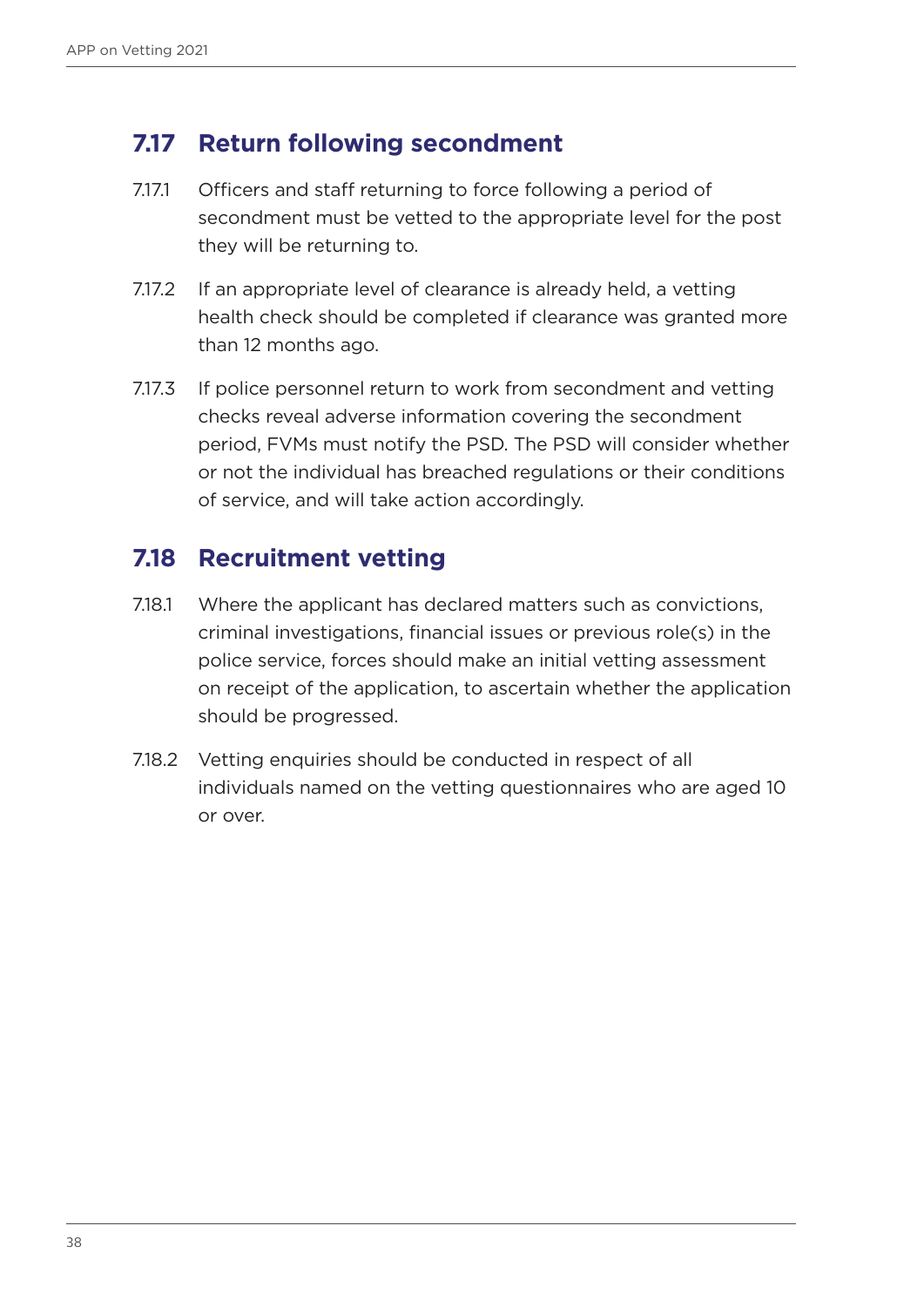| <b>Applicant</b>                                     | <b>Minimum checks</b>                                                                                                                                                                                                                                                                                                                                                                                                                                                                                                                                                                                                                                                                                                                                                | <b>Access to assets</b><br>protective<br>marking<br>requirements                                                                                                         |
|------------------------------------------------------|----------------------------------------------------------------------------------------------------------------------------------------------------------------------------------------------------------------------------------------------------------------------------------------------------------------------------------------------------------------------------------------------------------------------------------------------------------------------------------------------------------------------------------------------------------------------------------------------------------------------------------------------------------------------------------------------------------------------------------------------------------------------|--------------------------------------------------------------------------------------------------------------------------------------------------------------------------|
| $\blacksquare$ Police staff<br>Special<br>constables | • Police officers On applicant, partner, all family<br>(aged 10 years old and over),<br>associates and co-residents (as<br>per sample forms):<br>• Police National Computer (PNC)<br>all force databases (including<br>non-conviction databases)<br>Counter Terrorism Unit<br>• PND and other force checks<br>On applicant only:<br>record management system<br>check<br>crime report allegations<br>voters' records<br>• check of vetting database<br>credit reference check and<br>consideration of financial<br>position<br>open-source enquiries (for<br>example, search engines and<br>social networking sites)<br>professional standards check<br>where necessary<br>• MOD checks where relevant<br>ACRO check where appropriate<br>■ CTC may be applied where | RV, preceded by<br>authentication,<br>will allow<br>access to police<br>information<br>classified up<br>to OFFICIAL-<br>SENSITIVE and<br>occasional access<br>to SECRET. |
|                                                      | appropriate                                                                                                                                                                                                                                                                                                                                                                                                                                                                                                                                                                                                                                                                                                                                                          |                                                                                                                                                                          |

## **7.19 Recruitment vetting – checks and enquiries**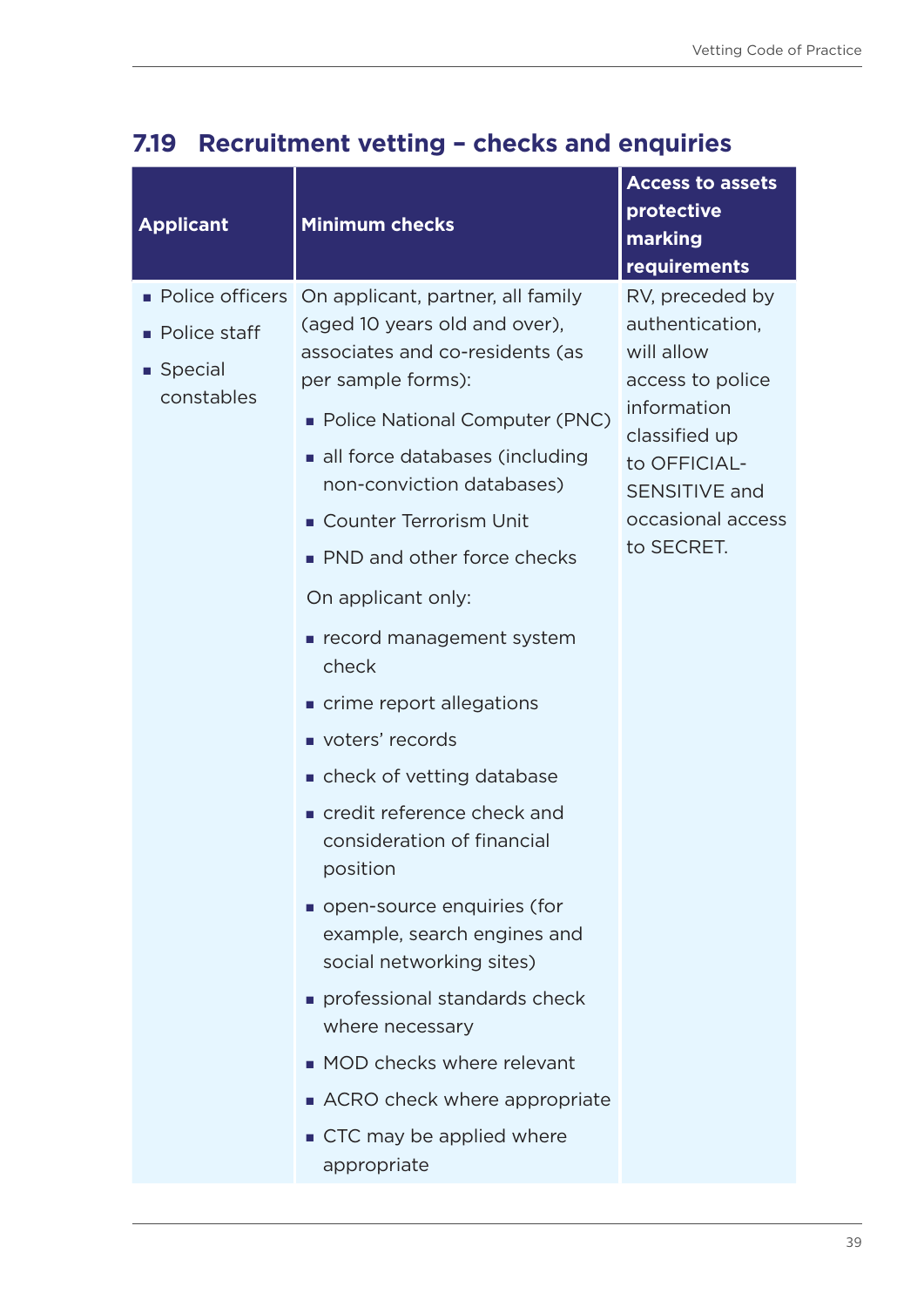## **7.20 Management vetting**

- 7.20.1 All police personnel with long-term, frequent and uncontrolled access to SECRET assets and occasional access to TOP SECRET assets should hold MV clearance (see designated posts and minimum level of clearance). In order to grant MV clearance, the force should ensure that they have no reason to doubt the integrity of the individual or their susceptibility to improper external influences.
- 7.20.2 The purpose of MV is to provide a means of additional assurance in relation to the integrity, reliability and potential for financial vulnerability of individuals serving in posts with access to sensitive police premises, information, intelligence, financial or operational assets, where:
	- the risk of potential compromise of those assets is high
	- the risk of serious damage to the force is substantial
- 7.20.3 Serious damage is defined as:
	- frustrating the prevention and detection of serious, organised or major crime
	- **Figure 1** frustrating the apprehension or prosecution of such offenders
	- causing significant financial loss to the force
	- unlawful or inappropriate awarding of contracts
	- otherwise adversely affecting the operational capability, reputation or security of the force
- 7.20.4 MV clearance is a requirement for service in all posts requiring that level of clearance, irrespective of whether post holders have access to police or government classified assets. This can include individuals who award contracts or handle sensitive financial assets.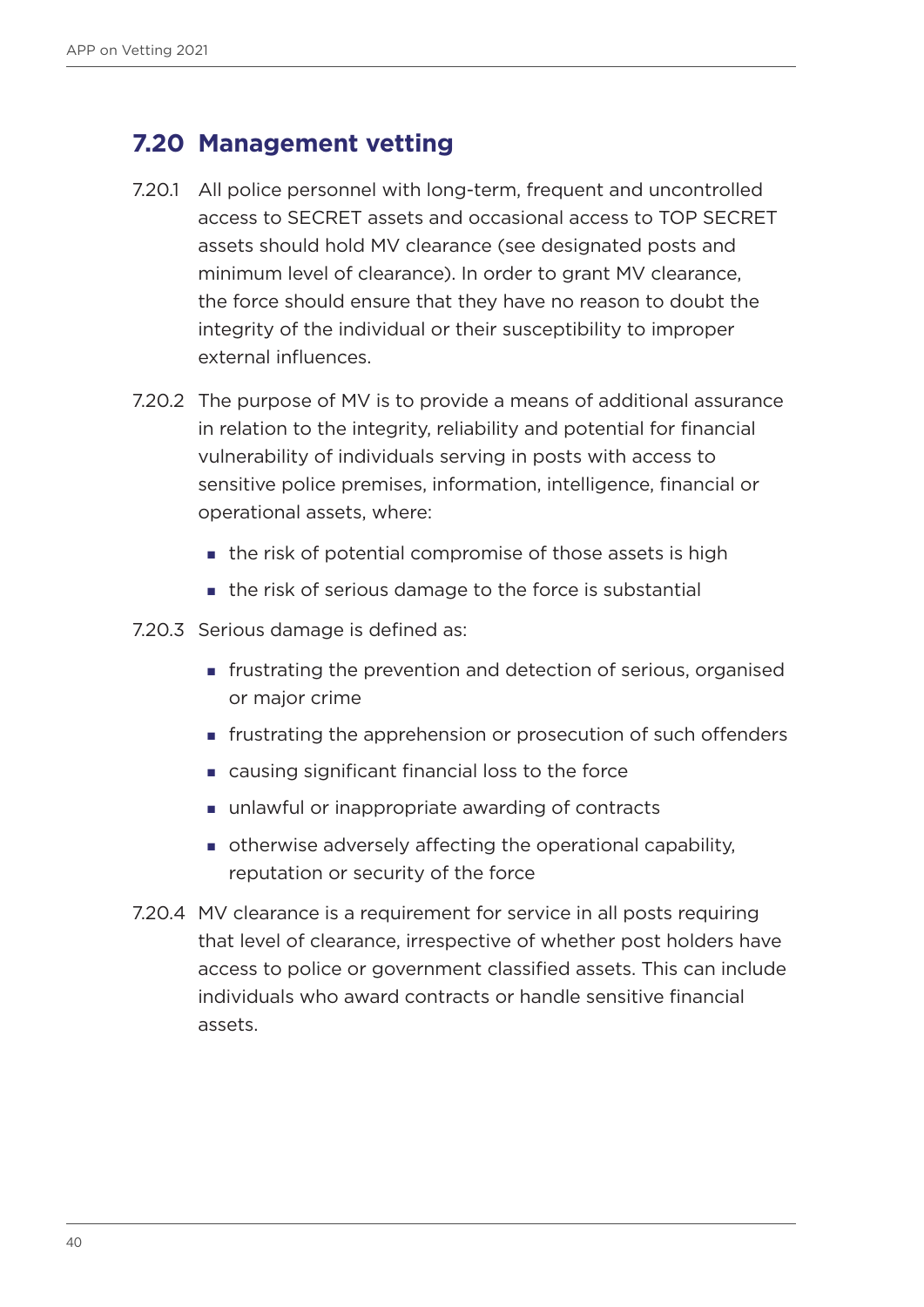| Individuals<br>On applicant, partner, all family<br>identified as<br>(aged 10 years old and over),<br>working in a<br>associates and co-residents:<br>post assessed<br>$\blacksquare$ PNC                                                                                                                                                                                                                                                                                                                                                                                                                                                                                                                                   | protective<br>marking<br>requirements                                                                                                          |
|-----------------------------------------------------------------------------------------------------------------------------------------------------------------------------------------------------------------------------------------------------------------------------------------------------------------------------------------------------------------------------------------------------------------------------------------------------------------------------------------------------------------------------------------------------------------------------------------------------------------------------------------------------------------------------------------------------------------------------|------------------------------------------------------------------------------------------------------------------------------------------------|
| as meeting<br>ocal intelligence checks<br>the criteria<br>• PND and other force checks<br>for MV.<br>all force databases (including<br>non-conviction databases)<br>Counter Terrorism Unit<br>On applicant only:<br>voters' records<br>• check of vetting database<br>• MOD checks where relevant<br>professional standards checks<br>(as required)<br>personal finances (including<br>financial questionnaire, force<br>credit reference check and<br>assessment of information<br>returned)<br>• business interest and secondary<br>employment check (where<br>relevant)<br>liaison with occupational health<br>(where relevant)<br>open-source enquiries (for<br>example, search engines and<br>social networking sites) | <b>MV</b> allows<br>access to<br>police classified<br>material or<br>information<br>up to SECRET<br>and occasional<br>access to TOP<br>SECRET. |

## **7.21 Management vetting – checks and enquiries**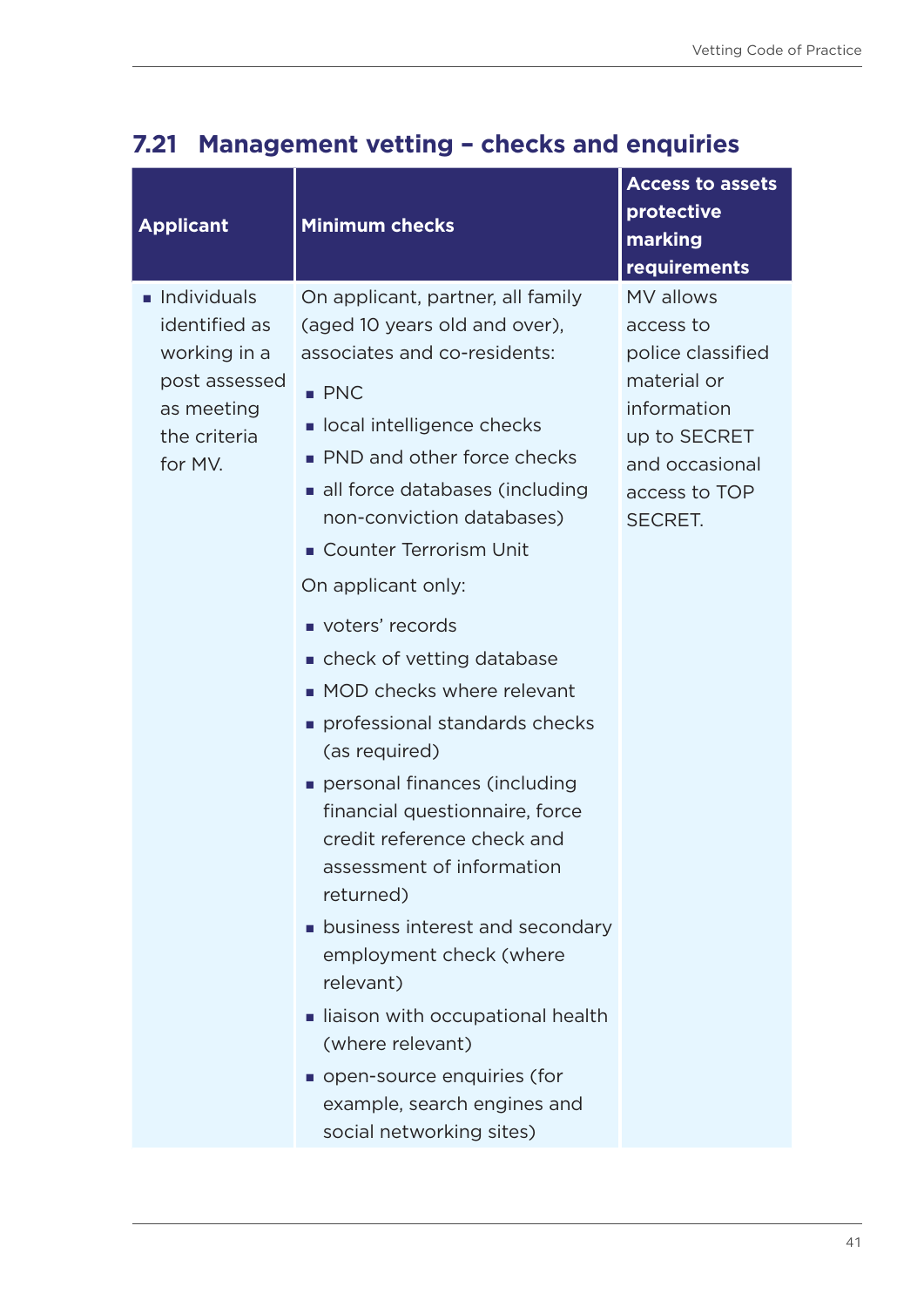| <b>Applicant</b> | <b>Minimum checks</b>                                                                                                                                                  | <b>Access to assets</b><br>protective<br>marking<br>requirements |
|------------------|------------------------------------------------------------------------------------------------------------------------------------------------------------------------|------------------------------------------------------------------|
|                  | ■ enquiries relating to<br>vulnerability to pressure or<br>inducements (including the<br>indiscriminate use of alcohol or<br>drugs and/or gambling), where<br>relevant |                                                                  |
|                  | $\blacksquare$ appraisals from current and/<br>or former supervisors to cover<br>a minimum 12-month period<br>(where applicants are existing<br>staff)                 |                                                                  |
|                  | interviews with current and<br>former supervisors at the<br>discretion of the FVM                                                                                      |                                                                  |
|                  | interviews with the person<br>subjected to the vetting<br>procedure at the discretion of<br>the FVM                                                                    |                                                                  |
|                  | line manager endorsement<br>(reference)                                                                                                                                |                                                                  |
|                  | aftercare must be carried out<br>for MV clearances                                                                                                                     |                                                                  |
|                  | ACRO check where appropriate<br>SC and DV may be applied<br>where appropriate                                                                                          |                                                                  |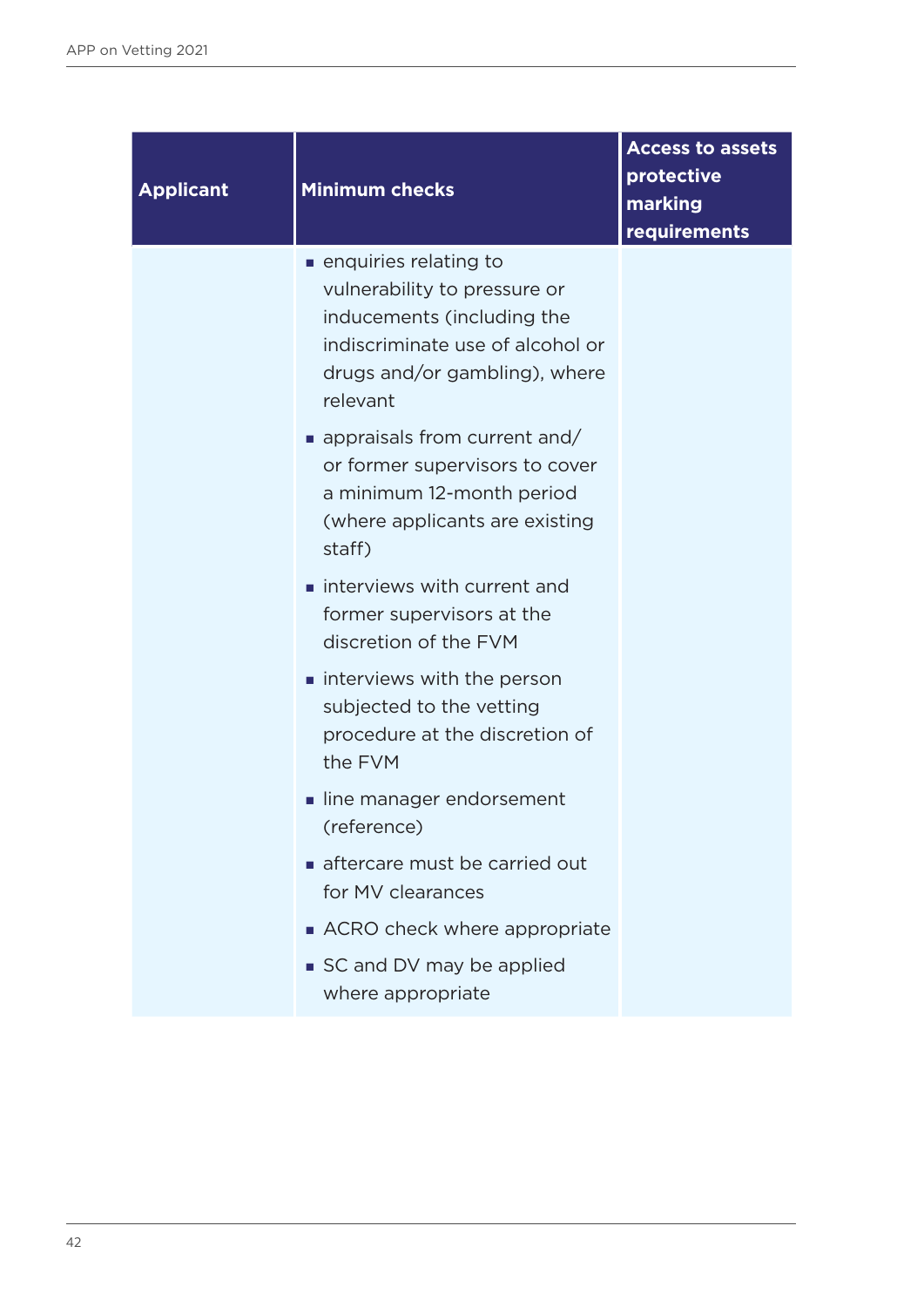## **7.22 Further information regarding minimum checks**

#### Police intelligence records and other non-conviction databases

- 7.22.1 The applicant's name and current home address, as well as any other addresses resided at in the past five years, must be searched for on intelligence and information records and on other nonconviction databases. Checks should also be conducted on the current home address of all individuals named on the vetting questionnaires, as well as on those who come to notice during the vetting process who are believed to be linked to criminality.
- 7.22.2 Any intelligence about the applicant, family members and home addresses revealed by these checks will have been classified using the intelligence report. The grading of the intelligence should be considered as part of the risk assessment.
- 7.22.3 When a police officer, special constable, member of police staff or designated volunteer is dismissed from a Home Office force – or resigns or retires during the course of, or prior to, gross misconduct proceedings – the police Barred and Advisory Lists must be updated in accordance with the **[Police Barred](https://www.legislation.gov.uk/uksi/2017/1135/contents/made)  [List and Police Advisory List Regulations 2017](https://www.legislation.gov.uk/uksi/2017/1135/contents/made)**. A flagstone record must be created on the force intelligence system or PND, usually by PSD. Former officers subject to formal investigation or proceedings must similarly have their details added to the Barred and Advisory Lists in line with the legislation, and must have flagstone records created in accordance with the **[Police](https://library.college.police.uk/docs/appref/Police-National-Database-Flagstone-Submission-Guidance-v1-2-Redacted.pdf)  [National Database \(PND\) Technical Guidance for Submission](https://library.college.police.uk/docs/appref/Police-National-Database-Flagstone-Submission-Guidance-v1-2-Redacted.pdf)  [of Flagstone Records](https://library.college.police.uk/docs/appref/Police-National-Database-Flagstone-Submission-Guidance-v1-2-Redacted.pdf)**. All updates should be completed within five days of the relevant event. This ensures that the information and intelligence will be detected as a result of a PND check, and that forces are able to comply with the legislation. On occasion, flagstone records may require deleting, for example, following a Police Appeals Tribunal decision that reinstates, or a decision not to continue an investigation for a former officer or staff member. This deletion must also be conducted in accordance with the Technical Guidance.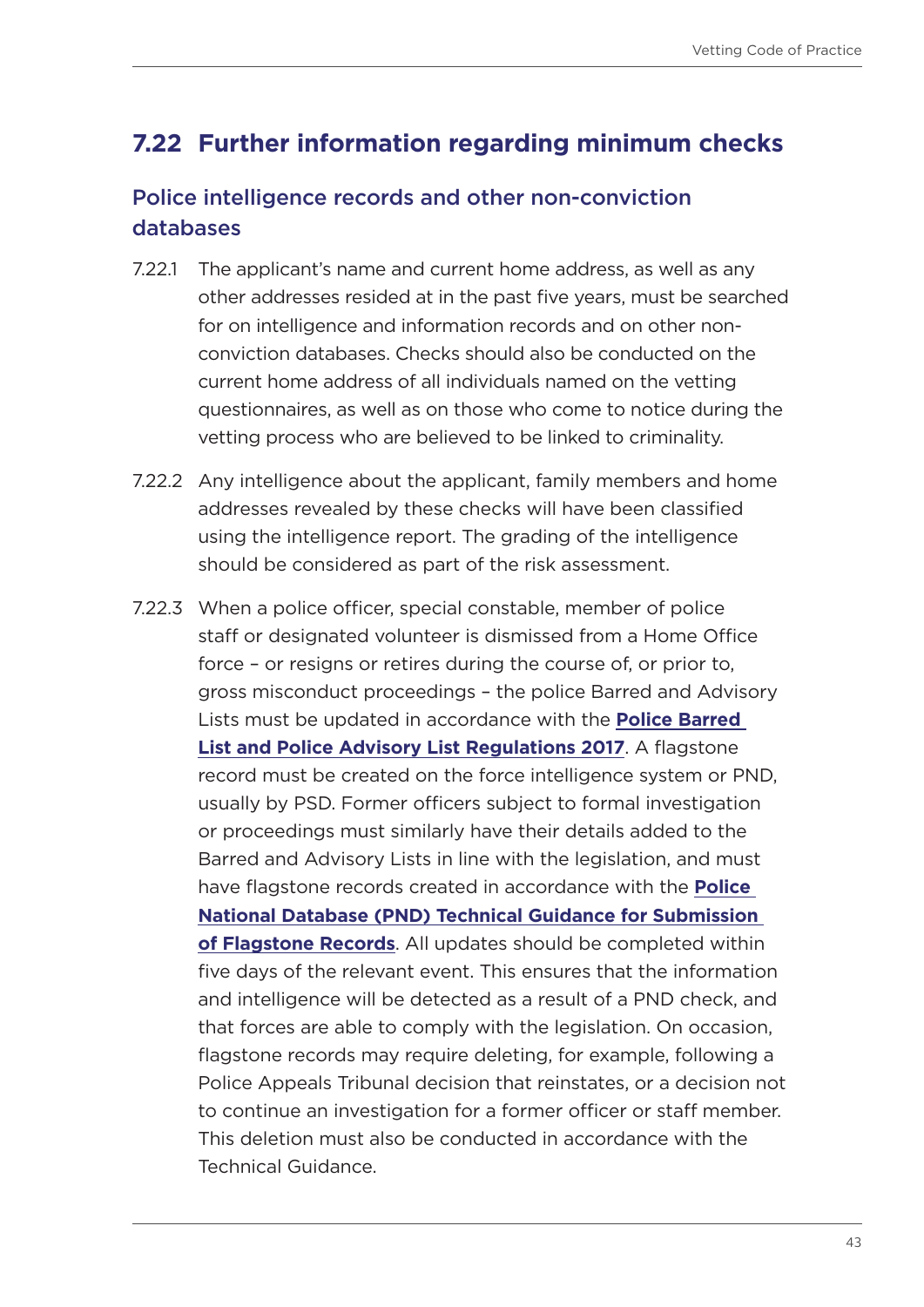- 7.22.4 Details of the applicant as well as details of their partner, parents and other close family members, associates and any other person residing with the applicant – should be checked against historical investigation files. Generally speaking, there is no need to review a file when the applicant is shown as the victim of a crime. In all other cases, however, it is recommended that the file is reviewed.
- 7.22.5 Forces should check details of the applicant as well as details of their partner, parents and other close family members, associates and any other person residing with the applicant – against the suspect and accused records. Searching the applicant's address will identify allegations of crime affecting other people residing with the applicant.

#### Police National Database

- 7.22.6 Forces should use the PND to carry out national intelligence checks on all individuals named on the vetting form. They should also check the applicant's home address, ensuring that the 'Events' section of PND is checked. Forces will also need to check whether an applicant has a flagstone record in relation to the Barred and Advisory Lists. It will be necessary to conduct sufficient differing searches to reasonably exhaust the possible search results in line with the national training standards. Where there is an indication that a flagstone record may exist, the Barred and Advisory Lists themselves should also be checked to confirm whether or not an applicant is listed, and the legislation should then be followed accordingly.
- 7.22.7 If the PND is not available for vetting purposes and the applicant has resided outside the force area they are being cleared to work in, that force should contact the force area where the individual has resided at any time in the last five years. The College Barred and Advisory Lists should also be checked.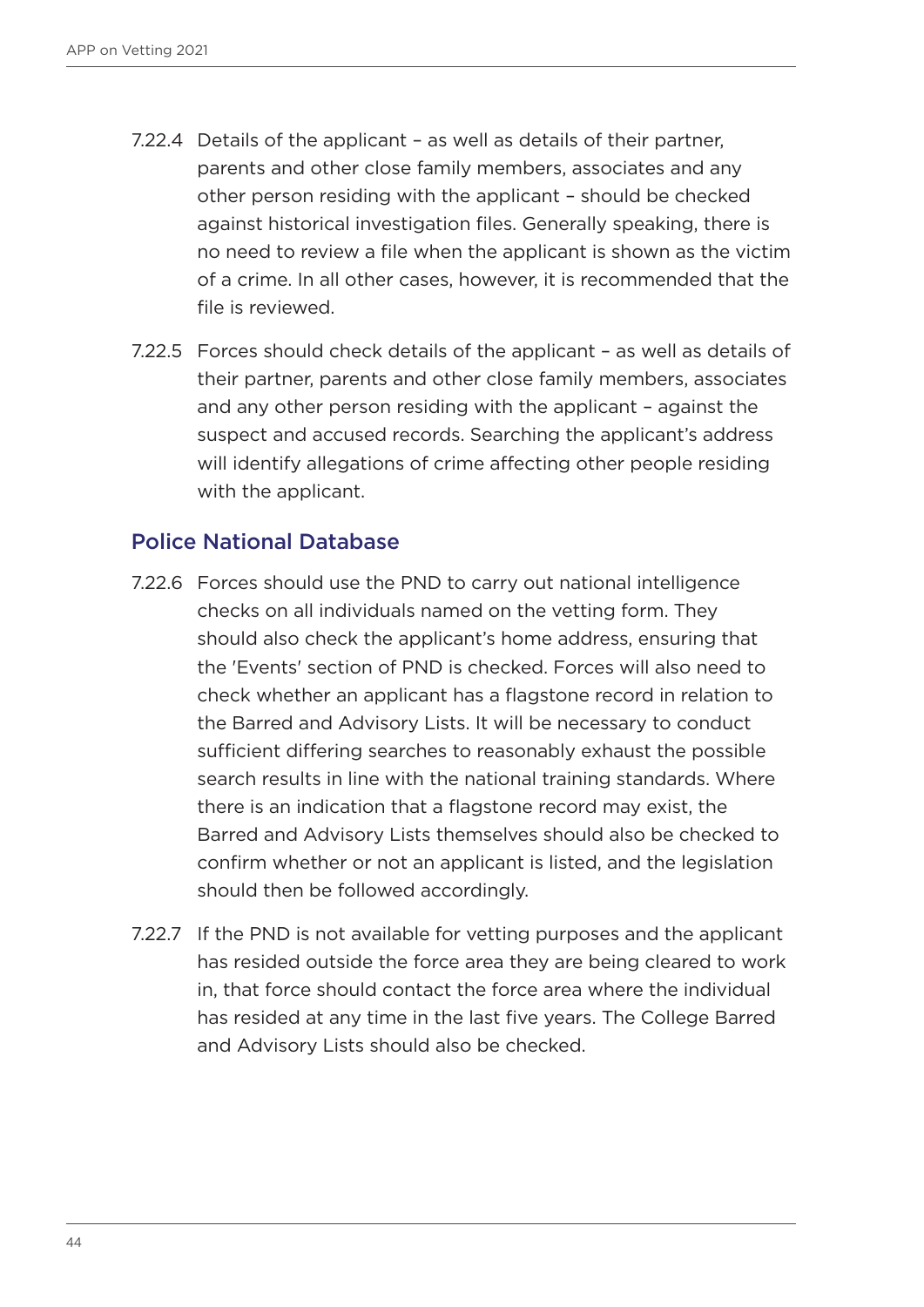#### Professional standards check

- 7.22.8 If an applicant has any previous police service as a police officer, member of police staff or special constable, checks should be made with the relevant PSD(s). This allows checking against professional standards complaints, misconduct and intelligence databases as part of the vetting process. This also includes a counter corruption check.
- 7.22.9 Following such a request, the PSD will ensure that a full complaint and misconduct history is provided, in the form of a summary print. It is the responsibility of the PSD of the parent force to ensure that the officer or staff member's complaint and misconduct history has been weeded, in accordance with national retention guidelines, prior to sending it to the receiving force.
- 7.22.10 The complaint and misconduct history should be recorded on the PSD complaint and misconduct database of the force they are transferring to as a 'miscellaneous' matter. This is so that an examination of the officer or staff member's history can be made by the appropriate authority or investigating officer as relevant, as part of the severity assessment in any future complaints or conduct matters.
- 7.22.11 The check should be carried out with the force that the applicant worked for, or served with, as well as with the force the applicant has applied to.

#### Electoral register check

- 7.22.12 Forces should check details of the applicant's address against the electoral register. Applicants who are not shown on the register should have their previous address checked. If the applicant is not shown on the electoral register, they should be contacted to establish further information. Forces should consider additional identity checks for applicants not shown on the electoral register.
- 7.22.13 A check of the electoral register can be obtained through a credit reference check.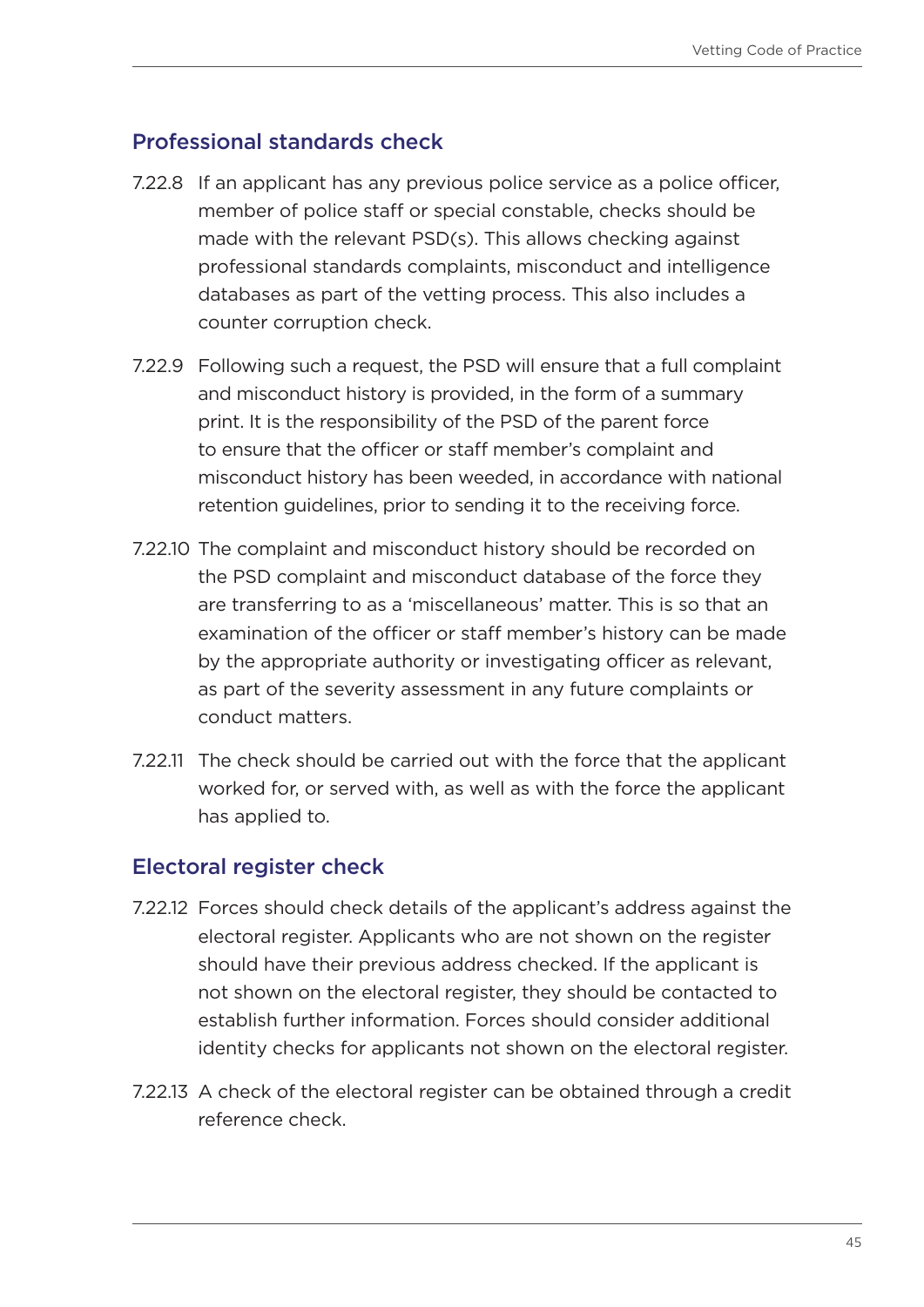#### Checking security files

7.22.14 Forces must check vetting databases to establish whether the applicant has ever held security clearance with the home force, and whether there were any security breaches or incidents relating to that clearance period.

#### Credit reference checks

- 7.22.15 The information provided in the vetting questionnaire should be compared with the results of a credit reference check.
- 7.22.16 Certain financial issues should result in rejection, while others may require aftercare interventions.
- 7.22.17 Where the applicant declares financial issues in the vetting application form, the financial vetting check should be made at the start of the vetting process, if consent to this has been obtained.

#### Interviewing applicants

7.22.18 Applicants may be interviewed where necessary in order to clarify queries, ambiguities or concerns raised during the vetting process.

#### References

7.22.19 Checking references falls to the recruiting authority or unit, and is completed as part of the recruitment function by HR.

#### Assessing medical needs

- 7.22.20Forces should take great care when considering information relating to medical issues that is revealed as part of the vetting process. Neither police officers nor FVMs are qualified to assess medical conditions, including mental health.
- 7.22.21 Any medical information revealed as part of the vetting process, such as intelligence reports or allegations, must be passed to the force medical officer (FMO) or occupational health unit (OHU) for a full professional assessment. The remaining vetting enquiries should be completed and clearance should be finalised.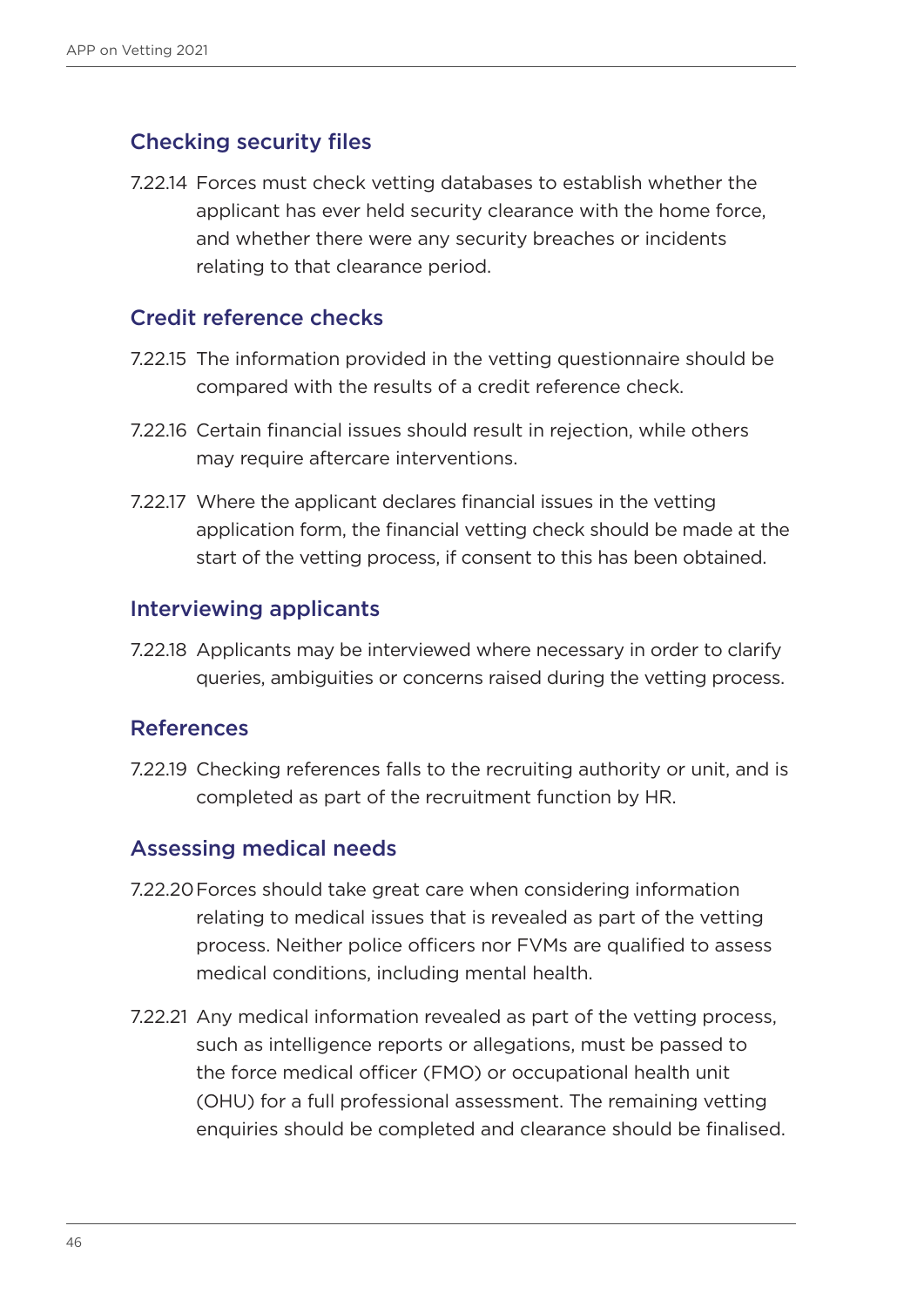7.22.22 Following such an assessment, the FMO or OHU should decide if the applicant is medically suitable for the role. The FMO or OHU should not pass personal medical information to FVUs in any circumstances.

#### MOD checks

7.22.23 MOD checks should be carried out where the applicant was previously employed within HM armed forces.

#### Special branch and counter terrorism branch checks

7.22.24 Special branch and counter terrorism branch enquiries are made against the applicant, partner, family, associates and co-residents regarding domestic extremism and counter terrorist information.

#### Open source checks

- 7.22.25 Forces should check content on publically available social media sites for the purposes of service reputational reassurance, and to ensure that the applicant's online behaviour is compatible with the Code of Ethics or Standards of Professional Behaviour.
	- The applicant must use social media responsibly and safely.
	- The applicant must not have published anything that could reasonably be perceived by the public or by policing colleagues to be discriminatory, abusive, oppressive, harassing, bullying, victimising, offensive or otherwise incompatible with policing principles.
	- The applicant must not have published, or offered to publish, any material that might undermine their reputation or that of the policing profession, or might run the risk of damaging public confidence in the police service.
- 7.22.26 A proportionate approach should be taken in relation to such enquiries. Forces need not spend excessive time in researching. If the subject cannot be found in a reasonable time period, a 'no trace' conclusion can be drawn.
- 7.22.27 Those conducting open source research should be trained to the appropriate standard in accordance with local procedures.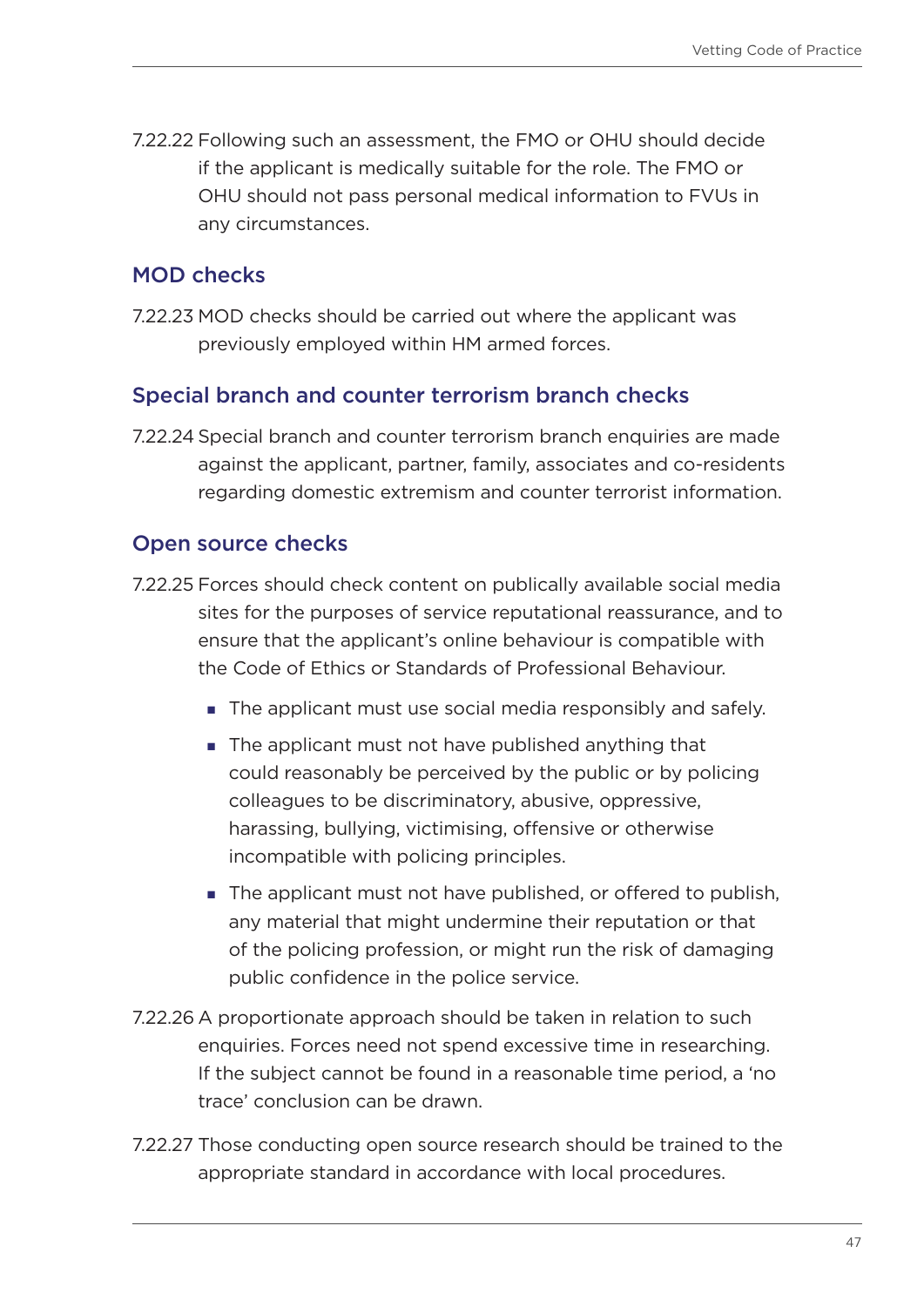### **7.23 Biometric vetting**

- 7.23.1 Biometric vetting for police officer and special constable applicants is codified within Regulation 10A of the Police Regulations 2003, as amended by the **[Police \(Amendment](https://www.legislation.gov.uk/uksi/2012/1960/made)  [No. 3\) Regulations 2012](https://www.legislation.gov.uk/uksi/2012/1960/made)**, and **[Regulation 1ZA of the Special](https://www.legislation.gov.uk/uksi/2012/1961/made)  [Constables Regulations 1965](https://www.legislation.gov.uk/uksi/2012/1961/made)**. These regulations state that a candidate for appointment as a police officer or special constable must undergo biometric vetting, with consent, and the chief officer must be satisfied with the results prior to appointment.
- 7.23.2 Biometric vetting checks should be undertaken on candidates who have reached the stage of being conditionally offered an appointment, concurrent with the other stages of the vetting process. It should be conducted on those applying for the position of police officer or special constable (though not those transferring forces).
- 7.23.3 The purpose of biometric vetting is to determine whether:
	- **the individual has come to police attention**
	- any police attention was under the identity being used for their application
	- **the individual is linked to any outstanding crime scene marks** or stains
- 7.23.4 There is no legal requirement for biometric vetting to be conducted on police staff. However, police staff posts that are intrinsically frontline-facing and/or involve considerable time spent with the public should be subjected to biometric vetting. Forces should conduct an audit of police staff posts and identify those for which biometric vetting is proportionate and justifiable.

#### **Consent**

7.23.5 The police service should be transparent throughout its recruitment process and literature. Prospective candidates from the earliest stages of recruitment should be aware that if they are successful, they will be asked to consent to providing their fingerprints and a DNA sample. These are checked against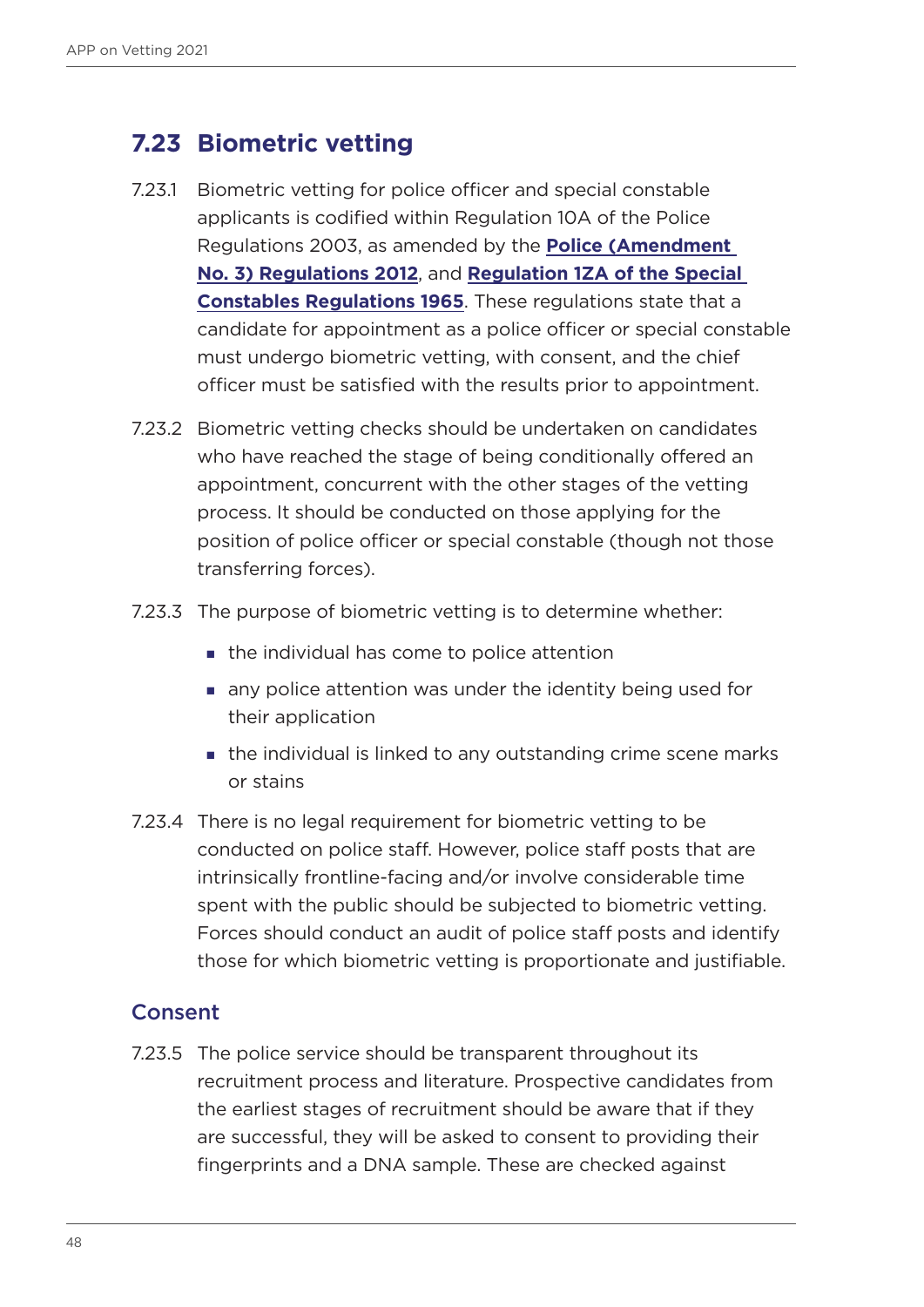the relevant local and national databases before commencing employment.

- 7.23.6 Fingerprints and DNA are required to be provided following expressed consent being given by the prospective appointee, for the following purposes (this does not apply to those transferring to another police force):
	- a speculative search
	- retaining fingerprints on the police elimination database (PEDb) until an individual leaves the police service
	- retaining a DNA profile on the Centralised Elimination Database (CED) until 12 months after the date the individual leaves the police service
- 7.23.7 Express consent should be obtained before undertaking biometric vetting checks, for example, using the sample letters:
	- **[sample letter to prospective police officers and special](#page-232-0)  [constables: taking of fingerprints and DNA](#page-232-0)**
	- **[sample letter of consent to be returned signed by](#page-232-0)  [prospective police officers and special constables: taking of](#page-232-0)  [fingerprints and DNA](#page-232-0)**
	- **[sample letter for issue to prospective PCSOs and police](#page-237-0)  [staff: taking of fingerprints and DNA](#page-237-0)**
	- **[sample letter of consent to be returned signed by](#page-235-0)  [prospective PCSOs and police staff: taking of fingerprints](#page-235-0)  [and DNA](#page-235-0)**

#### DNA and fingerprints

- 7.23.8 Only one DNA sample and one set of fingerprints are required. Upon checking and appointment, the DNA profile (derived from the DNA sample) is held on the CED. Fingerprints are held on the PEDb.
- 7.23.9 Where the searches are negative, the appointment of the individual can progress normally. Where the results of the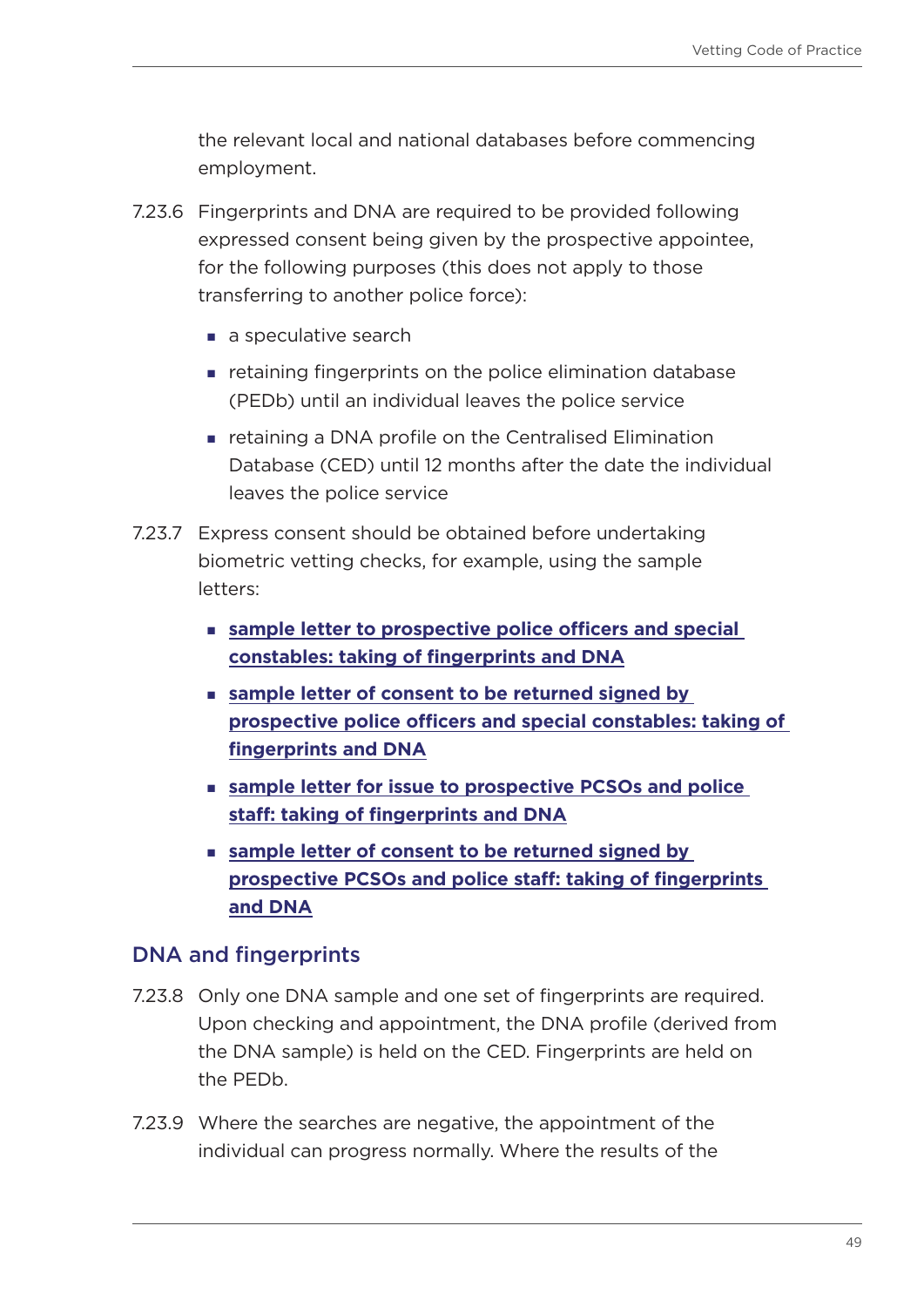searches are positive, the relevant FVM is notified for appropriate action to be taken. Appointment of the individual will be delayed until any issues raised following the positive result have been satisfactorily resolved. The ultimate decision as to whether to recruit or not is made by the chief officer, delegated to the FVM.

7.23.10 Where positive searches related to serving police personnel (for example, a member of police staff applying to become a regular police officer or a special constable), a referral is made to the relevant PSD for appropriate action.

#### Destroying records

- 7.23.11 If a satisfactory DNA profile is derived from a DNA sample, then the sample must be destroyed within six months of it being taken.
- 7.23.12 Where applicable, fingerprints and DNA profiles are retained as hard copies (with case papers) until the conclusion of any outstanding investigation or impending legal proceedings, in case they need to be disclosed.

### **7.24 Reciprocal vetting**

- 7.24.1 Reciprocal vetting has been developed for the vetting of personnel working in vetting units. The recommended process for reciprocal vetting is as follows.
	- Forces entering into reciprocal vetting must decide and agree between themselves the arrangements for conducting the necessary checks before commencing vetting activity.
	- Where reciprocal arrangements are used, the force conducting the enquiries should make a clearance recommendation, but the clearance decision remains with the FVM, or other appropriate line manager, of the requesting force.
- 7.24.2 This process has been developed for the following reasons.
	- Conducting in-house enquiries in relation to colleagues, particularly where matters relating to their personal life are revealed, may have an effect on working relationships within the force.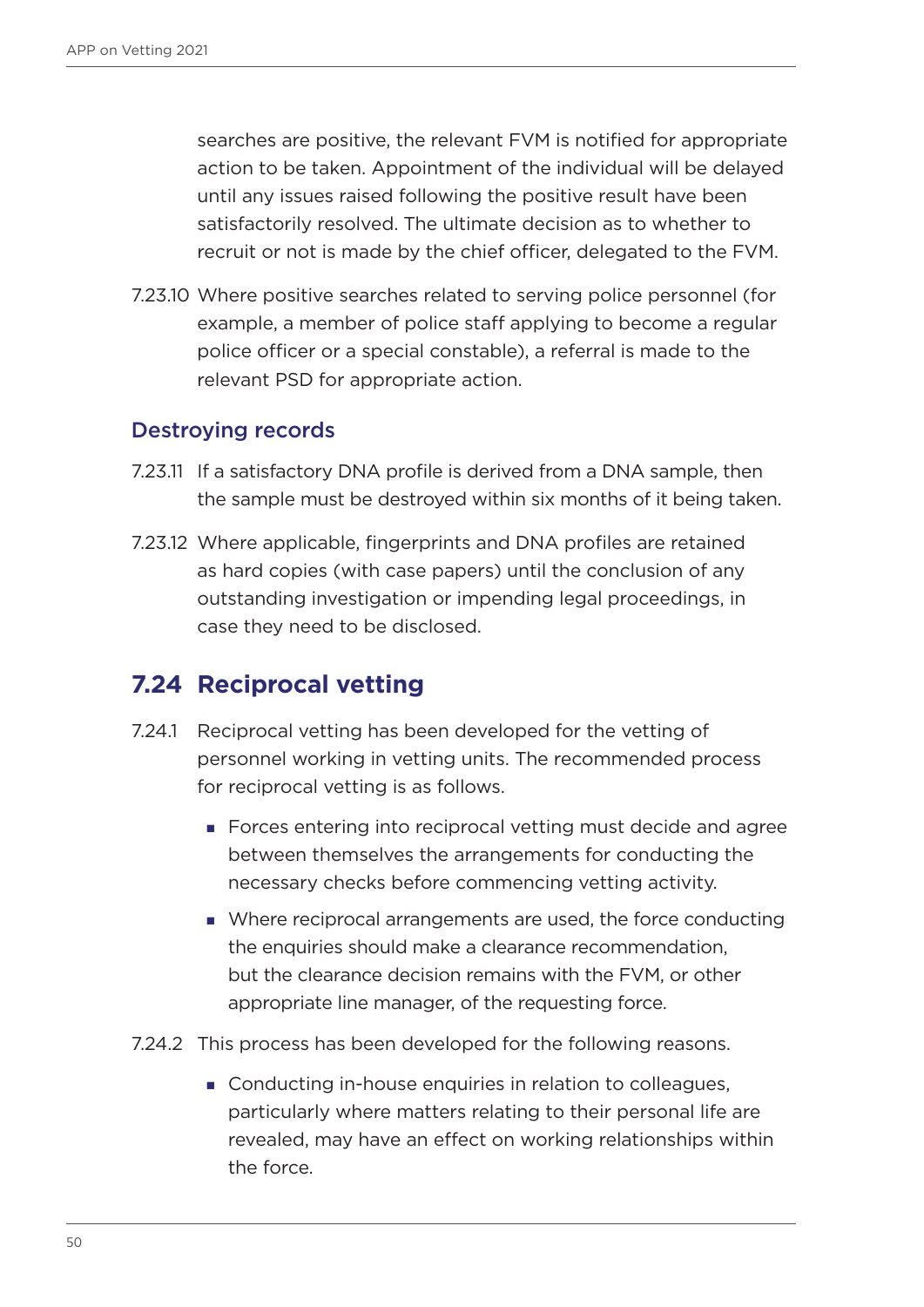- **Conducting in-house enquiries in relation to colleagues may** render individuals vulnerable to allegations of corruption, because of the associations and close working relationships that might develop within a small team.
- Where issues are raised by the vetting process, reciprocal vetting ensures that objective, impartial and transparent decisions are made.

### **7.25 Vetting of chief constables**

- 7.25.1 Chief constables are vetted to DV level. The monitoring officer or the chief executive (from the ELPB) is the decision-maker for approving the clearance. The FVM provides support and guidance to the monitoring officer, and manages and coordinates enquiries regarding a chief constable's vetting clearance.
- 7.25.2 The vetting clearance of chief constables may be transferable between forces upon the completion of a vetting health check, as detailed in APP Vetting. The vetting clearance is subjected to annual aftercare. This is managed and coordinated between the FVM and monitoring officer or the chief executive of the ELPB.
- 7.25.3 Appeals against a decision to withhold or withdraw vetting clearance for a chief constable are heard by the Home Office Departmental Security Unit (DSU).

### **7.26 Reciprocal vetting of chief constables**

- 7.26.1 This involves an FVM from another force managing and coordinating vetting enquiries.
- 7.26.2 Where reciprocal arrangements are used, the force conducting the enquiries should make a clearance recommendation. The clearance decision, however, remains with the monitoring officer or the chief executive of the local policing body for the force to which the clearance relates. The complete vetting file should, therefore, be returned to the requesting force in order for the clearance decision to be made.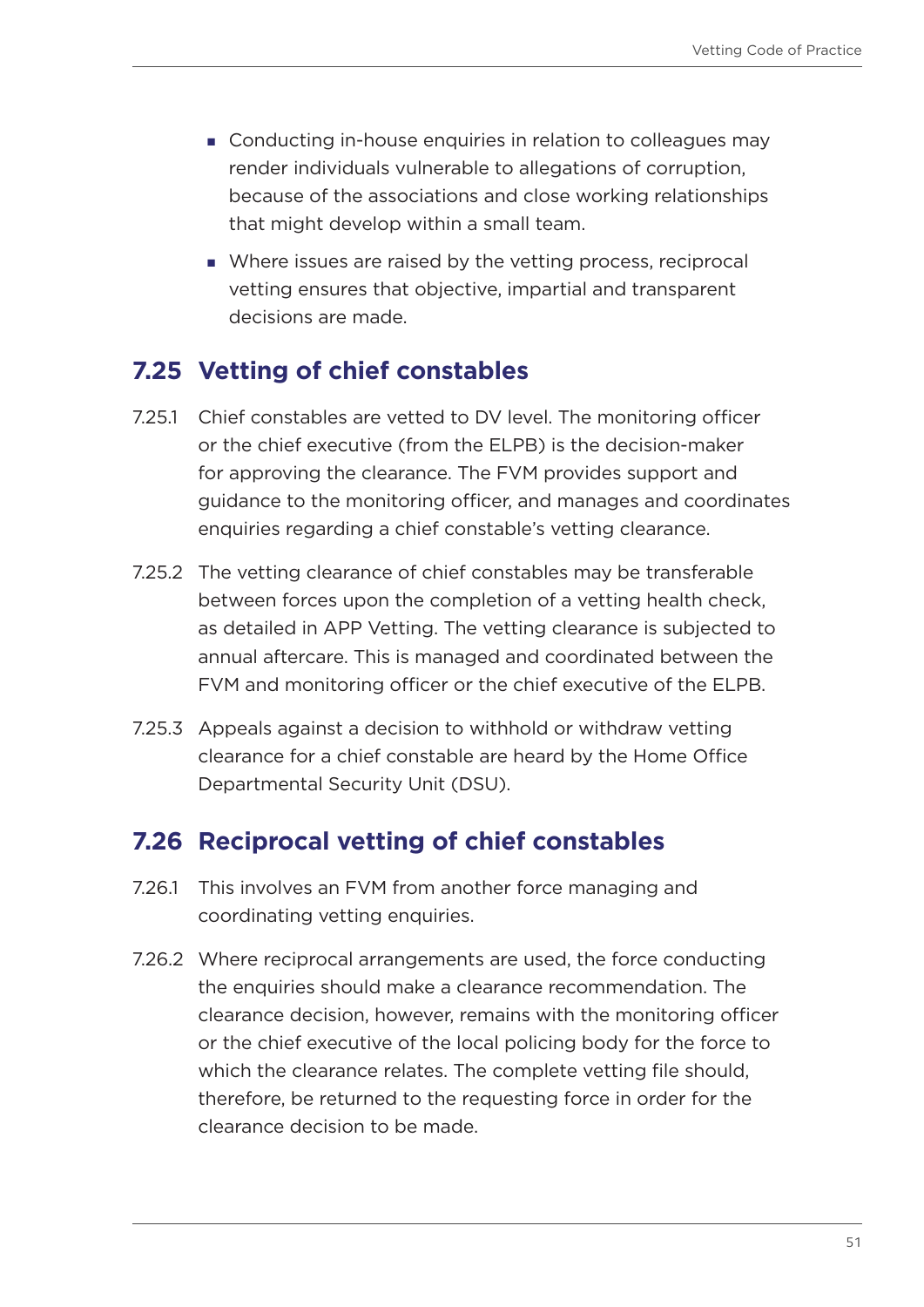### **7.27 Vetting of other chief officers**

- 7.27.1 Deputy chief constables should be cleared to DV to enable them to deputise for the chief constable in periods of absence.
- 7.27.2 Other chief officers, both warranted and non-warranted, are vetted to a minimum level of MV and SC. DV clearance may be applied where the post is identified as requiring this level of clearance. The chief constable is the vetting decision-maker for all other warranted and non-warranted chief officers within their force.
- 7.27.3 Responsibility for completing clearance for chief officers other than the chief constable is delegated to the FVM. The chief constable should be consulted over the clearance decision on an exceptional basis, particularly where adverse information has been revealed or consideration is being given to withholding clearance.

## **7.28 Attendance at the Police National Assessment Centre and Senior Command Course**

- 7.28.1 The minimum level of vetting for delegates from UK police forces attending the Police National Assessment Centre (PNAC) and Senior Command Course (SCC) is MV and SC. It is the responsibility of individual forces to ensure that any delegates from the force are vetted to the required standard before their attendance.
- 7.28.2 The College of Policing does not accept any delegates from UK police forces at PNAC or the SCC who are not vetted to the required standard.

### **7.29 Disclosure and Barring Service checks**

7.29.1 Where a post meets the criteria for a Disclosure and Barring Service (DBS) check, the RV or MV is sufficient if the post is under the direction and control of the chief officer, as it incorporates checks against the DBS Barred List on the PND. Further DBS checks are not required.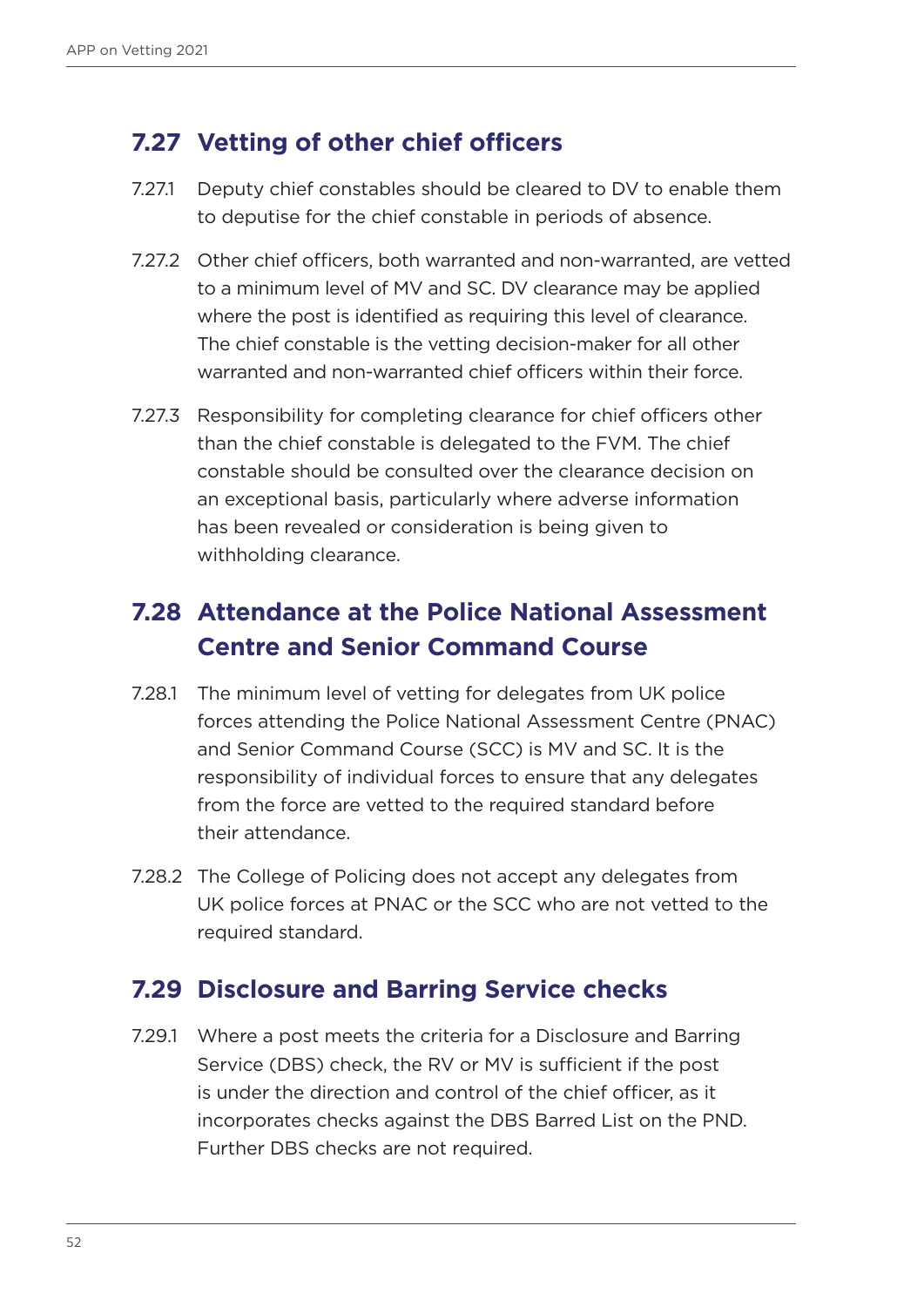- 7.29.2 If, however, the role is not under the direction and control of the chief officer and it meets the statutory criteria for DBS checks, these will need to be completed through the appropriate channels. This should be done in addition to any NPPV clearance.
- 7.29.3 If police personnel (vetted to RV or MV) are operating for other bodies involved in regulated activity that are not under the direction and control of a chief officer, for example, undertaking voluntary work and working for a charity, their police clearance does not apply and appropriate DBS checks are required.

### **7.30 Designation of clearance level**

- 7.30.1 A review of all posts in force must be conducted to ensure that they have been designated the appropriate vetting level, be that police vetting or police vetting and NSV. A designated posts list displays the outcome of the review. It is important that this is reviewed periodically to ensure that the information is kept up to date.
- 7.30.2 In determining the level of clearance that should be applied to a post, forces should consider the following factors:
	- level of access to intelligence concerning covert or sensitive operations
	- level of access to material classified SECRET or above
	- access to source material and true source identities
	- access to information relating to high-profile or sensitive matters, such as royal visits or critical national infrastructure
	- **EXEC** level of access to sensitive personal information
	- level of influence over the management and/or awarding of contracts
	- level of dealings with financial matters, such as access to budgets, authorisation of payments or receipts of income
	- level of access to sensitive material concerning the police service
	- nature and extent to which the role requires working with vulnerable people
	- **In level of access to IT assets**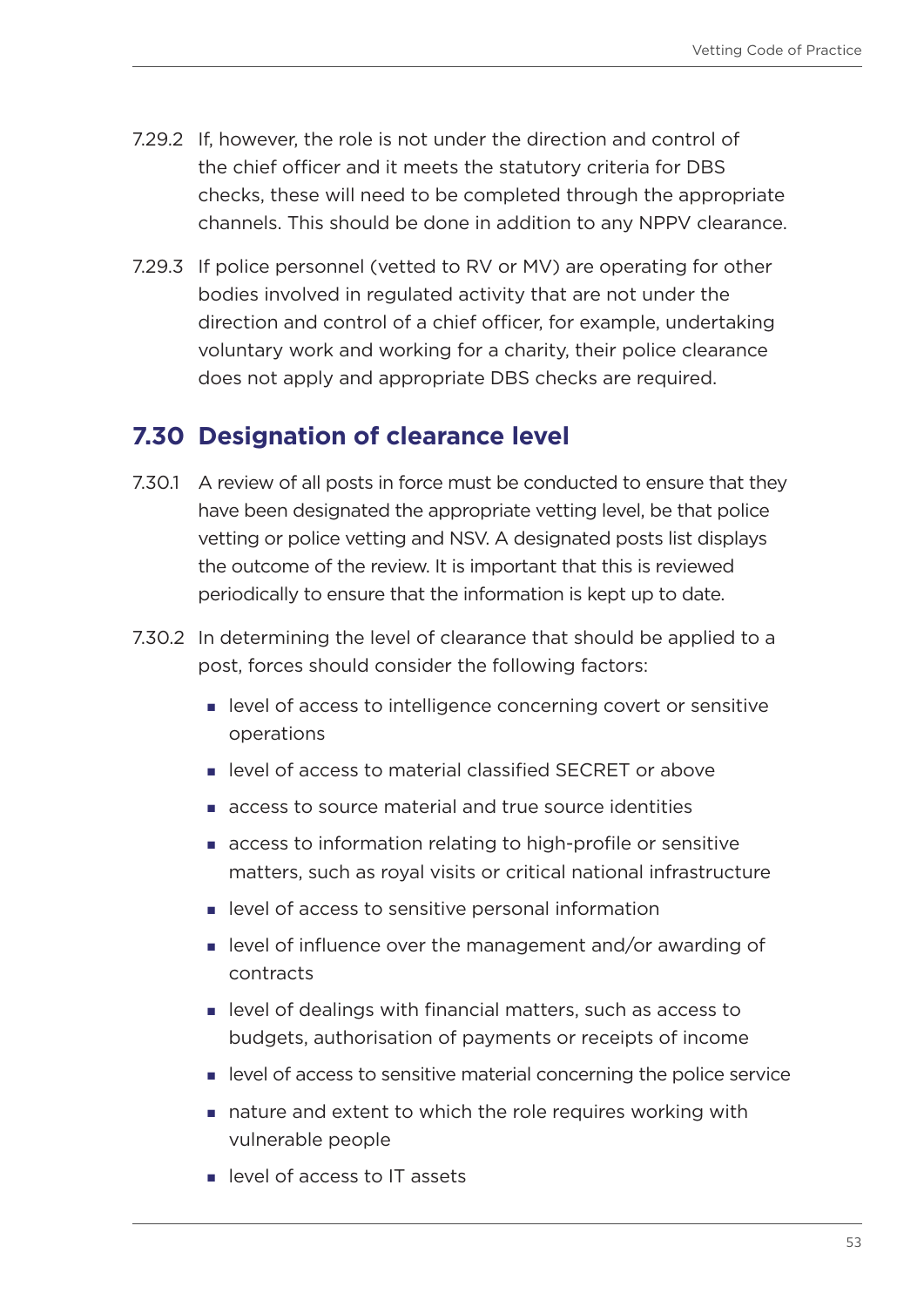### **7.31 Non-police personnel vetting**

- 7.31.1 NPPV assesses the honesty, integrity, reliability and overall suitability for clearance of anyone, other than police officers, police staff and members of the special constabulary, with unsupervised physical or remote access to any of the following:
	- police premises
	- niformation
	- ntelligence
	- **financial or operational assets**
	- corporate databases
	- data networks or hard-copy material
- 7.31.2 Non-police personnel include, but are not limited to:
	- agency personnel
	- statutory crime and disorder partners
	- government departments and agencies
	- criminal justice partners
	- third-party agents
	- staff of ELPBs (depending on role)
	- contractors
	- consultants
	- auditors
	- **E** external researchers
- 7.31.3 Costs incurred by a police force when processing vetting checks for contracted staff may be charged to the contractor, in accordance with the NPCC National Guidelines on Charging for Vetting, which are published on the vetting section of The Knowledge Hub.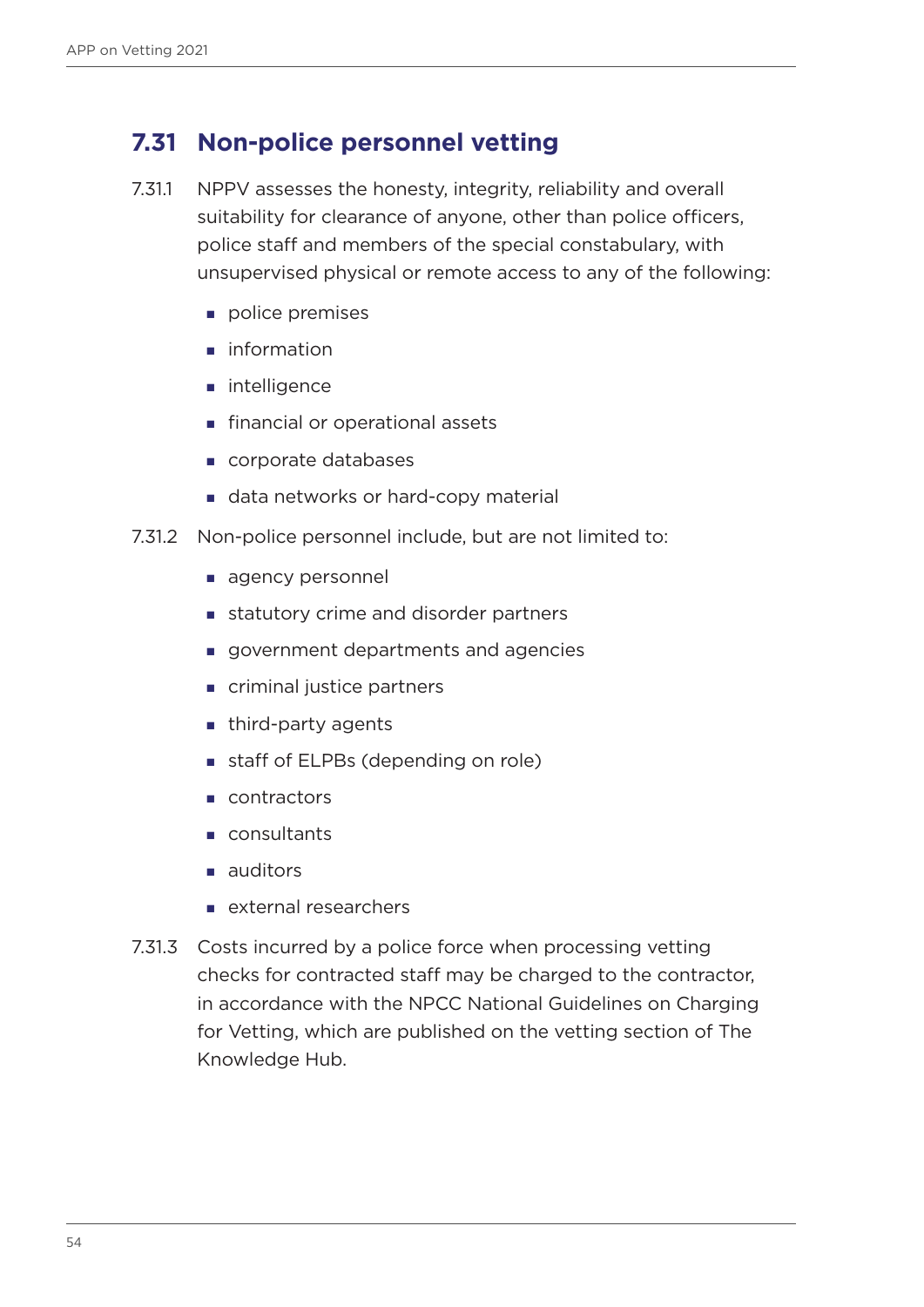- 7.31.4 NPPV clearances, completed in accordance with the **[Vetting](https://www.app.college.police.uk/app-content/professional-standards/vetting/)  [Code of Practice](https://www.app.college.police.uk/app-content/professional-standards/vetting/)** and APP Vetting, are transferrable between forces and also between posts within a force, through either lateral movement or promotion. The full vetting file with the clearance transfers between forces.
- 7.31.5 In cases where non-police personnel work in multiple forces, clearance conducted in one force area can be relied upon by other forces, without the need to transfer clearance.

## **7.32 NPPV levels**

- 7.32.1 There are four NPPV levels:
	- **NPPV** level 1
	- **NPPV level 2 (abbreviated)**
	- NPPV level 2 (full)
	- NPPV level 3
- 7.32.2 Consideration should be given to the level applied to each role, and to the information, intelligence and other assets to which the individual will have access. This ensures that non-police personnel are not subjected to a disproportionate level of vetting.
- 7.32.3 If non-police personnel decline or refuse to be vetted, their access to police assets will be restricted and they will only be given access to police premises as an escorted visitor.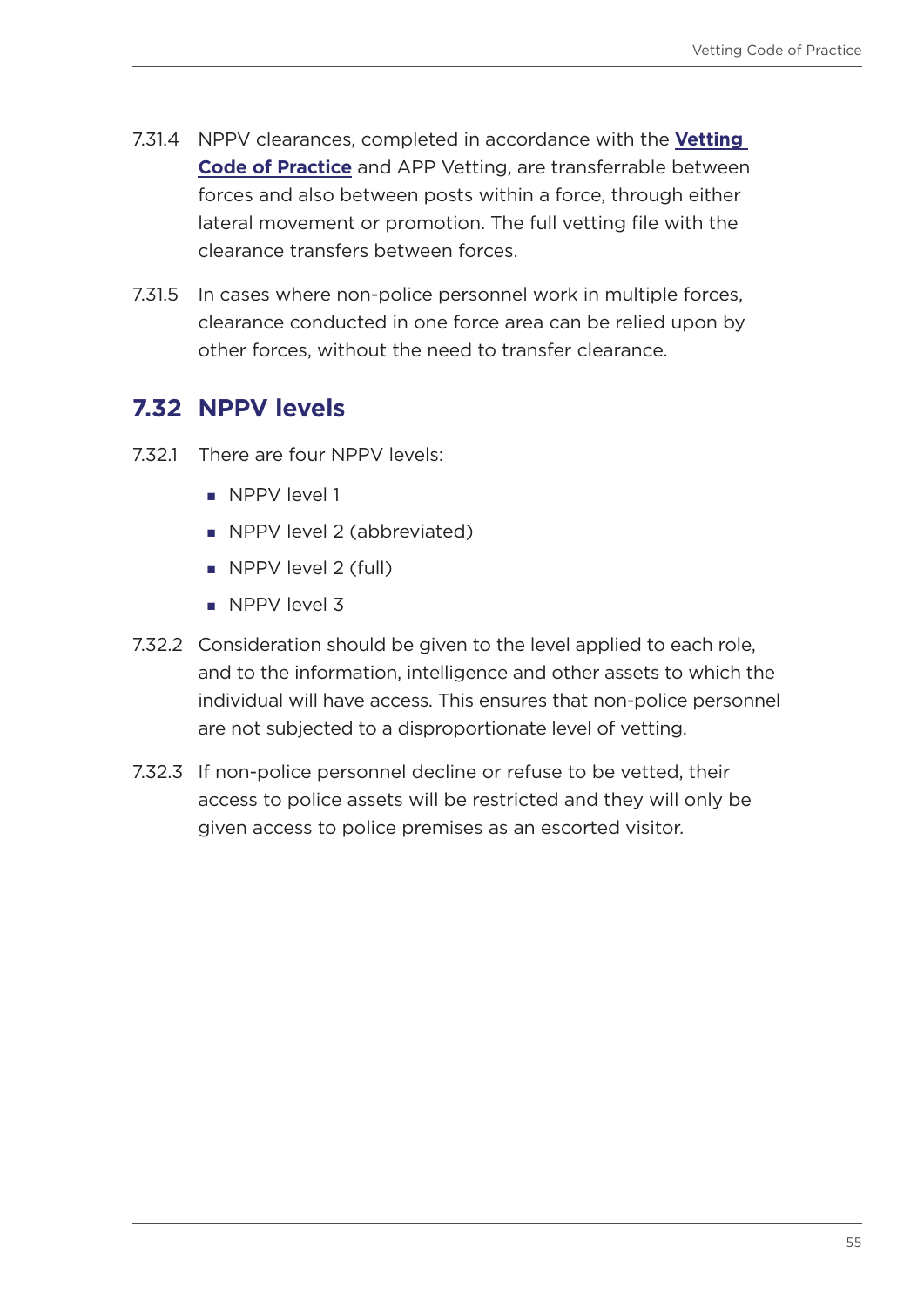| <b>Applicant</b>                                                                                                                                                                    | <b>Minimum checks</b>                                                                                                                                                                                                                  | <b>Access to assets</b><br>protective<br>marking<br>requirements              |
|-------------------------------------------------------------------------------------------------------------------------------------------------------------------------------------|----------------------------------------------------------------------------------------------------------------------------------------------------------------------------------------------------------------------------------------|-------------------------------------------------------------------------------|
| Examples may<br>include:<br>plumbers<br>$\blacksquare$ electricians<br>vehicle<br>recovery<br>operators<br>removal<br>personnel<br>volunteers<br>(depending<br>on role and<br>risk) | On applicant only:<br>$\blacksquare$ PNC<br>ocal intelligence and other<br>non-conviction database(s),<br>including counter terrorism<br>• PND and other force checks<br>• MOD checks where relevant<br>■ ACRO check where appropriate | <b>NPPV</b> level<br>1 does not<br>allow access<br>to classified<br>material. |

## **7.33 NPPV level 1 – checks and enquiries**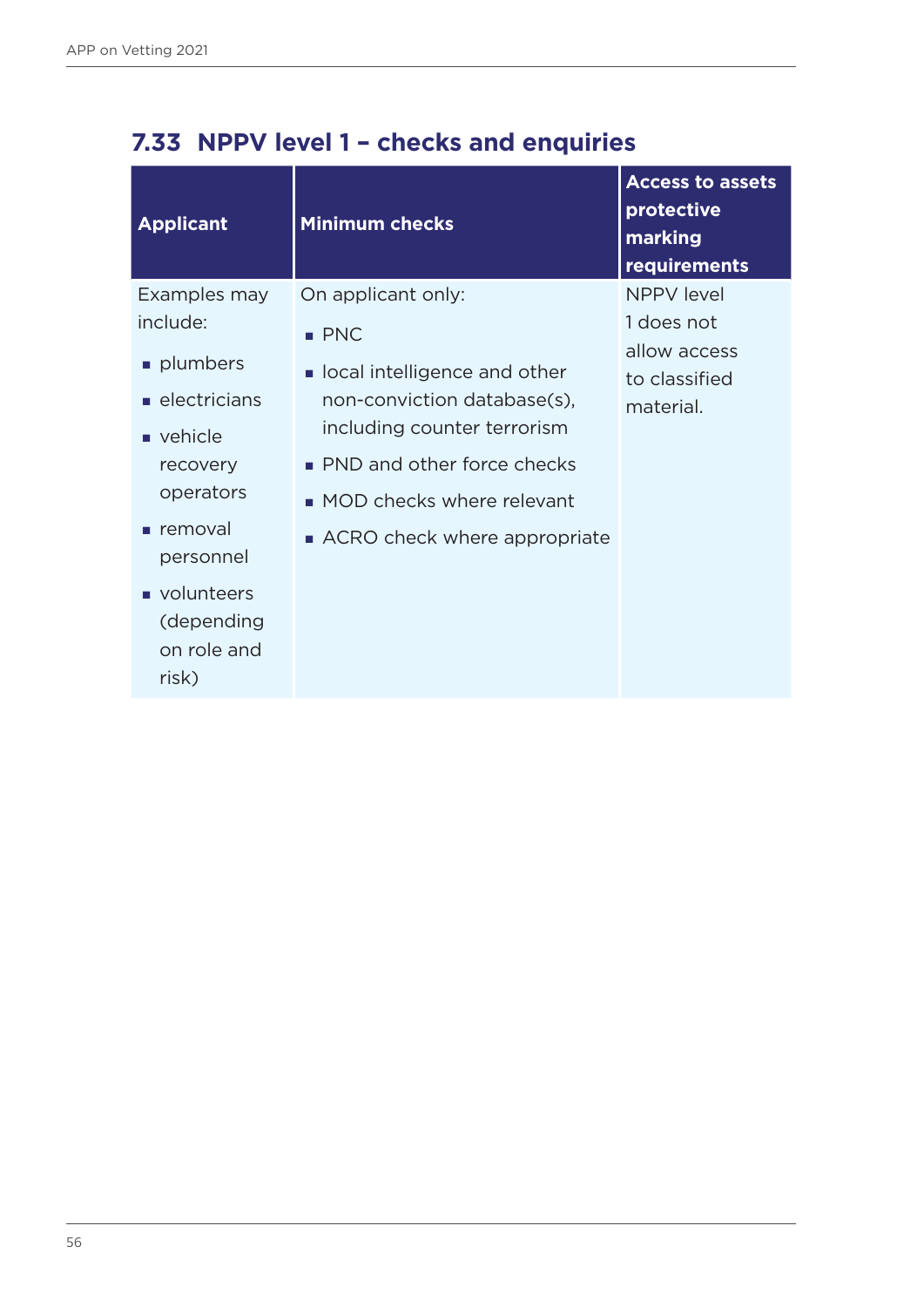| <b>Applicant</b> | <b>Minimum checks</b>                          | <b>Access to assets</b><br>protective<br>marking<br>requirements |
|------------------|------------------------------------------------|------------------------------------------------------------------|
| Non-police       | On applicant, partner and                      | <b>NPPV level 2</b>                                              |
| personnel with   | co-residents (aged 10 years and                | (abbreviated)                                                    |
| no systems       | over):                                         | allows access to                                                 |
| access.          | $\blacksquare$ PNC                             | police material                                                  |
|                  | ocal intelligence checks                       | up to OFFICIAL-<br>SENSITIVE,                                    |
|                  | • PND and other force checks                   | either on police                                                 |
|                  | <b>Counter Terrorism Unit</b>                  | premises or by                                                   |
|                  | On applicant:                                  | remote access.                                                   |
|                  | • MOD checks where relevant                    | No systems<br>access.                                            |
|                  | professional standards checks<br>(as required) |                                                                  |
|                  | ■ CTC may be applied where<br>appropriate      |                                                                  |
|                  | ■ ACRO check where applicable                  |                                                                  |

## **7.34 NPPV level 2 (abbreviated) – checks and enquiries**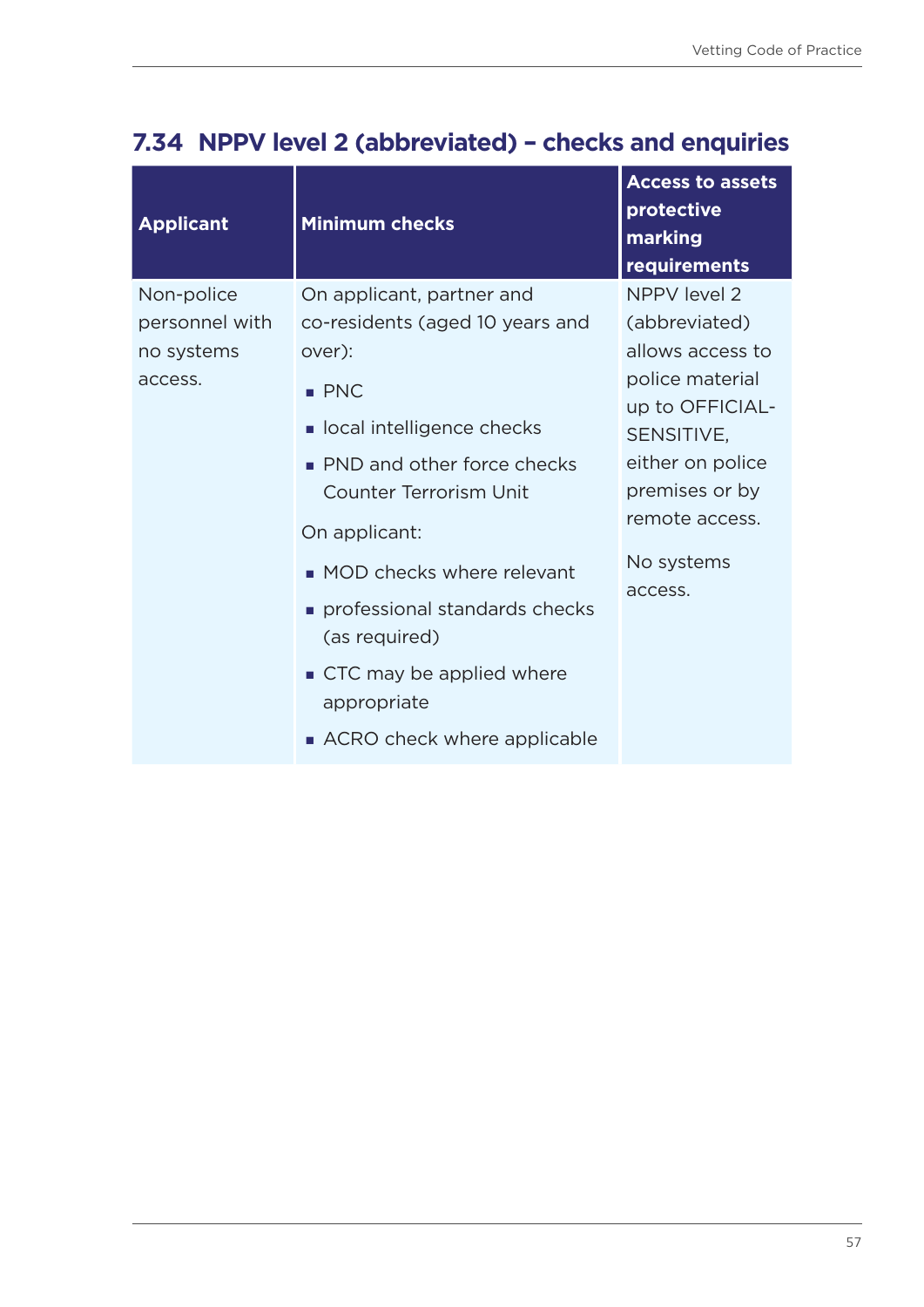| <b>Applicant</b>                                                                             | <b>Minimum checks</b>                                                                                                                                                                                                                                                                                                                                                                                                                                  | <b>Access to assets</b><br>protective<br>marking<br>requirements                                                                                                                 |
|----------------------------------------------------------------------------------------------|--------------------------------------------------------------------------------------------------------------------------------------------------------------------------------------------------------------------------------------------------------------------------------------------------------------------------------------------------------------------------------------------------------------------------------------------------------|----------------------------------------------------------------------------------------------------------------------------------------------------------------------------------|
| Non-police<br>personnel with<br>unsupervised<br>access to police<br>systems and<br>premises. | On applicant, partner, all family<br>members and co-residents (aged<br>10 years and over):<br>$\blacksquare$ PNC<br>ocal intelligence checks<br>• PND and other force checks<br>• Counter Terrorism Unit<br>On applicant only:<br>voters' records<br>• MOD checks where relevant<br>professional standards checks<br>(as required)<br>credit reference check on<br>applicant<br>CTC may be applied where<br>appropriate<br>ACRO check where applicable | NPPV level 2<br>(full) allows<br>access to<br>classified police<br>material and<br>information up<br>to OFFICIAL-<br>SENSITIVE,<br>and occasional<br>access to<br><b>SECRET.</b> |

## **7.35 NPPV level 2 (full) – checks and enquiries**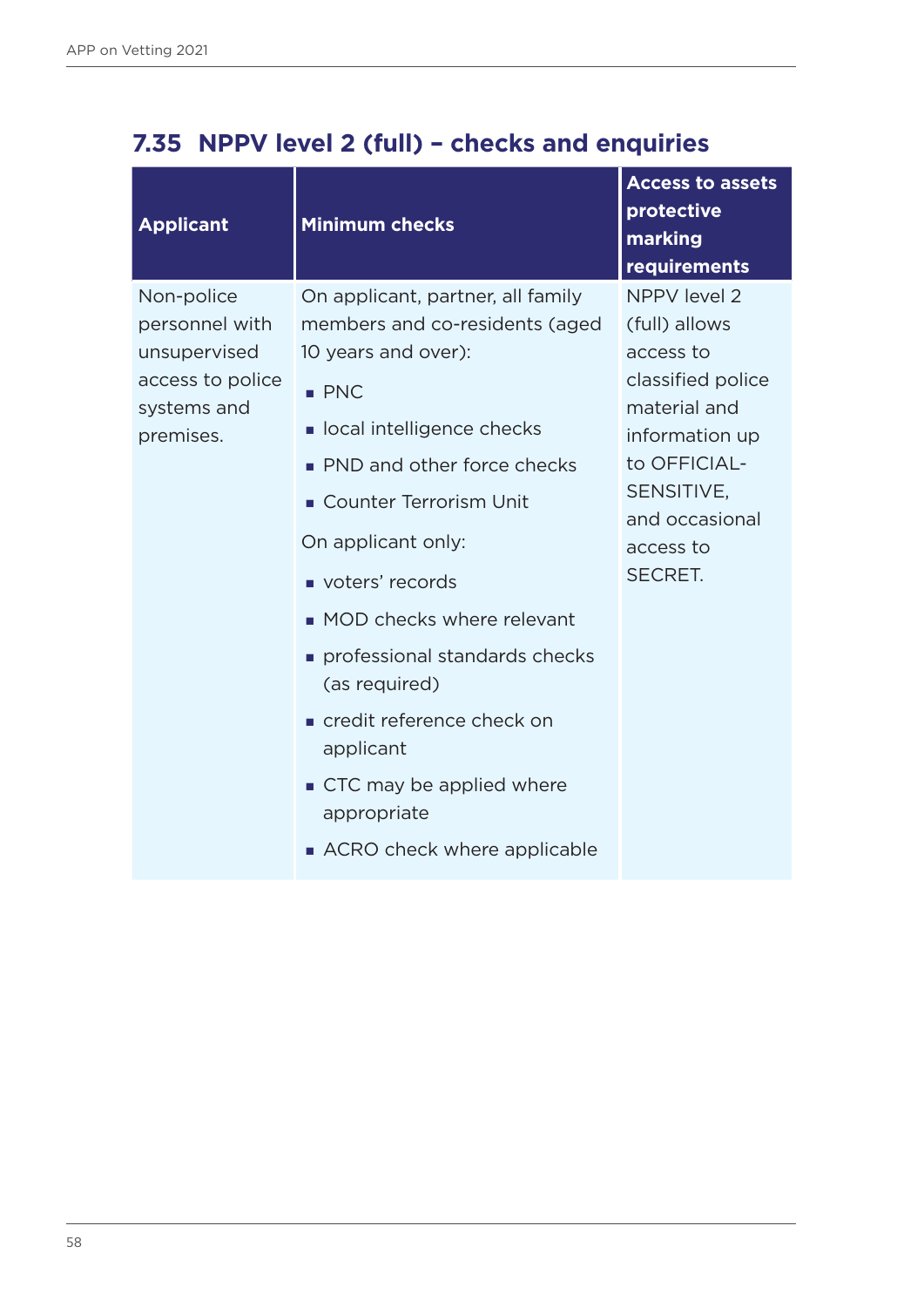| <b>Applicant</b>                                                                                                                                                                                                | <b>Minimum checks</b>                                                                                                                                                                                                                                                                                                                                                                    | <b>Access to assets</b><br>protective<br>marking<br>requirements                                                                                  |
|-----------------------------------------------------------------------------------------------------------------------------------------------------------------------------------------------------------------|------------------------------------------------------------------------------------------------------------------------------------------------------------------------------------------------------------------------------------------------------------------------------------------------------------------------------------------------------------------------------------------|---------------------------------------------------------------------------------------------------------------------------------------------------|
| This applies<br>more to non-<br>having<br>unsupervised<br>access to police<br>premises and<br>systems. It could<br>include those<br>working in areas<br>where the police<br>roles have been<br>identified as MV | On applicant, partner, all family<br>members and co-residents (aged<br>police personnel 10 years and over):<br>• checks as required for level 2<br>(full) clearance to be conducted<br>• MOD checks where relevant<br>professional standards checks<br>(as required)<br><b>full financial checks on the</b><br>applicant<br>aftercare must be carried out<br>for NPPV level 3 clearances | NPPV level 3<br>allows access<br>to classified<br>police material<br>or information<br>up to SECRET<br>and occasional<br>access to TOP<br>SECRET. |
| posts.                                                                                                                                                                                                          | ACRO checks where<br>appropriate<br>■ SC and DV may be applied                                                                                                                                                                                                                                                                                                                           |                                                                                                                                                   |

## **7.36 NPPV level 3 – checks and enquiries**

### **7.37 National contractors vetting scheme**

where appropriate

- 7.37.1 The NPCC lead for Vetting has agreed that Warwickshire Police will:
	- vet all national police system contractors to a level appropriate to the requirements of APP Vetting
	- act as an authority in that respect on behalf of all police forces in England, Wales, Scotland and Northern Ireland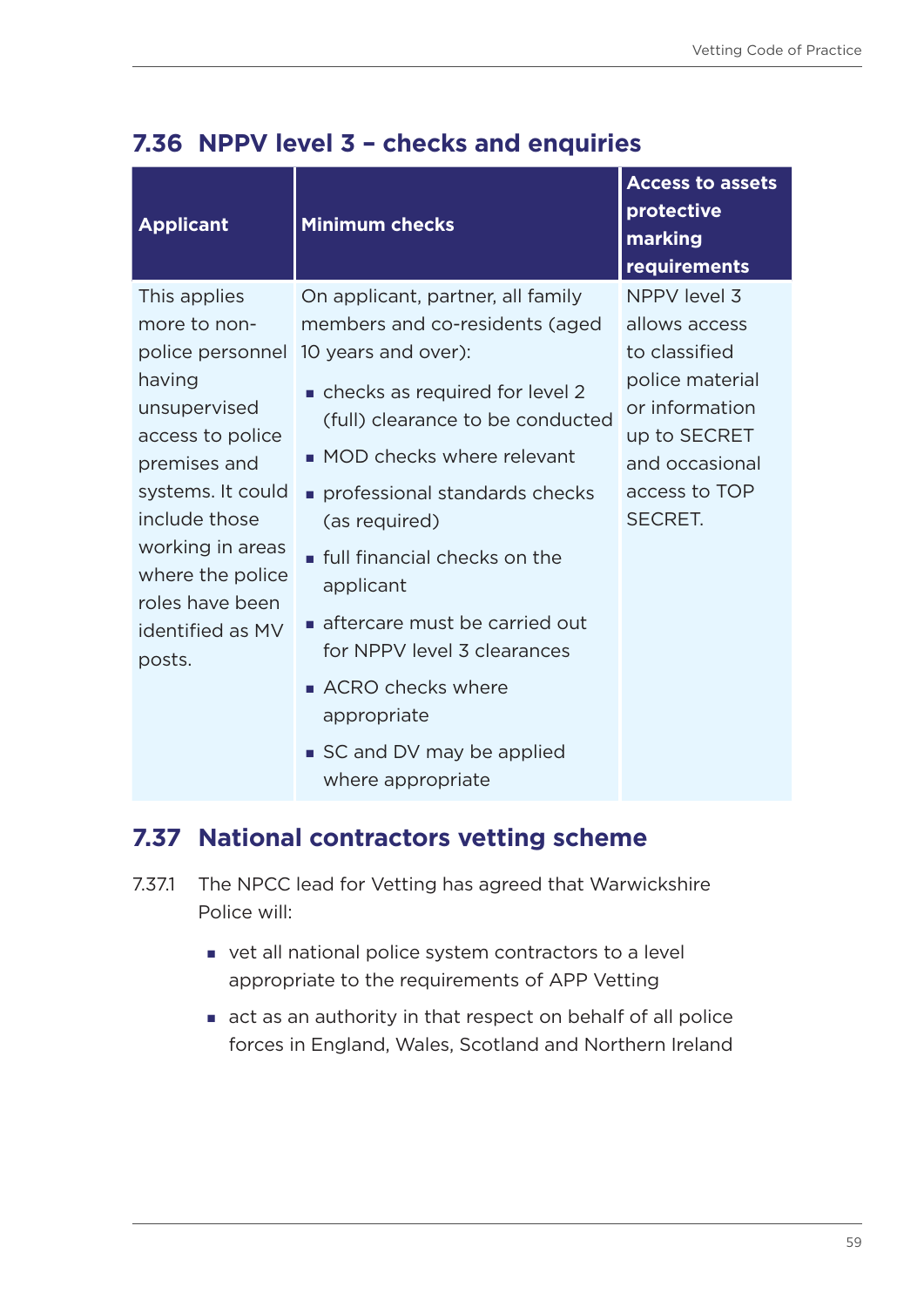7.37.2 Contractors vetted as part of the National Contractor Vetting Scheme (NCVS) are accepted by all forces. This removes the requirement for forces to duplicate vetting.

#### **7.38 Individuals appointed by the local policing body**

- 7.38.1 The NPPV procedures can also be applied to personnel who are employed or appointed by the ELPB, such as ELPB staff, custody visitors and members of ethics committees. If the subject fails the vetting process, the PCC decides whether or not an individual is suitable for an appointment, after consultation with the chief constable or deputy chief constable (DCC) senior information risk owner (SIRO).
- 7.38.2 Only the chief constable or the DCC SIRO, with advice from the FVM, can authorise unsupervised access to police information, premises or assets if a subject fails the vetting process.

## **7.39 Non-police personnel who do not need to be vetted**

- 7.39.1 Non-police personnel do not need to be vetted when they are admitted to police premises, if they are:
	- accompanied
	- **F** remain under constant supervision
	- not permitted access to police information systems or material that is not in the public domain
- 7.39.2 In these circumstances, existing procedures for the reception of visitors should apply.
- 7.39.3 Legal representatives and other such persons for example, appropriate adults – who are in private consultation with their clients do not need to undergo police vetting.
- 7.39.4 Individuals who are provided police information by the police in the course of their professional duties, solely for the purpose of performing those duties (where that information is not obtained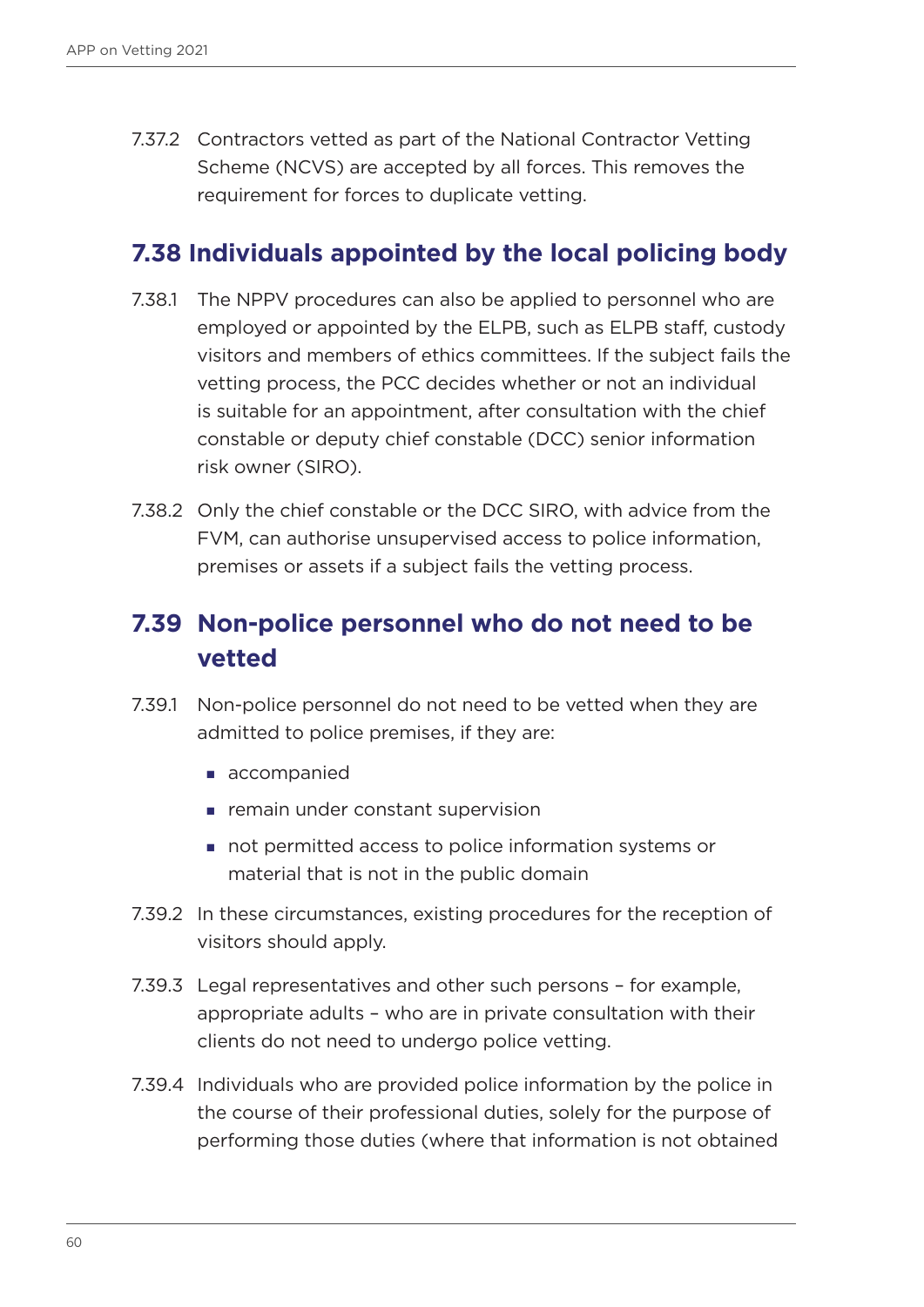through direct access or searching police systems themselves), are not required to be subject to police vetting. Those individuals are expected, however, to handle that information in line with the expectations of their professional codes of conduct and the requirements of the DPA and GDPR. Under no circumstances can the requirement for police vetting be negated by a clearance conducted under any other vetting regime.

## **7.40 Volunteer Police Cadets**

- 7.40.1 The Volunteer Police Cadets (VPC) scheme is a national programme for young people between the ages of 9 to 18 years. The NPCC agreed aims and principles clearly define the purpose of the VPC, which includes a key principle that each unit should recruit a minimum of 25% of its cadets from vulnerable backgrounds. It is accepted that this will include young people at risk of offending or reoffending, who may be from families with criminal backgrounds. The VPC scheme therefore operates outside of the **[Vetting Code of Practice](https://library.college.police.uk/docs/college-of-policing/Vetting-Code-of-Practice-2017.pdf)** and APP Vetting. Not all forces have adopted the VPC scheme.
- 7.40.2 The VPC scheme is not a recruitment vehicle for the police service. Cadets will not have unsupervised access to police premises, assets or IT systems. Adult cadet personnel will risk assess and supervise events where cadets are in uniform and could be viewed as representing the force.
- 7.40.3 For those forces that have not adopted the VPC scheme, it is recommended that cadets are subject to NPPV level 1. Vetting decisions should seek to balance findings on the applicant with the aims and principles of the VPC scheme.

### **7.41 Cadet leaders**

7.41.1 At 18 years old, cadets have the opportunity to become cadet leaders. Cadet leaders are subjected to NPPV procedures through the FVU. DBS clearance should also be arranged through appropriate channels outside of the FVU.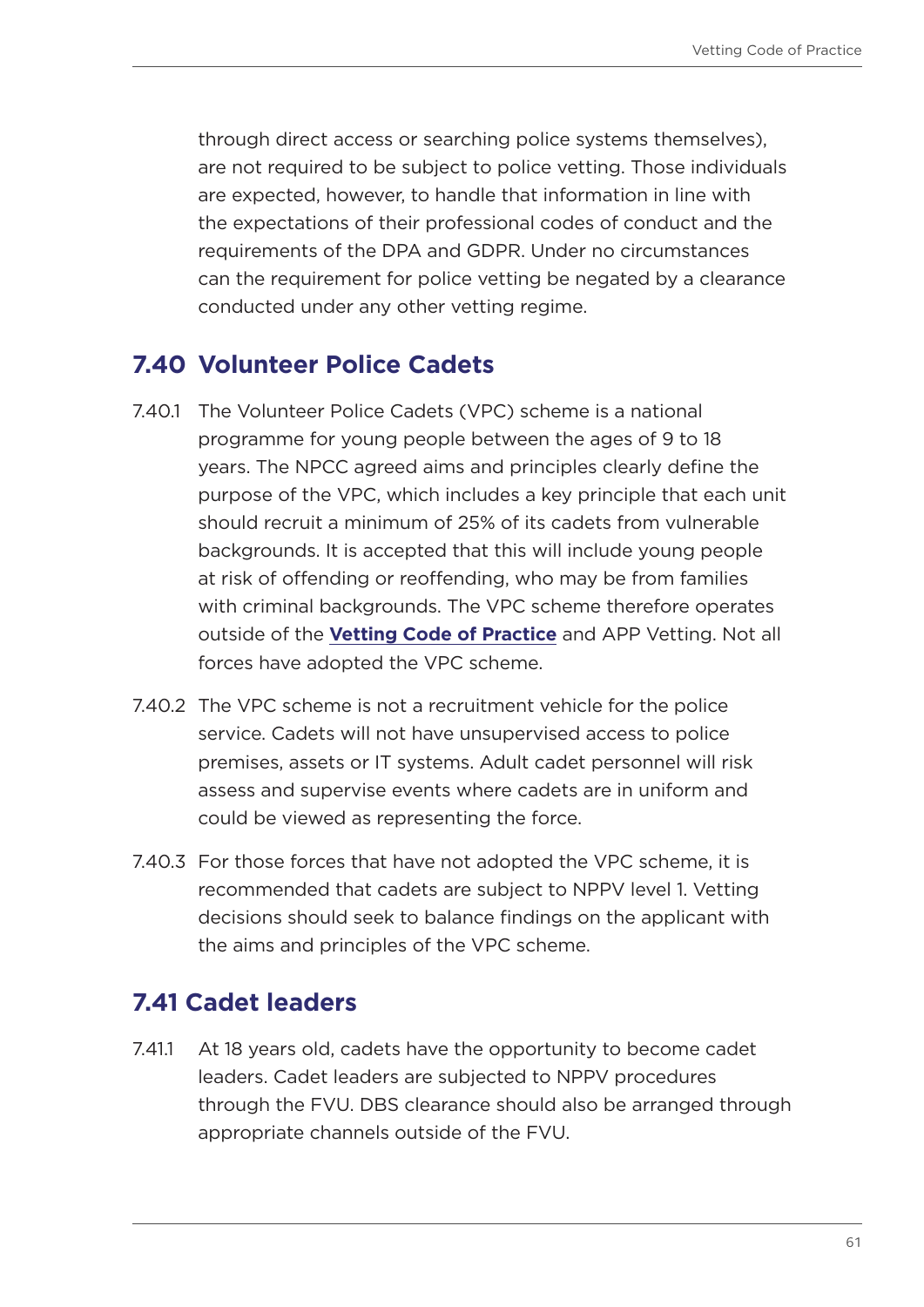- 7.41.2 The role of cadet leader is regulated activity under the **[Safeguarding Vulnerable Groups Act 2006](https://www.legislation.gov.uk/ukpga/2006/47/contents)**. It is a criminal offence to employ an individual in a Regulated Activity role, or allow them to volunteer in such a role, if they are barred by the DBS. While the DBS Barred List is available via the PND, this can only be checked as part of the vetting process for those who are under the direction and control of the chief officer (those subject to RV or MV clearance). Therefore, the DBS barred list cannot be checked for those who are subject of NPPV clearance and a separate DBS check is required for cadet leaders.
- 7.41.3 Where risks are identified during the vetting process for excadets who are applying to become cadet leaders, the VPC coordinator should be consulted. This is to ensure that their record as a cadet is taken into consideration.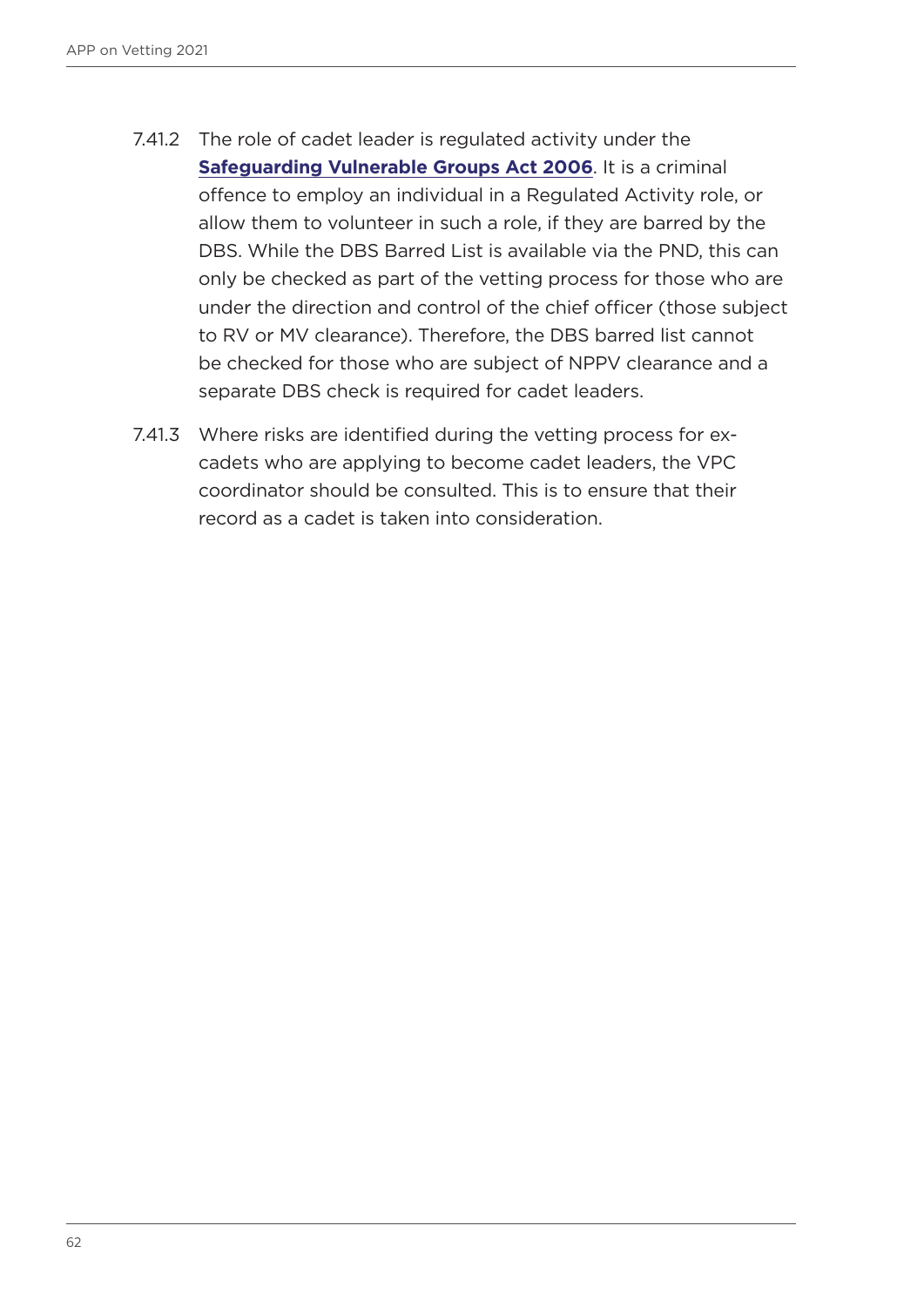# 8 Decision-making and transparency – force vetting

Vetting decisions should be made in accordance with the NDM. The underpinning principles are outlined in the **[Vetting Code of](https://library.college.police.uk/docs/college-of-policing/Vetting-Code-of-Practice-2017.pdf)  [Practice](https://library.college.police.uk/docs/college-of-policing/Vetting-Code-of-Practice-2017.pdf)**. APP Vetting should form the basis of all vetting activity, including decision-making.

## **8.1 Gathering information and intelligence**

- 8.1.1 The information and intelligence to be gathered is specific to each vetting level and to each individual case.
- 8.1.2 Vetting clearance should not be granted until all relevant vetting enquiries have been completed. Forces can withhold clearance as soon as they have collated sufficient evidence to justify that decision. If an appeal is made against the decision, the force should complete any outstanding vetting enquiries before considering the appeal. This ensures that all relevant information is taken into account.
- 8.1.3 However, where it is evident from the outset that completing the outstanding enquiries will not add any value to the appeal, these do not need to be completed.

## **8.2 Assessing threat and risk**

- 8.2.1 Risk is determined by the consideration of three primary factors:
	- **n** threat
	- vulnerability
	- impact
- 8.2.2 Acknowledged threats across the police service include:
	- **police corruption (including noble cause corruption, where** the perpetrator of the corrupt act believes that their actions are justified by the outcome of the actions)
	- **n** infiltration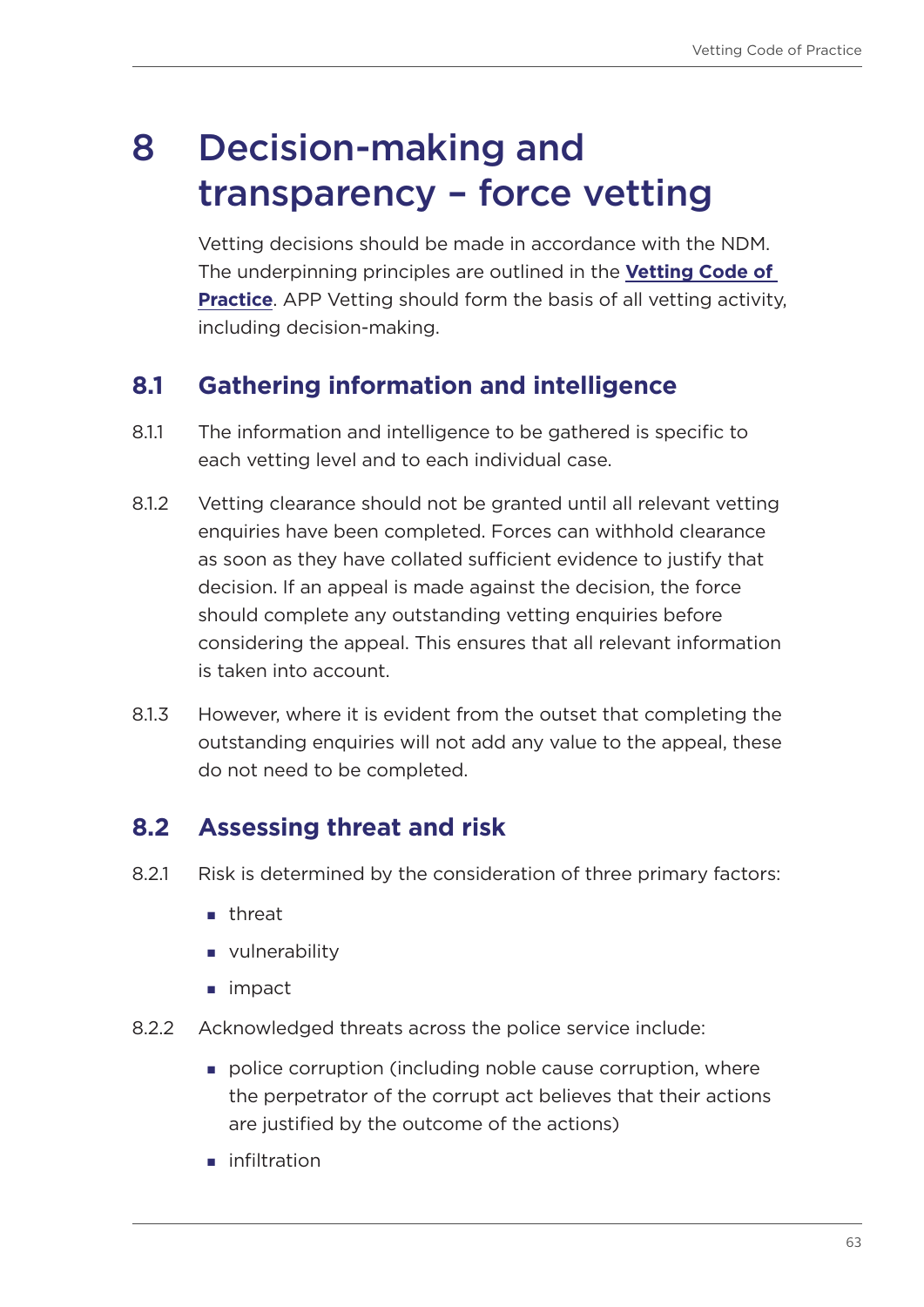- **financial vulnerability**
- criminal or other inappropriate association
- substance misuse
- **n** information leakage
- coercion
- abuse of position, including for abuse of position for a sexual purpose (APSP)
- 8.2.3 FVMs should ensure that they are conversant with their local strategic threat assessment.
- 8.2.4 Where potential threats are identified, there will be an associated vulnerability.
- 8.2.5 The level of vulnerability is case-specific and depends on the circumstances of the vetting subject. In assessing risk and vulnerability, forces should consider all possible threats and, where potential threats are identified, assess these when determining the level of risk.

#### **8.3 Convictions and cautions considerations**

- 8.3.1 It is not appropriate to identify a prescriptive list of convictions and cautions that should lead to a vetting rejection. Each case must be considered on its own individual merits in relation to the role being undertaken and the assets being accessed, subject to the rejection criteria highlighted below. The **[Rehabilitation of](https://www.legislation.gov.uk/uksi/1975/1023/contents/made)  [Offenders Act 1974 \(Exceptions\) Order 1975](https://www.legislation.gov.uk/uksi/1975/1023/contents/made)** does not apply to any police officer posts, including the Special Constabulary, but it does apply to all police staff posts and non-police personnel, in respect of protected cautions and protected convictions only. These do not need to be disclosed by applicants for police staff and non-police personnel roles. If they are disclosed, they must not be considered as part of the vetting process. See below for further detail.
- 8.3.2 Applications for a position as a police officer, special constable or member of police staff (where that member of police staff may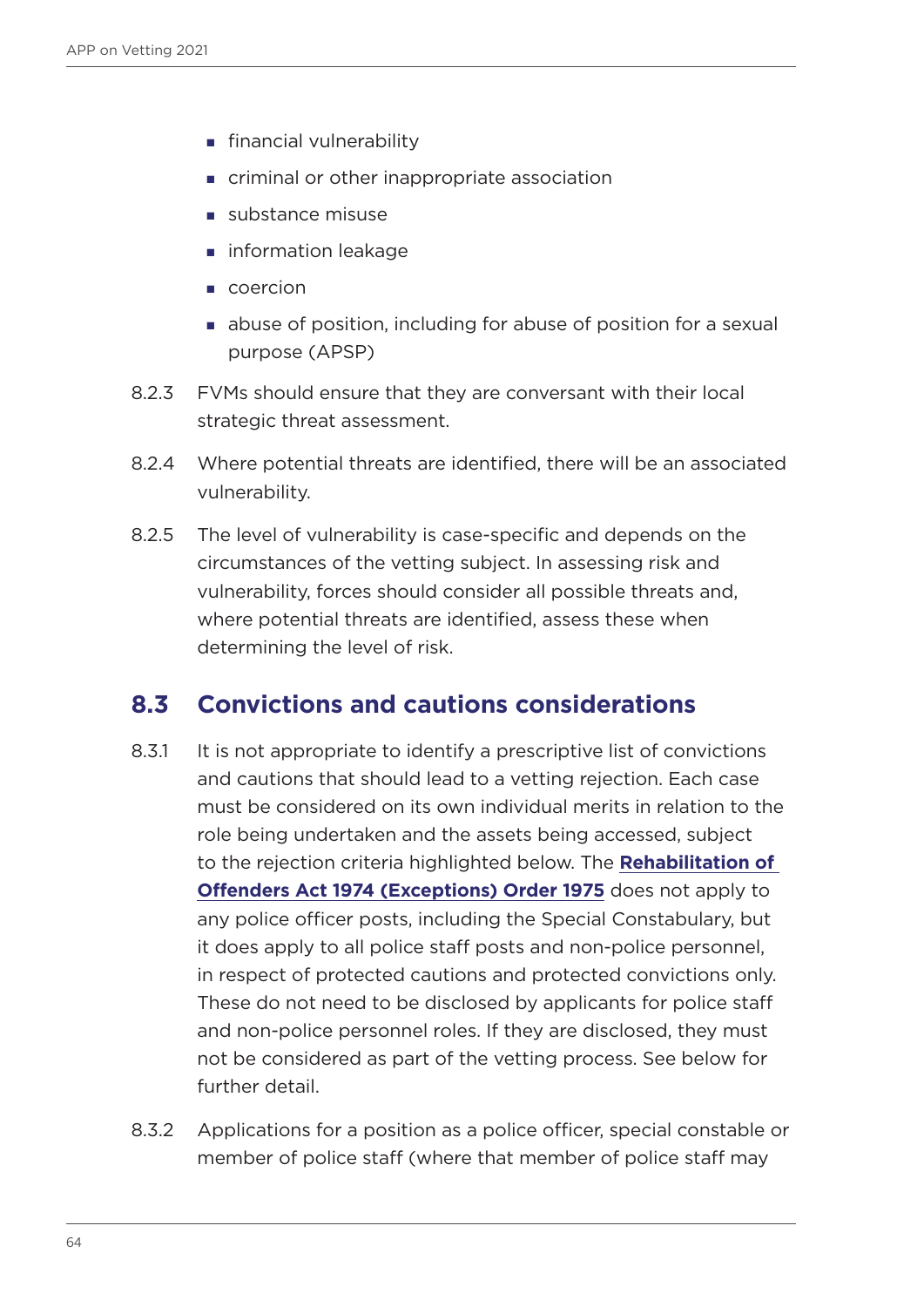be in the evidential chain) are to be rejected in all cases where:

- offences were committed as an adult or juvenile that resulted in a prison sentence (including custodial, suspended or deferred sentence and sentences served at a young offenders' institution or community home)
- **the applicant is, or has been, a registered sex offender or is** subject to a registration requirement in respect of any other conviction
- 8.3.3 For all other convictions or cautions, there is a rebuttable presumption that applications should be rejected, except where the exceptions of the ROA apply for police staff and non-police personnel (see **[8.5](#page-67-0)**). In particular, the following should result in rejection:
	- offences where vulnerable people were targeted
	- offences motivated by hate or discrimination
	- offences of domestic abuse
- 8.3.4 Where an individual was appointed by a force prior to the release of the APP in October 2017, and where full details of the conviction or caution were provided at the time they applied for their initial role, their re-vetting application should not be rejected on the basis of a previous conviction or caution. However, if seeking a higher vetting level, the prior conviction or caution may be considered and could lead to rejection if relevant.
- 8.3.5 Particular care should be taken where an individual has been convicted of (or cautioned for) offences of dishonesty, corrupt practice or violence. Although the rebuttable presumption is that these should lead to rejection, there will be cases where this may be disproportionate in the circumstances. For instance, where the offence was committed as a juvenile, it was not serious and the individual has demonstrated a commitment to help individuals or communities in the subsequent years, their vetting acceptance may be justified.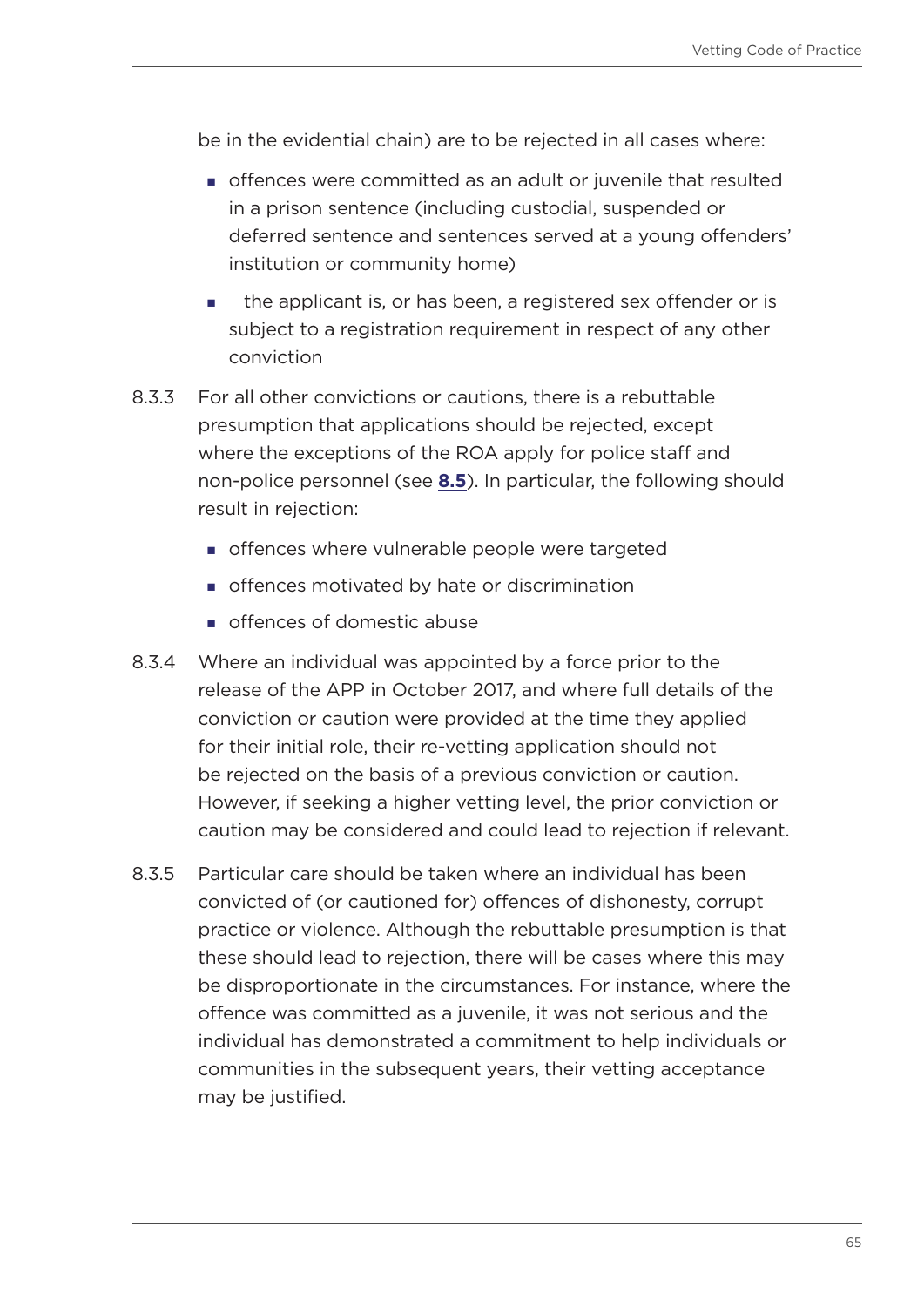## **8.4 Risk-based assessment of convictions and caution**

- 8.4.1 Convictions and cautions that are revealed by the applicant should be subjected to a proportionate risk-based assessment that considers the circumstances of the:
	- convictions
	- **cautions**
	- **reprimands**
	- **formal warnings**
	- **final warnings**
	- **fixed penalty notices**
	- $\blacksquare$  restorative justice sanctions
- 8.4.2 The assessment should consider both the circumstances of the offence and also the potential effect that those circumstances may have on the applicant's role within the police service, including their suitability to have access to police assets and vulnerable people. The following are examples of what should be considered when making the assessment:
	- seriousness of the offence
	- level of involvement of the individual in the criminal behaviour
	- **n** motivation of the individual in committing the offence
	- **p** openness of the individual
	- **In level of clearance required**
	- **I** length of time that has passed since any convictions have been obtained
	- **Exercise of repeat offending**
	- **If** impact on public confidence in the force or police service
	- **Part Findor interpolation is the post for which clearance** is required, including unsupervised and unrestricted access to assets and premises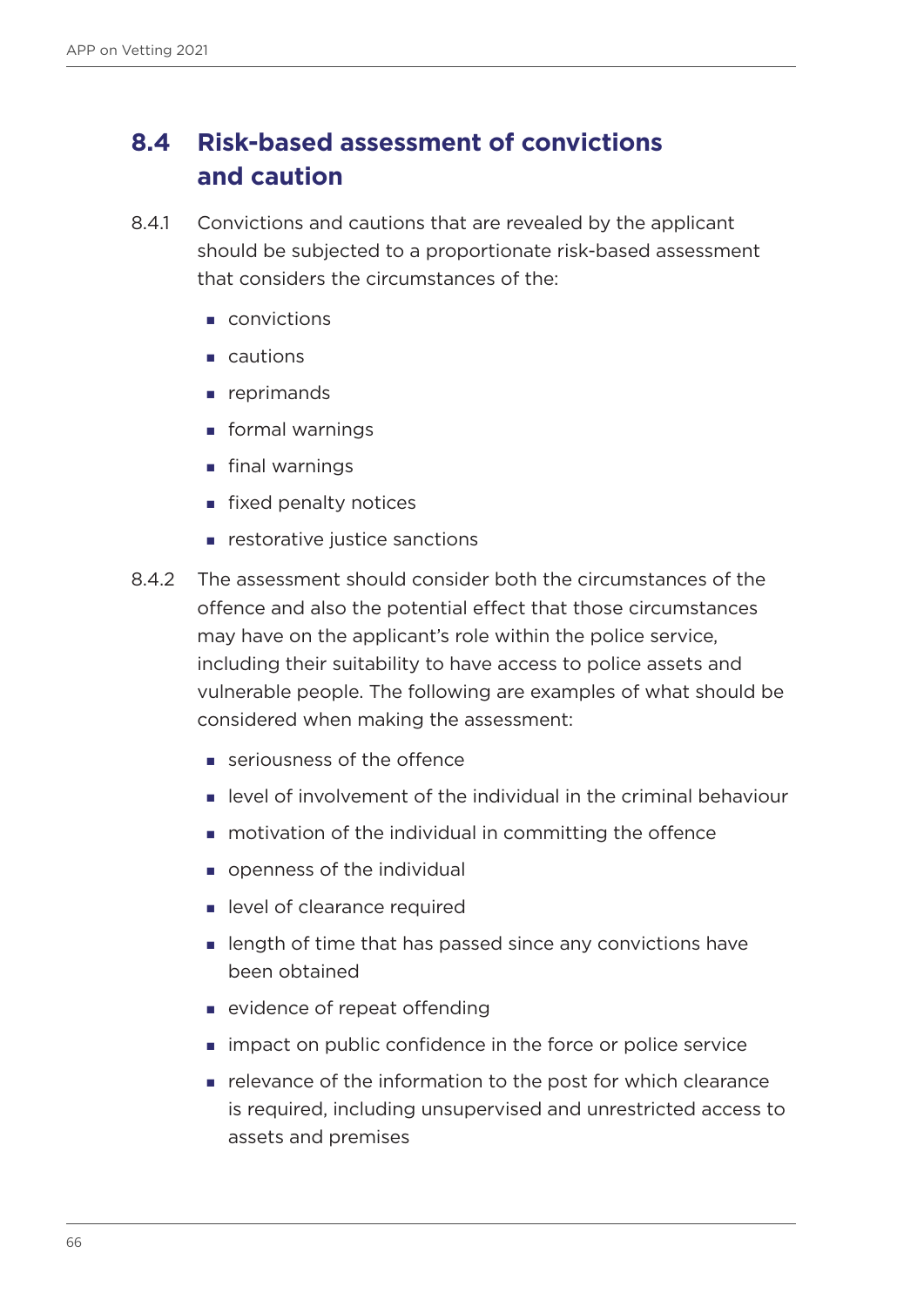- nature of the role, including involvement in the evidential chain
- the applicant's behaviour in the period since the conviction or caution
- 8.4.3 The emphasis should be on making a balanced and proportionate decision, based on the information available and in accordance with the principles outlined in the Vetting Code of Practice.
- <span id="page-66-0"></span>8.4.4 Subject to **[8.4.6](#page-67-1)**, where a relevant matter is not disclosed – including any convictions, cautions and judicial or other formal disposals, whether spent or not – the subject should be contacted for a vetting interview, usually by telephone. The purpose of this would be to ascertain whether the applicant is able to provide a compelling explanation for the non-disclosure – for example, an oversight, perhaps through misunderstanding of what should be disclosed – as opposed to an intentional attempt to withhold information. The same approach should be taken in respect of the non-disclosure of other relevant information, such as arrests and investigations that have resulted in no further action, financial difficulties, or relevant family members or associates. In cases where there is still doubt, clearance should be refused at this stage on the grounds of integrity concerns. The subject will have the opportunity to appeal against this decision (see below), during which representations can be made in relation to the non-disclosure.
- 8.4.5 Particular care should also be take in relation to cautions, reprimands and warnings issued to juveniles. While it is fully accepted that the offence will have been admitted for the caution, reprimand or warning to be issued, the intended purpose of these should not be forgotten. Youth disposals of this nature are designed as a form of early intervention and intended to act as preventative, curative and rehabilitative, as well as promoting welfare. At the time of issuance, the recipient will have been considered to be still forming their moral bearings and this should be borne in mind when considering suitability for clearance. In the unlikely event where the youth disposal is the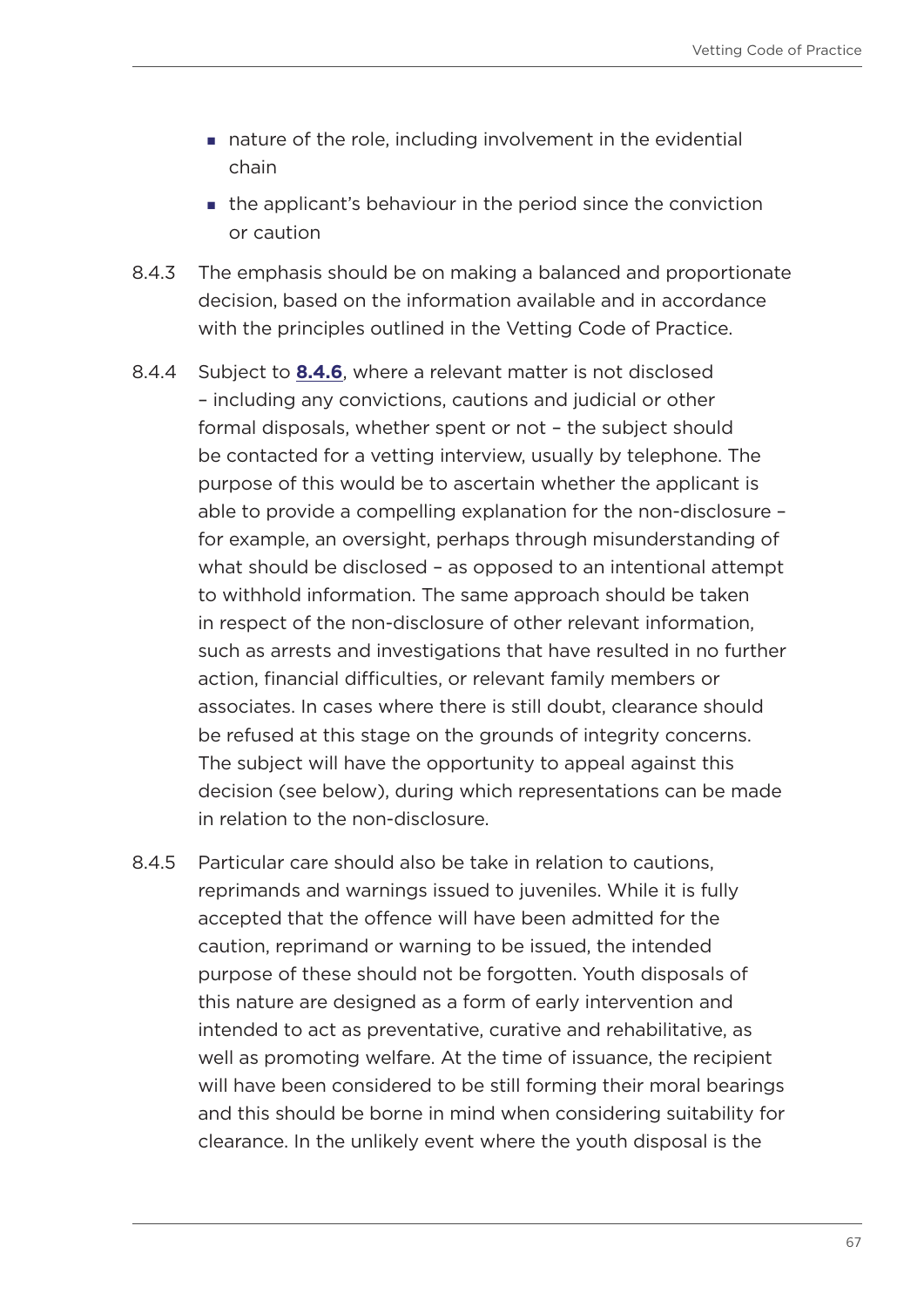sole factor or a significant factor in withholding clearance, a clear rationale should be recorded on the vetting file to document the decision. The potential impact of youth matters on suitability for vetting clearance will diminish with the passage of time. However, there is still the potential integrity element to consider should any such matter not be declared. Where vetting enquiries detect youth cautions, reprimands or warnings that have not been declared, an interview should be conducted to ascertain the reasons for this (see **[8.4.4](#page-66-0)**).

- <span id="page-67-1"></span>8.4.6 In respect of those who apply for clearance to work as a member of police staff or in a non-police personnel position, details relating to protected cautions and convictions should not be requested, do not have to be disclosed and should not be taken into consideration. Due to the common confusion on what needs to be declared by police staff and non-police personnel, where integrity concerns exist due to non-declaration, a subject interview to address these concerns should be conducted, usually by telephone, as described above.
- 8.4.7 Applicants will be provided with the opportunity to appeal against the decision to refuse clearance and can set out the reasons for their non-disclosure in their written submission.

### <span id="page-67-0"></span>**8.5 Rehabilitation of offenders**

- 8.5.1 While the ROA provides that certain convictions will become spent after a specified period of time, this only applies to police staff and non-police personnel in respect of protected cautions and protected convictions. Where the ROA applies, the applicant is considered rehabilitated. The rehabilitation period depends on the sentence imposed.
- 8.5.2 This means that, once the rehabilitation period has passed:
	- the applicant must be treated 'for all purposes in law' as though they had never committed the offence
	- $\blacksquare$  the applicant is not required to disclose spent convictions when answering questions relating to their conviction history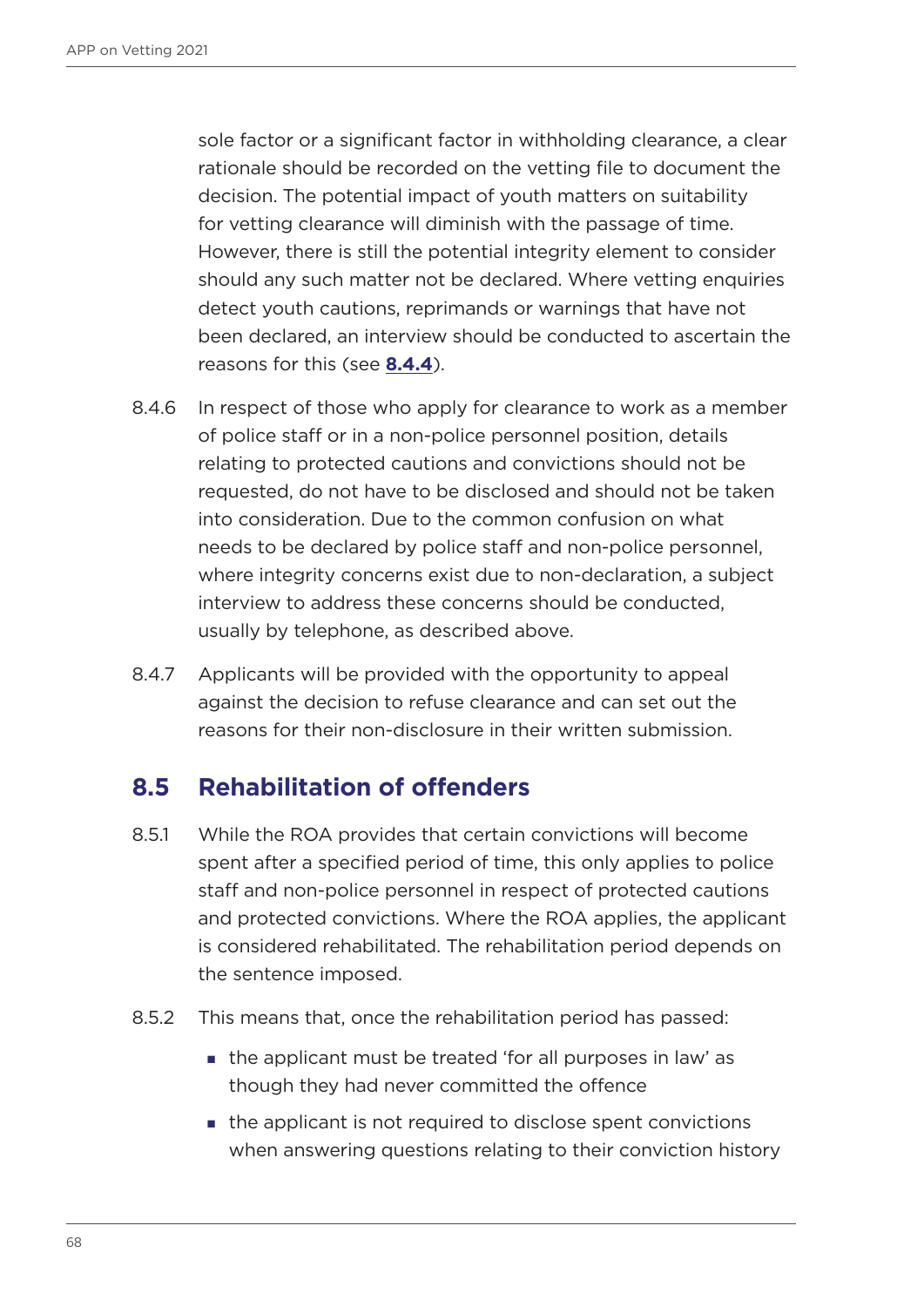- a spent conviction, or failing to disclose one, cannot be used to penalise or exclude a person from any office or employment
- 8.5.3 By virtue of the ROA (Exceptions) Order 1975, the ROA does not apply to individuals applying to become police officers or special constables. These individuals can therefore be asked about all convictions and cautions, whether spent or unspent, and all can be considered in the vetting process, including protected cautions and convictions.
- 8.5.4 For police staff posts (including PCSOs) and non-police personnel, the ROA does apply, but only with regards to protected cautions and convictions. These do not need to be disclosed by applicants for police staff and non-police personnel roles. If they are disclosed, they must not be considered as part of the vetting process. The situation regarding police staff and non-police personnel is thus more complicated.
- 8.5.5 To summarise, in general terms, the ROA does not apply to 'persons employed for the purposes of, or to assist the constables of, a police force established under any enactment'. Individuals can be asked about spent convictions and they can be considered in the vetting process. However, this does not apply to protected cautions or convictions. People applying to become police staff and those assisting a constable should not be asked about protected cautions or convictions, and these should not be considered in the vetting process.

### **8.6 CPS Disclosure Manual**

8.6.1 Guidance to forces on the impact of disclosure of convictions and cautions is provided in Chapter 18 of the **[CPS Disclosure Manual](https://www.cps.gov.uk/legal-guidance/disclosure-manual)**. The document ensures compliance with the Criminal Procedure and Investigations Act 1996 (CPIA) and provides guidance on all information that will be revealed to the prosecutor. This process is commonly referred to as 'taint'.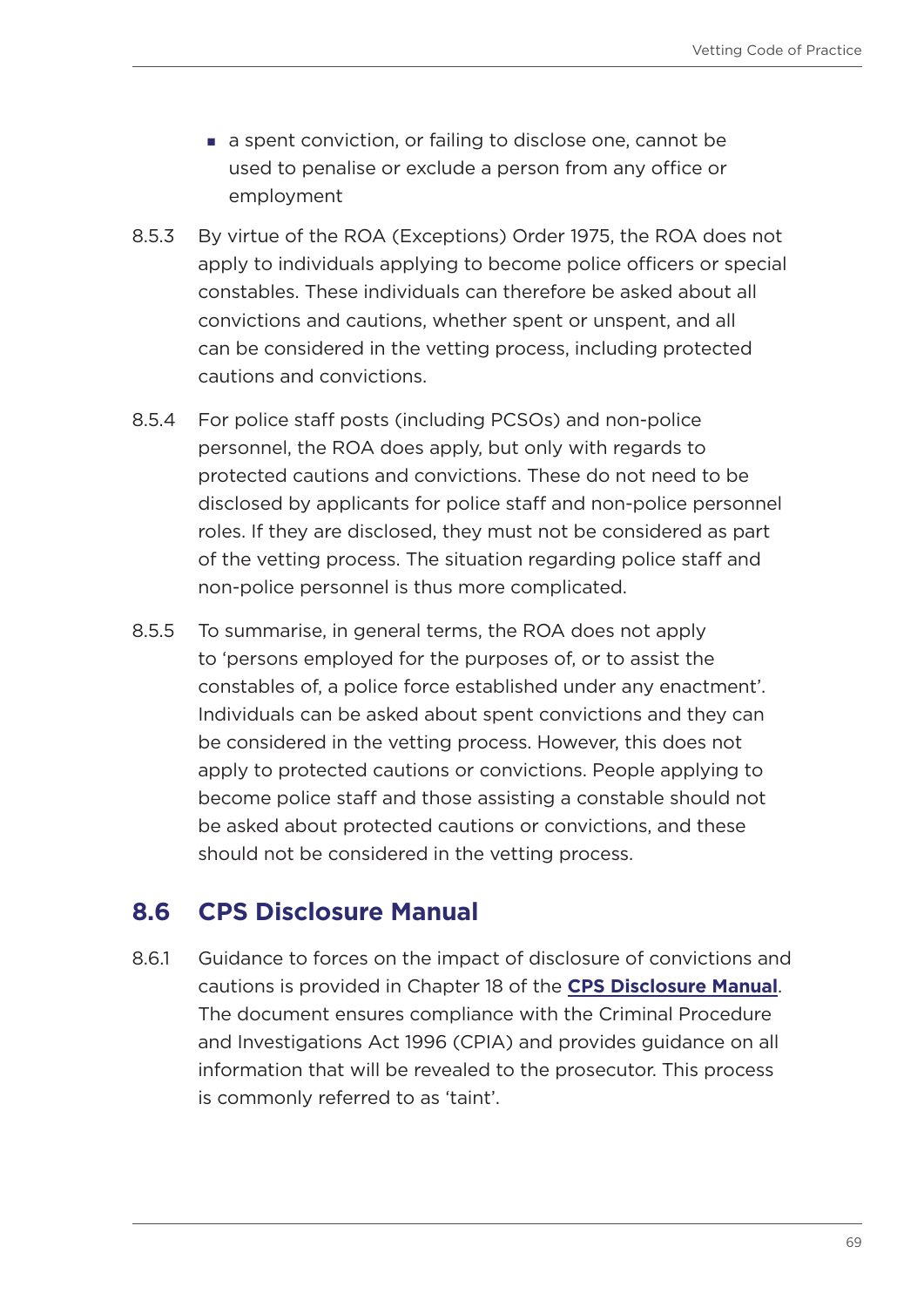- 8.6.2 The impact of appointing an individual who would be required to disclose convictions and cautions, in accordance with Chapter 18 of the **[CPS Disclosure Manual](https://www.cps.gov.uk/legal-guidance/disclosure-manual)** and the CPIA, cannot be underestimated. It can heavily affect the deployment of such an individual on appointment, and in some cases throughout their career. Generally, the impact will lessen as the time since the finding recedes. When allowing an individual subject to the disclosure requirements to be appointed, they must therefore be made aware of the impact that such a requirement will have on their career.
- 8.6.3 Where the role will not require the subject to be involved in the chain of evidence, the necessity to consider such matters will recede. However, where clearance is granted with known issues that may invoke the requirements of Chapter 18 of the **[CPS Disclosure Manual](https://www.cps.gov.uk/legal-guidance/disclosure-manual)**, the subject should be advised that their ability to subsequently serve in posts that require involvement in the evidential chain may be compromised, and that the clearance may not be transferrable to such posts.
- 8.6.4 Particular care must be taken when clearing a candidate who, under Chapter 18, would have to disclose:
	- criminal convictions, criminal cautions and penalty notices for disorder
	- **EXECT** criminal proceedings that have not been completed
	- adverse judicial findings
	- police disciplinary case to answer at a misconduct hearing
	- **F** relevant formal written warnings
	- disciplinary proceedings that have not been completed

### **8.7 Untested allegations**

<span id="page-69-0"></span>8.7.1 Where the vetting decision is based solely on untested allegations (recorded in the form of intelligence), subject to the below, forces should put the allegations to the applicant, where appropriate, and allow them to respond. This can be done by way of face-to-face interview, telephone interview, email, letter or other appropriate method.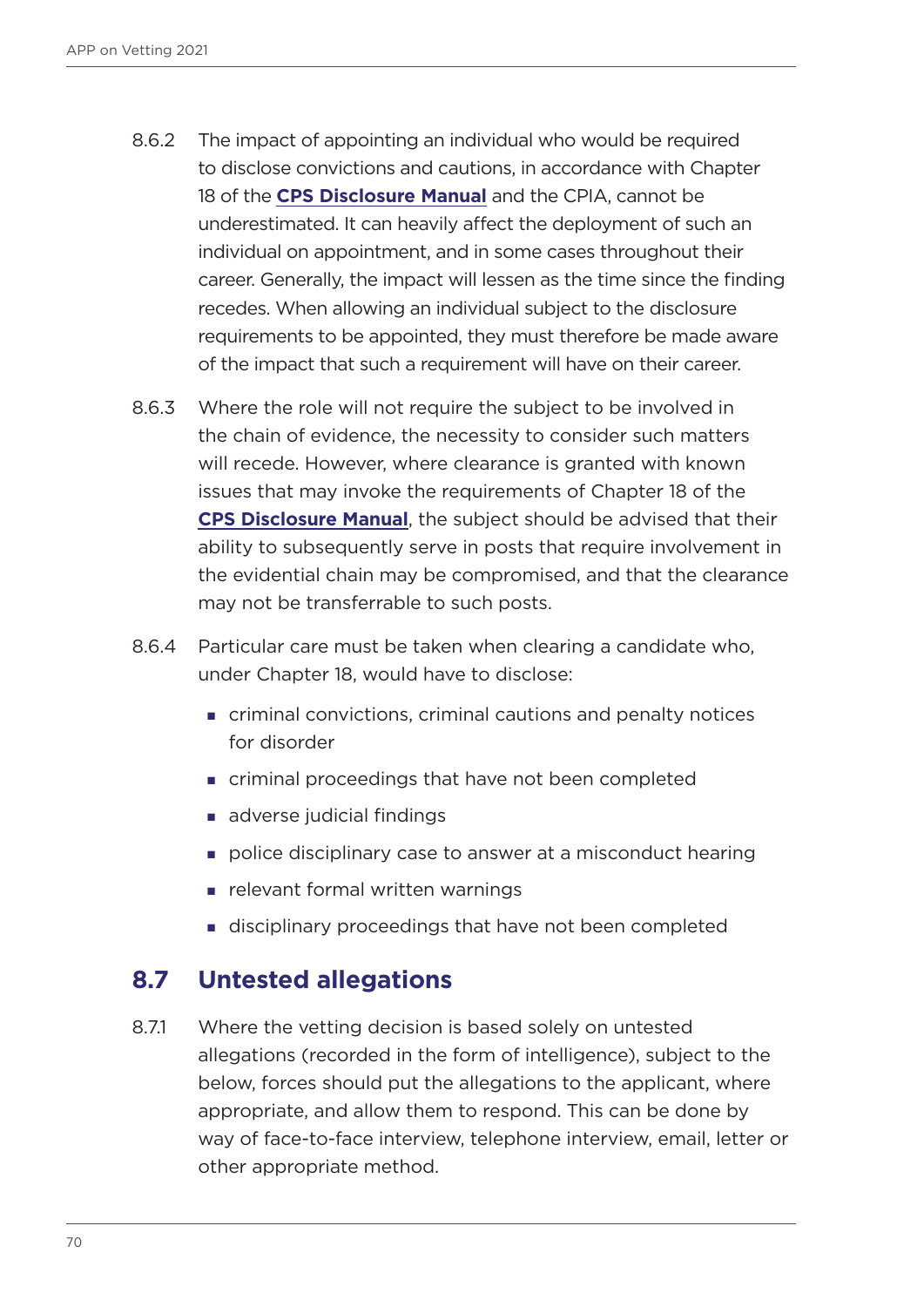- 8.7.2 In considering the weight to be applied to untested allegations, forces should take the grading of the intelligence into consideration.
- 8.7.3 Forces must take care where revealing the allegations could reveal a source, threaten the wellbeing of a third party, or compromise an operation or investigation. In such circumstances, forces should make the vetting decision without giving the vetting applicant the chance to respond.
- 8.7.4 Where forces decide not to put the information to the vetting subject, they should record the rationale for doing this on the vetting file.

### **8.8 Other non-conviction data**

- 8.8.1 Where the subject has previously come to adverse police attention – for example, been arrested, subject of a criminal allegation, or subject of investigation – but these matters have not resulted in a criminal conviction, a case-by-case assessment will be made.
- 8.8.2 The assessment will include consideration of the:
	- number of allegations
	- severity of the allegation(s)
	- credibility of the allegation(s), including whether there is irrefutable evidence to show these are false or malicious
	- **Exercise 1** reasons for the matters not being progressed
	- **n** amount of time that has passed since the matters being considered
	- $\Box$  age of the subject at the material time
- 8.8.3 It is recommended that an interview is conducted, as outlined in **[8.7.1](#page-69-0)**, to address any concerns resulting from such an assessment.
- 8.8.4 Membership of a proscribed organisation or other group or association that has aims and objectives that are contrary to the Code of Ethics and standards of professional behaviour will ordinarily result in vetting clearance being withheld.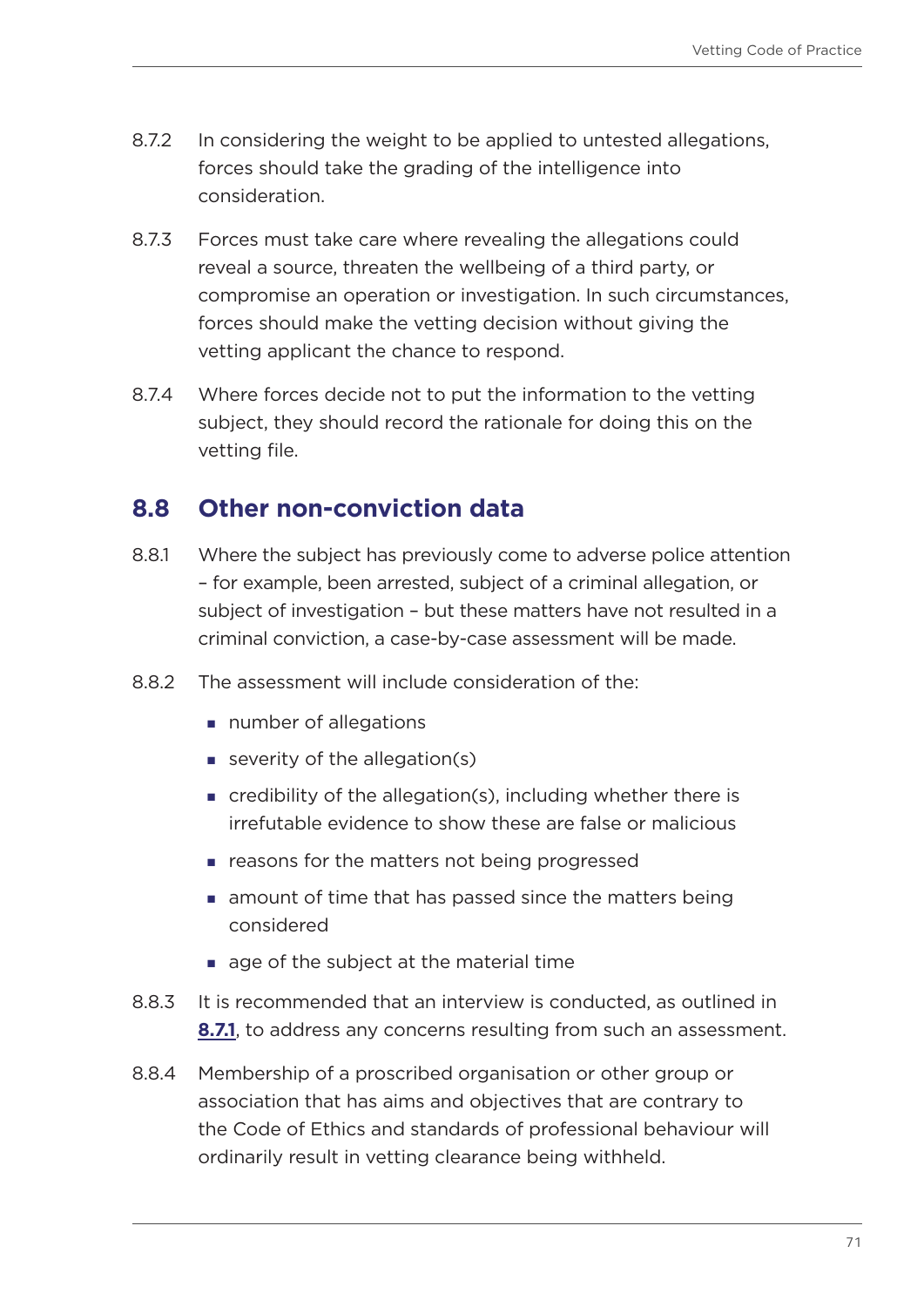### **8.9 Information relating to third parties**

- 8.9.1 When information about an individual (other than the subject) has been supplied or uncovered during the vetting process, they are known as a third party and can include:
	- **n** parents
	- **partners**
	- siblings
	- children
	- $\blacksquare$  extended family
	- partner's extended family
	- cohabitants
	- known associates, including individuals with whom they have significant financial arrangements, such as business partners and those who make child support payments
- 8.9.2 Where adverse information relating to a third party is revealed, consideration must be given to the risk that this information poses to the force, the individual and the public.
- 8.9.3 If there is potential risk from third parties, forces must consider these cases on their individual merits.
- 8.9.4 Where vetting clearance is granted with known potential risks relating to third parties, forces should refer to local notifiable associate policies and consider the requirement for a notifiable associate report to be made.

#### **8.10 Relatives and associates**

- 8.10.1 Where an applicant's family members or associates have spent or unspent convictions or cautions for recordable offences, or where there is intelligence suggesting involvement in criminal activity, forces should consider:
	- **the likelihood that the applicant's performance of duty may** be adversely affected, for example, through adverse pressure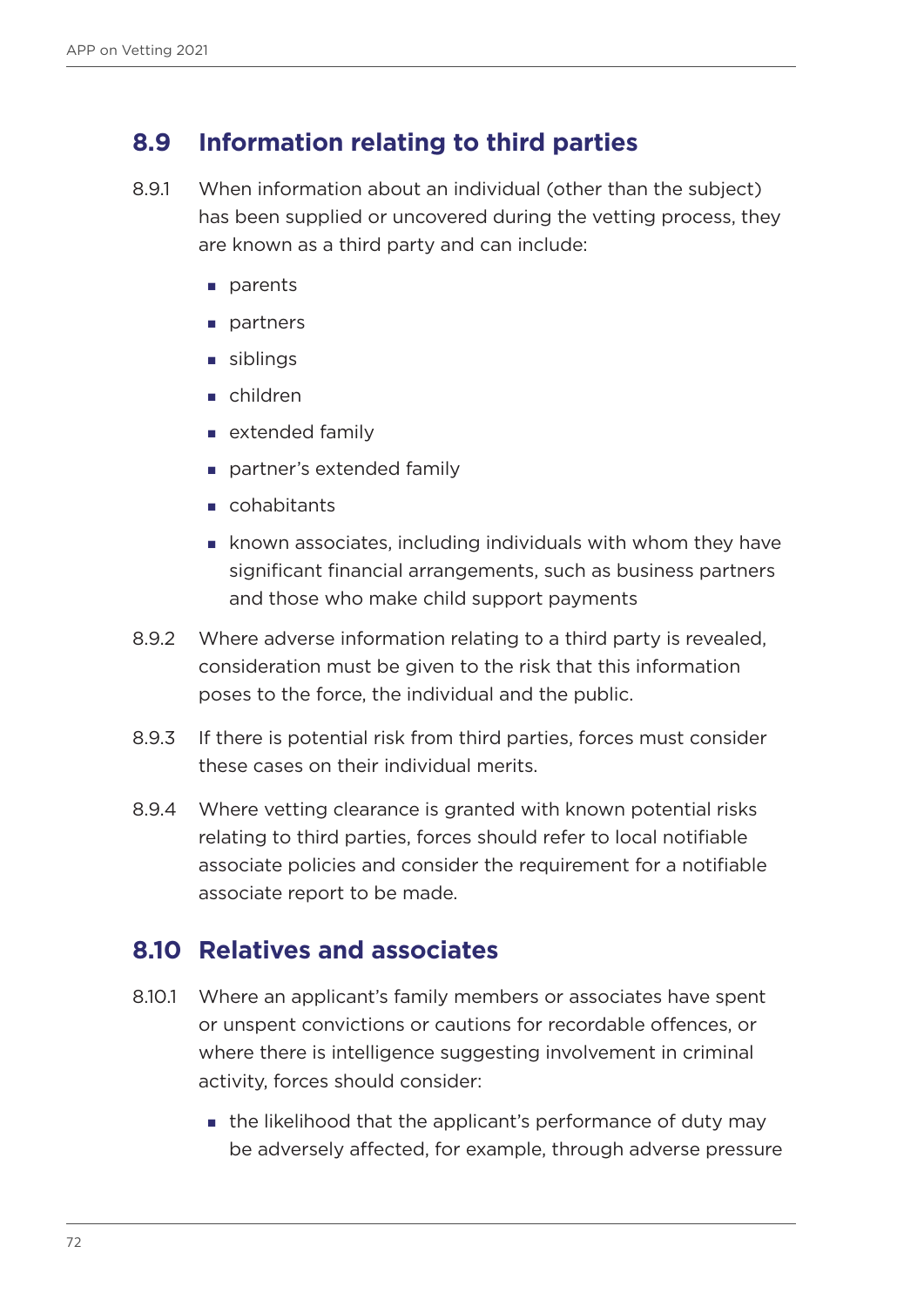or a conflict of interests

- the nature, number and seriousness of the offences or involvement in criminal activity, as well as the time period over which these took place
- the likelihood of damage to the force's operational capability
- the potential for information leakage
- whether the circumstances are likely to bring discredit to, or embarrass, the police service or police force
- 8.10.2 A decision that an applicant is unsuitable on the basis of a family member's convictions, intelligence material or the applicant's criminal associations is to be made by the FVM or their nominated representative. The results of checks on family members and associates must not be disclosed to an applicant.

# **8.11 Factors that support granting or refusing clearance**

8.11.1 Each case must be decided on its own merits, taking all relevant information into account. The following factors should be considered when deciding to grant or refuse clearance.

#### Factors against granting clearance

- **Exercise** vidence of joint enterprise
- currency of the third party's convictions or cautions
- currency of intelligence relating to the third party
- gravity of offences committed by the third party
- nature of the relationship between the subject and the third party
- **Financial relationship between the parties**

#### Factors supporting granting clearance

- evidence of distance between the subject and the third party
- currency of the third party's convictions or cautions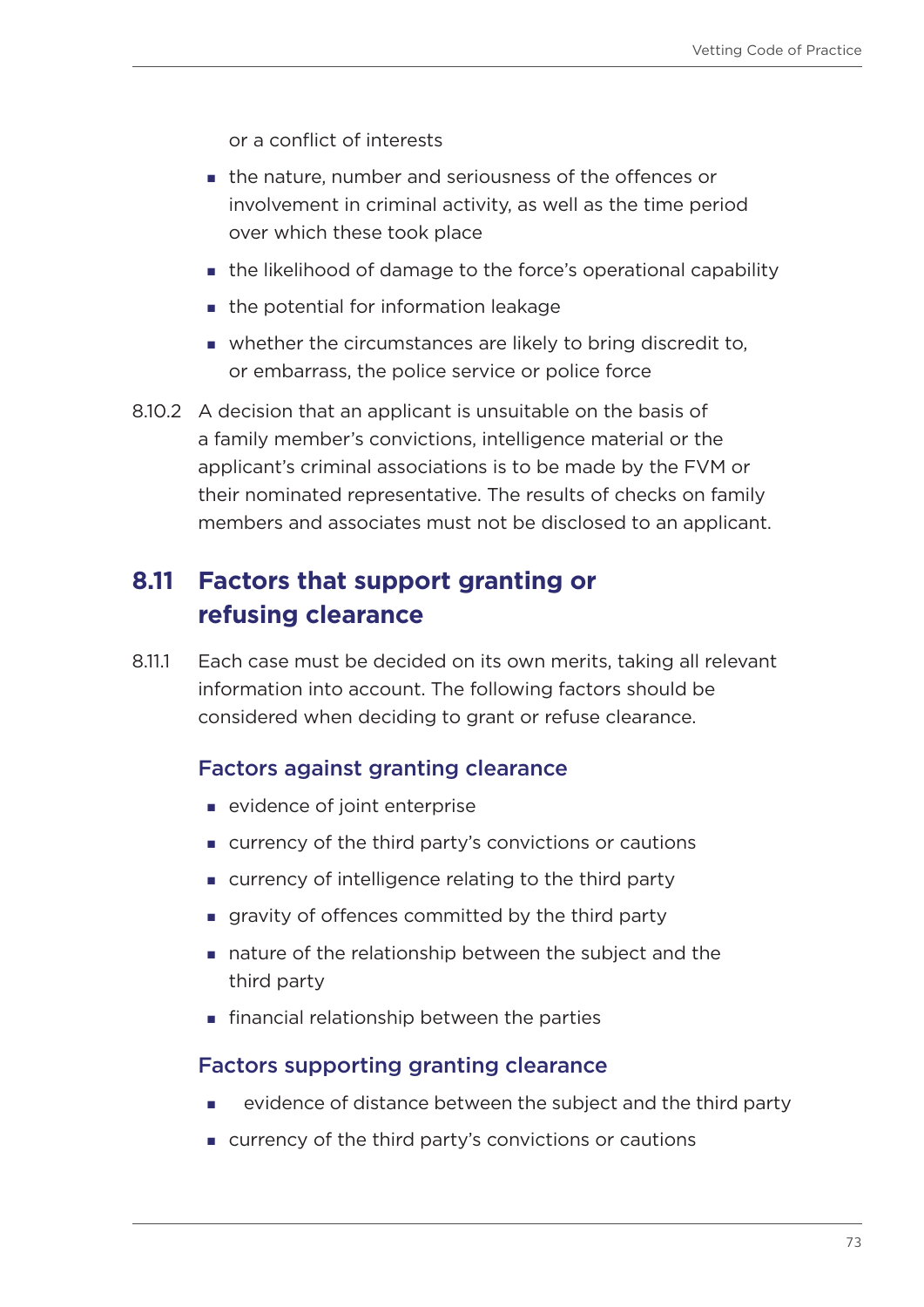- currency of intelligence relating to the third party
- gravity of offences committed by the third party
- openness of the subject
- **ignorance of the third party's activity**

#### **8.12 Precedence**

8.12.1 If a vetting clearance is granted to an individual who has risks and/or vulnerabilities associated with them, it does not establish a precedent. The vulnerability may mean that the clearance cannot be subsequently transferred to another post. Similarly, where clearance has been granted and there are identified risks, this does not establish a precedent either.

#### **8.13 Disclosure**

- 8.13.1 In extreme cases, it may be pertinent to disclose the information relating to the third party to the applicant. Such a decision should only be made following authorisation from the force data protection officer, having considered all ramifications, including legislative constraints such as the DPA, GDPR and GSC. Information obtained from external agencies should not be disclosed unless authority to do so has been obtained from those agencies.
- 8.13.2 Where the applicant has omitted to declare an individual whose details are required on vetting forms and adverse information is held about that individual, the assumption should be that the details have been deliberately omitted. This should be treated as a potential integrity issue in the first instance, following the principles set out in **[8.4.4](#page-66-0)**.

#### **8.14 HM forces**

8.14.1 Serving members of the armed forces who are convicted of any criminal offence by a military tribunal normally have any such offence recorded on the PNC. This includes any aspect of a conditional discharge. Further information may be found on the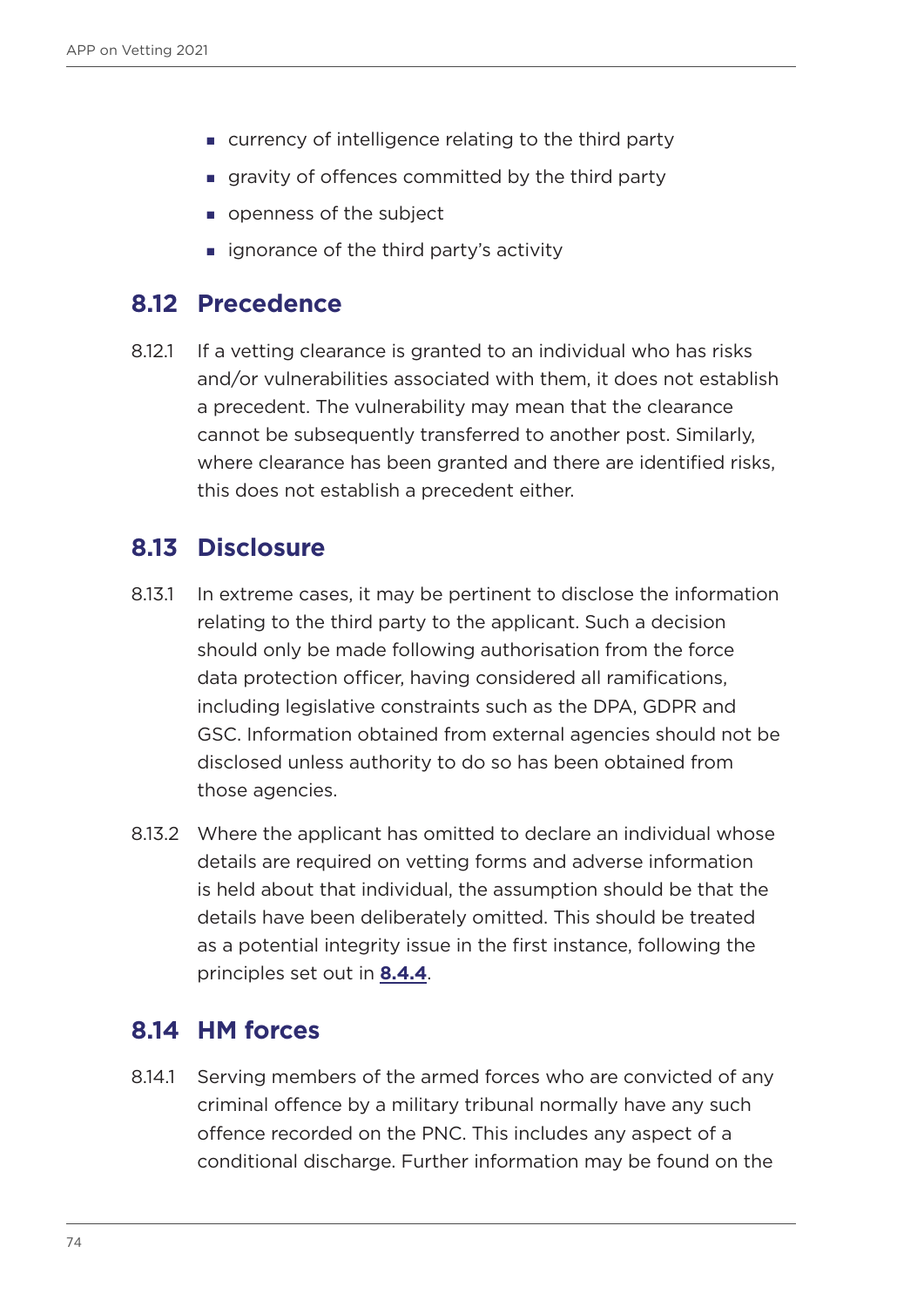PND. As a matter of course, forces must also conduct a military or MOD check on all applicants who have previously served in the armed forces.

## **8.15 Financial checks**

- 8.15.1 These checks are used to assess whether applicants:
	- have been, are currently, or are likely to be in financial difficulty
	- show signs of financial irresponsibility, to the extent that they could become vulnerable to financial inducement
- 8.15.2 The credit reference check will provide an overview of the subject's current financial position. It shows details of any bankruptcy and county court judgements. It will also provide an overview of the subject's credit accounts, along with their payment history over the last 12 months, and details of any credit applications that have been recently made.
- 8.15.3 Credit reference checks provide a snapshot in time and may not reflect the true financial position. There may be some debt that is not included in the credit reference check, and recent payments may not be captured at the time the check is carried out.
- 8.15.4 Financial checks assess the applicant's financial position:
	- at the point of initial application
	- **a** as they apply to move to a post requiring a higher level of clearance
	- on renewal of clearance
	- where further information is received in relation to debt issues
- 8.15.5 Forces should recognise that a different approach should be taken with those applying at the point of entry into the police service, compared with those applicants already in the organisation. This is because forces are better placed to risk manage those currently holding vetting clearance, owing to the pre-existing relationship and their history being known to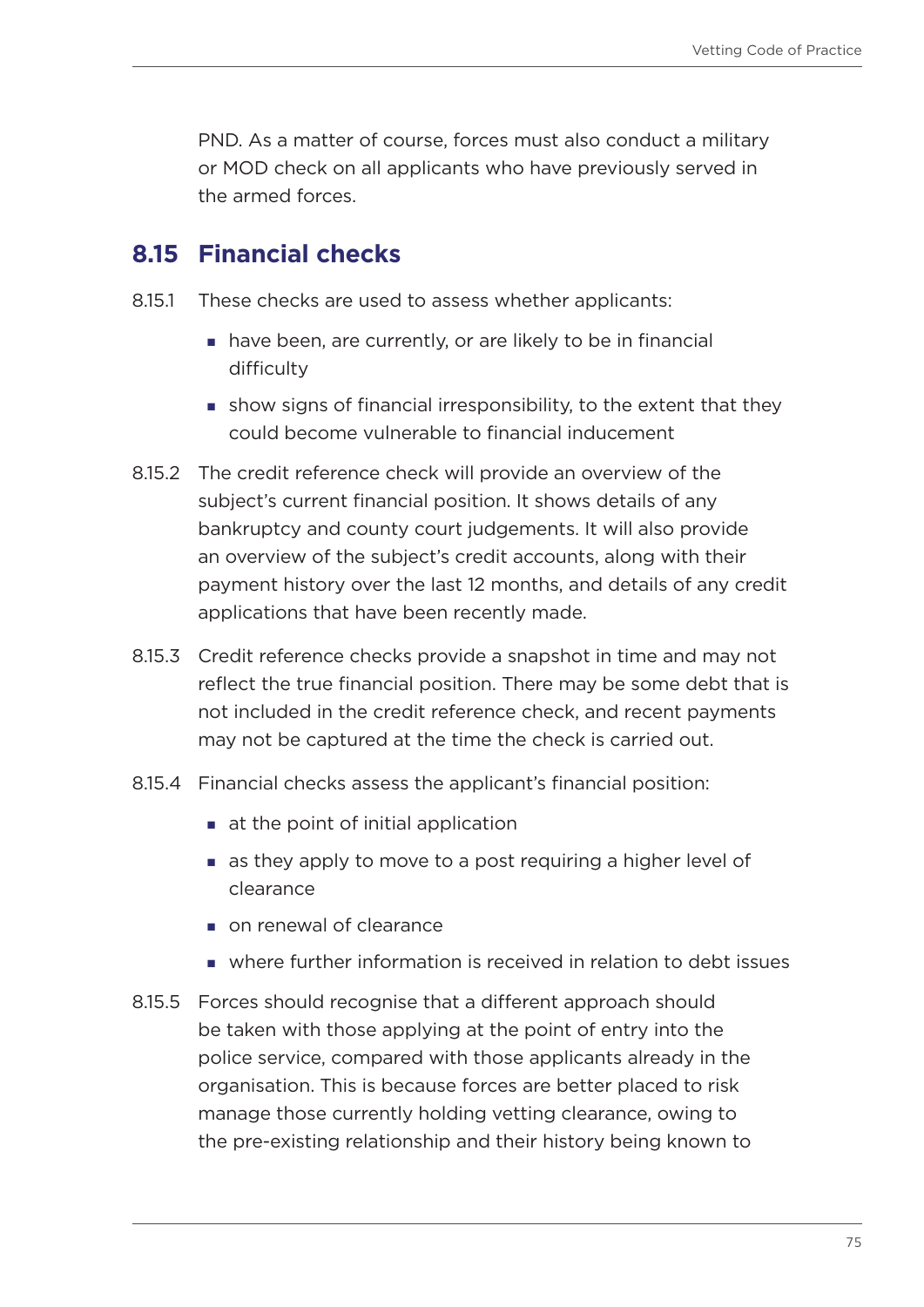the police service. Where applicants can demonstrate a history of managing their finances with responsibility, integrity and honesty, even if they have experienced debt problems, the final vetting decision can be made proportionately with regard to the vulnerability posed by any debt issue.

- 8.15.6 FVMs should not consider an applicant's financial position for existing staff in isolation. They should take a shared approach involving line managers and welfare, where necessary and where consent is provided, and with appropriate and targeted aftercare in place.
- 8.15.7 The principles outlined above should be applied when considering the potential financial risk relating to those who require NPPV level 2 (full) and NPPV level 3.

## **8.16 Financial information gathering**

- 8.16.1 Financial assessment is based upon information gathered via a financial questionnaire and a credit reference check. The financial questionnaire for MV gathers information in seven areas:
	- **Example 1** indications of previous financial unreliability
	- problems meeting current commitments
	- **indications of poor financial judgement**
	- **potential for future financial difficulties**
	- **assets possibly inconsistent with income**
	- potential conflict of interests
	- **business interests**
- 8.16.2 When financial information has been provided in confidence as part of the vetting process, the risk of compromise is significantly reduced. Applicants should be reassured that there is no need to be concerned about mortgage and credit card commitments that are in line with their income, providing they meet these commitments. Debts only become a problem where they are substantial and individuals fail to take remedial action, or where they are caused by compulsive behaviour, such as gambling.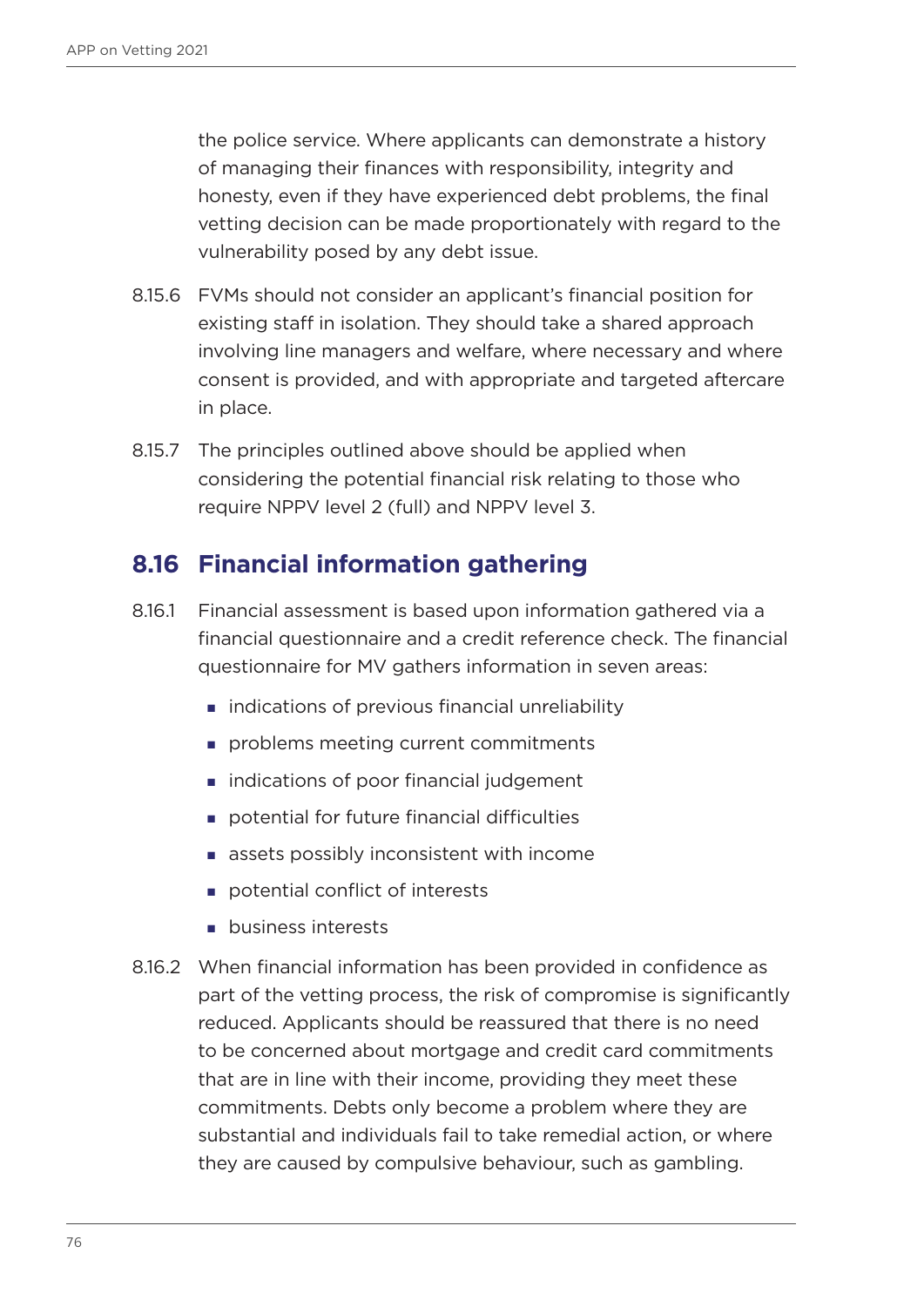- 8.16.3 Where forces note anomalies between an applicant's declarations and the information provided by the credit check, or where there is a need to clarify a particular issue, they should interview the individual concerned.
- 8.16.4 Where potential vulnerability is identified in relation to debt, FVMs should assess the affordability of the debt against income.
- 8.16.5 For MV clearances, where concerns are held due to the information declared by the subject, or following the credit reference check, forces are recommended to consider using a financial scoring system to support their decision making.
- 8.16.6 The above principles should also be applied to those who require NPPV level 3 clearance.

## **8.17 Financial checks for recruitment vetting**

- 8.17.1 At the point of entry into the police service, financial checks identify potential vulnerabilities, such as financial difficulties among recruits. Paragraph 4 of Schedule 1 to the Police Regulations 2003 states that a member of a police force shall not wilfully refuse or neglect to discharge any lawful debt. This applies only to police officers, not police staff.
- 8.17.2 When considering an application for RV clearance, applicants who can show they have adhered, and are adhering to, debt management arrangements may be considered. Documentary evidence should be provided to demonstrate their commitment and adherence to any such debt management arrangements.
- 8.17.3 Dependent upon the specific circumstances of the case, it is unlikely that clearance will be granted at RV, MV, NPPV level 2 (full) or NPPV level 3, if the subject:
	- has existing county court judgments outstanding against them
	- has been registered bankrupt and have not discharged their bankruptcy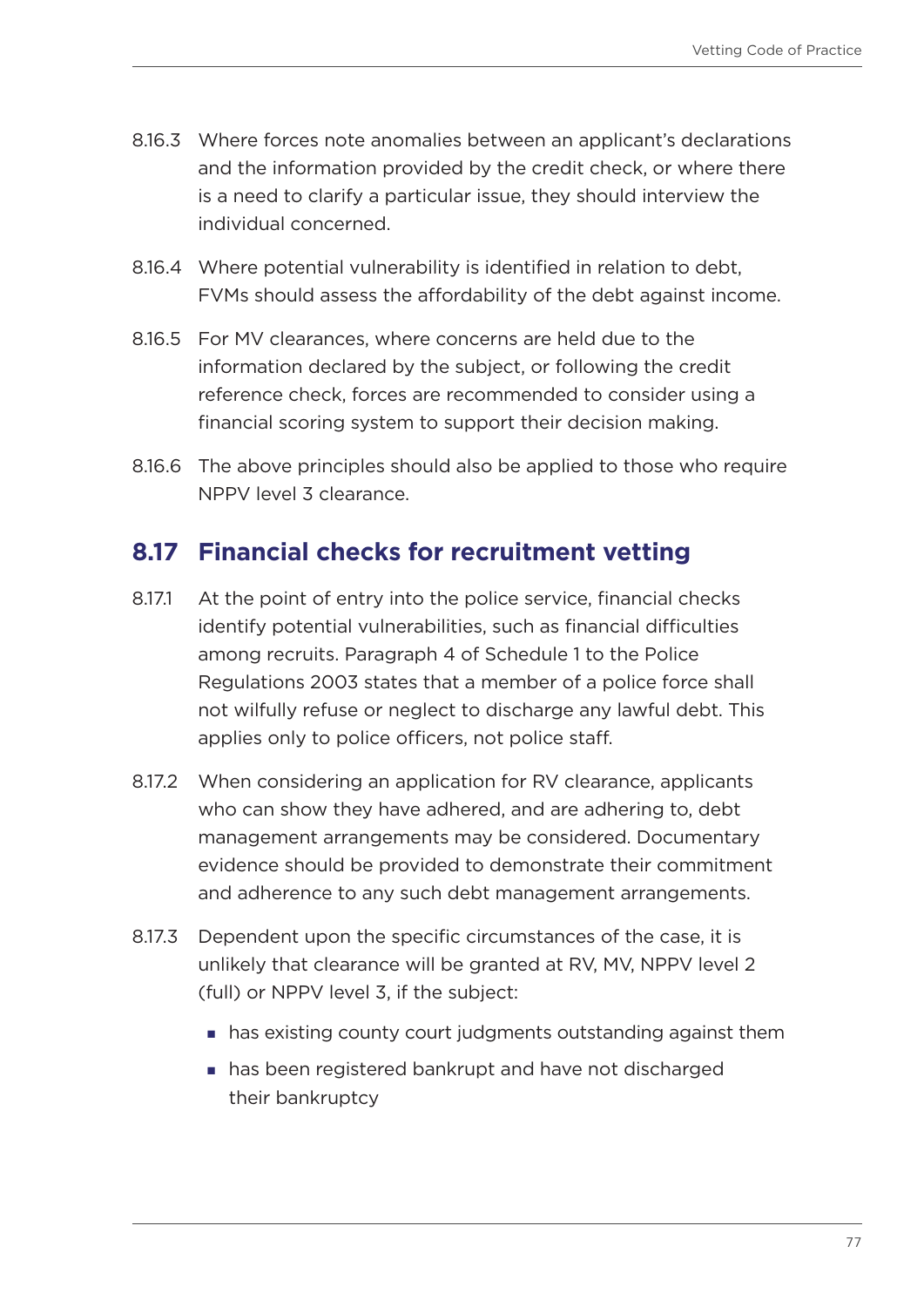#### **8.18 Bankruptcy**

8.18.1 Applicants who have been registered as bankrupt, and whose bankruptcy debts have been discharged, are unlikely to receive clearance until three years after the discharge of the debt. Debt relief orders (DROs) are treated in the same way as a bankruptcy.

#### **8.19 Individual voluntary agreement**

8.19.1 FVMs should give careful consideration if a credit reference check reveals that an applicant has a current individual voluntary arrangement (IVA). Where an IVA repayment plan is in place, FVMs should satisfy themselves that the applicant has maintained regular payments over a number of months before making clearance decisions.

#### **8.20 Defaulted payments**

8.20.1 FVMs should give careful consideration if a credit reference check reveals that an applicant has defaulted on an account. Where debt management plans are in place, FVMs should satisfy themselves that the applicant has maintained regular payments over a number of months before making clearance decisions.

# **8.21 Financial check considerations for serving personnel**

- 8.21.1 Every force should have a policy on unmanageable debt, to further encourage existing personnel to report their financial difficulties. This is usually owned by the professional standards department. Forces should have welfare assistance in place to support personnel who are facing debt-related issues.
- 8.21.2 Where debt-related issues are identified for serving personnel as part of the re-vet process, FVMs should consider conducting an interview with the subject, who may be supported by their staff association, trade union representative or police friend if they wish.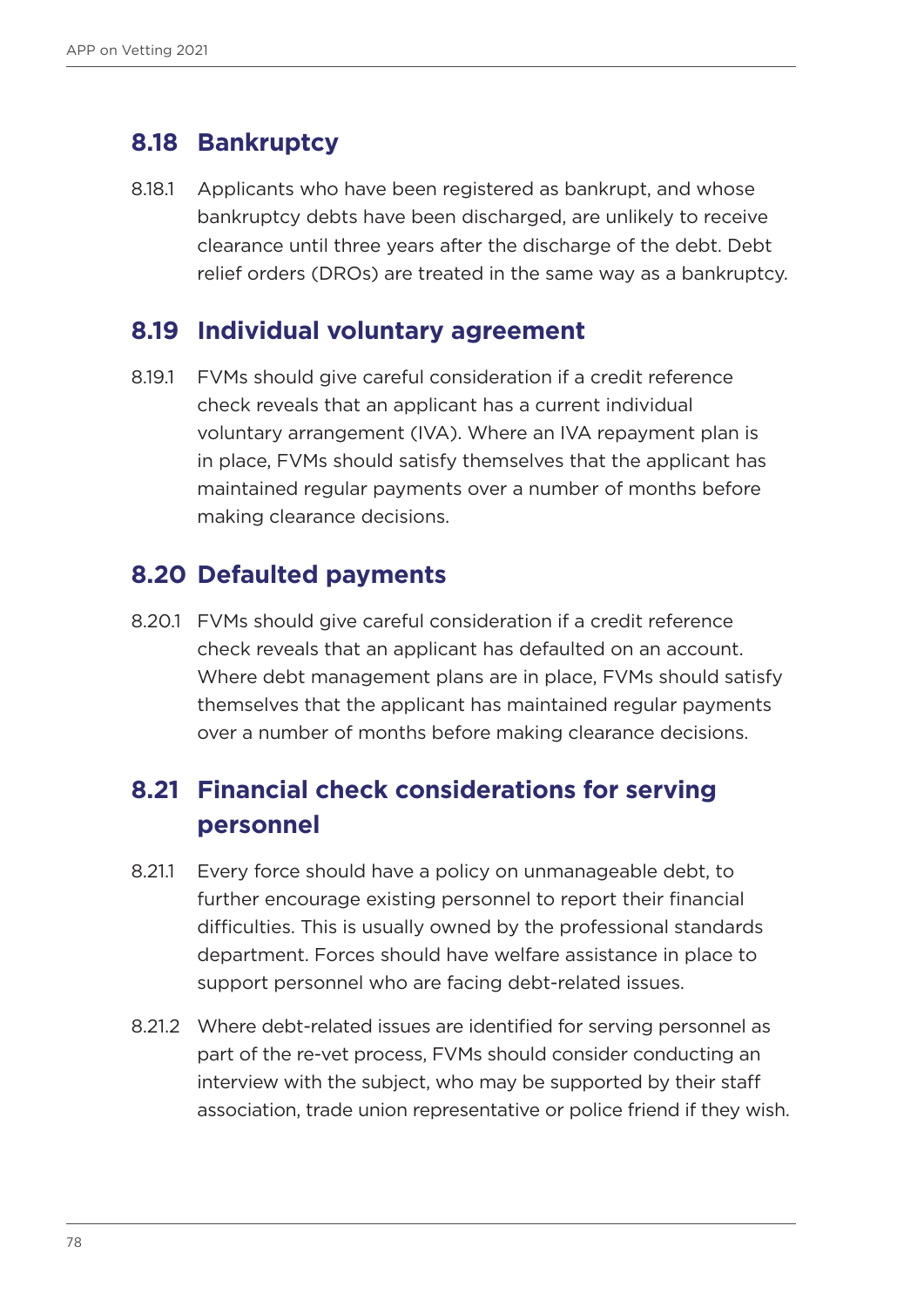# **8.22 Indicators of potential financial vulnerability**

- 8.22.1 Each application should be assessed using all available information and should consider:
	- the degree of risk presented by the amount and the ability to meet payment commitments
	- the force's appetite for risk
	- $\blacksquare$  the force counter corruption strategy
- 8.22.2 When considering the financial vulnerability of applicants, FVMs should consider relevant issues, including the following.
	- If is the applicant currently seeking credit? If so, the FVM should look at the number of searches.
	- How many new credit accounts has the applicant opened in the last six months?
	- Are these new accounts already at their limits?
	- Are all cards up to their limit? If so, is the applicant making minimum payments only and are they managing on a monthto-month basis, or are they living off credit and using it for everyday commitments?
	- If is the applicant overdrawn on their current account or beyond their agreed overdraft limit? If so, is this regular (ie, do they rely on it to manage)?
	- Are there multiple or repeated arrangements showing on their credit file?
	- I Is there any evidence of payday loans?
	- Are there any gone away information (GAIN) markers on their credit file?
	- If is the applicant generally meeting commitments but with a poor payment history of missed and late payments?
- 8.22.3 A financial scoring template assists forces in assessing potential financial vulnerability, where required.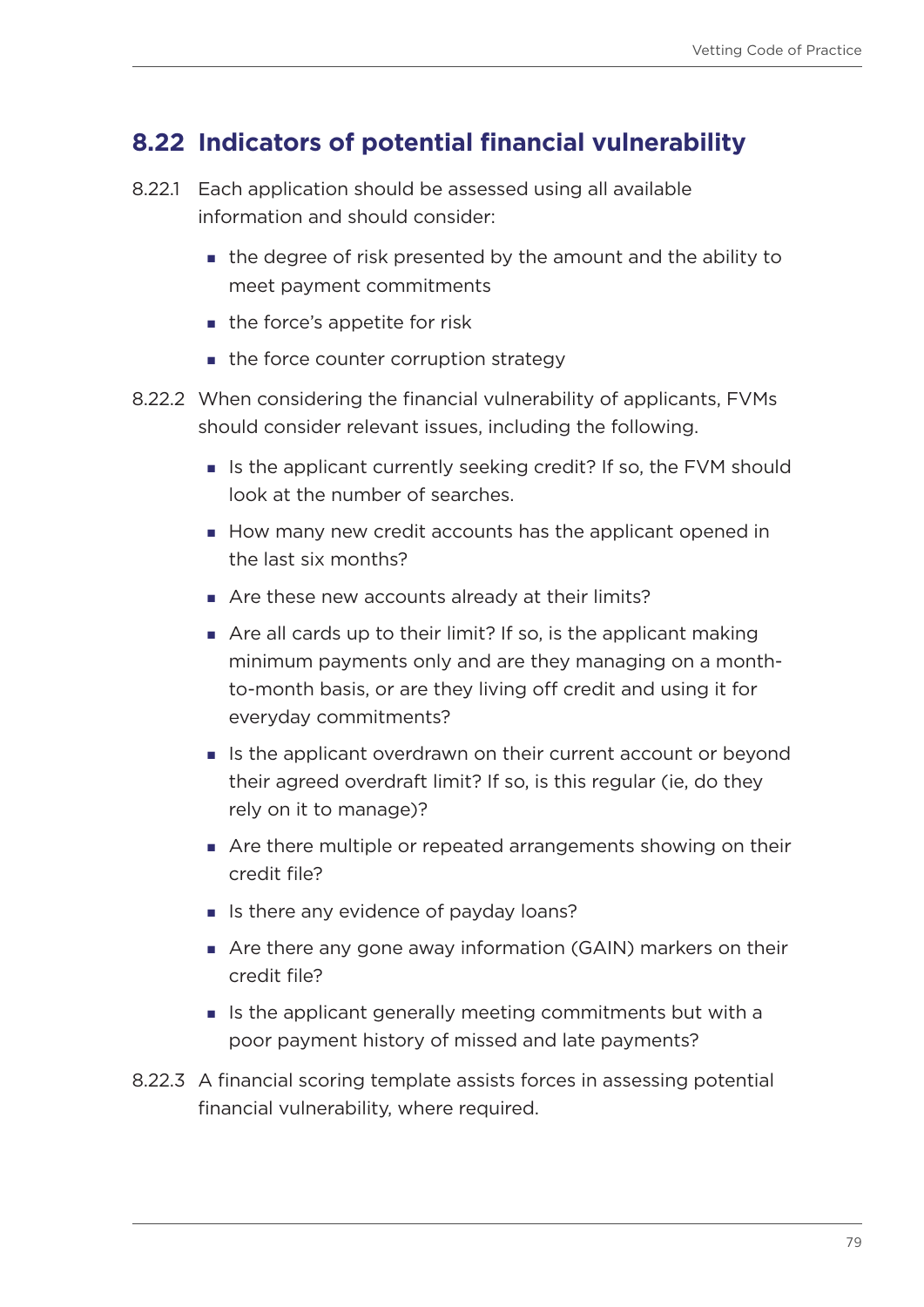- 8.22.4 When re-vetting, risk is reduced where the applicant openly declares debt-related issues and takes steps to address them. FVMs should clearly document all decisions, including their rationale.
- 8.22.5 If possible, and with the applicant's agreement, the FVM should refer the management of the problem within the workplace through the relevant line manager and welfare support, in accordance with local debt management policies, as opposed to a decision to refuse vetting clearance. If the applicant refuses to consent to such a management process, the FVM should consider withholding vetting clearance.

# **8.23 Financial check considerations for management vetting**

- 8.23.1 In considering MV applications, the above principles should be followed.
- 8.23.2 Attention should be paid to the answers given in the financial questionnaire. The purpose of MV is to assess the potential for future financial vulnerability, which may make the subject susceptible to financial coercion. While the subject may be able to meet credit commitments at the present time, consideration should be given to their ability to continue to meet commitments going forwards.
- 8.23.3 Forces may benefit from using a financial scoring system in relation to MV applications, where potential financial vulnerability is identified.

# **8.24 Financial check considerations for non-police personnel**

8.24.1 Financial checks are required for NPPV level 2 (full) and NPPV level 3. The same principles should be applied to this process as for the vetting of serving officers. It should be noted, however, that paragraph 4 of Schedule 1 to the Police Regulations 2003 only applies to police officers and not police staff or nonpolice personnel.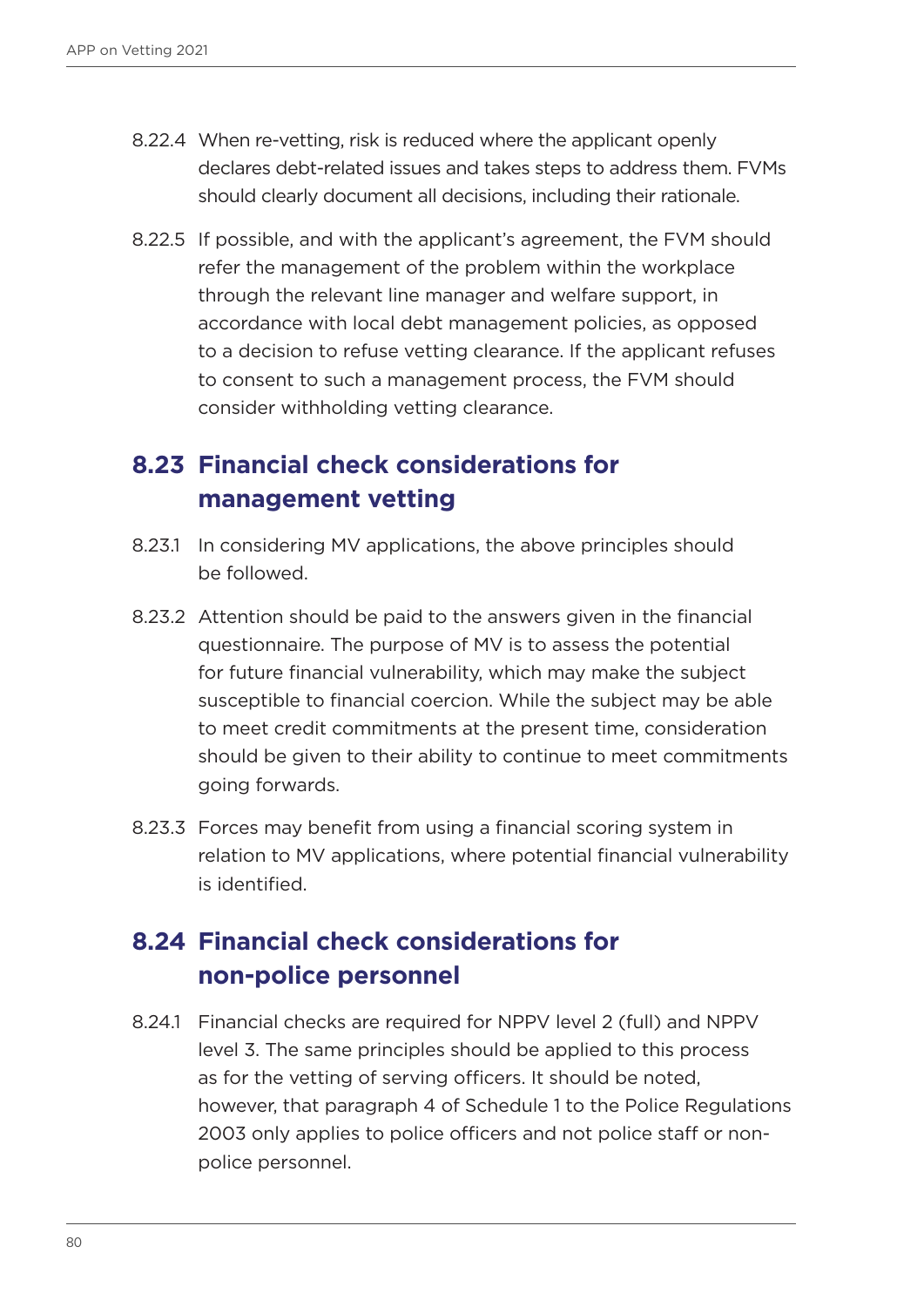8.24.2 Non-police personnel potentially present a greater level of risk. Due to the fact that non-police personnel, by definition, are not appointed to or employed by the force, it may not be possible to undertake a more holistic risk management approach involving welfare support and line management. As such, forces should ensure they are satisfied that potential risks are robustly mitigated in their approach to non-police personnel.

## **8.25 Financial checks for national security vetting**

- 8.25.1 The current policy for NSV is detailed in the Cabinet Office Security Policy Framework. Financial checks form part of the SC and DV processes.
- 8.25.2 Forces should only finalise SC or DV level once MV clearance is granted. Where clearances are being considered consecutively, forces carry out the financial vetting check as part of the MV process.

## **8.26 Vetting interviews**

- 8.26.1 Vetting interviews may be used to inform any type of vetting application. Not all applications require a vetting interview, but one should be considered where vetting information raises questions or doubts about particular issues.
- 8.26.2 Interviews conducted as part of the initial process to grant national security DV clearance must only be conducted by suitably trained and accredited United Kingdom Security Vetting (UKSV) personnel. Following the report and recommendation from UKSV, it may be necessary for a follow-up interview by the vetting unit to clarify any ambiguities.
- 8.26.3 The interview may be conducted on a face-to-face basis. However, due to the logistics of arranging this, interviews can also be conducted by telecommunications (either audio or video).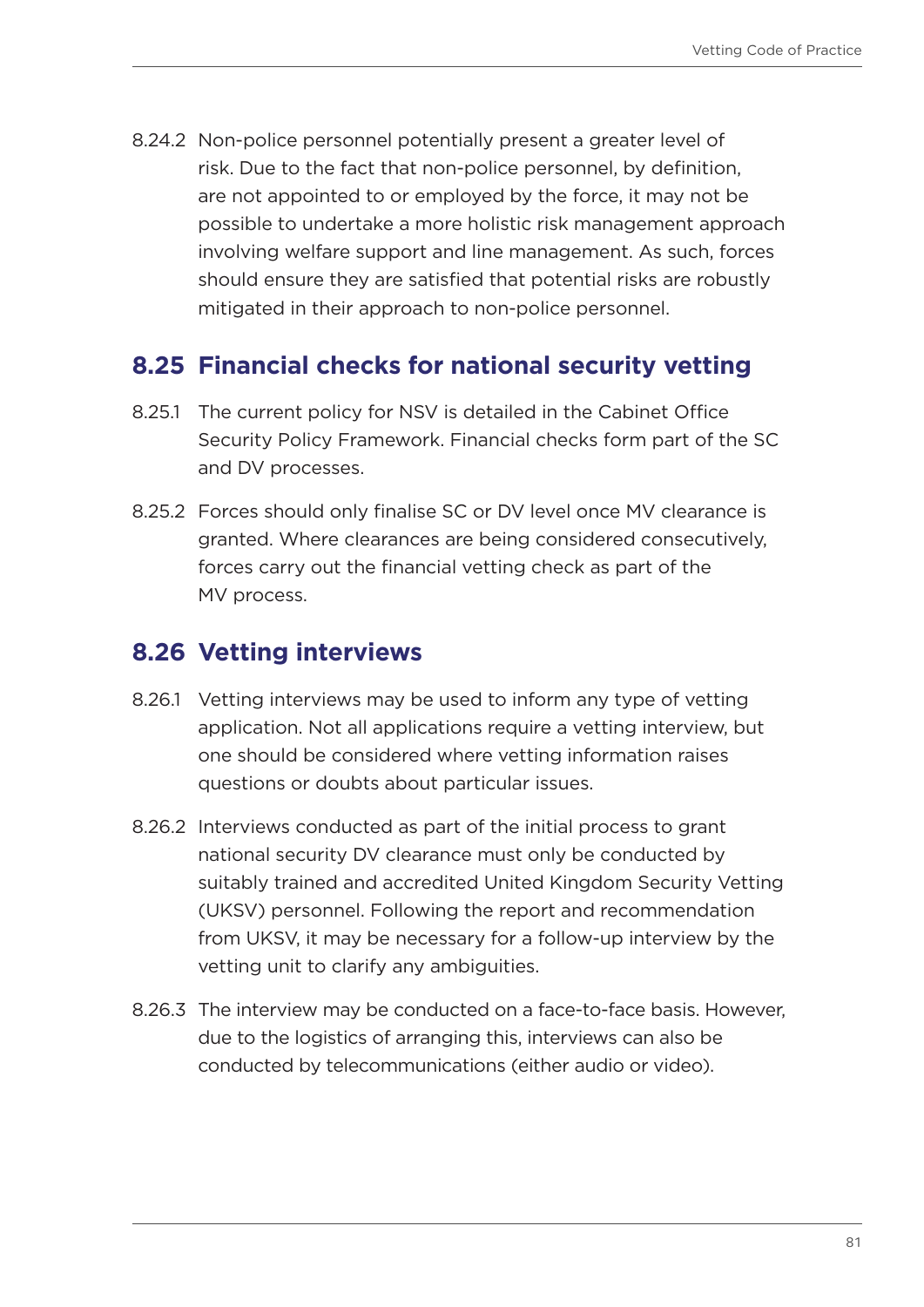- 8.26.4 The vetting subject should be provided with the opportunity to be accompanied by a police friend, or by a staff association or trade union representative. For the purposes of vetting interviews, for internal subjects, a 'friend' should be a serving member of a police force who is independent to the vetting process. For external subjects, they may bring a friend or other such person, although they do not need to be police personnel. In such cases, consideration will need to be given to data protection if third-party information is being discussed during the interview.
- 8.26.5 In all cases where the subject is known to be from an underrepresented group, including external applicants, it may be beneficial to consult the relevant staff association(s) or trade unions in advance of the interview to seek professional guidance on any matters particular to the protected characteristic(s), as this may have relevance to the vetting decision.

#### **8.27 Preparation for the vetting interview**

- 8.27.1 Forces should conduct interviews after the completion of all vetting checks, to ensure that the interviewer has all available information before the interview. Thorough interview preparation is essential. This means that the interviewer must not only review all relevant information, but must also seek to establish an appropriately professional relationship with the applicant before the interview. Appropriate pre-interview communication, from either the interviewer or person arranging the interview, sets the tone for all subsequent contact.
- 8.27.2 If a vetting interview is conducted before all relevant information is available, it may be necessary to conduct a second interview if there are unresolved concerns.

# **8.28 Conducting the vetting interview**

8.28.1 It is recommended that vetting interviews are not conducted on a one-to-one basis.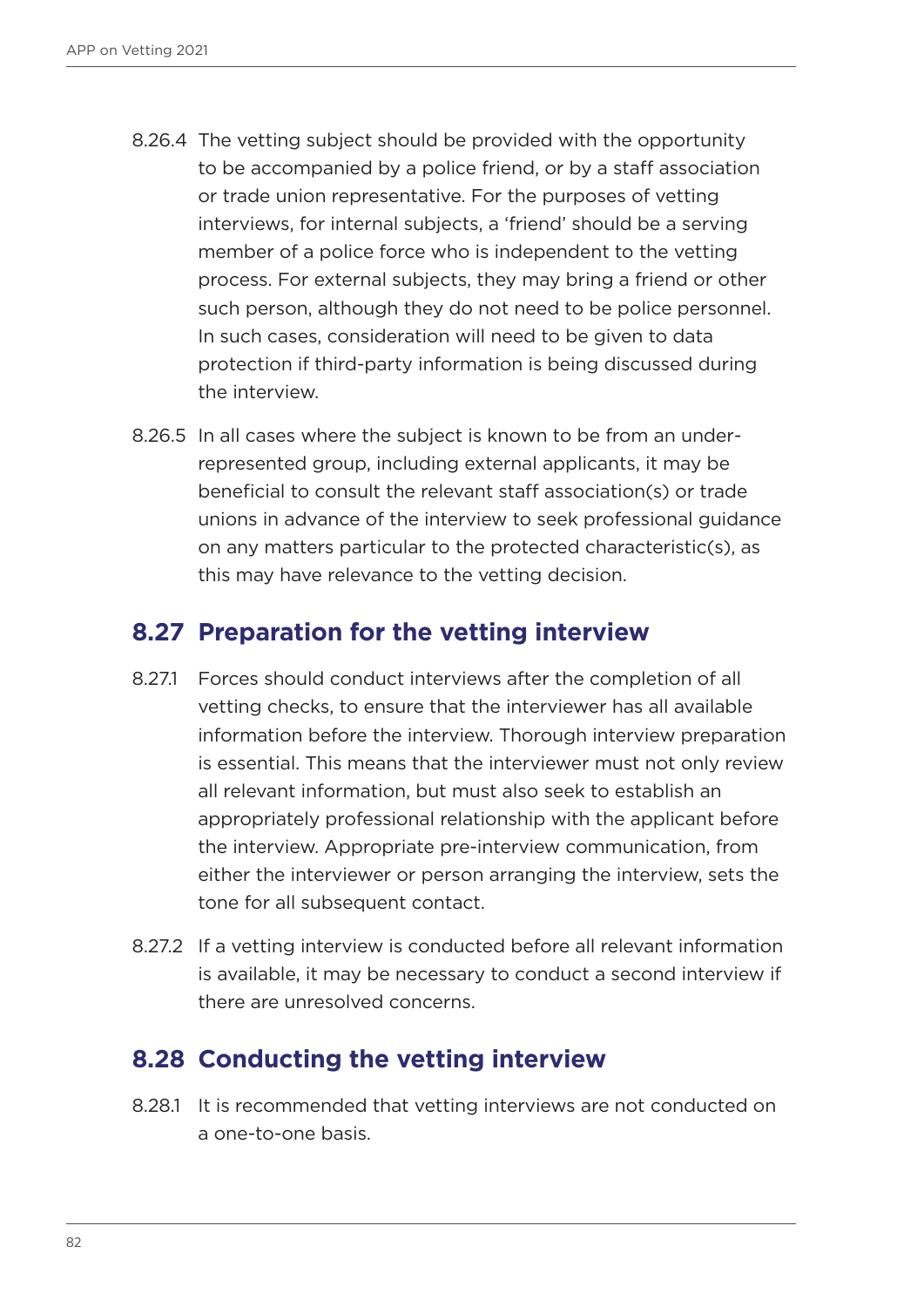- 8.28.2 The interviewer should take time to explain the principles and process of vetting procedures to applicants, as well as the necessity for enquiries to cover each of the areas. They should explain the reasons for the interview and the sensitive nature of some of the questions, and should seek consent to proceed. If an applicant indicates that they find it difficult to discuss a matter, every effort should be made to discover whether the process might be made easier by using a different interviewer (for example, one of the same sex as the subject). The interviewer should accommodate and document such requests wherever practicable.
- 8.28.3 The information below has been developed from professional experience.

#### **8.29 Establishing rapport and cooperation**

- 8.29.1 To obtain and retain a subject's full cooperation, interviews should be handled with sensitivity and must not become an interrogation. Interviewers must emphasise that information revealed during a vetting inquiry is confidential, although any disclosures of criminal activity or misconduct will be referred to the appropriate investigating authority. The way in which interviewers deal with sensitive information may dictate the extent to which people will entrust them with it. Those conducting the interview should never make assumptions or display a judgemental stance. They must display neutrality, while appreciating the sensitivity and importance of the interview.
- 8.29.2 The interviewer should remember that the applicant is being asked to speak about matters that they might not even discuss with close family and friends. It is, therefore, important to establish a rapport with the subject. The manner and style of communication used by the interviewer may have a greater impact on the cooperation of the individual than any verbal assurances of confidentiality.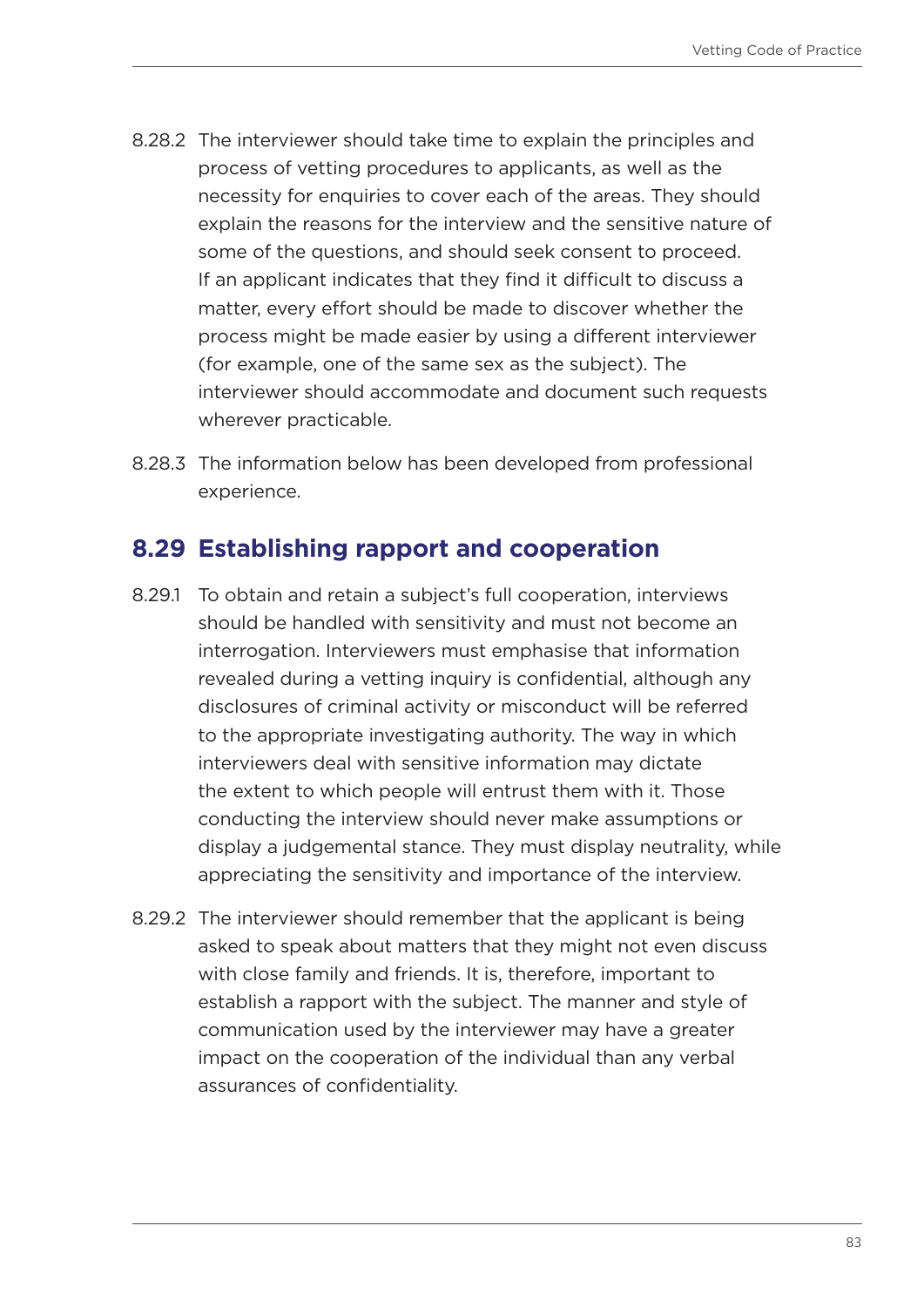# **8.30 Beginning the interview – the importance of honesty**

- 8.30.1 The success of the vetting interview, as with other aspects of vetting, depends largely on the honesty of the subject. Interviewers must make clear to the applicant at the beginning of the interview that absolute honesty is required and that deceit at any stage of the process may affect their application. Lying, concealing the truth or deliberately withholding information when completing applications and vetting forms, or during a vetting interview, is a very serious matter whether it comes to light immediately or later.
- 8.30.2 The interviewer should make clear that, if applicants provide information that may cause security concerns, this does not necessarily mean that their application will be declined. Each case will be considered on its own merits.

#### **8.31 Reviewing the information provided**

8.31.1 The applicant should be taken through the forms they have completed and asked whether there are any inaccuracies they wish to correct or if there have been any changes in circumstances since completing the forms.

#### **8.32 Checking understanding**

8.32.1 The interviewer should make sure that the applicant has understood all the questions asked. The nature of the questions will be case-specific.

#### **8.33 Questioning**

- 8.33.1 The areas to be explored vary between applicants but may include one or more of the following:
	- career to date, including satisfaction or dissatisfaction with the employer
	- relationships (eg, marriage or cohabitation, family, friends and associates)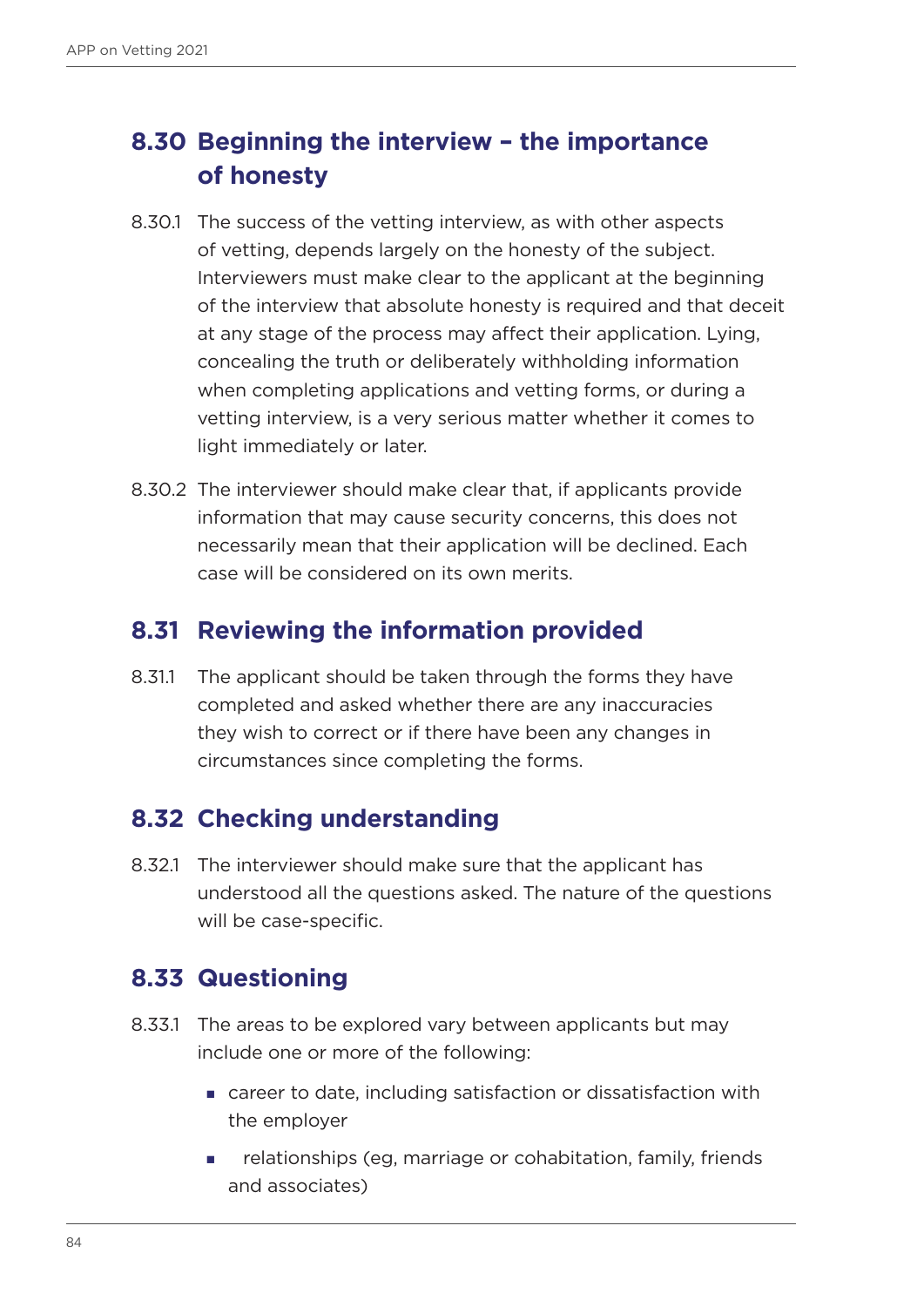- personal circumstances (eg, domestic arrangements)
- **I** lifestyle (eg, foreign travel and contacts, drug and alcohol use, hobbies, sports, study)
- criminal activity
- personal beliefs (eg, political extremism)
- actual or potential conflicts of interest
- **financial circumstances**
- 8.33.2 Interviewers should also be prepared to be flexible to meet unexpected demands. Allowing the applicant free rein to express their views can be a useful source of information. It may be beneficial to enable the subject to take a break, particularly if they become emotional.
- 8.33.3 The rationale for discussing sensitive matters should be fully explained at a vetting interview, to satisfy the applicant that these issues in themselves would not preclude a successful vetting process. The focus of the questions must be on those areas linked to the decision-making process. The interviewer should avoid seeking unnecessary detail on irrelevant issues.
- 8.33.4 If an applicant refuses to discuss a relevant matter, the interviewer should point out that the force will have no alternative but to take this into account in reaching a decision. This might lead to the refusal of clearance.

#### **8.34 Additional considerations**

- 8.34.1 The interviewer should approach questions relating to an applicant's disability, religion or belief, race or another protected characteristic with caution, and avoid them unless absolutely necessary to facilitate the vetting process. Interviewers must be particularly aware of the potential for direct and indirect discrimination and unconscious bias.
- 8.34.2 Any issues relating to the subject's health should be referred to occupational health for assessment.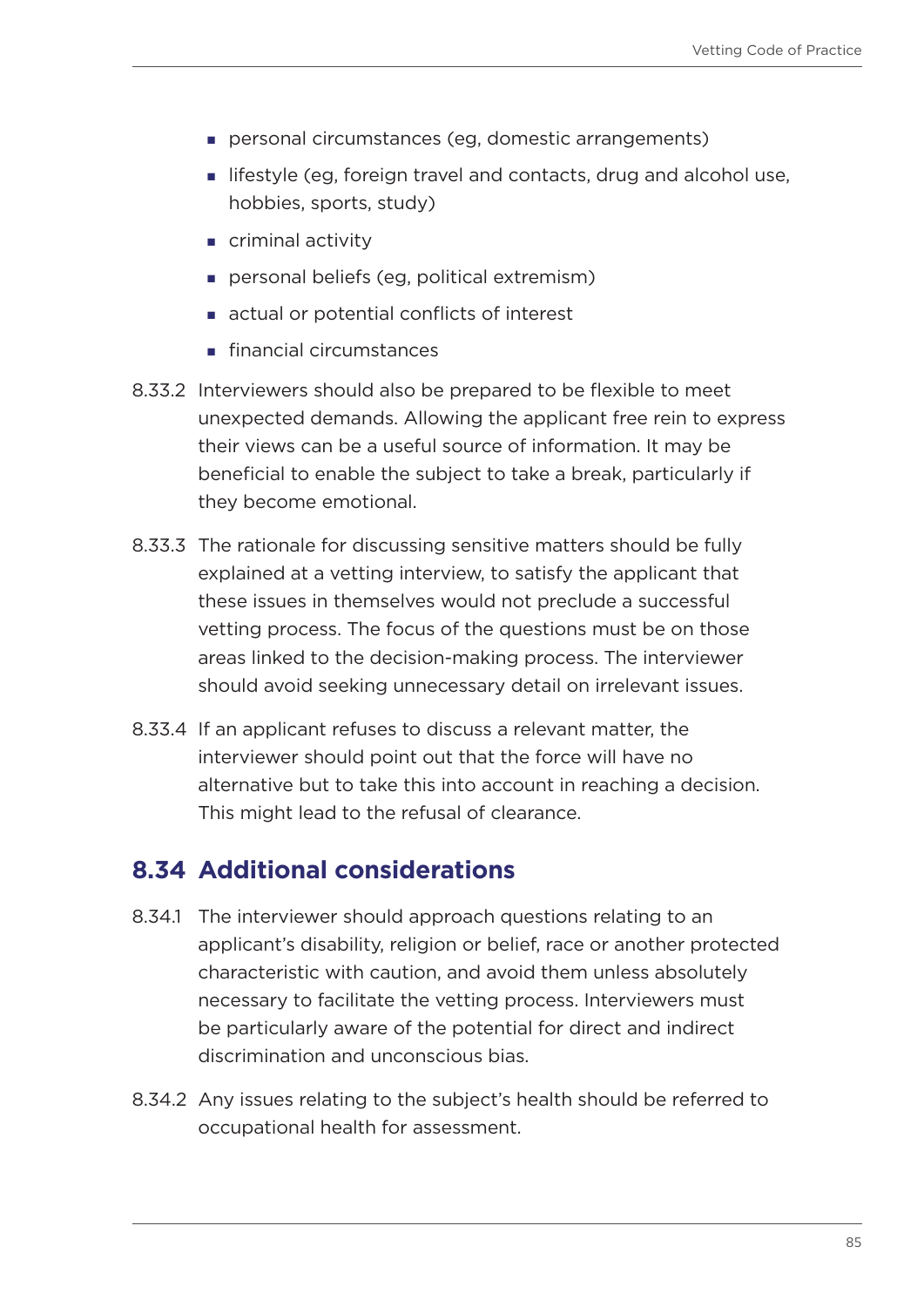8.34.3 Interviewers should ensure that legislative requirements, such as the DPA and GDPR, are not breached during the interview process.

#### **8.35 Concluding the interview**

8.35.1 Interviewers should always conclude the interview by establishing whether the applicant is content with the manner in which it has been conducted. This provides an opportunity to clear up any misunderstanding, provides feedback about the performance of the interviewer and reduces the likelihood of a subsequent complaint.

#### **8.36 Reports and note-taking**

- 8.36.1 Subsequent reports or interview notes should be free of prejudicial language and subjective value judgements. They should include the rationale and evidence for making or reaching a particular decision or conclusion. Reports should be shared on request with the applicant unless there is a specific reason not to do so.
- 8.36.2 Vetting applicants should be provided with a copy of the interview notes, in the interests of transparency. Where possible, the vetting applicant should be asked to sign a copy of the notes to confirm the accuracy of what was discussed.

#### **8.37 The vetting decision**

8.37.1 The primary options available are to either grant or refuse clearance. Additional research, vetting enquiries or a vetting interview can, however, be conducted before a decision about vetting clearance is made. It may be appropriate in certain circumstances to grant clearance subject to restrictions, such as geographical or other posting restrictions. The decision-maker should review the case and decide whether or not to grant clearance. Before making a final decision, the decision-maker may ask for additional checks or enquiries, such as calling the applicant in for an interview or asking for personal referees.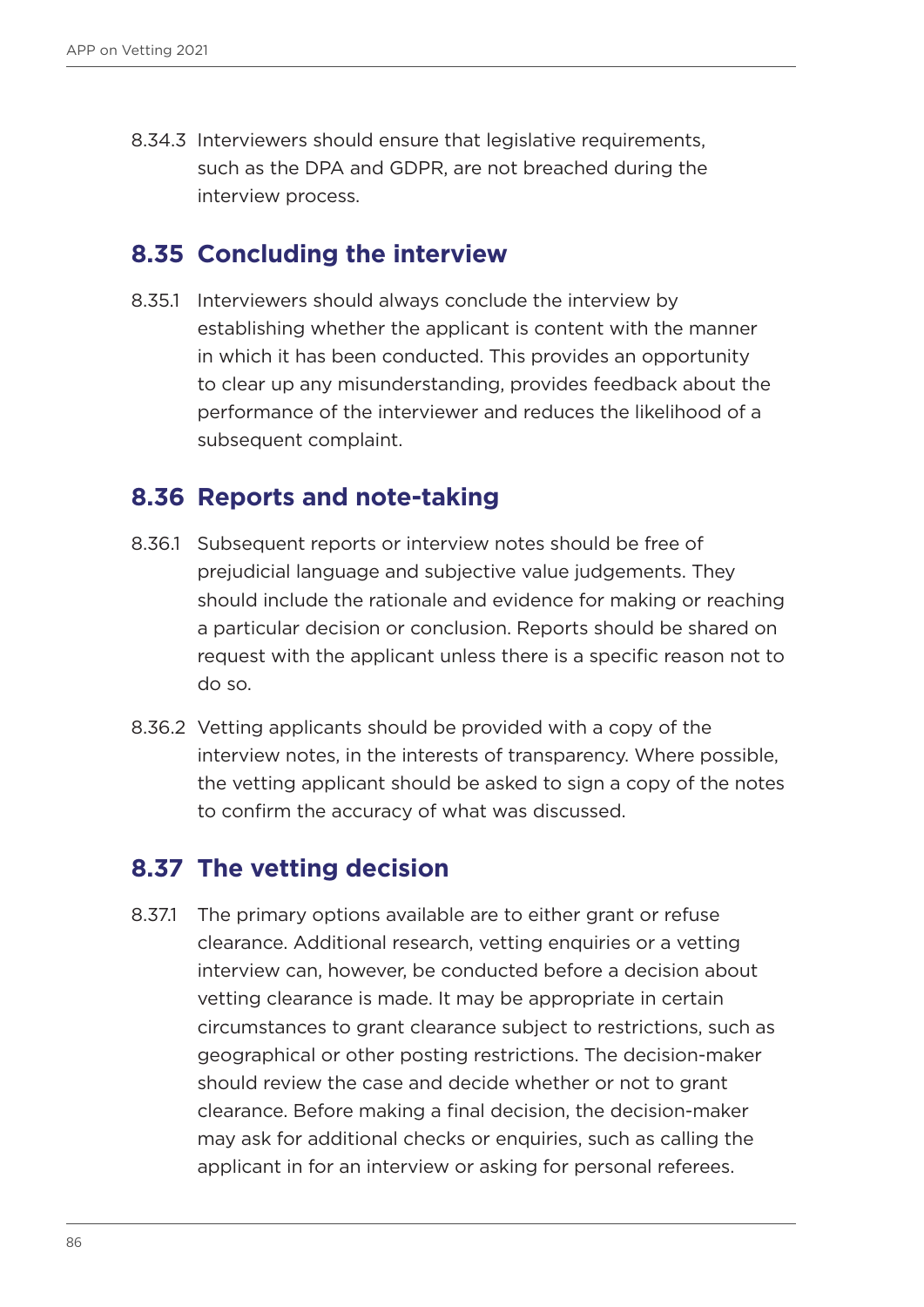- 8.37.2 Forces should take care when considering information revealed as part of the vetting process that relates to an individual's mental or physical health, especially if this indicates a vulnerability that could result in the applicant being unsuitable for appointment by the force. Neither police officers nor FVMs are qualified to assess medical conditions or mental health. Any medical information revealed as part of the vetting process, such as intelligence reports or allegations, must be passed to the FMO or OHU for a full, professional assessment. The remaining vetting enquiries should be completed and clearance should be finalised.
- 8.37.3 Following assessment, the FMO or OHU should decide if the applicant is suitable for appointment by the force. Under no circumstances should any personal medical information be passed to FVUs by the FMO or OHU.
- 8.37.4 In assessing information and intelligence revealed as part of the vetting process, forces should apply a two-stage test.
	- 1. Are there reasonable grounds for suspecting that the applicant, a family member or other relevant associate:
		- $\blacksquare$  is or has been involved in criminal activity
		- has financial vulnerabilities (applicant only)
		- **is, or has been, subjected to any adverse information**
	- 2. If so, is it appropriate, in all the circumstances, to refuse vetting clearance?
- 8.37.5 The existence of a criminal record would clearly indicate reasonable grounds for concluding that the individual is, or has been, involved in criminal activity. Intelligence and other nonconviction information may also lead to reasonable grounds for suspecting involvement in criminal activity.
- 8.37.6 Forces should assess such information on a case-by-case basis, taking into account the exact circumstances of the case and nature of the information revealed.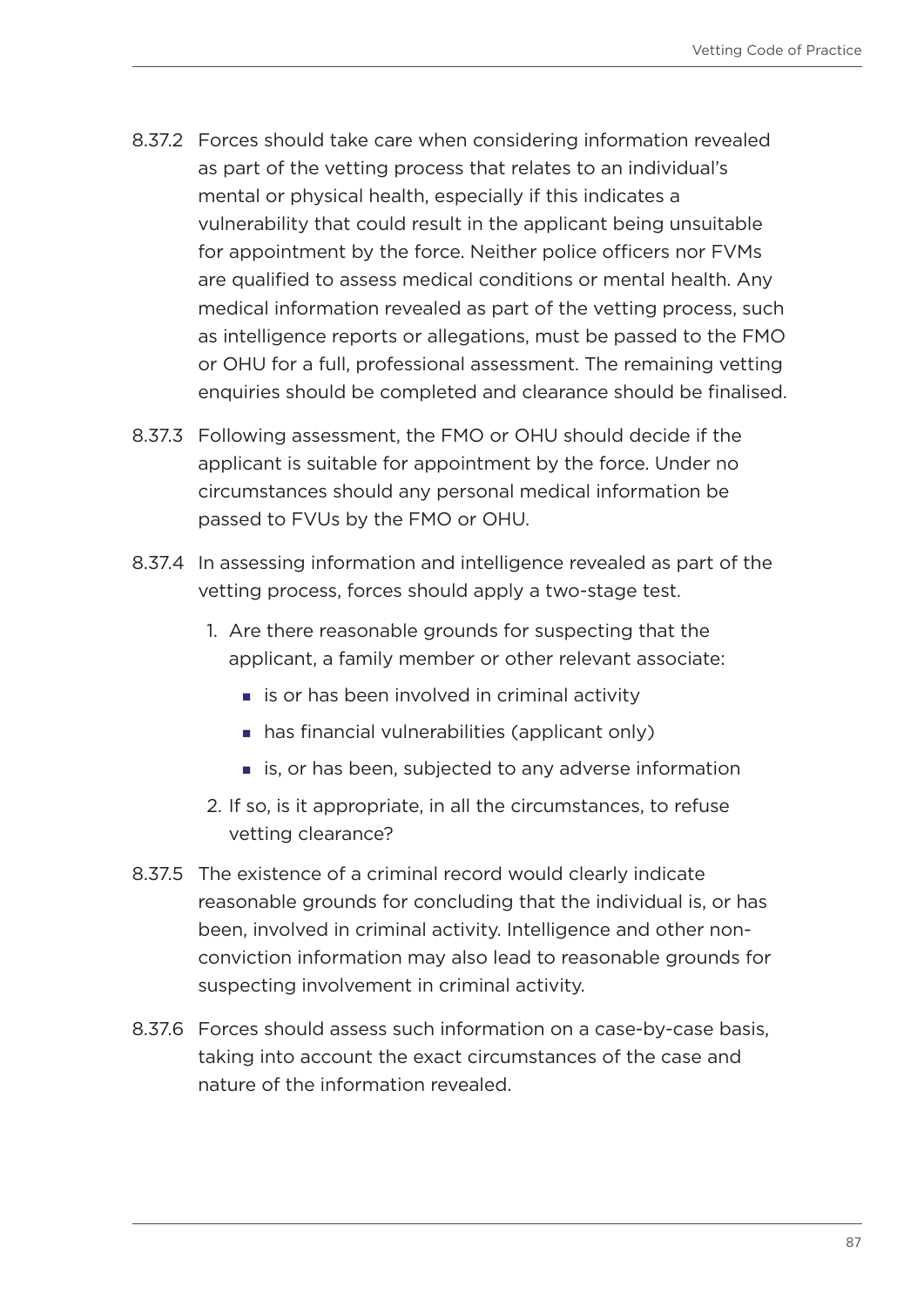## **8.38 Factors requiring particular scrutiny**

- 8.38.1 While each case needs to be considered on its own merits, bearing in mind the role and assets to be accessed, the case should receive particular scrutiny if any of the following factors are present. In most cases, the presence of one of these factors will probably lead to a vetting rejection. In cases where one of the following factors is present but it is decided this should not lead to a vetting rejection (perhaps because risk mitigating measures can be applied), the full rationale must be recorded and the decision approved by the FVM. These factors are:
	- past infringement of security or vetting policy or procedures
	- significant or repeated performance matters
	- significant adverse complaint or conduct history
	- **providing false or deliberately misleading information,** or omitting significant information from the vetting questionnaires
	- unauthorised association with people with previous convictions or who are reasonably suspected of being involved in crime
	- other identified areas of concerns (eg, drug and alcohol misuse)
	- **abuse of position**
	- **previous breaches of the Code of Ethics**
	- adverse counter corruption intelligence
	- **financial vulnerability**
	- identified conflict of interest
	- other inappropriate behaviour that impinges on a person's suitability to serve in the role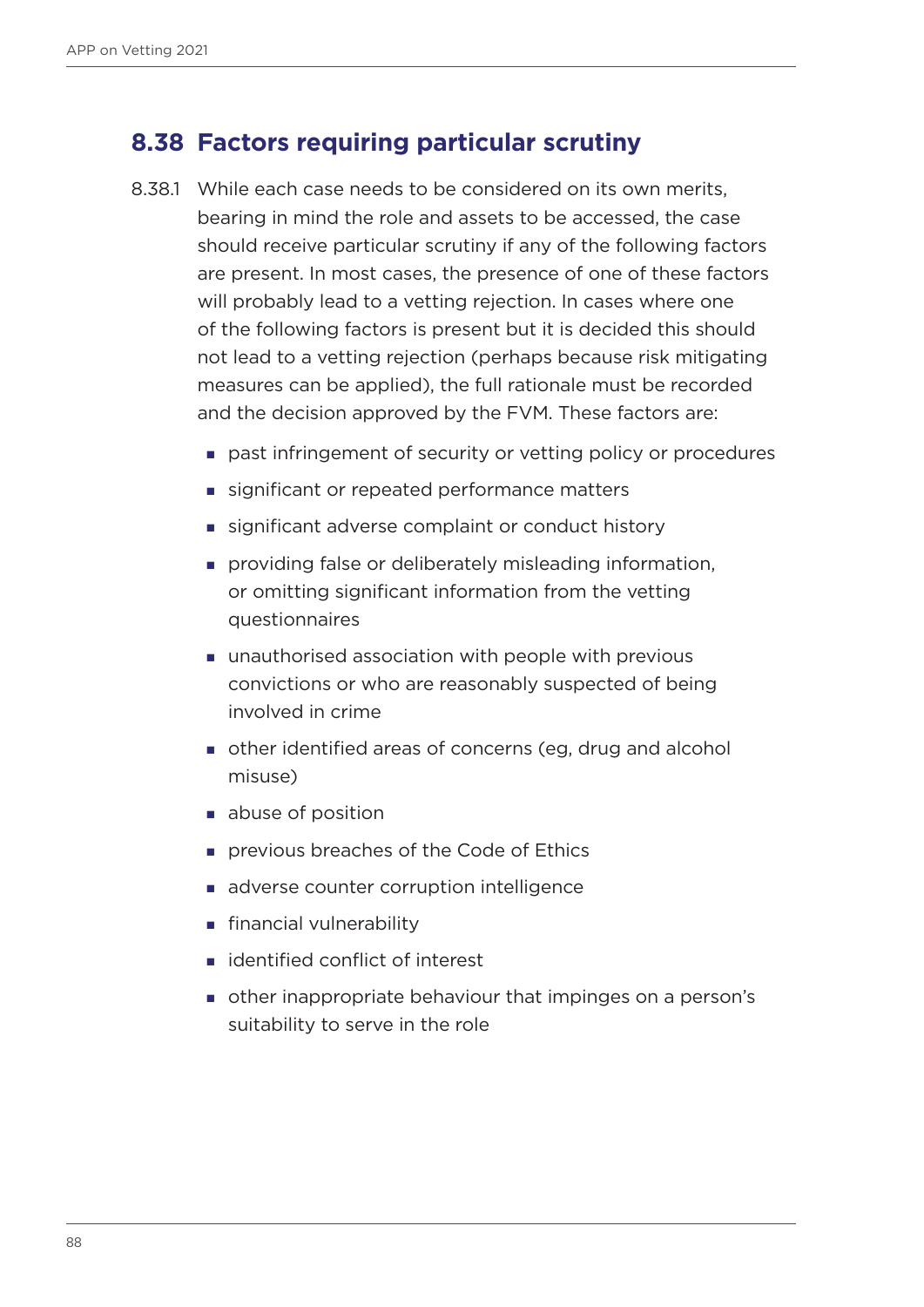#### **8.39 Circumstances that may impair judgement**

- 8.39.1 The following factors can impair an individual's judgement, which may lead to them being vulnerable to pressures, inducements or bribes:
	- **Financial difficulties or unmanageable debts**
	- misuse of alcohol
	- **qambling**
	- $\blacksquare$  misuse of controlled or prescribed drugs

#### **8.40 Assessing the criteria for trustworthiness**

- 8.40.1 Before forces grant clearances, the following factors should be taken into account:
	- security implications of any adverse information obtained during the vetting process (for example, it may be necessary to give greater weight to some factors more than others)
	- significance of any past conduct or circumstances
	- distinctions between isolated or minor blemishes on an individual's record and information pointing to habitual or significant vulnerabilities

#### **8.41 Risk mitigation strategies**

- 8.41.1 Where a decision is made to grant clearance following assessment of identified potential risk (as outlined above), a risk mitigation strategy must be considered to determine whether clearance can be granted with reasonable, proportionate, measurable and manageable mitigations in place.
- 8.41.2 Such strategies will be case-specific, but may include geographical posting restrictions, additional aftercare and reporting requirements, and engagement with supervisors and welfare departments. Attention should also be given to local unmanageable debt and notifiable or reportable association policies.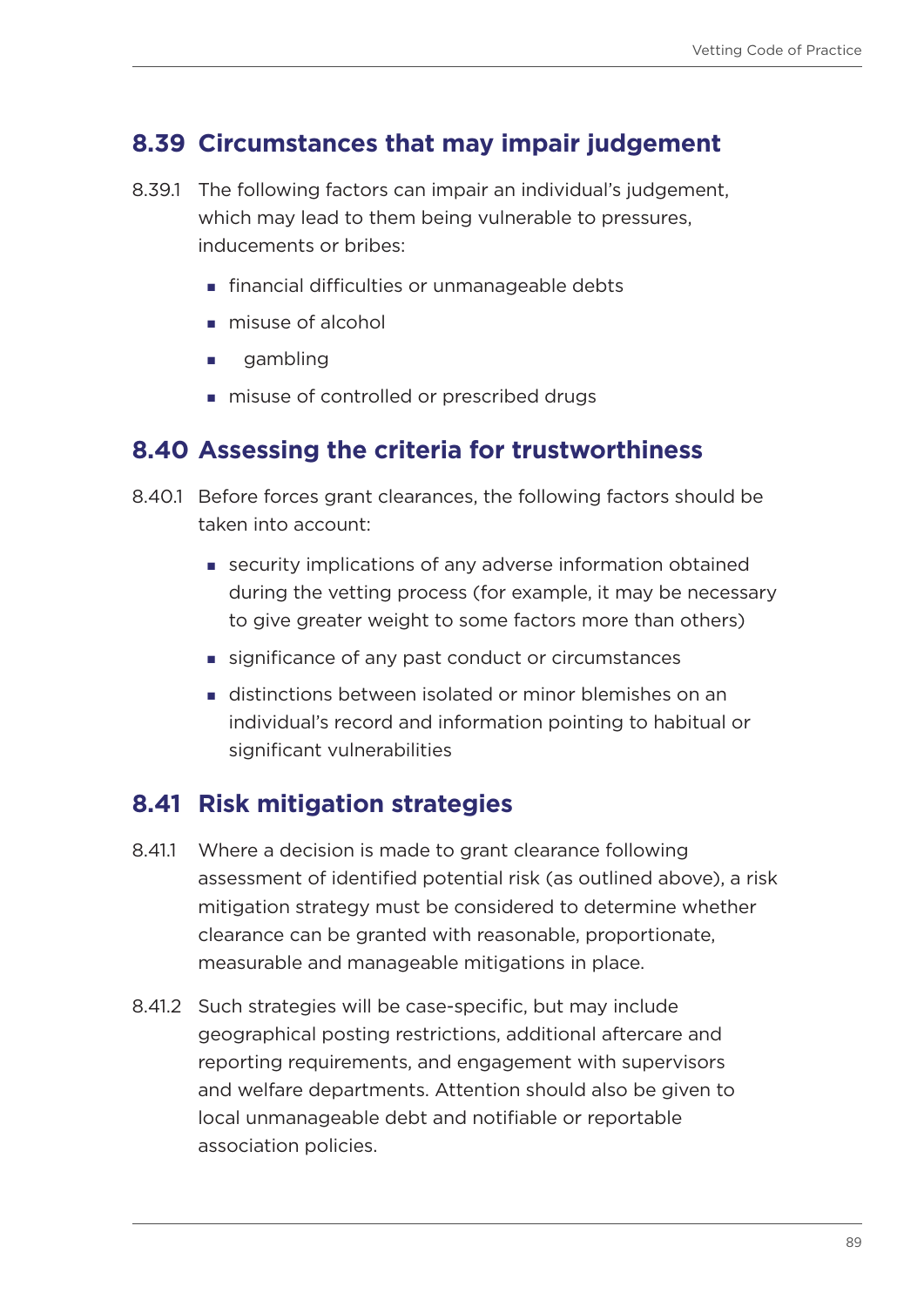- 8.41.3 In such cases, where it is possible to discuss the potential risk with the subject, it is advised that a vetting interview be carried out to further the understanding of the subject's knowledge of the identified potential risk areas. The relevant staff associations or trade unions may be consulted in order to advance the interviewer's or decision maker's understanding of relevant cultural issues or other matters relevant to any known protected characteristics.
- 8.41.4 The purpose of this is to assist in the risk assessment process so there is an understanding of the vulnerability, threat and potential impact on the force, the public and the individual.
- 8.41.5 Notification to third parties, such as the line manager, of identified risks relating directly to the subject should only be made with the subject's consent, where it has been possible to discuss the matters with the subject. However, referral of such matters to PSD or counter corruption, in accordance with usual business practice, does not require consent. Similarly, notifying line managers of potential risks relating to third parties does not require consent from the subject.
- 8.41.6 For the purposes of transparency, the subject should be made aware of any risk management strategy and the reasons for it. It is advisable that the subject signs to confirm they are aware of it.
- 8.41.7 Any risk management strategy should be subject of defined periodic review and amendment, as appropriate. The timescales for the review(s) will be case-specific.

#### **8.42 Delays in appointment**

8.42.1 Owing to the length of time that the recruitment process can take, some individuals may not be appointed for several months after vetting checks have been conducted. While candidates are required to let the force know of any material changes prior to appointment, where there is such a delay, applicants and candidates should be subject to further additional processes (for example, by repeating or conducting further checks, and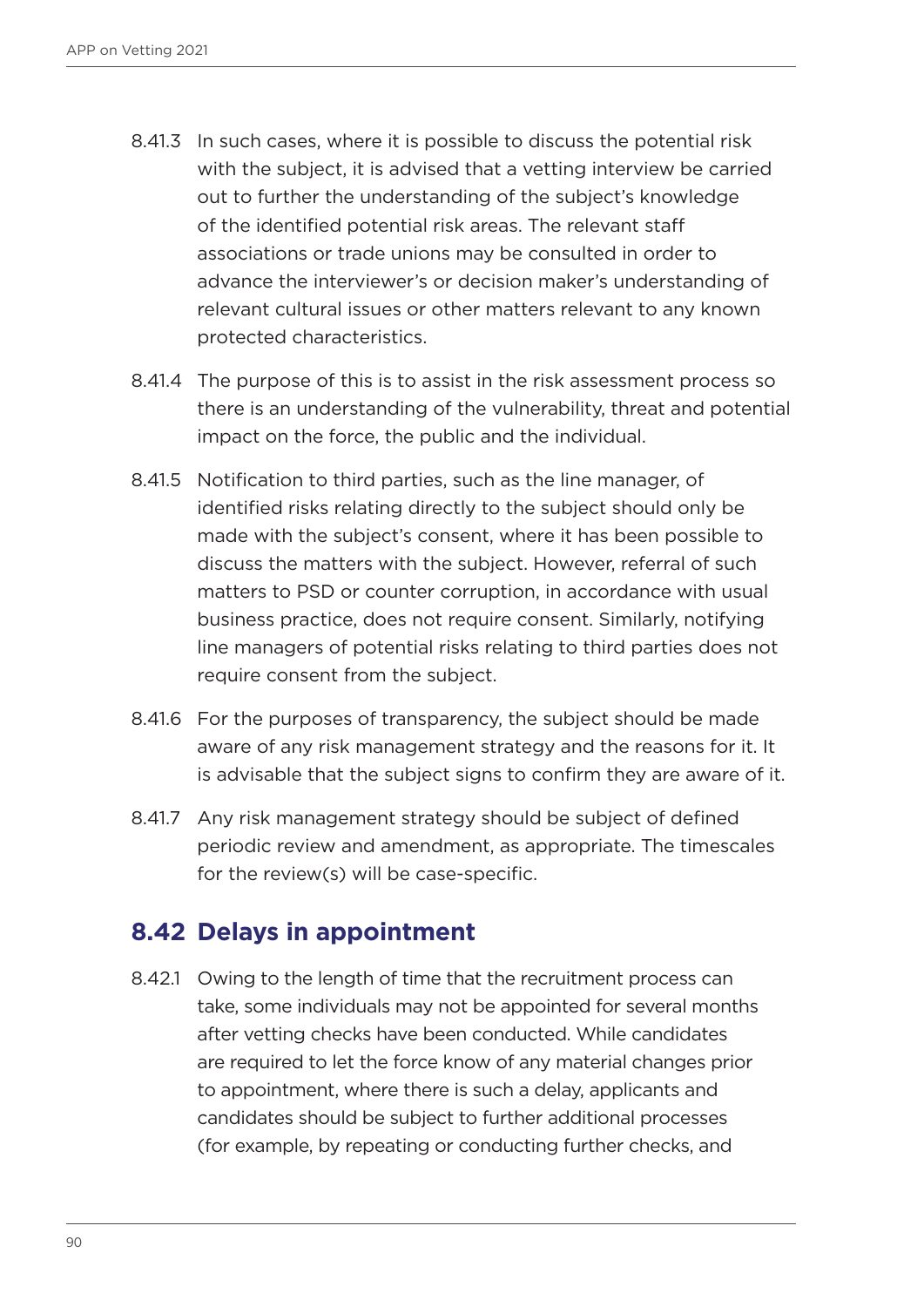by prompting applicants to report any material changes prior to appointment). This consideration should take account of the amount of time that has passed between the original vetting check and the date of appointment. In addition, if further information comes to light during the pre-appointment period that could call into question any previously made vetting checks or decisions, forces should consider whether additional checks or full re-vetting is required, dependent on the specifics of the individual case.

- 8.42.2 Where clearance is completed six months or more before appointment, enquiries in respect of the subject are to be recompleted.
- 8.42.3 It may be appropriate to recomplete enquiries in respect of other individuals named on the vetting form, dependent on the specific circumstances of the case.
- 8.42.4 Where there has been a significant time gap between the subject completing the vetting questionnaire and vetting enquiries commencing, it may be prudent to contact the subject to confirm there has not been any change in circumstances.

#### **8.43 Communicating the decision**

- 8.43.1 If vetting clearance is refused or withheld, the vetting applicant must be informed of the reasons at the time of the decision or on request, dependent on local procedure, unless there is valid reason not to do so. Information relating to the subject should only be withheld in accordance with data protection. Where forces cannot provide the full rationale, they must give as much information as possible. Forces must also inform the applicant that the decision not to provide the full reasoning has been made following careful consideration. Forces can withhold the rationale for the decision if it would:
	- damage national security
	- $\blacksquare$  result in the force breaking any law
	- $\blacksquare$  frustrate the prevention or detection of crime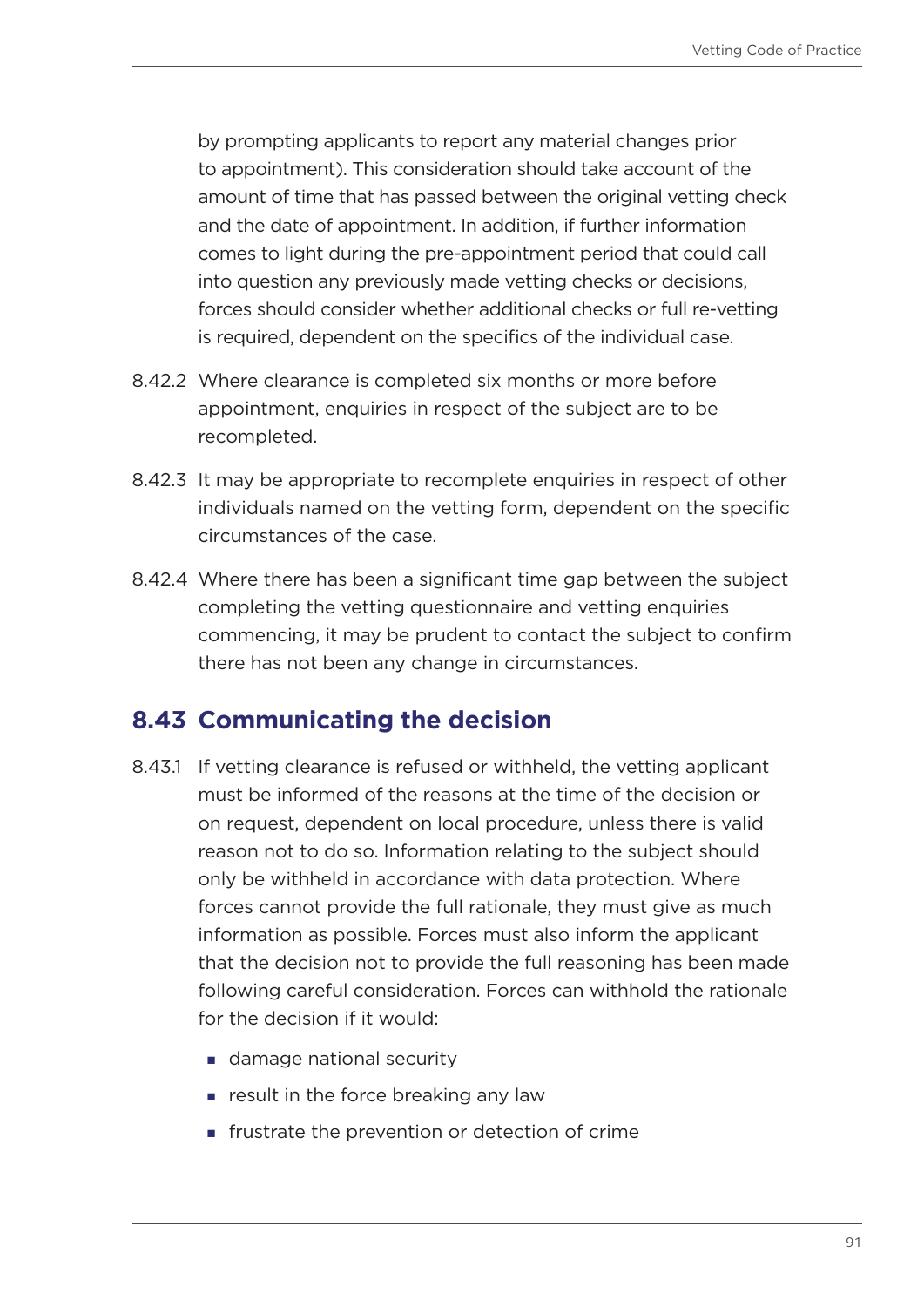- **impede the apprehension or prosecution of offenders**
- **EXECUTE:** result in the disclosure of sensitive information
- **Example 2** breach the confidentiality of any information provided in confidence
- 8.43.2 Correspondence with the vetting applicant should state that the decision has been made in accordance with APP Vetting and the guidance should be referenced. The vetting applicant must be informed of their right to appeal against the decision to withhold or refuse clearance.

#### **8.44 Appeals**

- 8.44.1 An appeals process must be made available where vetting clearance, at any level, is refused or withdrawn (a sample vetting appeal form is available in **sample letter of consent to be returned signed by prospective police officers and special constables: taking of fingerprints and DNA**). Appeal processes are not applicable to NSV for external applicants, although it would be considered good practice to make a process available.
- 8.44.2 There are four grounds upon which appeals should be based:
	- **further information is available that was not considered by the** original decision maker
	- the decision is disproportionate considering the circumstances or details of the case
	- **the decision was perverse or unreasonable**
	- no explanation has been given for the decision
- 8.44.3 The subject must explain why the grounds apply in their particular case.

#### Conducting appeals

- 8.44.4 Appeals should be considered by an individual of suitable seniority who:
	- **Example 13 is independent of the original decision-making process**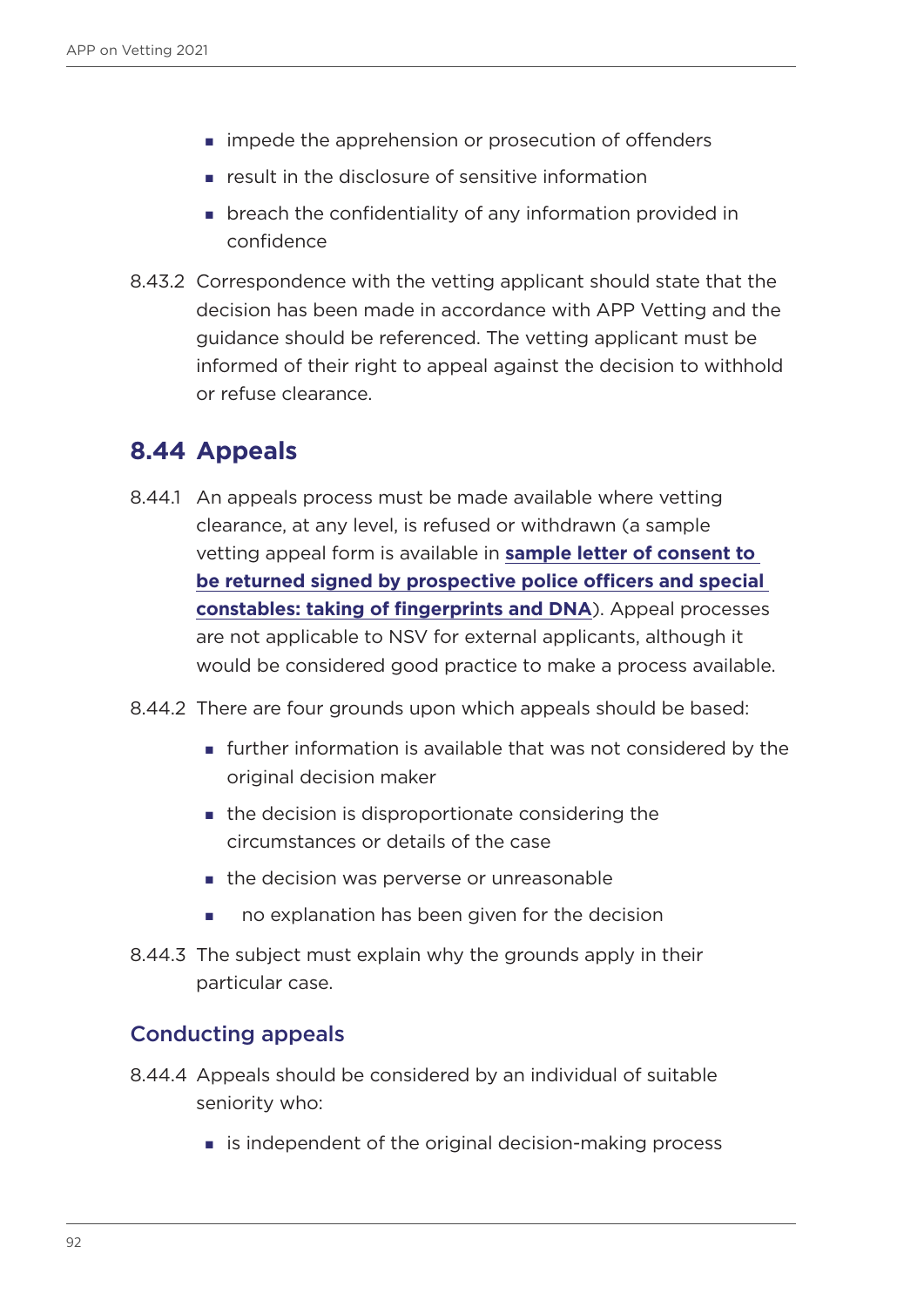- has not been previously involved in any aspect of the case
- has a working knowledge of the Vetting Code of Practice and APP
- 8.44.5 This will ensure that the transparency and integrity of the appeals process is maintained.
- 8.44.6 Decisions that are made on appeal are final.
- 8.44.7 The result of the appeal should be communicated to the subject directly by the person considering the appeal, rather than through the original decision maker. The subject should be provided with as much information as possible, as outlined above.

#### Existing police personnel

- 8.44.8 Where clearance is refused or withdrawn for existing police personnel, they can appeal if one or more of the above factors apply. Personal representations may be allowed, but this is at the discretion of the individual considering that appeal. Support will be available from staff associations and trade unions.
- 8.44.9 Transfers between forces are voluntary arrangements with no automatic right of appeal. Where the decision to discontinue the transfer application is based on vetting concerns, however, an appeal process should be made available.

#### Other applicants

- 8.44.10In most cases, the appeals process for other applicants is paperbased and the applicant can make written representations. Personal representation is allowed (at the discretion of the individual considering the appeal), but only if they are satisfied it will add value to the process.
- 8.44.11 All appeals are dealt with as promptly as possible.

#### **8.45 Suspension of clearance**

8.45.1 Where adverse information is revealed after clearance has been granted, it may be appropriate for forces to suspend vetting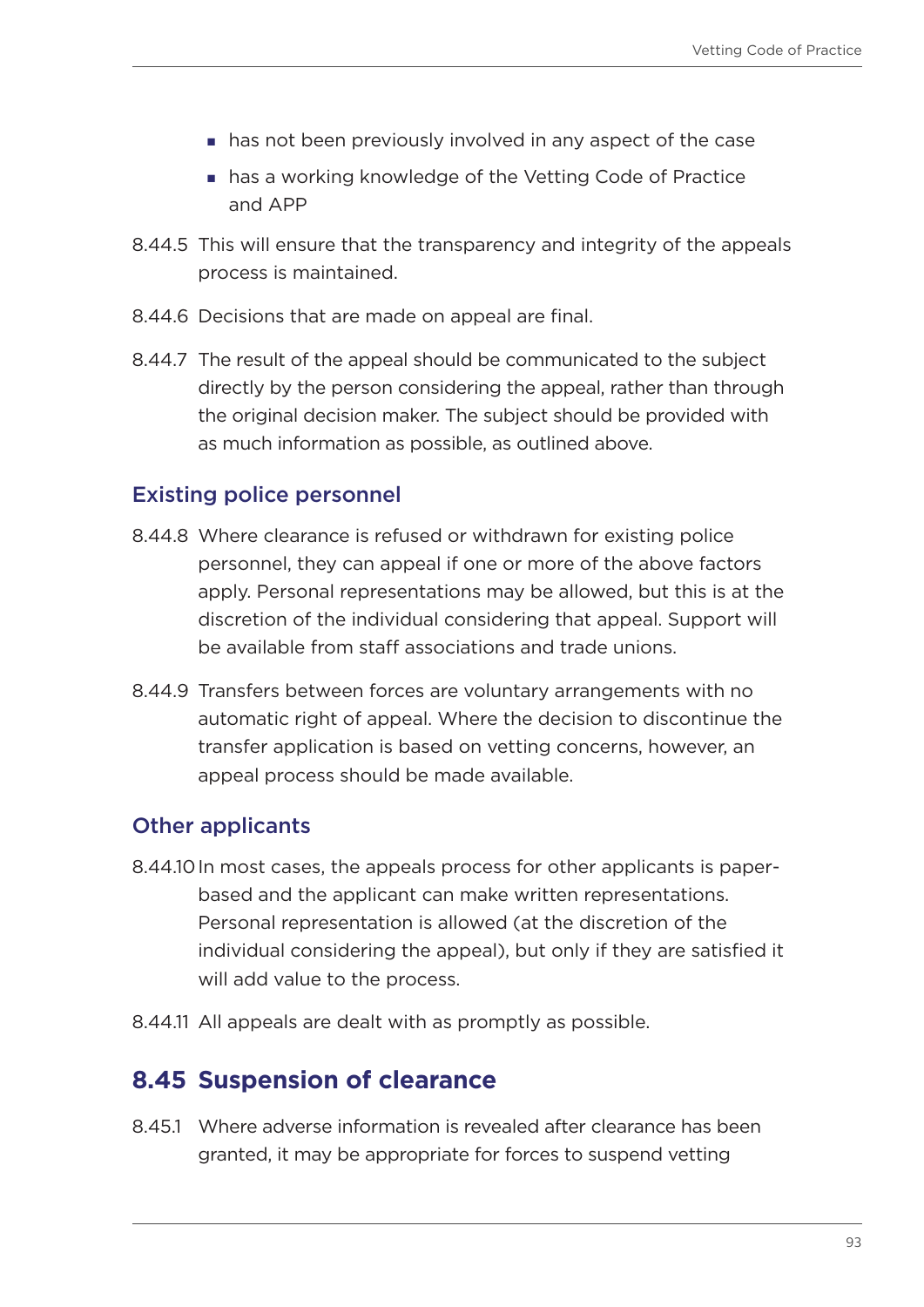clearance. Forces will only do this following a review of all relevant information known at that time, in conjunction with PSDs.

- 8.45.2 For force vetting levels, the vetting applicant is given the opportunity to make representations against the initial decision to suspend clearance, and at any time during the course of suspension. This takes place if they reasonably believe that their circumstances have changed and suspension is no longer appropriate.
- 8.45.3 Where clearance is suspended, forces should risk assess the situation and consider appropriate redeployment, depending on the individual circumstances of the case.
- 8.45.4 Forces will review suspended clearances at least once a month to ensure that the reasons for the suspension are still valid. A review is carried out to check that the suspended clearance is still appropriate. Vetting clearance will not be suspended for any longer than is necessary and reasonable.

#### **8.46 Refusing and withdrawing clearance**

- 8.46.1 Vetting clearances can be refused or withdrawn at any level.
- 8.46.2 Where RV clearance is withdrawn, consideration must be given to whether the identified risk(s) can be mitigated by placing conditions on clearance and/or using close supervision. When an MV is withdrawn, consideration must be given to alternative deployment to a role where the withdrawn clearance level is not required. In such circumstances, assessment must also be made in respect of the subject's continued suitability to hold RV clearance.
- 8.46.3 The vetting applicant may submit a written appeal against the decision. On appeal, the applicant has the right to ask for the rationale behind the decision and should be provided with the information if the following apply:
	- $\blacksquare$  there is no risk to national security
	- no laws are broken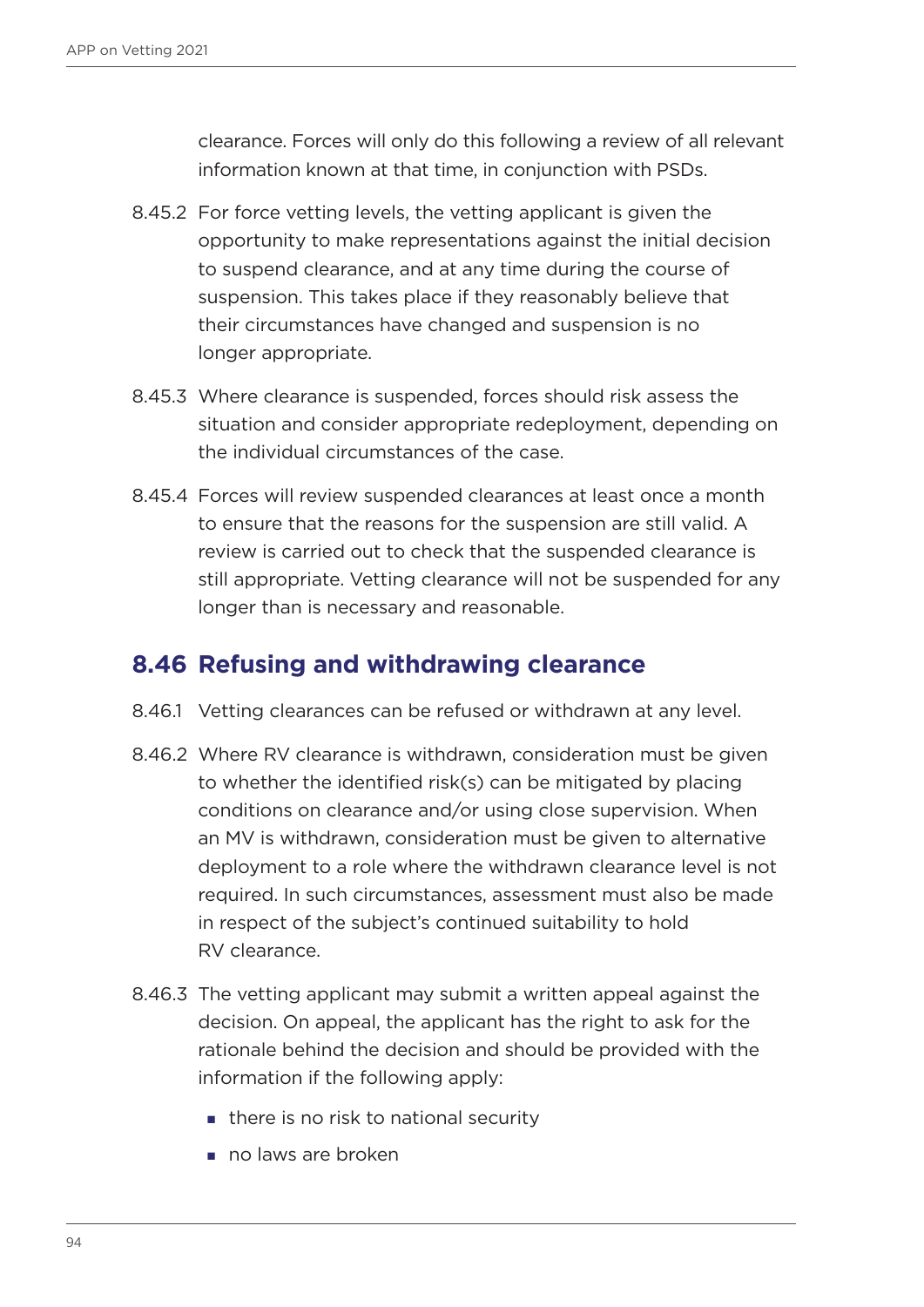- it does not frustrate the prevention or detection of a crime
- **i** it will not impede the apprehension or prosecution of offenders
- $\blacksquare$  it will not result in the disclosure of sensitive information
- **i** it will not breach the confidentiality of any information provided
- 8.46.4 Where NSV clearance is withdrawn by forces, information regarding an appeal to SVAP should be given to the individual. If an individual refuses to engage in the vetting process, their vetting clearance should be refused or withdrawn. The internal appeal process must be exhausted before appeal to SVAP is available.

# **8.47 Employment Rights Act 1996 and Police (Performance) Regulations 2020**

- 8.47.1 Where vetting clearance is withdrawn or refused on renewal for existing personnel, a different process will need to be followed for police officers and police staff. If vetting clearance is refused at RV, unsupervised access to police assets, including premises, information and systems, cannot be granted. IF MV clearance is withdrawn, consideration must be given to whether RV clearance can be granted.
- 8.47.2 For police staff, withdrawing RV clearance may lead to dismissal under **[section 98 of the Employment Rights Act 1996 \(ERA\)](https://www.legislation.gov.uk/ukpga/1996/18/section/98)**. This would ultimately occur when the force decides that alternative employment is not possible and/or the risk cannot be managed.
- 8.47.3 The ERA does not apply to police officers or special constables. Therefore, when clearance is withdrawn and suitable alternative employment cannot be identified, and/or the risk cannot be reasonably managed, the force should consider proceedings under the **[Police \(Performance\) Regulations 2020](https://www.legislation.gov.uk/uksi/2020/3/contents/made)**.
- 8.47.4 When a police officer's or special constable's RV clearance is withdrawn, they will be unable to access police information and systems. Unsupervised access to police premises will also not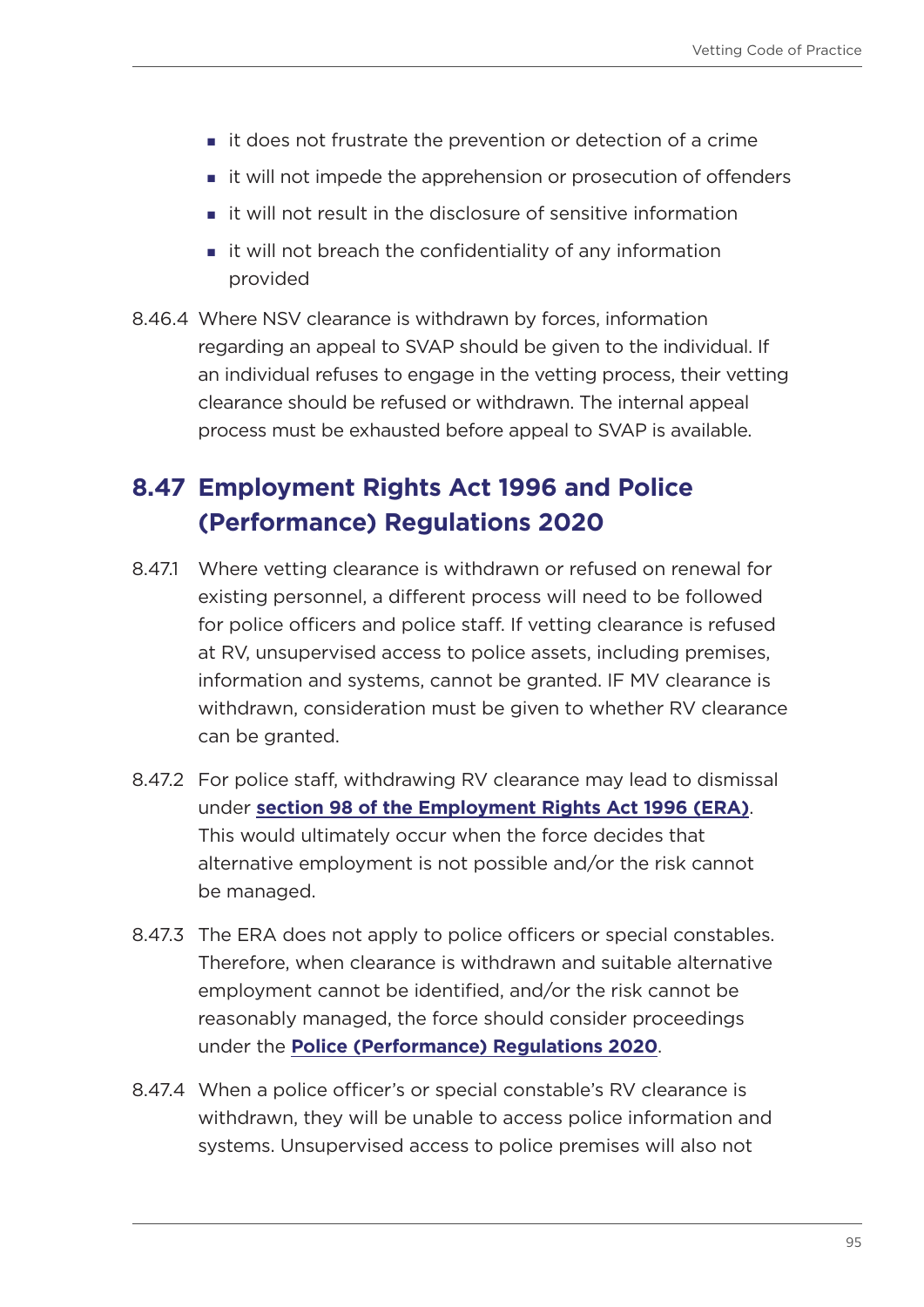be permitted. As a result, the police officer will be unable to perform their role to a satisfactory level. This could, therefore, amount to gross incompetence and a third-stage meeting should be considered.

8.47.5 In cases where RV clearance is withdrawn and the risk cannot be managed, the matter should be referred to HR for progression.

#### **8.48 Aftercare**

- 8.48.1 Vetting is based on a snapshot in time. Because an individual's circumstances can change, it is important that their ability to maintain their security clearance is assessed. A comprehensive aftercare regime allows such assessments to be made. Aftercare is therefore an important part of any vetting process, and is the responsibility of both the vetting subject and the FVM.
- 8.48.2 All individuals who are subjected to the vetting process must report any changes in their personal circumstances. This can include changes in marital status or civil partnership, name or address, and financial status (such as a county court judgment or participation in a debt management plan). Failing to report such changes may result in an individual's vetting clearance being downgraded or withdrawn. To enable sensitive and honest disclosures to be made during the aftercare regime, it is important that there are confidential processes in place.
- 8.48.3 In addition to making disclosures after vetting clearance has been granted, individuals holding MV clearance should be subjected to review at least twice during the validity of the clearance. Any MV conducted in conjunction with SC or DV clearance must be subject of annual review alongside the review of the SC or DV. It is not necessary to complete two reviews per year for MV and SC clearances or MV and DV clearances. Forces should have a programme in place to ensure that all applicable posts are subjected to review during the lifetime of the clearance. NPPV3 should also be reviewed at least twice during the validity of the clearance.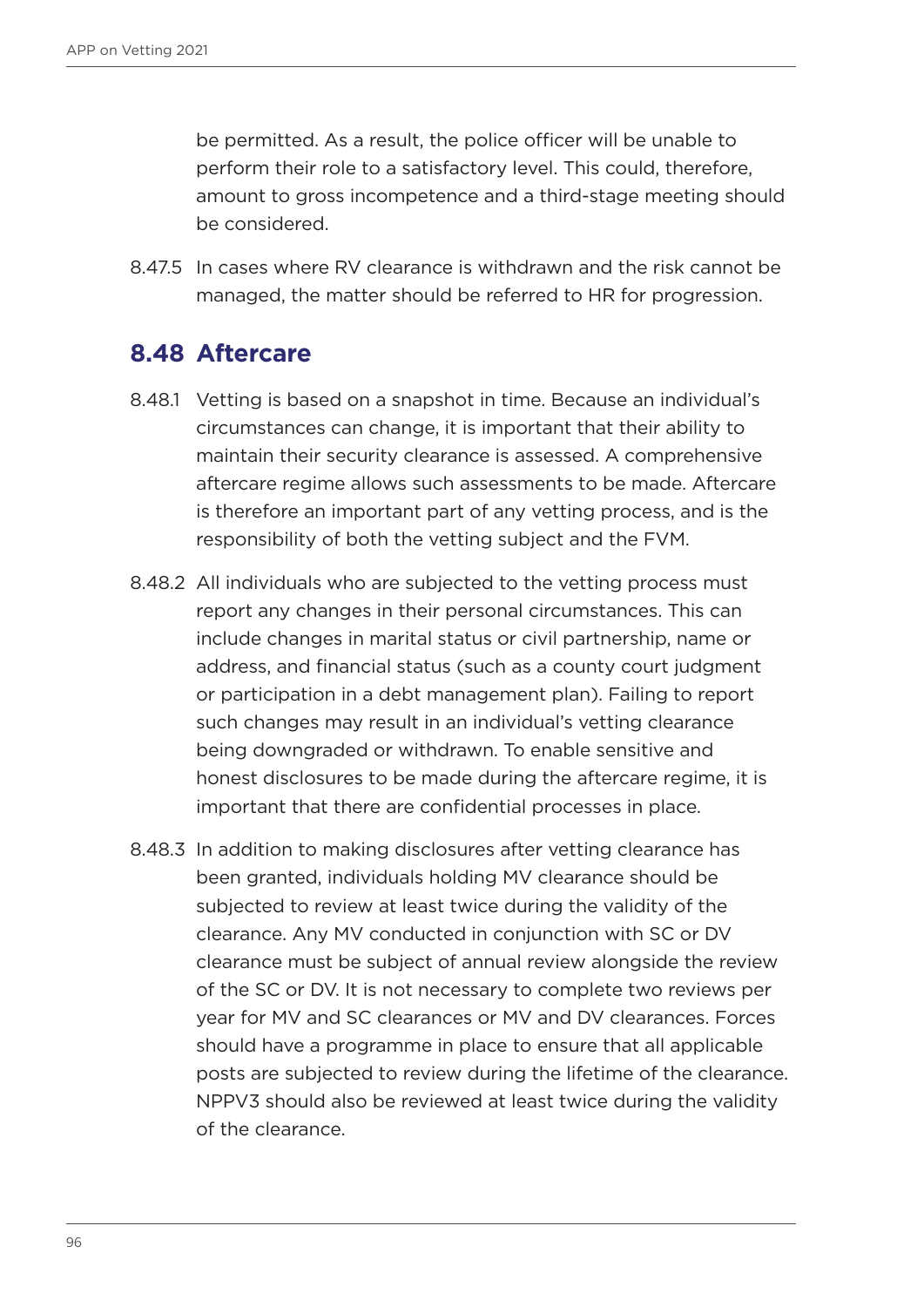- 8.48.4 Forces may review or renew RV, MV or NPPV clearance before the review or renewal date, if adverse information comes to light relating to the subject, or if there is a material change in an individual's personal circumstances.
- 8.48.5 The FVM reserves the right to conduct personal interviews for any relevant change in circumstances following the awarding of the initial vetting clearance.

#### Aftercare for non-police vetting

- 8.48.6 NPPV level 1, NPPV level 2 (abbreviated) and NPPV level 2 (full) do not require aftercare, but NPPV level 3 does. NPPV level 3 should be subject to review at least twice during the validity of the clearance.
- 8.48.7 Changes in the personal circumstances of individuals holding NPPV clearance may, however, affect their continued suitability to hold that clearance. They must, therefore, report in writing to the FVM any relevant changes, including spouses or partners, changes of address, criminal associations, or other matters that may affect their suitability to maintain their current vetting clearance.
- 8.48.8 Forces may review or renew NPPV clearance before the review or renewal date.
- 8.48.9 Forces should inform individuals that adverse changes in circumstances, or failure to report such changes, could result in the withdrawal of their vetting clearance.

#### **8.49 Renewing clearance**

8.49.1 Clearances are valid for a limited period and require renewal after that period has elapsed. The table below summarises the periods at which different vetting clearances should be renewed.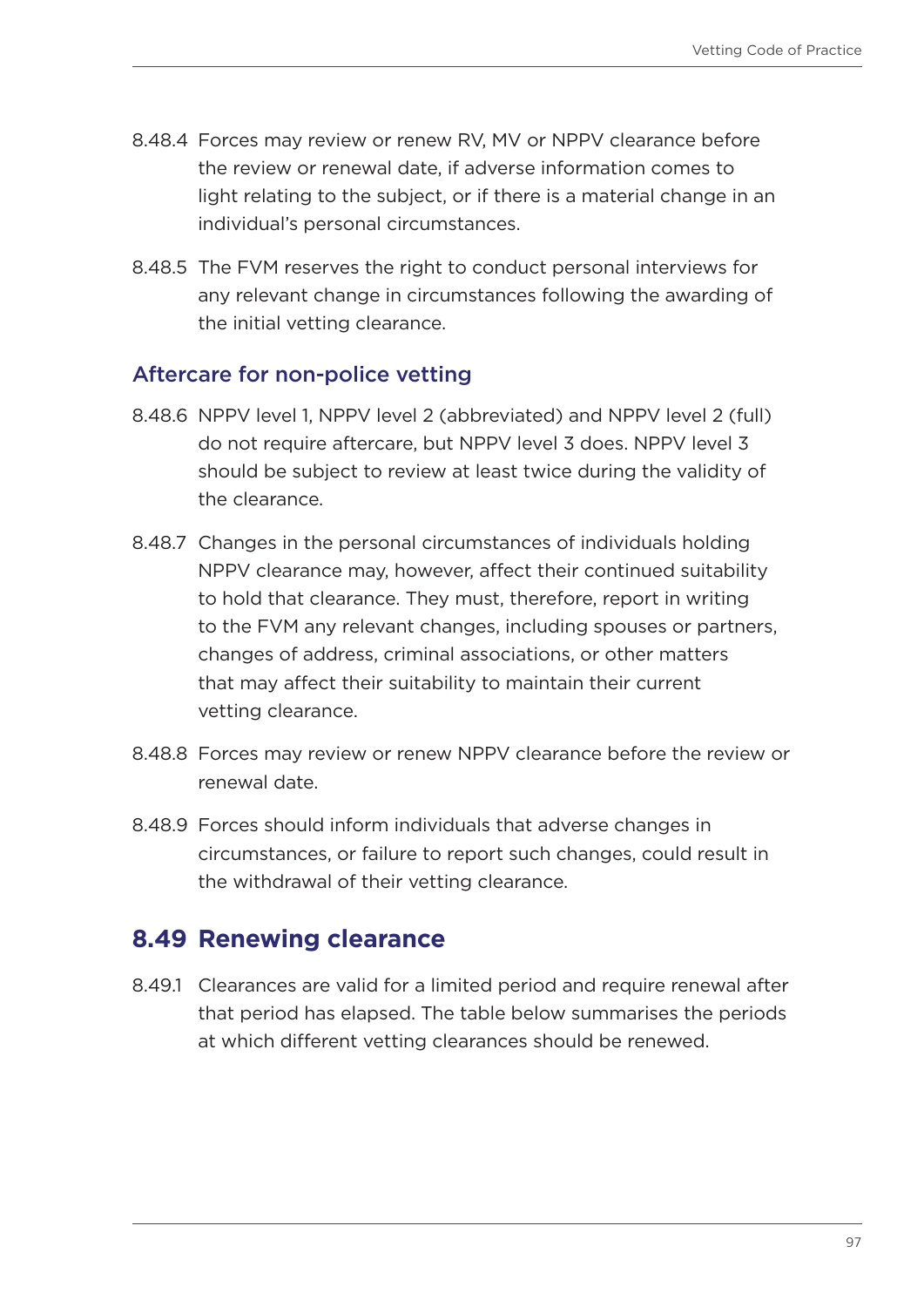| <b>Clearance level</b>                 | <b>Renewal period</b> |
|----------------------------------------|-----------------------|
| <b>RV</b>                              | 10 years              |
| CTC (for police personnel)             | 10 years              |
| CTC (for non-police personnel) 5 years |                       |
| <b>MV</b>                              | 7 years               |
| SC (for police personnel)              | 10 years              |
| SC (for non-police personnel)          | 5 years               |
| DV                                     | 7 years               |
| NPPV1                                  | up to 3 years         |
| NPPV2 (abbreviated)                    | 3 years               |
| NPPV2 (full)                           | 3 years               |
| NPPV3                                  | 7 years               |

8.49.2 A renewal of vetting clearance requires a full application to be completed. All required checks pertinent to that particular level of vetting must be recompleted.

# **8.50 Reviewing vetting clearance following misconduct**

8.50.1 Following the conclusion of a misconduct hearing or meeting where the officer, special constable or member of staff is not dismissed but has been issued with a written warning or a final written warning, a review of vetting clearance should be carried out. The review includes a consideration of the applicant's suitability to maintain the level of clearance held and to continue in the post they occupy.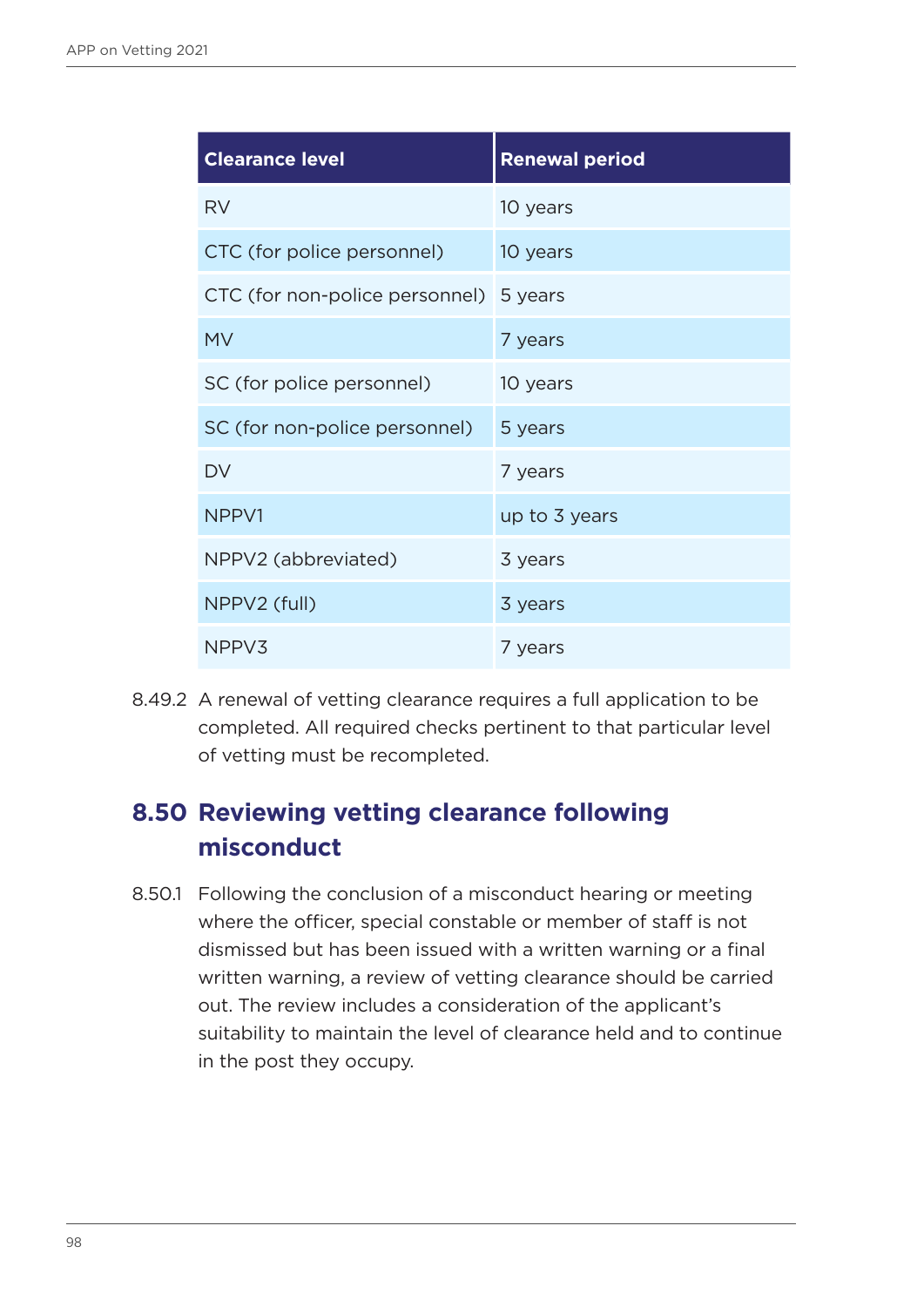#### **8.51 Flagstone records**

8.51.1 A particular risk to the police service is the re-employment or appointment of individuals who have resigned, retired or been dismissed while the subject of a gross misconduct investigation. The requirements of the Barred and Advisory List legislation must be adhered to. This legislation bars a force or relevant body from appointing or employing anyone on the Barred List, and requires them to consider the circumstances around any entry on the Advisory List. PND flagstone records must be created on local intelligence systems or the PND in line with the **[National](https://library.college.police.uk/docs/appref/Police-National-Database-Flagstone-Submission-Guidance-v1-2-Redacted.pdf)  [PND Flagstone Submissions Guidance](https://library.college.police.uk/docs/appref/Police-National-Database-Flagstone-Submission-Guidance-v1-2-Redacted.pdf)** and the College of Policing Barred and Advisory Lists Procedural Guidance, which can be found on The Knowledge Hub. The Head of PSD should consider all available information and determine whether or not a flagstone record is required.

#### **8.52 Transferring vetting clearance**

- 8.52.1 Police personnel moving from one post to another that does not require an enhanced level of vetting, either through transfer or promotion, do not need to be re-vetted as a matter of course. The FVM should liaise with HR to ensure that, when moves are agreed, there is a process in place that ensures consideration is given to any vetting requirements there may be. Where a risk assessment is considered necessary, forces may wish to include PNC, PND, professional standards, counter corruption and credit reference checks on the applicant. Risk assessments should also consider any risks that were previously identified, such as those associated with geographical location, concerning the applicant and third parties.
- 8.52.2 Clearance for police personnel who are seconded to other forces or agencies can be shared with the receiving force or agency. In cases where the police staff member is taking employment with another force or where police officers are transferring forces, the vetting clearance is portable (subject to the conditions given at **[7.13](#page-32-0)**).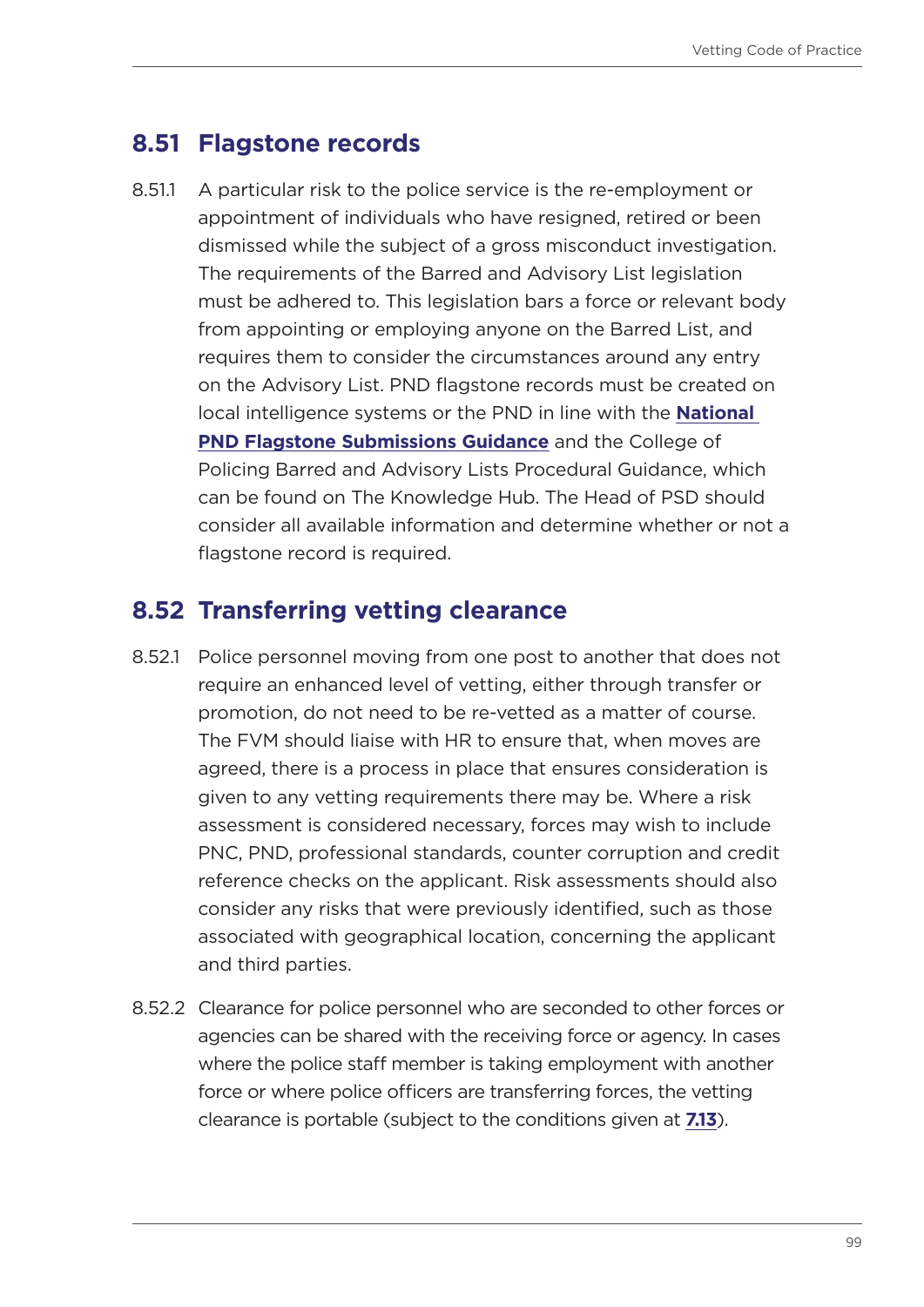# **8.53 Transfer of Undertaking (Protection of Employment) Regulations**

- 8.53.1 There will be occasions where individuals employed by an external agency or another force come under the new employment of a force via the Transfer of Undertaking (Protection of Employment) Regulations (TUPE).
- 8.53.2 In all such cases, vetting to the appropriate level must be considered.
- 8.53.3 For police staff transferring between forces, the guidance above in respect of transferees should be followed. This must include a check of professional standards and counter corruption records.
- 8.53.4 Where it is evident that vetting clearance will not be granted, full consultation must be undertaken with the relevant HR departments at the earliest opportunity.
- 8.53.5 There are two possible avenues to be explored:
	- **the potential for the subject to remain with the current** employer
	- **progressing the transfer, which would ultimately lead to** dismissal

# **8.54 Vetting health checks**

8.54.1 As a minimum, vetting applicant health checks should include PNC, PND, professional standards, counter corruption and credit reference checks. Health checks should also consider any risks that were previously identified, such as those associated with geographical location, concerning the applicant and third parties.

#### **8.55 Career break**

8.55.1 Policies and procedures relating to career break and extended periods of absence are owned and administered by force HR departments. A career break is an extended period of leave from work that begins with an intention to resume working on an agreed date and is open to both police officers and police staff.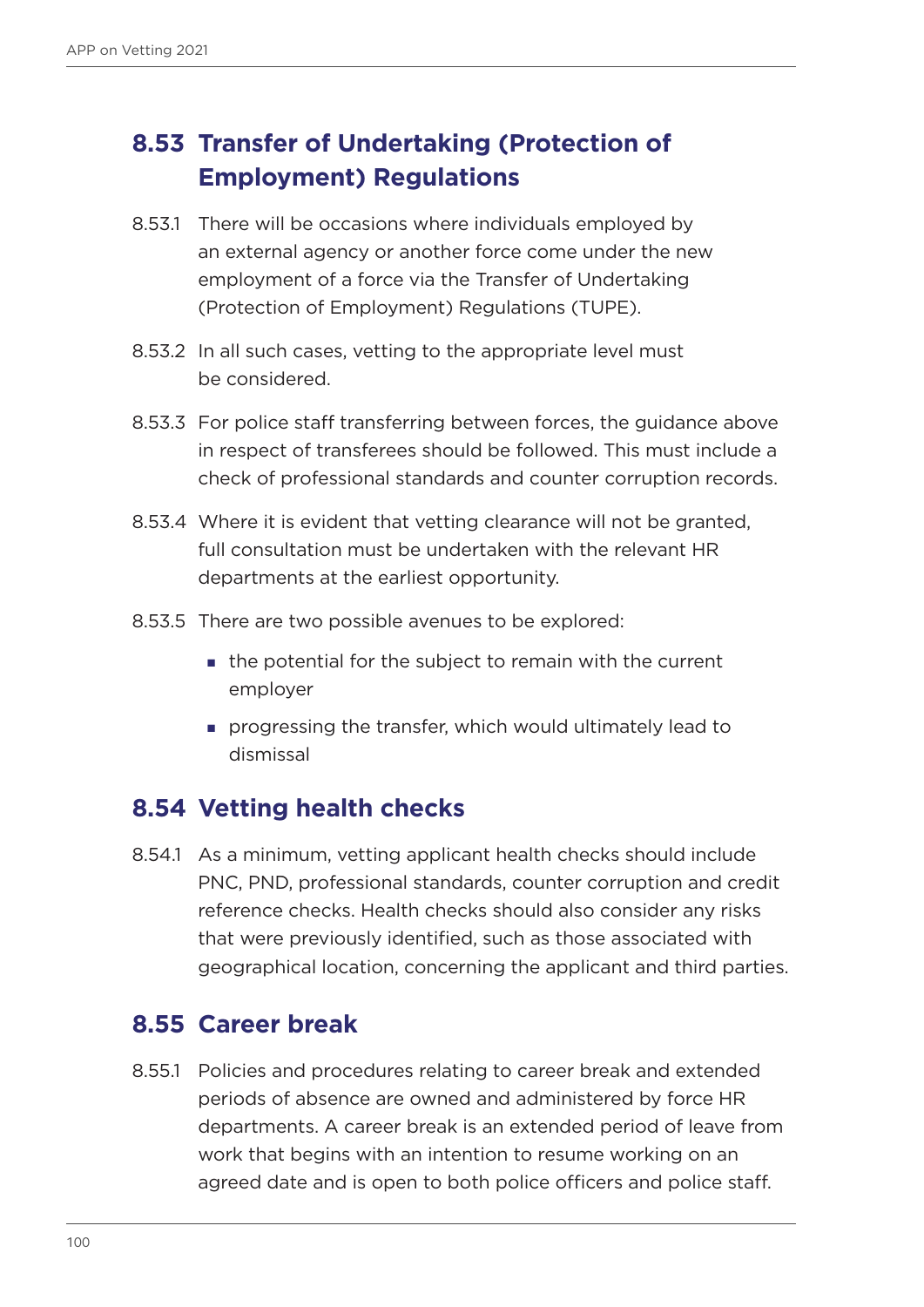- 8.55.2 Individuals taking a career break continue to be regarded as serving police officers or employees of the force, and remain subject to the following:
	- the Police (Conduct) Regulations 2020
	- **the Police Staff Handbook and force conditions of service**
	- the Code of Ethics and Standards of Professional Behaviour
	- the Vetting Code of Practice
	- APP Vetting
- 8.55.3 Individuals who have taken a career break must submit a vetting application before their return. The application should be clearly marked, indicating the length of time for which the police staff member or police officer has been on a career break, as well as the details of any time spent out of the country.
- 8.55.4 Police officers cannot be prevented from returning to duty from a career break. It is advisable, therefore, to ensure that any vetting process, if applicable and where possible, is completed before any return to duty.
- 8.55.5 If any adverse information likely to result in disciplinary action or misconduct proceedings is found or declared during the vetting process, the FVM should immediately notify the PSD. The vetting process may also identify aftercare requirements, such as financial reviews. If the adverse information relates to NSV, the force should take appropriate measures, as outlined in the Security Policy Framework (SPF).
- 8.55.6 Forces should take a risk management approach, as opposed to a risk-averse one. They should take into account the fact that the individual has been duty-bound to report notifiable matters to the force during this period, and also that the force has knowledge of the individual through their previous service.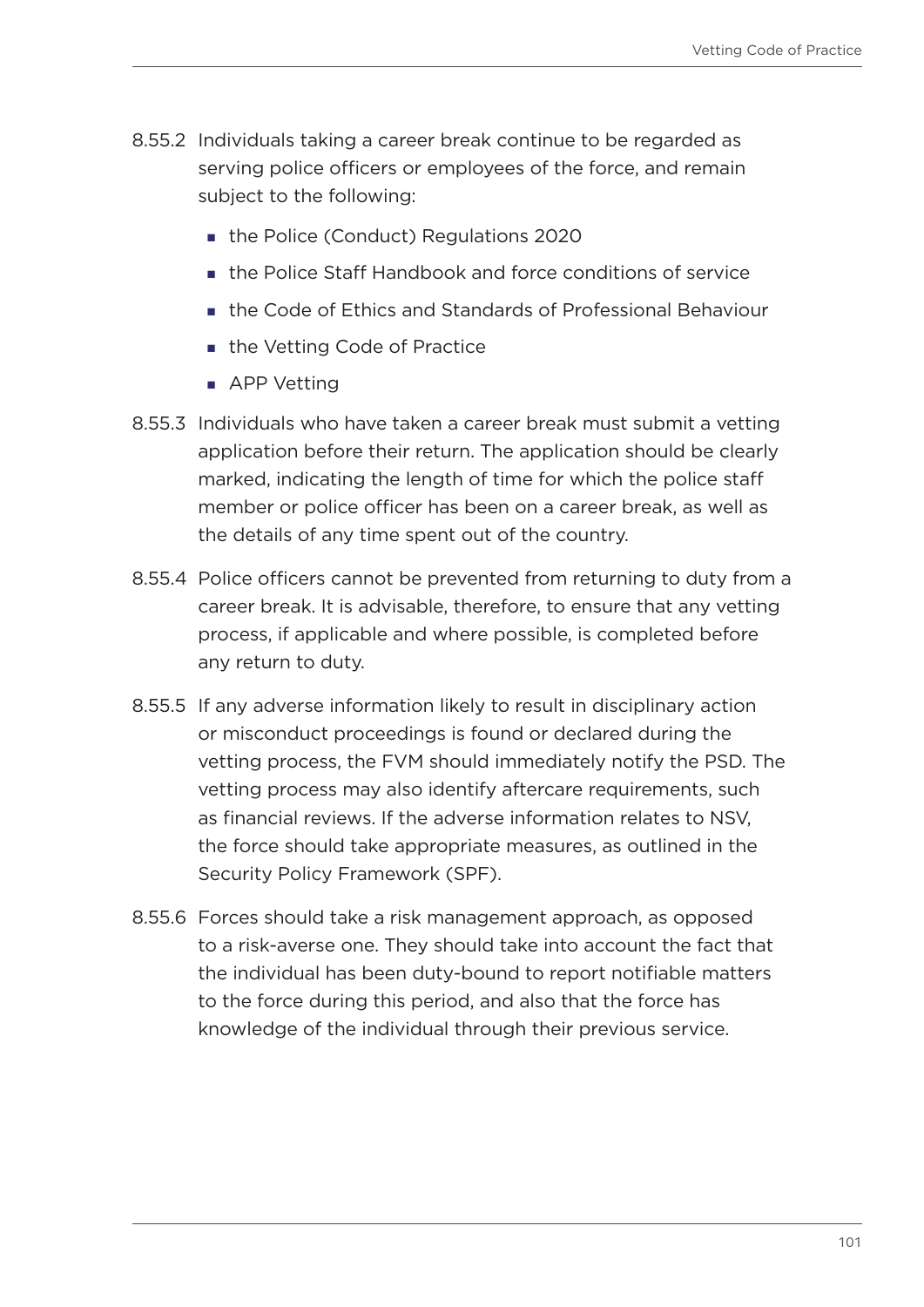## **8.56 Extended absence**

- 8.56.1 A vetting health check must be conducted on individuals who have been out of force for 12 months or more. This can include individuals who have been on secondment, a career break or any other extended period of absence.
- 8.56.2 Forces can reserve the right to require a full re-vet of those who are returning following an extended period of absence. Biometric vetting is not applied to officers who are transferring between forces or returning from a period of absence.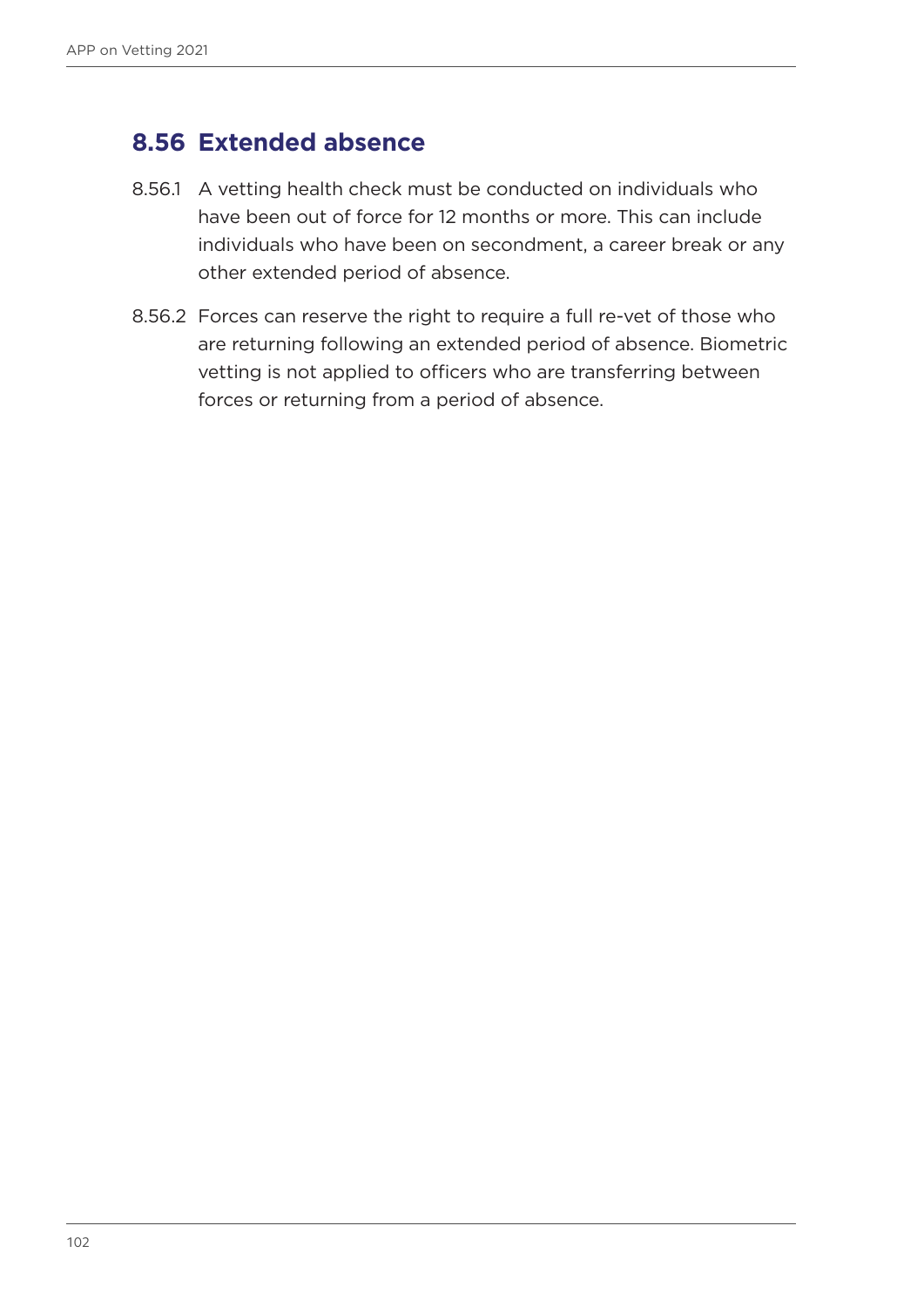# 9 National security vetting

NSV is specifically required for access to government assets. The NSV has been designed to counter threats to government assets and therefore offers very limited assurance in respect of police assets. This is due to the limited information sources that are interrogated during the NSV process compared to force vetting, as well as the limited reference to police databases and distinct decision-making process. Force vetting has been designed to counter a wider threat profile, with a number of identified threats that are unique to law enforcement. As such, NSV in isolation does not enable any access to police assets.

Forces should be cognisant of the above when considering applying NSV clearance to posts. NSV should only be sought where the criteria set out below are met.

# **9.1 NSV levels**

- 9.1.1 There are three NSV levels. These are:
	- counter-terrorist check
	- $\blacksquare$  security check
	- **developed vetting**
- 9.1.2 The requirements of NSV levels are contained in the **[Cabinet](https://www.gov.uk/government/publications/security-policy-framework)  [Office Security Policy Framework \(SPF\)](https://www.gov.uk/government/publications/security-policy-framework)**.
- 9.1.3 Where a person requires SC, or DV clearance, they must also have MV. The relevant level of force vetting must be cleared before starting NSV clearance, although operational timescales may mean that NSV clearance is initiated before force clearance is granted.

# **9.2 Appeals procedure**

9.2.1 Forces must have an appropriate appeals procedure for existing personnel when NSV clearance is withheld or withdrawn. If the applicant is dissatisfied with the result of their appeal, they have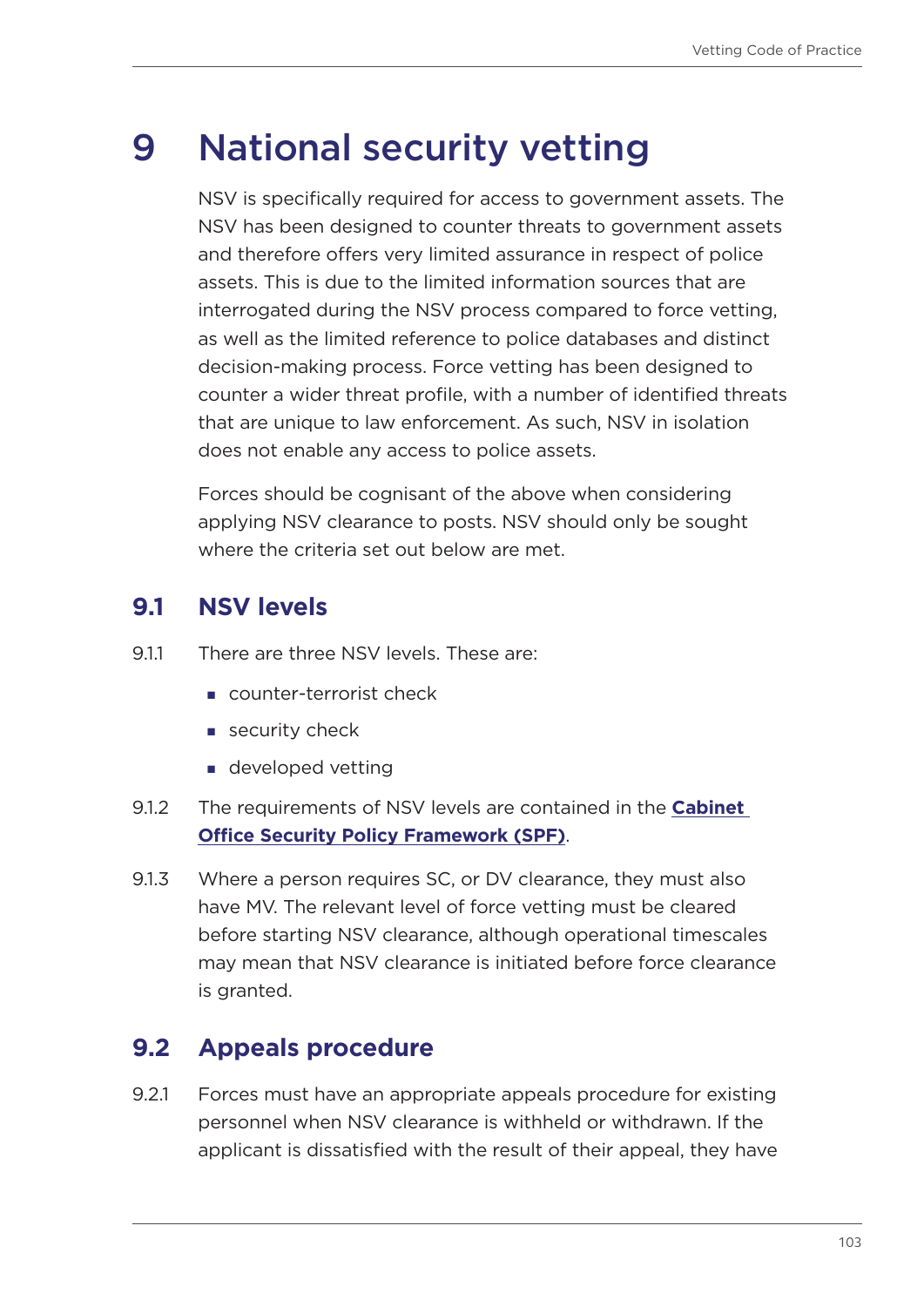the right to appeal to the SVAP. It is not mandatory to have an internal appeals procedure for external applicants applying for NSV clearance, although it would be considered good practice to do so in the interests of natural justice and procedural fairness.

## **9.3 Counter terrorist check**

- 9.3.1 CTC clearance is required for individuals who are to be appointed to posts that:
	- involve proximity to public figures who are assessed to be at particular risk from terrorist attack
	- have access to information or material assessed to be of value to terrorists
	- involve unescorted access to certain military, civil, industrial or commercial establishments assessed to be at risk from terrorist attack
- 9.3.2 For the police service, this means all police personnel and nonpolice personnel whose work involves access as described above. The CTC process is contained in the enquiries for SC and DV. There is no requirement to conduct a separate CTC clearance for those who hold SC or DV.
- 9.3.3 It is not intended that all police personnel should be CTC cleared as a matter of course. It is, however, important that individual forces create a designated posts list by assessing all posts in the force and identifying those that fall within the criteria. It is only these that should be subjected to CTC clearance. Responsibility for the decision on whether a CTC is required for an individual or an identified role rests with the chief officer, delegated to the FVM.

# **9.4 Security check**

- 9.4.1 SC clearance is required for individuals who are to be appointed to posts that require:
	- long-term, frequent and uncontrolled access to government assets marked SECRET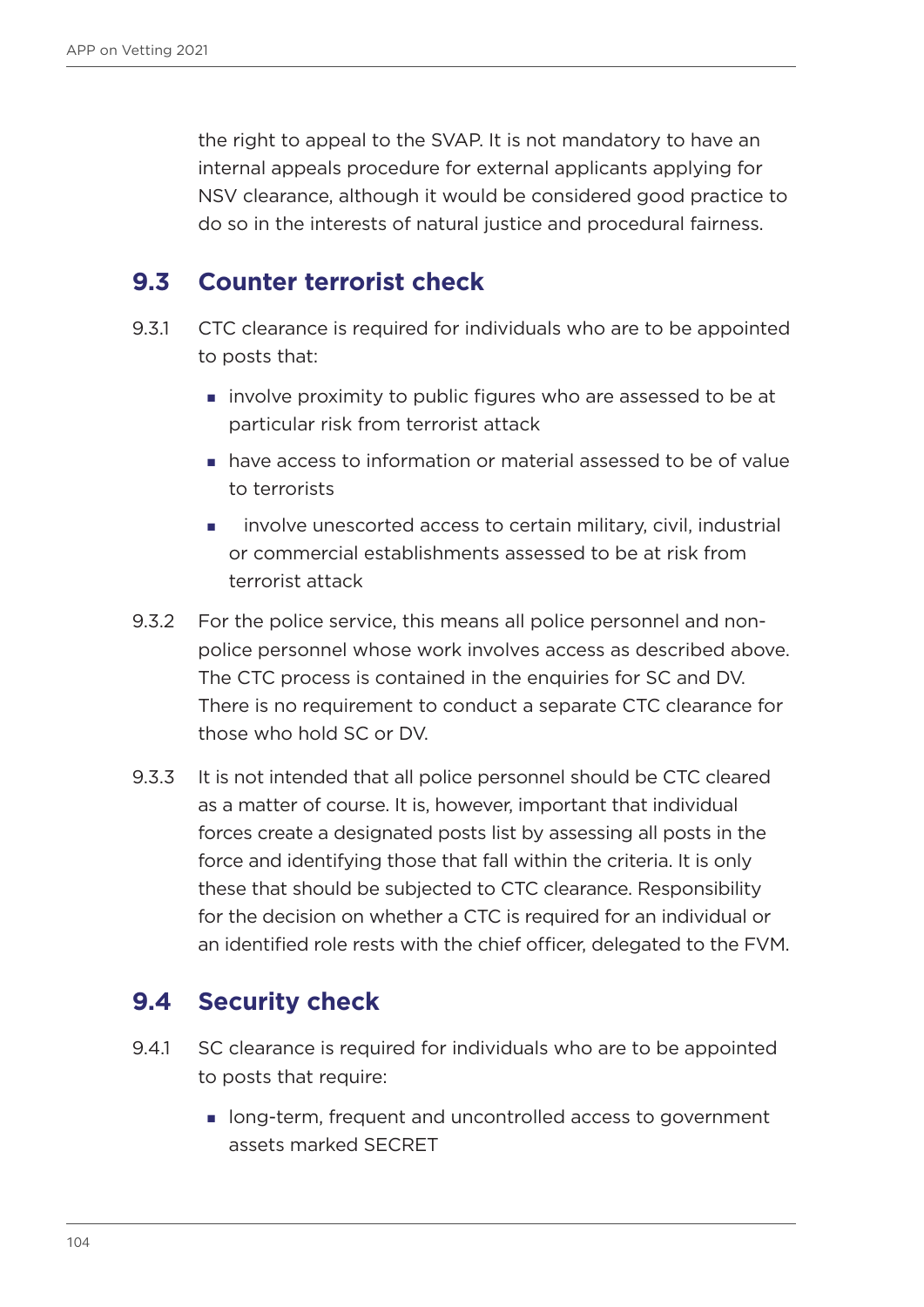- occasional, supervised access to government assets marked TOP SECRET (such as a chief constable's staff officer and some Counter Terrorism Unit staff)
- 9.4.2 SC clearance is also required for individuals who:
	- while not in such posts, will be in a position to directly or indirectly bring about the same degree of damage
	- will have sufficient knowledge to obtain a comprehensive picture of a SECRET plan, policy or project
	- **a** are being considered for appointment where it would not be possible to make reasonable career progress without security clearance for access to government assets marked SECRET
	- need access to certain levels of classified material originating from another country or international organisation
- 9.4.3 SC clearance should not normally be required for:
	- occasional access to government assets marked SECRET in the normal course of business or during conferences, briefings or courses
	- custody of a small quantity of government assets marked **SECRET**
	- entry to an area where government assets marked SECRET are stored
	- work in areas where government information at SECRET and TOP SECRET might be overheard
	- use of equipment capable of handling government information marked SECRET, provided that access controls are in place
- 9.4.4 In the above circumstances, the baseline personnel security standard (BPSS) or authentication supported by RV, MV or NPPV level 2 (full) or NPPV level 3 should normally be sufficient.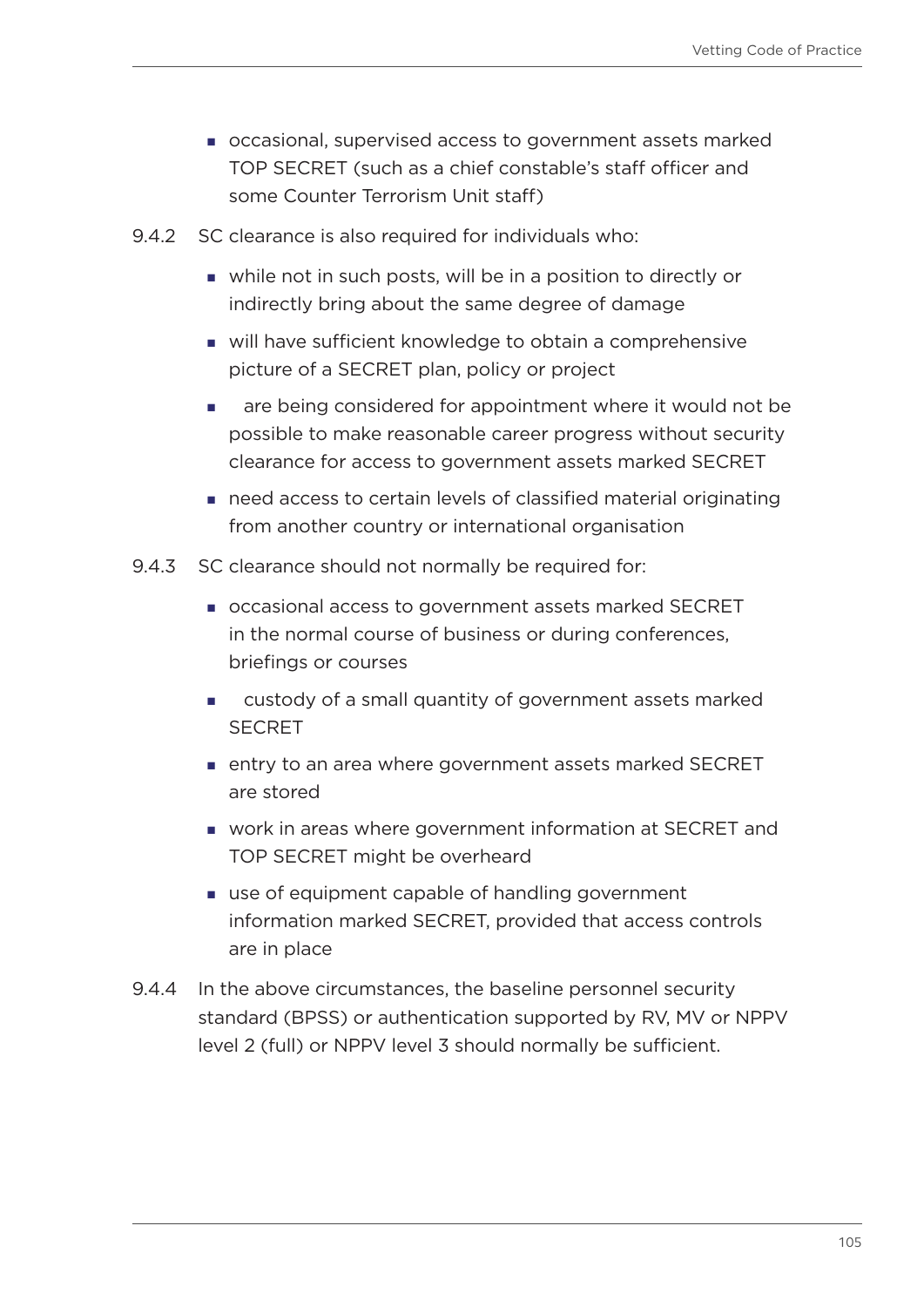## **9.5 Developed vetting**

- 9.5.1 DV clearance is required for individuals who are to be appointed to posts that require:
	- frequent, uncontrolled access to government assets marked TOP SECRET
	- **access to TOP SECRET codeword material**
	- frequent, uncontrolled access to category 1 nuclear material
	- access to certain levels of classified material originating from another country or international organisation
- 9.5.2 It is also required for individuals who, while not in such posts, will be in a position to directly or indirectly bring about the same degree of damage.
- 9.5.3 DV clearance should not normally be required for:
	- occasional, supervised access to limited quantities of government assets marked TOP SECRET in the normal course of business or during conferences, briefings or courses
	- custody of a small quantity of government assets marked TOP SECRET
	- entry to an area where government assets marked TOP SECRET are stored
	- work in areas where government information classified as TOP SECRET might be overheard
	- use of equipment capable of handling government information marked TOP SECRET, provided that access controls are in place
	- **access to SECRET codeword material only**
	- police officers and police staff in posts where there is a threat from serious organised crime (provided that MV is applied and ongoing management of the clearance is augmented by aftercare in accordance with this APP)
- 9.5.4 In the above circumstances, SC clearance should usually be sufficient.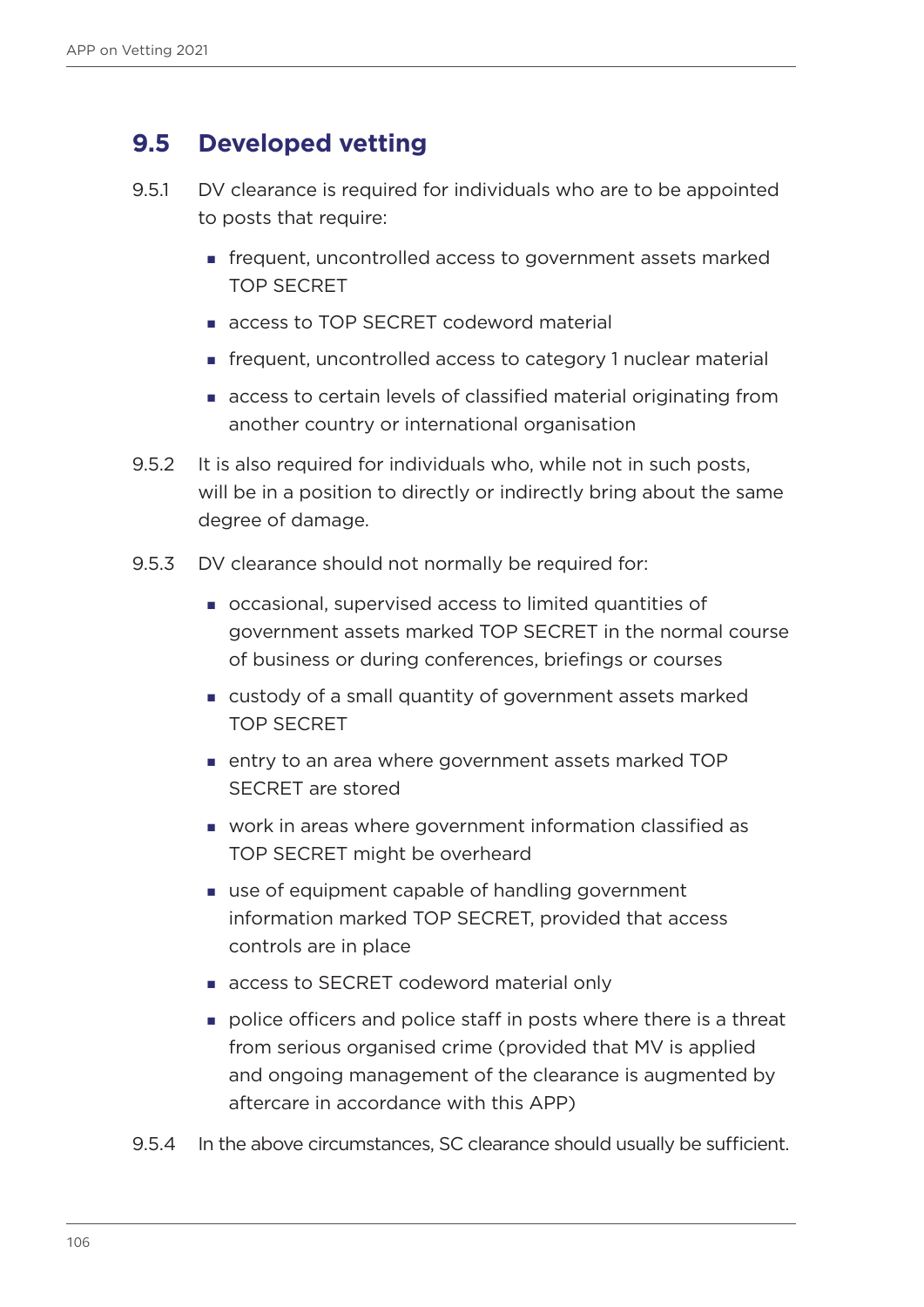# 10. Forms and templates

- 1. **[Sample recruitment vetting form](#page-107-0)**
- 2. **[Sample management vetting form](#page-127-0)**
- 3. **[Sample non-police personnel level 1 \(NPPV1\) vetting form](#page-143-0)**
- 4. **[Sample non-police personnel level 2 \(NPPV2\) \(abbreviated\)](#page-152-0) [vetting form](#page-152-0)**
- 5. **[Sample non-police personnel level 2 \(NPPV2\) \(full\) vetting form](#page-166-0)**
- 6. **[Sample non-police personnel level 3 \(NPPV3\) vetting form](#page-184-0)**
- 7. **[Vetting data capture form](#page-206-0)**
- 8. **[Sample financial scoring sheet](#page-207-0)**
- 9. **[Guidance notes on completing the vetting form](#page-211-0)**
- 10. **[Vetting decision record form](#page-214-0)**
- 11. **[Sample transferee recruitment checklist](#page-217-0)**
- 12. **[Vetting appeal form](#page-218-0)**
- 13. **[Sample letter of rejection](#page-222-0)**
- 14. **[Sample annual security form](#page-223-0)**
- 15. **[Sample letter to prospective police officers and special](#page-232-0) [constables: taking of fingerprints and DNA](#page-232-0)**
- 16. **[Sample letter of consent to be returned signed by prospective](#page-237-0) [police officers and special constables: taking of fingerprints](#page-237-0)  [and DNA](#page-237-0)**
- 17. **[Sample letter for issue to prospective PCSOs and police staff:](#page-235-0) [taking of fingerprints and DNA](#page-235-0)**
- 18. **[Sample letter of consent to be returned signed by prospective](#page-237-0) [PCSO and police staff: taking of fingerprints and DNA](#page-237-0)**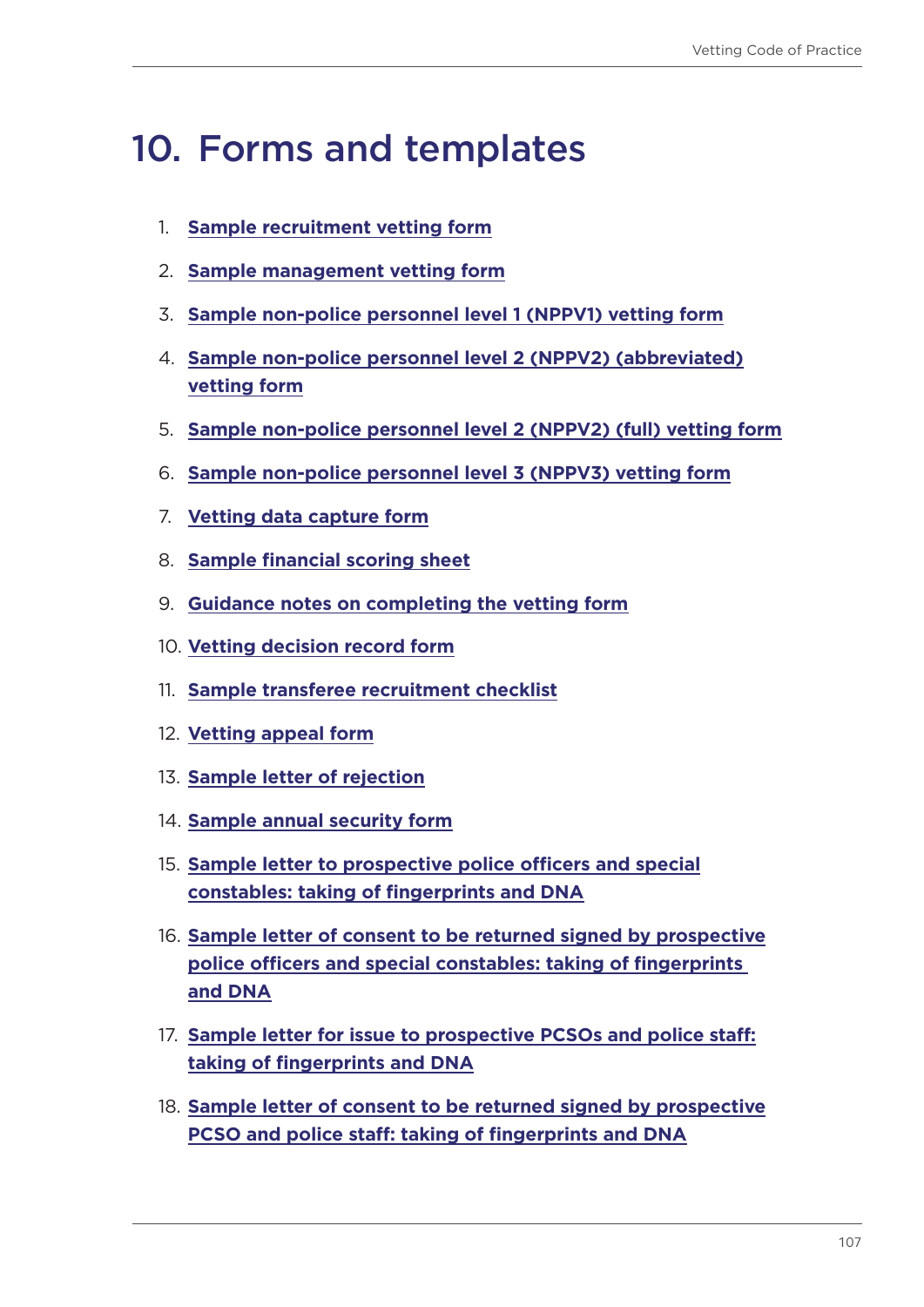# <span id="page-107-0"></span>**Sample recruitment vetting form**

#### **Failure to complete all sections could delay this application.**

#### **Section one:**

**To be completed by the vacancy holder or the supervisor of the post requiring vetting.**

The applicant must provide proof of their identity **and** proof of their current address. It is the responsibility of the recruiting force or police service, as the vacancy holder, to properly examine any documentation produced as proof of identity and address and to establish its authenticity.

Means of establishing identity include:

- **u** current UK driving licence
- **passport**
- certificate of birth, adoption, marriage or civil partnership
- for non-UK nationals only documentation relating to immigration status and permission to work in the UK.

Means of establishing residence, ideally one of the following (other documents may be acceptable locally):

- current utility bill
- **mobile phone bill**
- **I** local authority tax bill (valid for current year).

| List of documents seen                                      |  |
|-------------------------------------------------------------|--|
| I have checked the above<br>details as proof of identity of |  |
| Contact name                                                |  |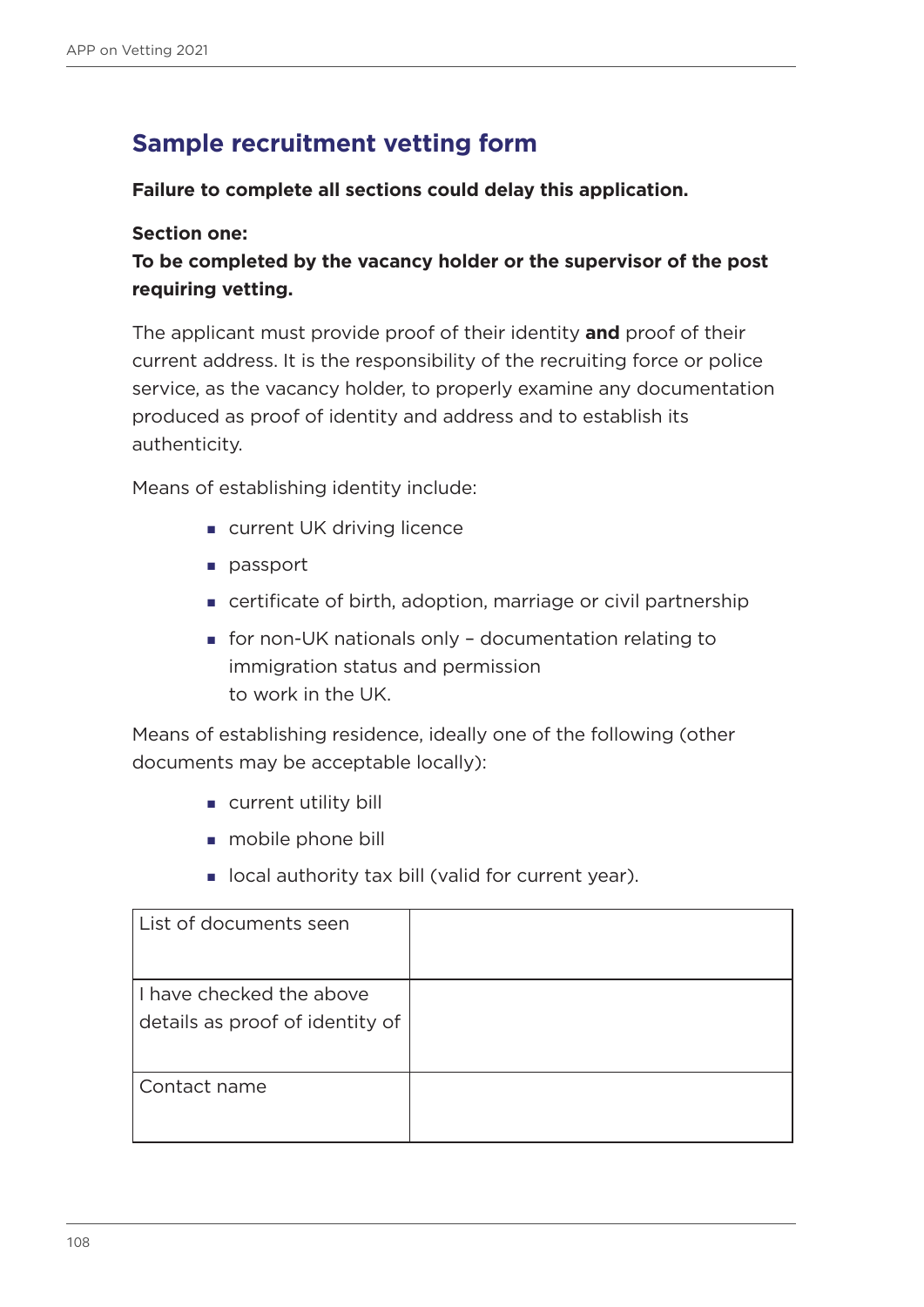| Job title, department, and<br>force number (eg, collar or<br>employee number) |  |
|-------------------------------------------------------------------------------|--|
| Contact number                                                                |  |
| Signed                                                                        |  |
| Date                                                                          |  |

#### **Section two:**

#### **The following pages must be completed by the applicant.**

Your personal details will not be released without your approval to any other individuals or company, apart from other appropriate departments within this force, another police force or relevant external agency where required for vetting purposes. The personal data you supply will be managed confidentially, securely and in accordance with the General Data Protection Regulation (GDPR) and/or Data Protection Act 2018 as applicable. Personal data will not be retained for longer than is necessary and held in accordance with force retention schedules, after which it will be disposed of securely (see the force privacy notice for further details). Under data protection legislation, individuals have a general right of access to their personal data held by police forces, subject to certain exemptions. Further information in relation to your rights and on how organisations can use your data is available from the Information Commissioner's Office at **[ico.org.uk](https://ico.org.uk/)**

## **For further information about how we will process your personal data, please refer to our privacy notice here [force to provide hyperlink to full privacy notice].**

All questions must be answered. Where a question does not apply to you or you do not know the answer, please enter **N/A** or **N/K** as appropriate. Use extra pages as required.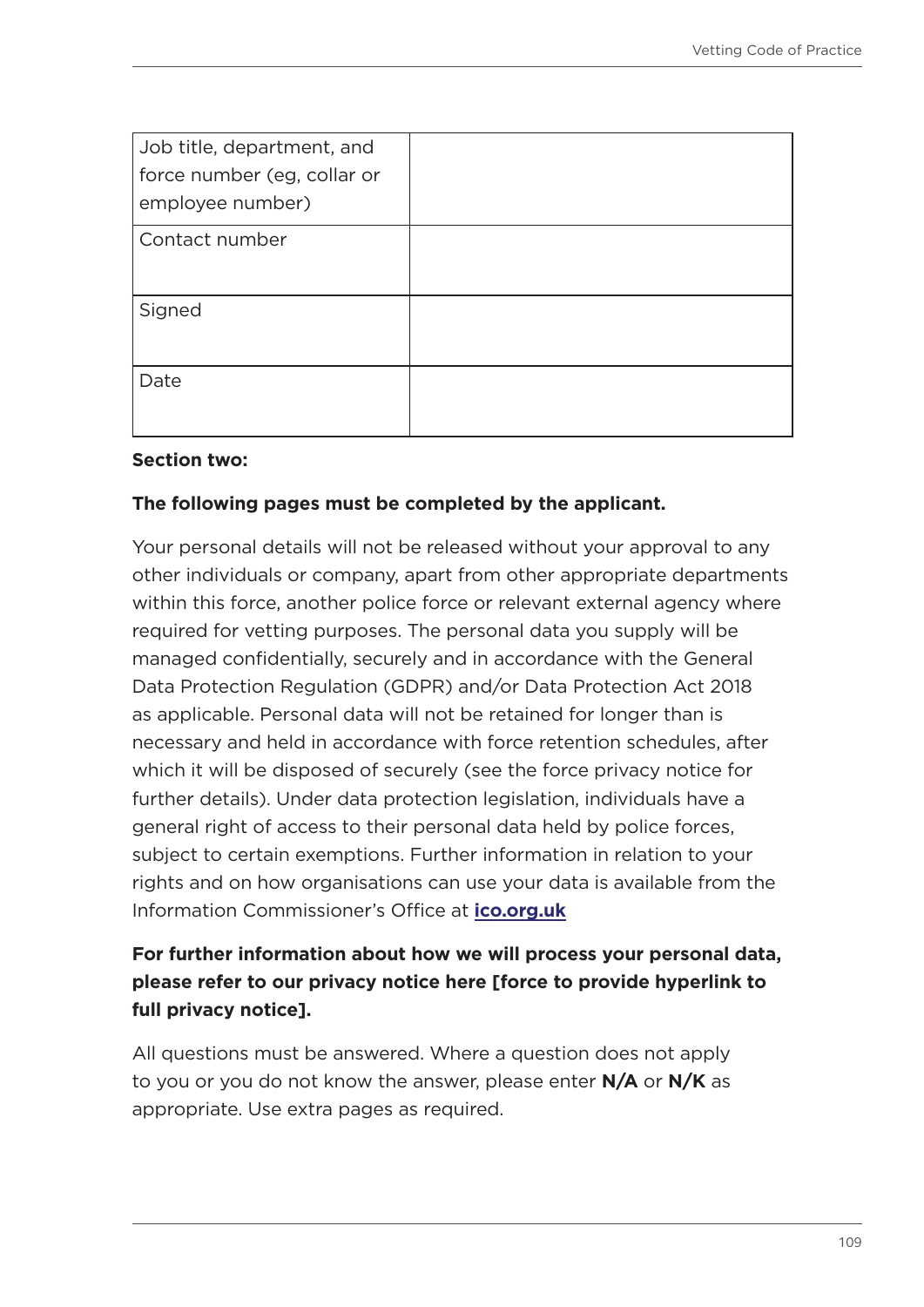## Applicant's contact details

| Home        | Mobile    |  |
|-------------|-----------|--|
| telephone   | telephone |  |
| Work        | Email     |  |
| I telephone | address   |  |

## Applicant

| Title                                          |  |
|------------------------------------------------|--|
| Surname or family name                         |  |
| Surname or family name at birth                |  |
| Any other previous surname or<br>family names  |  |
| Forenames or personal name and<br>middle names |  |
| Any alias or previously used names             |  |
| Gender                                         |  |
| Date of birth                                  |  |
| Town, county and country of birth              |  |
| Current occupation                             |  |
| <b>Current address</b>                         |  |
| Postcode                                       |  |
| Address since (insert date)                    |  |

**If you or your partner have lived at any other addresses in the past five years, please provide details and dates of occupancy below. Please use additional pages if necessary.**

| Previous |  |
|----------|--|
| address  |  |
| Previous |  |
| address  |  |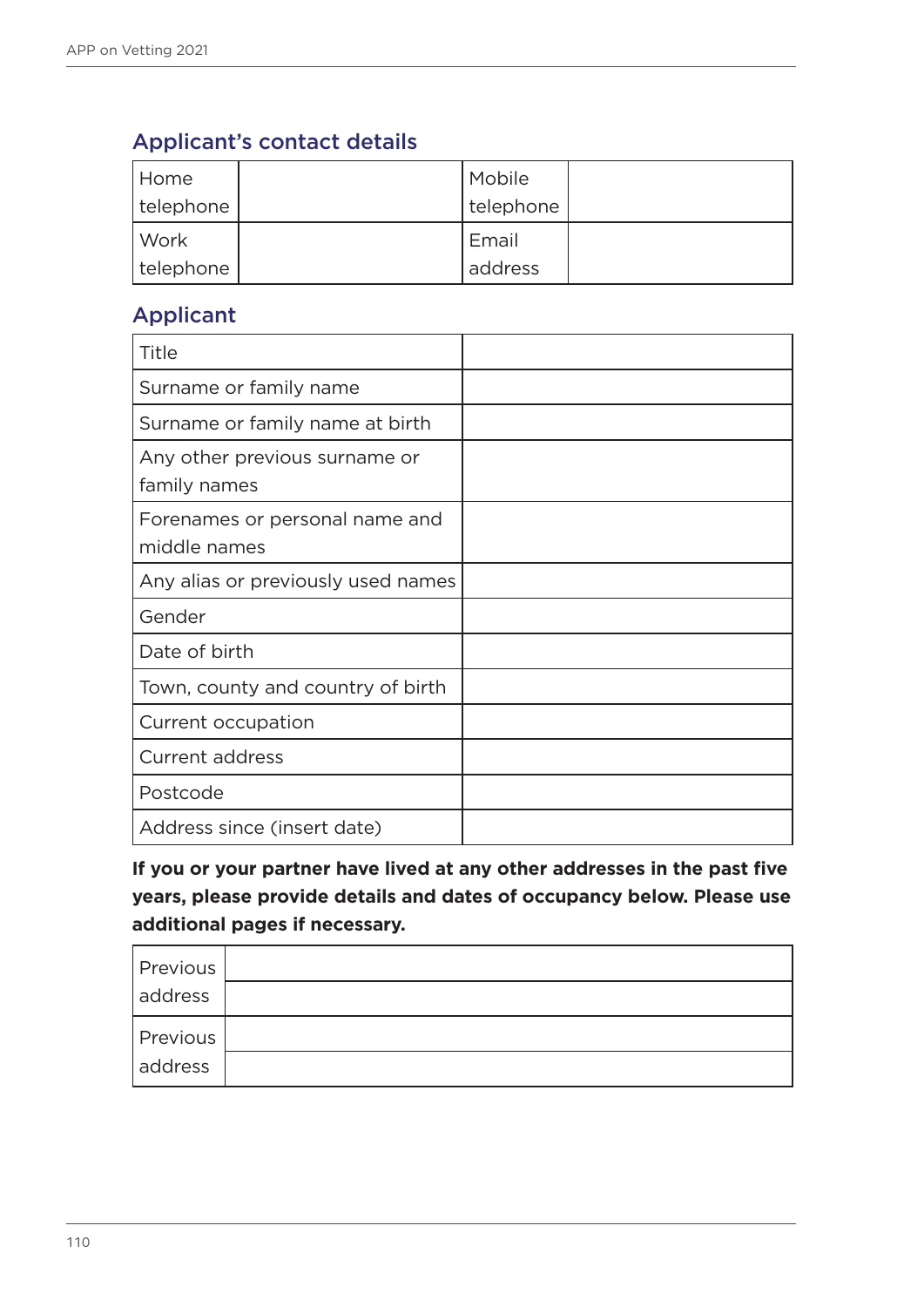## Partner

| Title                                          |  |
|------------------------------------------------|--|
| Surname or family name                         |  |
| Surname or family name at birth                |  |
| Any other previous surname or<br>family names  |  |
| Forenames or personal name and<br>middle names |  |
| Gender                                         |  |
| Date of birth                                  |  |
| Town, county and country of birth              |  |
| Current occupation                             |  |
| <b>Current address</b>                         |  |
| Postcode                                       |  |
| Address since (insert date)                    |  |
| Relationship and number of years<br>together   |  |
| Please indicate if deceased                    |  |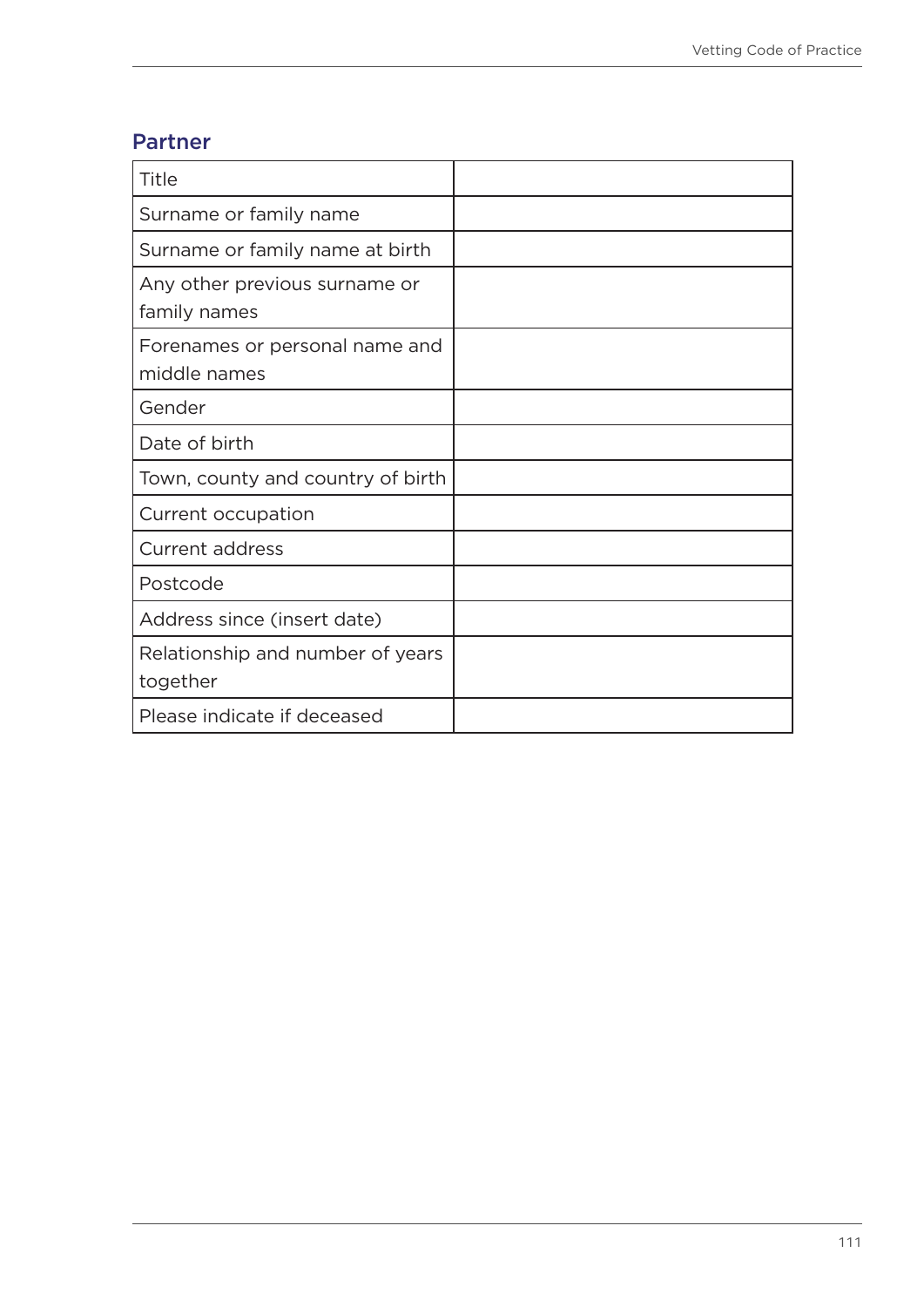## Children

Please enter details of your children, including biological children, stepchildren or adopted children. There is no need to include children **under 10 years of age**. Please use extra pages if necessary.

| Relationship (please state if     |  |
|-----------------------------------|--|
| biological, step- or adopted)     |  |
| Surname or family name            |  |
| Surname or family name at birth   |  |
| Any other previous surname or     |  |
| family names                      |  |
| Forenames or personal name and    |  |
| middle names                      |  |
| Date of birth                     |  |
| Town, county and country of birth |  |
| <b>Current address</b>            |  |
| Postcode                          |  |
| Address since                     |  |
| Please indicate if deceased       |  |

| Relationship (please state if     |  |
|-----------------------------------|--|
| biological, step- or adopted)     |  |
| Surname or family name            |  |
| Surname or family name at birth   |  |
| Any other previous surname or     |  |
| family names                      |  |
| Forenames or personal name and    |  |
| middle names                      |  |
| Date of birth                     |  |
| Town, county and country of birth |  |
| <b>Current address</b>            |  |
| Postcode                          |  |
| Address since                     |  |
| Please indicate if deceased       |  |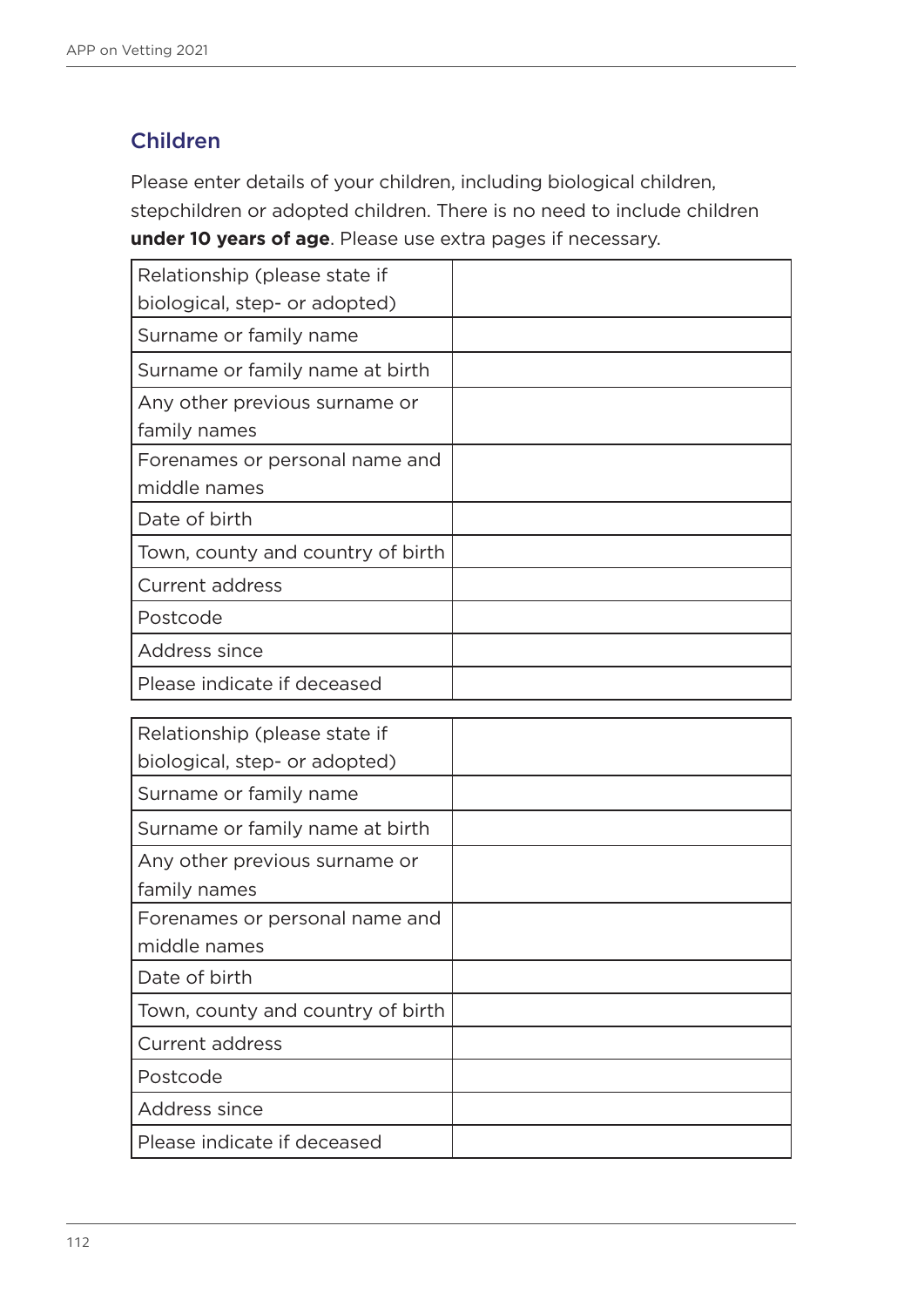## Parents

Please enter details of your natural parents and any adoptive parents, step-parents or guardians. Please use extra pages if necessary.

| Relationship (please state if natural, |  |
|----------------------------------------|--|
| adoptive, step- or guardian)           |  |
| Surname or family name                 |  |
| Surname or family name at birth        |  |
| Any other previous surname or          |  |
| family names                           |  |
| Forenames or personal name and         |  |
| middle names                           |  |
| Date of birth                          |  |
| Town, county and country of birth      |  |
| <b>Current address</b>                 |  |
| Postcode                               |  |
| Address since                          |  |
| Please indicate if deceased            |  |

| Relationship (please state if natural, |  |
|----------------------------------------|--|
| adoptive, step- or guardian)           |  |
| Surname or family name                 |  |
| Surname or family name at birth        |  |
| Any other previous surname or          |  |
| family names                           |  |
| Forenames or personal name and         |  |
| middle names                           |  |
| Date of birth                          |  |
| Town, county and country of birth      |  |
| Current address                        |  |
| Postcode                               |  |
| Address since                          |  |
| Please indicate if deceased            |  |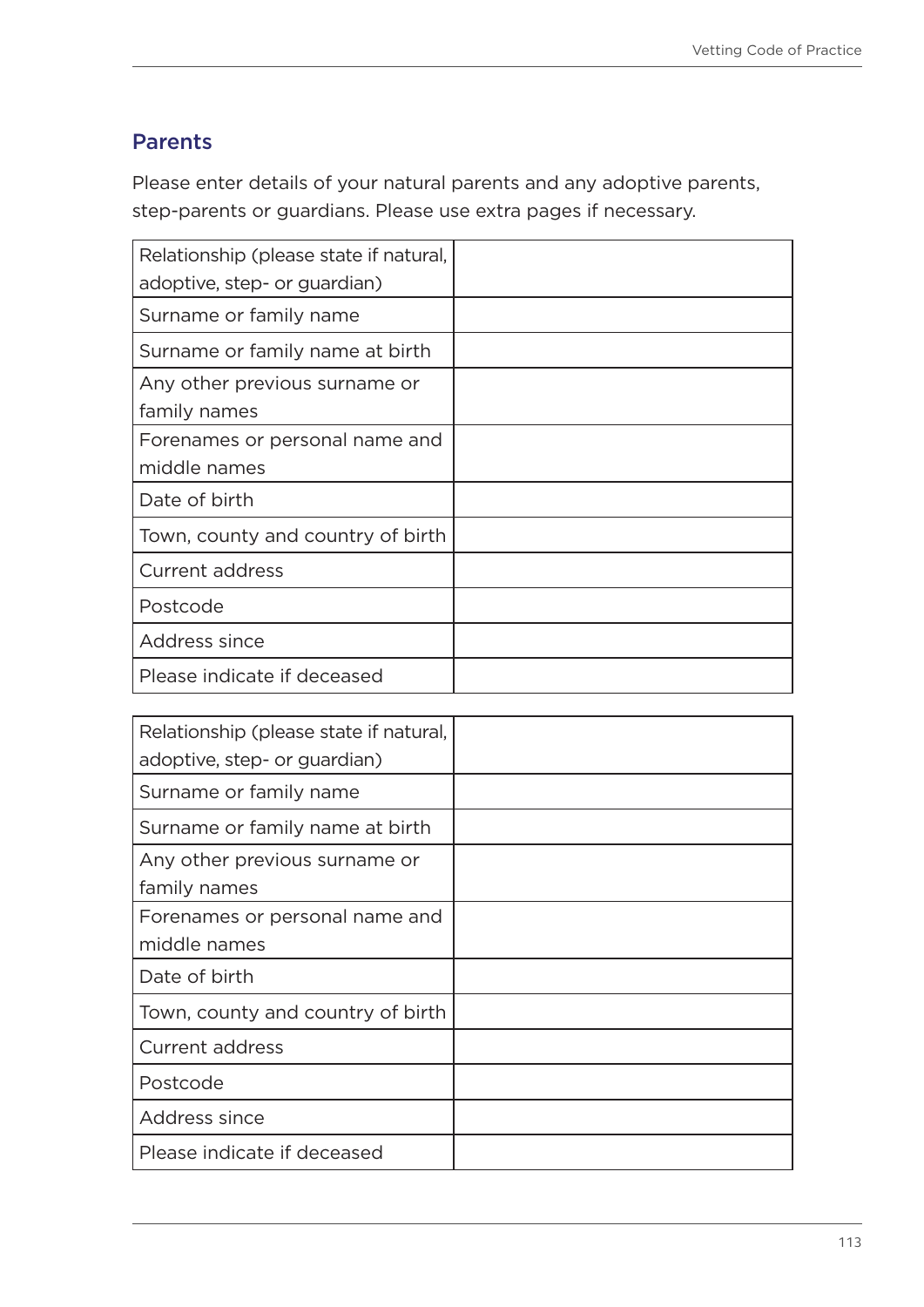Are your parents divorced or separated?



If so, does either parent have a new partner?

| Yes L | Nο |
|-------|----|
|-------|----|

Please provide details as above for new partners on an extra page.

### Brothers and sisters

Please enter details of your siblings, including half-, step- or adopted siblings. There is no need to include siblings **under 10 years of age**. Please use extra pages if necessary.

| Relationship (please specify if full,          |  |
|------------------------------------------------|--|
| half-, step- or adopted sibling)               |  |
| Surname or family name                         |  |
| Surname or family name at birth                |  |
| Any other previous surname or<br>family names  |  |
| Forenames or personal name and<br>middle names |  |
| Date of birth                                  |  |
| Town, county and country of birth              |  |
| <b>Current address</b>                         |  |
| Postcode                                       |  |
| Address since                                  |  |
| Please indicate if deceased                    |  |

| Relationship (please specify if full,<br>half-, step- or adopted sibling) |  |
|---------------------------------------------------------------------------|--|
| Surname or family name                                                    |  |
| Surname or family name at birth                                           |  |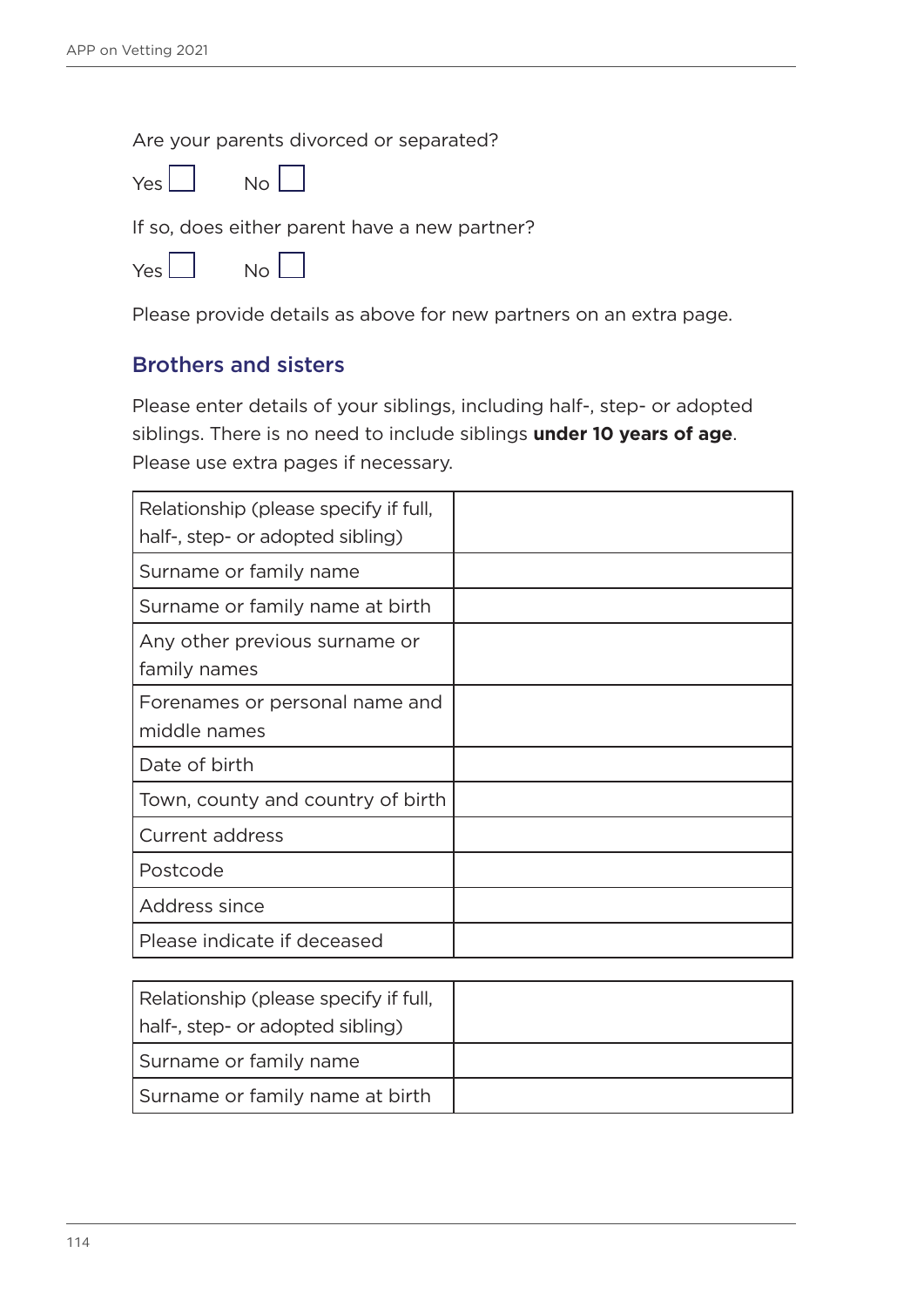| Any other previous surname or<br>family names  |  |
|------------------------------------------------|--|
| Forenames or personal name and<br>middle names |  |
| Date of birth                                  |  |
| Town, county and country of birth              |  |
| <b>Current address</b>                         |  |
| Postcode                                       |  |
| Address since                                  |  |
| Please indicate if deceased                    |  |

## Co-residents

Please supply details of **all persons residing** with you at your address other than those you have already listed above.

There is no need to include co-residents **under 10 years of age**. Please use extra pages if necessary.

| Relationship                                   |  |
|------------------------------------------------|--|
| Surname or family name                         |  |
| Any other previous surname or<br>family names  |  |
| Forenames or personal name and<br>middle names |  |
| Forenames/personal name and<br>middle names    |  |
| Date of birth                                  |  |
| Town, county and country of birth              |  |

| Relationship                  |  |
|-------------------------------|--|
| Surname or family name        |  |
| Any other previous surname or |  |
| family names                  |  |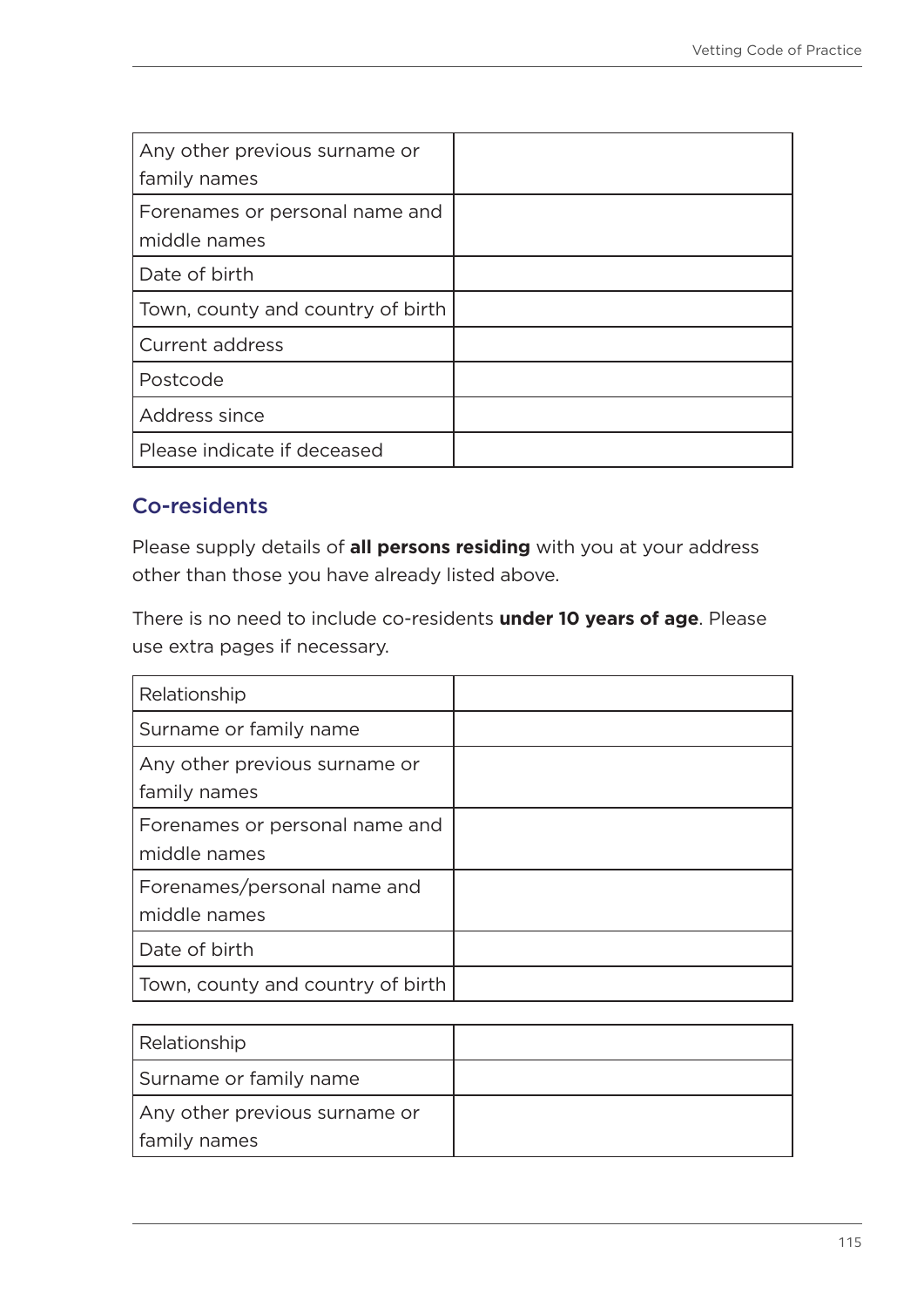| Forenames or personal name and<br>middle names |  |
|------------------------------------------------|--|
| Forenames/personal name and<br>middle names    |  |
| Date of birth                                  |  |
| Town, county and country of birth              |  |

## Security information

Please use extra pages if necessary.

In accordance with the Rehabilitation of Offenders Act 1974 and the Rehabilitation of Offenders Act 1974 (Exceptions) Order 1975:

- Those applying for police staff and non-police personnel roles are **not** required to declare any information in relation to a protected caution or a protected conviction (further information in relation to these is provided at the end of this form).
- $\blacksquare$  Those applying to become a police officer or a member of the Special Constabulary **must disclose** all convictions and cautions with **no** exceptions.

**It is your responsibility to ensure that you understand whether you have a protected caution or conviction and to ensure you complete this form fully and accurately.** 

#### **Please read this section very carefully.**

Have you ever been the subject of an investigation into, arrested for, summonsed for, charged with, cautioned for or convicted of **any offence** by any UK or non-UK police force, law enforcement agency, or other statutory prosecuting authority or agency?

 $Yes  $\vert \vert$  No  $\vert$$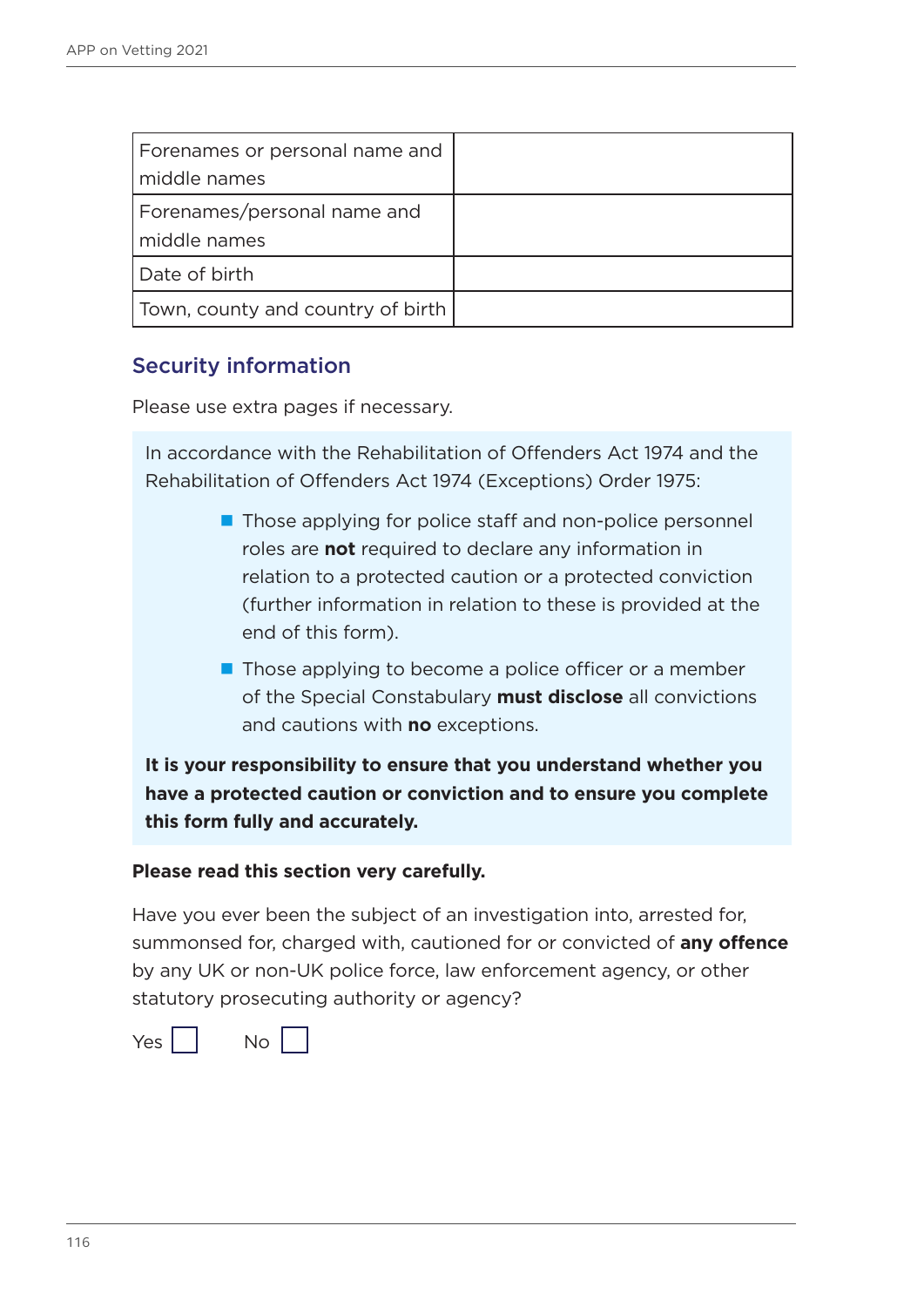| Offences include the following matters (please answer every question): |     |                                   |
|------------------------------------------------------------------------|-----|-----------------------------------|
|                                                                        | Yes | <b>No</b>                         |
| tuoffia affanosa (ingluding fiyad nonolty)                             |     | and the state of the state of the |

|                             | traffic offences (including fixed penalty<br>notices other than for parking)                                                                                                                                                                                                                                        |            |    |
|-----------------------------|---------------------------------------------------------------------------------------------------------------------------------------------------------------------------------------------------------------------------------------------------------------------------------------------------------------------|------------|----|
|                             | receipt of an absolute or conditional<br>discharge or binding over order                                                                                                                                                                                                                                            |            |    |
|                             | receipt of a reprimand, warning, final warning<br>or caution as an adult or juvenile, or any<br>restorative justice disposal                                                                                                                                                                                        |            |    |
|                             | ■ being the subject of an anti-social behaviour<br>order, any measures introduced by the Anti-<br>social Behaviour, Crime and Policing Act<br>2014, such as a criminal behaviour order, civil<br>injunction, football spectator banning order,<br>any order under the Sexual Offences Act<br>2003, harassment order |            |    |
|                             | • being issued with a penalty notice for<br>disorder or other fixed penalty notice (other<br>than for parking).                                                                                                                                                                                                     |            |    |
|                             | In addition, you must declare if you have:                                                                                                                                                                                                                                                                          |            |    |
|                             |                                                                                                                                                                                                                                                                                                                     | <b>Yes</b> | No |
| $\mathcal{L}_{\mathcal{A}}$ | had any involvement with the military<br>authorities on disciplinary matters<br>(whether involving court martial or not)                                                                                                                                                                                            |            |    |
| and the                     | had any involvement in a criminal<br>investigation (whether or not this has led<br>to a prosecution)                                                                                                                                                                                                                |            |    |
|                             | had any involvement in misconduct or<br>disciplinary proceedings (whether as a<br>paid employee or as a volunteer)                                                                                                                                                                                                  |            |    |

 been included on the 'Police Barred List' or 'Police Advisory List'.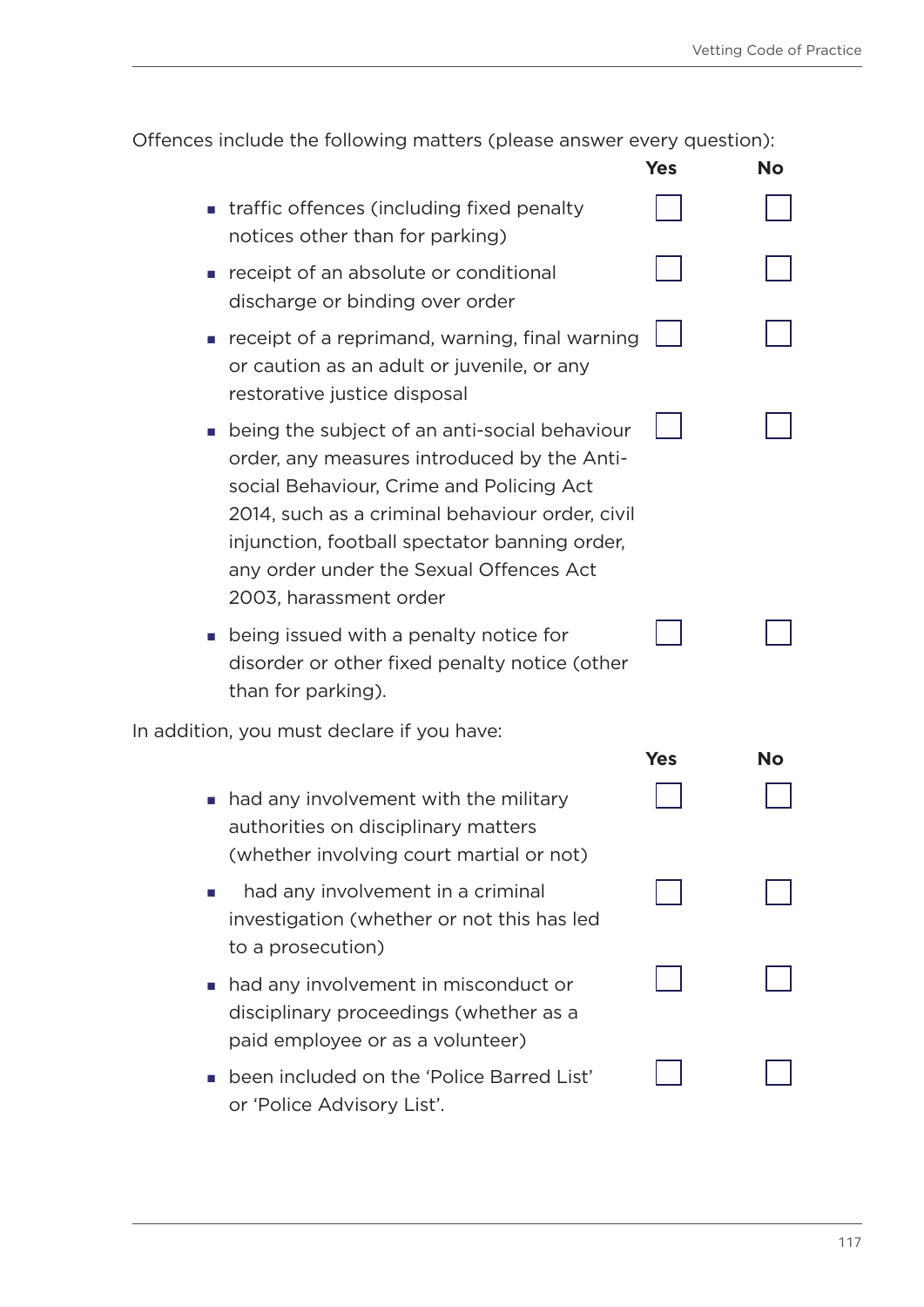| If you have answered <b>yes</b> to any |
|----------------------------------------|
| of the above, please provide           |
| details including incident or          |
| offence, sentence or punishment,       |
| sentencing authority and dates.        |
|                                        |
| Please continue on a separate          |
| sheet if necessary.                    |

Have you ever been involved in any actions that could be described as politically, religiously, racially, or environmentally disruptive?



| If you have answered yes,<br>please provide details. |
|------------------------------------------------------|
|                                                      |

Do you associate with any person(s), including family members, who you know or have reason to believe has criminal convictions, or is engaged in criminal activities? An association would include communicating via phone, social media and other forms of communication, not just in person.

 $Yes  $\vert \vert$  No  $\vert$$ 

| If you have answered yes, please |
|----------------------------------|
| provide details including name   |
| of associate, your relationship  |
| to them, address, date of birth  |
| (if known), the reason you       |
| have nominated them and the      |
| closeness of your connection to  |
| them. Please also indicate how   |
| often you associate with them    |
| (eg. at least daily, most weeks, |
| monthly, or how many times a     |
| year if less than monthly).      |
|                                  |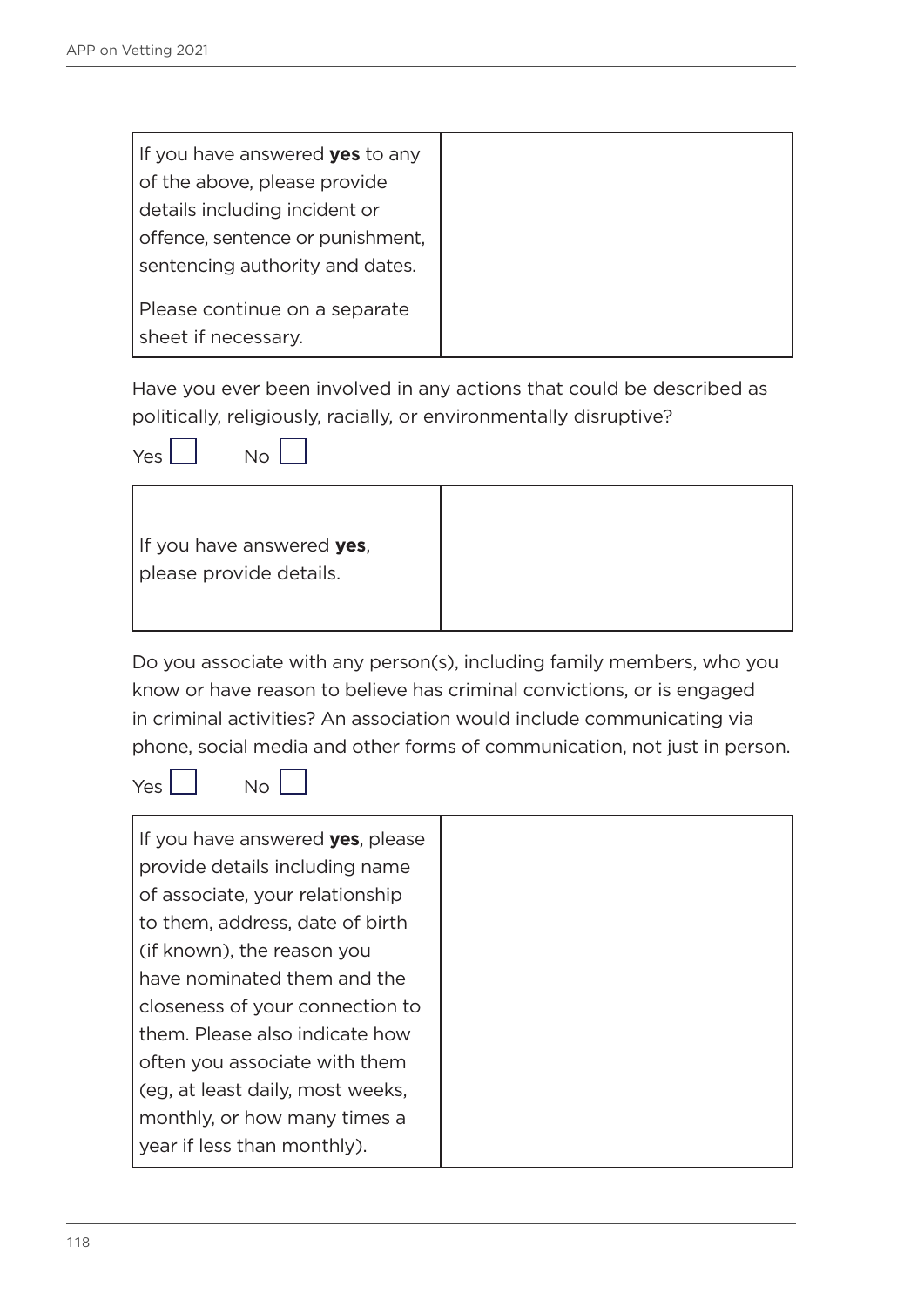Are you aware of any other circumstances, characteristics or conditions with the potential to render you susceptible to pressure or improper influence, such as the misuse of controlled or prescription drugs, financial difficulties, gambling or other addiction?

 $Yes$   $Nol$ 



Please provide details of all instances where you have held a paid or unpaid post (including voluntary work) with the police, HM Forces or HM Government.

| Name of organisation |  |
|----------------------|--|
| Rank or post         |  |
| Collar or service    |  |
| Date from            |  |
| Date to              |  |

## Financial details

The information required in this section is to allow the chief constable to fulfil a statutory obligation to run an efficient and effective force. To meet this obligation, we must provide for the safety of our staff, and ensure that those with access to force information are trustworthy and unlikely to breach confidences.

Any interference with an individual's right to respect for private and family life under Article 8 of the European Convention on Human Rights (ECHR) will only be that which is proscribed by law, necessary in a democratic society and a proportionate means of achieving a legitimate aim. The legitimate aims of such action will include the protection of the rights and freedoms of others, safeguarding public safety, the prevention of disorder and crime, and, in some cases, national security.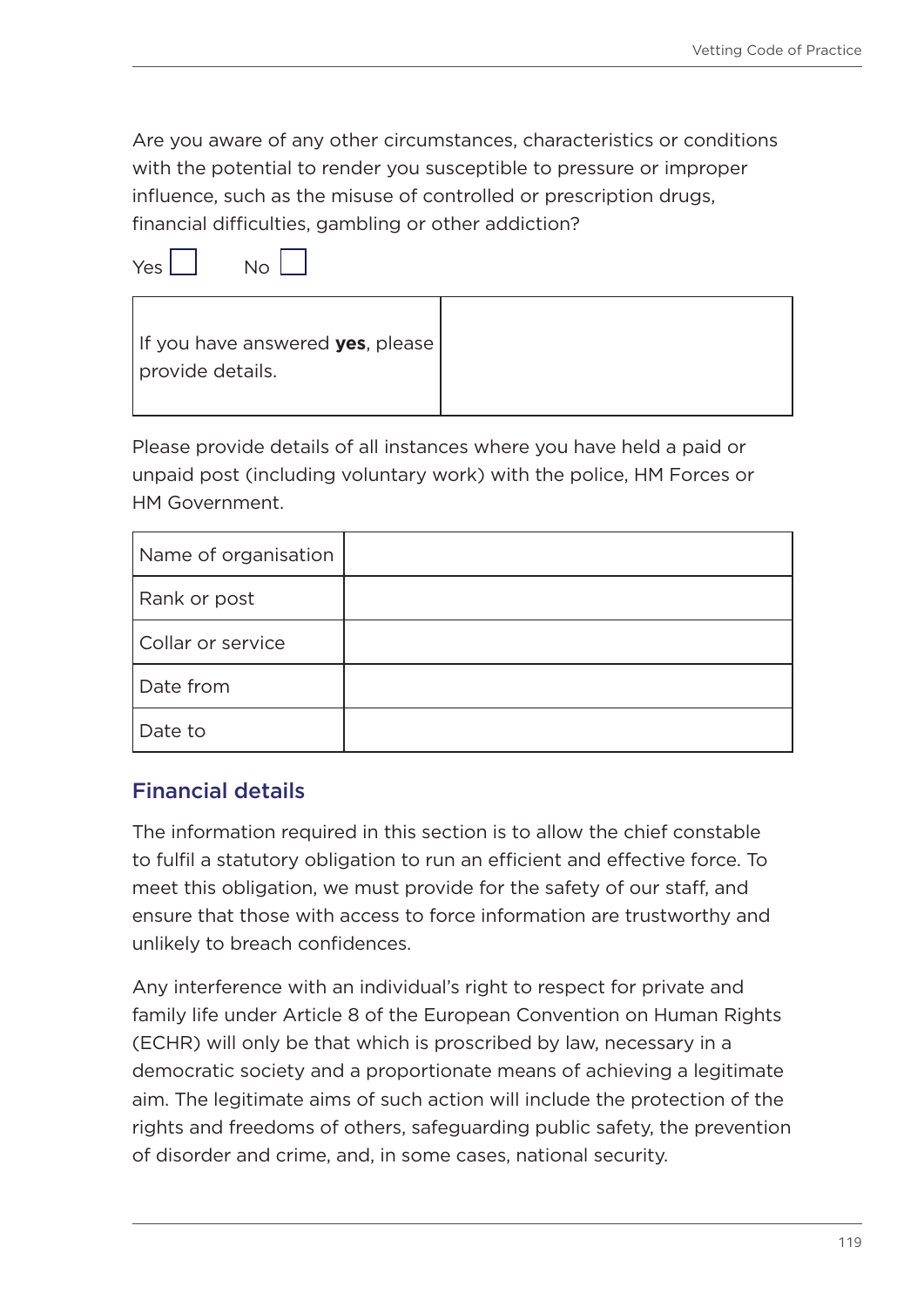| How would you describe your overall financial situation?                                                                                                                                                                       |                                      |                   |           |  |
|--------------------------------------------------------------------------------------------------------------------------------------------------------------------------------------------------------------------------------|--------------------------------------|-------------------|-----------|--|
| Comfortable<br>Do not know position [                                                                                                                                                                                          | Manageable <b> </b>                  | Difficult to cope |           |  |
| <b>Property</b>                                                                                                                                                                                                                |                                      |                   |           |  |
| Do you:                                                                                                                                                                                                                        |                                      |                   |           |  |
| Own your home outright $\Box$ Own your home with a mortgage $\Box$                                                                                                                                                             |                                      |                   |           |  |
| Pay rent                                                                                                                                                                                                                       | Receive accommodation free of charge |                   |           |  |
| What is your estimate of the total current market value of                                                                                                                                                                     |                                      |                   |           |  |
| Have you in the past five years:                                                                                                                                                                                               |                                      |                   |           |  |
|                                                                                                                                                                                                                                |                                      | <b>Yes</b>        | <b>No</b> |  |
| Extended the term of your mortgage(s)<br>to make it easier to pay                                                                                                                                                              |                                      |                   |           |  |
| Taken out a second mortgage or enlarged your<br>current mortgage, for reasons other than to finance<br>home improvements                                                                                                       |                                      |                   |           |  |
| <b>Monthly income and expenditure</b>                                                                                                                                                                                          |                                      |                   |           |  |
| Combined take-home pay of you and your spouse or partner £<br>State benefits, eg, child benefit<br>Other income, eg, from shares or property                                                                                   |                                      |                   | £         |  |
| <b>Total</b>                                                                                                                                                                                                                   |                                      |                   |           |  |
| Is any of the above from overtime or bonus payments? Yes [                                                                                                                                                                     |                                      |                   | <b>No</b> |  |
|                                                                                                                                                                                                                                | If so, how much?                     |                   | $f$       |  |
| Monthly amount of regular financial commitments,<br>excluding loans and credit cards (include rent, mortgages,<br>household utilities, and other regular and long-term payments,<br>commuting costs and maintenance payments). |                                      |                   | $f$       |  |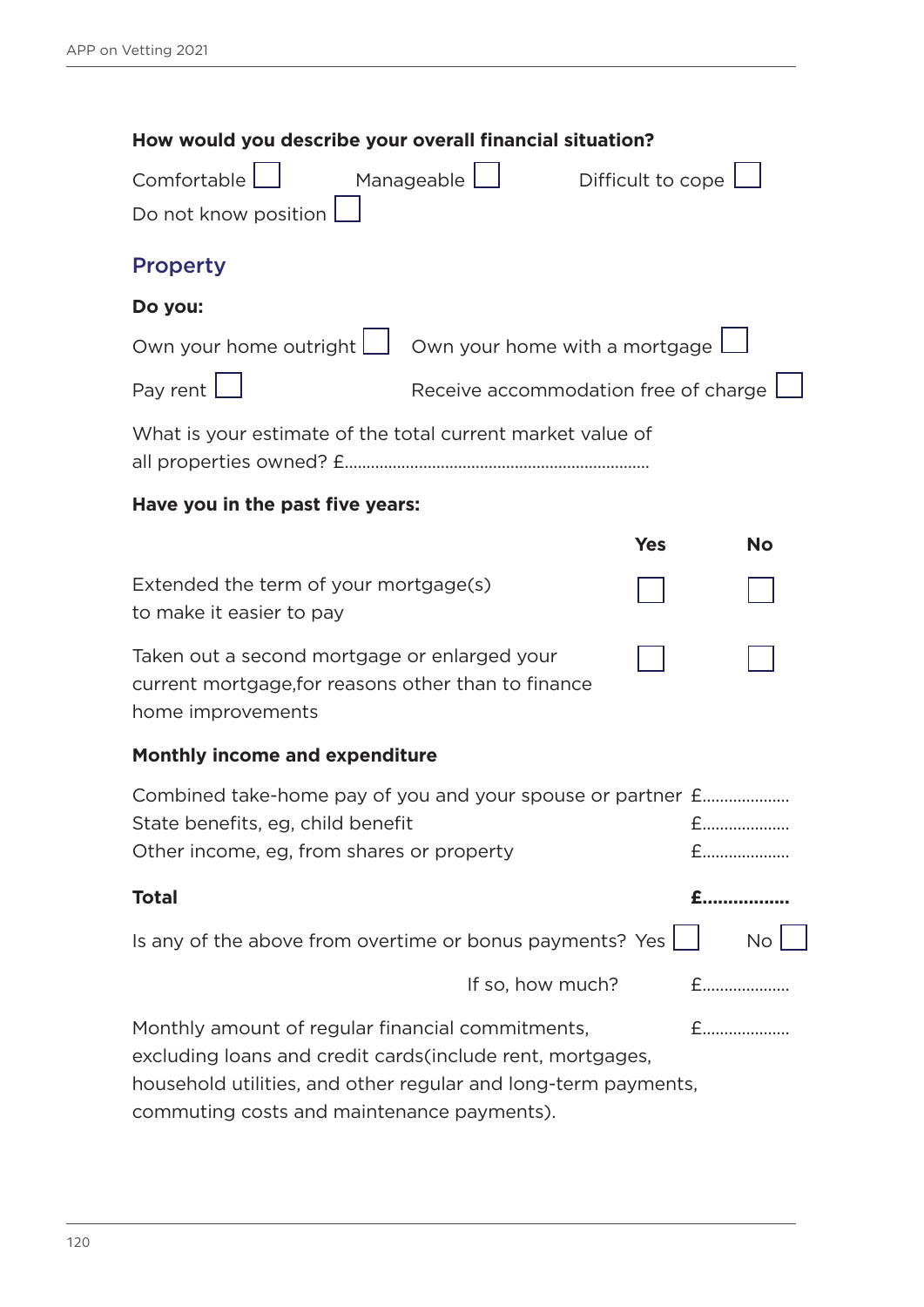## **Taking into consideration likely changes in your income and key commitments, do you expect in the next year to be:**

|                                                 | Much better off Slightly better of $\Box$ About the same $\Box$ |  |
|-------------------------------------------------|-----------------------------------------------------------------|--|
| Slightly worse off $\Box$ Much worse off $\Box$ |                                                                 |  |

## Saving and borrowing

**Please indicate how much your household has saved and invested in savings accounts and other non-property investments, such as stocks, shares and trusts.**

| $EO - E25O$<br>£10,001 - £50,000                                                                                       | $£251 - £2,500$<br>Over £50,000 |  | $£2,501 - £10,000$ |  |
|------------------------------------------------------------------------------------------------------------------------|---------------------------------|--|--------------------|--|
| Do you save:                                                                                                           |                                 |  |                    |  |
| Regularly                                                                                                              | $Occasionally$                  |  | Hardly ever        |  |
| During the last five years, have you received or acquired money or<br>assets worth more than £5,000 other than salary? |                                 |  |                    |  |
| Yes<br><b>No</b>                                                                                                       |                                 |  |                    |  |
| Total amount<br>$\mathsf{F}$ and $\mathsf{F}$                                                                          |                                 |  |                    |  |
| If you have answered yes,<br>please provide details.                                                                   |                                 |  |                    |  |

Please enter details of your current borrowings (eg, loans, HP and mail order – exclude mortgages).

| Number of loans and<br>other relevant borrowings | Amount yet to repay | Total monthly<br>repayments |
|--------------------------------------------------|---------------------|-----------------------------|
|                                                  |                     |                             |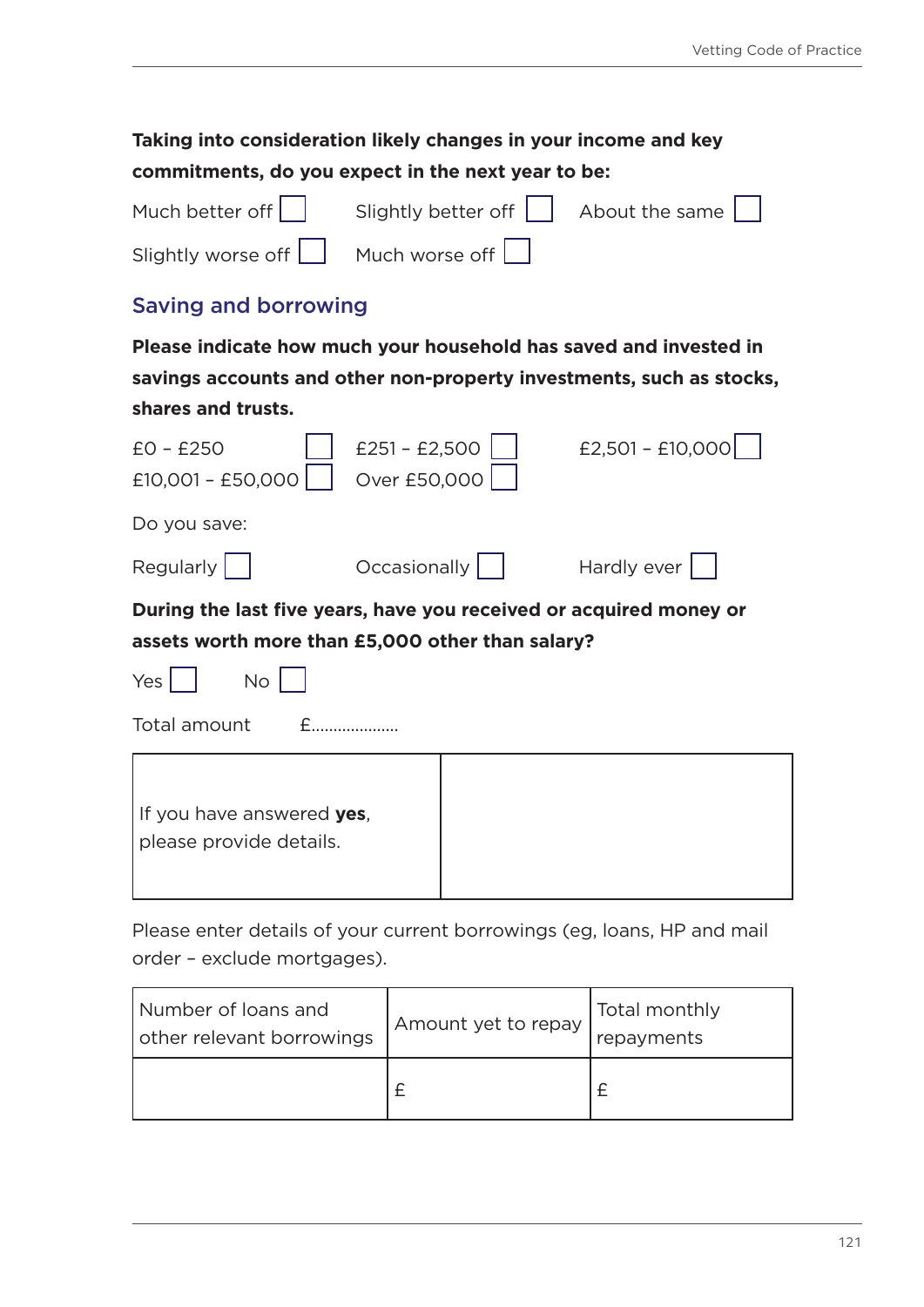**Other** 

| Are any of these loans:  |                 |                                             | <b>Yes</b>    | <b>No</b>                                                                                                                        |
|--------------------------|-----------------|---------------------------------------------|---------------|----------------------------------------------------------------------------------------------------------------------------------|
| Secured against property |                 |                                             |               |                                                                                                                                  |
|                          |                 |                                             |               |                                                                                                                                  |
|                          |                 |                                             |               |                                                                                                                                  |
|                          |                 |                                             |               |                                                                                                                                  |
| Home improvements        | <b>Holidays</b> |                                             |               |                                                                                                                                  |
|                          | Cars            |                                             |               |                                                                                                                                  |
|                          |                 |                                             |               |                                                                                                                                  |
|                          |                 | Extended for a period of five years or more | Student loans | Please indicate below the purposes of these loans and provide details<br>Debt repayment<br>Consumer durables<br>General expenses |

**Please enter details of any credit arrangements (eg, credit, charge and store cards) and provide details on an extra page.**

| Number of cards | <b>Total limit</b> | Total outstanding<br>after last payment |
|-----------------|--------------------|-----------------------------------------|
|                 |                    |                                         |

**Do you normally pay the balance on your cards each month?**

| Yes | Nο |  |
|-----|----|--|
|     |    |  |

**How many current accounts do you have?...................................**

**Compared with a year ago, do you owe more or less on your loans, cards and overdrafts?**

| Much more                                   | Slightly more | About the same                                                          |
|---------------------------------------------|---------------|-------------------------------------------------------------------------|
| Slightly less [                             | Much less     |                                                                         |
| Do you regularly use an overdraft facility? |               |                                                                         |
| Yes                                         | No            |                                                                         |
|                                             |               | Did you exceed your agreed overdraft limit, ie, in three or more months |
| out of the last six months?                 |               |                                                                         |
| Yes                                         | Nο            |                                                                         |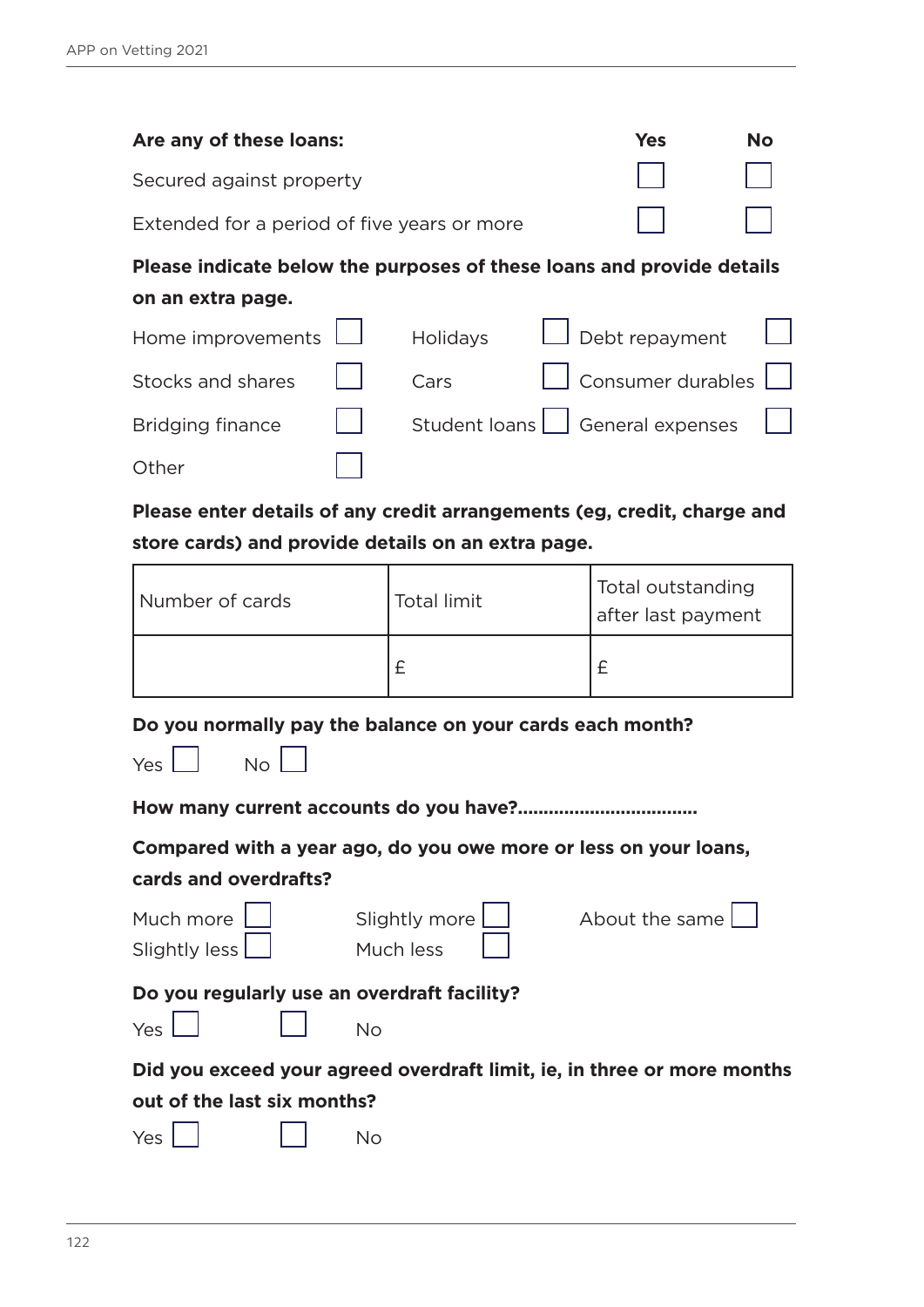If you have a negative balance on any of your accounts, please provide details of the accounts and amounts outstanding.

**In the last year, have you been unable to meet any major commitments (eg, mortgage, rent or loan repayments), in two or more consecutive months?**

 $Y_{PS}$   $\begin{vmatrix} 1 & 0 \\ 0 & 0 \end{vmatrix}$ 



## Financial history

|  | Have you ever been declared bankrupt? Ye |  |  | Yes $\Box$ | No |
|--|------------------------------------------|--|--|------------|----|
|--|------------------------------------------|--|--|------------|----|

If **yes**, please provide details:

| Date | Court | Reason |
|------|-------|--------|
|      |       |        |

**Do you have any secondary employment, financial or other business interest (including directorships or company secretarial positions) not related to your primary duties with the police?**

 $Yes$   $\begin{vmatrix} 1 & 0 \\ 0 & 0 \end{vmatrix}$ 

| If you have answered yes, |
|---------------------------|
| please provide details.   |
|                           |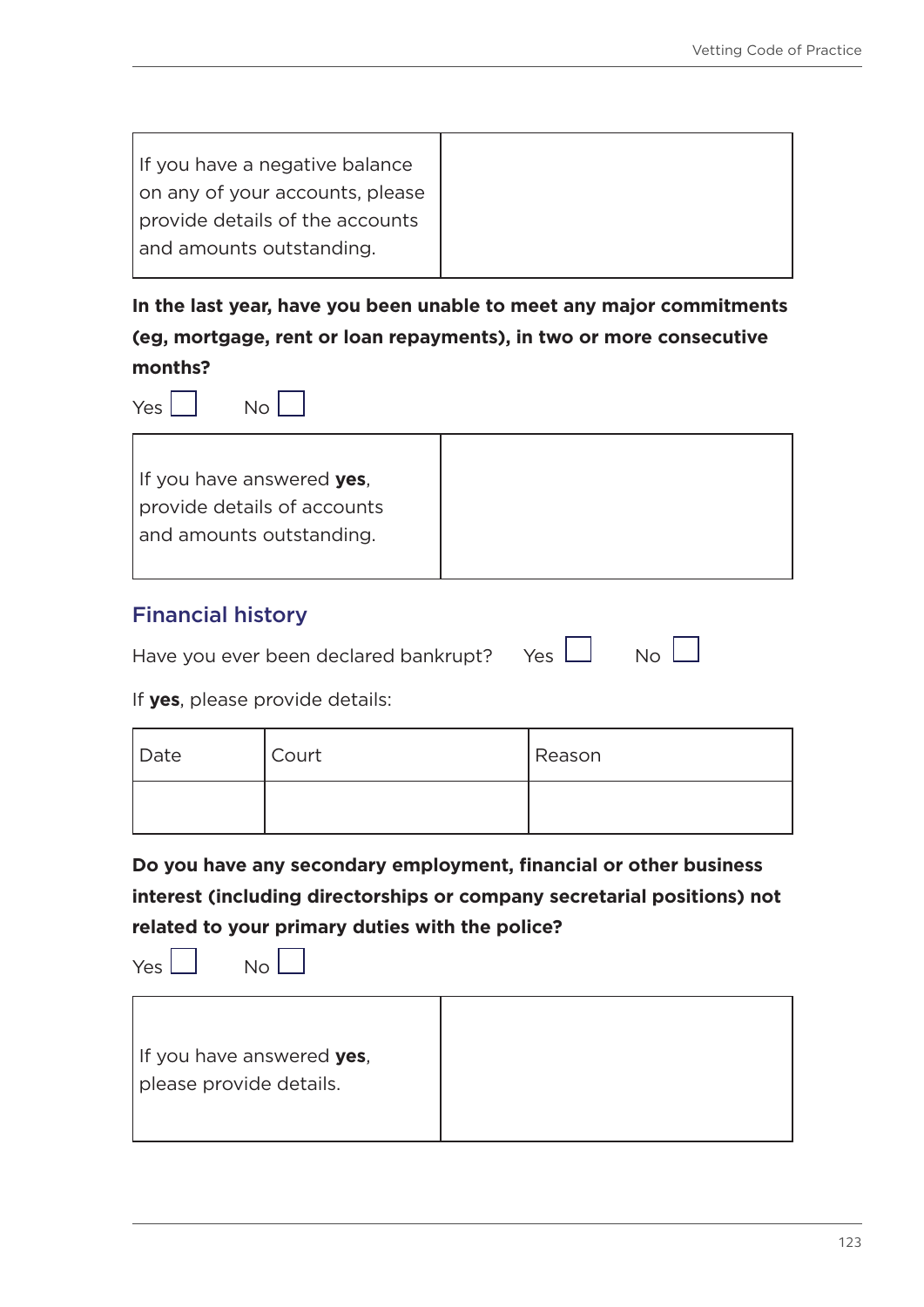| In the last 10 years,<br>have you:                                                                                     | <b>Yes</b> | <b>No</b> | <b>Number of</b><br><b>occurrences</b> | <b>Most</b><br>recent year |
|------------------------------------------------------------------------------------------------------------------------|------------|-----------|----------------------------------------|----------------------------|
| Had a loan terminated<br>by a bank or building<br>society?                                                             |            |           |                                        |                            |
| Had a credit, store or<br>charge card withdrawn<br>or been notified that a<br>card or account had been<br>defaulted?   |            |           |                                        |                            |
| Been the subject of an<br>adverse county court<br>judgment, a sheriff's<br>court or court of session<br>judgment?      |            |           |                                        |                            |
| Been party to a voluntary<br>agreement registered with<br>the county court, sheriff's<br>court or court<br>of session? |            |           |                                        |                            |
| Been the subject of an<br>attachment of earnings<br>order?                                                             |            |           |                                        |                            |
| Had repossession<br>proceedings started<br>against you?                                                                |            |           |                                        |                            |
| Been party to an<br>individual voluntary<br>arrangement, debt<br>relief order or debt<br>management programme?         |            |           |                                        |                            |

Are there any other details or explanations that would help to clarify your current financial status that are not already covered in the answers provided above?

 $Yes \Box No \Box$ 

| If yes, please provide details,   |
|-----------------------------------|
| Including reasons for any         |
| outstanding loans or commitments. |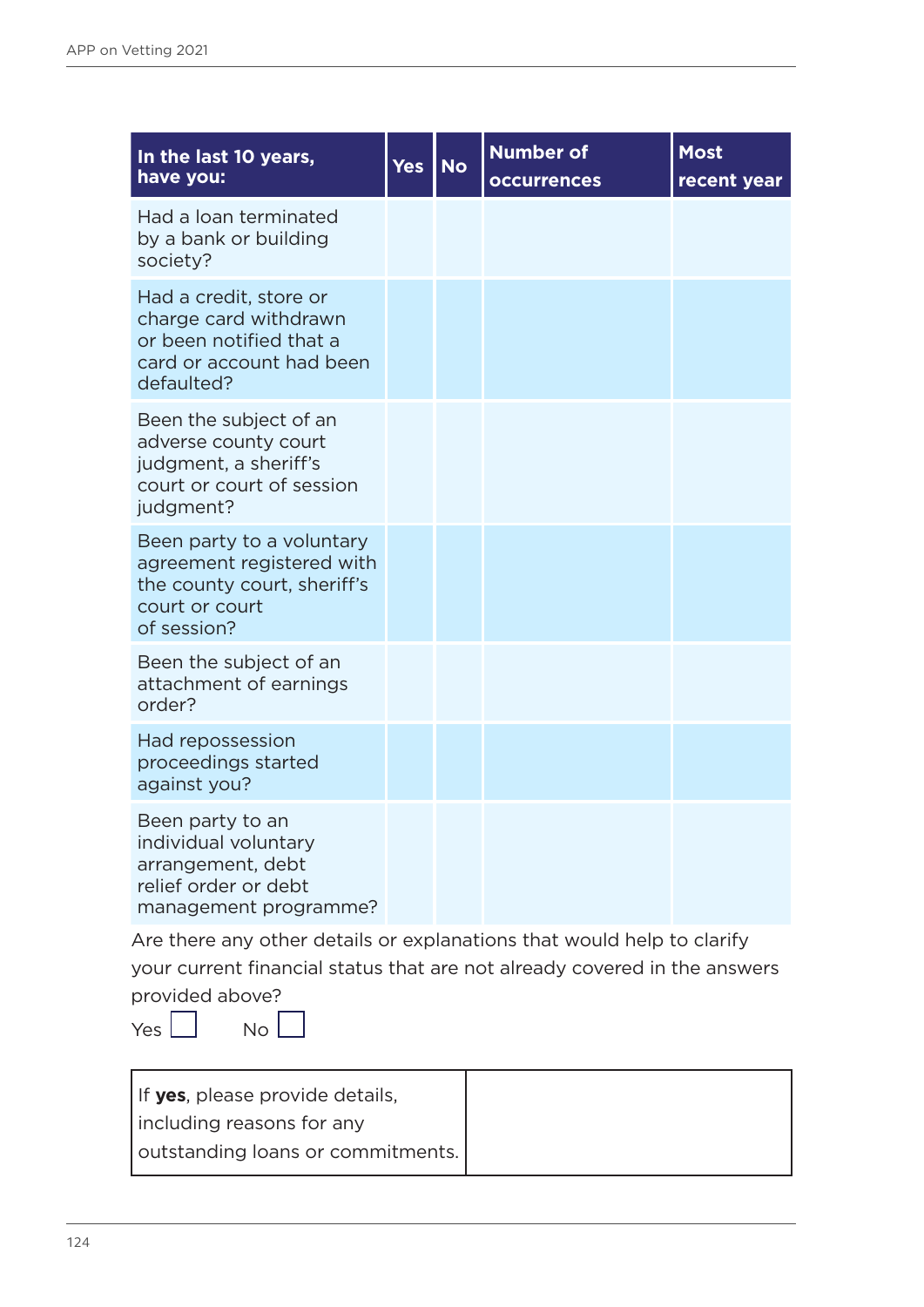## **Declaration**

To be completed by the applicant.

- **I** consent to the information provided on this form being used by the vetting unit for the purposes of vetting.
- I consent to information for the purposes of vetting being shared with other police forces and relevant security agencies, and consent to those forces and agencies sharing relevant information for the purposes of vetting with the force or policing body to which I am applying.
- I declare that the information I have given is true and complete to the best of my knowledge and belief.
- I undertake to report as soon as practicable any material changes in the information I have given.
- I consent to a financial check being carried out.
- I understand that if I knowingly make a false statement or deliberate omission in the information provided, I might be disqualified from working for the police on this or any future occasion and/or may be liable for future disciplinary action.
- I understand that social media checks may be conducted as part of the vetting process.
- I understand it is my responsibility to inform those named on the form that their details have been provided for the purpose of my vetting application.
- I understand that the information provided as part of the vetting process will be treated in the strictest confidence, but will not be immune from disclosure and consideration in respect of serious disciplinary or criminal matters that may be revealed through or facilitated by vetting enquiries. Where this is the case, information provided in this questionnaire may be disclosed in any subsequent proceedings.
- I acknowledge that my vetting will be subject to ongoing review and renewal during my police employment.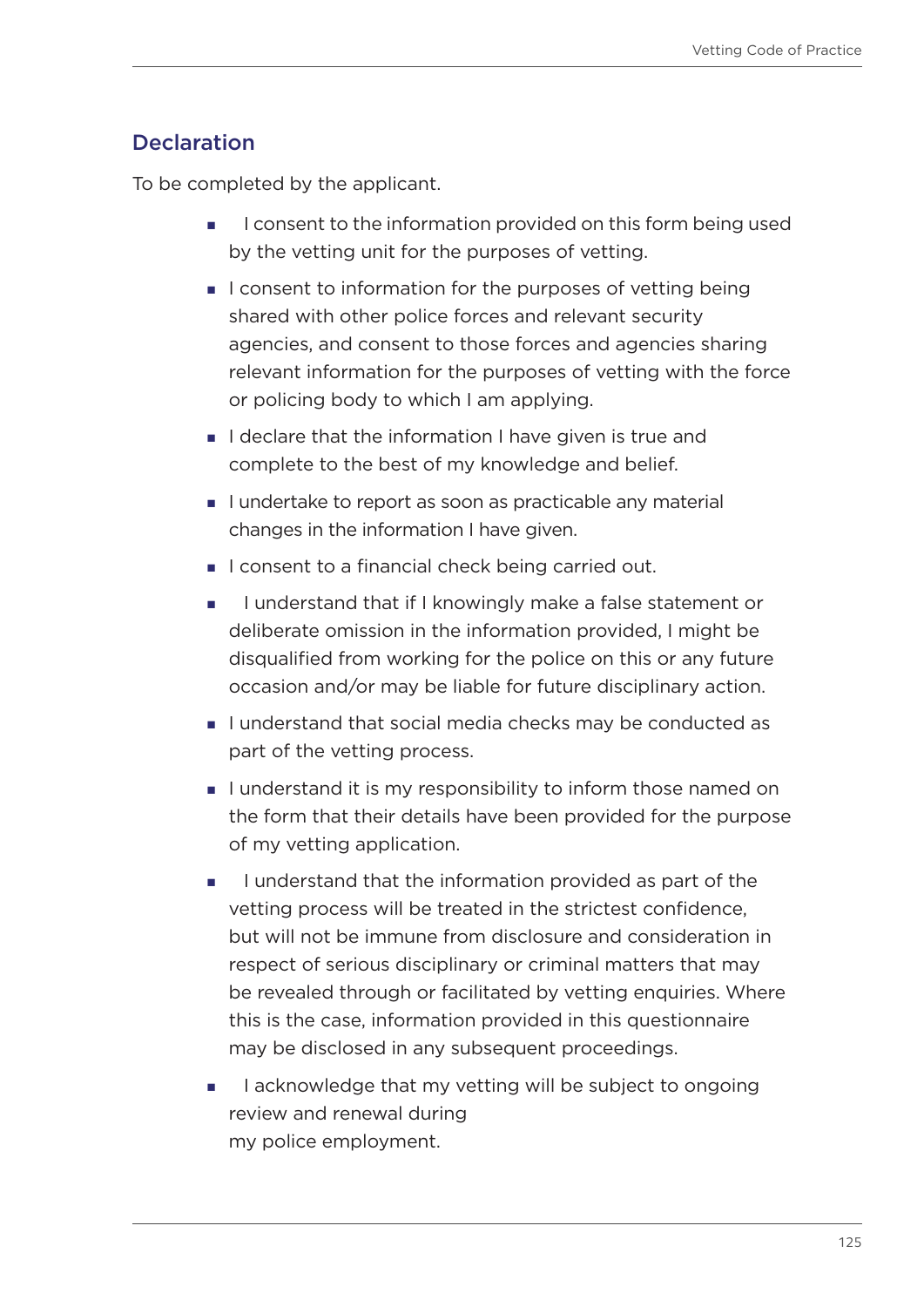Signed

Date

## Rehabilitation of Offenders Act 1974 (Exceptions) Order 1975

#### **Protected cautions and protected convictions**

Please note: these exceptions (protected cautions and protected convictions) are only relevant to those being vetted for roles **other than police officer and Special Constabulary posts**.

**Police officer and Special Constabulary applicants:** there are **no exceptions** and all previous convictions and cautions, including those which would ordinarily be considered as 'spent' or protected, must be declared in this application.

**Police staff applicants and non-police personnel:** the above Exceptions Order introduced **protected convictions and cautions,** and distinguishes between the treatment of the roles of police officers and police support staff. This means that certain old and minor spent convictions and cautions are now considered protected and therefore **do not have to be disclosed**.

While police staff and non-police personnel do still have to declare previous convictions and cautions that would ordinarily be considered as 'spent' under the Rehabilitation of Offenders Act 1974 the exception to this is for **protected** convictions and cautions.

**Protected convictions:** these **do not** have to be declared by police staff applicants and non-police personnel.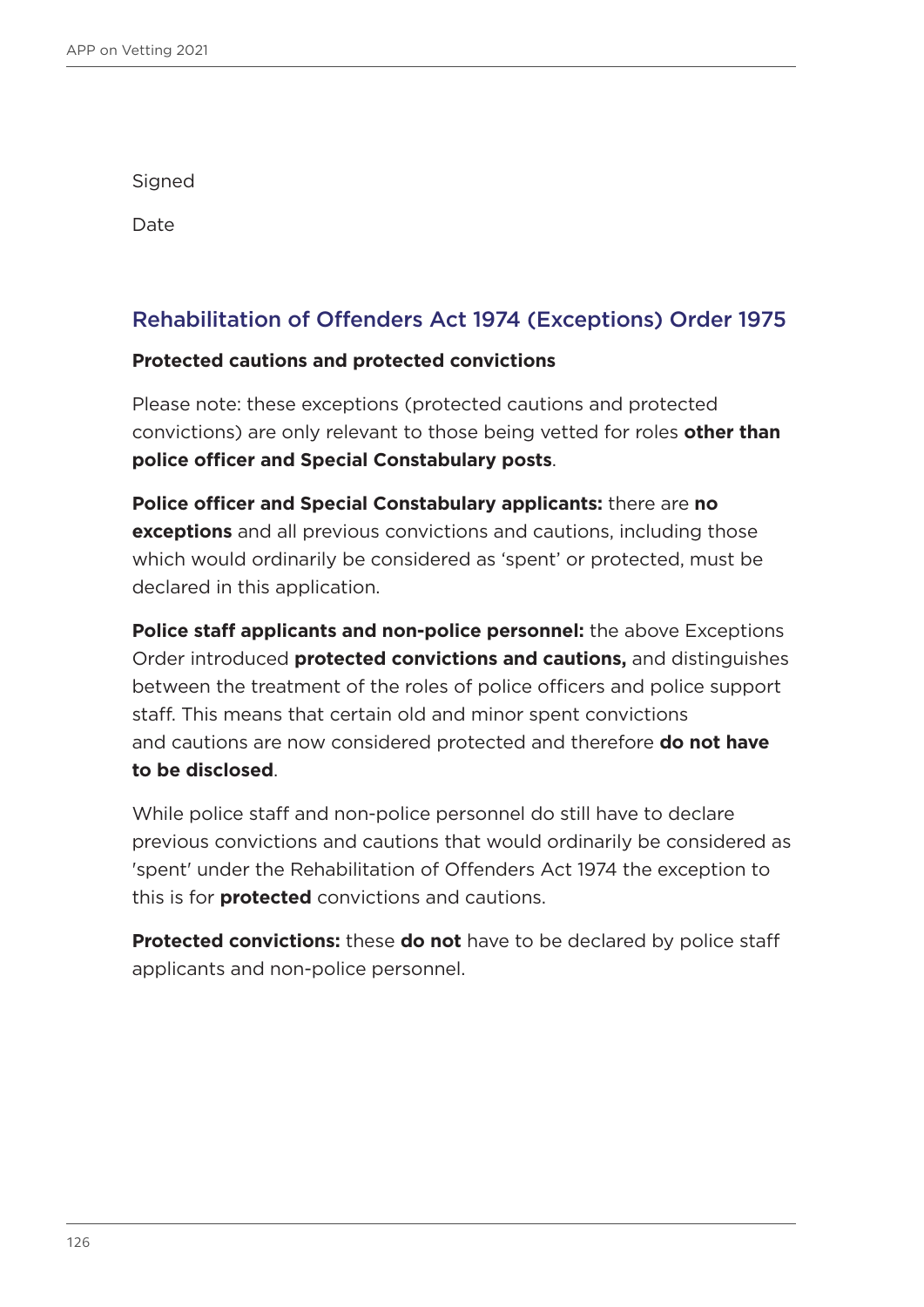A conviction is considered to be 'protected' if **all** the following criteria apply.

- It is not for a listed offence\* under section  $2A(5)$  of the Rehabilitation of Offenders Act 1974 (Exceptions) Order 1975.
- No custodial sentence was imposed.
- The individual has not been convicted of any other offence at any time.
- Eleven years or more have passed since the conviction, if the individual was aged 18 or over at the time of conviction, or five years and six months or more have passed since the conviction, if the individual was under 18 at the time of the conviction.

**Protected cautions:** these do not have to be declared by police staff applicants and non-police personnel.

A caution is considered to be 'protected' if **all** the following criteria apply:

- It is not for a listed offence\* under section  $2A(5)$  of the Rehabilitation of Offenders Act 1974 (Exceptions) Order 1975.
- Six years or more have passed since the caution, if the individual was aged 18 years or over at the time the caution was given, or two years or more have passed since the caution, if the individual was under 18 at the time the caution was given.

\***[Listed offences](https://www.gov.uk/government/publications/dbs-list-of-offences-that-will-never-be-filtered-from-a-criminal-record-check)** include serious, violent and sexual offences, and offences that which are of specific relevance to the safeguarding of children and vulnerable adults. Listed offences will **never** be filtered or protected.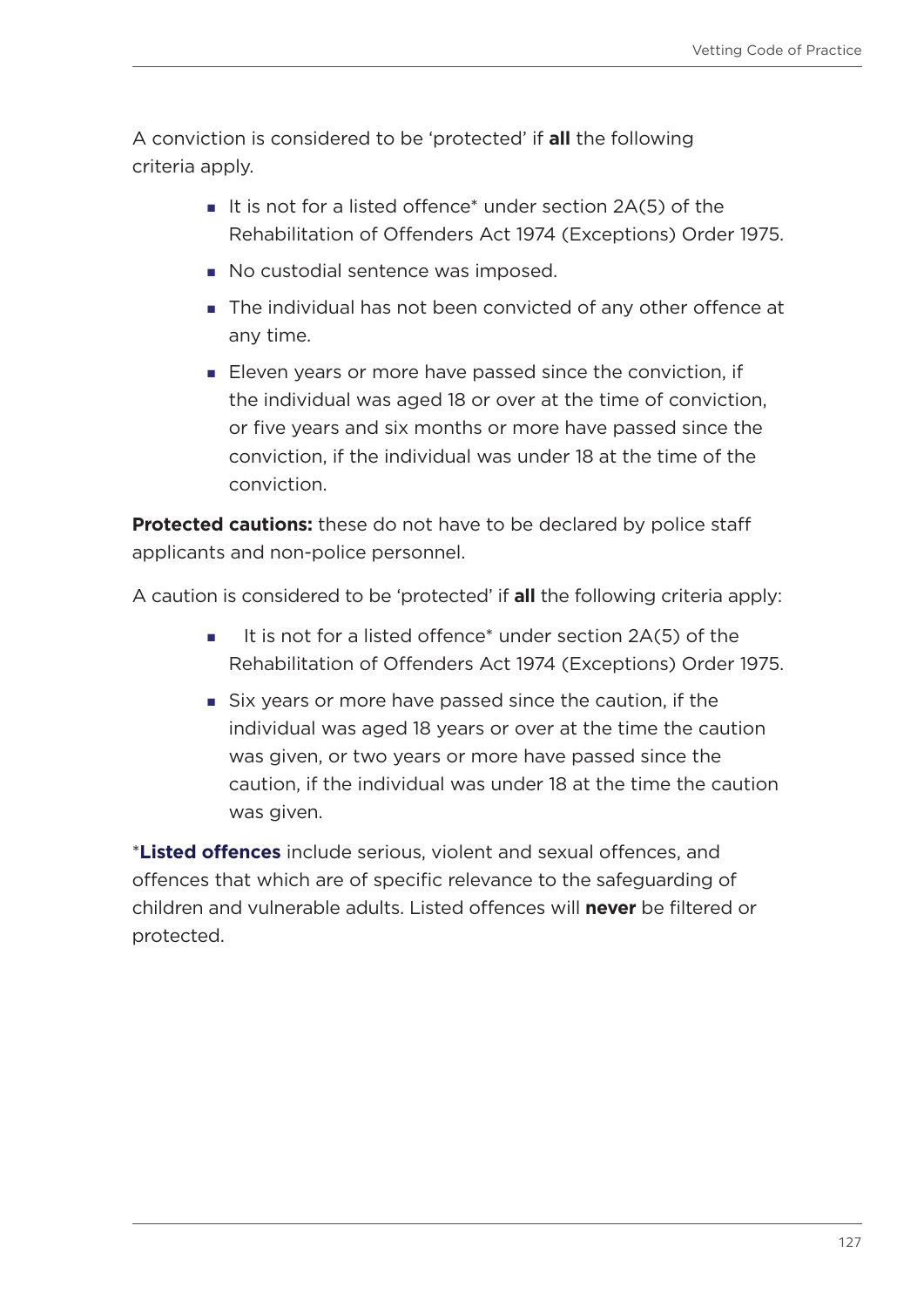## **Sample management vetting form**

#### **Failure to complete all sections could delay this application.**

#### **Section one:**

**To be completed by the vacancy holder or the supervisor of the post requiring vetting.**

The applicant must provide proof of their identity **and** proof of their current address. It is the responsibility of the recruiting force or police service, as the vacancy holder, to properly examine any documentation produced as proof of identity and address and to establish its authenticity.

Means of establishing identity include:

- **u** current UK driving licence
- **passport**
- certificate of birth, adoption, marriage or civil partnership
- for non-UK nationals only documentation relating to immigration status and permission to work in the UK.

Means of establishing residence, ideally one of the following (other documents may be acceptable locally):

- current utility bill
- mobile phone bill
- **I** local authority tax bill (valid for current year).

| List of documents seen                                      |  |
|-------------------------------------------------------------|--|
| I have checked the above<br>details as proof of identity of |  |
| Contact name                                                |  |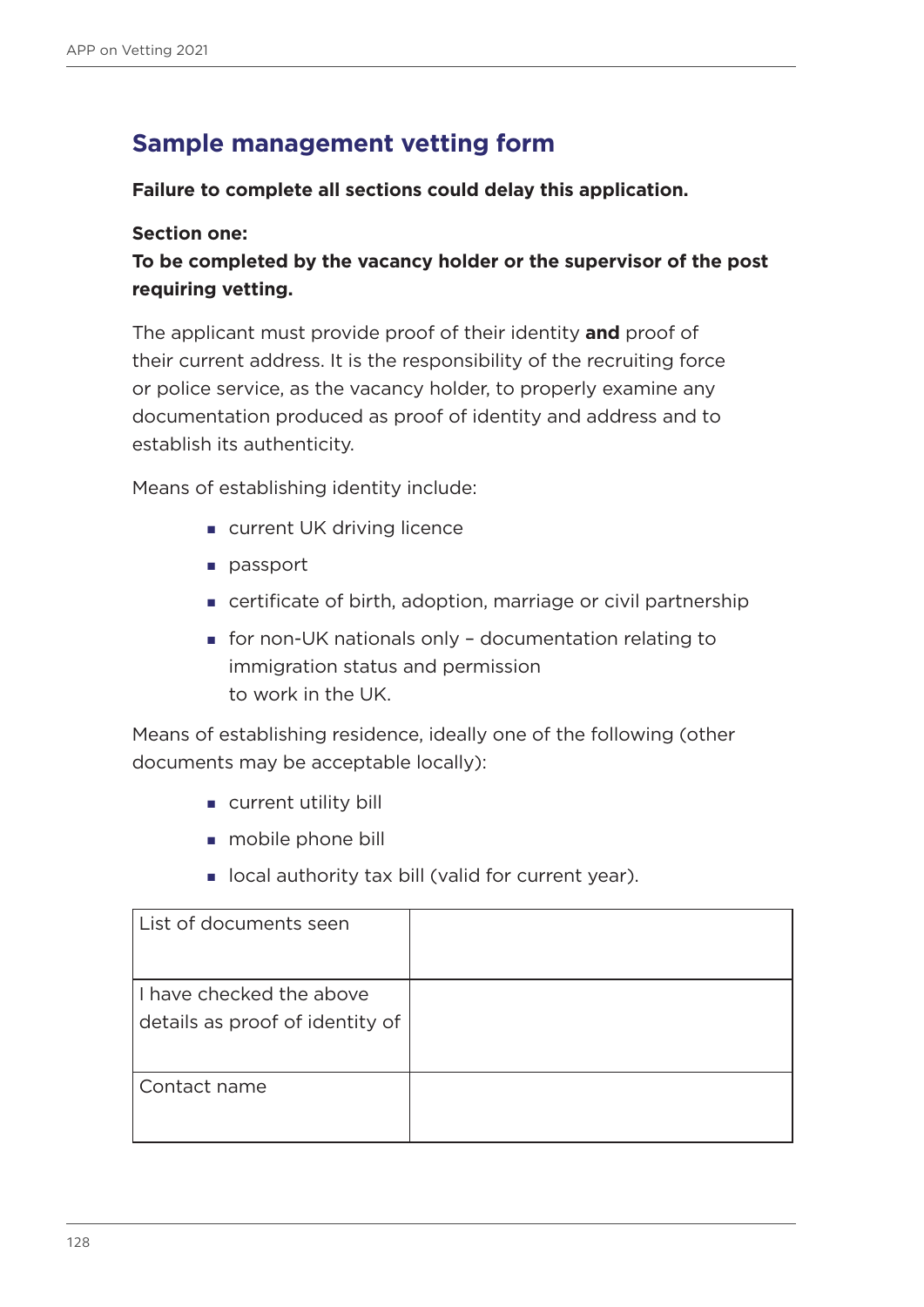| Job title, department, and<br>force number (eg, collar or<br>employee number) |  |
|-------------------------------------------------------------------------------|--|
| Contact number                                                                |  |
| Signed                                                                        |  |
| Date                                                                          |  |

#### **Section two:**

#### **The following pages must be completed by the applicant.**

Your personal details will not be released without your approval to any other individuals or company, apart from other appropriate departments within this force, another police force or relevant external agency where required for vetting purposes. The personal data you supply will be managed confidentially, securely and in accordance with the General Data Protection Regulation (GDPR) and/or Data Protection Act 2018 as applicable. Personal data will not be retained for longer than is necessary and held in accordance with force retention schedules, after which it will be disposed of securely (see the force privacy notice for further details). Under data protection legislation, individuals have a general right of access to their personal data held by police forces, subject to certain exemptions. Further information in relation to your rights and on how organisations can use your data is available from the Information Commissioner's Office at **[ico.org.uk](https://ico.org.uk/)**

## **For further information about how we will process your personal data, please refer to our privacy notice here [force to provide hyperlink to full privacy notice].**

**All** questions must be answered. Where a question does not apply to you or you do not know the answer, please enter **N/A** or **N/K** as appropriate. Use extra pages as required.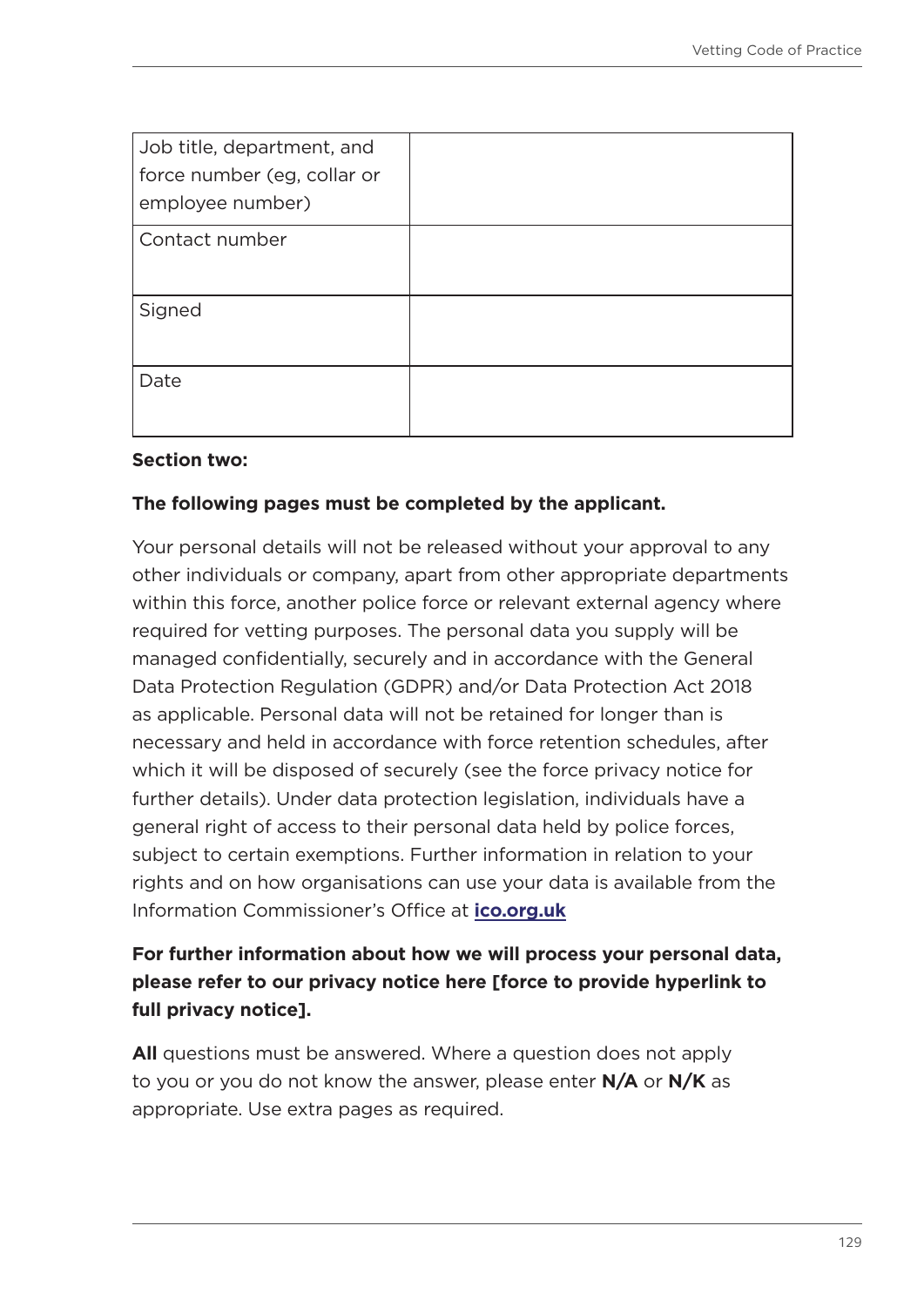## Applicant's contact details

| Home      | Mobile    |  |
|-----------|-----------|--|
| telephone | telephone |  |
| Work      | Email     |  |
| telephone | address   |  |

## Applicant

| Title                                          |  |
|------------------------------------------------|--|
| Surname or family name                         |  |
| Surname or family name at birth                |  |
| Any other previous surname or<br>family names  |  |
| Forenames or personal name and<br>middle names |  |
| Any alias or previously used names             |  |
| Gender                                         |  |
| Date of birth                                  |  |
| Town, county and country of birth              |  |
| Current occupation                             |  |
| <b>Current address</b>                         |  |
| Postcode                                       |  |
| Address since (insert date)                    |  |

**If you or your partner have lived at any other addresses in the past five years, please provide details and dates of occupancy below. Please use additional pages if necessary.**

| Previous |  |
|----------|--|
| address  |  |
| Previous |  |
| address  |  |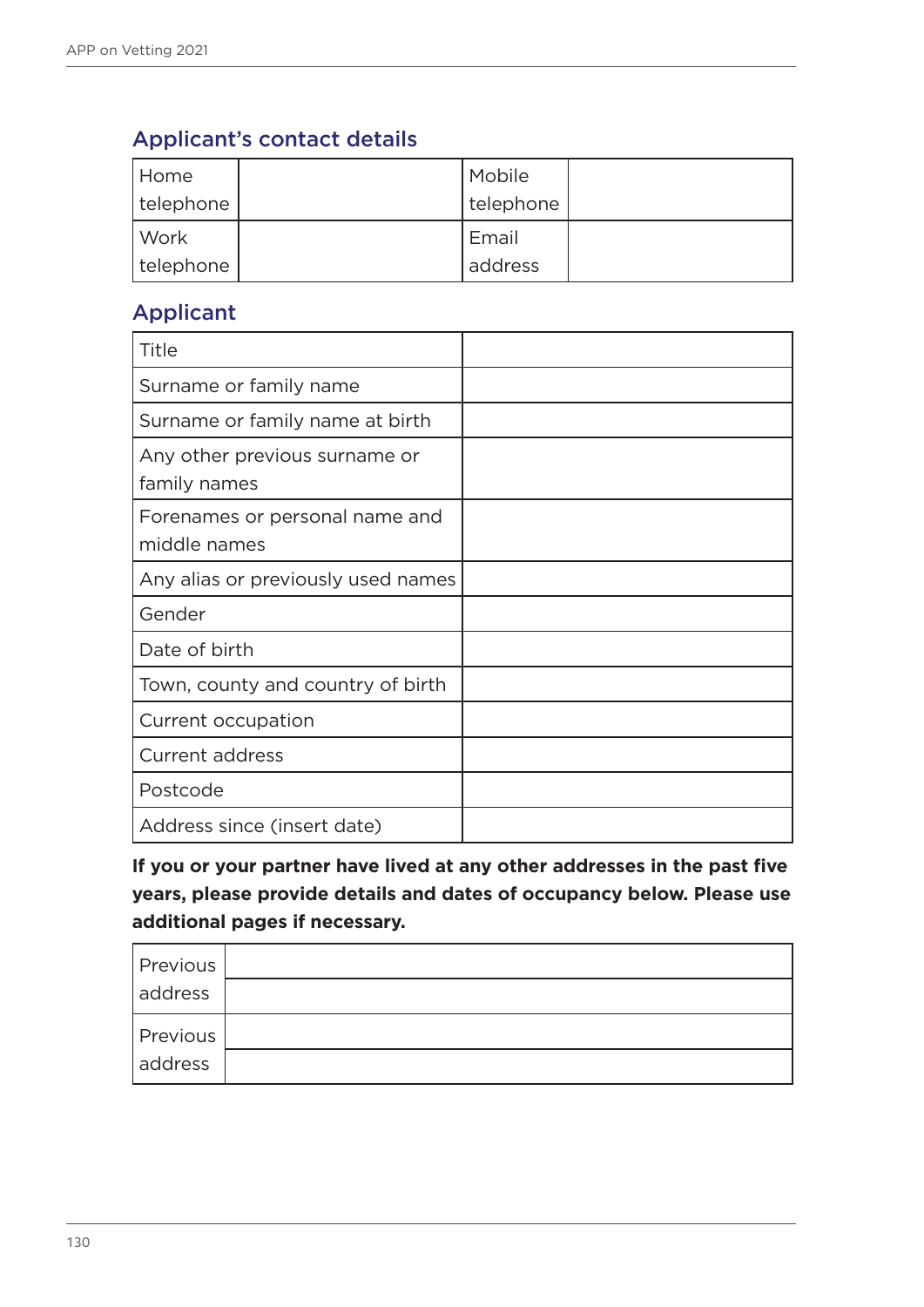## Partner

| Title                                          |  |
|------------------------------------------------|--|
| Surname or family name                         |  |
| Surname or family name at birth                |  |
| Any other previous surname or<br>family names  |  |
| Forenames or personal name and<br>middle names |  |
| Gender                                         |  |
| Date of birth                                  |  |
| Town, county and country of birth              |  |
| Current occupation                             |  |
| <b>Current address</b>                         |  |
| Postcode                                       |  |
| Address since (insert date)                    |  |
| Relationship and number of years<br>together   |  |
| Please indicate if deceased                    |  |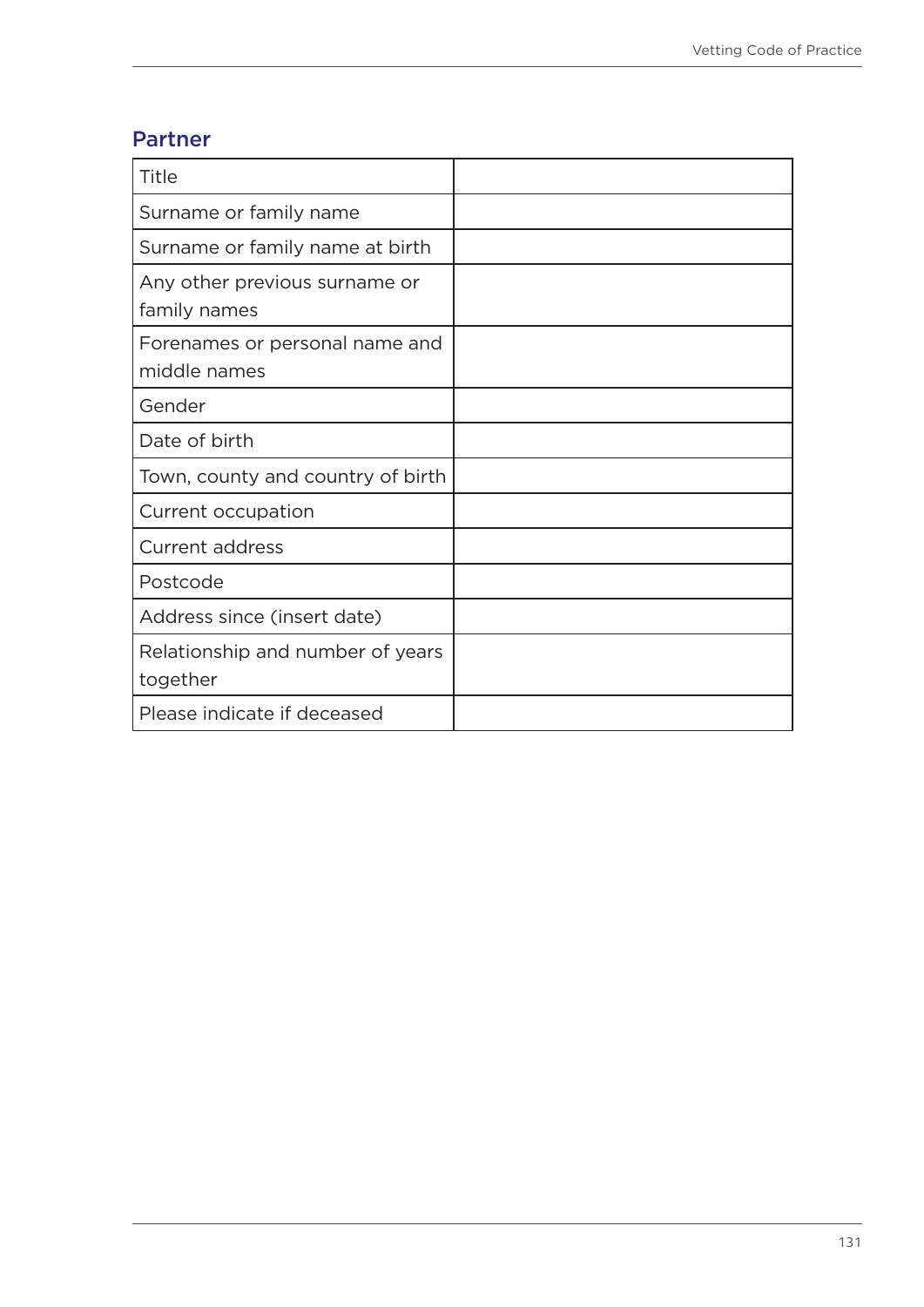## Children

Please enter details of your children, including biological children, stepchildren or adopted children. There is no need to include children **under 10 years of age**. Please use extra pages if necessary.

| Relationship (please state if     |  |
|-----------------------------------|--|
| biological, step- or adopted)     |  |
| Surname or family name            |  |
| Surname or family name at birth   |  |
| Any other previous surname or     |  |
| family names                      |  |
| Forenames or personal name and    |  |
| middle names                      |  |
| Date of birth                     |  |
| Town, county and country of birth |  |
| <b>Current address</b>            |  |
| Postcode                          |  |
| Address since                     |  |
| Please indicate if deceased       |  |

| Relationship (please state if     |  |
|-----------------------------------|--|
| biological, step- or adopted)     |  |
| Surname or family name            |  |
| Surname or family name at birth   |  |
| Any other previous surname or     |  |
| family names                      |  |
| Forenames or personal name and    |  |
| middle names                      |  |
| Date of birth                     |  |
| Town, county and country of birth |  |
| <b>Current address</b>            |  |
| Postcode                          |  |
| Address since                     |  |
| Please indicate if deceased       |  |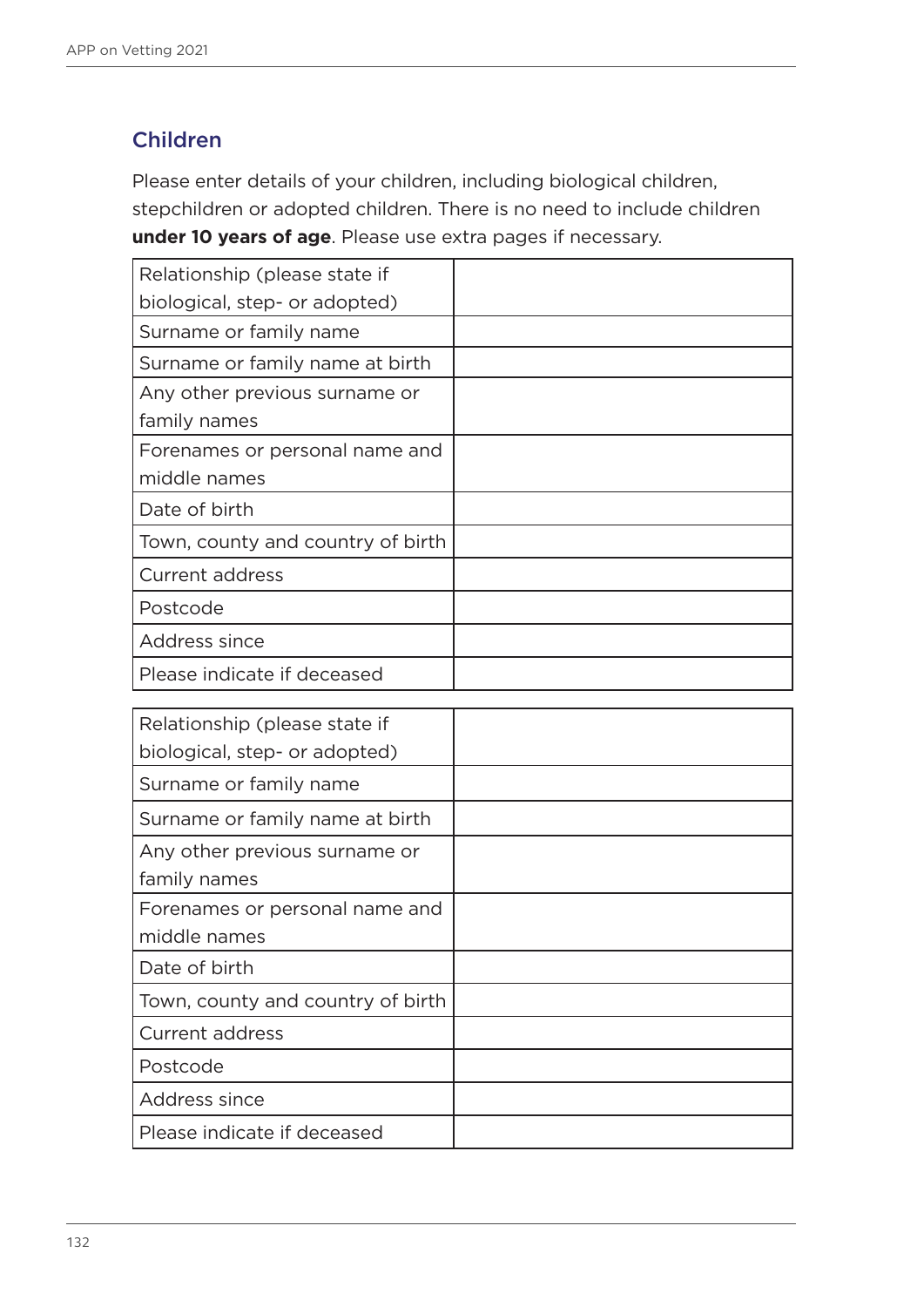## Parents

Please enter details of your natural parents and any adoptive parents, step-parents or guardians. Please use extra pages if necessary.

| Relationship (please state if natural, |  |
|----------------------------------------|--|
| adoptive, step- or guardian)           |  |
| Surname or family name                 |  |
| Surname or family name at birth        |  |
| Any other previous surname or          |  |
| family names                           |  |
| Forenames or personal name and         |  |
| middle names                           |  |
| Date of birth                          |  |
| Town, county and country of birth      |  |
| Current address                        |  |
| Postcode                               |  |
| Address since                          |  |
| Please indicate if deceased            |  |

| Relationship (please state if natural, |  |
|----------------------------------------|--|
| adoptive, step- or guardian)           |  |
| Surname or family name                 |  |
| Surname or family name at birth        |  |
| Any other previous surname or          |  |
| family names                           |  |
| Forenames or personal name and         |  |
| middle names                           |  |
| Date of birth                          |  |
| Town, county and country of birth      |  |
| Current address                        |  |
| Postcode                               |  |
| Address since                          |  |
| Please indicate if deceased            |  |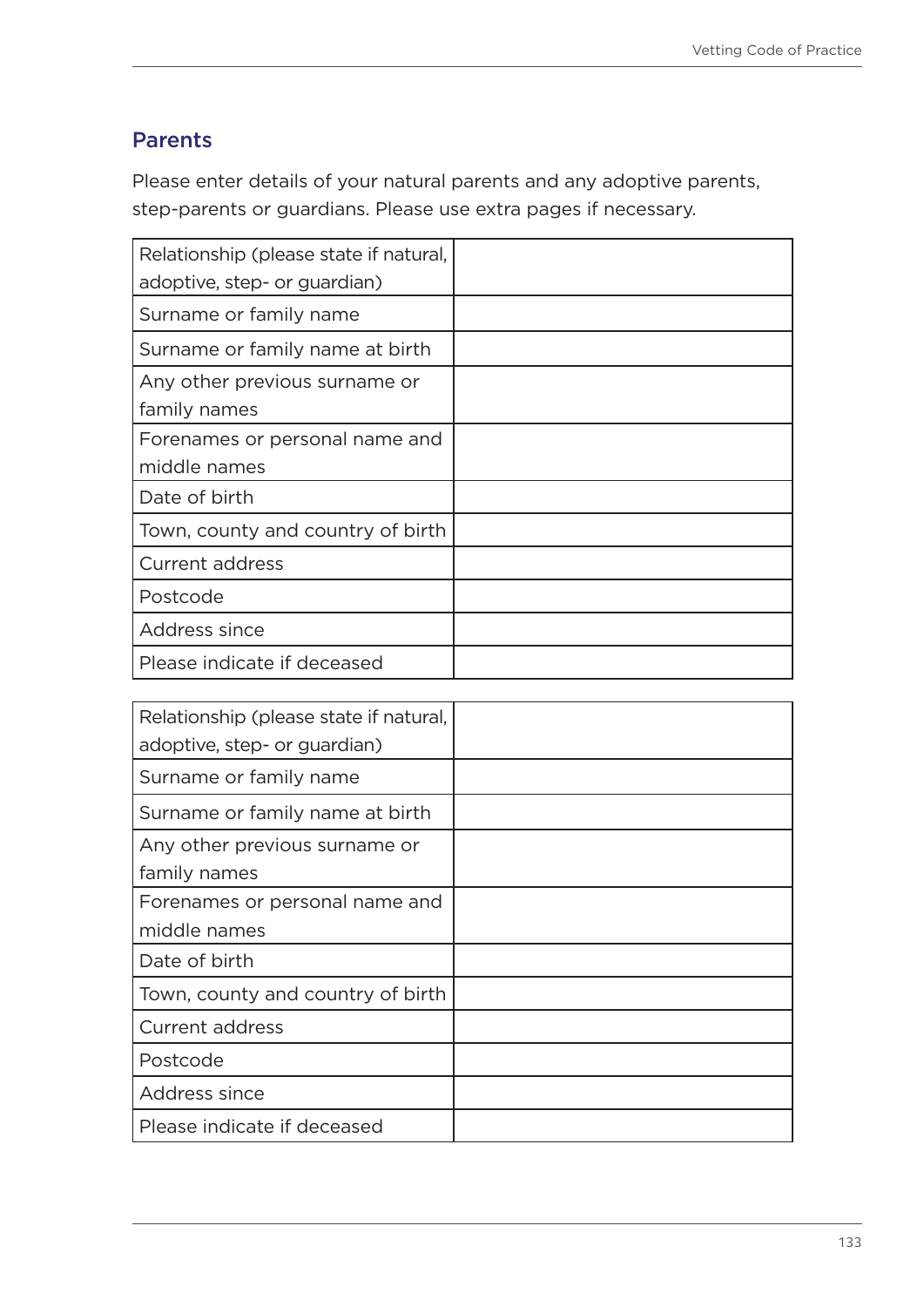Are your parents divorced or separated?



If so, does either parent have a new partner?

| Yes l | Nο |  |
|-------|----|--|
|       |    |  |

Please provide details as above for new partners on an extra page.

### Brothers and sisters

Please enter details of your siblings, including half-, step- or adopted siblings. There is no need to include siblings **under 10 years of age**. Please use extra pages if necessary.

| Relationship (please specify if full,          |  |
|------------------------------------------------|--|
| half-, step- or adopted sibling)               |  |
| Surname or family name                         |  |
| Surname or family name at birth                |  |
| Any other previous surname or<br>family names  |  |
| Forenames or personal name and<br>middle names |  |
| Date of birth                                  |  |
| Town, county and country of birth              |  |
| <b>Current address</b>                         |  |
| Postcode                                       |  |
| Address since                                  |  |
| Please indicate if deceased                    |  |

| Relationship (please specify if full,<br>half-, step- or adopted sibling) |  |
|---------------------------------------------------------------------------|--|
| Surname or family name                                                    |  |
| Surname or family name at birth                                           |  |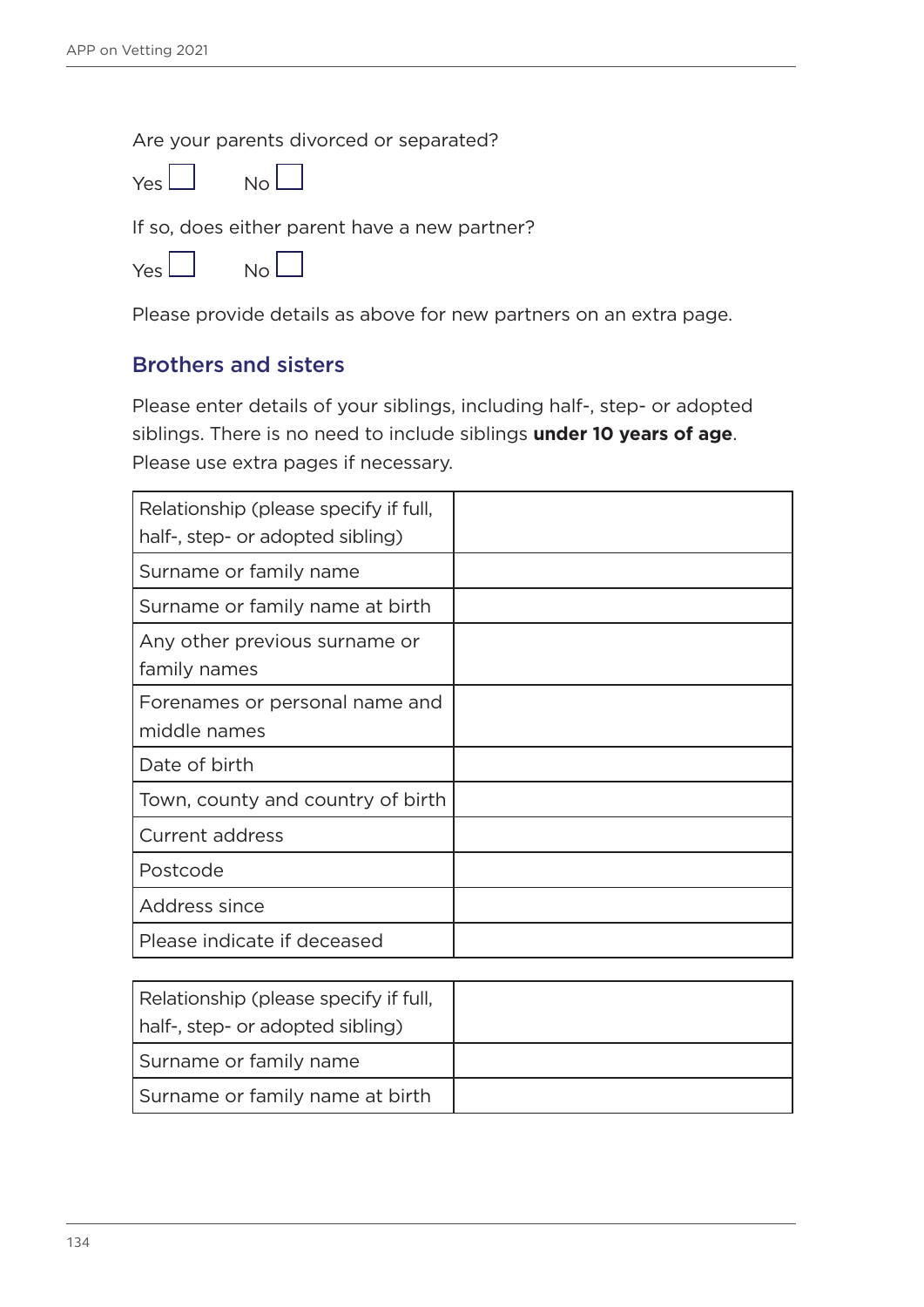| Any other previous surname or<br>family names  |  |
|------------------------------------------------|--|
| Forenames or personal name and<br>middle names |  |
| Date of birth                                  |  |
| Town, county and country of birth              |  |
| <b>Current address</b>                         |  |
| Postcode                                       |  |
| Address since                                  |  |
| Please indicate if deceased                    |  |

## Co-residents

Please supply details of **all persons residing** with you at your address other than those you have already listed above.

There is no need to include co-residents **under 10 years of age**. Please use extra pages if necessary.

| Relationship                                   |  |
|------------------------------------------------|--|
| Surname or family name                         |  |
| Any other previous surname or<br>family names  |  |
| Forenames or personal name and<br>middle names |  |
| Forenames/personal name and<br>middle names    |  |
| Date of birth                                  |  |
| Town, county and country of birth              |  |

| Relationship                  |  |
|-------------------------------|--|
| Surname or family name        |  |
| Any other previous surname or |  |
| family names                  |  |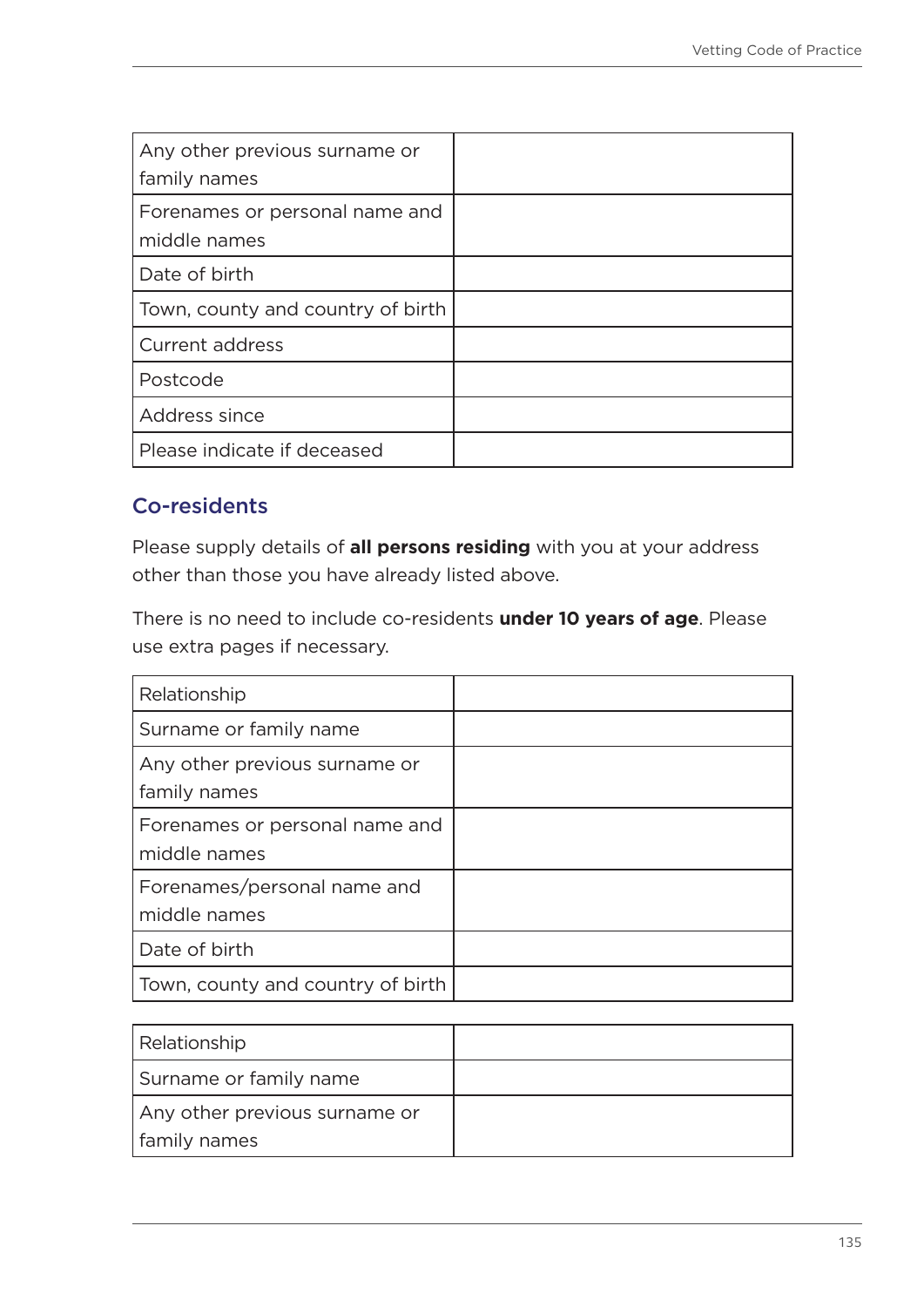| Forenames or personal name and<br>middle names |  |
|------------------------------------------------|--|
| Forenames/personal name and<br>middle names    |  |
| Date of birth                                  |  |
| Town, county and country of birth              |  |

## Security information

Please use extra pages if necessary.

In accordance with the Rehabilitation of Offenders Act 1974 and the Rehabilitation of Offenders Act 1974 (Exceptions) Order 1975:

- Those applying for police staff and non-police personnel roles are **not** required to declare any information in relation to a protected caution or a protected conviction (further information in relation to these is provided at the end of this form).
- $\blacksquare$  Those applying to become a police officer or a member of the Special Constabulary **must disclose** all convictions and cautions with **no** exceptions.

**It is your responsibility to ensure that you understand whether you have a protected caution or conviction and to ensure you complete this form fully and accurately.** 

#### **Please read this section very carefully.**

Have you ever been the subject of an investigation into, arrested for, summonsed for, charged with, cautioned for or convicted of **any offence** by any UK or non-UK police force, law enforcement agency, or other statutory prosecuting authority or agency?

 $Yes$   $\begin{vmatrix} 1 & 0 \\ 0 & 0 \end{vmatrix}$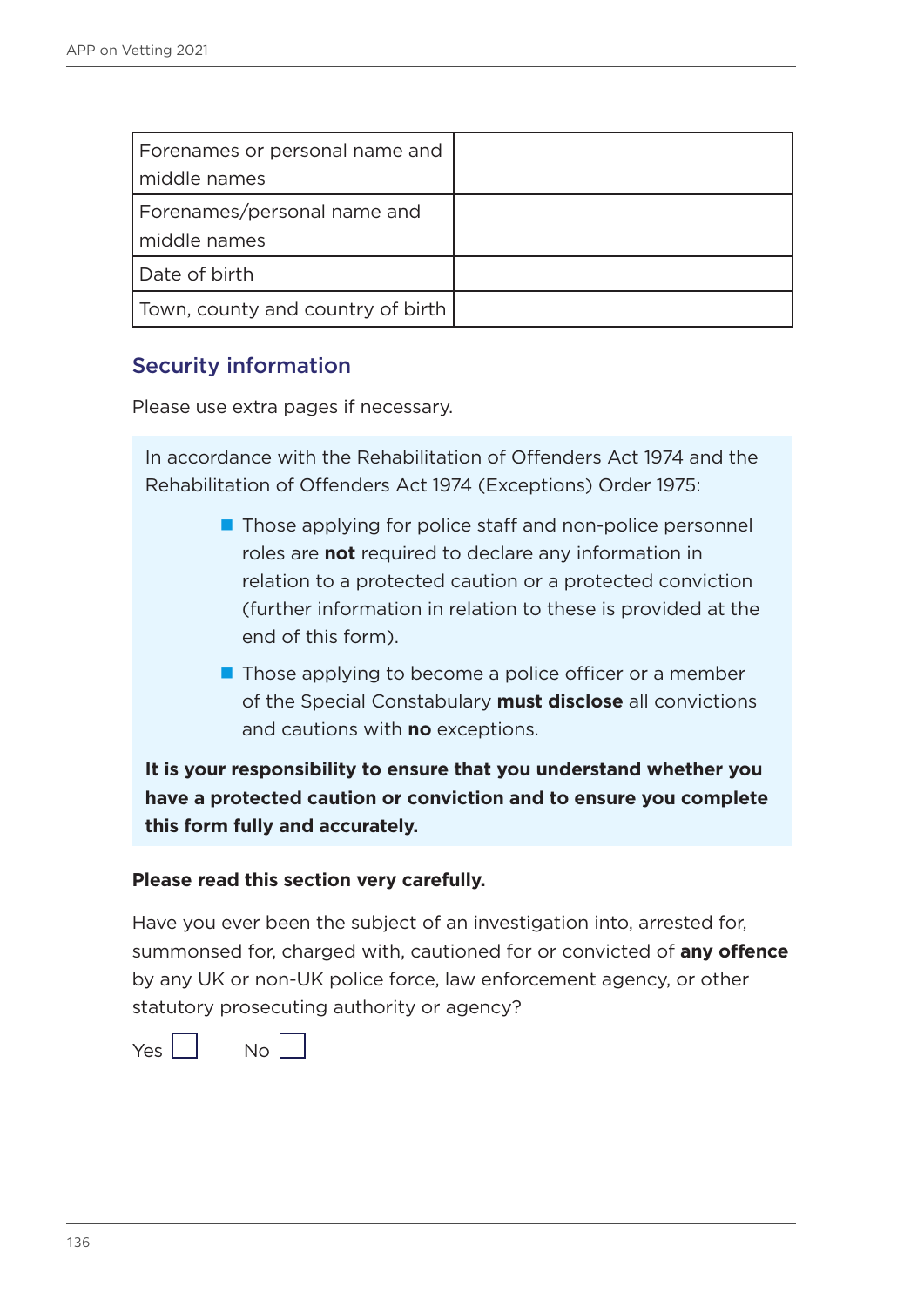| Offences include the following matters (please answer every question): |  |  |
|------------------------------------------------------------------------|--|--|
|------------------------------------------------------------------------|--|--|

|                                                                                                                                                                                                                                                                                                                   | Yes        | <b>No</b> |
|-------------------------------------------------------------------------------------------------------------------------------------------------------------------------------------------------------------------------------------------------------------------------------------------------------------------|------------|-----------|
| traffic offences (including fixed penalty<br>notices other than for parking)                                                                                                                                                                                                                                      |            |           |
| receipt of an absolute or conditional<br>discharge or binding over order                                                                                                                                                                                                                                          |            |           |
| receipt of a reprimand, warning, final<br>warning or caution as an adult or juvenile,<br>or any restorative justice disposal                                                                                                                                                                                      |            |           |
| being the subject of an anti-social behaviour<br>order, any measures introduced by the Anti-<br>social Behaviour, Crime and Policing Act<br>2014, such as a criminal behaviour order, civil<br>injunction, football spectator banning order,<br>any order under the Sexual Offences Act<br>2003, harassment order |            |           |
| being issued with a penalty notice for<br>disorder or other fixed penalty notice<br>(other than for parking).                                                                                                                                                                                                     |            |           |
| In addition, you must declare if you have:                                                                                                                                                                                                                                                                        | <b>Yes</b> | <b>No</b> |
| had any involvement with the military<br>authorities on disciplinary matters<br>(whether involving court martial or not)                                                                                                                                                                                          |            |           |
| had any involvement in a criminal<br>investigation (whether or not this has led<br>to a prosecution)                                                                                                                                                                                                              |            |           |
| had any involvement in misconduct or<br>disciplinary proceedings (whether as a<br>paid employee or as a volunteer)                                                                                                                                                                                                |            |           |
| been included on the 'Police Barred List'<br>or 'Police Advisory List'.                                                                                                                                                                                                                                           |            |           |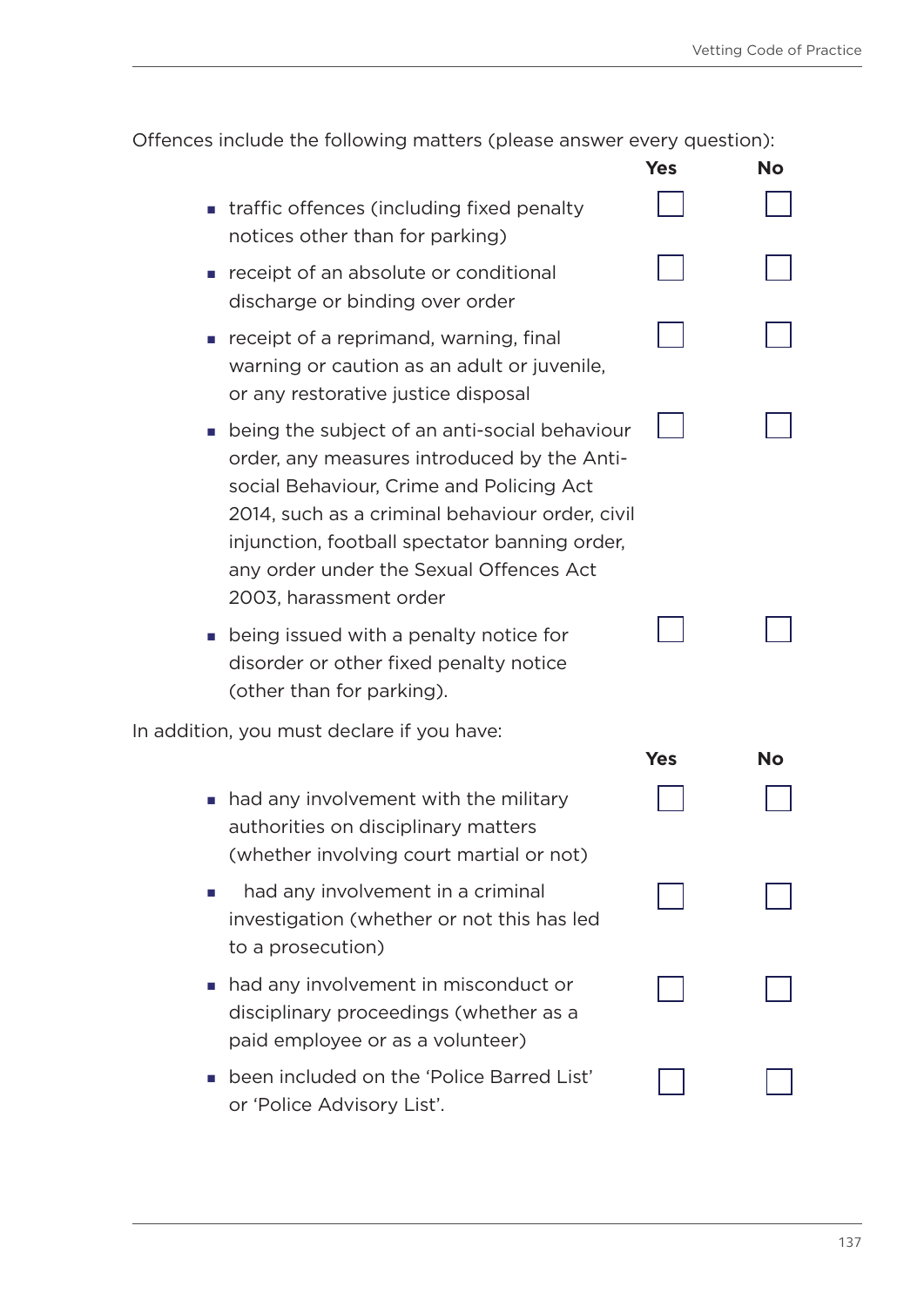| If you have answered <b>yes</b> to any |
|----------------------------------------|
| of the above, please provide           |
| details including incident or          |
| offence, sentence or punishment,       |
| sentencing authority and dates.        |
| Please continue on a separate          |
| sheet if necessary.                    |
|                                        |

Have you ever been involved in any actions that could be described as politically, religiously, racially, or environmentally disruptive?



| If you have answered yes, |
|---------------------------|
| please provide details.   |
|                           |

Do you associate with any person(s), including family members, who you know or have reason to believe has criminal convictions, or is engaged in criminal activities? An association would include communicating via phone, social media and other forms of communication, not just in person.

 $Yes \mid No \mid$ 

| If you have answered yes, please |
|----------------------------------|
| provide details including name   |
| of associate, your relationship  |
| to them, address, date of birth  |
| (if known), the reason you       |
| have nominated them and the      |
| closeness of your connection to  |
| them. Please also indicate how   |
| often you associate with them    |
| (eg. at least daily, most weeks, |
| monthly, or how many times a     |
| year if less than monthly).      |
|                                  |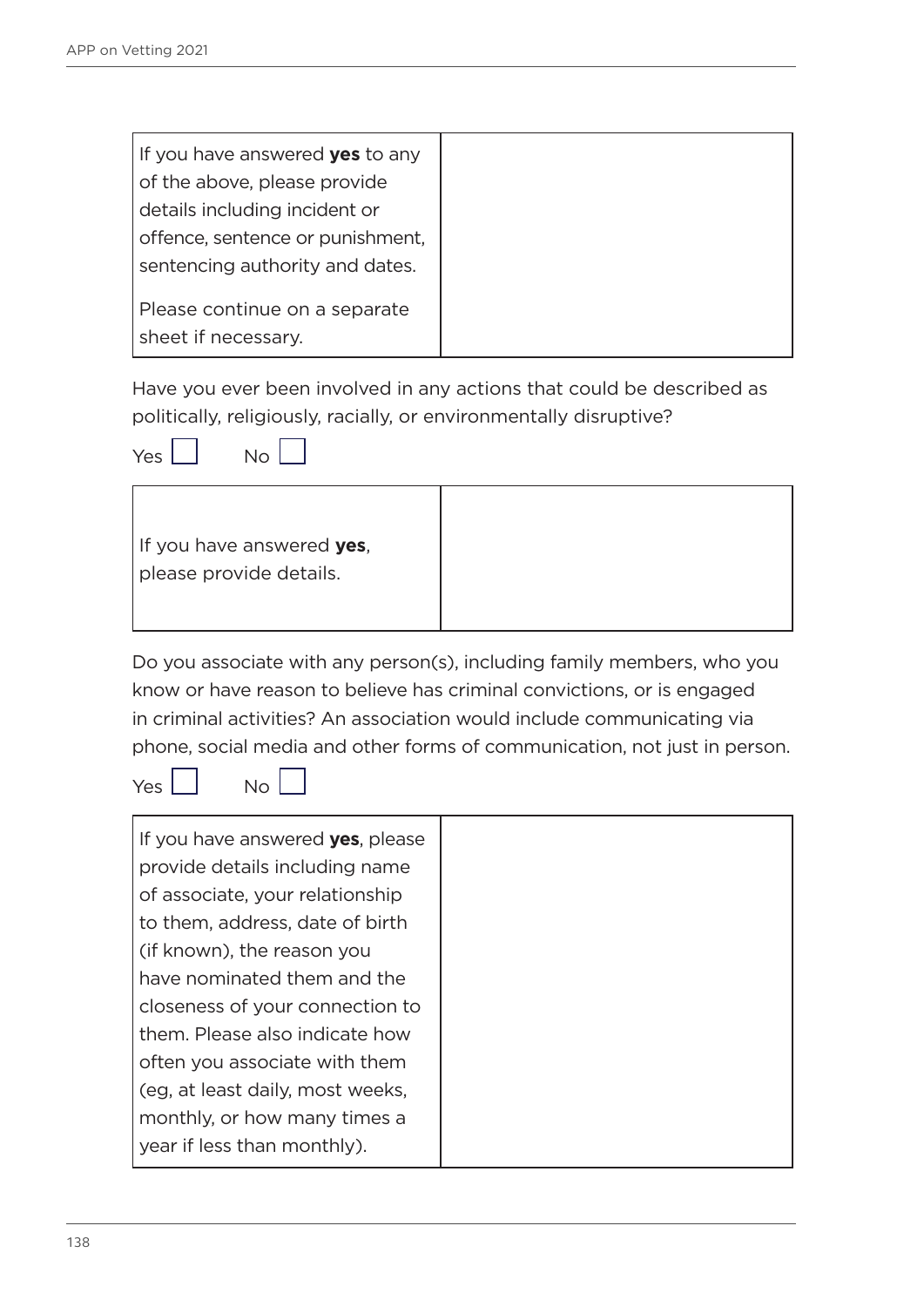Are you aware of any other circumstances, characteristics or conditions with the potential to render you susceptible to pressure or improper influence, such as the misuse of controlled or prescription drugs, financial difficulties, gambling or other addiction?

Yes No



| If you have answered <b>yes</b> , please |  |
|------------------------------------------|--|
| provide details.                         |  |

Please provide details of all instances where you have held a paid or unpaid post (including voluntary work) with the police, HM Forces or HM Government.

| Name of organisation |  |
|----------------------|--|
| Rank or post         |  |
| Collar or service    |  |
| Date from            |  |
| Date to              |  |

## Financial details

Do you have any secondary employment, financial or other business interest (including directorships or company secretarial positions) not related to your primary duties with the police service?

| Yes<br><b>No</b>                |  |
|---------------------------------|--|
| If yes, please provide details. |  |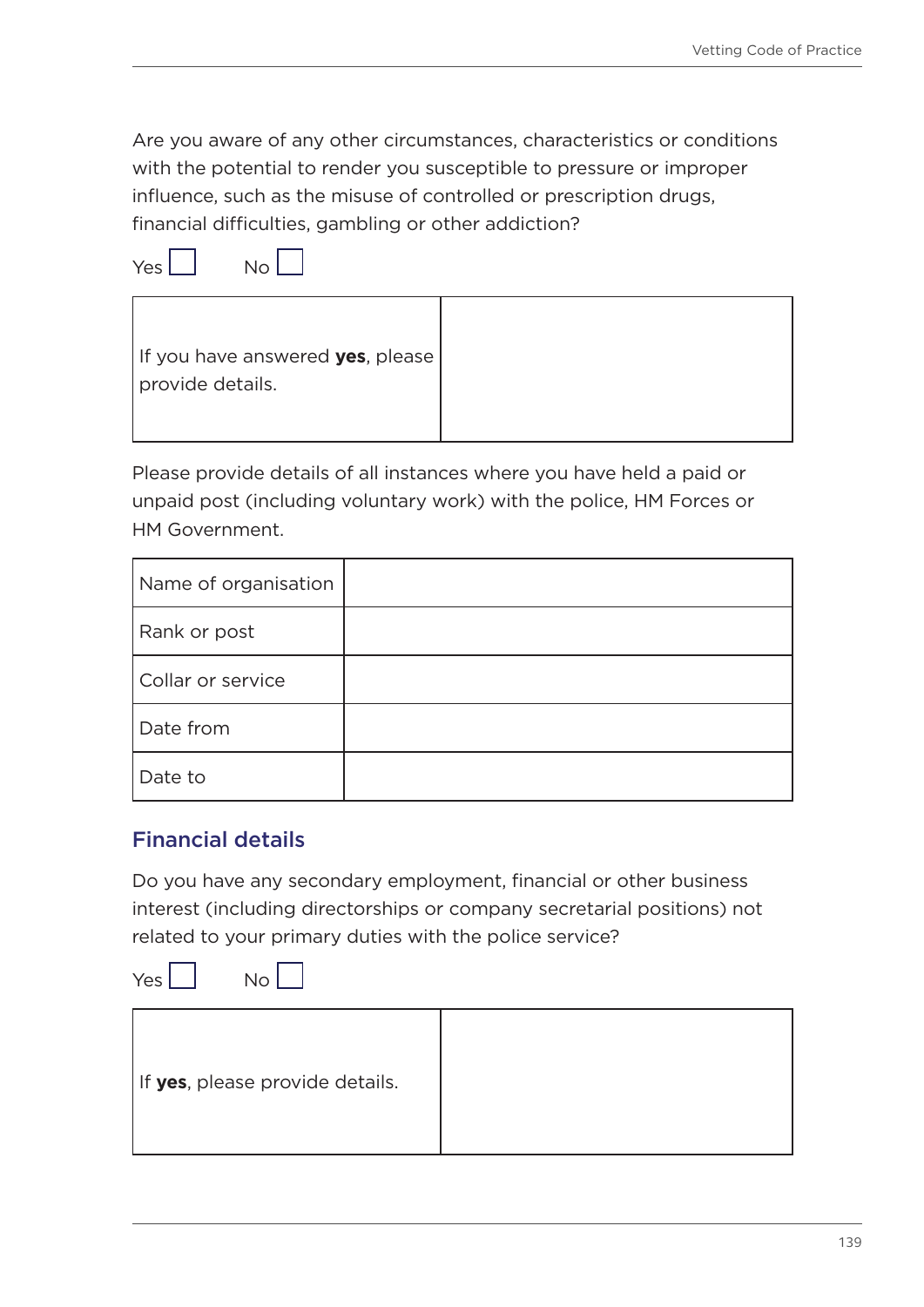| In the last 10 years,<br>have you:                                                                                     | Yes | <b>No</b> | <b>Number of</b><br><b>occurrences</b> | <b>Most</b><br>recent year |
|------------------------------------------------------------------------------------------------------------------------|-----|-----------|----------------------------------------|----------------------------|
| Been declared bankrupt?                                                                                                |     |           |                                        |                            |
| Had a loan terminated<br>by a bank or building<br>society?                                                             |     |           |                                        |                            |
| Had a credit, store or<br>charge card withdrawn<br>or been notified that a<br>card or account had been<br>defaulted?   |     |           |                                        |                            |
| Been the subject of an<br>adverse county court<br>judgment, a sheriff's<br>court or court of session<br>judgment?      |     |           |                                        |                            |
| Been party to a voluntary<br>agreement registered with<br>the county court, sheriff's<br>court or court<br>of session? |     |           |                                        |                            |
| Been the subject of an<br>attachment of earnings<br>order?                                                             |     |           |                                        |                            |
| Had repossession<br>proceedings started<br>against you?                                                                |     |           |                                        |                            |
| Been party to an<br>individual voluntary<br>arrangement, debt<br>relief order or debt<br>management programme?         |     |           |                                        |                            |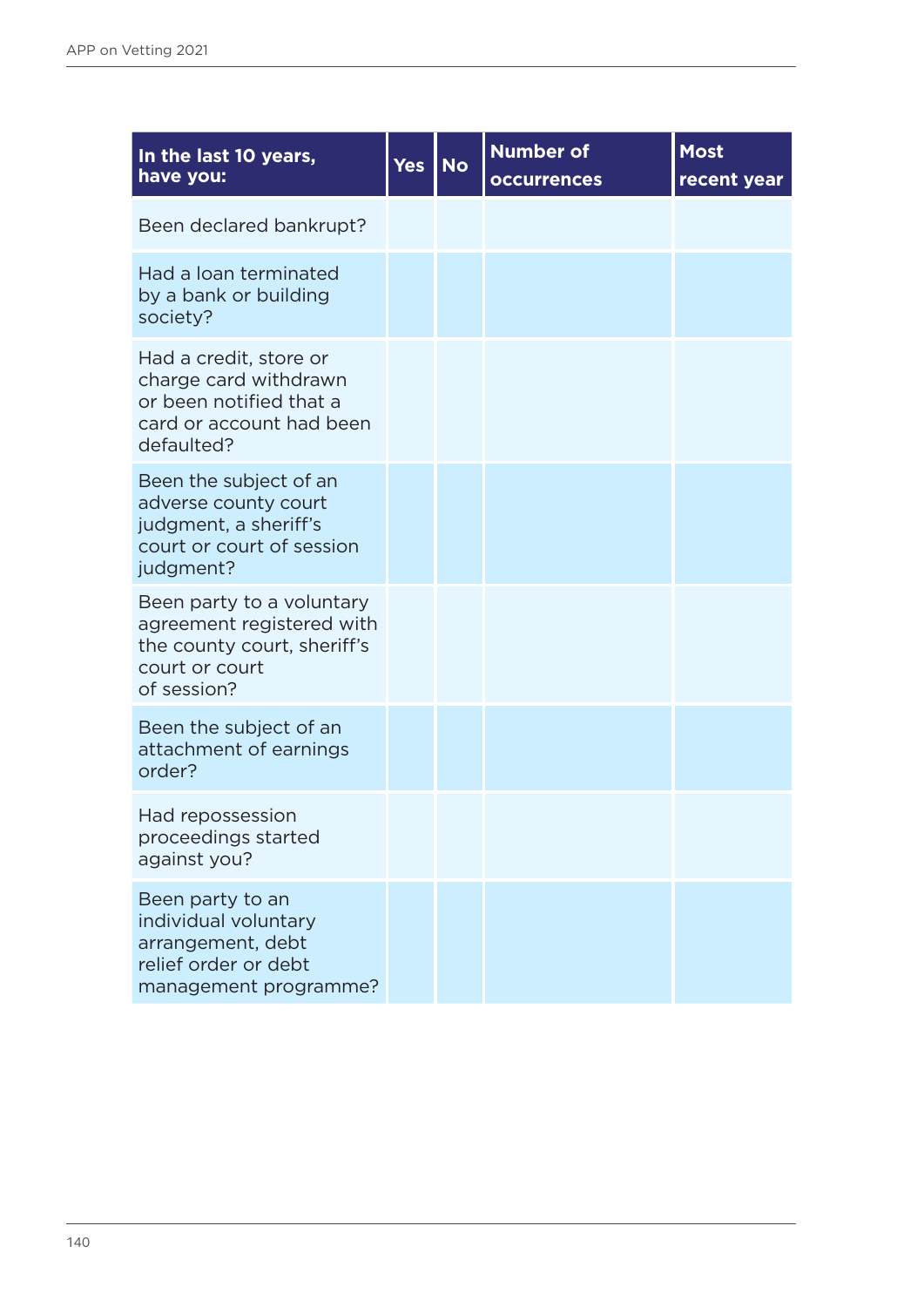| If yes to any of the above, please |  |
|------------------------------------|--|
| provide details and dates of any   |  |
| discharges, as well as any other   |  |
| relevant information (use extra    |  |
| (pages if necessary).              |  |

Are there any other details or explanations that would help to clarify your current financial status that are not already covered in the answers provided above?

 $Yes  $\vert \vert$  No $\vert$$ 

| If yes, please provide details,   |
|-----------------------------------|
| including reasons for any         |
| outstanding loans or commitments. |

## **Declaration**

To be completed by the applicant.

- I consent to the information provided on this form being used by the vetting unit for the purposes of vetting.
- I consent to information for the purposes of vetting being shared with other police forces and relevant security agencies, and consent to those forces and agencies sharing relevant information for the purposes of vetting with the force or policing body to which I am applying.
- I declare that the information I have given is true and complete to the best of my knowledge and belief.
- I undertake to report as soon as practicable any material changes in the information I have given.
- I consent to a financial check being carried out.
- I understand that if I knowingly make a false statement or deliberate omission in the information provided, I might be disqualified from working for the police on this or any future occasion and/or may be liable for future disciplinary action.
- I understand that social media checks may be conducted as part of the vetting process.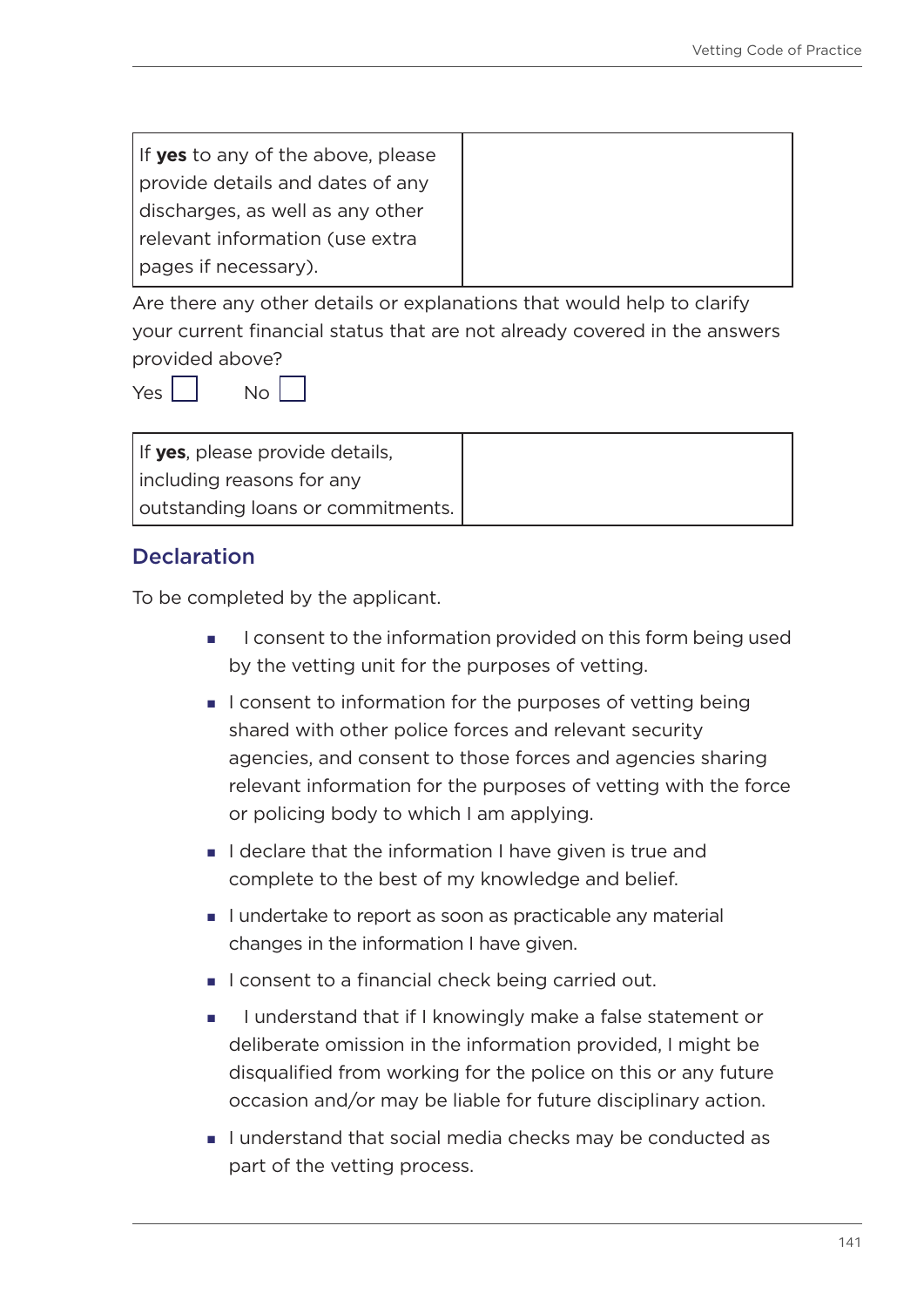- I understand it is my responsibility to inform those named on the form that their details have been provided for the purpose of my vetting application.
- I understand that the information provided as part of the vetting process will be treated in the strictest confidence, but will not be immune from disclosure and consideration in respect of serious disciplinary or criminal matters that may be revealed through or facilitated by vetting enquiries. Where this is the case, information provided in this questionnaire may be disclosed in any subsequent proceedings.
- $\blacksquare$  acknowledge that my vetting will be subject to ongoing review and renewal during my police employment.

**Signed** 

Date

## Rehabilitation of Offenders Act 1974 (Exceptions) Order 1975

#### **Protected cautions and protected convictions**

Please note: these exceptions (protected cautions and protected convictions) are only relevant to those being vetted for roles **other than police officer and Special Constabulary posts**.

**Police officer and Special Constabulary applicants:** there are **no exceptions** and all previous convictions and cautions, including those which would ordinarily be considered as 'spent' or protected, must be declared in this application.

**Police staff applicants and non-police personnel:** the above Exceptions Order introduced **protected convictions and cautions,** and distinguishes between the treatment of the roles of police officers and police support staff. This means that certain old and minor spent convictions and cautions are now considered protected and therefore **do not have to be disclosed**.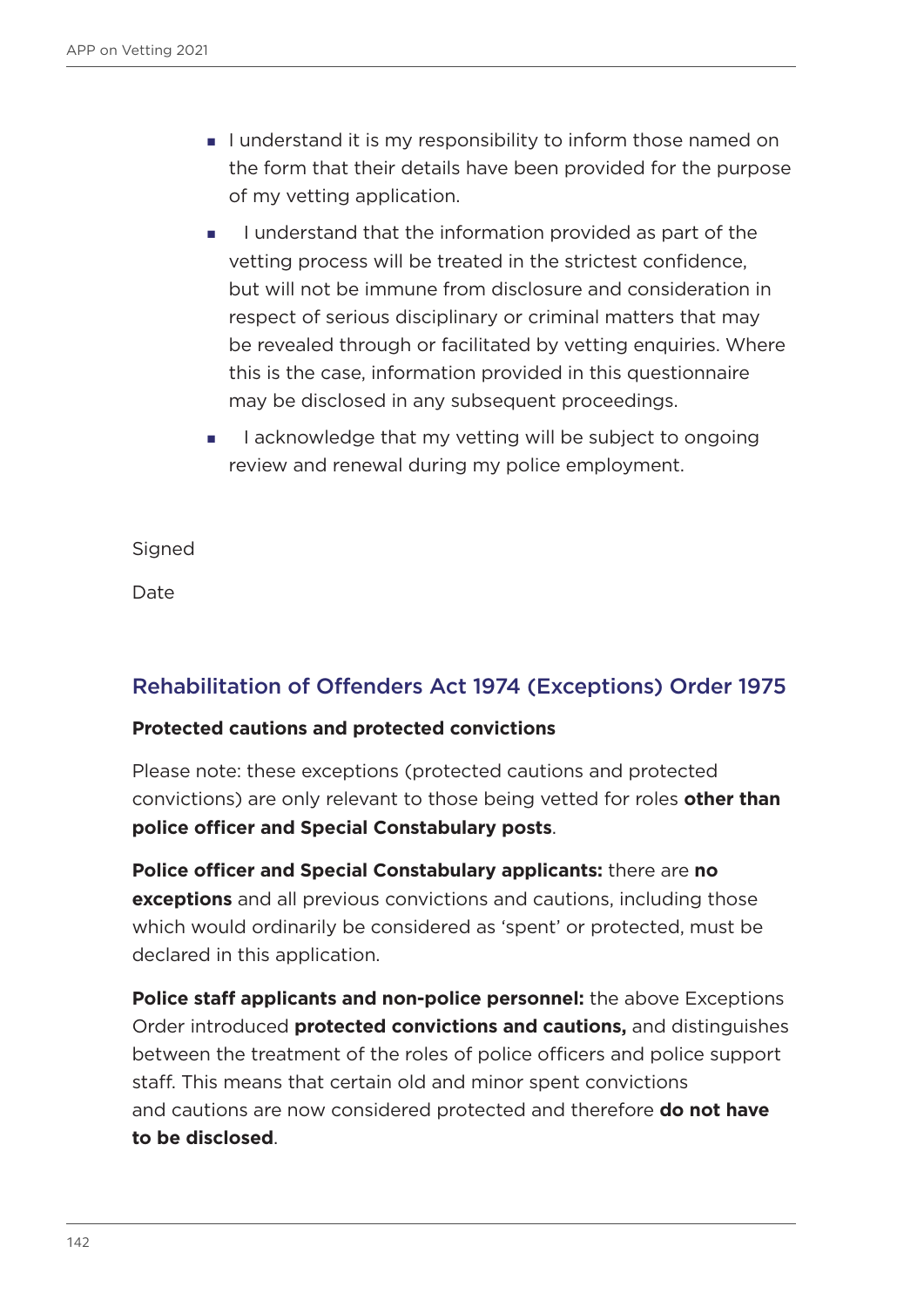While police staff and non-police personnel do still have to declare previous convictions and cautions that would ordinarily be considered as 'spent' under the Rehabilitation of Offenders Act 1974 the exception to this is for **protected** convictions and cautions.

**Protected convictions:** these **do not** have to be declared by police staff applicants and non-police personnel.

A conviction is considered to be 'protected' if **all** the following criteria apply.

- It is not for a listed offence\* under section  $2A(5)$  of the Rehabilitation of Offenders Act 1974 (Exceptions) Order 1975.
- No custodial sentence was imposed.
- The individual has not been convicted of any other offence at any time.
- Eleven years or more have passed since the conviction, if the individual was aged 18 or over at the time of conviction, or five years and six months or more have passed since the conviction, if the individual was under 18 at the time of the conviction.

**Protected cautions:** these do not have to be declared by police staff applicants and non-police personnel.

A caution is considered to be 'protected' if **all** the following criteria apply:

- It is not for a listed offence<sup>\*</sup> under section  $2A(5)$  of the Rehabilitation of Offenders Act 1974 (Exceptions) Order 1975.
- Six years or more have passed since the caution, if the individual was aged 18 years or over at the time the caution was given, or two years or more have passed since the caution, if the individual was under 18 at the time the caution was given.

\***Listed offences** include serious, violent and sexual offences, and offences that which are of specific relevance to the safeguarding of children and vulnerable adults. Listed offences will **never** be filtered or protected.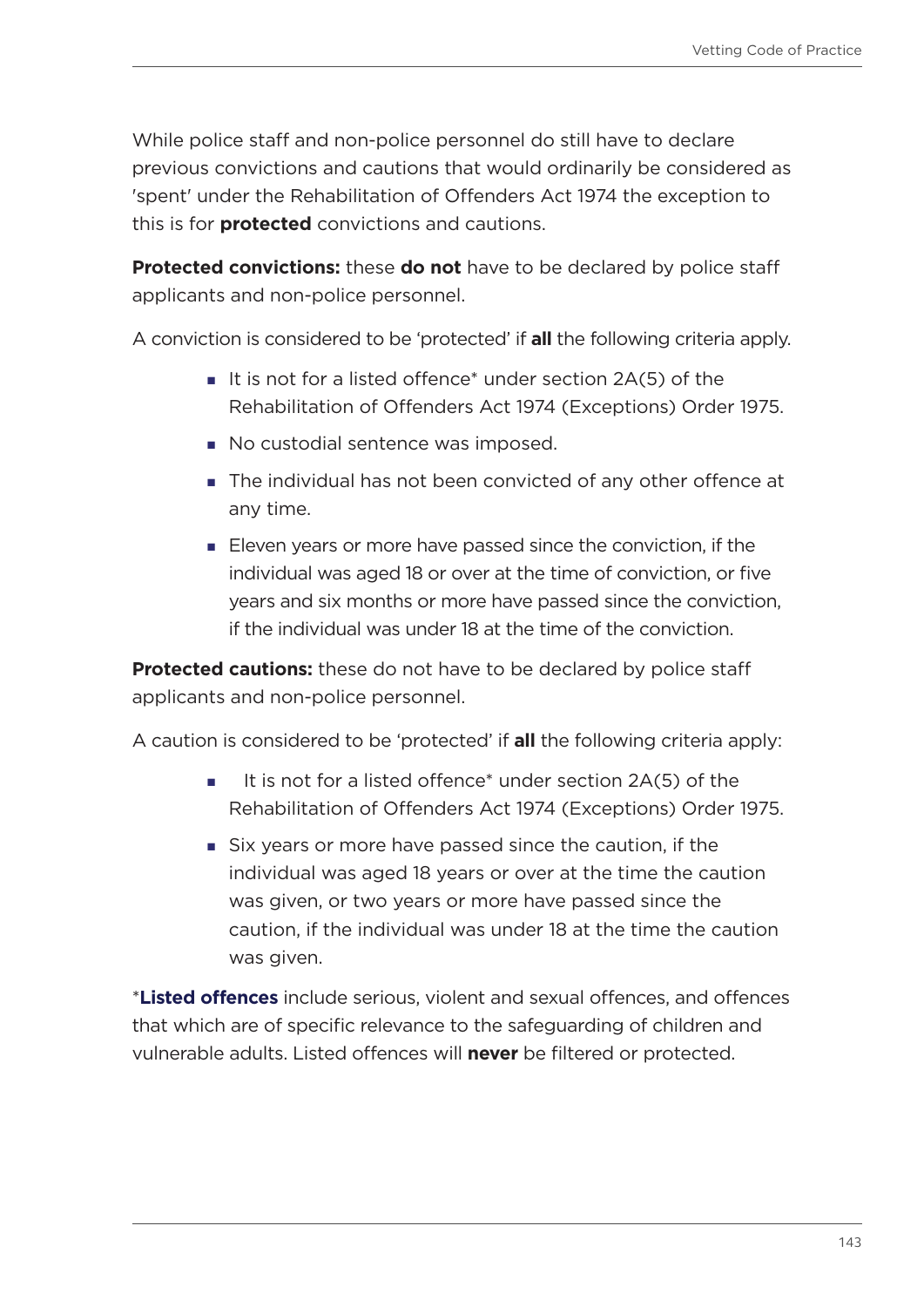# **Sample non-police personnel level 1 (NPPV1) vetting form**

**Failure to complete all sections could delay this application.**

#### **Section one:**

**To be completed by the employer.**

## **Authentication – to be completed by the employer (or sponsor as appropriate).**

It is the responsibility of the applicant's employer or sponsor to examine any documentation produced as proof of identity and address.

Means of establishing identity include:

- **u** current UK driving licence
- **passport**
- certificate of birth, adoption, marriage or civil partnership
- for non-UK nationals only documentation relating to immigration status and permission to work in the UK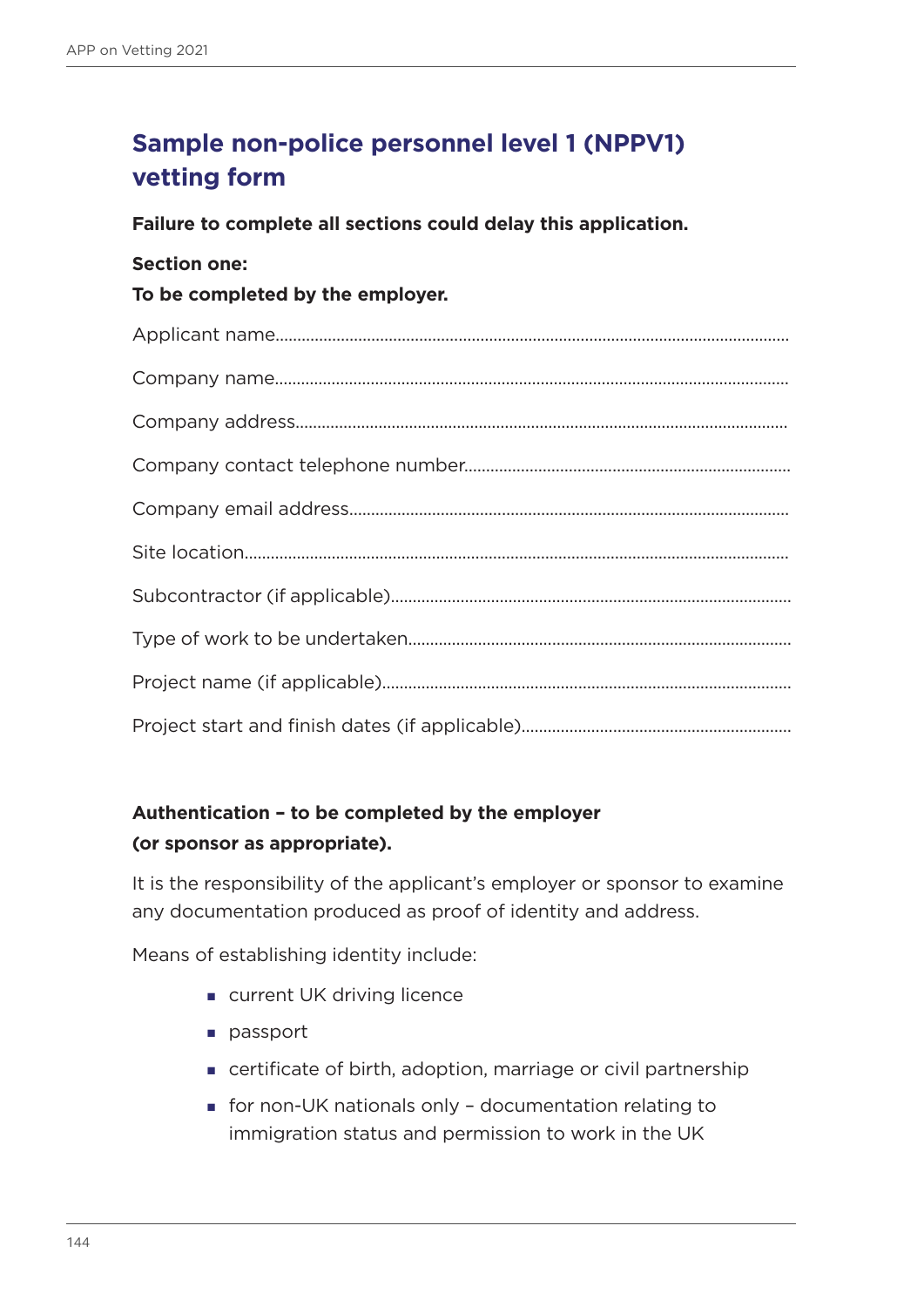Means of establishing residence, ideally one of the following (other documents may be acceptable locally):

- **current utility bill**
- **mobile phone bill**
- **I** local authority tax bill (valid for current year).

| List of documents<br>seen                                      |  |
|----------------------------------------------------------------|--|
| I have checked the<br>above details as<br>proof of identity of |  |
| Print name                                                     |  |
| Position in company<br>or host police force                    |  |
| Signed                                                         |  |
| Date                                                           |  |

#### **To be completed by the sponsor.**

| Contact name                             |  |
|------------------------------------------|--|
| Job title and force<br>number            |  |
| Location (department<br>or area command) |  |
| Contact number                           |  |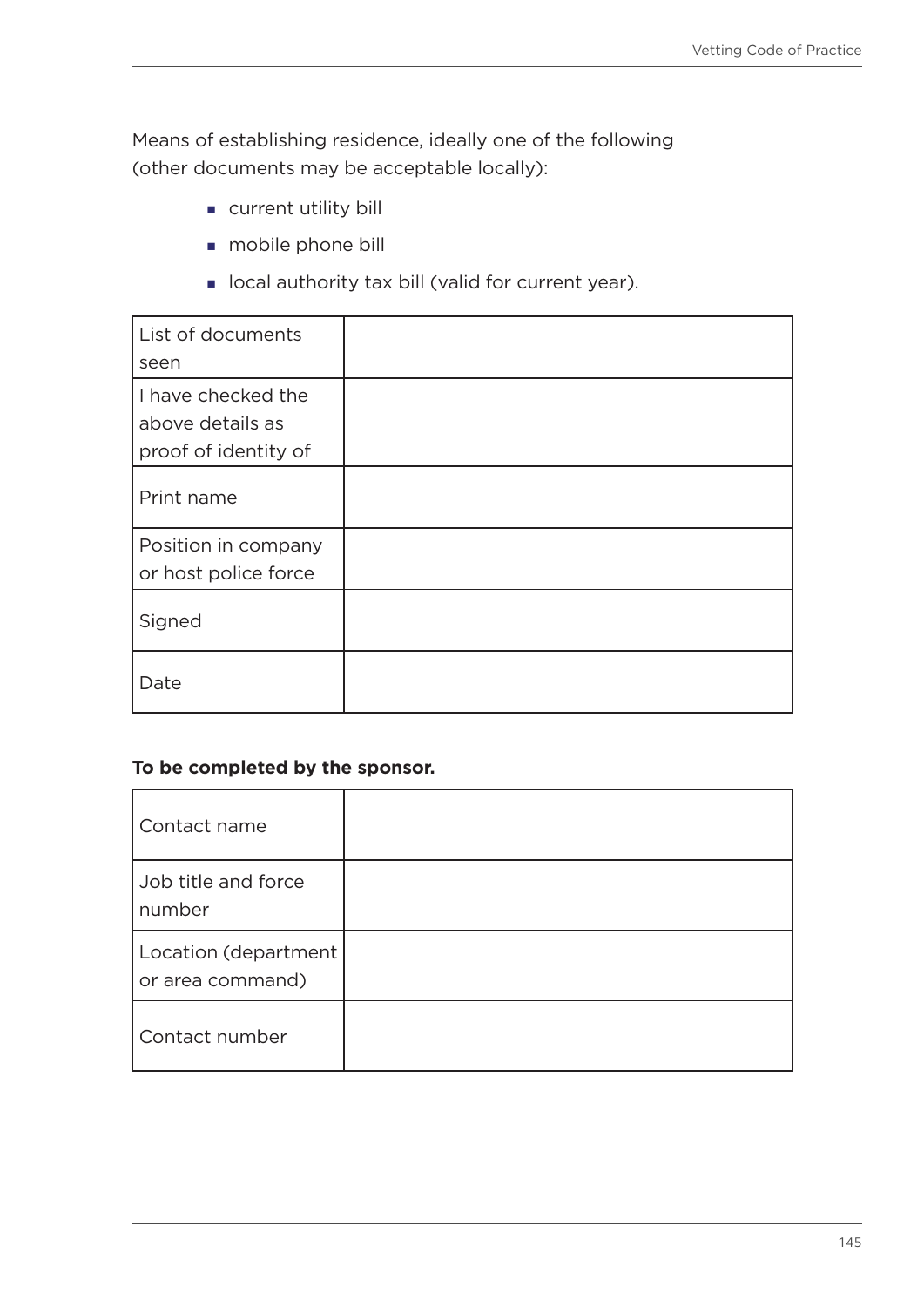### **Section two:**

#### **The following pages must be completed by the applicant.**

Your personal details will not be released without your approval to any other individuals or company, apart from other appropriate departments within this force, another police force or relevant external agency where required for vetting purposes. The personal data you supply will be managed confidentially, securely and in accordance with the General Data Protection Regulation (GDPR) and/or Data Protection Act 2018 as applicable. Personal data will not be retained for longer than is necessary and held in accordance with force retention schedules, after which it will be disposed of securely (see the force privacy notice for further details). Under data protection legislation, individuals have a general right of access to their personal data held by police forces, subject to certain exemptions. Further information in relation to your rights and on how organisations can use your data is available from the Information Commissioner's Office at **[ico.org.uk](https://ico.org.uk/)**

# **For further information about how we will process your personal data, please refer to our privacy notice here [force to provide hyperlink to full privacy notice].**

**All** questions must be answered. Where a question does not apply to you or you do not know the answer, please enter **N/A** or **N/K** as appropriate. Use extra pages as required.

| Home      | Mobile    |  |
|-----------|-----------|--|
| telephone | telephone |  |
| Work      | Email     |  |
| telephone | address   |  |

### Applicant's contact details

### Applicant

| † ⊤itle                         |  |
|---------------------------------|--|
| Surname or family name          |  |
| Surname or family name at birth |  |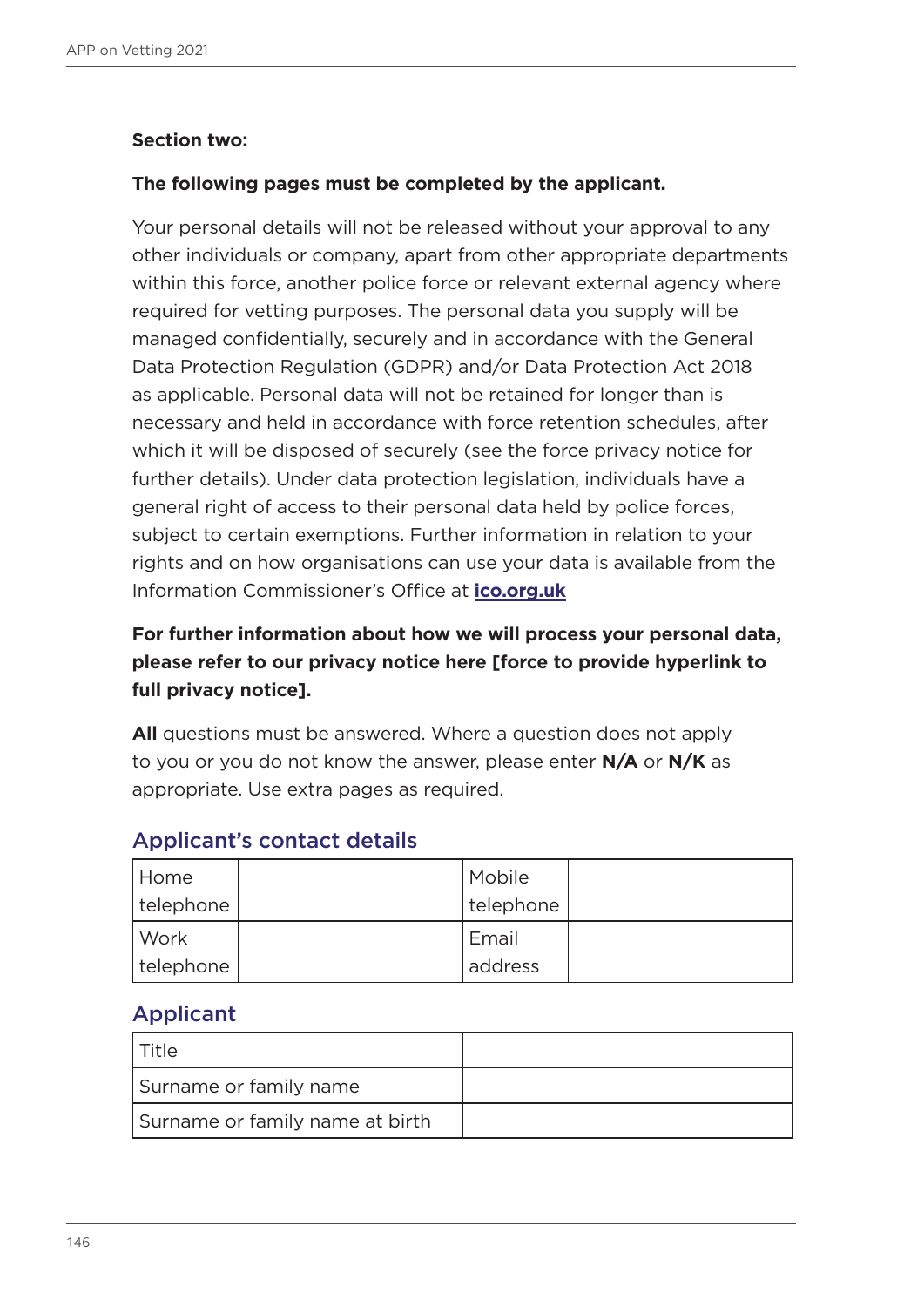| Any other previous surname or<br>family names  |  |
|------------------------------------------------|--|
| Forenames or personal name and<br>middle names |  |
| Any alias or previously used names             |  |
| Gender                                         |  |
| Date of birth                                  |  |
| Town, county and country of birth              |  |
| Current occupation                             |  |
| <b>Current address</b>                         |  |
| Postcode                                       |  |
| Address since (insert date)                    |  |

**If you have lived at any other address in the last five years, please provide details and dates of occupancy on an extra page.**

| Previous |  |
|----------|--|
| address  |  |
| Previous |  |
|          |  |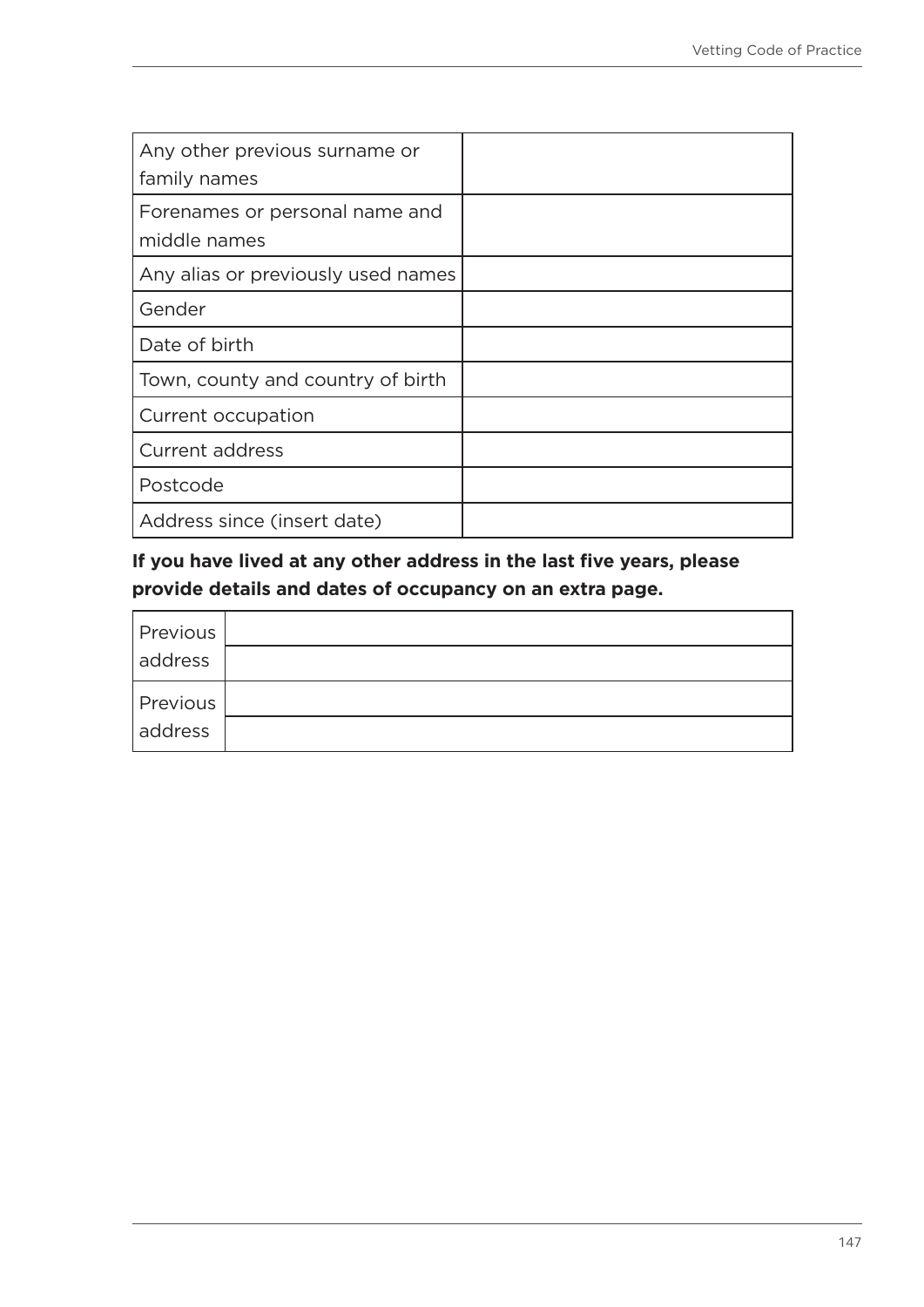### Security information

Please use extra pages if necessary.

In accordance with the Rehabilitation of Offenders Act 1974 and the Rehabilitation of Offenders Act 1974 (Exceptions) Order 1975:

- Those applying for police staff and non-police personnel roles are **not** required to declare any information in relation to a protected caution or a protected conviction (further information in relation to these is provided at the end of this form).
- Those applying to become a police officer or a member of the Special Constabulary **must disclose** all convictions and cautions with **no** exceptions.

**It is your responsibility to ensure that you understand whether you have a protected caution or conviction and to ensure you complete this form fully and accurately.** 

#### **Please read this section very carefully.**

Other than protected cautions and protected convictions that you do not need to disclose as explained above, have you ever been the subject of an investigation into, arrested for, summonsed for, charged with, cautioned for or convicted of **any offence** by any UK or non-UK police force, law enforcement agency, or other statutory prosecuting authority or agency?

 $\sqrt{2}$   $\sqrt{2}$   $\sqrt{2}$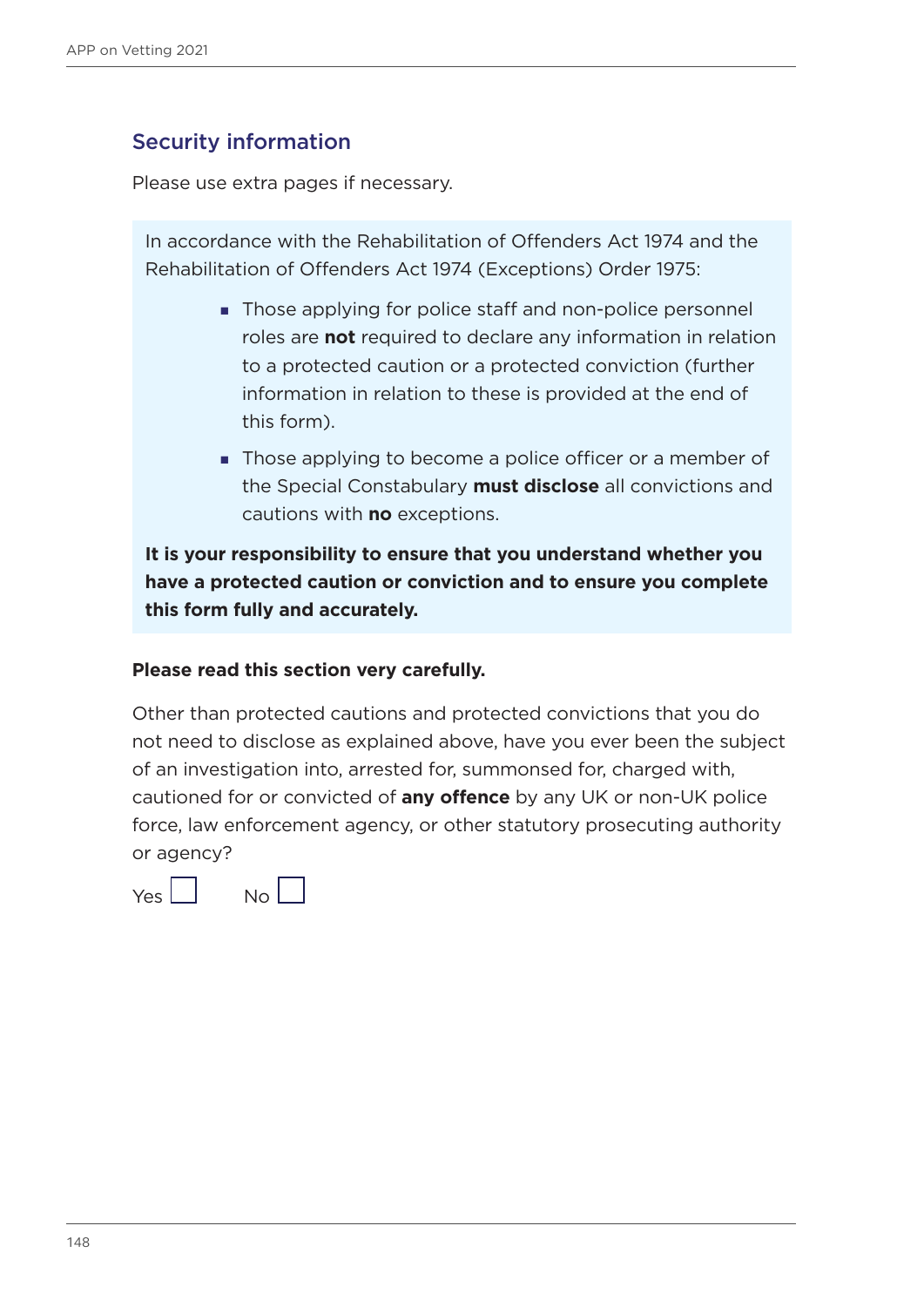| Offences include the following matters (please answer every question): |  |  |
|------------------------------------------------------------------------|--|--|
|------------------------------------------------------------------------|--|--|

|                                                                                                                                                                                                                                                                                                                  | Yes        | No        |
|------------------------------------------------------------------------------------------------------------------------------------------------------------------------------------------------------------------------------------------------------------------------------------------------------------------|------------|-----------|
| traffic offences (including fixed penalty<br>notices other than for parking)                                                                                                                                                                                                                                     |            |           |
| receipt of an absolute or conditional<br>discharge or binding over order                                                                                                                                                                                                                                         |            |           |
| receipt of a reprimand, warning, final<br>warning or caution as an adult or juvenile,<br>or any restorative justice disposal                                                                                                                                                                                     |            |           |
| being the subject of an anti-social behaviour<br>order, any measures introduced by the<br>Anti-social Behaviour, Crime and Policing Act<br>2014, such as a criminal behaviour order, civil<br>injunction, football spectator banning order,<br>any order under the Sexual Offences Act<br>2003, harassment order |            |           |
| being issued with a penalty notice for<br>disorder or other fixed penalty notice<br>(other than for parking).                                                                                                                                                                                                    |            |           |
| In addition, you must declare if you have:                                                                                                                                                                                                                                                                       |            |           |
| had any involvement with the military<br>authorities on disciplinary matters<br>(whether involving court martial or not)                                                                                                                                                                                         | <b>Yes</b> | <b>No</b> |
| had any involvement in a criminal<br>investigation (whether or not this has led<br>to a prosecution)                                                                                                                                                                                                             |            |           |
| had any involvement in misconduct or<br>disciplinary proceedings (whether as a<br>paid employee or as a volunteer)                                                                                                                                                                                               |            |           |
| been included on the 'Police Barred List'<br>or 'Police Advisory List'.                                                                                                                                                                                                                                          |            |           |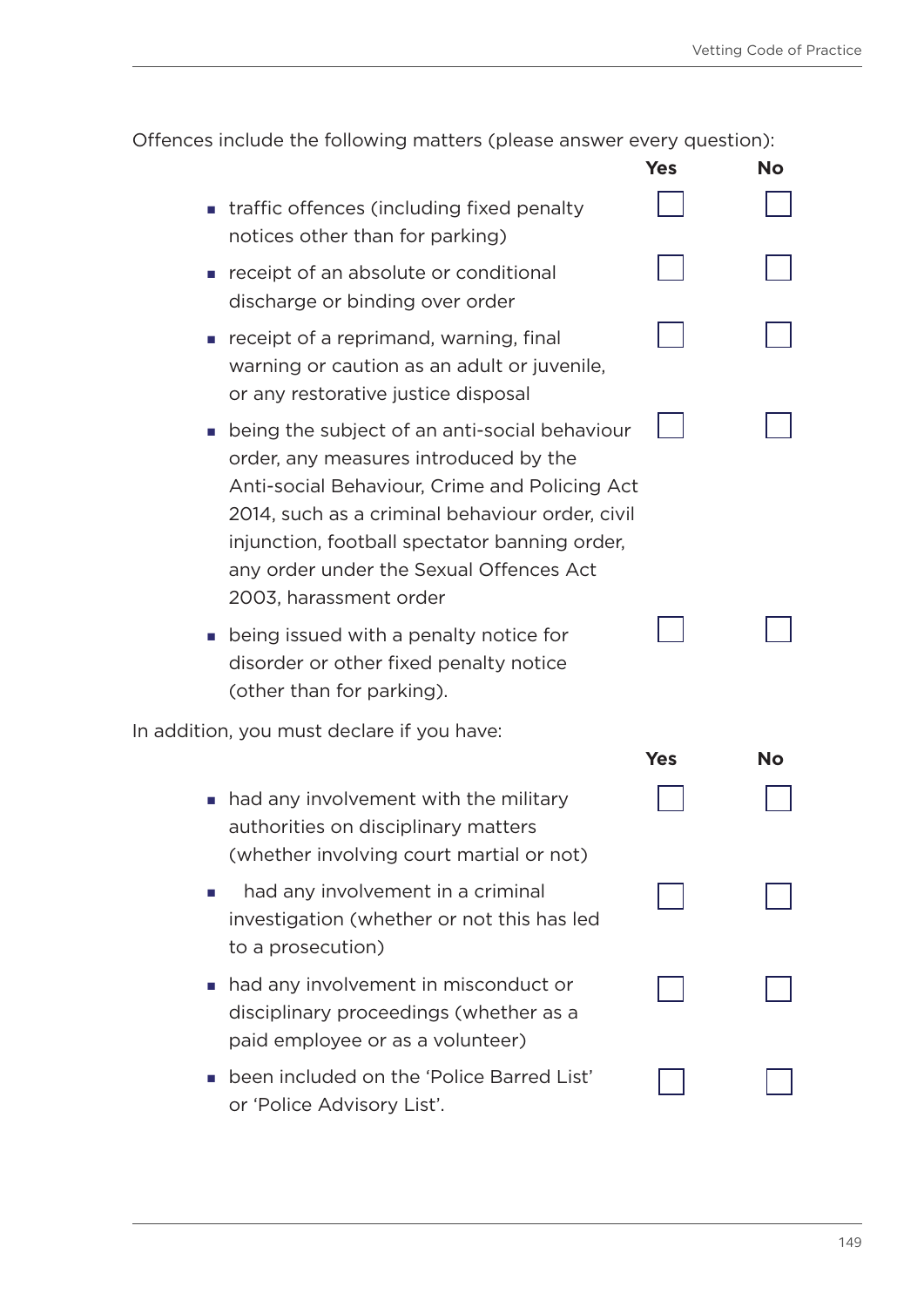| If you have answered <b>yes</b> to any               |  |
|------------------------------------------------------|--|
| of the above, please provide                         |  |
| details including incident or                        |  |
| offence, sentence or punishment,                     |  |
| sentencing authority and dates.                      |  |
| Please continue on a separate<br>sheet if necessary. |  |

### **Declaration**

To be completed by the applicant.

- I consent to the information provided on this form being used by the vetting unit for the purposes of vetting.
- I declare that the information I have given is true and complete to the best of my knowledge and belief.
- I undertake to report any material changes in the information I have given.
- I understand that any false statement or deliberate omission I have given in this questionnaire may affect my suitability for security clearance.

Signed

Date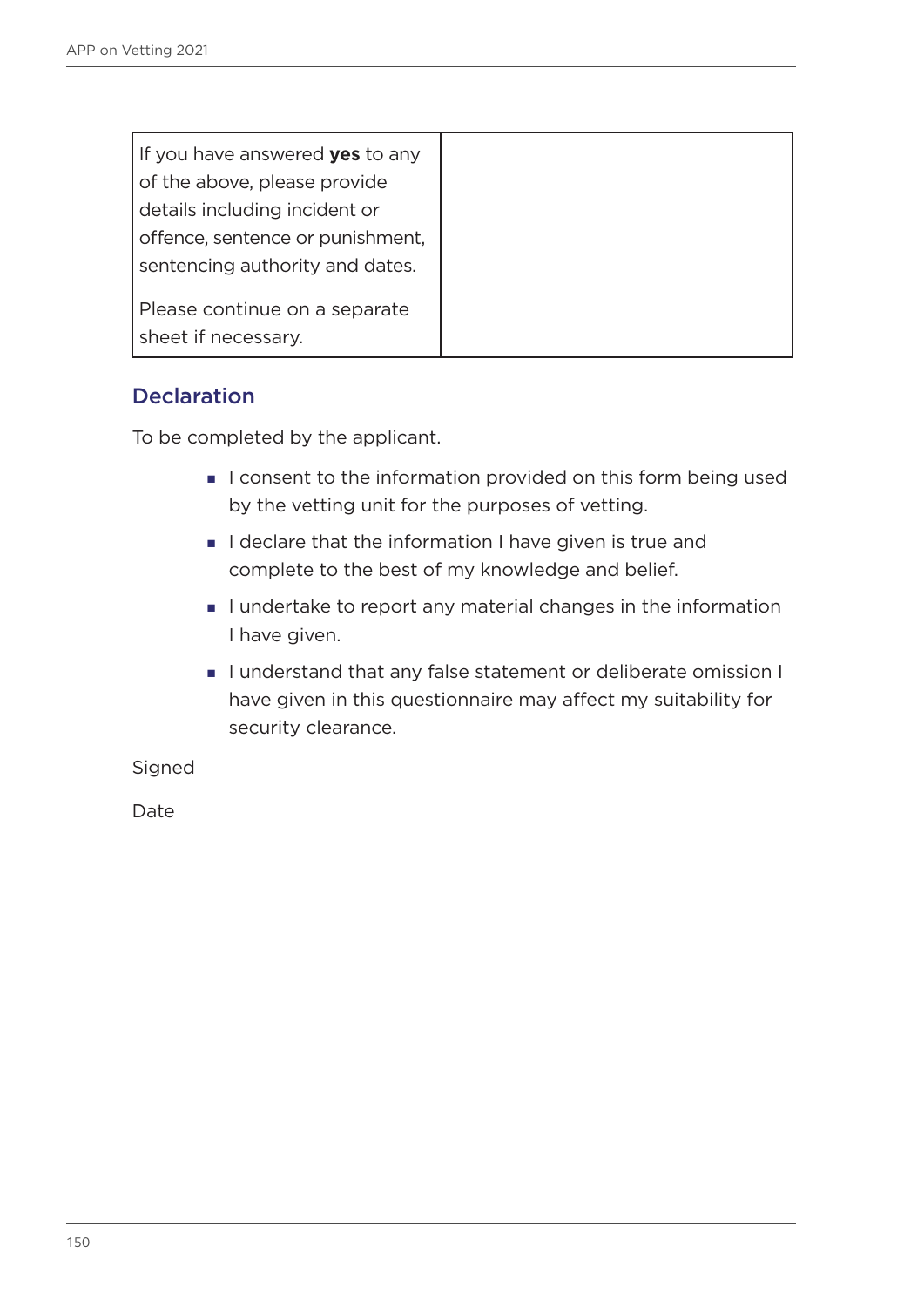# Rehabilitation of Offenders Act 1974 (Exceptions)Order 1975

#### **Protected cautions and protected convictions**

Please note: these exceptions (protected cautions and protected convictions) are only relevant to those being vetted for roles **other than police officer and Special Constabulary posts**.

**Police officer and Special Constabulary applicants:** there are **no exceptions** and all previous convictions and cautions, including those which would ordinarily be considered as 'spent' or protected, must be declared in this application.

**Police staff applicants and non-police personnel:** the above Exceptions Order introduced **protected convictions and cautions,** and distinguishes between the treatment of the roles of police officers and police support staff. This means that certain old and minor spent convictions and cautions are now considered protected and therefore **do not have to be disclosed**.

While police staff and non-police personnel do still have to declare previous convictions and cautions that would ordinarily be considered as 'spent' under the Rehabilitation of Offenders Act 1974 the exception to this is for **protected** convictions and cautions.

**Protected convictions:** these **do not** have to be declared by police staff applicants and non-police personnel.

A conviction is considered to be 'protected' if **all** the following criteria apply.

- It is not for a listed offence\* under section  $2A(5)$  of the Rehabilitation of Offenders Act 1974 (Exceptions) Order 1975.
- No custodial sentence was imposed.
- The individual has not been convicted of any other offence at any time.
- Eleven years or more have passed since the conviction, if the individual was aged 18 or over at the time of conviction, or five years and six months or more have passed since the conviction, if the individual was under 18 at the time of the conviction.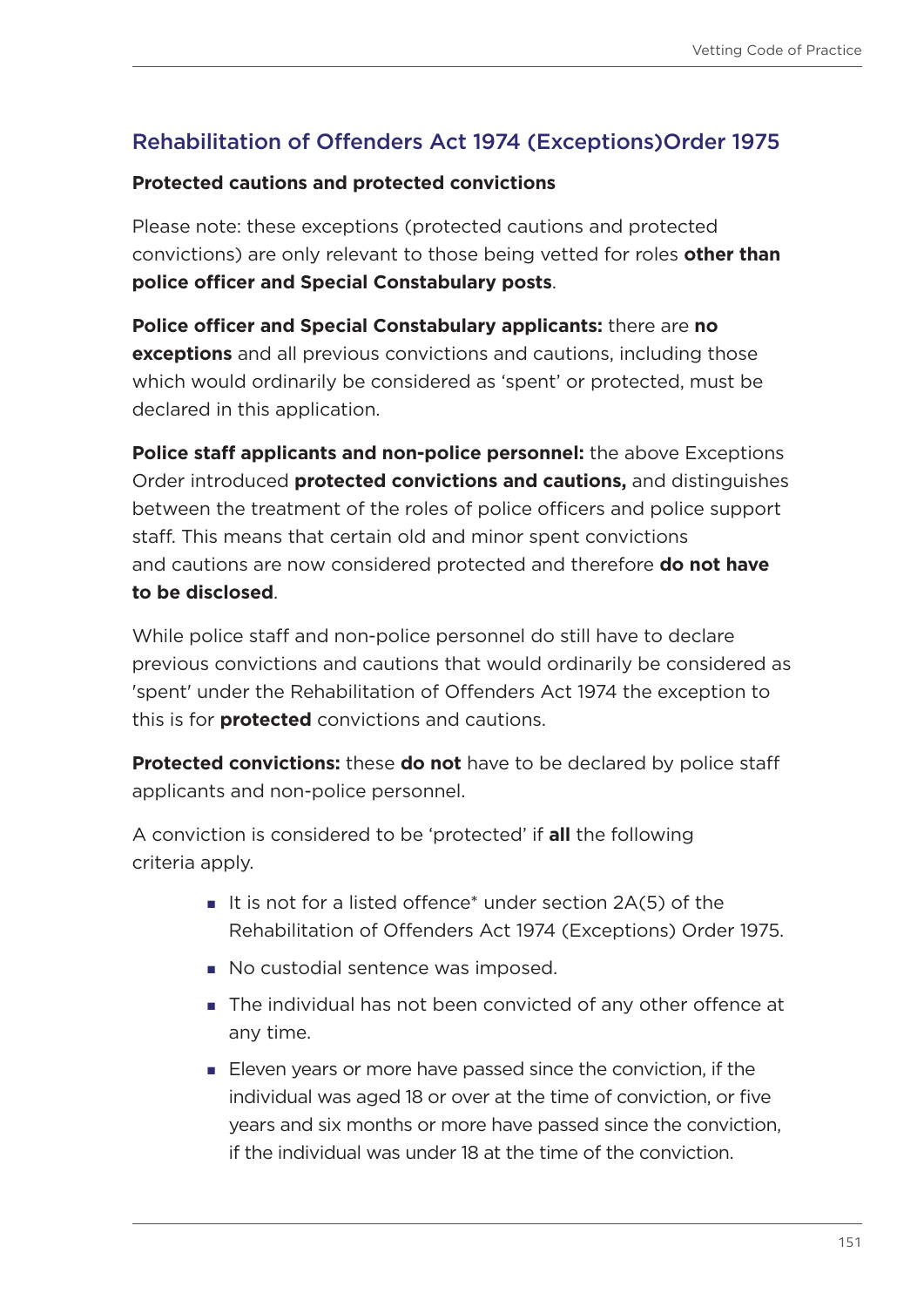**Protected cautions:** these **do not** have to be declared by police staff applicants and non-police personnel.

A caution is considered to be 'protected' if **all** the following criteria apply:

- It is not for a listed offence<sup>\*</sup> under section 2A(5) of the Rehabilitation of Offenders Act 1974 (Exceptions) Order 1975.
- Six years or more have passed since the caution, if the individual was aged 18 years or over at the time the caution was given, or two years or more have passed since the caution, if the individual was under 18 at the time the caution was given.

\***Listed offences** include serious, violent and sexual offences, and offences that which are of specific relevance to the safeguarding of children and vulnerable adults. Listed offences will **never** be filtered or protected.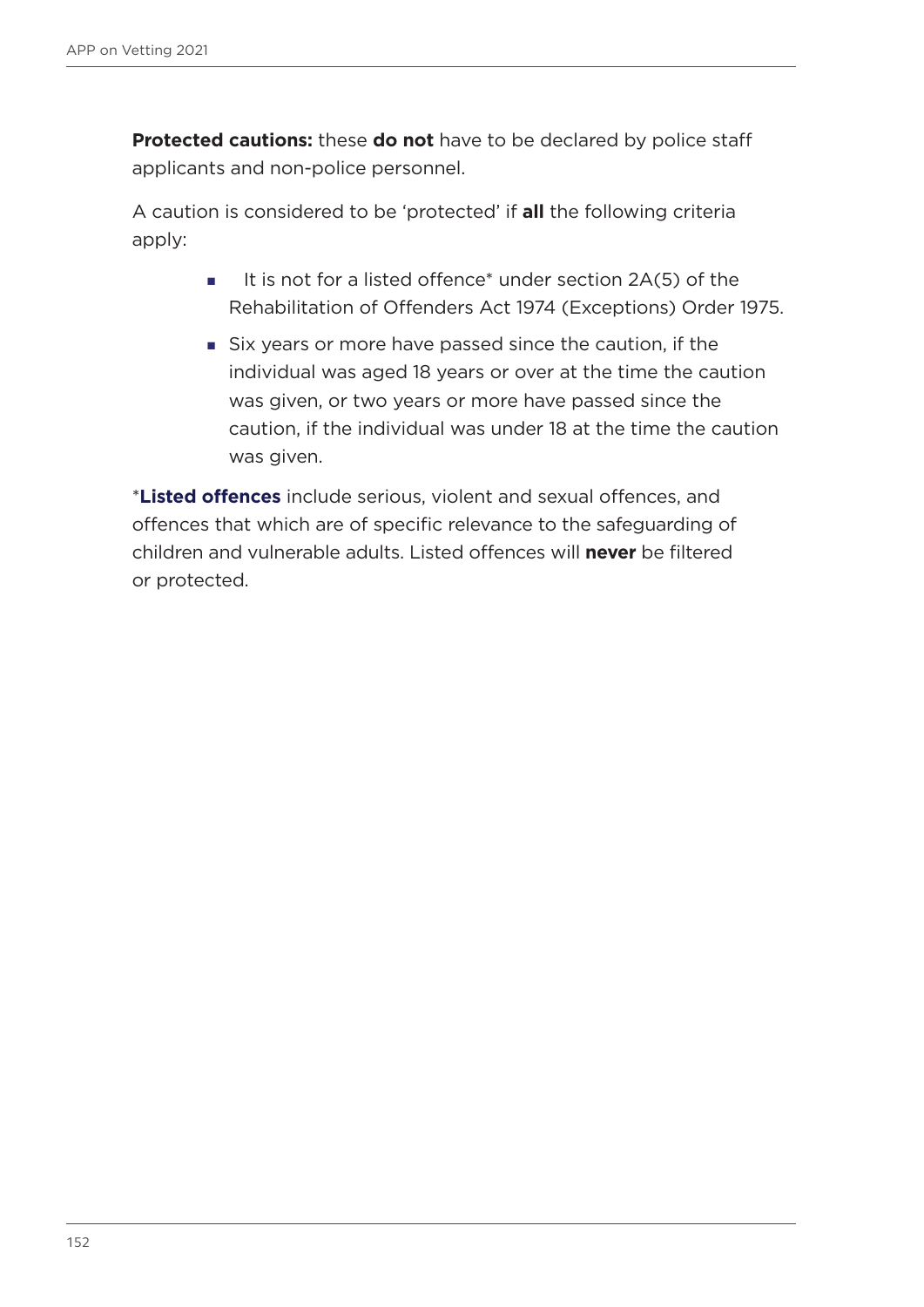# **Sample non-police personnel level 2 (NPPV2) (abbreviated) vetting form**

**Failure to complete all sections could delay this application.**

### **Section one:**

**To be completed by the employer.**

# **Authentication – to be completed by the employer or sponsor as appropriate.**

It is the responsibility of the applicant's employer or sponsor to examine any documentation produced as proof of identity and address.

Means of establishing identity include:

- **u** current UK driving licence
- **passport**
- certificate of birth, adoption, marriage or civil partnership
- for non-UK nationals only documentation relating to immigration status and permission to work in the UK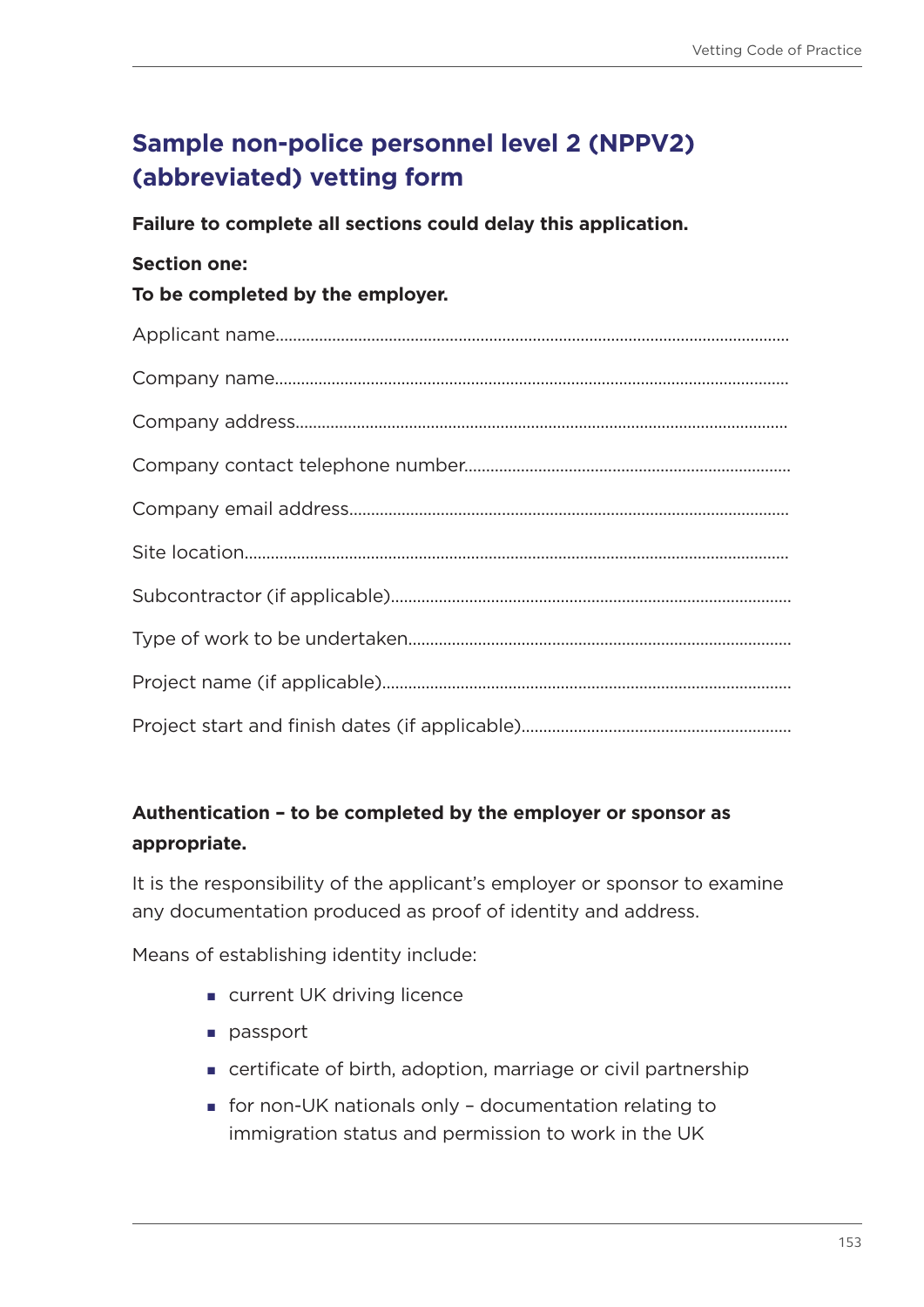Means of establishing residence, ideally one of the following (other documents may be acceptable locally):

- **current utility bill**
- **mobile phone bill**
- **I** local authority tax bill (valid for current year).

| List of documents    |  |
|----------------------|--|
| seen                 |  |
| I have checked the   |  |
| above details as     |  |
| proof of identity of |  |
| Print name           |  |
| Position in company  |  |
| or host police force |  |
| Signed               |  |
| Date                 |  |

#### **To be completed by the sponsor.**

| Contact name                             |  |
|------------------------------------------|--|
| Job title and force<br>number            |  |
| Location (department<br>or area command) |  |
| Contact number                           |  |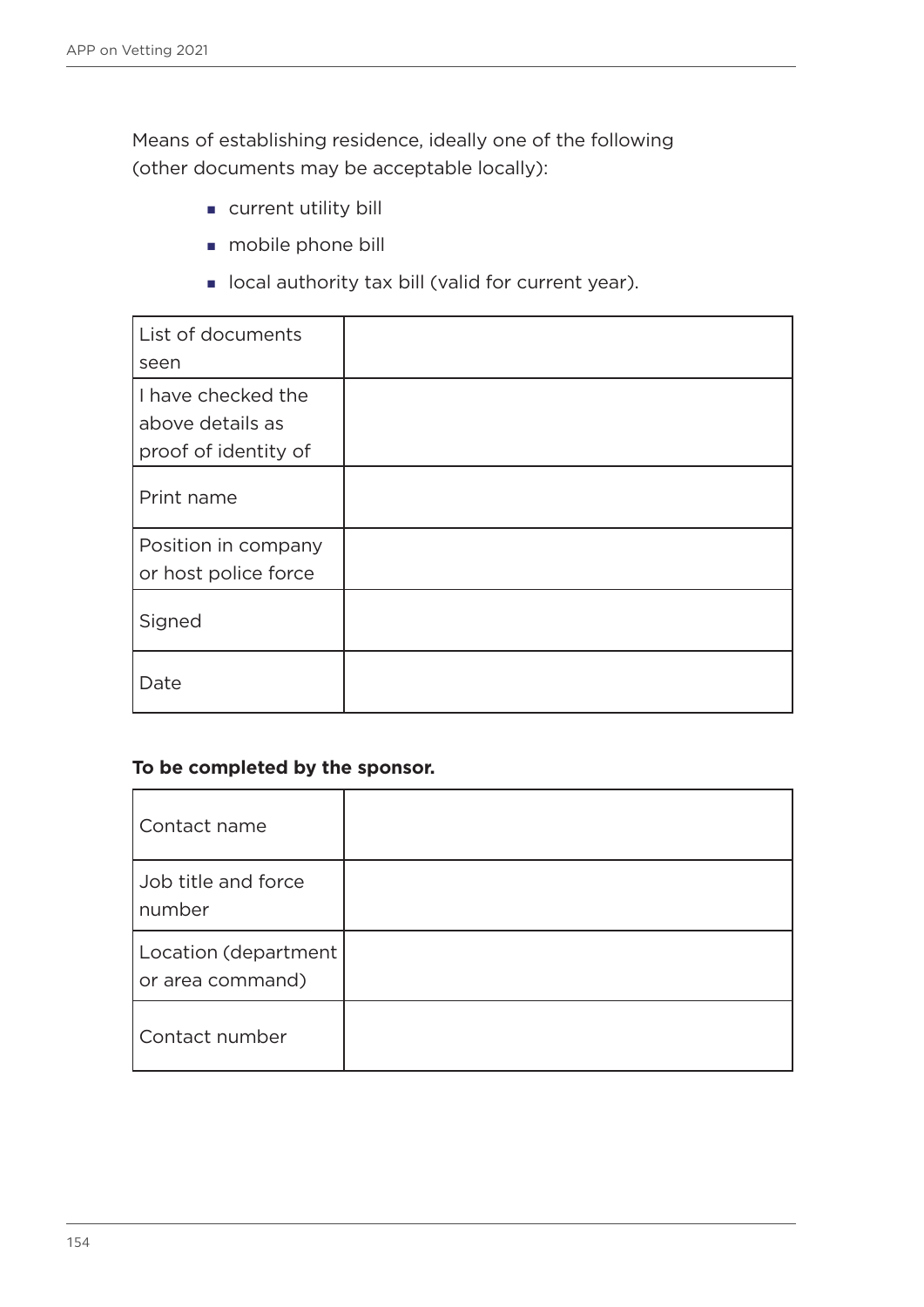### **Section two:**

### **The following pages must be completed by the applicant.**

Your personal details will not be released without your approval to any other individuals or company, apart from other appropriate departments within this force, another police force or relevant external agency where required for vetting purposes. The personal data you supply will be managed confidentially, securely and in accordance with the General Data Protection Regulation (GDPR) and/or Data Protection Act 2018 as applicable. Personal data will not be retained for longer than is necessary and held in accordance with force retention schedules, after which it will be disposed of securely (see the force privacy notice for further details). Under data protection legislation, individuals have a general right of access to their personal data held by police forces, subject to certain exemptions. Further information in relation to your rights and on how organisations can use your data is available from the Information Commissioner's Office at **[ico.org.uk](https://ico.org.uk/)**

# **For further information about how we will process your personal data, please refer to our privacy notice here [force to provide hyperlink to full privacy notice].**

**All** questions must be answered. Where a question does not apply to you or you do not know the answer, please enter **N/A** or **N/K** as appropriate. Use extra pages as required.

| Home      | Mobile    |  |
|-----------|-----------|--|
| telephone | telephone |  |
| Work      | Email     |  |
| telephone | address   |  |

### Applicant's contact details

### Applicant

| l Title                         |  |
|---------------------------------|--|
| Surname or family name          |  |
| Surname or family name at birth |  |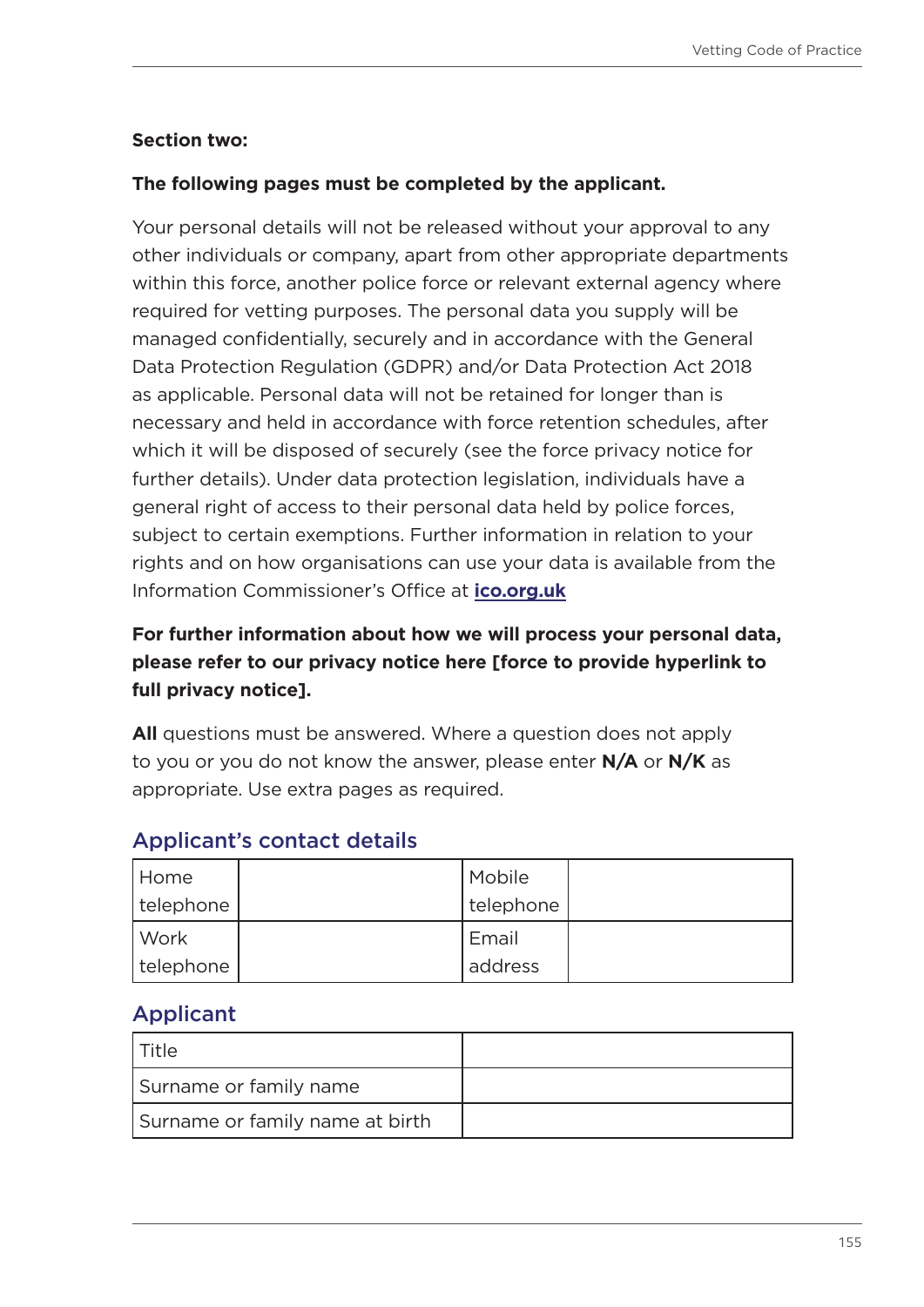| Any other previous surname or<br>family names  |  |
|------------------------------------------------|--|
| Forenames or personal name and<br>middle names |  |
| Any alias or previously used names             |  |
| Gender                                         |  |
| Date of birth                                  |  |
| Town, county and country of birth              |  |
| Current occupation                             |  |
| <b>Current address</b>                         |  |
| Postcode                                       |  |
| Address since (insert date)                    |  |

**If you or your partner have lived at any other addresses in the past five years, please provide details and dates of occupancy below. Please use additional pages if necessary.**

| Previous |  |
|----------|--|
| address  |  |
| Previous |  |
| address  |  |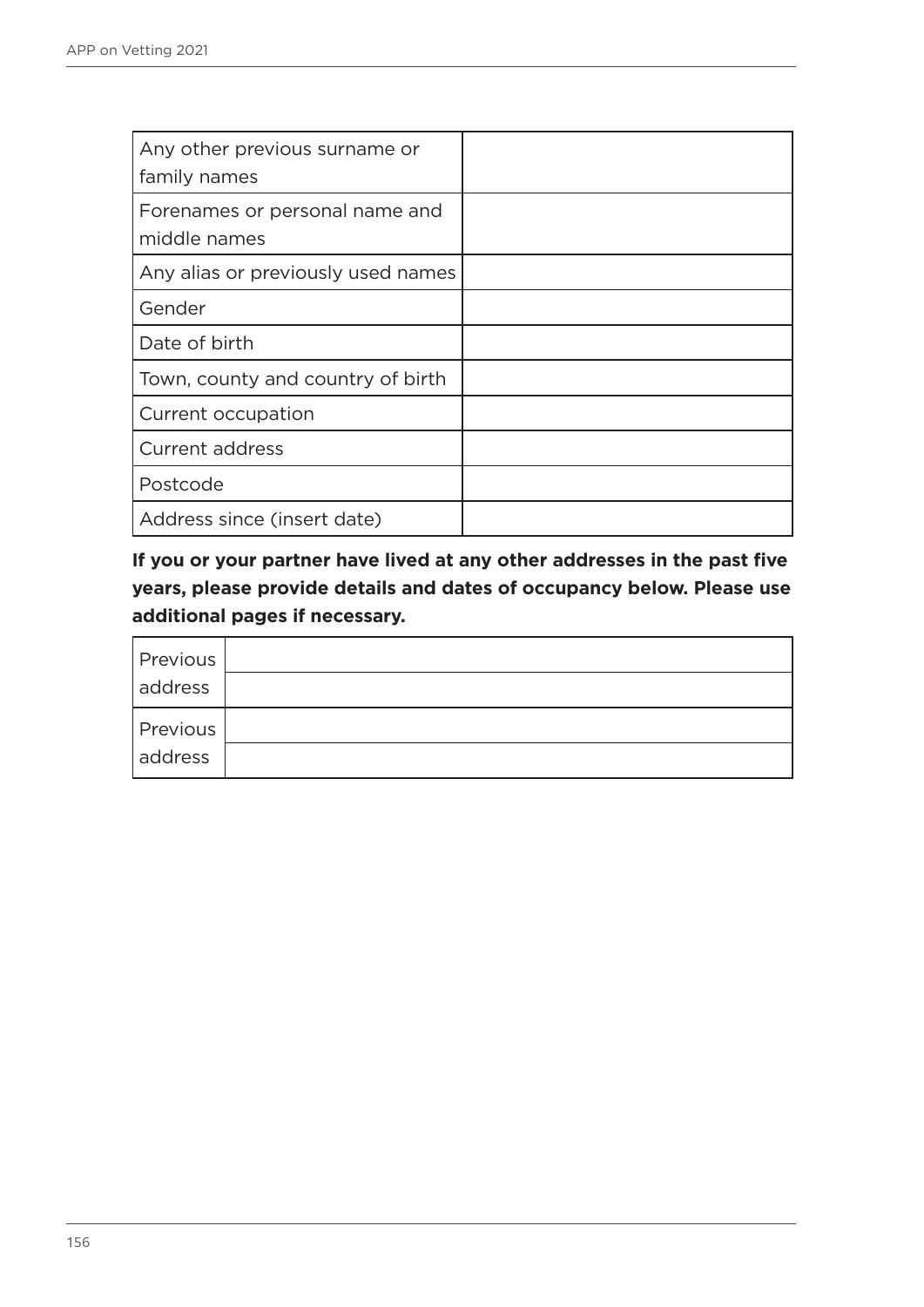### Partner

| Title                                          |  |
|------------------------------------------------|--|
| Surname or family name                         |  |
| Surname or family name at birth                |  |
| Any other previous surname or<br>family names  |  |
| Forenames or personal name and<br>middle names |  |
| Gender                                         |  |
| Date of birth                                  |  |
| Town, county and country of birth              |  |
| Current occupation                             |  |
| <b>Current address</b>                         |  |
| Postcode                                       |  |
| Address since (insert date)                    |  |
| Relationship and number of years<br>together   |  |
| Please indicate if deceased                    |  |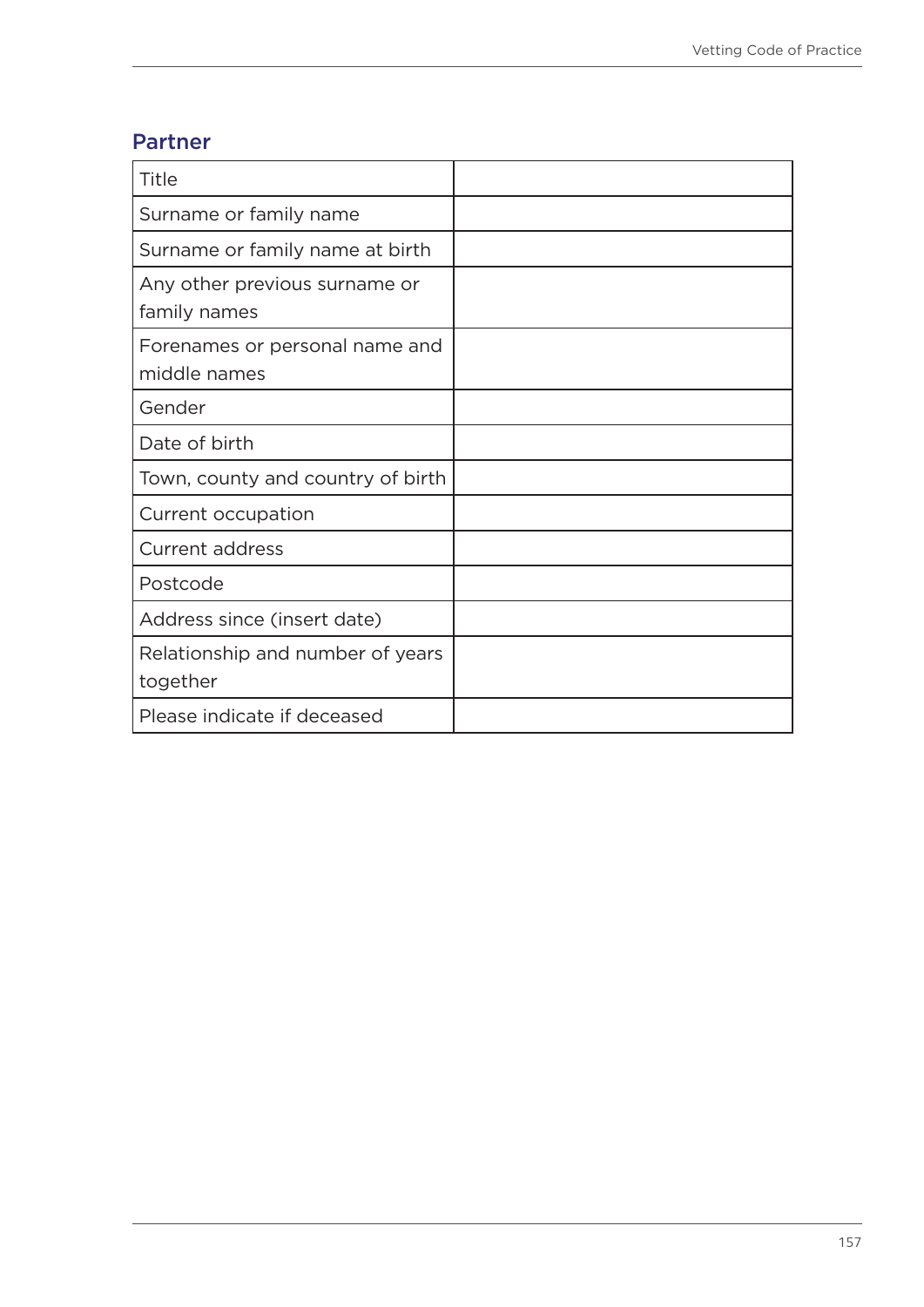# Children

Please enter details of your children who are cohabiting at your address, including biological children, stepchildren or adopted children. There is no need to include children **under 10 years of age**. Please use extra pages if necessary.

| Relationship (please state if     |  |
|-----------------------------------|--|
| biological, step- or adopted)     |  |
| Surname or family name            |  |
| Surname or family name at birth   |  |
| Any other previous surname or     |  |
| family names                      |  |
| Forenames or personal name and    |  |
| middle names                      |  |
| Date of birth                     |  |
| Town, county and country of birth |  |
| Current address                   |  |
| Postcode                          |  |
| Address since                     |  |
| Please indicate if deceased       |  |

| Relationship (please state if     |  |
|-----------------------------------|--|
| biological, step- or adopted)     |  |
| Surname or family name            |  |
| Surname or family name at birth   |  |
| Any other previous surname or     |  |
| family names                      |  |
| Forenames or personal name and    |  |
| middle names                      |  |
| Date of birth                     |  |
| Town, county and country of birth |  |
| <b>Current address</b>            |  |
| Postcode                          |  |
| Address since                     |  |
| Please indicate if deceased       |  |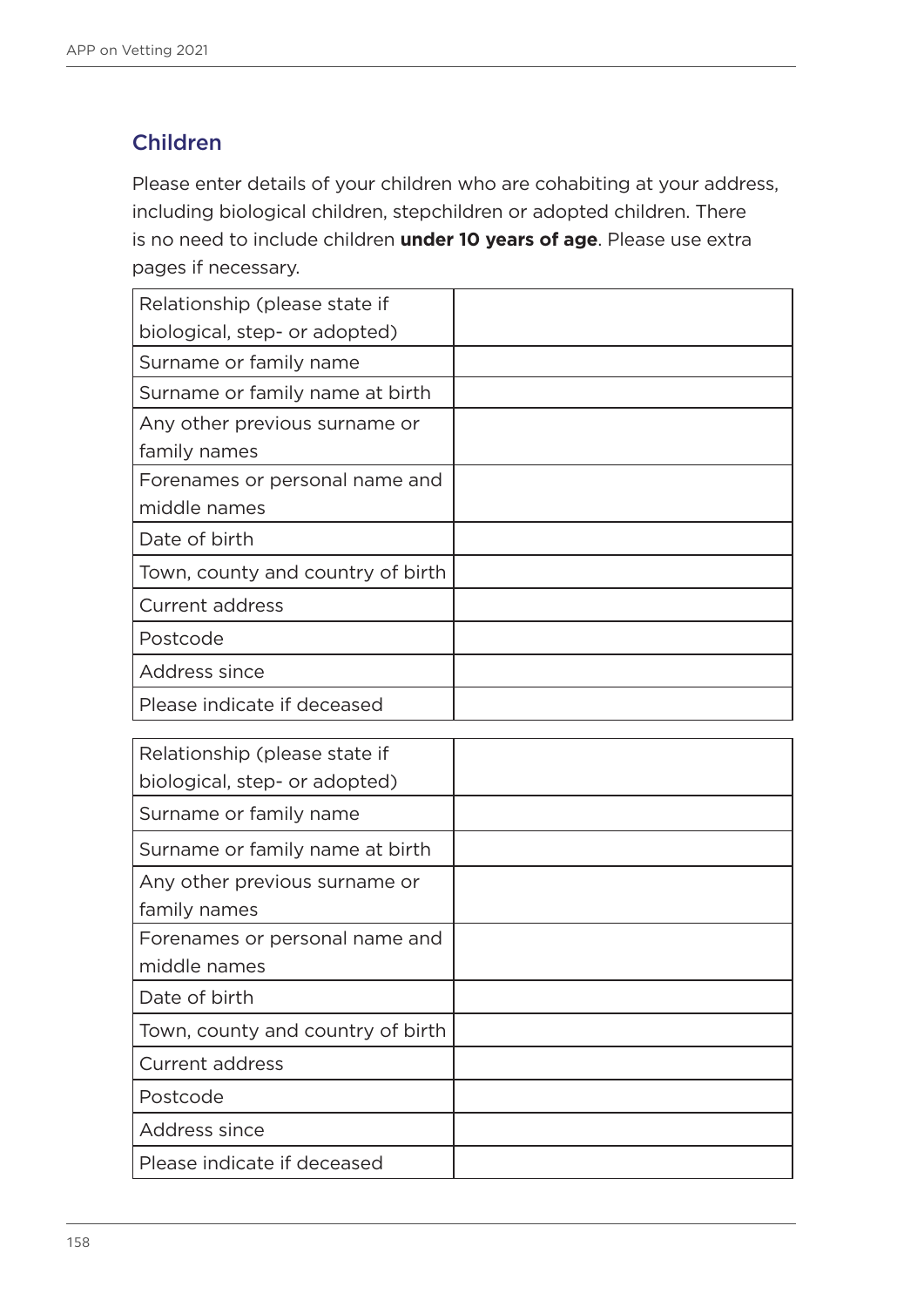# Co-residents

Please supply details of **all persons residing** with you at your address other than those you have already listed above.

There is no need to include co-residents **under 10 years of age**. Please use extra pages if necessary.

| Relationship                                   |  |
|------------------------------------------------|--|
| Surname or family name                         |  |
| Surname or family name at birth                |  |
| Any other previous surname or<br>family names  |  |
| Forenames or personal name and<br>middle names |  |
| Date of birth                                  |  |
| Town, county and country of birth              |  |

| Relationship                                   |  |
|------------------------------------------------|--|
| Surname or family name                         |  |
| Surname or family name at birth                |  |
| Any other previous surname or<br>family names  |  |
| Forenames or personal name and<br>middle names |  |
| Date of birth                                  |  |
| Town, county and country of birth              |  |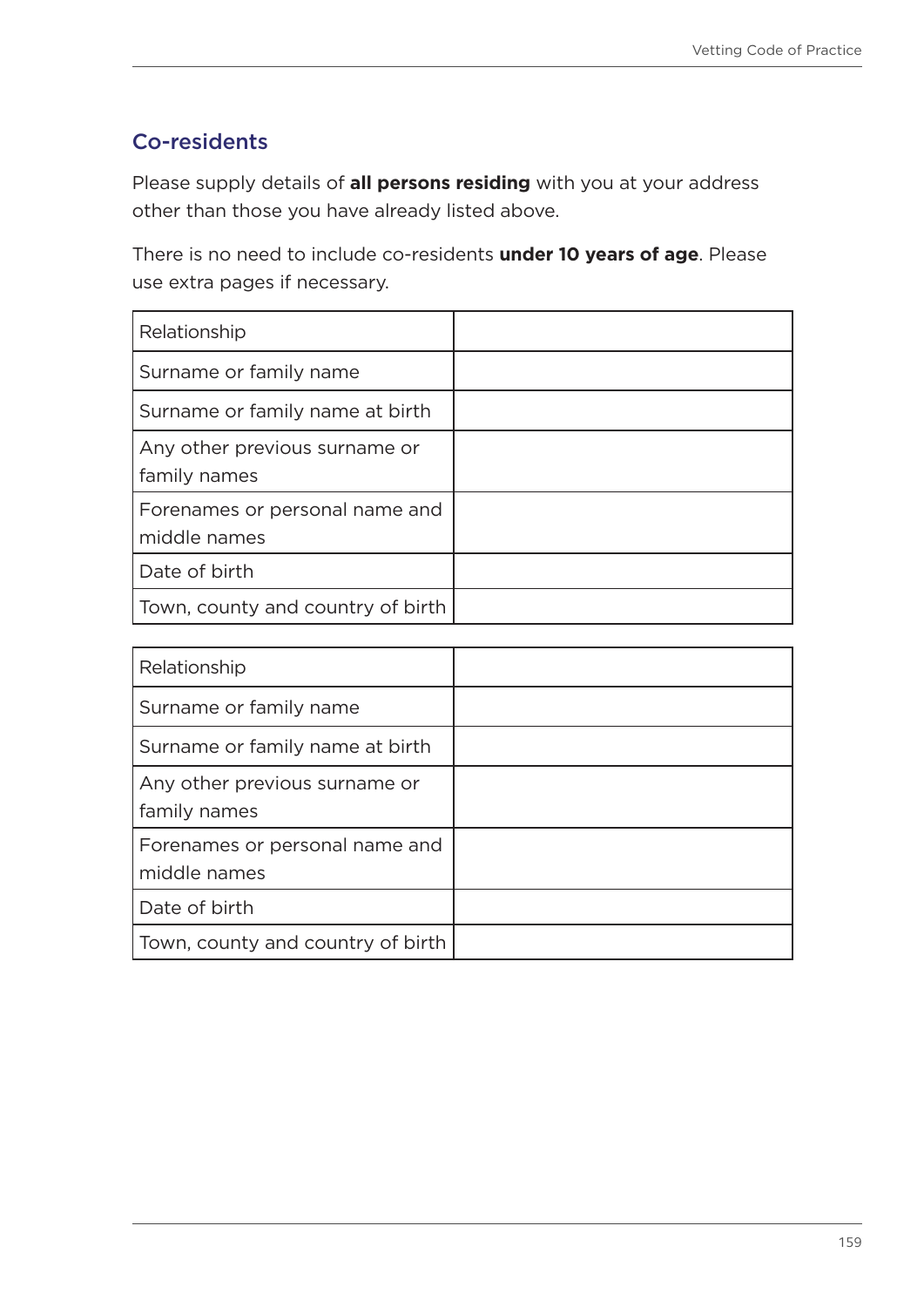### Security information

Please use extra pages if necessary.

In accordance with the Rehabilitation of Offenders Act 1974 and the Rehabilitation of Offenders Act 1974 (Exceptions) Order 1975:

- **Those applying for police staff and non-police personnel** roles are **not** required to declare any information in relation to a protected caution or a protected conviction (further information in relation to these is provided at the end of this form).
- Those applying to become a police officer or a member of the Special Constabulary **must disclose** all convictions and cautions with **no** exceptions.

**It is your responsibility to ensure that you understand whether you have a protected caution or conviction and to ensure you complete this form fully and accurately.** 

#### **Please read this section very carefully.**

Other than protected cautions and protected convictions that you do not need to disclose as explained above, have you ever been the subject of an investigation into, arrested for, summonsed for, charged with, cautioned for or convicted of any offence by any UK or non-UK police force, law enforcement agency, or other statutory prosecuting authority or agency?

Yes No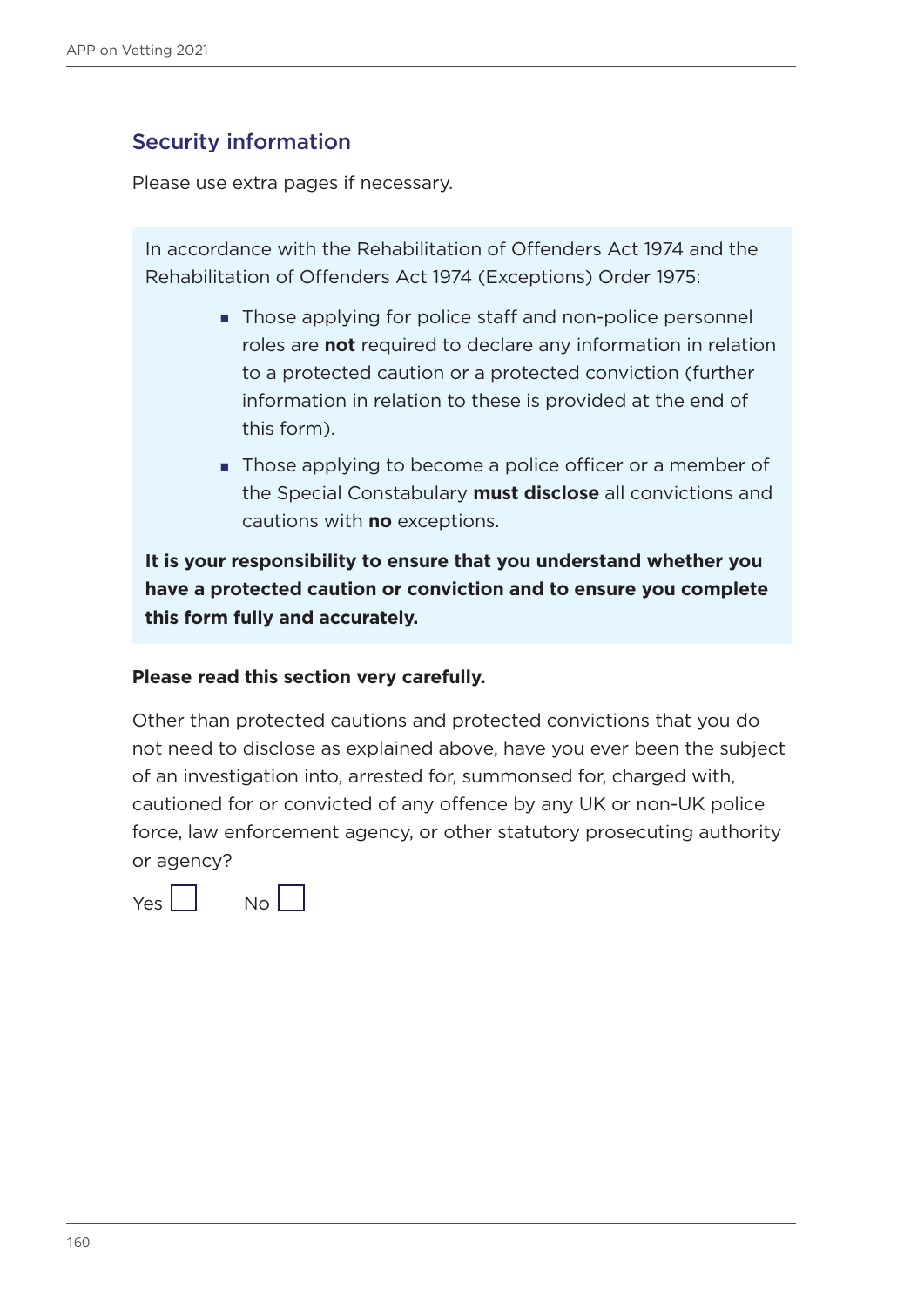| Offences include the following matters (please answer every question): |  |
|------------------------------------------------------------------------|--|
|------------------------------------------------------------------------|--|

|                                                                                                                                                                                                                                                                                                                   | Yes        | <b>No</b> |
|-------------------------------------------------------------------------------------------------------------------------------------------------------------------------------------------------------------------------------------------------------------------------------------------------------------------|------------|-----------|
| traffic offences (including fixed penalty<br>notices other than for parking)                                                                                                                                                                                                                                      |            |           |
| receipt of an absolute or conditional<br>discharge or binding over order                                                                                                                                                                                                                                          |            |           |
| receipt of a reprimand, warning, final<br>warning or caution as an adult or juvenile,<br>or any restorative justice disposal                                                                                                                                                                                      |            |           |
| being the subject of an anti-social behaviour<br>order, any measures introduced by the Anti-<br>social Behaviour, Crime and Policing Act<br>2014, such as a criminal behaviour order, civil<br>injunction, football spectator banning order,<br>any order under the Sexual Offences Act<br>2003, harassment order |            |           |
| being issued with a penalty notice for<br>disorder or other fixed penalty notice<br>(other than for parking).                                                                                                                                                                                                     |            |           |
| In addition, you must declare if you have:                                                                                                                                                                                                                                                                        | <b>Yes</b> | <b>No</b> |
| had any involvement with the military<br>authorities on disciplinary matters<br>(whether involving court martial or not)                                                                                                                                                                                          |            |           |
| had any involvement in a criminal<br>investigation (whether or not this has led<br>to a prosecution)                                                                                                                                                                                                              |            |           |
| had any involvement in misconduct or<br>disciplinary proceedings (whether as a<br>paid employee or as a volunteer)                                                                                                                                                                                                |            |           |
| been included on the 'Police Barred List'<br>or 'Police Advisory List'.                                                                                                                                                                                                                                           |            |           |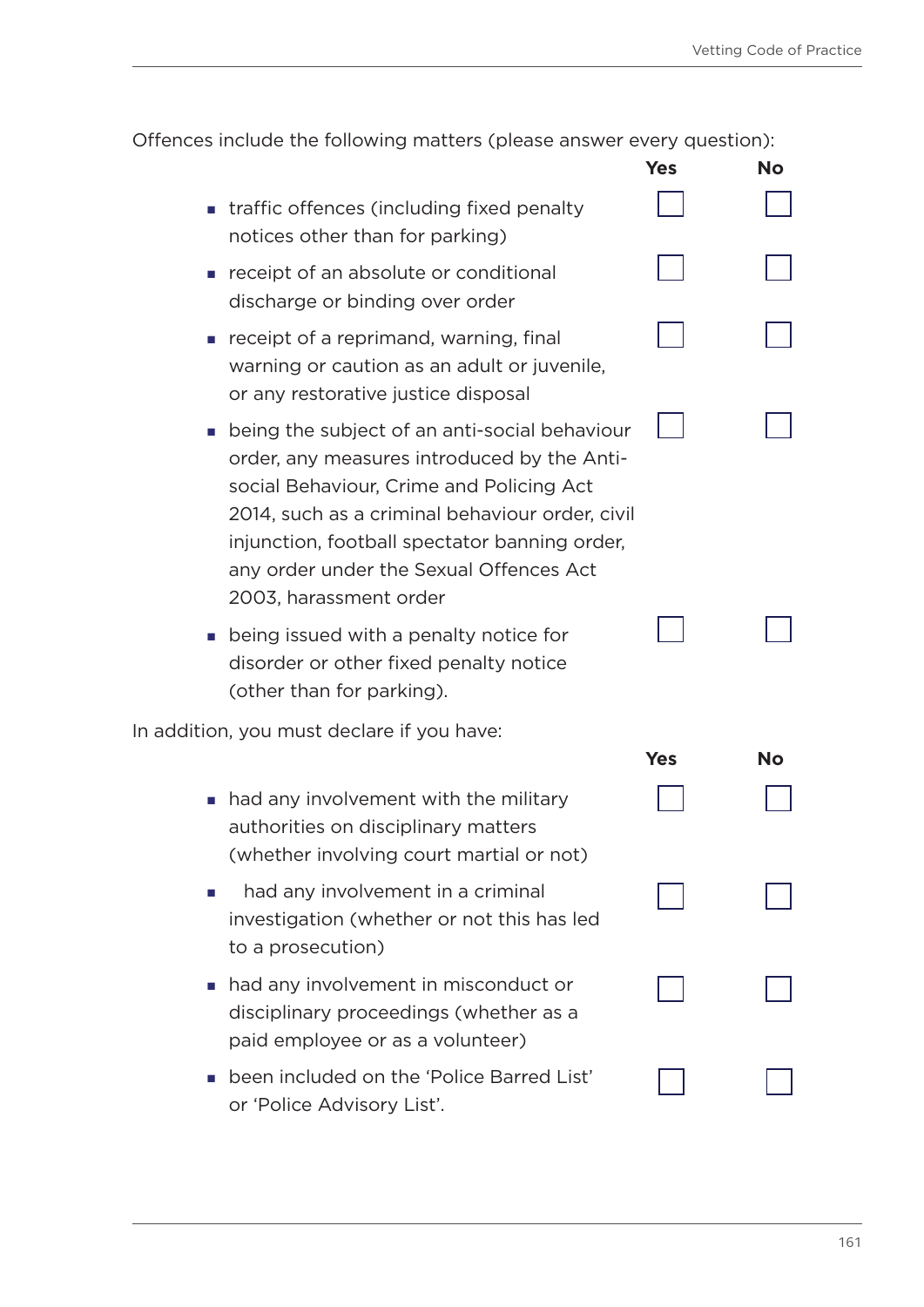| If you have answered <b>yes</b> to any |
|----------------------------------------|
| of the above, please provide           |
| details including incident or          |
| offence, sentence or punishment,       |
| sentencing authority and dates.        |
|                                        |
| Please continue on a separate          |
| sheet if necessary.                    |

Have you ever been involved in any actions that could be described as politically, religiously, racially, or environmentally disruptive?



| If you have answered yes,<br>please provide details. |
|------------------------------------------------------|
|                                                      |

Do you associate with any person(s), including family members, who you know or have reason to believe has criminal convictions, or is engaged in criminal activities? An association would include communicating via phone, social media and other forms of communication, not just in person.

Yes No

| If you have answered <b>yes</b> , please |
|------------------------------------------|
| provide details including name           |
| of associate, your relationship          |
| to them, address, date of birth          |
| (if known), the reason you               |
| have nominated them and the              |
| closeness of your connection to          |
| them. Please also indicate how           |
| often you associate with them            |
| (eg. at least daily, most weeks,         |
| monthly, or how many times a             |
| year if less than monthly).              |
|                                          |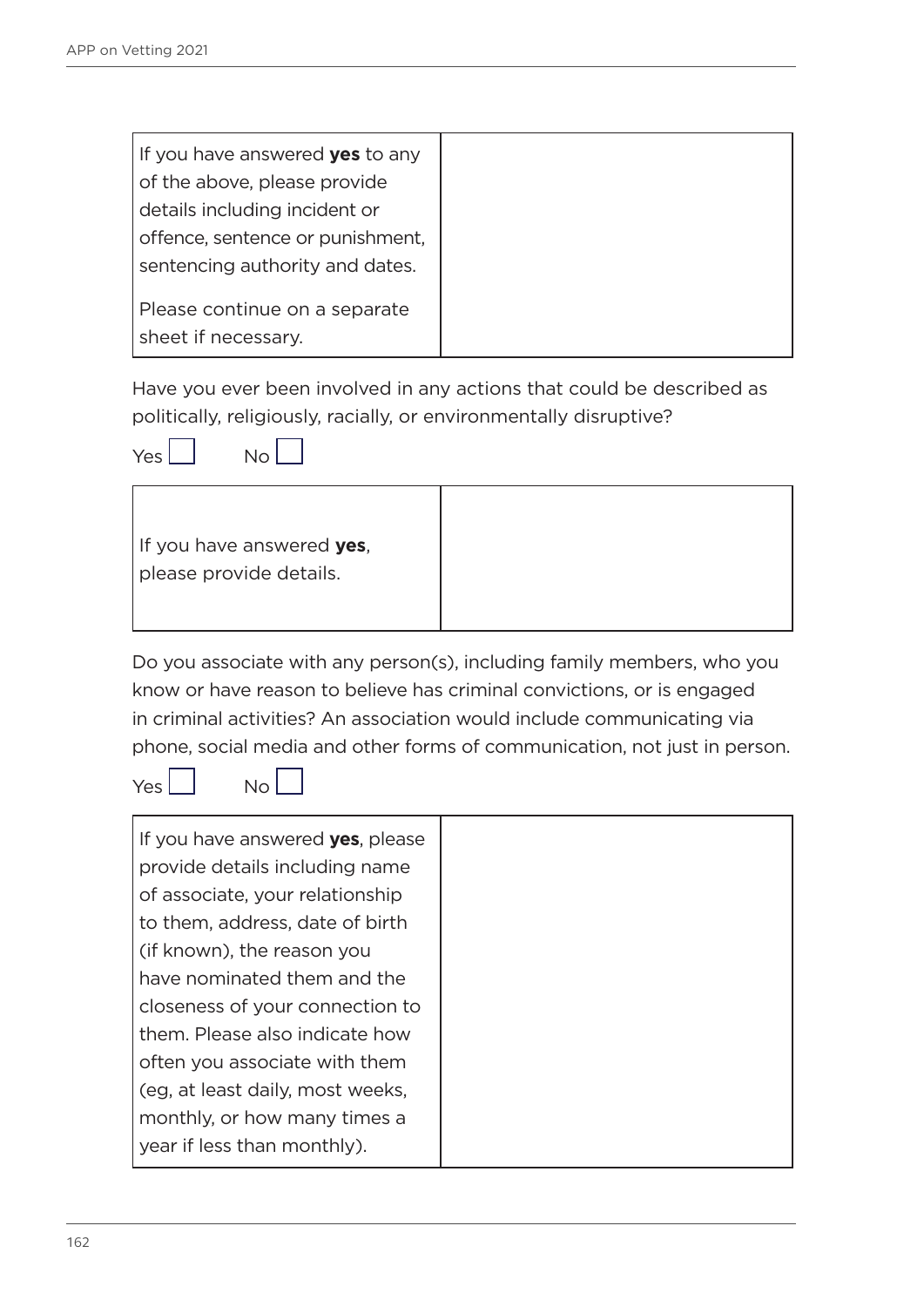Are you aware of any other circumstances, characteristics or conditions with the potential to render you susceptible to pressure or improper influence, such as the misuse of controlled or prescription drugs, financial difficulties, gambling or other addiction?





Please provide details of all instances where you have held a paid or unpaid post (including voluntary work) with the police, HM Forces or HM Government.

| Name of organisation |  |
|----------------------|--|
| Rank or post         |  |
| Collar or service    |  |
| Date from            |  |
| Date to              |  |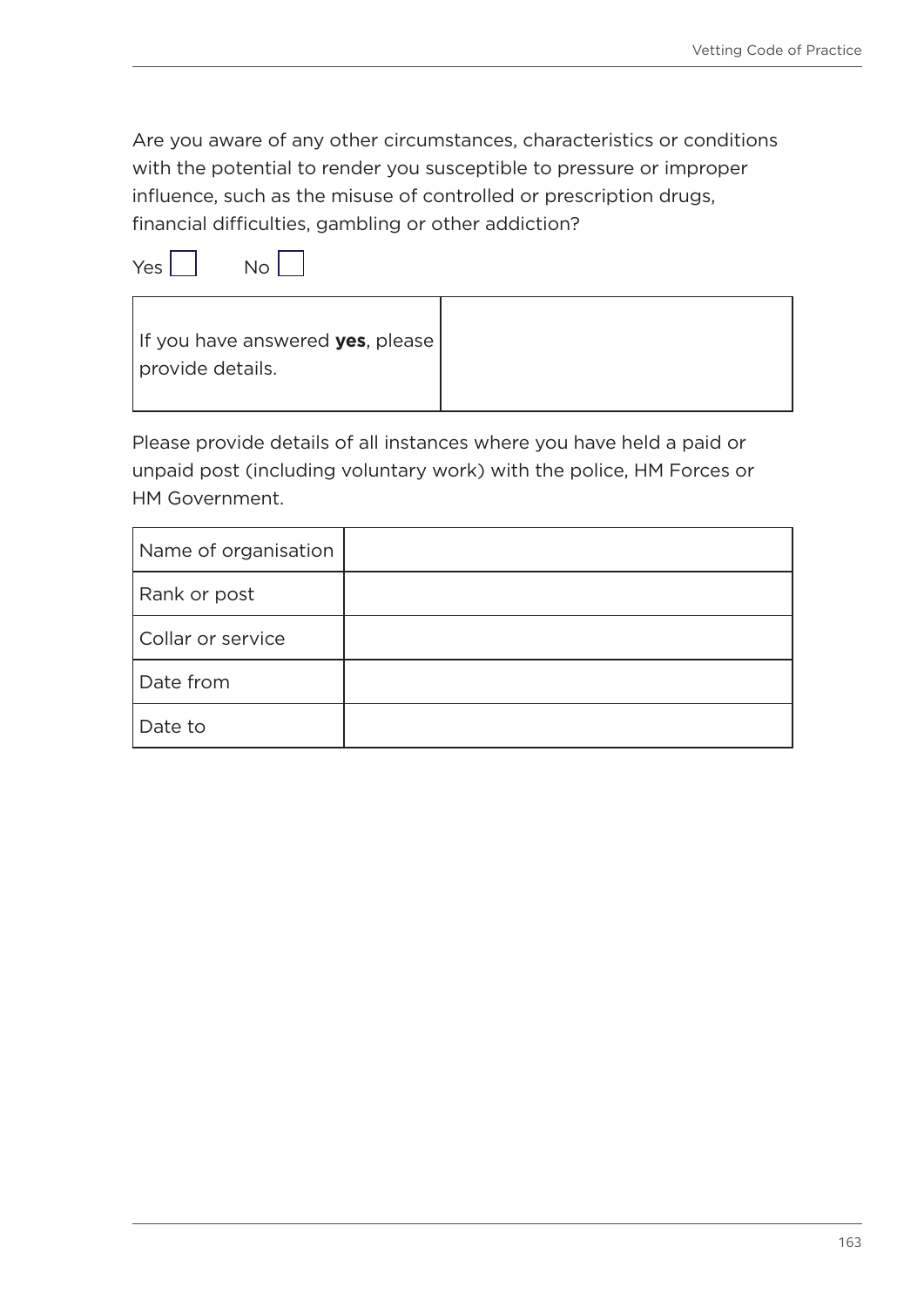# **Declaration**

To be completed by the applicant.

- I consent to the information provided on this form being used by the vetting unit for the purposes of vetting.
- I declare that the information I have given is true and complete to the best of my knowledge and belief.
- I undertake to report any material changes in the information I have given.
- I consent to a financial check being carried out.
- I understand that any false statement or deliberate omission I have given in this questionnaire may affect my suitability for security clearance.
- I understand it is my responsibility to inform those named on the form that their details have been provided for the purpose of my vetting application.

Signed

Date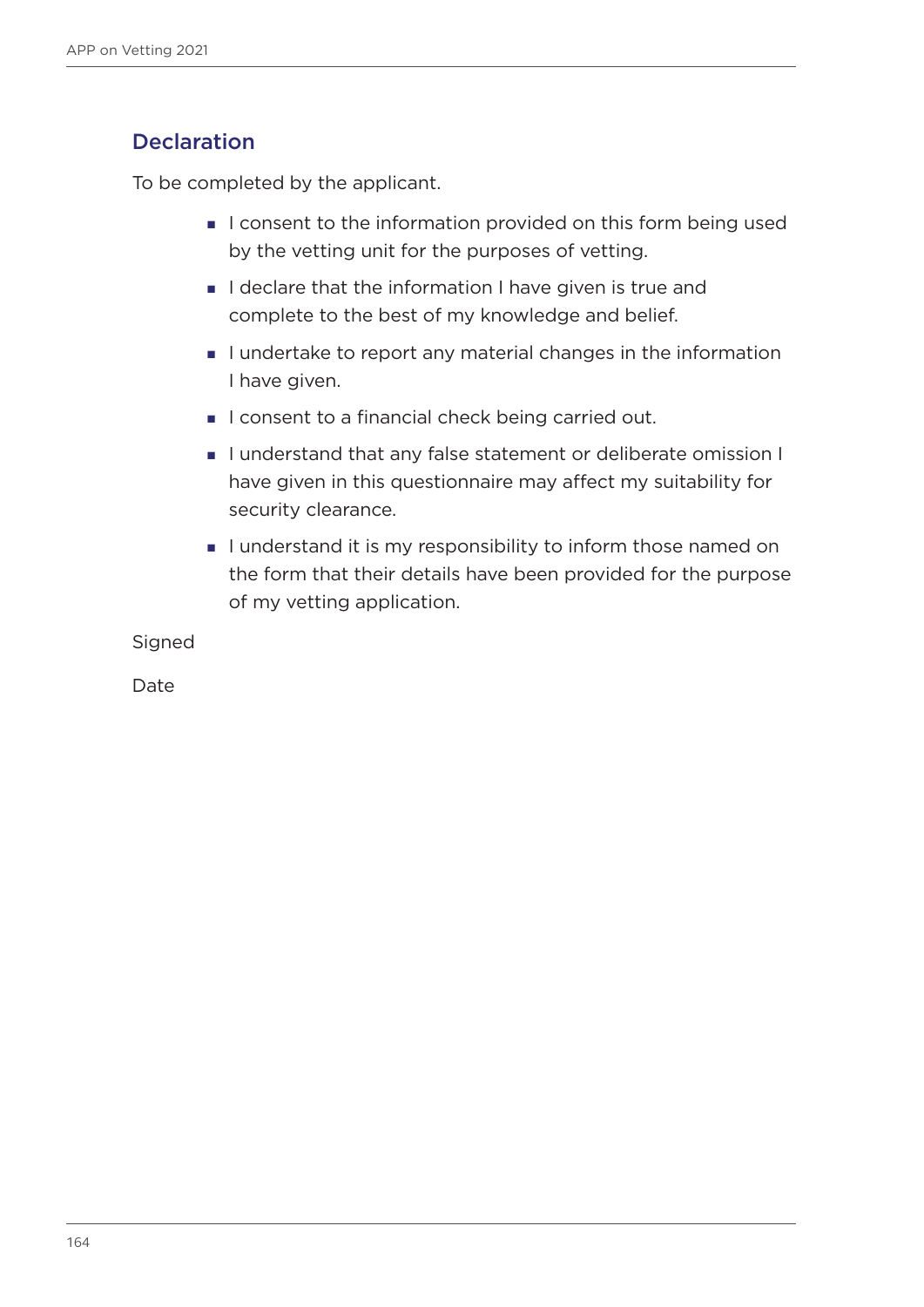# Rehabilitation of Offenders Act 1974 (Exceptions)Order 1975

#### **Protected cautions and protected convictions**

Please note: these exceptions (protected cautions and protected convictions) are only relevant to those being vetted for roles **other than police officer and Special Constabulary posts**.

**Police officer and Special Constabulary applicants:** there are **no exceptions** and all previous convictions and cautions, including those which would ordinarily be considered as 'spent' or protected, must be declared in this application.

**Police staff applicants and non-police personnel:** the above Exceptions Order introduced **protected convictions and cautions,** and distinguishes between the treatment of the roles of police officers and police support staff. This means that certain old and minor spent convictions and cautions are now considered protected and therefore **do not have to be disclosed**.

While police staff and non-police personnel do still have to declare previous convictions and cautions that would ordinarily be considered as 'spent' under the Rehabilitation of Offenders Act 1974 the exception to this is for **protected** convictions and cautions.

**Protected convictions:** these **do not** have to be declared by police staff applicants and non-police personnel.

A conviction is considered to be 'protected' if **all** the following criteria apply.

- It is not for a listed offence\* under section  $2A(5)$  of the Rehabilitation of Offenders Act 1974 (Exceptions) Order 1975.
- No custodial sentence was imposed.
- The individual has not been convicted of any other offence at any time.
- Eleven years or more have passed since the conviction, if the individual was aged 18 or over at the time of conviction, or five years and six months or more have passed since the conviction, if the individual was under 18 at the time of the conviction.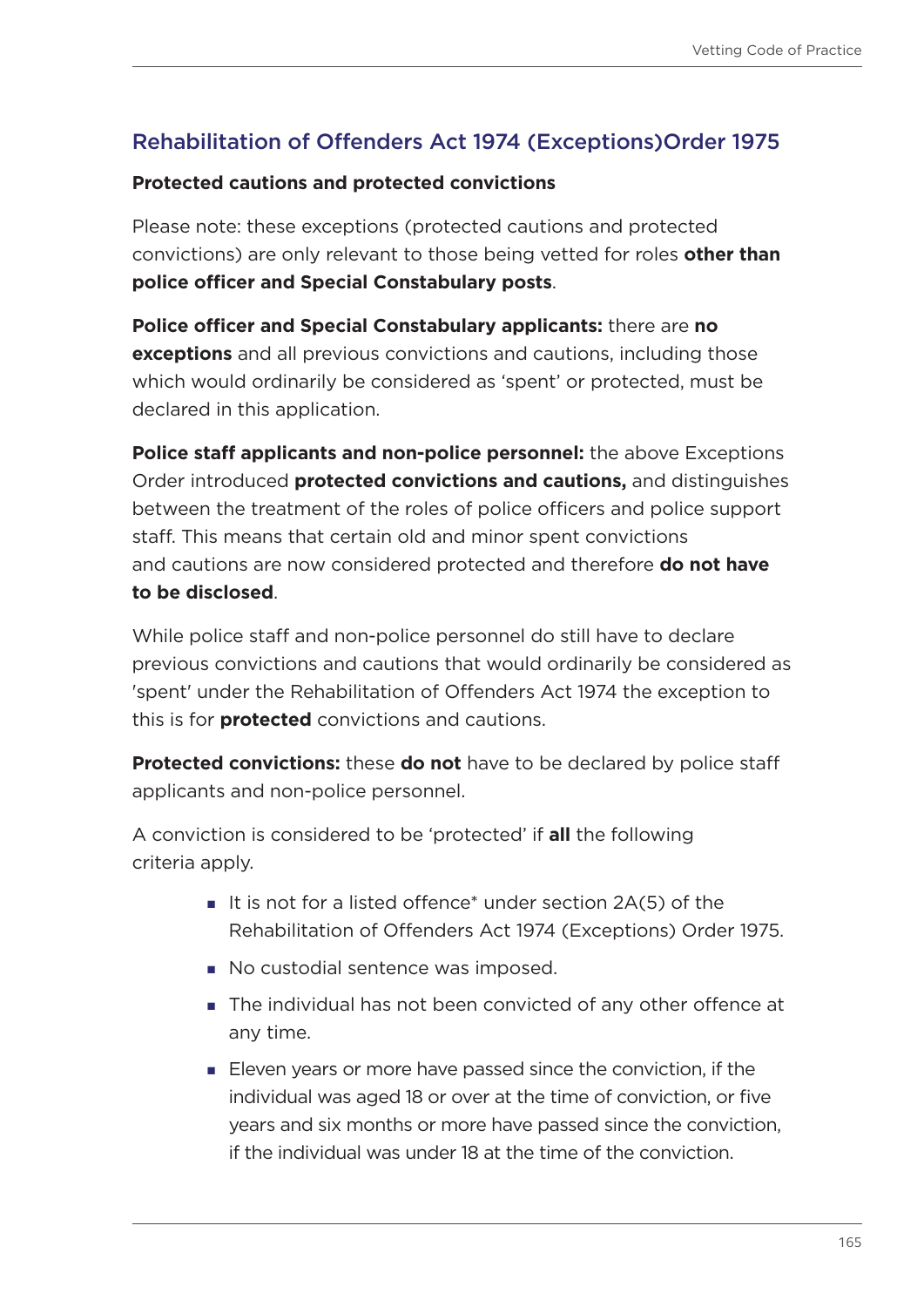**Protected cautions:** these **do not** have to be declared by police staff applicants and non-police personnel.

A caution is considered to be 'protected' if **all** the following criteria apply:

- It is not for a listed offence\* under section  $2A(5)$  of the Rehabilitation of Offenders Act 1974 (Exceptions) Order 1975.
- Six years or more have passed since the caution, if the individual was aged 18 years or over at the time the caution was given, or two years or more have passed since the caution, if the individual was under 18 at the time the caution was given.

\***Listed offences** include serious, violent and sexual offences, and offences that which are of specific relevance to the safeguarding of children and vulnerable adults. Listed offences will **never** be filtered or protected.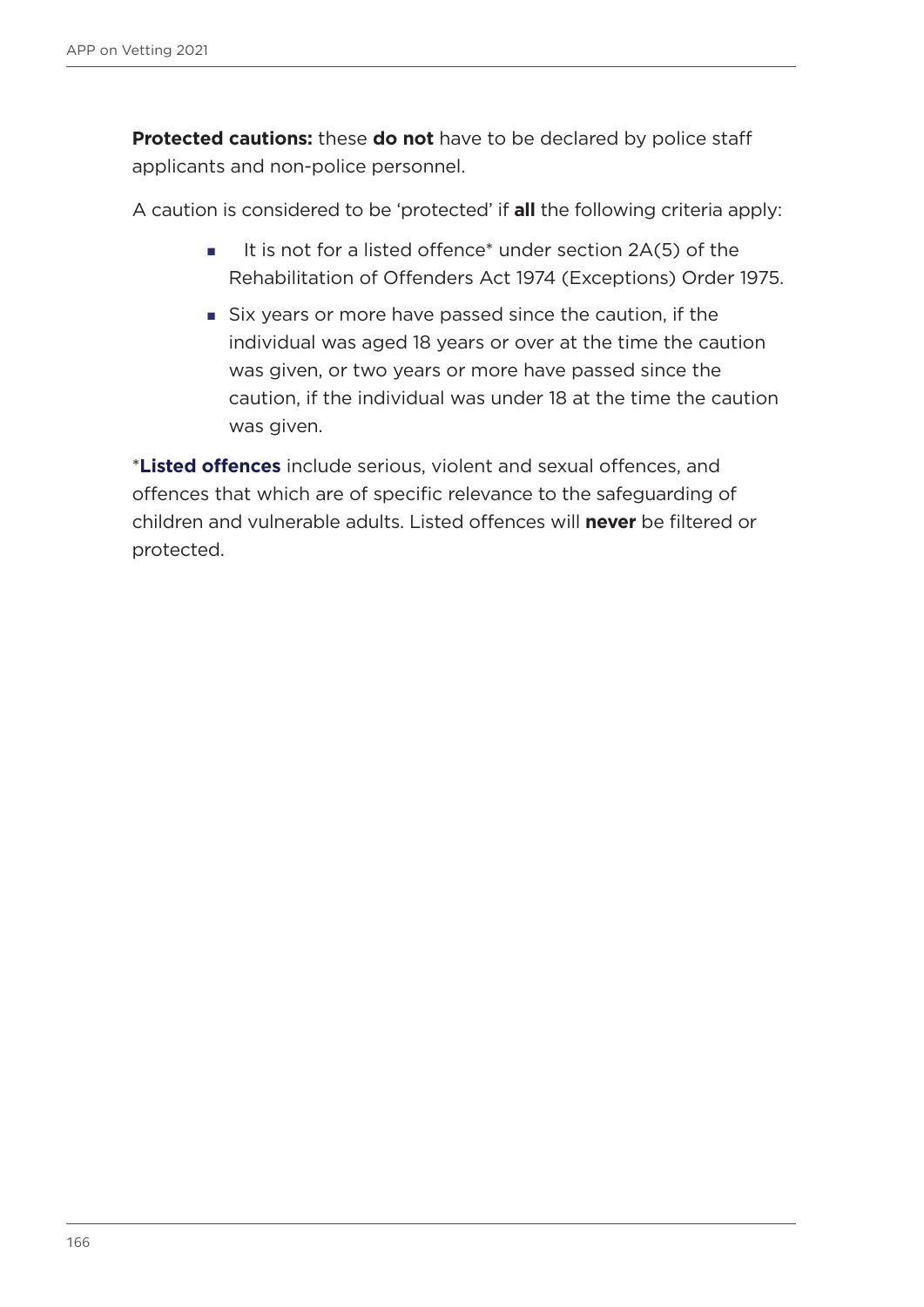# **Sample non-police personnel level 2 (NPPV2) (full) vetting form**

**Failure to complete all sections could delay this application.**

#### **Section one:**

### **To be completed by the employer.**

# **Authentication – to be completed by the employer**

#### **(or sponsor as appropriate).**

It is the responsibility of the applicant's employer or sponsor to examine any documentation produced as proof of identity and address.

Means of establishing identity include:

- **u** current UK driving licence
- **passport**
- certificate of birth, adoption, marriage or civil partnership
- for non-UK nationals only documentation relating to immigration status and permission to work in the UK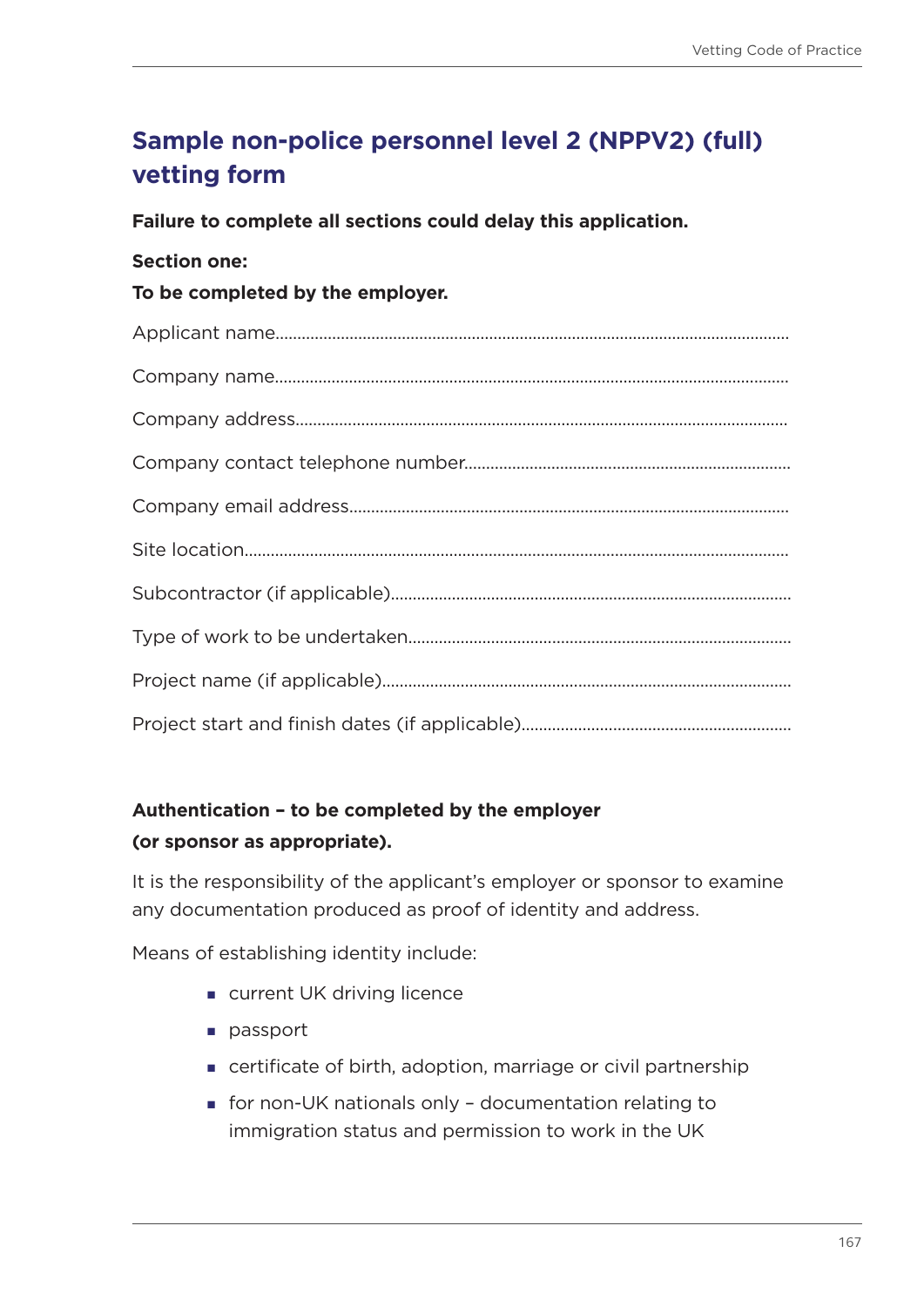Means of establishing residence, ideally one of the following (other documents may be acceptable locally):

- **current utility bill**
- **mobile phone bill**
- **I** local authority tax bill (valid for current year)

| List of documents<br>seen                                      |  |
|----------------------------------------------------------------|--|
| I have checked the<br>above details as<br>proof of identity of |  |
| Print name                                                     |  |
| Position in company<br>or host police force                    |  |
| Signed                                                         |  |
| Date                                                           |  |

#### **To be completed by the sponsor.**

| Contact name                             |  |
|------------------------------------------|--|
| Job title and force<br>number            |  |
| Location (department<br>or area command) |  |
| Contact number                           |  |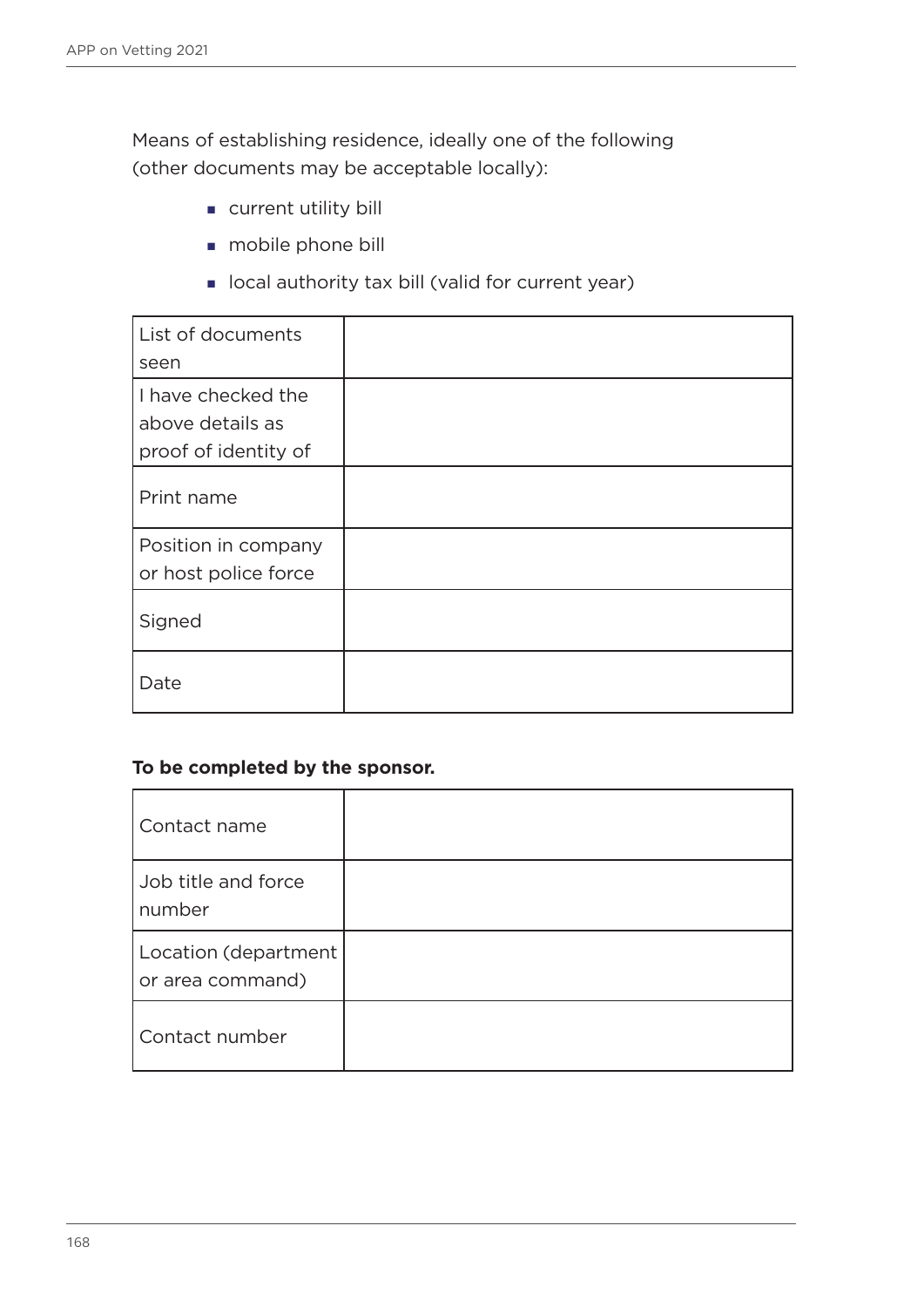### **Section two:**

### **The following pages must be completed by the applicant.**

Your personal details will not be released without your approval to any other individuals or company, apart from other appropriate departments within this force, another police force or relevant external agency where required for vetting purposes. The personal data you supply will be managed confidentially, securely and in accordance with the General Data Protection Regulation (GDPR) and/or Data Protection Act 2018 as applicable. Personal data will not be retained for longer than is necessary and held in accordance with force retention schedules, after which it will be disposed of securely (see the force privacy notice for further details). Under data protection legislation, individuals have a general right of access to their personal data held by police forces, subject to certain exemptions. Further information in relation to your rights and on how organisations can use your data is available from the Information Commissioner's Office at **[ico.org.uk](https://ico.org.uk/)**

# **For further information about how we will process your personal data, please refer to our privacy notice here [force to provide hyperlink to full privacy notice].**

**All** questions must be answered. Where a question does not apply to you or you do not know the answer, please enter **N/A** or **N/K** as appropriate. Use extra pages as required.

| Home      | Mobile    |  |
|-----------|-----------|--|
| telephone | telephone |  |
| Work      | Email     |  |
| telephone | address   |  |

### Applicant's contact details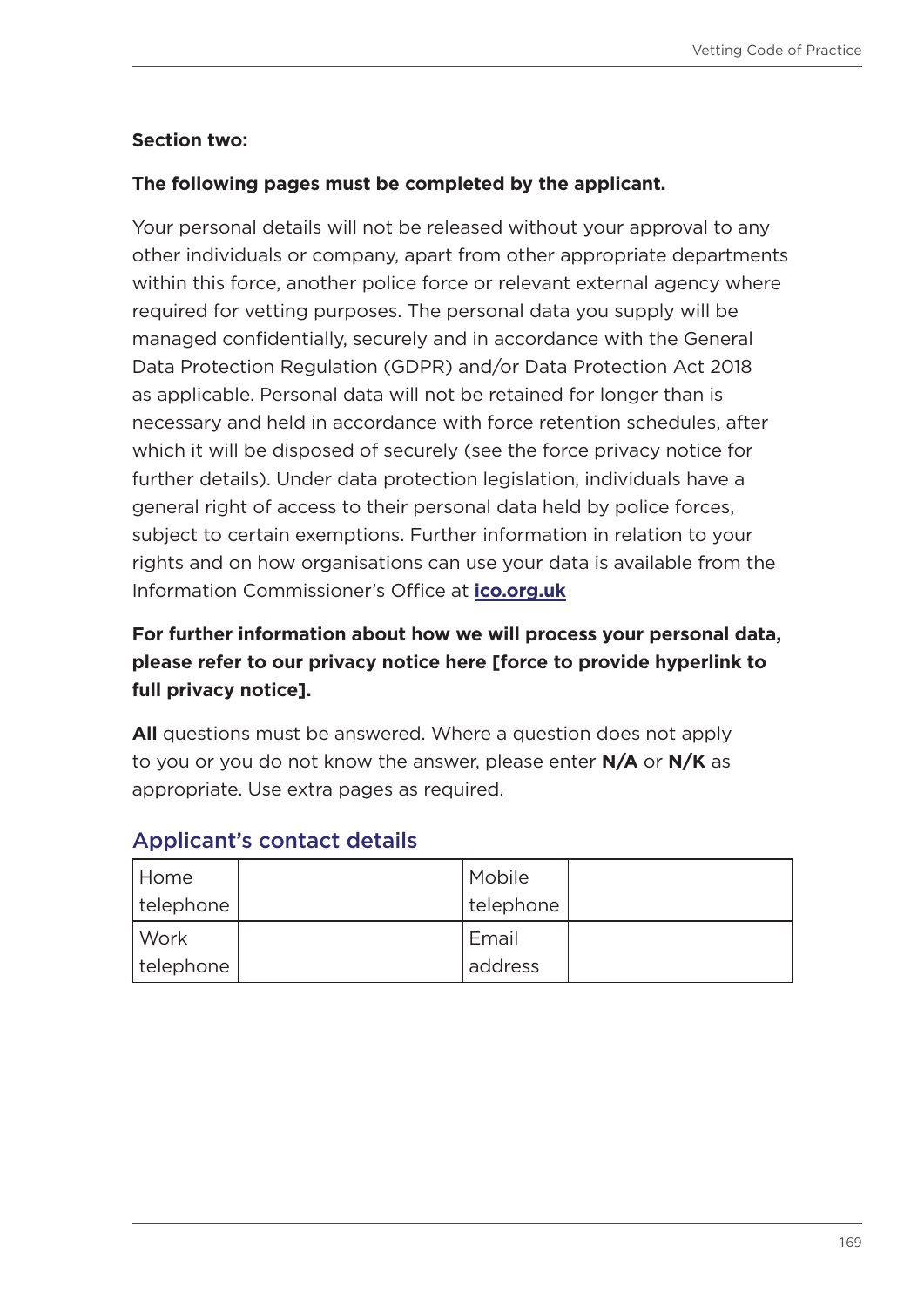# Applicant

| <b>Title</b>                                   |  |
|------------------------------------------------|--|
| Surname or family name                         |  |
| Surname or family name at birth                |  |
| Any other previous surname or<br>family names  |  |
| Forenames or personal name and<br>middle names |  |
| Any alias or previously used names             |  |
| Gender                                         |  |
| Date of birth                                  |  |
| Town, county and country of birth              |  |
| Current occupation                             |  |
| <b>Current address</b>                         |  |
| Postcode                                       |  |
| Address since (insert date)                    |  |

**If you or your partner have lived at any other addresses in the past five years, please provide details and dates of occupancy below. Please use additional pages if necessary.**

| Previous |  |
|----------|--|
| address  |  |
| Previous |  |
| address  |  |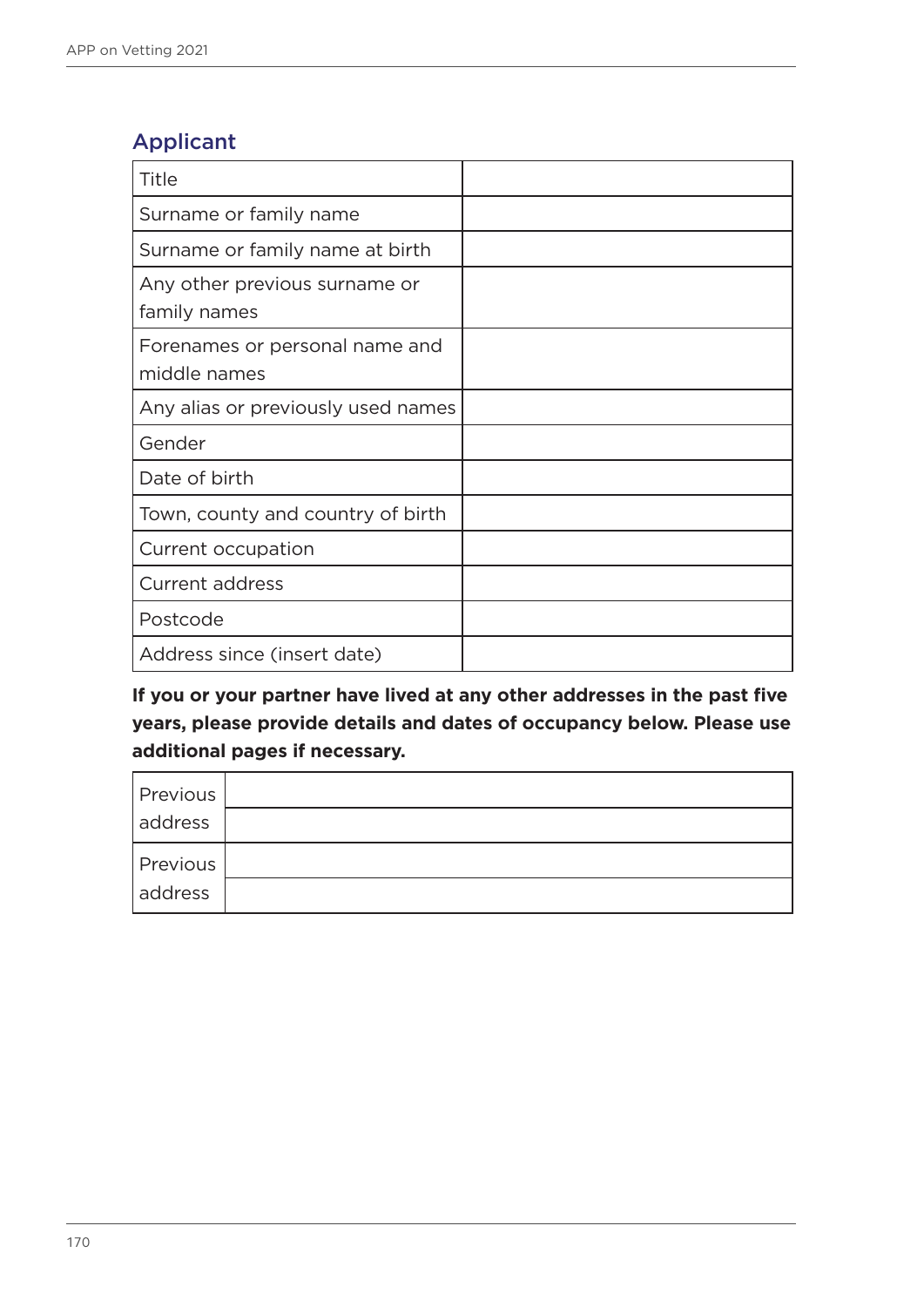### Partner

| Title                                          |  |
|------------------------------------------------|--|
| Surname or family name                         |  |
| Surname or family name at birth                |  |
| Any other previous surname or<br>family names  |  |
| Forenames or personal name and<br>middle names |  |
| Gender                                         |  |
| Date of birth                                  |  |
| Town, county and country of birth              |  |
| Current occupation                             |  |
| <b>Current address</b>                         |  |
| Postcode                                       |  |
| Address since (insert date)                    |  |
| Relationship and number of years<br>together   |  |
| Please indicate if deceased                    |  |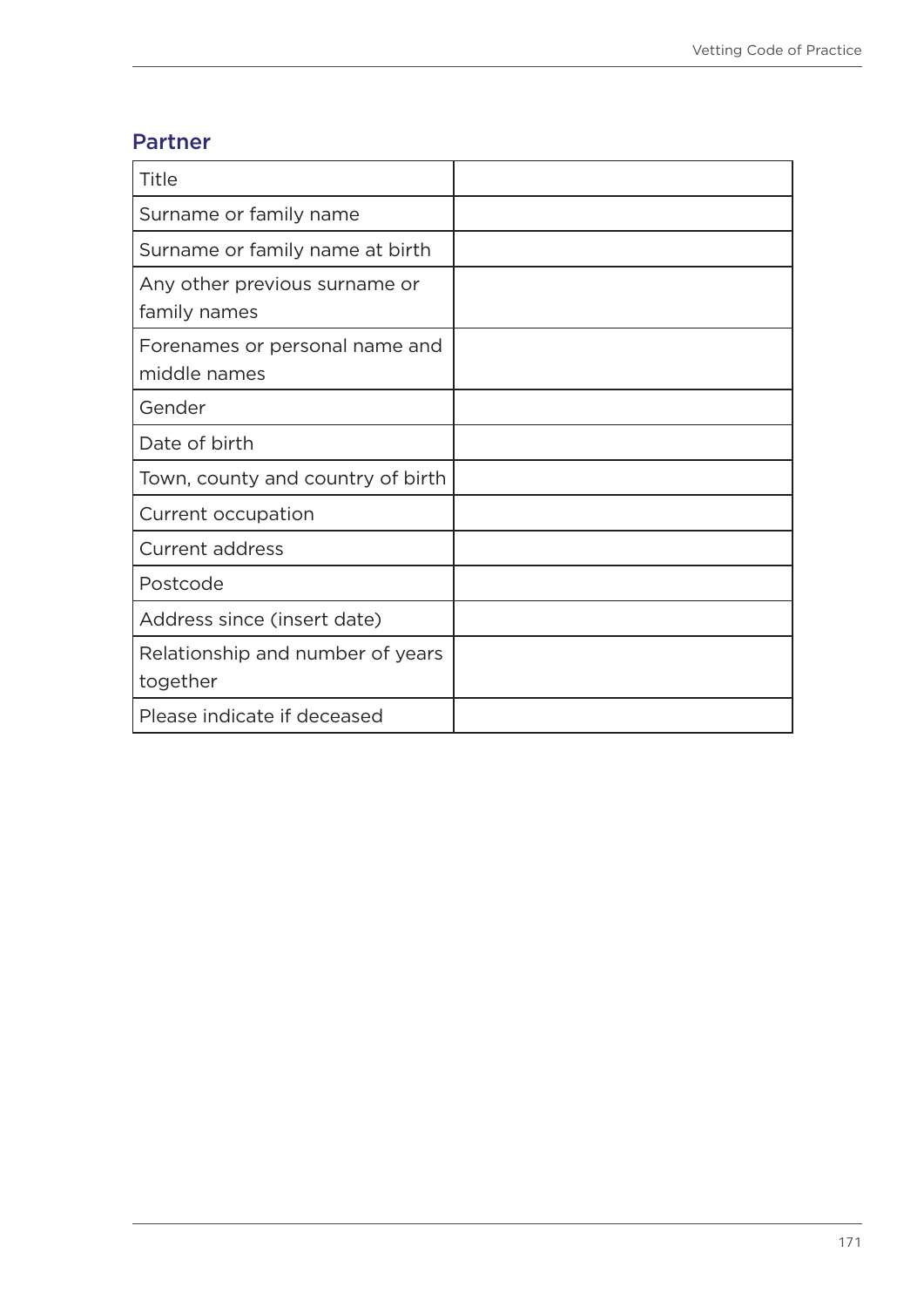# Children

Please enter details of your children, including biological children, stepchildren or adopted children. There is no need to include children **under 10 years of age**. Please use extra pages if necessary.

| Relationship (please state if     |  |
|-----------------------------------|--|
| biological, step- or adopted)     |  |
| Surname or family name            |  |
| Surname or family name at birth   |  |
| Any other previous surname or     |  |
| family names                      |  |
| Forenames or personal name and    |  |
| middle names                      |  |
| Date of birth                     |  |
| Town, county and country of birth |  |
| <b>Current address</b>            |  |
| Postcode                          |  |
| Address since                     |  |
| Please indicate if deceased       |  |

| Relationship (please state if     |  |
|-----------------------------------|--|
| biological, step- or adopted)     |  |
| Surname or family name            |  |
| Surname or family name at birth   |  |
| Any other previous surname or     |  |
| family names                      |  |
| Forenames or personal name and    |  |
| middle names                      |  |
| Date of birth                     |  |
| Town, county and country of birth |  |
| Current address                   |  |
| Postcode                          |  |
| Address since                     |  |
| Please indicate if deceased       |  |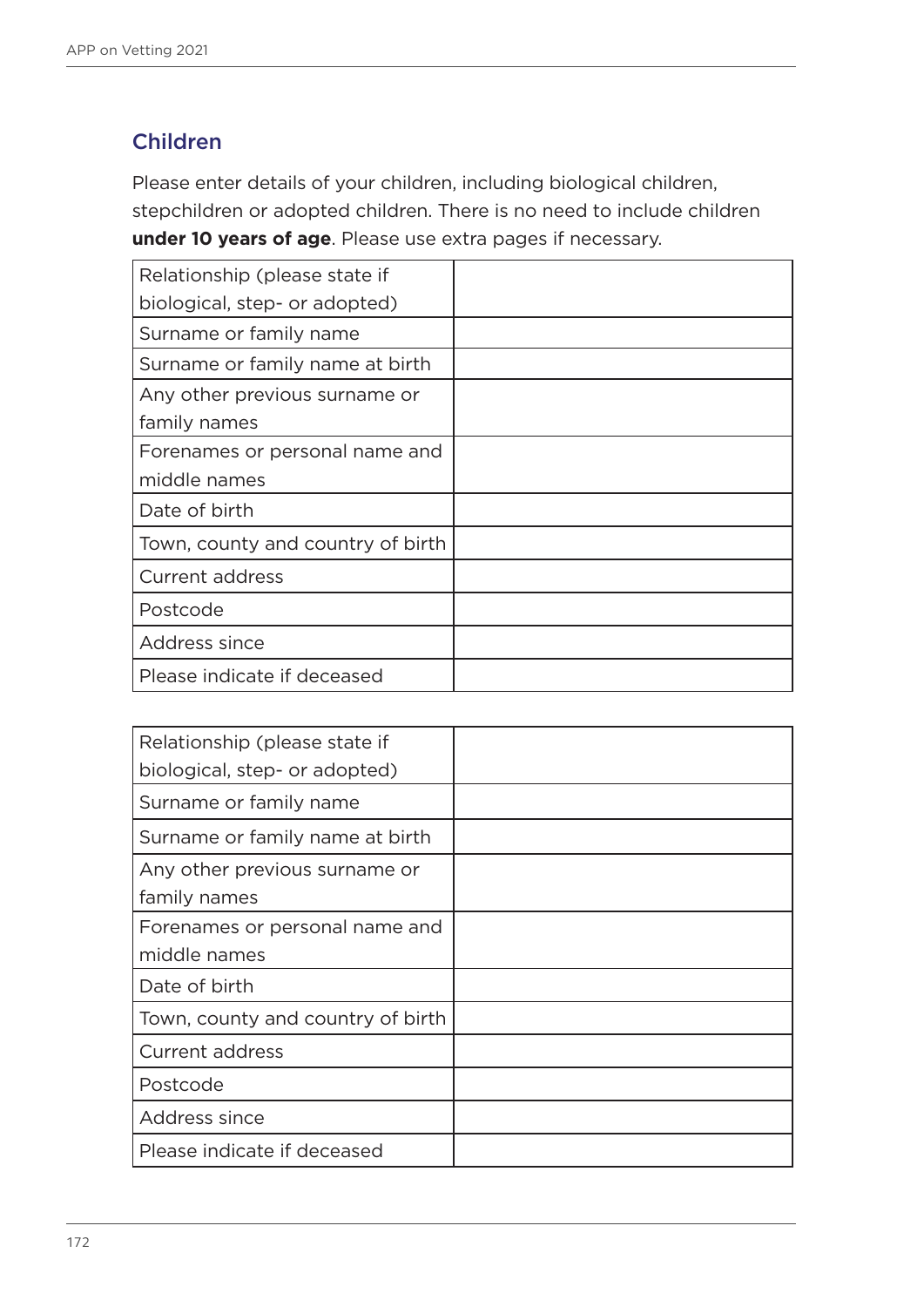# Parents

Please enter details of your natural parents and any adoptive parents, step-parents or guardians. Please use extra pages if necessary.

| Relationship (please state if natural, |  |
|----------------------------------------|--|
| adoptive, step- or guardian)           |  |
| Surname or family name                 |  |
| Surname or family name at birth        |  |
| Any other previous surname or          |  |
| family names                           |  |
| Forenames or personal name and         |  |
| middle names                           |  |
| Date of birth                          |  |
| Town, county and country of birth      |  |
| <b>Current address</b>                 |  |
| Postcode                               |  |
| Address since                          |  |
| Please indicate if deceased            |  |

| Relationship (please state if natural, |  |
|----------------------------------------|--|
| adoptive, step- or guardian)           |  |
| Surname or family name                 |  |
| Surname or family name at birth        |  |
| Any other previous surname or          |  |
| family names                           |  |
| Forenames or personal name and         |  |
| middle names                           |  |
| Date of birth                          |  |
| Town, county and country of birth      |  |
| Current address                        |  |
| Postcode                               |  |
| Address since                          |  |
| Please indicate if deceased            |  |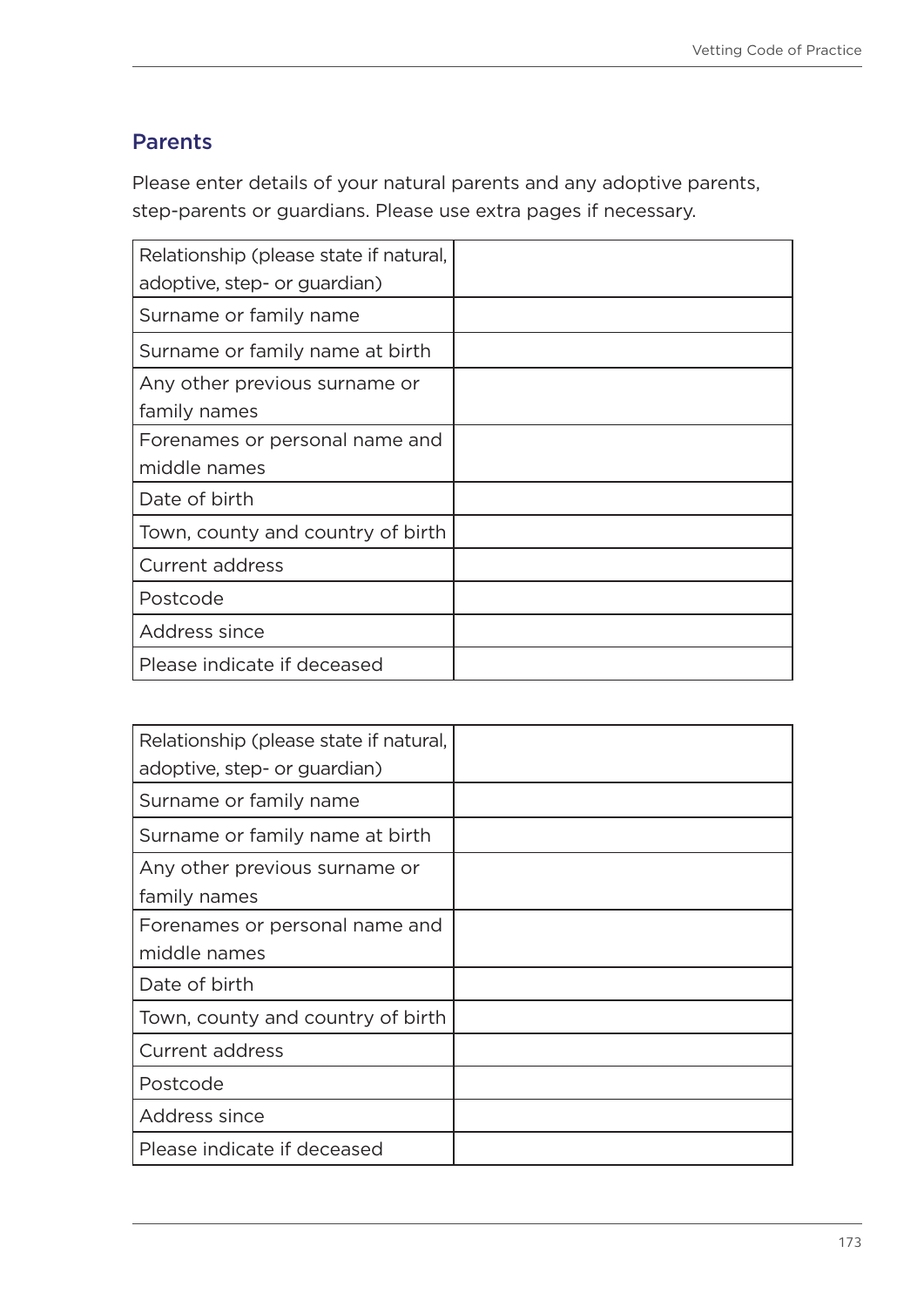Are your parents divorced or separated?



If so, does either parent have a new partner?

| Yes i | Nο |
|-------|----|
|       |    |

Please provide details as above for new partners on an extra page.

### Brothers and sisters

Please enter details of your siblings, including half-, step- or adopted siblings. There is no need to include siblings **under 10 years of age**. Please use extra pages if necessary.

| Relationship (please specify if full,          |  |
|------------------------------------------------|--|
| half-, step- or adopted sibling)               |  |
| Surname or family name                         |  |
| Surname or family name at birth                |  |
| Any other previous surname or<br>family names  |  |
| Forenames or personal name and<br>middle names |  |
| Date of birth                                  |  |
| Town, county and country of birth              |  |
| Current address                                |  |
| Postcode                                       |  |
| Address since                                  |  |
| Please indicate if deceased                    |  |

| Relationship (please specify if full,<br>half-, step- or adopted sibling) |  |
|---------------------------------------------------------------------------|--|
| Surname or family name                                                    |  |
| Surname or family name at birth                                           |  |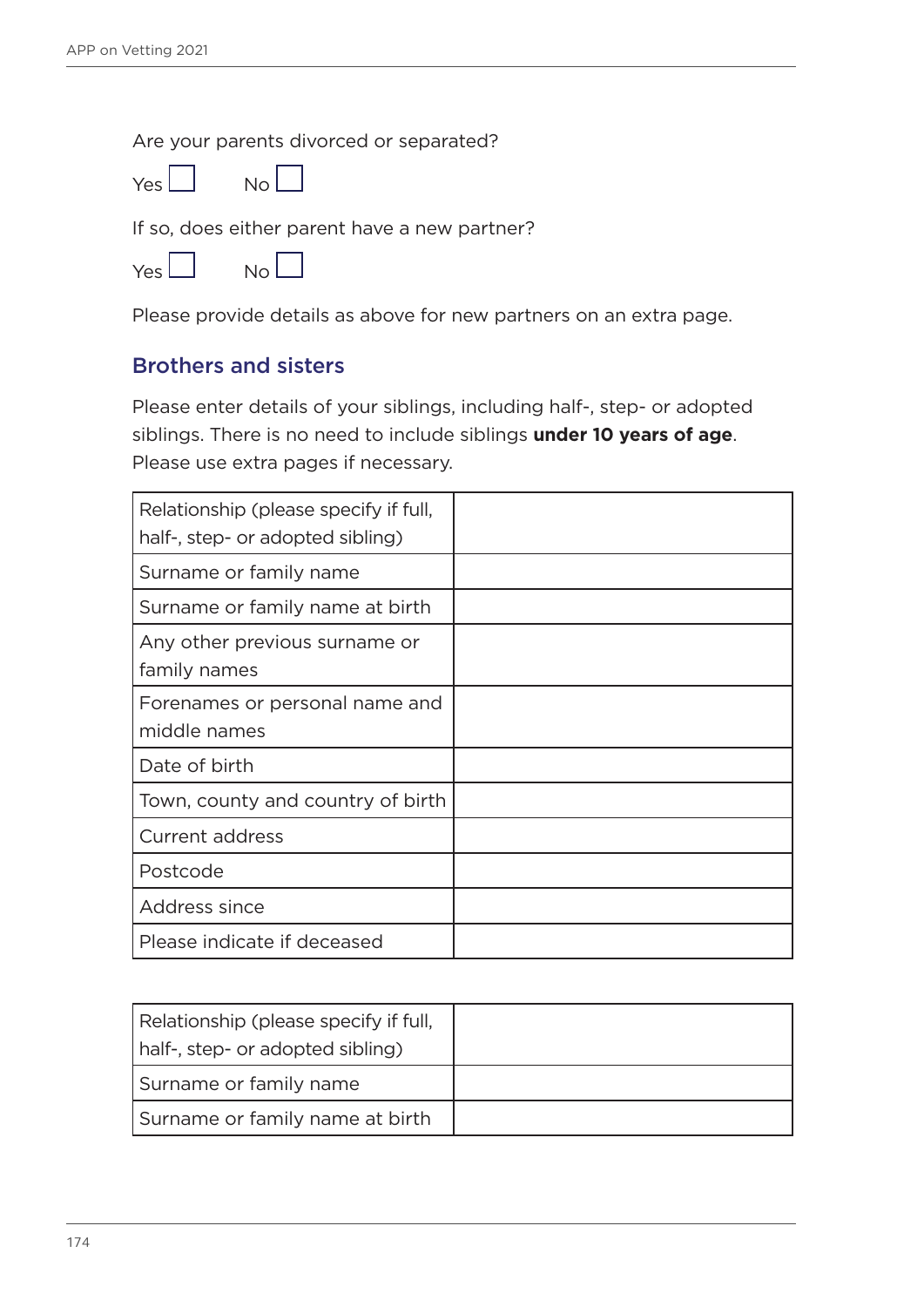| Any other previous surname or<br>family names  |  |
|------------------------------------------------|--|
| Forenames or personal name and<br>middle names |  |
| Date of birth                                  |  |
| Town, county and country of birth              |  |
| <b>Current address</b>                         |  |
| Postcode                                       |  |
| Address since                                  |  |
| Please indicate if deceased                    |  |

# Co-residents

Please supply details of **all persons residing** with you at your address other than those you have already listed above.

There is no need to include co-residents **under 10 years of age**. Please use extra pages if necessary.

| Relationship                                   |  |
|------------------------------------------------|--|
| Surname or family name                         |  |
| Any other previous surname or<br>family names  |  |
| Forenames or personal name and<br>middle names |  |
| Forenames/personal name and<br>middle names    |  |
| Date of birth                                  |  |
| Town, county and country of birth              |  |

| Relationship                  |  |
|-------------------------------|--|
| Surname or family name        |  |
| Any other previous surname or |  |
| family names                  |  |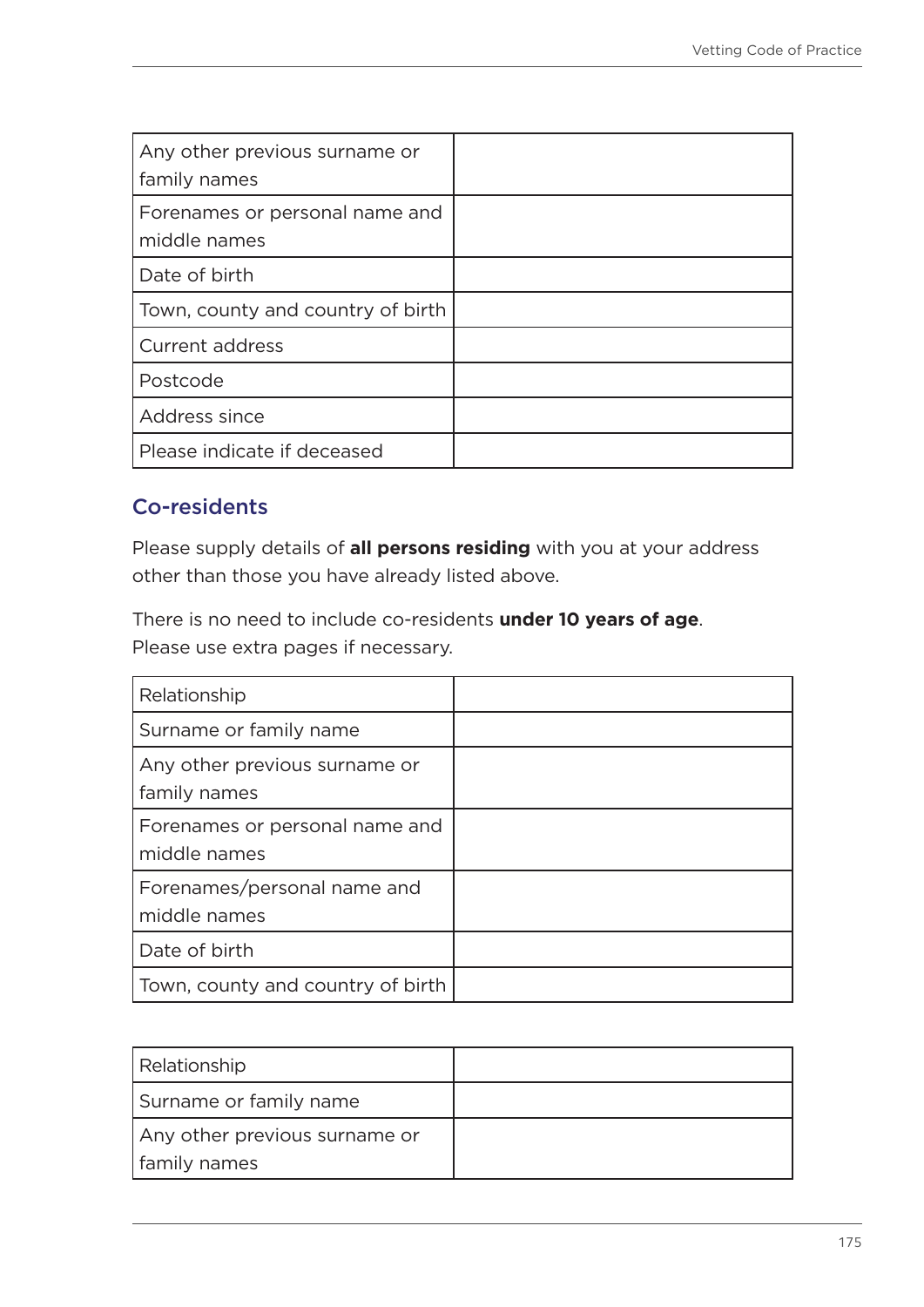| Forenames or personal name and<br>middle names |  |
|------------------------------------------------|--|
| Forenames/personal name and<br>middle names    |  |
| Date of birth                                  |  |
| Town, county and country of birth              |  |

### Security information

Please use extra pages if necessary.

In accordance with the Rehabilitation of Offenders Act 1974 and the Rehabilitation of Offenders Act 1974 (Exceptions) Order 1975:

- Those applying for police staff and non-police personnel roles are **not** required to declare any information in relation to a protected caution or a protected conviction (further information in relation to these is provided at the end of this form).
- **Those applying to become a police officer or a member of** the Special Constabulary **must disclose** all convictions and cautions with **no** exceptions.

**It is your responsibility to ensure that you understand whether you have a protected caution or conviction and to ensure you complete this form fully and accurately.** 

#### **Please read this section very carefully.**

Have you ever been the subject of an investigation into, arrested for, summonsed for, charged with, cautioned for or convicted of **any offence** by any UK or non-UK police force, law enforcement agency, or other statutory prosecuting authority or agency?

 $Yes$   $\begin{vmatrix} 1 & 0 \\ 0 & 0 \end{vmatrix}$ 

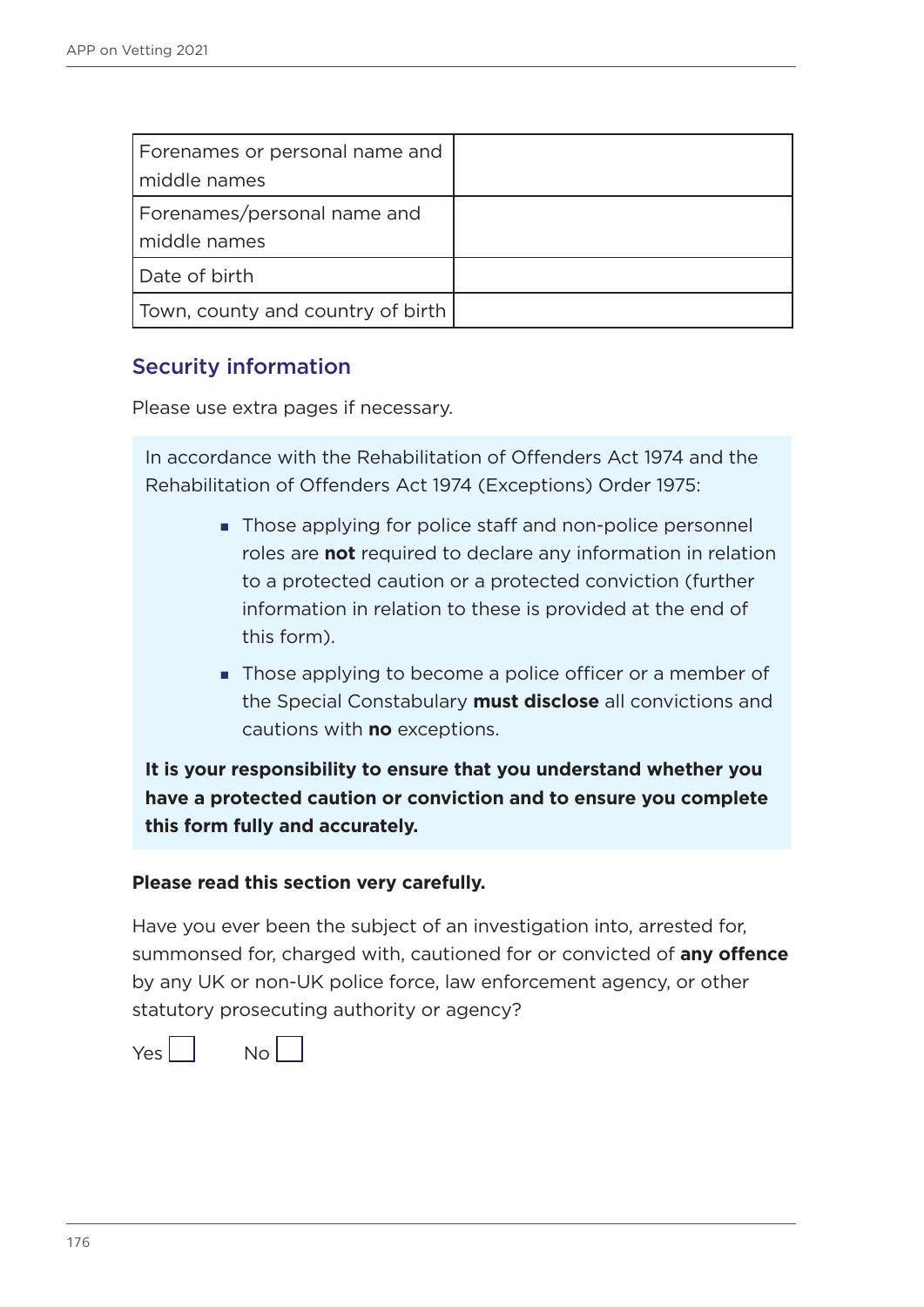|                                                                                                                                                                                                                                                                                                                   | Yes        | <b>No</b> |
|-------------------------------------------------------------------------------------------------------------------------------------------------------------------------------------------------------------------------------------------------------------------------------------------------------------------|------------|-----------|
| traffic offences (including fixed penalty<br>notices other than for parking)                                                                                                                                                                                                                                      |            |           |
| receipt of an absolute or conditional<br>discharge or binding over order                                                                                                                                                                                                                                          |            |           |
| receipt of a reprimand, warning, final<br>warning or caution as an adult or juvenile,<br>or any restorative justice disposal                                                                                                                                                                                      |            |           |
| being the subject of an anti-social behaviour<br>order, any measures introduced by the Anti-<br>social Behaviour, Crime and Policing Act<br>2014, such as a criminal behaviour order, civil<br>injunction, football spectator banning order,<br>any order under the Sexual Offences Act<br>2003, harassment order |            |           |
| being issued with a penalty notice for<br>disorder or other fixed penalty notice<br>(other than for parking).                                                                                                                                                                                                     |            |           |
| In addition, you must declare if you have:                                                                                                                                                                                                                                                                        |            |           |
| had any involvement with the military<br>$\mathcal{L}_{\mathcal{A}}$<br>authorities on disciplinary matters<br>(whether involving court martial or not)                                                                                                                                                           | <b>Yes</b> | <b>No</b> |
| had any involvement in a criminal<br>investigation (whether or not this has led<br>to a prosecution)                                                                                                                                                                                                              |            |           |
| had any involvement in misconduct or<br>disciplinary proceedings (whether as a<br>paid employee or as a volunteer)                                                                                                                                                                                                |            |           |
| been included on the 'Police Barred List'<br>or 'Police Advisory List'.                                                                                                                                                                                                                                           |            |           |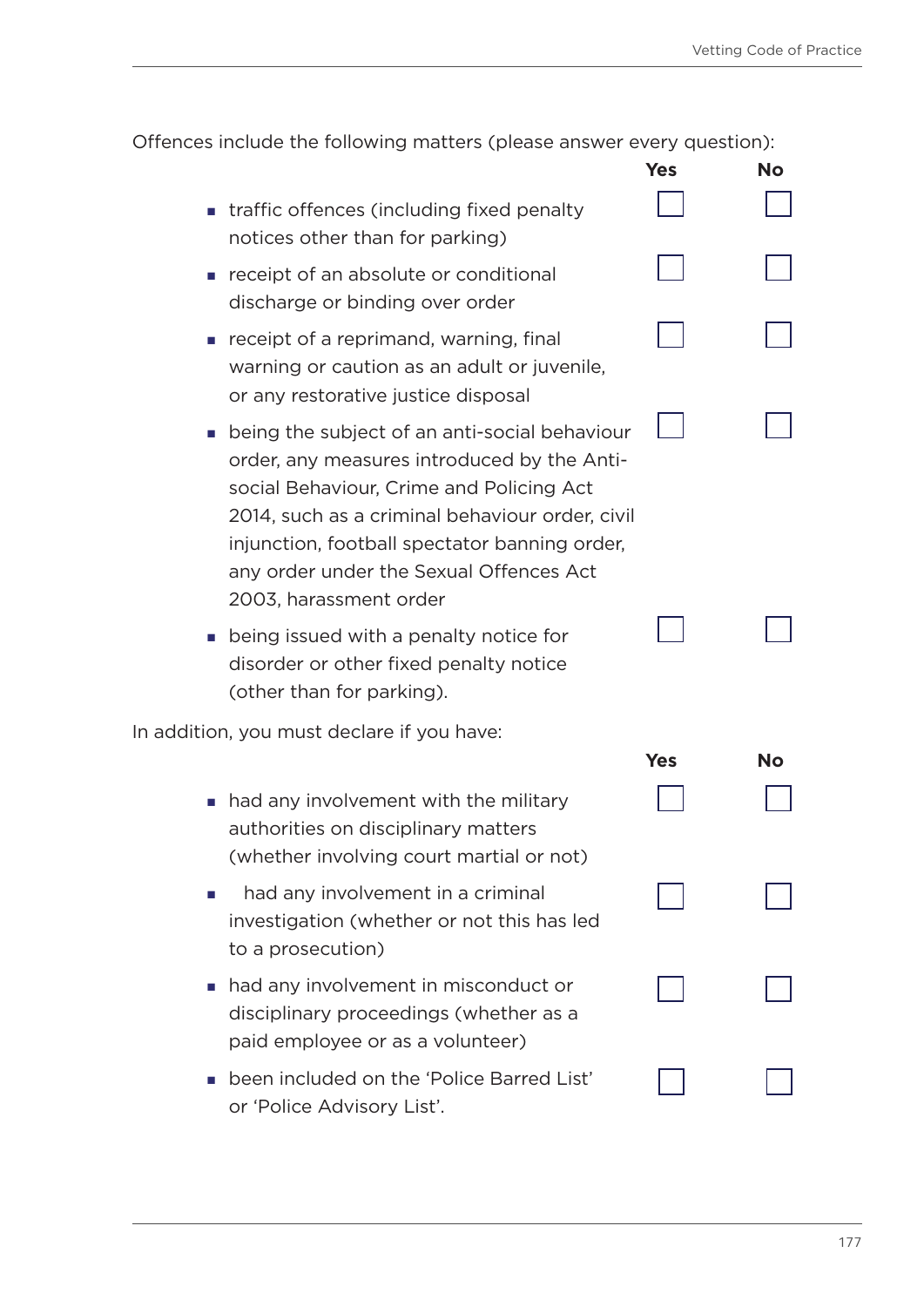| If you have answered <b>yes</b> to any |
|----------------------------------------|
| of the above, please provide           |
| details including incident or          |
| offence, sentence or punishment,       |
| sentencing authority and dates.        |
|                                        |
| Please continue on a separate          |
| sheet if necessary.                    |

Have you ever been involved in any actions that could be described as politically, religiously, racially, or environmentally disruptive?



| If you have answered yes, |
|---------------------------|
| please provide details.   |
|                           |

Do you associate with any person(s), including family members, who you know or have reason to believe has criminal convictions, or is engaged in criminal activities? An association would include communicating via phone, social media and other forms of communication, not just in person.

 $Yes$   $\begin{bmatrix} 1 & 1 \\ 1 & 1 \end{bmatrix}$ 

| If you have answered <b>yes</b> , please |  |
|------------------------------------------|--|
| provide details including name           |  |
| of associate, your relationship          |  |
| to them, address, date of birth          |  |
| (if known), the reason you               |  |
| have nominated them and the              |  |
| closeness of your connection to          |  |
| them. Please also indicate how           |  |
| often you associate with them            |  |
| (eg, at least daily, most weeks,         |  |
| monthly, or how many times a             |  |
| year if less than monthly).              |  |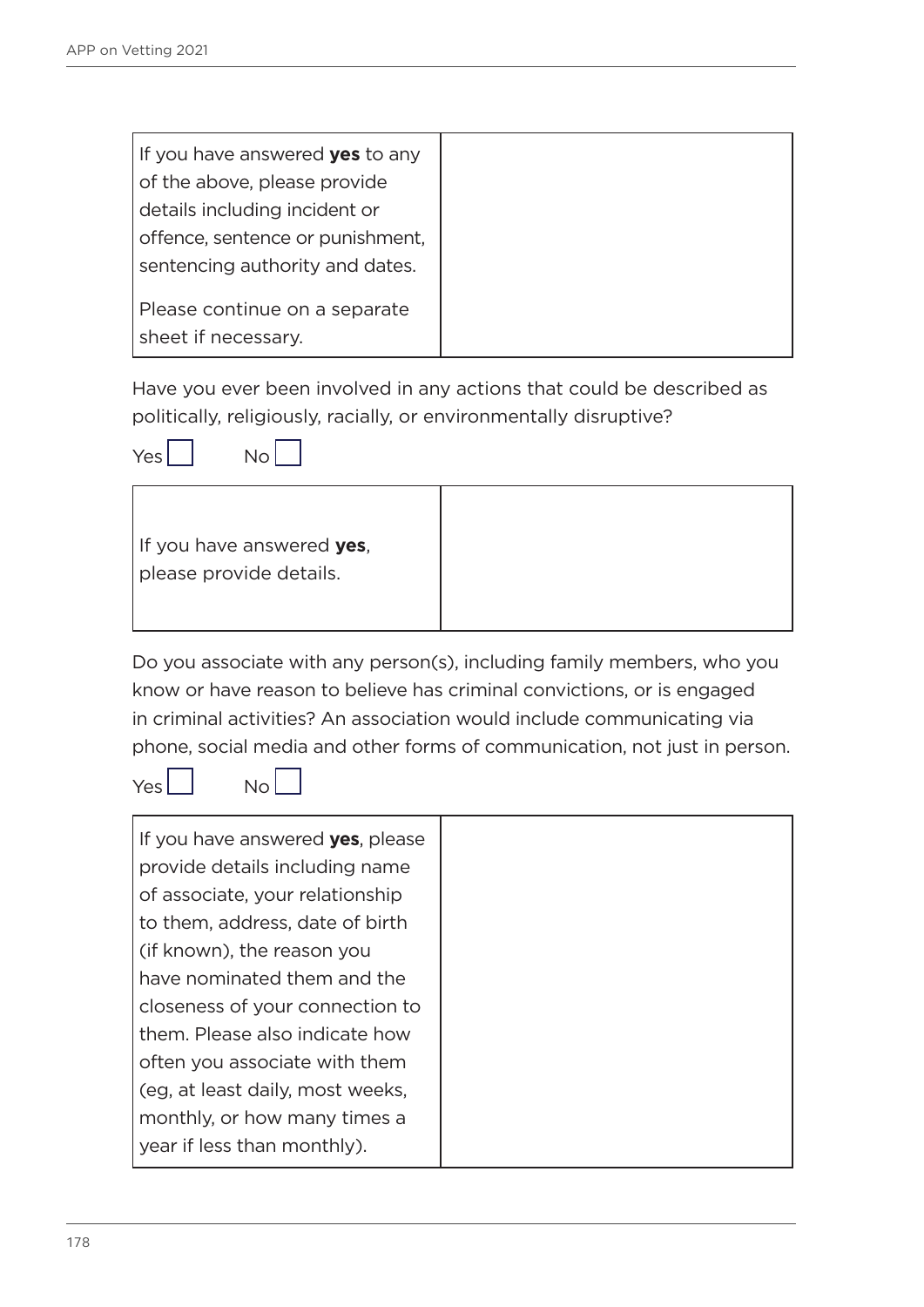Are you aware of any other circumstances, characteristics or conditions with the potential to render you susceptible to pressure or improper influence, such as the misuse of controlled or prescription drugs, financial difficulties, gambling or other addiction?

 $Yes \Box \qquad No \Box$ 

f



Please provide details of all instances where you have held a paid or unpaid post (including voluntary work) with the police, HM Forces or HM Government.

| Name of organisation |  |
|----------------------|--|
| Rank or post         |  |
| Collar or service    |  |
| Date from            |  |
| Date to              |  |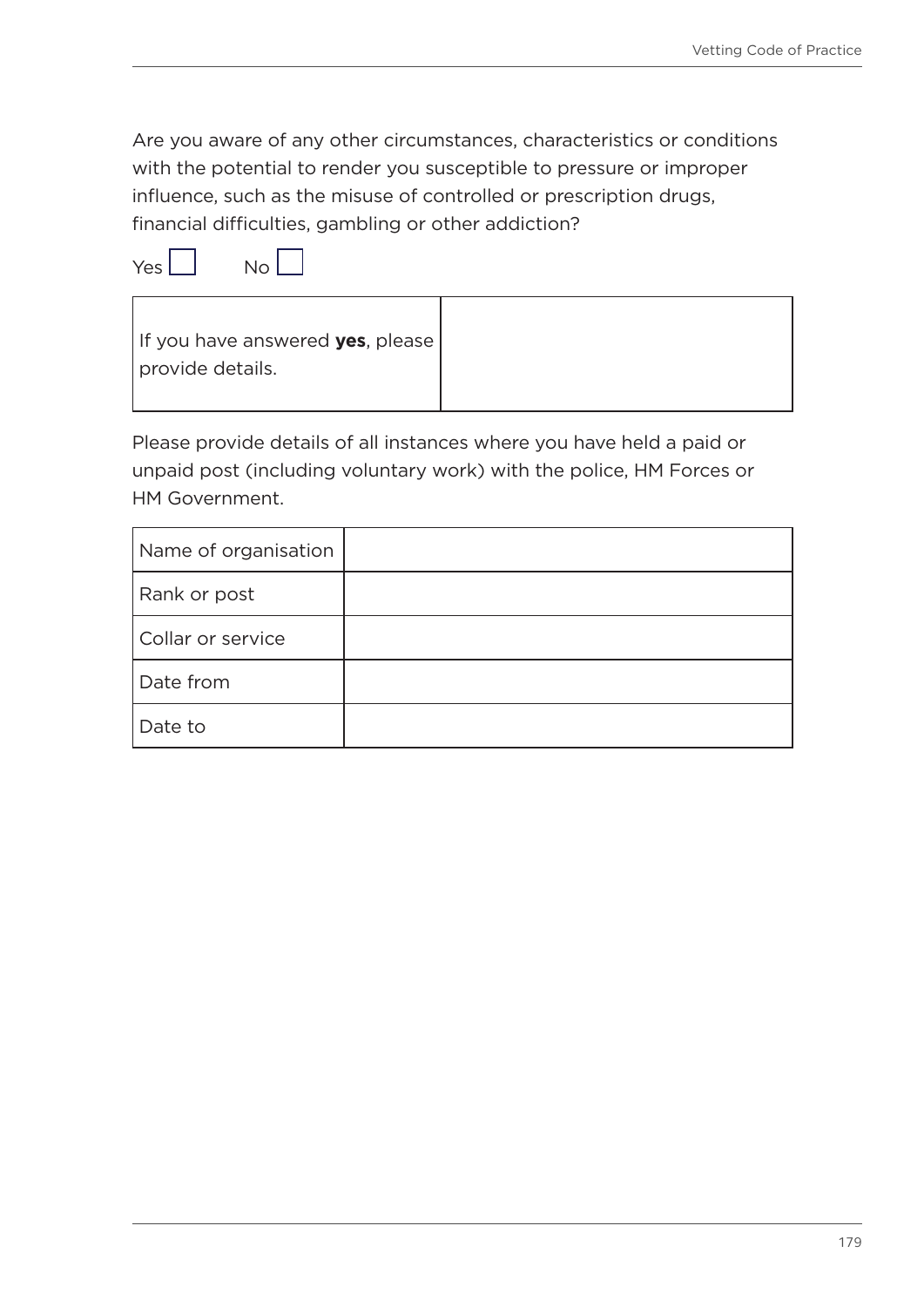# Financial details

| In the last 10 years,<br>have you:                                                                                     | Yes | <b>No</b> | <b>Number of</b><br><b>occurrences</b> | <b>Most</b><br>recent year |
|------------------------------------------------------------------------------------------------------------------------|-----|-----------|----------------------------------------|----------------------------|
| Been declared bankrupt?                                                                                                |     |           |                                        |                            |
| Had a loan terminated<br>by a bank or building<br>society?                                                             |     |           |                                        |                            |
| Had a credit, store or<br>charge card withdrawn<br>or been notified that a<br>card or account had been<br>defaulted?   |     |           |                                        |                            |
| Been the subject of an<br>adverse county court<br>judgment, a sheriff's<br>court or court of session<br>judgment?      |     |           |                                        |                            |
| Been party to a voluntary<br>agreement registered with<br>the county court, sheriff's<br>court or court<br>of session? |     |           |                                        |                            |
| Been the subject of an<br>attachment of earnings<br>order?                                                             |     |           |                                        |                            |
| Had repossession<br>proceedings started<br>against you?                                                                |     |           |                                        |                            |
| Been party to an<br>individual voluntary<br>arrangement, debt<br>relief order or debt<br>management programme?         |     |           |                                        |                            |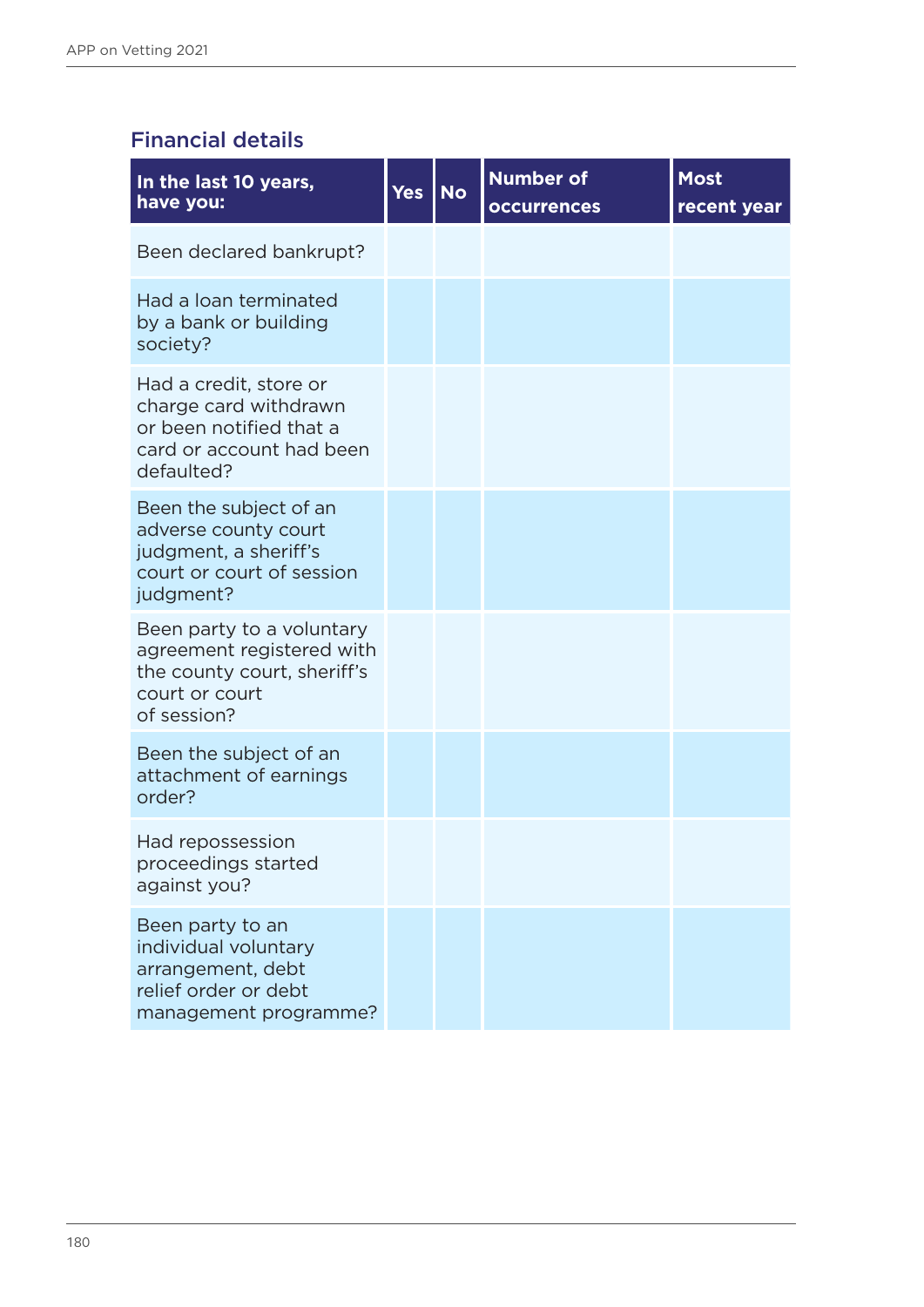| If yes to any of the above,       |
|-----------------------------------|
| please provide details and dates  |
| of any discharges, as well as any |
| other relevant information (use   |
| extra pages if necessary).        |

Are there any other details or explanations that would help to clarify your current financial status that are not already covered in the answers provided above?

| Yes                                                                                                    |  |
|--------------------------------------------------------------------------------------------------------|--|
| If yes, please provide<br>details, including reasons<br>for any outstanding loans or<br>l commitments. |  |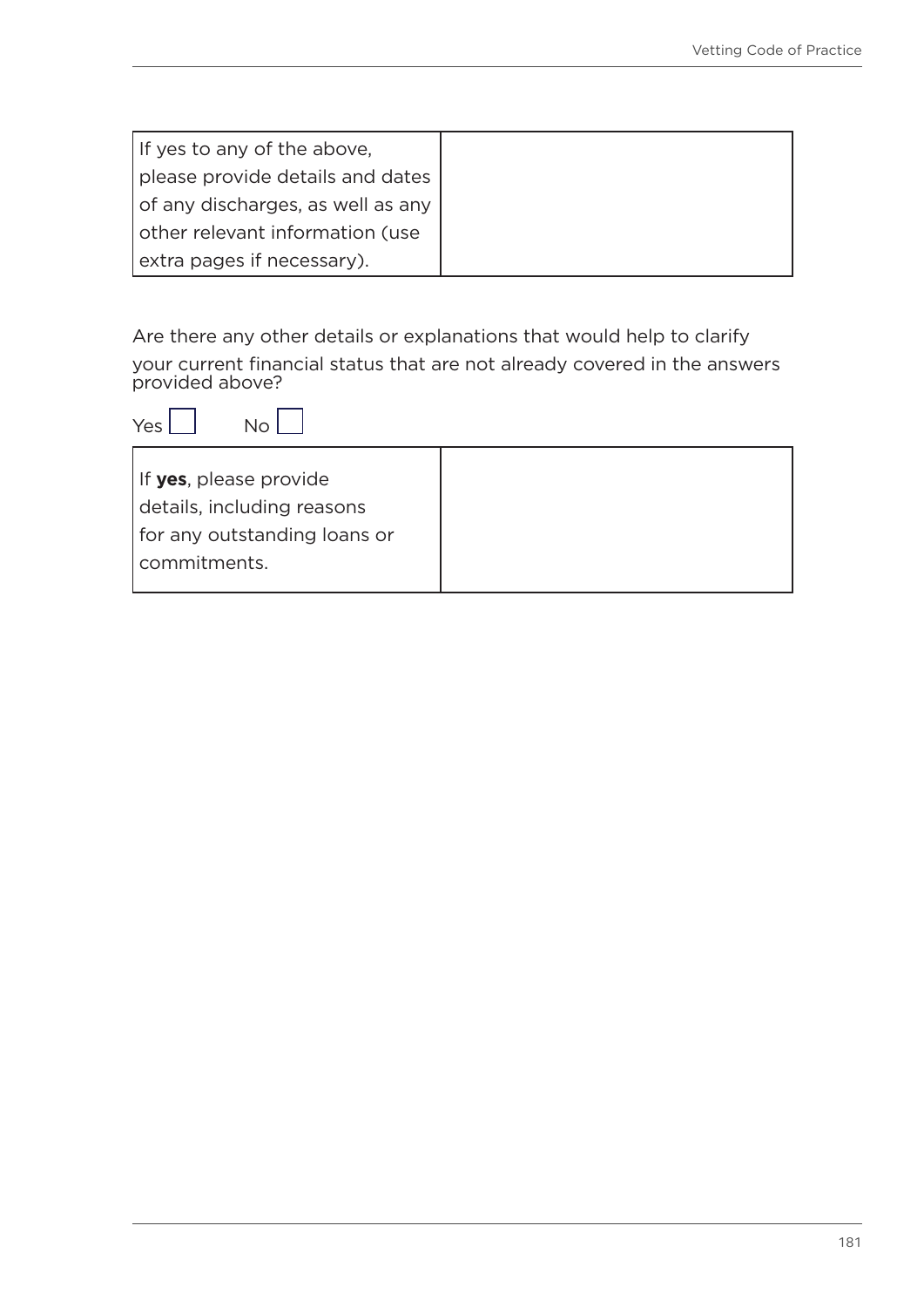## **Declaration**

To be completed by the applicant.

- I consent to the information provided on this form being used by the vetting unit for the purposes of vetting.
- I declare that the information I have given is true and complete to the best of my knowledge and belief.
- I undertake to report any material changes in the information I have given.
- I consent to a financial check being carried out.
- I understand that any false statement or deliberate omission I have given in this questionnaire may affect my suitability for security clearance.
- I understand it is my responsibility to inform those named on the form that their details have been provided for the purpose of my vetting application.

Signed

Date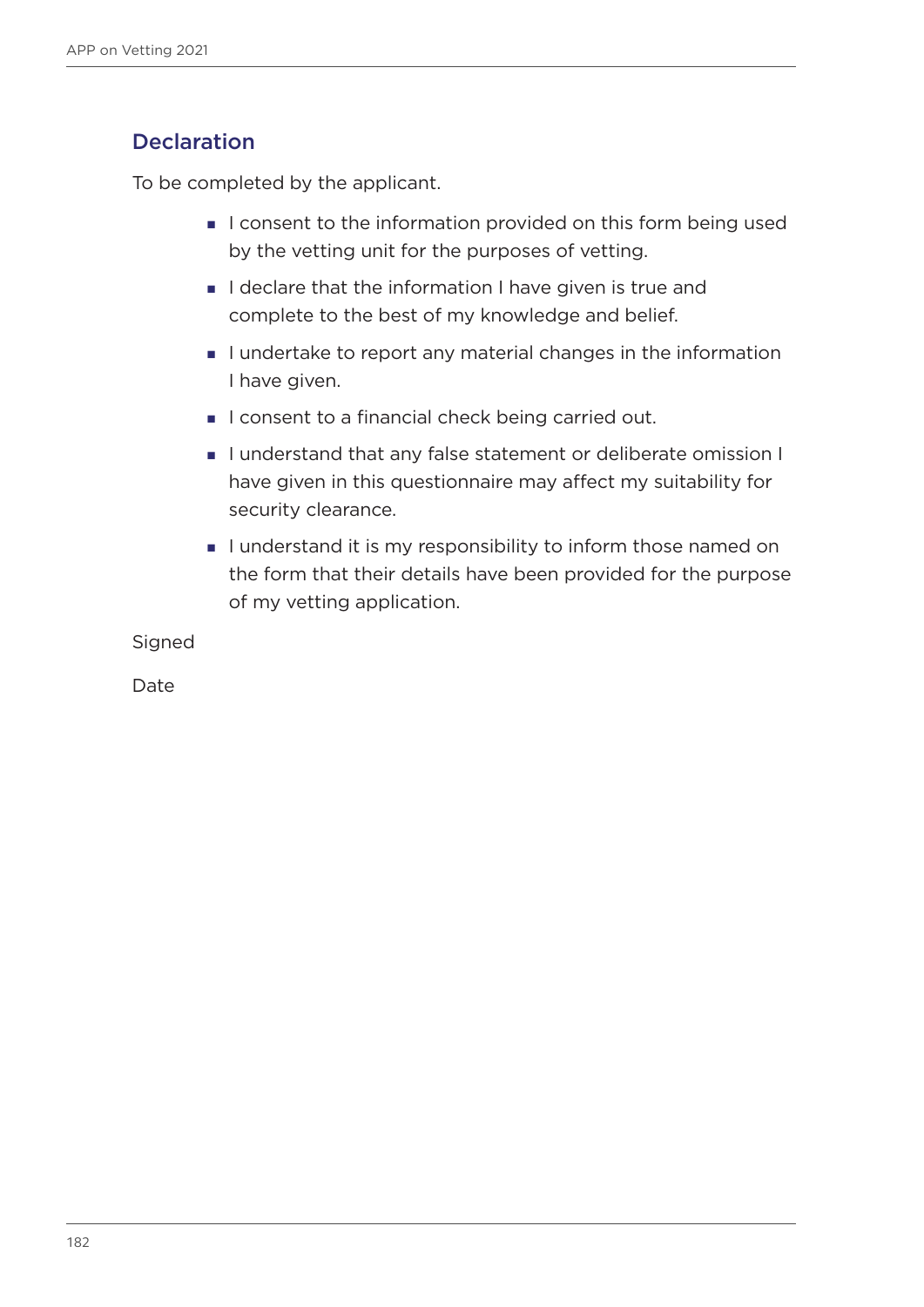# Rehabilitation of Offenders Act 1974 (Exceptions)Order 1975

#### **Protected cautions and protected convictions**

Please note: these exceptions (protected cautions and protected convictions) are only relevant to those being vetted for roles **other than police officer and Special Constabulary posts**.

**Police officer and Special Constabulary applicants:** there are **no exceptions** and all previous convictions and cautions, including those which would ordinarily be considered as 'spent' or protected, must be declared in this application.

**Police staff applicants and non-police personnel:** the above Exceptions Order introduced **protected convictions and cautions,** and distinguishes between the treatment of the roles of police officers and police support staff. This means that certain old and minor spent convictions and cautions are now considered protected and therefore **do not have to be disclosed**.

While police staff and non-police personnel do still have to declare previous convictions and cautions that would ordinarily be considered as 'spent' under the Rehabilitation of Offenders Act 1974 the exception to this is for **protected** convictions and cautions.

**Protected convictions:** these **do not** have to be declared by police staff applicants and non-police personnel.

A conviction is considered to be 'protected' if **all** the following criteria apply.

- It is not for a listed offence\* under section  $2A(5)$  of the Rehabilitation of Offenders Act 1974 (Exceptions) Order 1975.
- No custodial sentence was imposed.
- The individual has not been convicted of any other offence at any time.
- Eleven years or more have passed since the conviction, if the individual was aged 18 or over at the time of conviction, or five years and six months or more have passed since the conviction, if the individual was under 18 at the time of the conviction.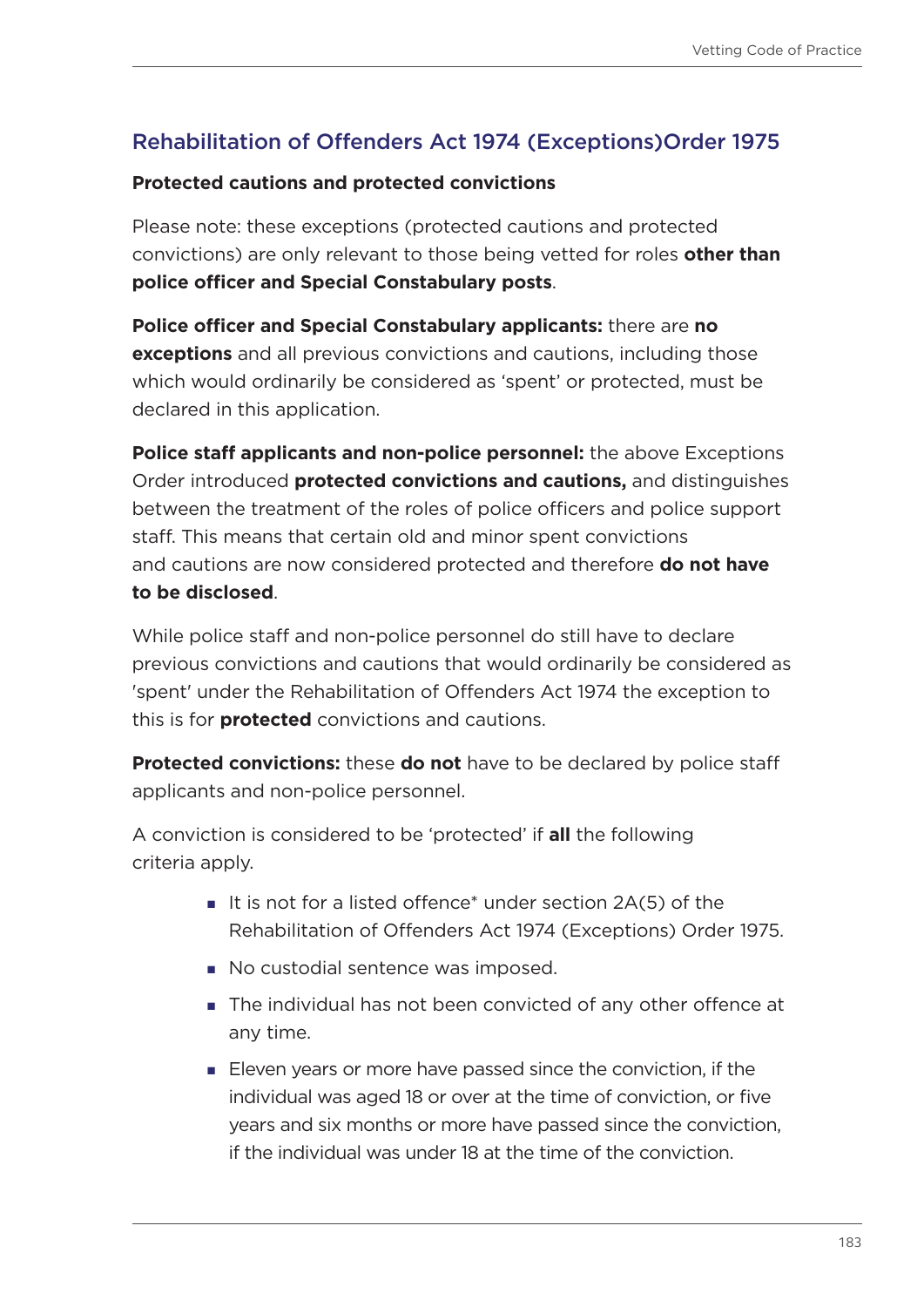**Protected cautions:** these **do not** have to be declared by police staff applicants and non-police personnel.

A caution is considered to be 'protected' if **all** the following criteria apply:

- It is not for a listed offence\* under section  $2A(5)$  of the Rehabilitation of Offenders Act 1974 (Exceptions) Order 1975.
- Six years or more have passed since the caution, if the individual was aged 18 years or over at the time the caution was given, or two years or more have passed since the caution, if the individual was under 18 at the time the caution was given.

\***Listed offences** include serious, violent and sexual offences, and offences that which are of specific relevance to the safeguarding of children and vulnerable adults. Listed offences will **never** be filtered or protected.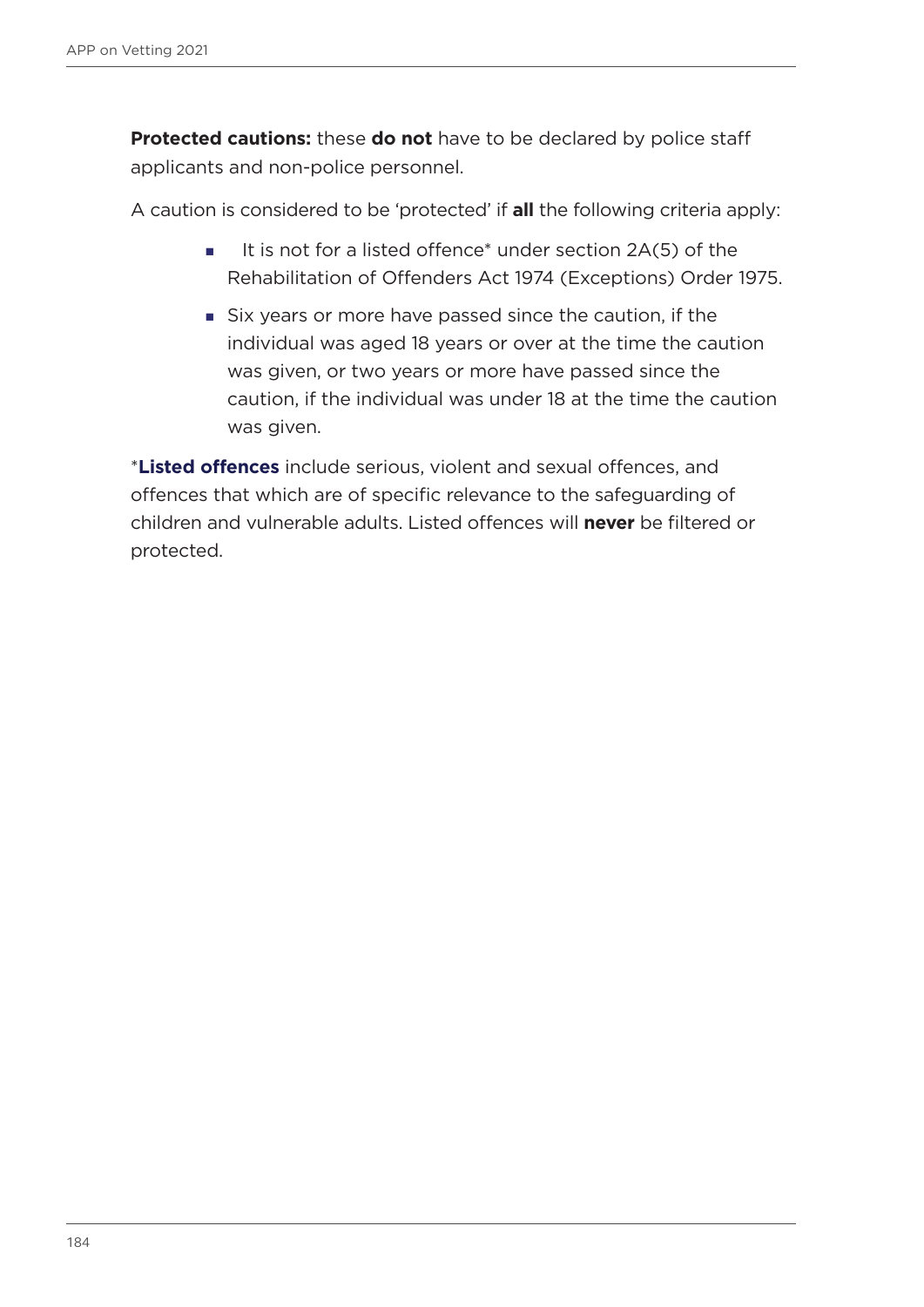# **Sample non-police personnel level 3 (NPPV3) vetting form**

**Failure to complete all sections could delay this application.**

#### **Section one:**

**To be completed by the employer.**

## **Authentication – to be completed by the employer (or sponsor as appropriate).**

It is the responsibility of the applicant's employer or sponsor to examine any documentation produced as proof of identity and address.

Means of establishing identity include:

- **u** current UK driving licence
- **passport**
- certificate of birth, adoption, marriage or civil partnership
- for non-UK nationals only documentation relating to immigration status and permission to work in the UK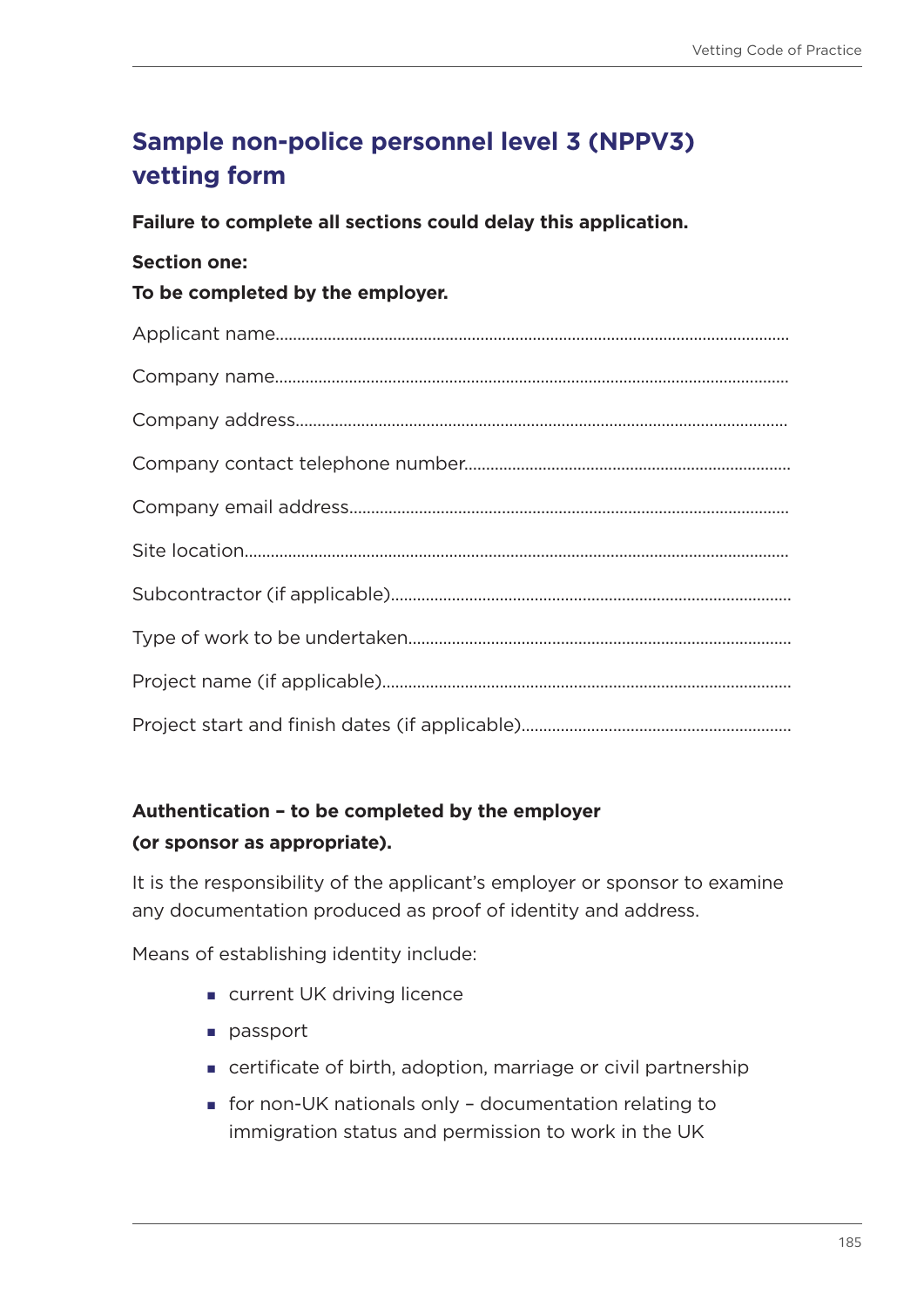Means of establishing residence, ideally one of the following (other documents may be acceptable locally):

- **current utility bill**
- **mobile phone bill**
- **I** local authority tax bill (valid for current year).

| List of documents    |  |
|----------------------|--|
| seen                 |  |
| I have checked the   |  |
| above details as     |  |
| proof of identity of |  |
| Print name           |  |
| Position in company  |  |
| or host police force |  |
| Signed               |  |
| Date                 |  |

#### **To be completed by the sponsor.**

| Contact name                             |  |
|------------------------------------------|--|
| Job title and force<br>number            |  |
| Location (department<br>or area command) |  |
| Contact number                           |  |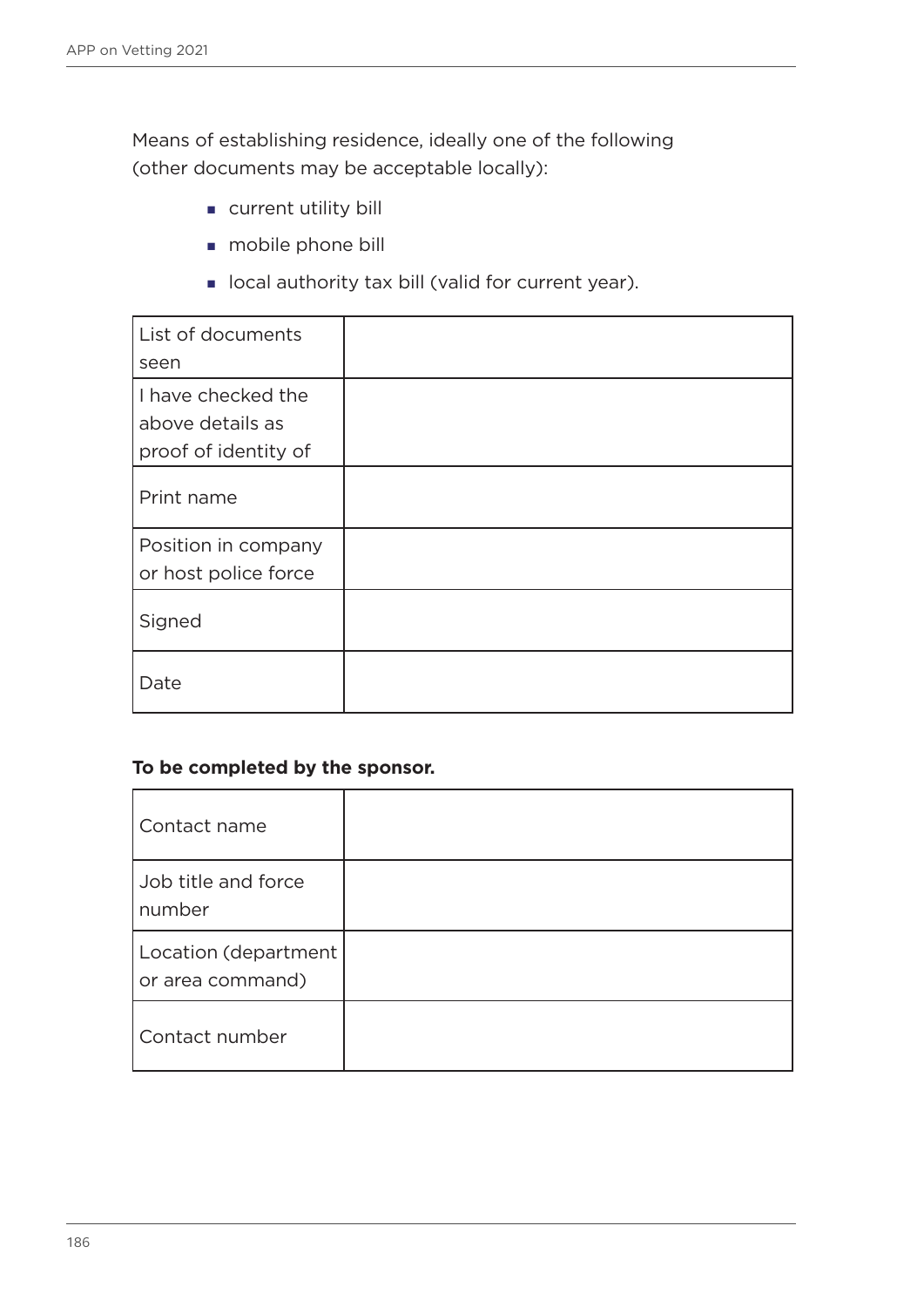### **Section two:**

### **The following pages must be completed by the applicant.**

Your personal details will not be released without your approval to any other individuals or company, apart from other appropriate departments within this force, another police force or relevant external agency where required for vetting purposes. The personal data you supply will be managed confidentially, securely and in accordance with the General Data Protection Regulation (GDPR) and/or Data Protection Act 2018 as applicable. Personal data will not be retained for longer than is necessary and held in accordance with force retention schedules, after which it will be disposed of securely (see the force privacy notice for further details). Under data protection legislation, individuals have a general right of access to their personal data held by police forces, subject to certain exemptions. Further information in relation to your rights and on how organisations can use your data is available from the Information Commissioner's Office at **[ico.org.uk](https://ico.org.uk/)**

## **For further information about how we will process your personal data, please refer to our privacy notice here [force to provide hyperlink to full privacy notice].**

**All** questions must be answered. Where a question does not apply to you or you do not know the answer, please enter **N/A** or **N/K** as appropriate. Use extra pages as required.

| Home      | Mobile      |  |
|-----------|-------------|--|
| telephone | I telephone |  |
| l Work    | Email       |  |
| telephone | address     |  |

## Applicant's contact details

## Applicant

| l Title                         |  |
|---------------------------------|--|
| Surname or family name          |  |
| Surname or family name at birth |  |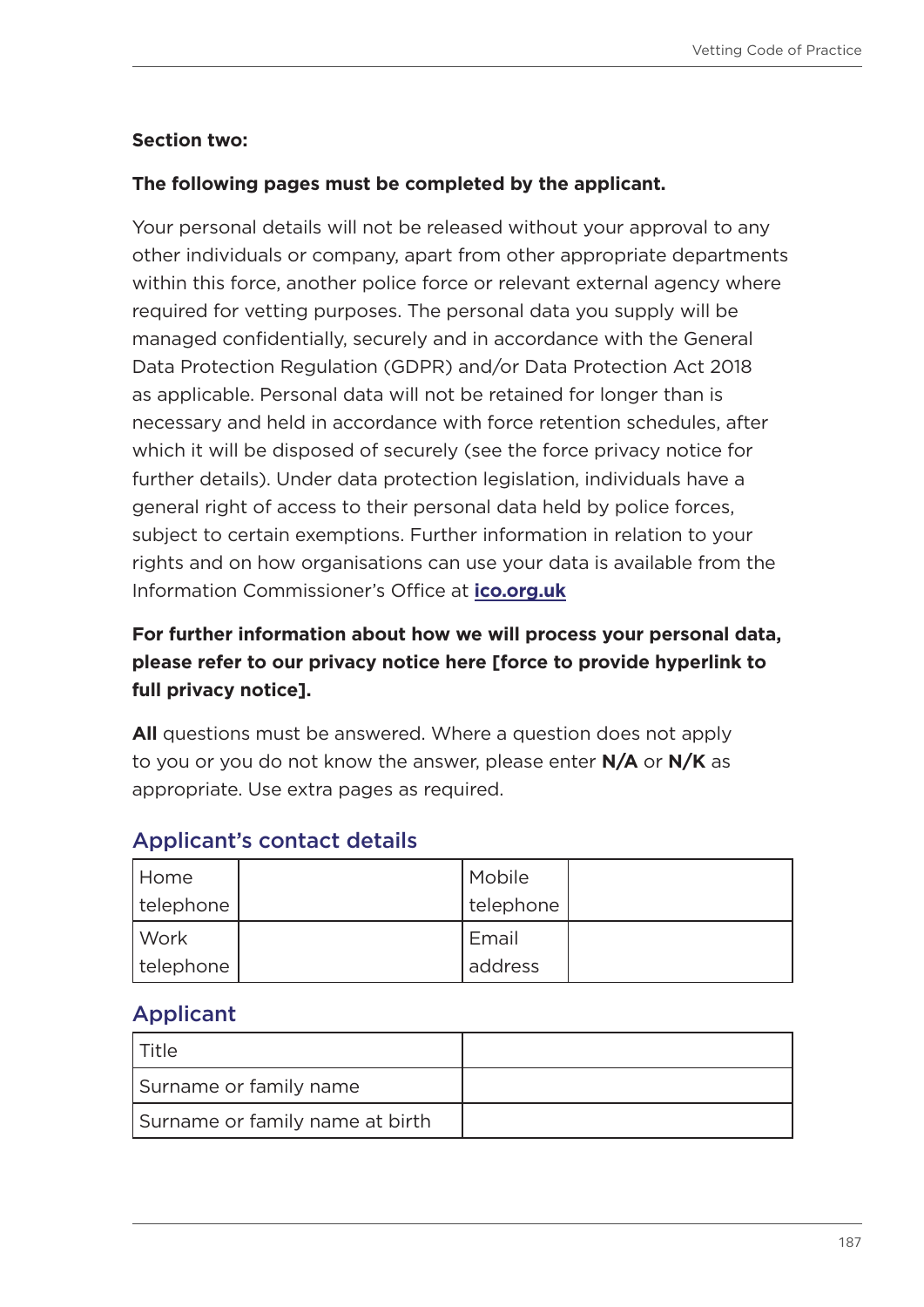| Any other previous surname or<br>family names  |  |
|------------------------------------------------|--|
| Forenames or personal name and<br>middle names |  |
| Any alias or previously used names             |  |
| Gender                                         |  |
| Date of birth                                  |  |
| Town, county and country of birth              |  |
| Current occupation                             |  |
| <b>Current address</b>                         |  |
| Postcode                                       |  |
| Address since (insert date)                    |  |

**If you or your partner have lived at any other addresses in the past five years, please provide details and dates of occupancy below. Please use additional pages if necessary.**

| Previous        |  |
|-----------------|--|
| address         |  |
| <b>Previous</b> |  |
| address         |  |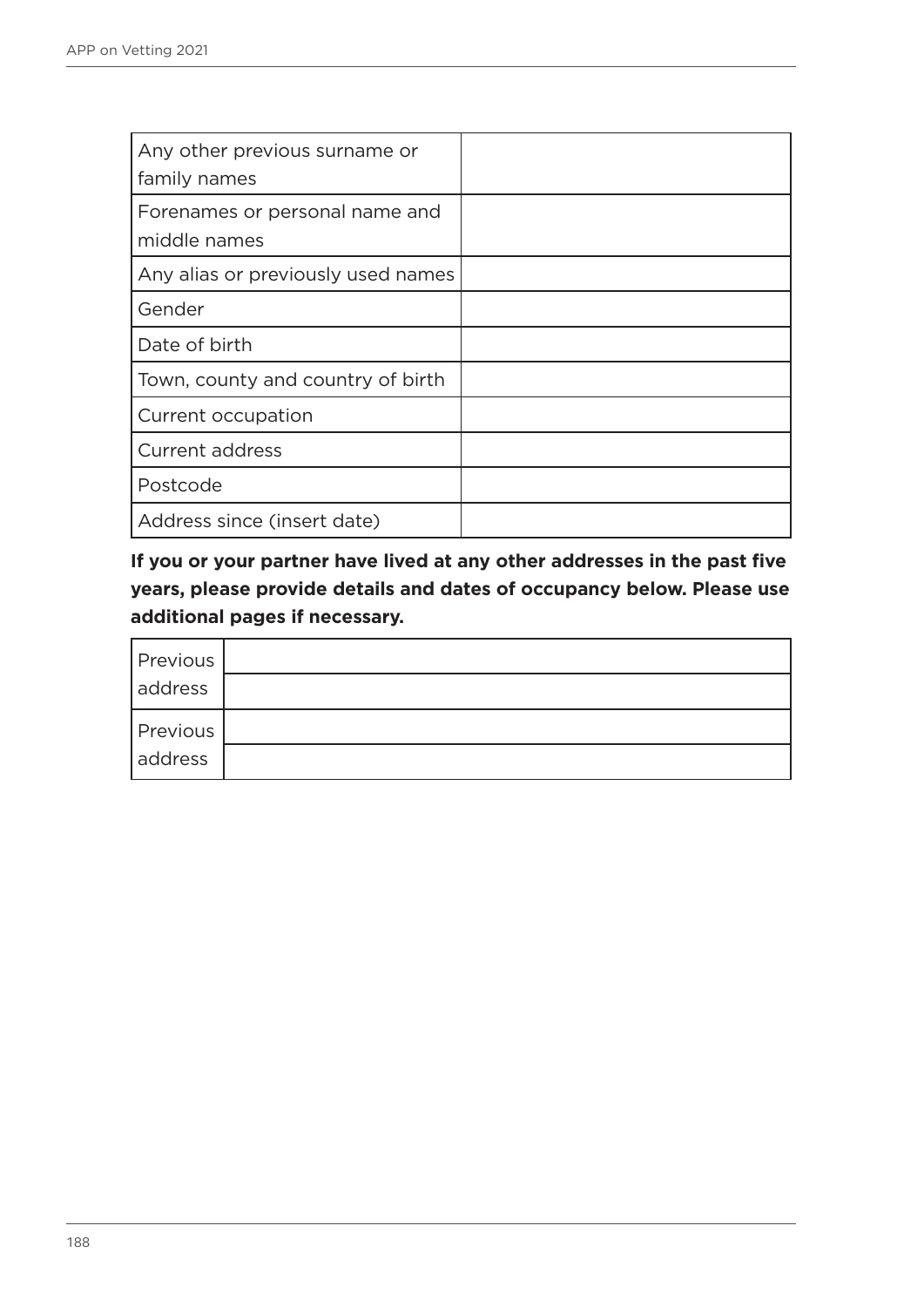## Partner

| Title                                          |  |
|------------------------------------------------|--|
| Surname or family name                         |  |
| Surname or family name at birth                |  |
| Any other previous surname or<br>family names  |  |
| Forenames or personal name and<br>middle names |  |
| Gender                                         |  |
| Date of birth                                  |  |
| Town, county and country of birth              |  |
| Current occupation                             |  |
| <b>Current address</b>                         |  |
| Postcode                                       |  |
| Address since (insert date)                    |  |
| Relationship and number of years<br>together   |  |
| Please indicate if deceased                    |  |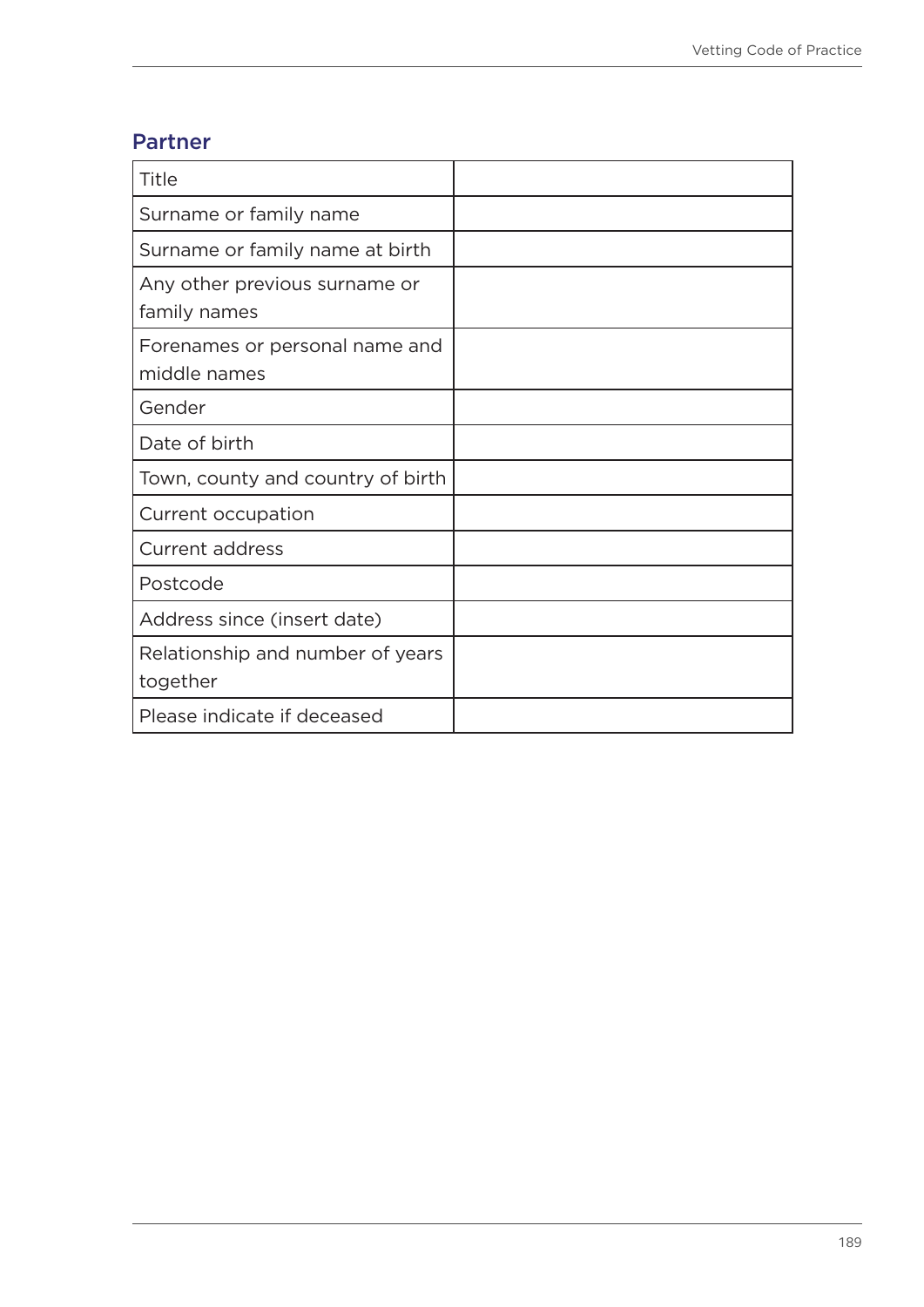## Children

Please enter details of your children, including biological children, stepchildren or adopted children. There is no need to include children **under 10 years of age**. Please use extra pages if necessary.

| Relationship (please state if     |  |
|-----------------------------------|--|
| biological, step- or adopted)     |  |
| Surname or family name            |  |
| Surname or family name at birth   |  |
| Any other previous surname or     |  |
| family names                      |  |
| Forenames or personal name and    |  |
| middle names                      |  |
| Date of birth                     |  |
| Town, county and country of birth |  |
| Current address                   |  |
| Postcode                          |  |
| Address since                     |  |
| Please indicate if deceased       |  |

| Relationship (please state if     |  |
|-----------------------------------|--|
| biological, step- or adopted)     |  |
| Surname or family name            |  |
| Surname or family name at birth   |  |
| Any other previous surname or     |  |
| family names                      |  |
| Forenames or personal name and    |  |
| middle names                      |  |
| Date of birth                     |  |
| Town, county and country of birth |  |
| <b>Current address</b>            |  |
| Postcode                          |  |
| Address since                     |  |
| Please indicate if deceased       |  |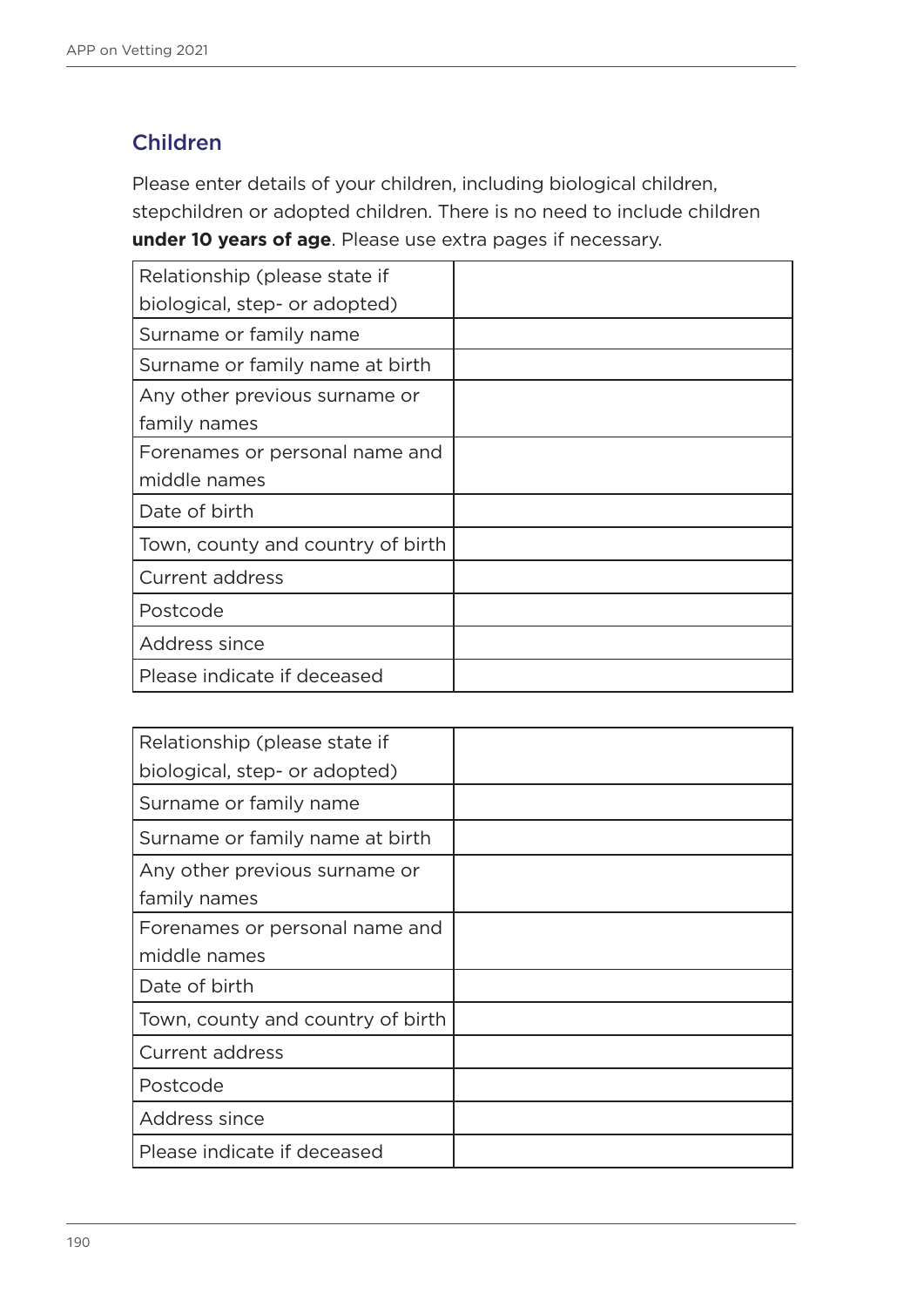## Parents

Please enter details of your natural parents and any adoptive parents, step-parents or guardians. Please use extra pages if necessary.

| Relationship (please state if natural, |  |
|----------------------------------------|--|
| adoptive, step- or guardian)           |  |
| Surname or family name                 |  |
| Surname or family name at birth        |  |
| Any other previous surname or          |  |
| family names                           |  |
| Forenames or personal name and         |  |
| middle names                           |  |
| Date of birth                          |  |
| Town, county and country of birth      |  |
| <b>Current address</b>                 |  |
| Postcode                               |  |
| Address since                          |  |
| Please indicate if deceased            |  |

| Relationship (please state if natural, |  |
|----------------------------------------|--|
| adoptive, step- or guardian)           |  |
| Surname or family name                 |  |
| Surname or family name at birth        |  |
| Any other previous surname or          |  |
| family names                           |  |
| Forenames or personal name and         |  |
| middle names                           |  |
| Date of birth                          |  |
| Town, county and country of birth      |  |
| <b>Current address</b>                 |  |
| Postcode                               |  |
| Address since                          |  |
| Please indicate if deceased            |  |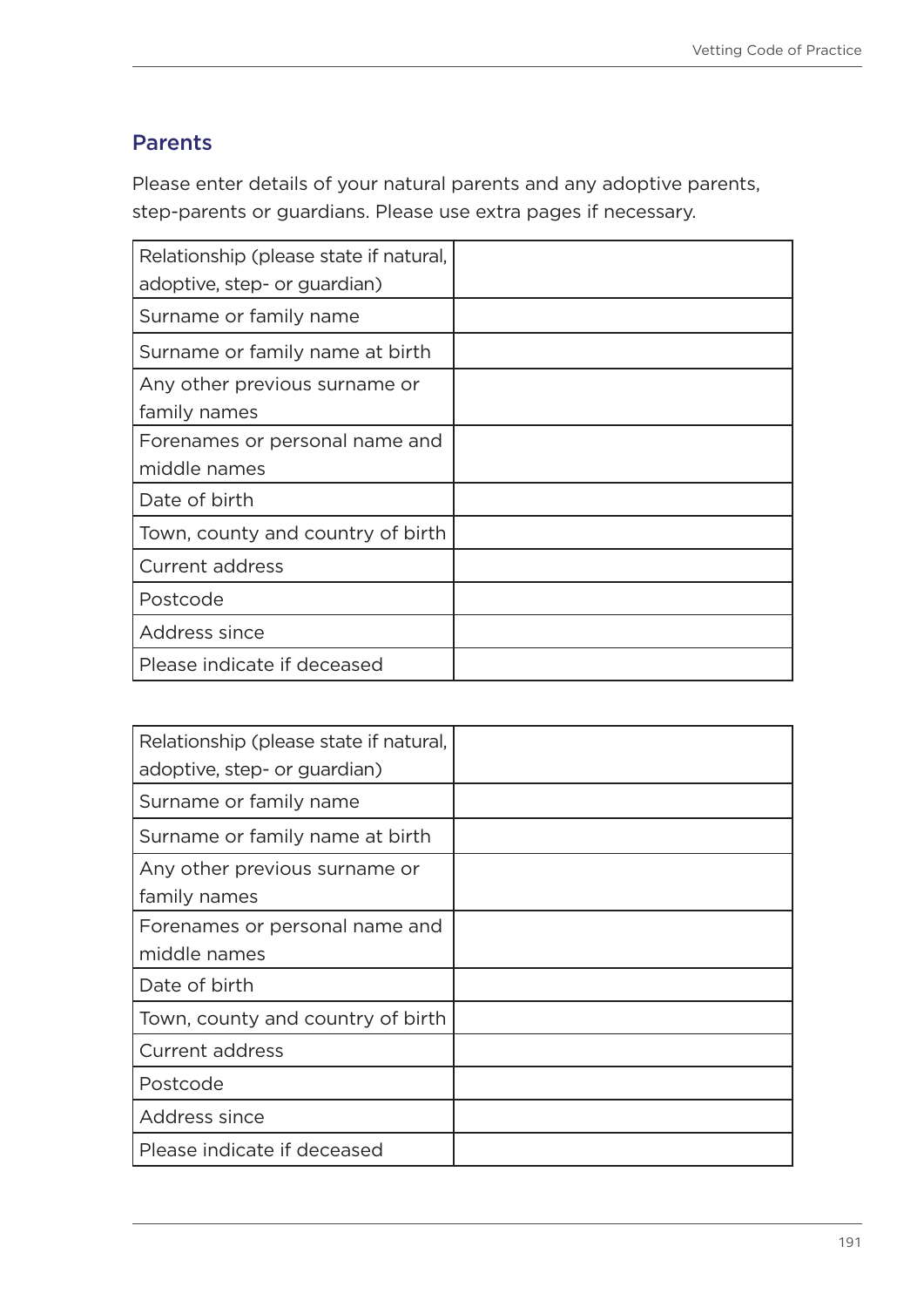Are your parents divorced or separated?



If so, does either parent have a new partner?

Please provide details as above for new partners on an extra page.

### Brothers and sisters

Please enter details of your siblings, including half-, step- or adopted siblings. There is no need to include siblings **under 10 years of age**. Please use extra pages if necessary.

| Relationship (please specify if full,<br>half-, step- or adopted sibling) |  |
|---------------------------------------------------------------------------|--|
| Surname or family name                                                    |  |
| Surname or family name at birth                                           |  |
| Any other previous surname or<br>family names                             |  |
| Forenames or personal name and<br>middle names                            |  |
| Date of birth                                                             |  |
| Town, county and country of birth                                         |  |
| <b>Current address</b>                                                    |  |
| Postcode                                                                  |  |
| Address since                                                             |  |
| Please indicate if deceased                                               |  |

| Relationship (please specify if full, |  |
|---------------------------------------|--|
| half-, step- or adopted sibling)      |  |
| Surname or family name                |  |
| Surname or family name at birth       |  |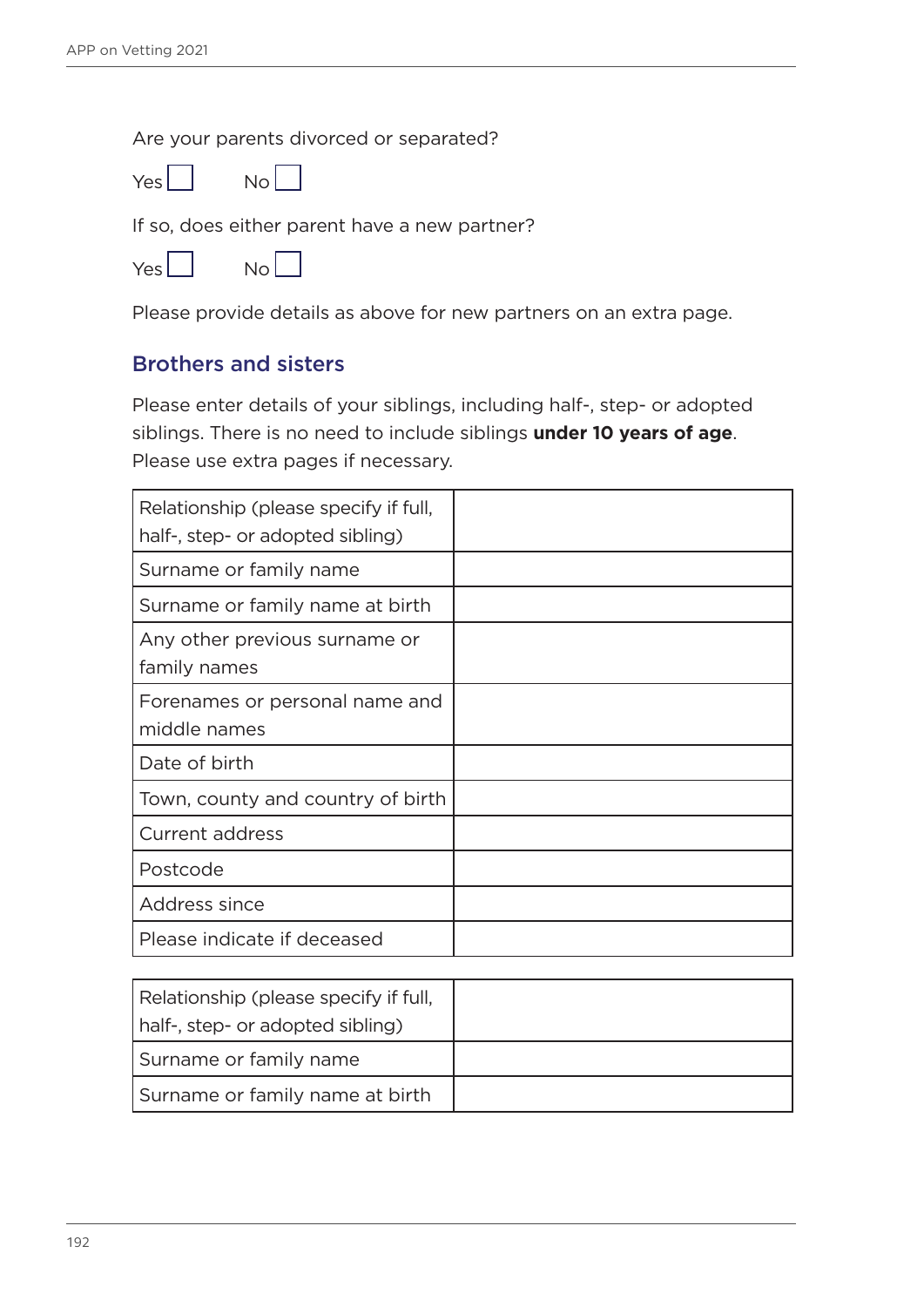| Any other previous surname or<br>family names  |  |
|------------------------------------------------|--|
| Forenames or personal name and<br>middle names |  |
| Date of birth                                  |  |
| Town, county and country of birth              |  |
| Current address                                |  |
| Postcode                                       |  |
| Address since                                  |  |
| Please indicate if deceased                    |  |

## Co-residents

Please supply details of **all persons residing** with you at your address other than those you have already listed above.

There is no need to include co-residents **under 10 years of age**. Please use extra pages if necessary.

| Relationship                                   |  |
|------------------------------------------------|--|
| Surname or family name                         |  |
| Any other previous surname or<br>family names  |  |
| Forenames or personal name and<br>middle names |  |
| Forenames/personal name and<br>middle names    |  |
| Date of birth                                  |  |
| Town, county and country of birth              |  |

| Relationship                  |  |
|-------------------------------|--|
| Surname or family name        |  |
| Any other previous surname or |  |
| family names                  |  |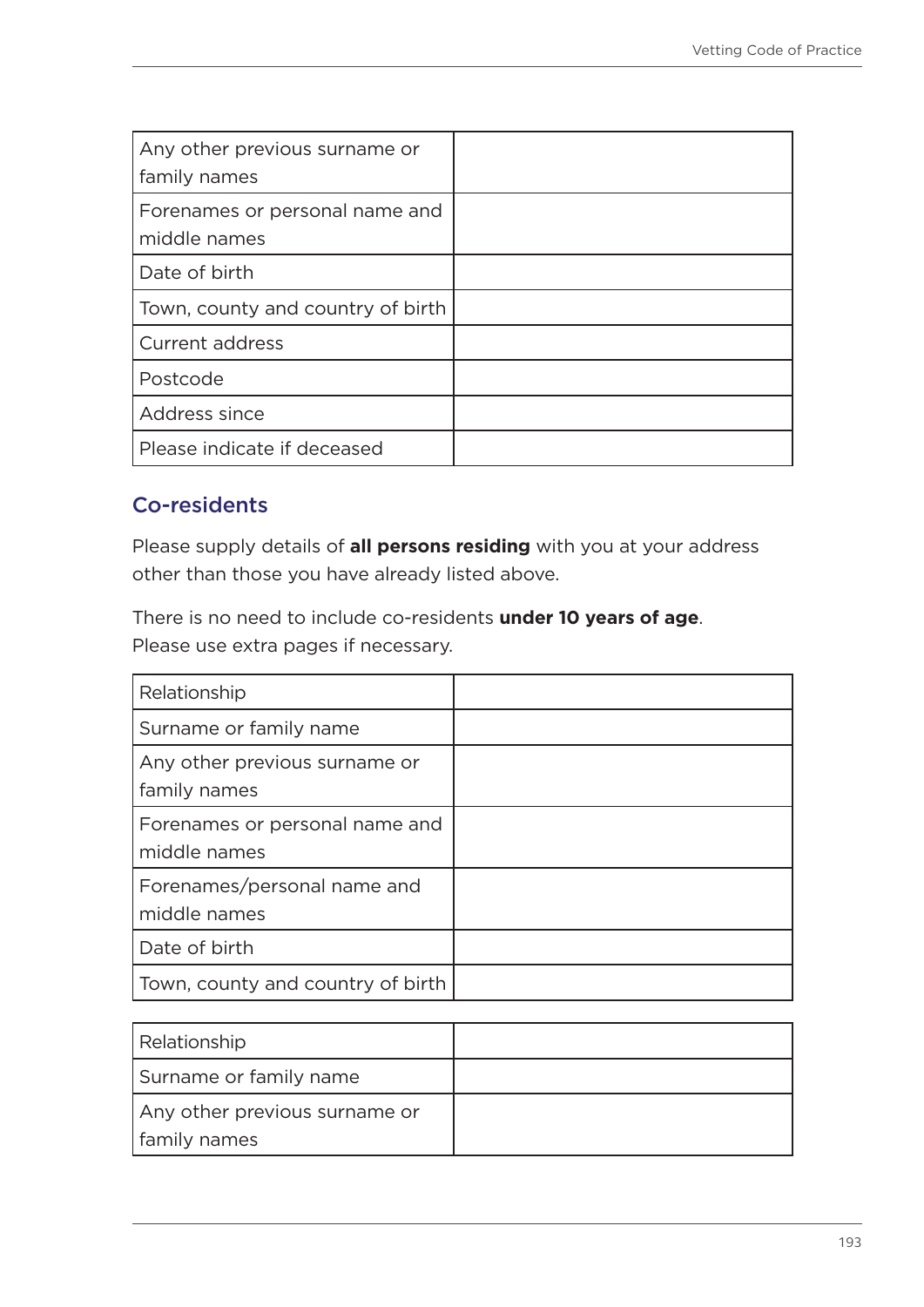| Forenames or personal name and<br>middle names |  |
|------------------------------------------------|--|
| Forenames/personal name and<br>middle names    |  |
| Date of birth                                  |  |
| Town, county and country of birth              |  |

## Security information

Please use extra pages if necessary.

In accordance with the Rehabilitation of Offenders Act 1974 and the Rehabilitation of Offenders Act 1974 (Exceptions) Order 1975:

- Those applying for police staff and non-police personnel roles are **not** required to declare any information in relation to a protected caution or a protected conviction (further information in relation to these is provided at the end of this form).
- **Those applying to become a police officer or a member of** the Special Constabulary **must disclose** all convictions and cautions with **no** exceptions.

**It is your responsibility to ensure that you understand whether you have a protected caution or conviction and to ensure you complete this form fully and accurately.** 

#### **Please read this section very carefully.**

Have you ever been the subject of an investigation into, arrested for, summonsed for, charged with, cautioned for or convicted of **any offence** by any UK or non-UK police force, law enforcement agency, or other statutory prosecuting authority or agency?

Yes No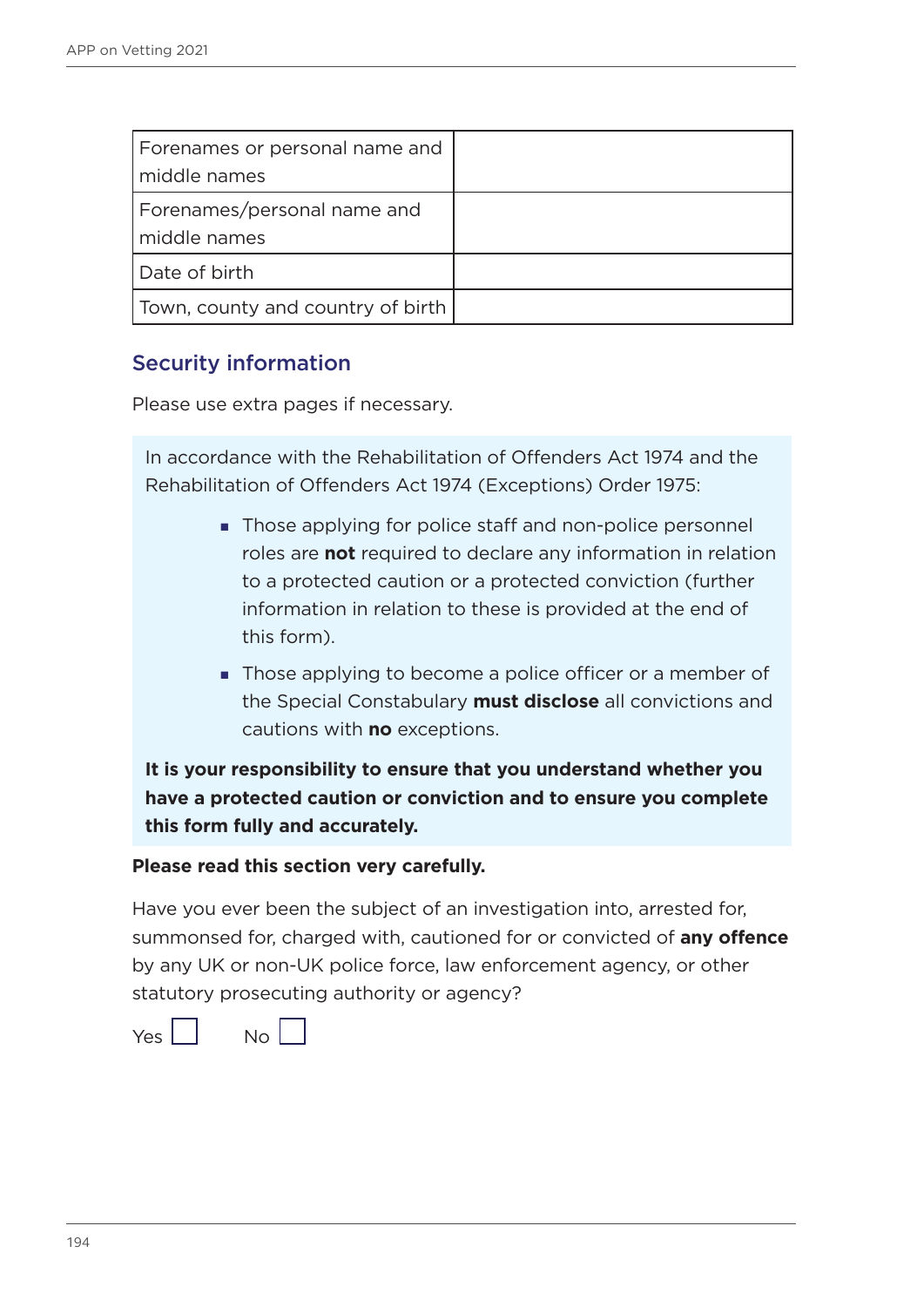| Offences include the following matters (please answer every question):                                                                                                                                                                                                                                             |            |           |
|--------------------------------------------------------------------------------------------------------------------------------------------------------------------------------------------------------------------------------------------------------------------------------------------------------------------|------------|-----------|
|                                                                                                                                                                                                                                                                                                                    | <b>Yes</b> | No        |
| ■ traffic offences (including fixed penalty<br>notices other than for parking)                                                                                                                                                                                                                                     |            |           |
| receipt of an absolute or conditional<br>discharge or binding over order                                                                                                                                                                                                                                           |            |           |
| receipt of a reprimand, warning, final<br>warning or caution as an adult or juvenile,<br>or any restorative justice disposal                                                                                                                                                                                       |            |           |
| ■ being the subject of an anti-social behaviour<br>order, any measures introduced by the<br>Anti-social Behaviour, Crime and Policing Act<br>2014, such as a criminal behaviour order,<br>civil injunction, football spectator banning<br>order, any order under the Sexual Offences<br>Act 2003, harassment order |            |           |
| • being issued with a penalty notice for<br>disorder or other fixed penalty notice<br>(other than for parking).                                                                                                                                                                                                    |            |           |
| In addition, you must declare if you have:                                                                                                                                                                                                                                                                         |            |           |
|                                                                                                                                                                                                                                                                                                                    | <b>Yes</b> | <b>No</b> |
| • had any involvement with the military<br>authorities on disciplinary matters<br>(whether involving court martial or not)                                                                                                                                                                                         |            |           |
| had any involvement in a criminal<br>ш<br>investigation (whether or not this has led<br>to a prosecution)                                                                                                                                                                                                          |            |           |
| had any involvement in misconduct or<br>$\mathcal{L}_{\mathcal{A}}$<br>disciplinary proceedings (whether as a<br>paid employee or as a volunteer)                                                                                                                                                                  |            |           |
| been included on the 'Police Barred List'<br>or 'Police Advisory List'.                                                                                                                                                                                                                                            |            |           |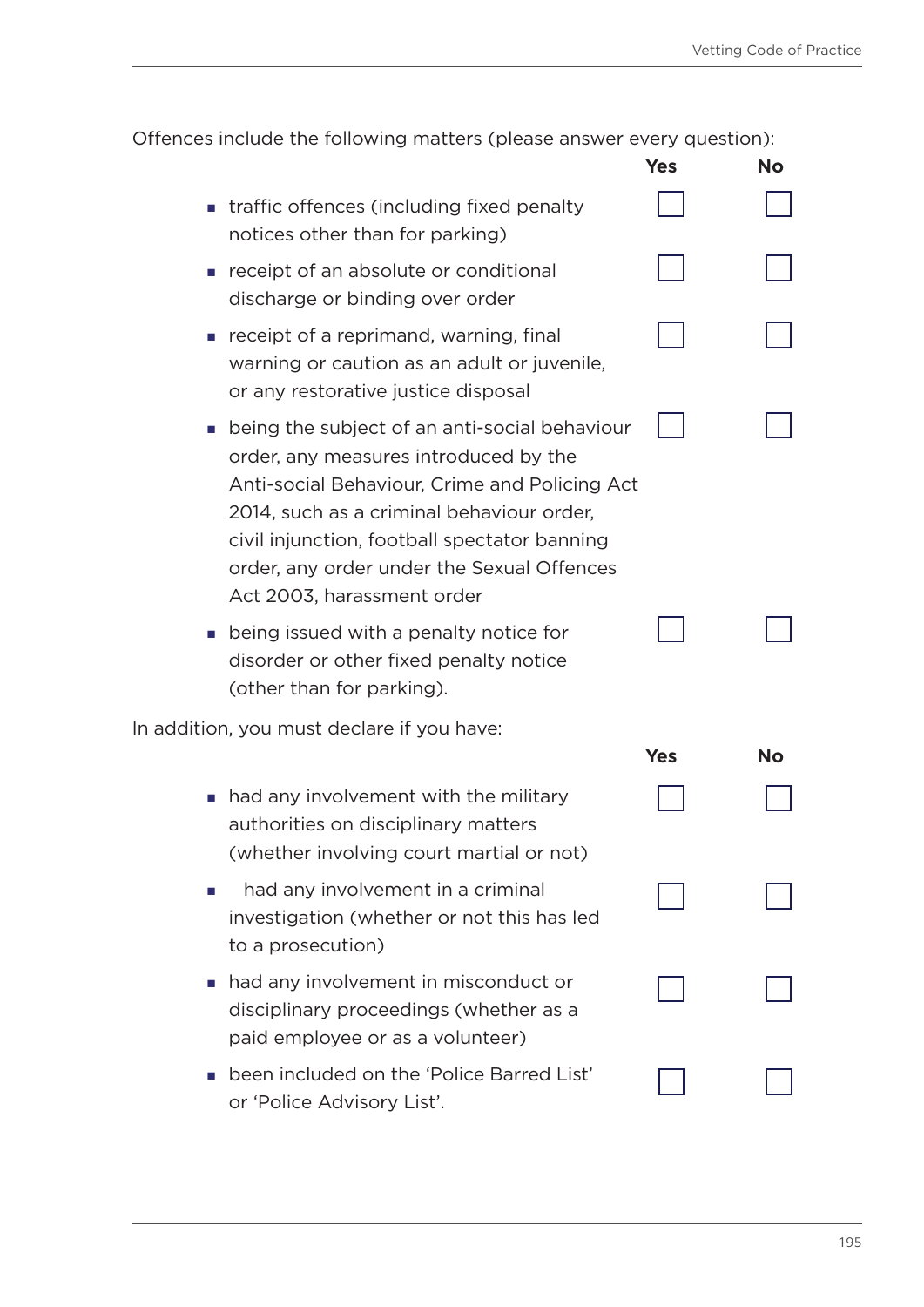| If you have answered <b>yes</b> to any |  |
|----------------------------------------|--|
| of the above, please provide           |  |
| details including incident or          |  |
| offence, sentence or punishment,       |  |
| sentencing authority and dates.        |  |
| Please continue on a separate          |  |
|                                        |  |
| sheet if necessary.                    |  |

Have you ever been involved in any actions that could be described as politically, religiously, racially, or environmentally disruptive?



| If you have answered yes, |
|---------------------------|
| please provide details.   |
|                           |
|                           |

Do you associate with any person(s), including family members, who you know or have reason to believe has criminal convictions, or is engaged in criminal activities? An association would include communicating via phone, social media and other forms of communication, not just in person.



| If you have answered yes, please |
|----------------------------------|
| provide details including name   |
| of associate, your relationship  |
| to them, address, date of birth  |
| (if known), the reason you       |
| have nominated them and the      |
| closeness of your connection to  |
| them. Please also indicate how   |
| often you associate with them    |
| (eg, at least daily, most weeks, |
| monthly, or how many times a     |
| year if less than monthly).      |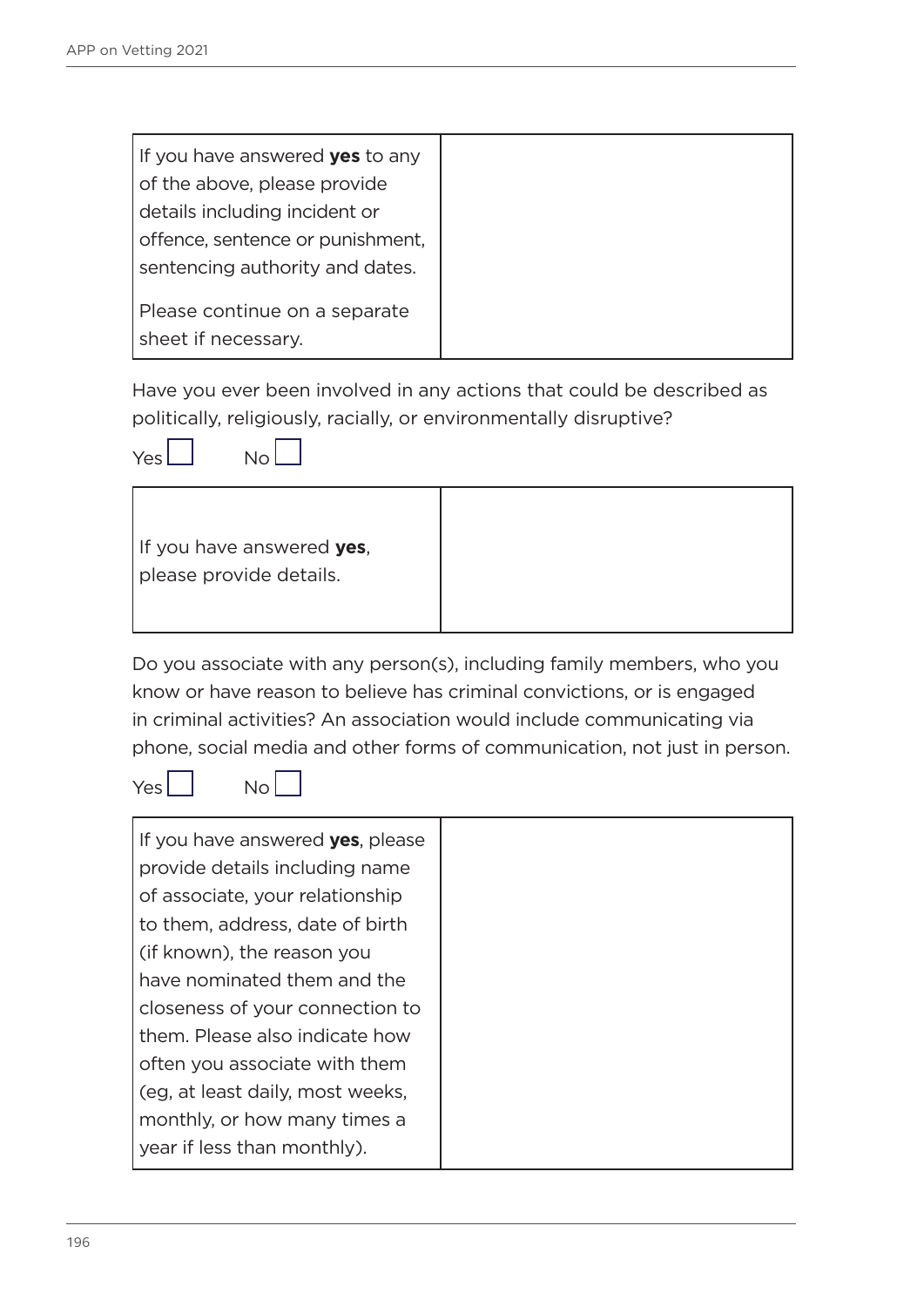Are you aware of any other circumstances, characteristics or conditions with the potential to render you susceptible to pressure or improper influence, such as the misuse of controlled or prescription drugs, financial difficulties, gambling or other addiction?

| Yes |  | Nο |
|-----|--|----|
|     |  |    |



Please provide details of all instances where you have held a paid or unpaid post (including voluntary work) with the police, HM Forces or HM Government.

| Name of organisation |  |
|----------------------|--|
| Rank or post         |  |
| Collar or service    |  |
| Date from            |  |
| Date to              |  |

Please provide details of all occupations or posts you have held for the last 12 months and identify your line managers for each post held. Please use extra pages if necessary.

| Employer        |  |
|-----------------|--|
| Rank or post    |  |
| Line manager    |  |
| Contact details |  |
| Email address   |  |
| Date from       |  |
| Date to         |  |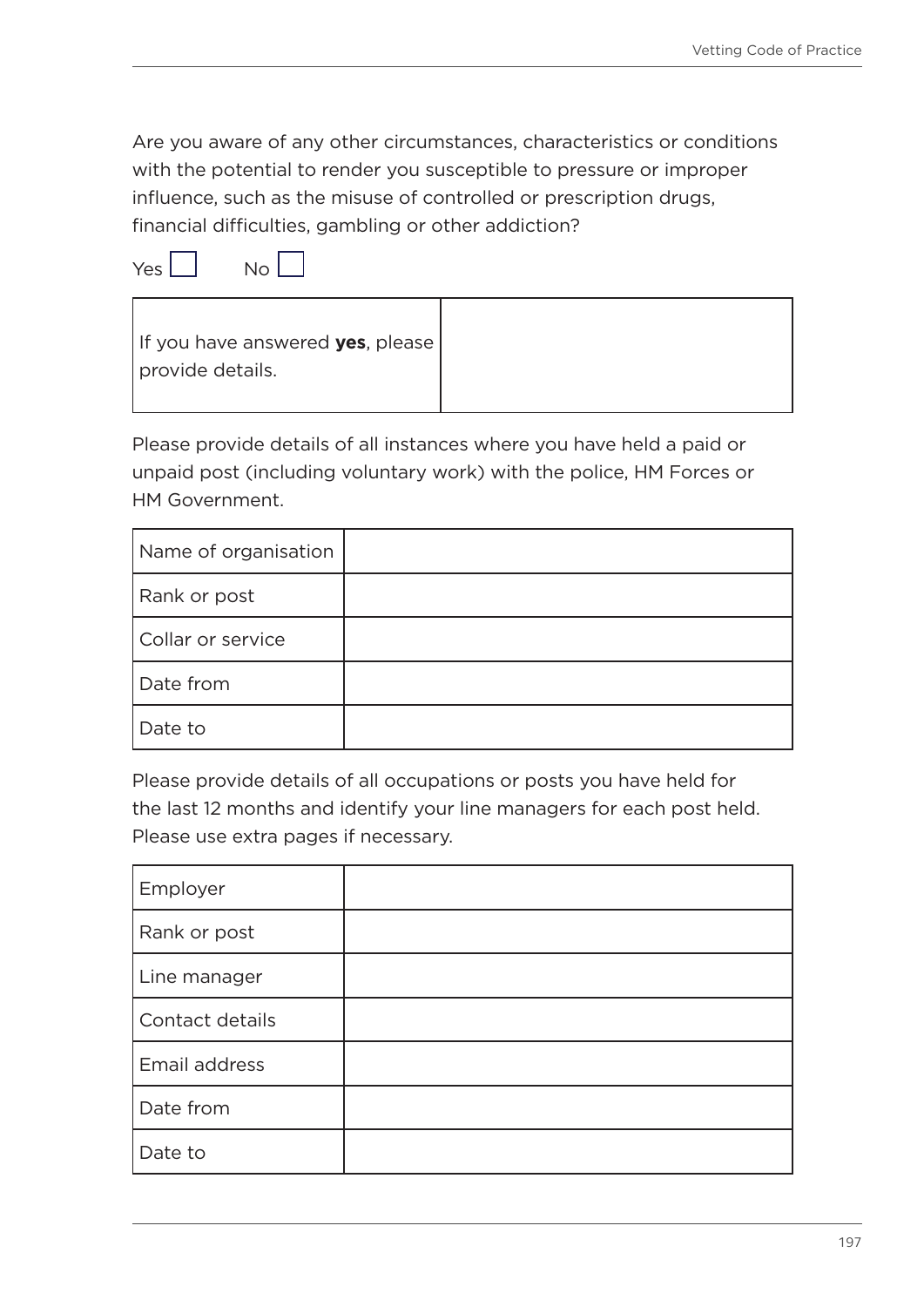## Financial details

The information required in this section is to allow the chief constable to fulfil a statutory obligation to run an efficient and effective force. To meet this obligation, we must provide for the safety of our staff, and ensure that those with access to force information are trustworthy and unlikely to breach confidences.

Any interference with an individual's right to respect for private and family life under Article 8 of the European Convention on Human Rights (ECHR) will only be that which is proscribed by law, necessary in a democratic society and a proportionate means of achieving a legitimate aim. The legitimate aims of such action will include the protection of the rights and freedoms of others, safeguarding public safety, the prevention of disorder and crime, and, in some cases, national security.

#### **How would you describe your overall financial situation?**

| Comfortable                                                                                                              | Manageable                           | Difficult to cope |    |
|--------------------------------------------------------------------------------------------------------------------------|--------------------------------------|-------------------|----|
| Do not know position                                                                                                     |                                      |                   |    |
| <b>Property</b>                                                                                                          |                                      |                   |    |
| Do you:                                                                                                                  |                                      |                   |    |
| Own your home outright [                                                                                                 | Own your home with a mortgage        |                   |    |
| Pay rent                                                                                                                 | Receive accommodation free of charge |                   |    |
| What is your estimate of the total current market value of                                                               |                                      |                   |    |
| Have you in the past five years:                                                                                         |                                      |                   |    |
|                                                                                                                          |                                      | <b>Yes</b>        | No |
| Extended the term of your mortgage(s)<br>to make it easier to pay                                                        |                                      |                   |    |
| Taken out a second mortgage or enlarged your<br>current mortgage, for reasons other than to finance<br>home improvements |                                      |                   |    |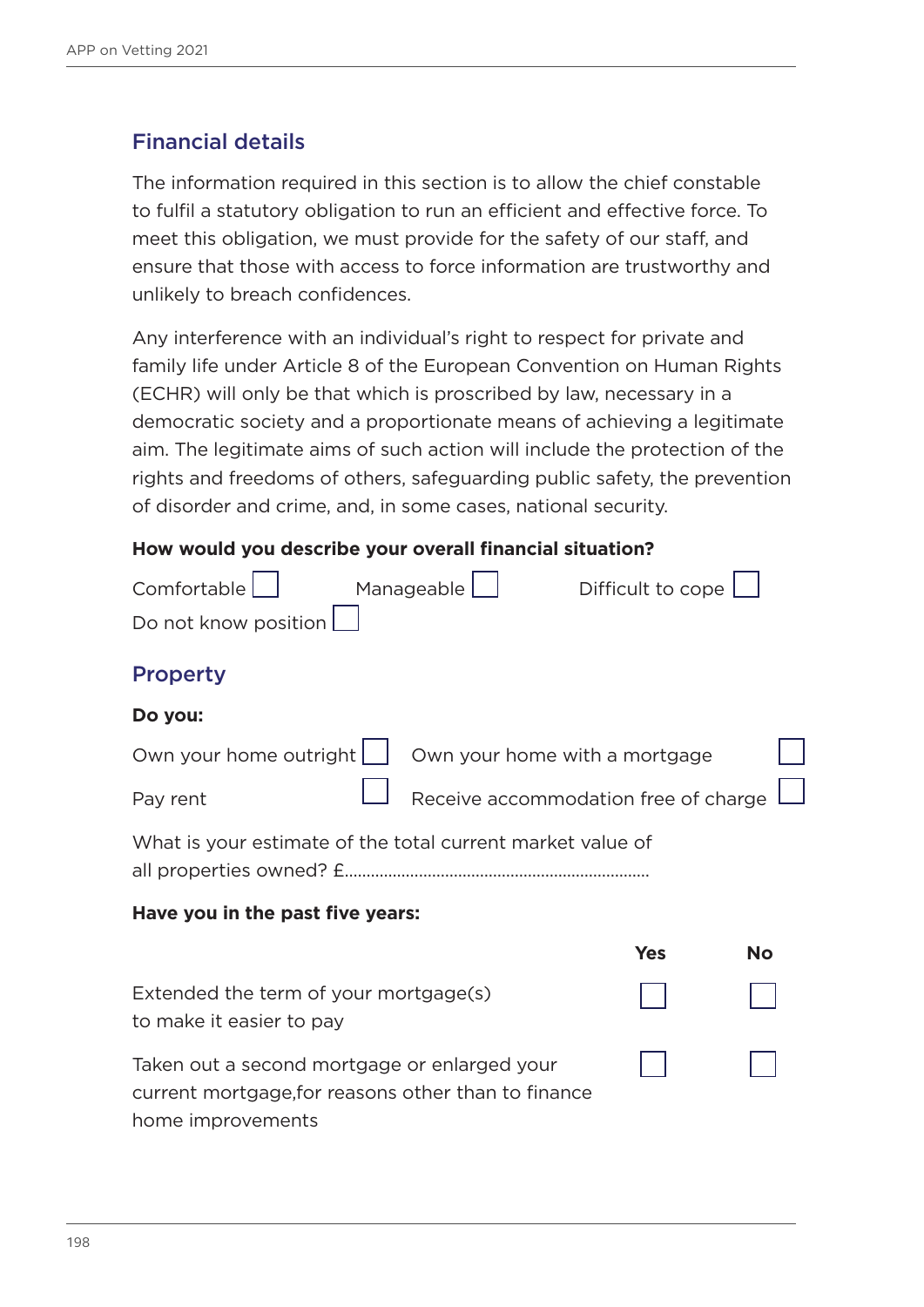# **Monthly income and expenditure**

| Combined take-home pay of you and your spouse or partner £                                                                                                                                                                     |                                     |                  |           |
|--------------------------------------------------------------------------------------------------------------------------------------------------------------------------------------------------------------------------------|-------------------------------------|------------------|-----------|
| State benefits, eg, child benefit                                                                                                                                                                                              |                                     |                  | $f$       |
| Other income, eg, from shares or property                                                                                                                                                                                      |                                     |                  | $f$       |
| <b>Total</b>                                                                                                                                                                                                                   |                                     |                  | $E$       |
| Is any of the above from overtime or bonus payments? Yes $\Box$                                                                                                                                                                |                                     |                  | <b>No</b> |
|                                                                                                                                                                                                                                | If so, how much?                    |                  | $f$       |
| Monthly amount of regular financial commitments,<br>excluding loans and credit cards (include rent, mortgages,<br>household utilities, and other regular and long-term payments,<br>commuting costs and maintenance payments). |                                     |                  | $f$       |
| Taking into consideration likely changes in your income and key                                                                                                                                                                |                                     |                  |           |
| commitments, do you expect in the next year to be:                                                                                                                                                                             |                                     |                  |           |
| Much better off $\vert \vert$ Slightly better off $\vert \vert$ About the same                                                                                                                                                 |                                     |                  |           |
| Slightly worse off     Much worse off                                                                                                                                                                                          |                                     |                  |           |
| <b>Saving and borrowing</b>                                                                                                                                                                                                    |                                     |                  |           |
| Please indicate how much your household has saved and invested in                                                                                                                                                              |                                     |                  |           |
| savings accounts and other non-property investments, such as stocks,                                                                                                                                                           |                                     |                  |           |
| shares and trusts.<br>$EO - E25O$<br>$E10,001 - E50,000$                                                                                                                                                                       | $£251 - £2,500$    <br>Over £50,000 | £2,501 - £10,000 |           |
| Do you save:                                                                                                                                                                                                                   |                                     |                  |           |
| Regularly                                                                                                                                                                                                                      | Occasionally   Hardly ever          |                  |           |
| During the last five years, have you received or acquired money or                                                                                                                                                             |                                     |                  |           |
| assets worth more than £5,000 other than salary?                                                                                                                                                                               |                                     |                  |           |
| Yes $\vert \ \vert$<br><b>No</b>                                                                                                                                                                                               |                                     |                  |           |
| Total amount<br>$f$                                                                                                                                                                                                            |                                     |                  |           |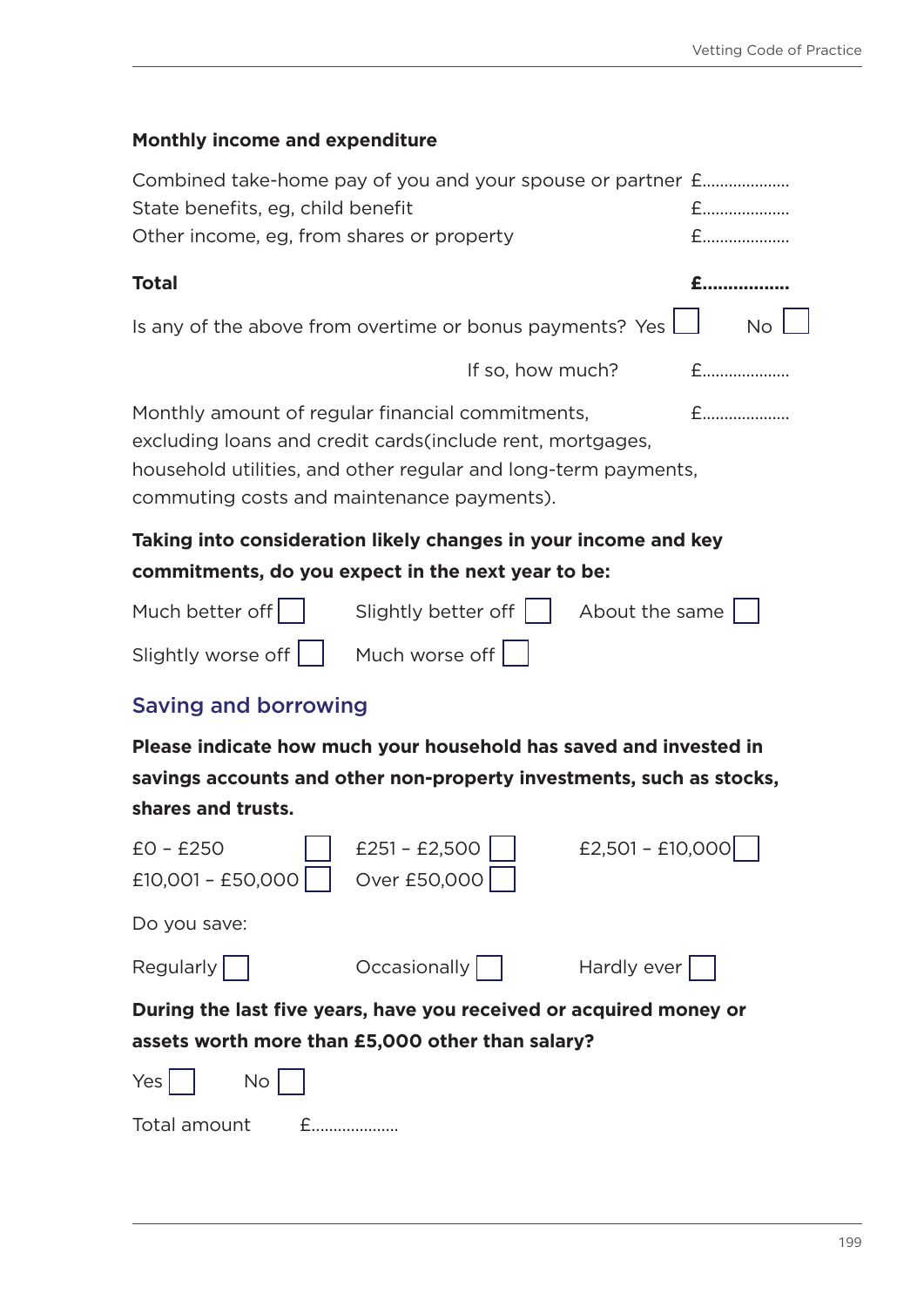Please enter details of your current borrowings (eg, loans, HP and mail order – exclude mortgages).

| Number of loans and<br>other relevant borrowings | Amount yet to repay | Total monthly<br>repayments |
|--------------------------------------------------|---------------------|-----------------------------|
|                                                  |                     |                             |

| Are any of these loans:                     | <b>Yes</b> | No                      |
|---------------------------------------------|------------|-------------------------|
| Secured against property                    |            |                         |
| Extended for a period of five years or more |            | and the property of the |

# **Please indicate below the purposes of these loans and provide details**

### **on an extra page.**

|              | Home improvements   Holidays   Debt repayment                        |
|--------------|----------------------------------------------------------------------|
|              | Stocks and shares     Cars     Consumer durables                     |
|              | Bridging finance $\Box$ Student loans $\Box$ General expenses $\Box$ |
| Other $\Box$ |                                                                      |

**Please enter details of any credit arrangements (eg, credit, charge and store cards) and provide details on an extra page.**

| Number of cards | <b>Total limit</b> | Total outstanding<br>after last payment |
|-----------------|--------------------|-----------------------------------------|
|                 | ◠                  |                                         |

**Do you normally pay the balance on your cards each month?**

| ۰.<br>. .<br>۰. |  |
|-----------------|--|
|-----------------|--|

 $N<sub>o</sub>$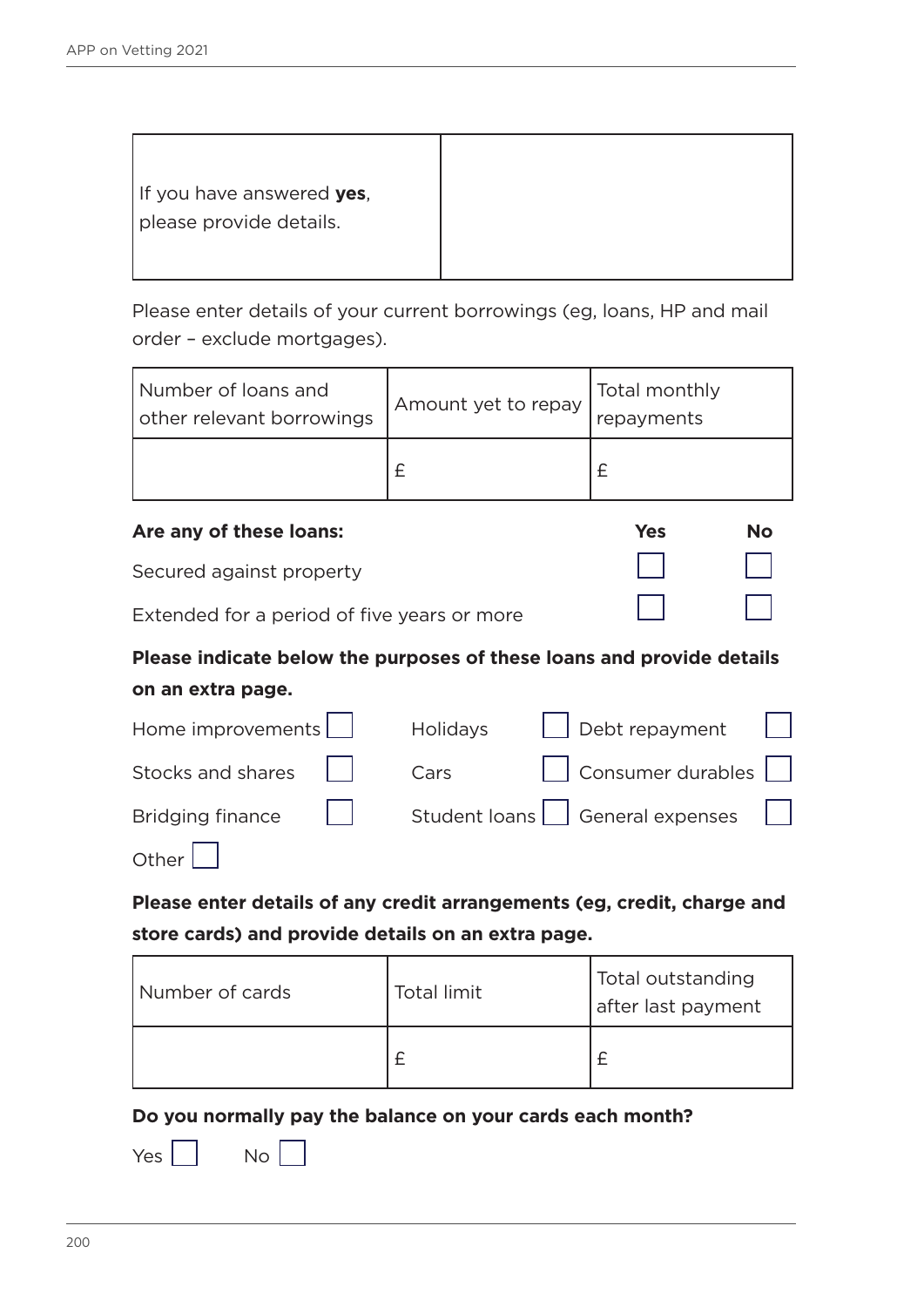| cards and overdrafts?                                                                                                            | Compared with a year ago, do you owe more or less on your loans,                                                                            |  |  |  |  |
|----------------------------------------------------------------------------------------------------------------------------------|---------------------------------------------------------------------------------------------------------------------------------------------|--|--|--|--|
| Much more<br>Slightly less                                                                                                       | Slightly more<br>About the same<br>Much less                                                                                                |  |  |  |  |
| Do you regularly use an overdraft facility?                                                                                      |                                                                                                                                             |  |  |  |  |
| Yes                                                                                                                              | <b>No</b>                                                                                                                                   |  |  |  |  |
| out of the last six months?<br>Yes                                                                                               | Did you exceed your agreed overdraft limit, ie, in three or more months<br><b>No</b>                                                        |  |  |  |  |
| If you have a negative balance<br>on any of your accounts, please<br>provide details of the accounts<br>and amounts outstanding. |                                                                                                                                             |  |  |  |  |
|                                                                                                                                  | In the last year, have you been unable to meet any major commitments<br>(eg, mortgage, rent or loan repayments), in two or more consecutive |  |  |  |  |
| months?                                                                                                                          |                                                                                                                                             |  |  |  |  |
| Yes.<br>$N_{\Omega}$                                                                                                             |                                                                                                                                             |  |  |  |  |

| If you have answered yes,<br>provide details of accounts<br>and amounts outstanding. | NΩ | Yes |
|--------------------------------------------------------------------------------------|----|-----|
|                                                                                      |    |     |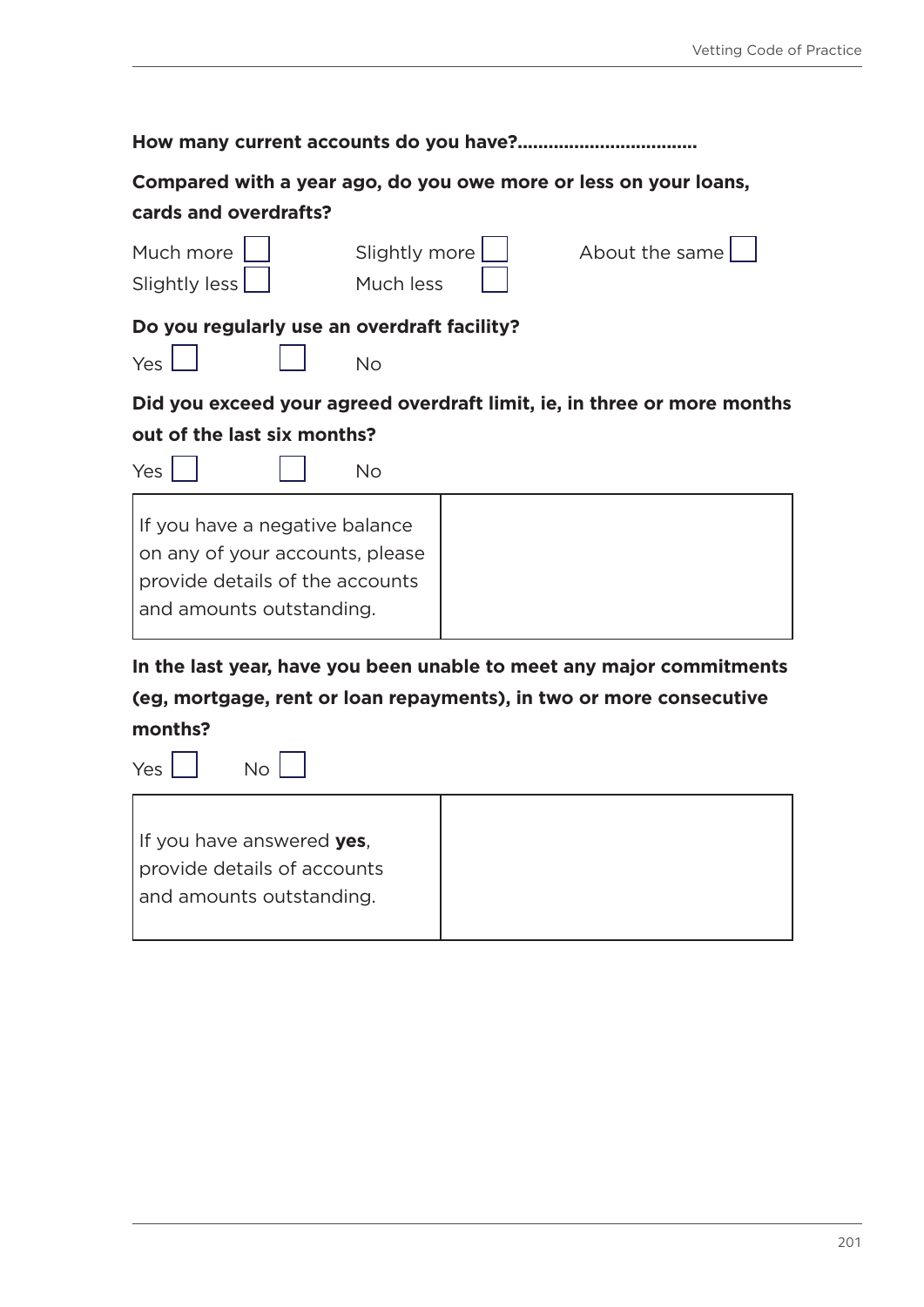## Financial history

Have you ever been declared bankrupt? Yes  $\Box$  No  $\Box$ 

| w<br>۰, |  |
|---------|--|

If **yes**, please provide details:

| Date | Court | Reason |
|------|-------|--------|
|      |       |        |

**Do you have any secondary employment, financial or other business interest (including directorships or company secretarial positions) not related to your primary duties as contractor or partner agent with the police?**

 $Yes \Box$  No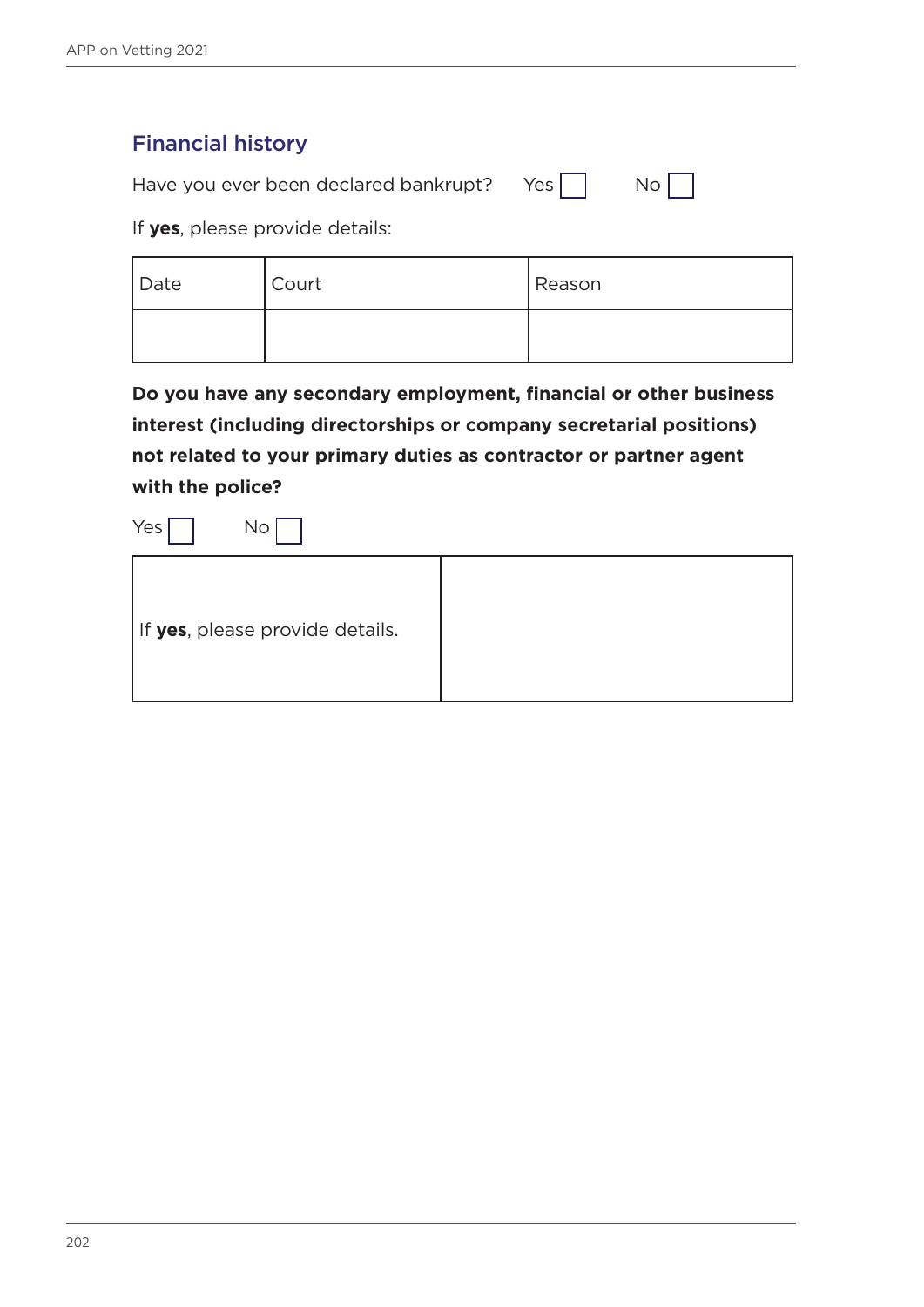| In the last 10 years,<br>have you:                                                                                     | <b>Yes</b> | <b>No</b> | <b>Number of</b><br><b>occurrences</b> | <b>Most</b><br>recent year |
|------------------------------------------------------------------------------------------------------------------------|------------|-----------|----------------------------------------|----------------------------|
| Had a loan terminated<br>by a bank or building<br>society?                                                             |            |           |                                        |                            |
| Had a credit, store or<br>charge card withdrawn<br>or been notified that a<br>card or account had been<br>defaulted?   |            |           |                                        |                            |
| Been the subject of an<br>adverse county court<br>judgment, a sheriff's<br>court or court of session<br>judgment?      |            |           |                                        |                            |
| Been party to a voluntary<br>agreement registered with<br>the county court, sheriff's<br>court or court<br>of session? |            |           |                                        |                            |
| Been the subject of an<br>attachment of earnings<br>order?                                                             |            |           |                                        |                            |
| Had repossession<br>proceedings started<br>against you?                                                                |            |           |                                        |                            |
| Been party to an<br>individual voluntary<br>arrangement, debt<br>relief order or debt<br>management programme?         |            |           |                                        |                            |

Are there any other details or explanations that would help to clarify your current financial status that are not already covered in the answers provided above?

 $Yes \Box \qquad No \Box$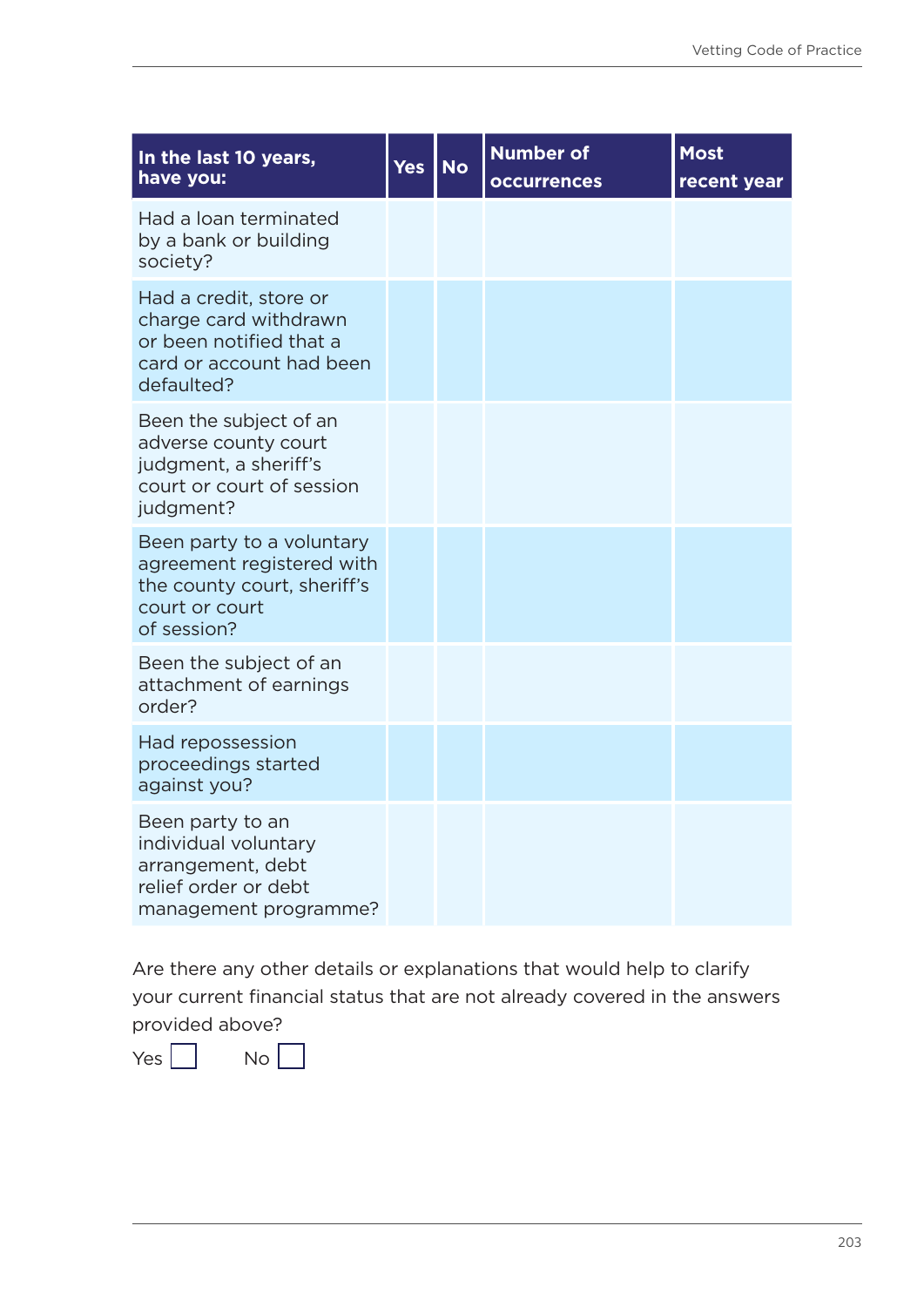| If yes, please provide details,   |
|-----------------------------------|
| including reasons for any         |
| outstanding loans or commitments. |

## **Declaration**

To be completed by the applicant.

- I consent to the information provided on this form being used by the vetting unit for the purposes of vetting.
- I declare that the information I have given is true and complete to the best of my knowledge and belief.
- I undertake to report any material changes in the information I have given.
- I consent to a financial check being carried out.
- I understand that any false statement or deliberate omission I have given in this questionnaire may affect my suitability for security clearance.
- I understand it is my responsibility to inform those named on the form that their details have been provided for the purpose of my vetting application.
- I understand that the information provided as part of the vetting process will be treated in the strictest confidence, but will not be immune from disclosure and consideration in respect of serious disciplinary or criminal matters that may be revealed through or facilitated by vetting enquiries. Where this is the case, information provided in this questionnaire may be disclosed in any subsequent proceedings.

Signed

Date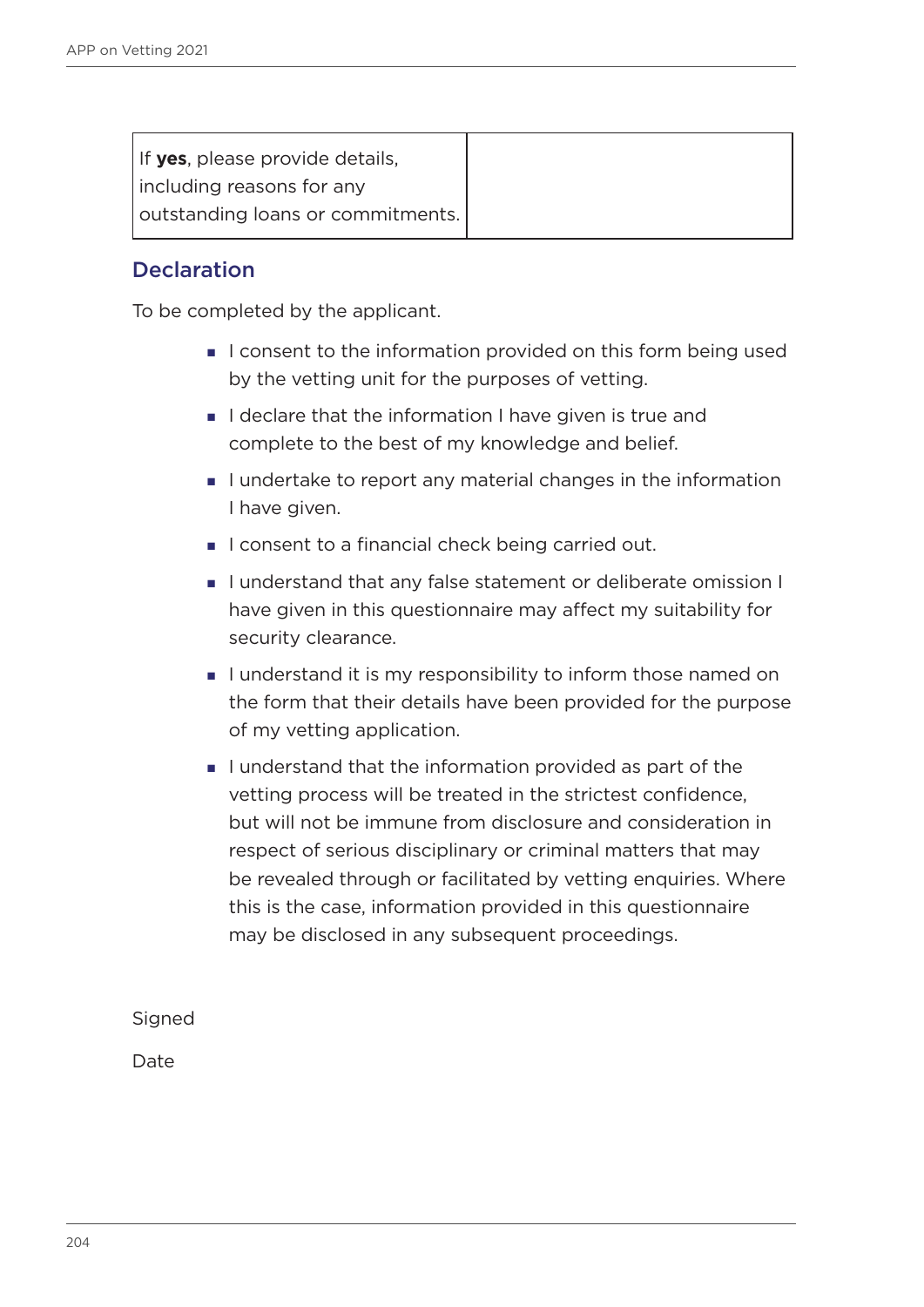# Rehabilitation of Offenders Act 1974 (Exceptions)Order 1975

#### **Protected cautions and protected convictions**

Please note: these exceptions (protected cautions and protected convictions) are only relevant to those being vetted for roles **other than police officer and Special Constabulary posts**.

**Police officer and Special Constabulary applicants:** there are **no exceptions** and all previous convictions and cautions, including those which would ordinarily be considered as 'spent' or protected, must be declared in this application.

**Police staff applicants and non-police personnel:** the above Exceptions Order introduced **protected convictions and cautions,** and distinguishes between the treatment of the roles of police officers and police support staff. This means that certain old and minor spent convictions and cautions are now considered protected and therefore **do not have to be disclosed**.

While police staff and non-police personnel do still have to declare previous convictions and cautions that would ordinarily be considered as 'spent' under the Rehabilitation of Offenders Act 1974 the exception to this is for **protected** convictions and cautions.

**Protected convictions:** these **do not** have to be declared by police staff applicants and non-police personnel.

A conviction is considered to be 'protected' if **all** the following criteria apply.

- It is not for a listed offence\* under section  $2A(5)$  of the Rehabilitation of Offenders Act 1974 (Exceptions) Order 1975.
- No custodial sentence was imposed.
- The individual has not been convicted of any other offence at any time.
- **Eleven years or more have passed since the conviction, if** the individual was aged 18 or over at the time of conviction, or five years and six months or more have passed since the conviction, if the individual was under 18 at the time of the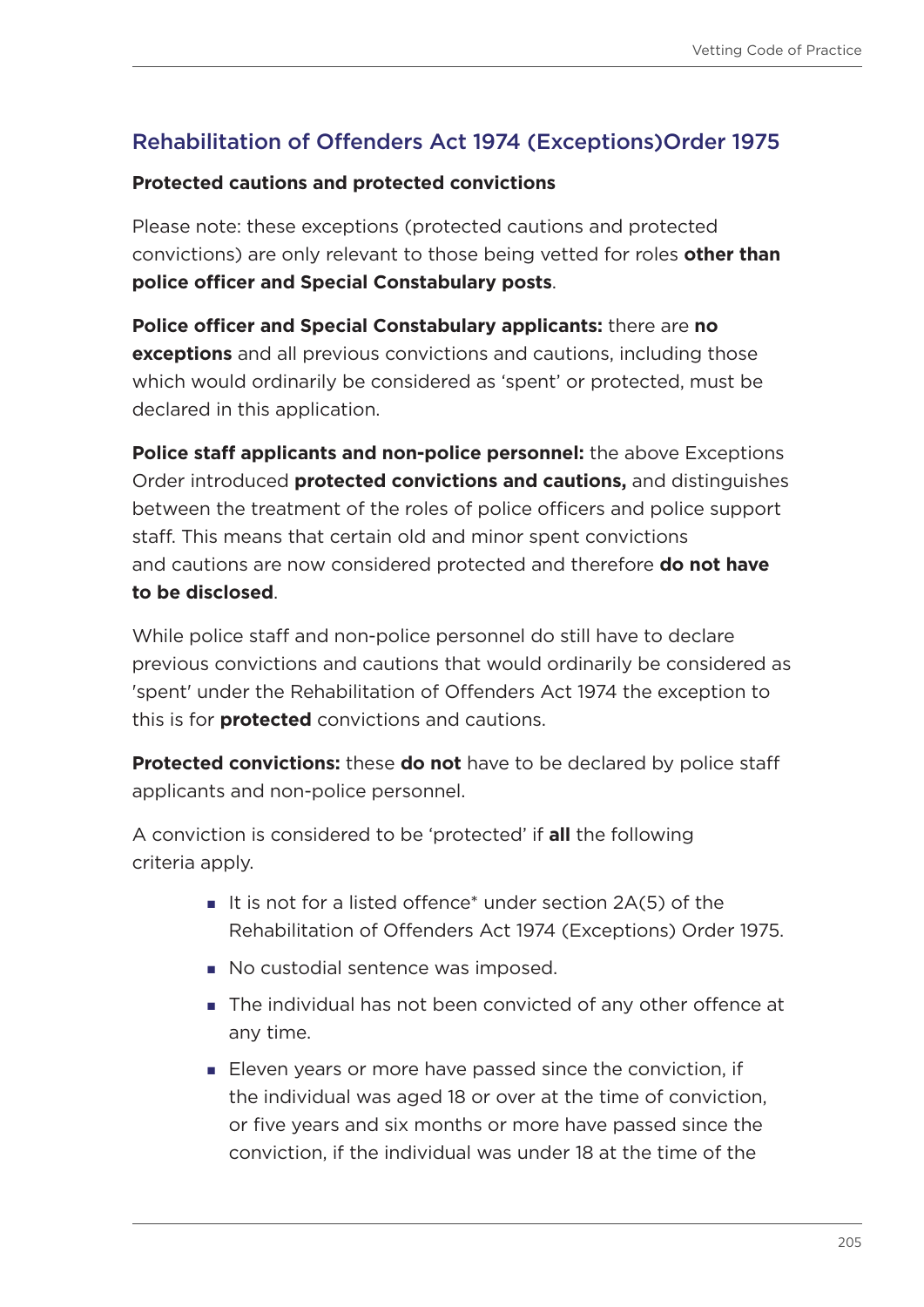conviction.

**Protected ca**utions: these do not have to be declared by police staff applicants and non-police personnel.

A caution is considered to be 'protected' if **all** the following criteria apply:

- It is not for a listed offence\* under section  $2A(5)$  of the Rehabilitation of Offenders Act 1974 (Exceptions) Order 1975.
- Six years or more have passed since the caution, if the individual was aged 18 years or over at the time the caution was given, or two years or more have passed since the caution, if the individual was under 18 at the time the caution was given.

\***Listed offences** include serious, violent and sexual offences, and offences that which are of specific relevance to the safeguarding of children and vulnerable adults. Listed offences will **never** be filtered or protected.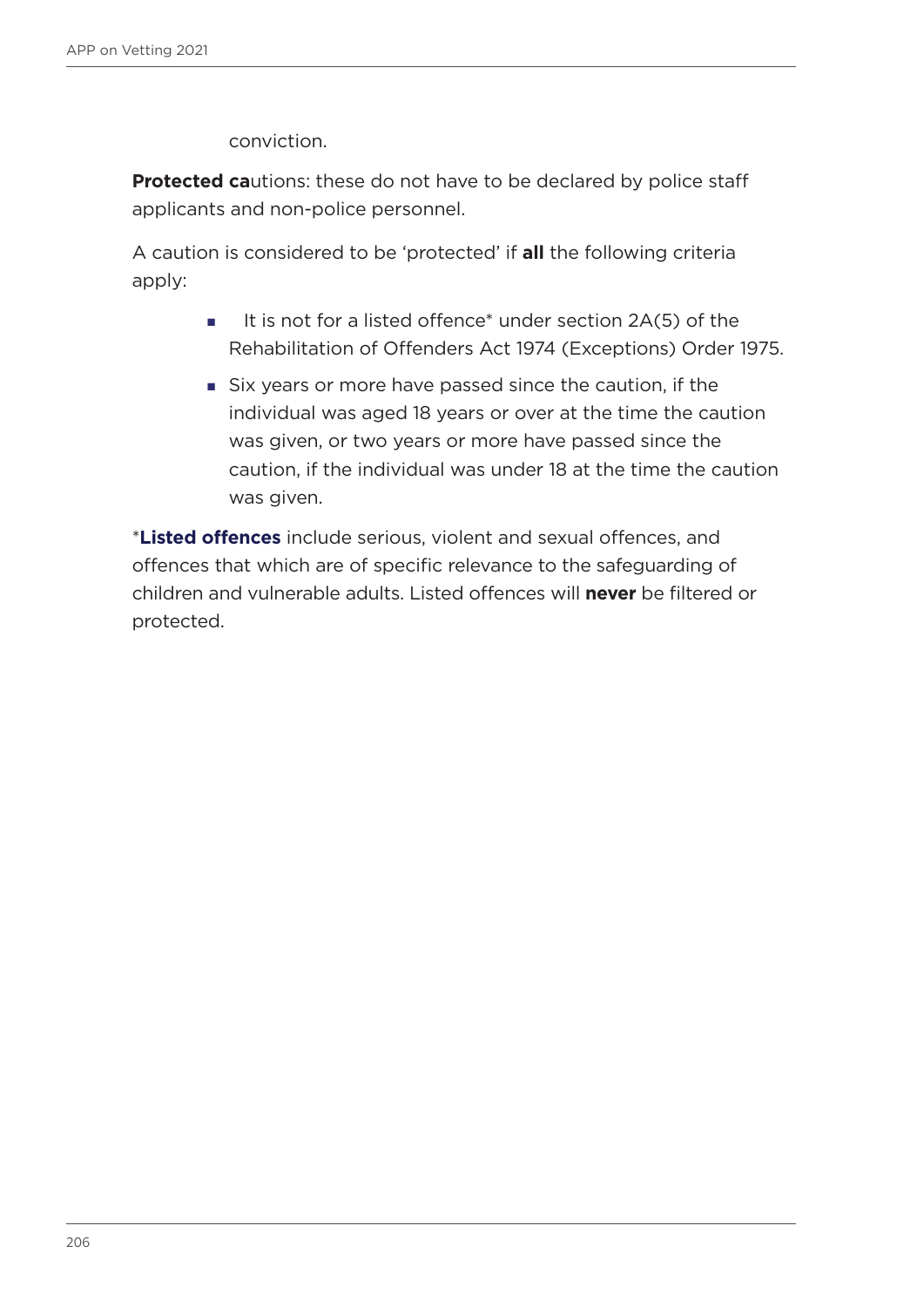# **Vetting data capture form**

| <b>Period</b>         |                             |  |  |  |
|-----------------------|-----------------------------|--|--|--|
| <b>Force</b>          |                             |  |  |  |
| <b>All clearances</b> | Total applications received |  |  |  |
|                       | Total applications granted  |  |  |  |
|                       | Total applications refused  |  |  |  |
| <b>RV</b>             | Total applications received |  |  |  |
|                       | Total applications granted  |  |  |  |
|                       | Total applications refused  |  |  |  |
| <b>MV</b>             | Total applications received |  |  |  |
|                       | Total applications granted  |  |  |  |
|                       | Total applications refused  |  |  |  |
| <b>NPPV1</b>          | Total applications received |  |  |  |
|                       | Total applications granted  |  |  |  |
|                       | Total applications refused  |  |  |  |
| NPPV2 (abbr)          | Total applications received |  |  |  |
|                       | Total applications granted  |  |  |  |
|                       | Total applications refused  |  |  |  |
| <b>NPPV2 (full)</b>   | Total applications received |  |  |  |
|                       | Total applications granted  |  |  |  |
|                       | Total applications refused  |  |  |  |
| <b>NPPV3</b>          | Total applications received |  |  |  |
|                       | Total applications granted  |  |  |  |
|                       | Total applications refused  |  |  |  |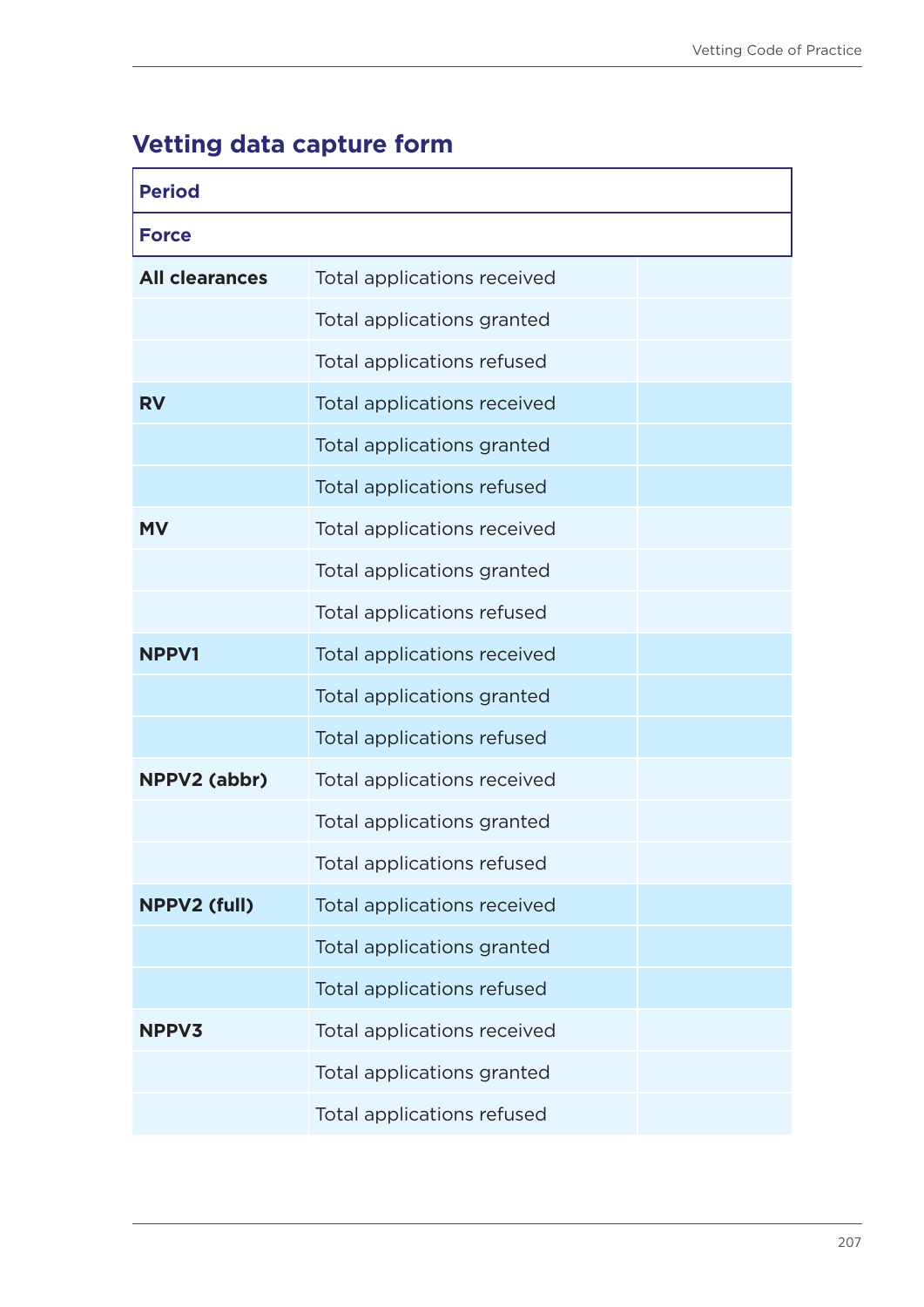# **Sample financial scoring sheet**

## Review and assessment of personal finances

(Note: this scoresheet should be used as a guide only. Decisions still have to be reached on a case-by-case basis, taking all relevant information into consideration).

Name:

Force no:

## Area 1

| <b>Column IA</b>     |                |          | <b>Column IB</b>               |                |     | <b>Column II</b> |     |
|----------------------|----------------|----------|--------------------------------|----------------|-----|------------------|-----|
| <b>Question F28:</b> |                |          | If $F28 = Y (YES)$ then show 5 |                |     |                  |     |
|                      | Show           |          | Date of occurrence             |                |     |                  |     |
| Problem              | number of      |          | <b>Occurrences</b>             | More than      |     |                  |     |
| (question            | occurrences    |          | in the last 5                  | 5 years        |     |                  |     |
| F31)                 | in each of the |          | years scores                   | ago scores     |     |                  |     |
|                      | categories     |          | 5 for each                     | 2 for each     |     |                  |     |
|                      | below          |          | occurrence                     | occurrence     |     |                  |     |
| Loans                |                | X        | 5                              | 2              | $=$ |                  | $+$ |
| terminated           |                |          |                                |                |     |                  |     |
| Cards                |                |          |                                |                |     |                  |     |
| withdrawn            |                | X        | 5                              | $\overline{2}$ | Ξ   |                  | $+$ |
| County court         |                |          |                                |                |     |                  |     |
| judgment             |                | $\times$ | 5                              | $\overline{2}$ | $=$ |                  | $+$ |
| Voluntary            |                |          |                                |                |     |                  |     |
| agreement            |                | X        | 5                              | 2              | Ξ   |                  | $+$ |
| Attachment           |                |          |                                |                |     |                  |     |
| of earnings          |                | X        | 5                              | 2              | $=$ |                  | $+$ |
| Repossession         |                |          |                                |                |     |                  |     |
| proceedings          |                | X        | 5                              | 2              | $=$ |                  | $+$ |

 **Total area 1**

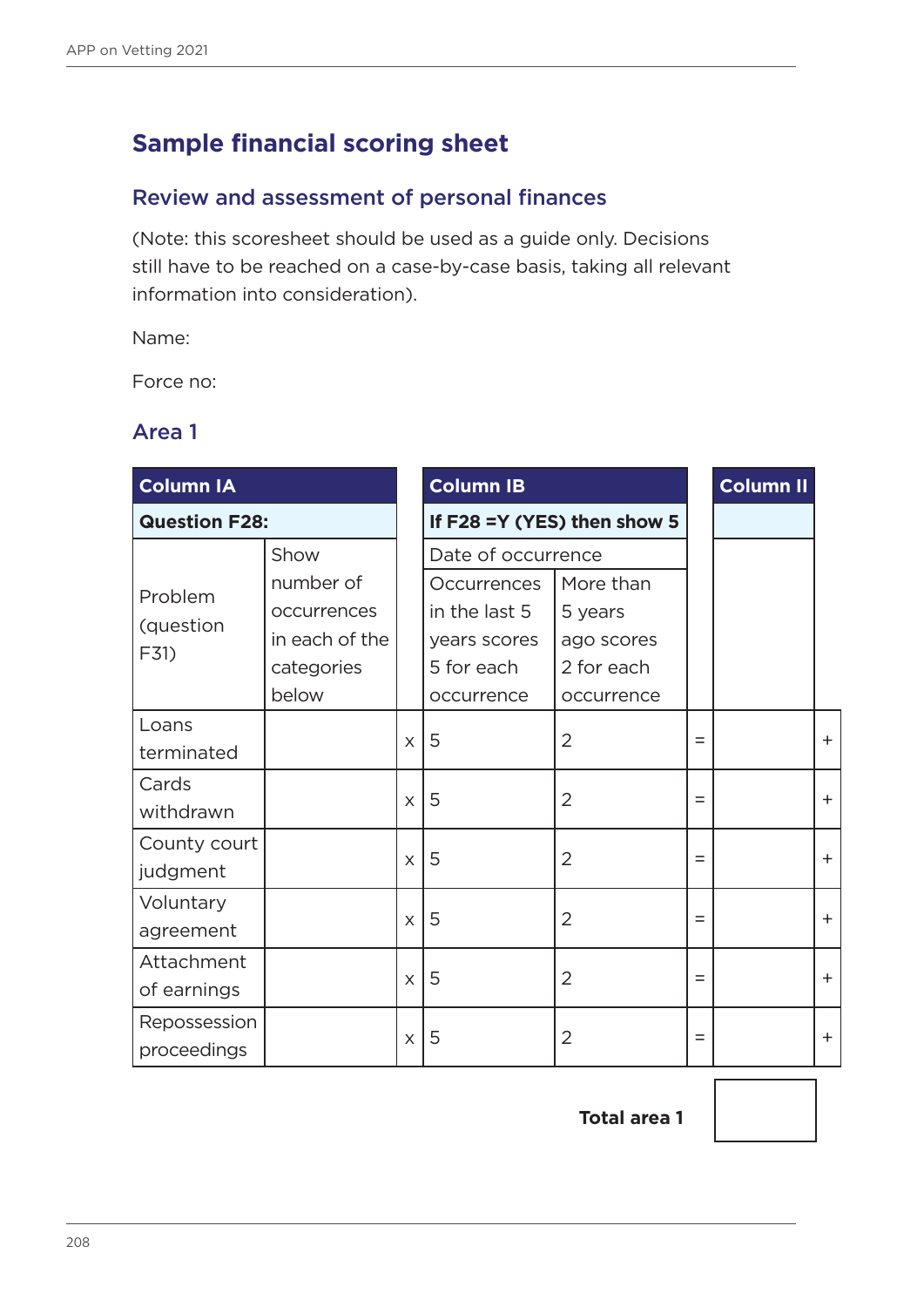# Area 2

|               |                | <b>Column I</b> |                                    |     | <b>Column IB</b> |           |
|---------------|----------------|-----------------|------------------------------------|-----|------------------|-----------|
| (Commitments) | F11            |                 | (Divide F11 by F9)                 |     |                  |           |
| (Income)      | F <sub>9</sub> |                 |                                    |     |                  |           |
| Sub-total     | $=$            |                 | $\times$ 10                        | $=$ |                  | $\pm$     |
|               |                |                 | If $F8 = Y$ , score 1              |     |                  | $\ddot{}$ |
|               |                |                 | If $F22 = 'much$<br>more', score 1 |     |                  | $\ddot{}$ |
|               |                |                 | If $F24 = Y$ , score 1             |     |                  | $\ddot{}$ |
|               |                |                 | If $F26 = Y$ , score 1             |     |                  | $\pm$     |
|               |                |                 | Sub-total                          | $=$ |                  | $\pm$     |

 **Total area 2**

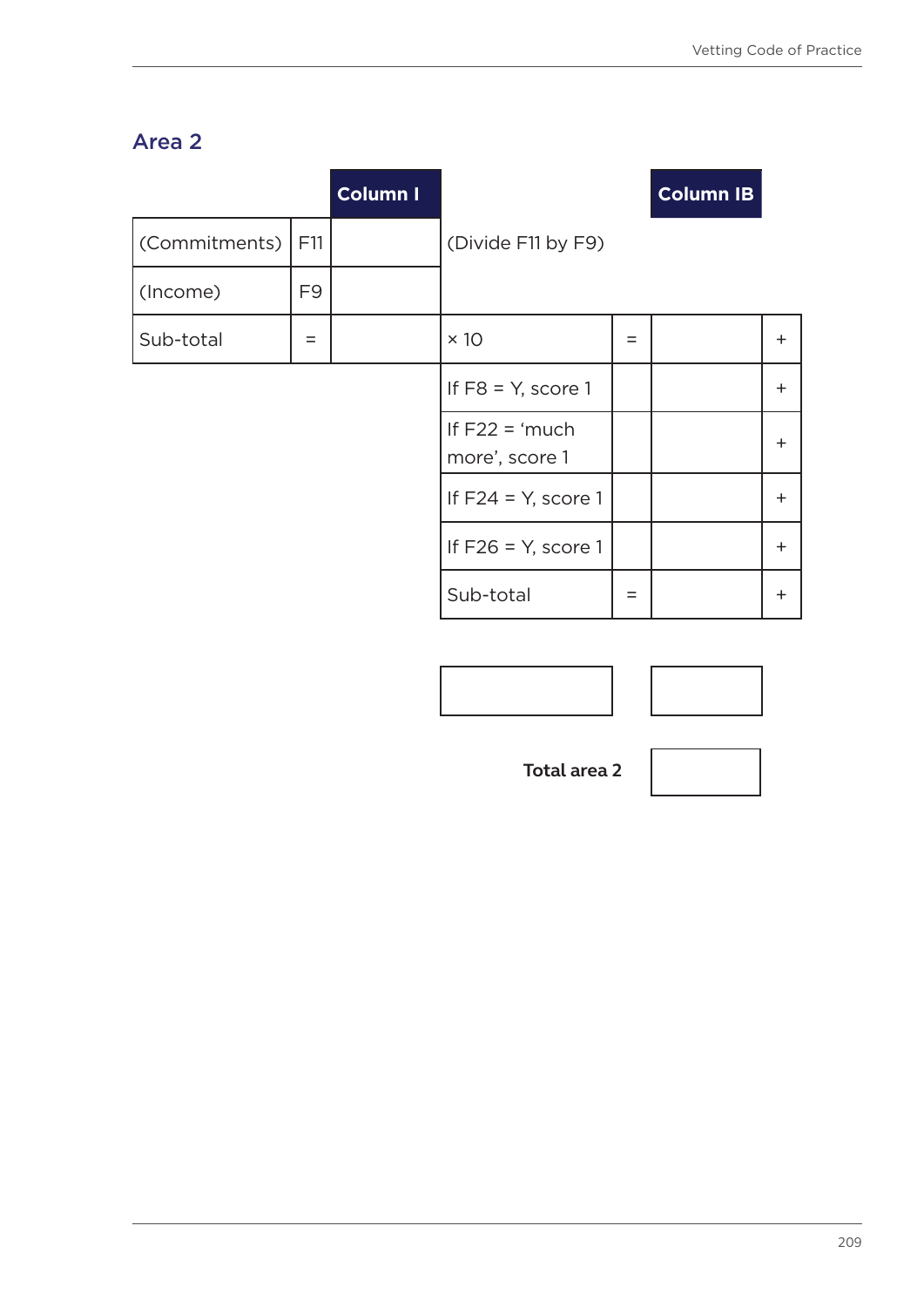Area 3

|                          |                     | Column I |           |                                                                                                                       | <b>Column IB</b> |           |
|--------------------------|---------------------|----------|-----------|-----------------------------------------------------------------------------------------------------------------------|------------------|-----------|
| (Loan debt)              | F <sub>16</sub> b   |          | $\ddot{}$ | (Show outstanding totals)                                                                                             |                  |           |
| (Cards debt)             | F <sub>19c</sub>    |          | $\ddot{}$ |                                                                                                                       |                  |           |
| (Overdraft)              | F <sub>25</sub>     |          | $\ddot{}$ |                                                                                                                       |                  |           |
| (Outstanding bills)      | F <sub>27</sub>     |          | $\ddot{}$ |                                                                                                                       |                  |           |
| Total debt               | $\qquad \qquad =$   |          | $+$       | (Divide total debt by income to<br>obtain the debt/income ratio)                                                      |                  |           |
| (Income)                 | F <sub>9</sub>      |          |           |                                                                                                                       |                  |           |
| Debt/income ratio<br>(R) |                     | (R)      |           | If R is less than 5, then score O;<br>if R is between 5 and 10, then<br>score 1; if R is 10 or more, then<br>score 3. |                  | $+$       |
|                          |                     |          |           | If $F8 = Y$ , score 1                                                                                                 |                  | $+$       |
|                          |                     |          |           | If $F17 = Y$ , score 1                                                                                                |                  | $^+$      |
|                          |                     |          |           | If F18 is 'holidays', score 1                                                                                         |                  | $+$       |
|                          |                     |          |           | If F18 is 'repay debts', score 1                                                                                      |                  | $\ddot{}$ |
|                          |                     |          |           | If F18 is 'buy stocks or shares',<br>score 1                                                                          |                  | $\ddot{}$ |
|                          |                     |          |           | If F18 is 'bridging finance',<br>score 1                                                                              |                  | $\ddot{}$ |
|                          |                     |          |           | If F18 is 'general expenses',<br>score 2                                                                              |                  | +         |
|                          |                     |          |           | <b>Sub-total column II</b>                                                                                            |                  |           |
| (Number of loans)        | F16a                |          |           | $\pm$                                                                                                                 |                  |           |
| (Number of cards)        | F19a                |          |           | $^+$                                                                                                                  |                  |           |
| (Number of<br>accounts)  | F <sub>21</sub>     |          |           | $\pm$                                                                                                                 |                  |           |
| (Total accounts) (T)     |                     | (T)      |           | If T is greater than 10, score 1                                                                                      |                  | $+$       |
|                          | <b>Total area 2</b> |          |           |                                                                                                                       |                  |           |
| Area 2<br>Area 1         |                     |          |           | Sum of area 1 + area 2 + area 3                                                                                       |                  |           |
|                          |                     |          |           |                                                                                                                       |                  |           |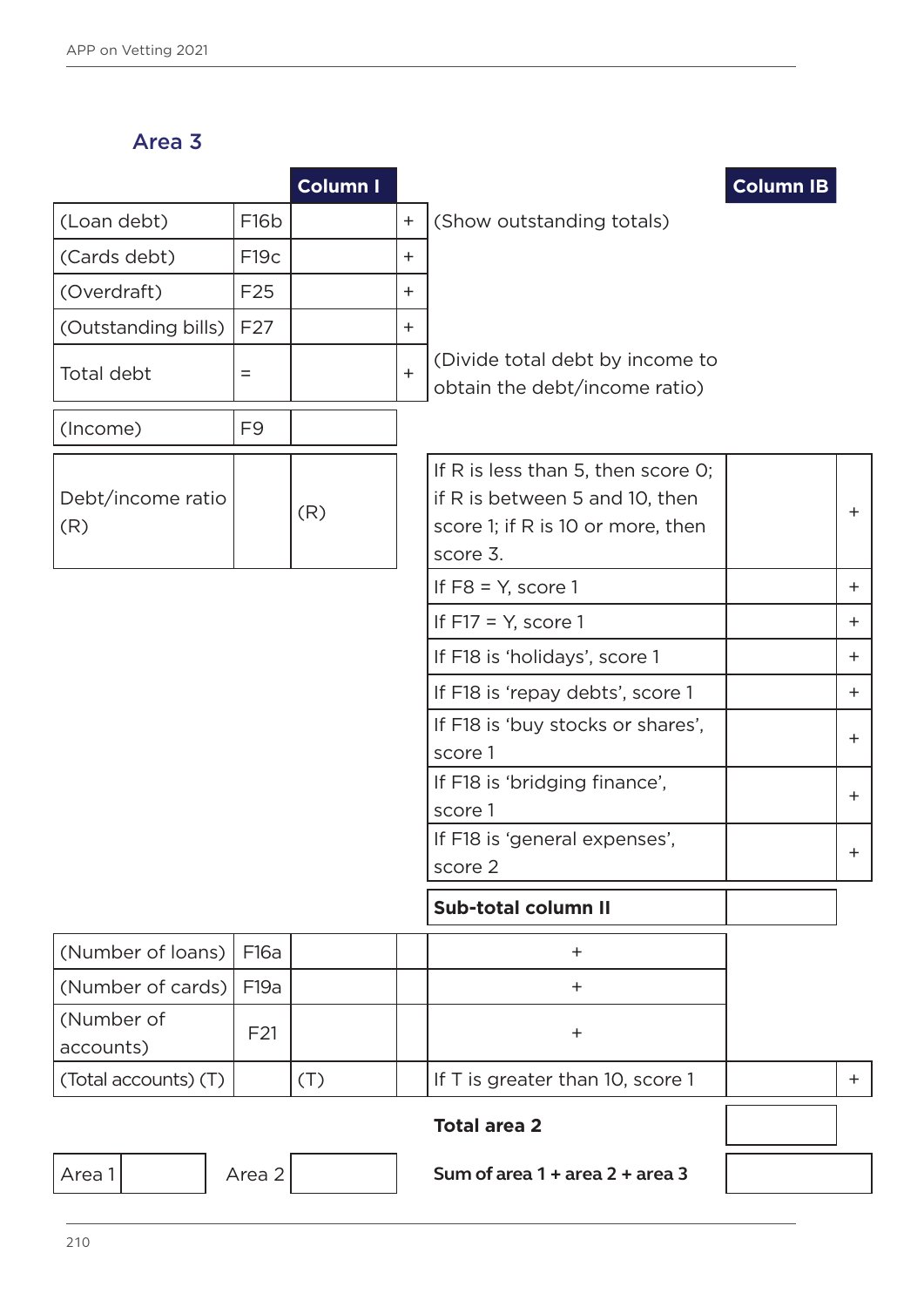## **Summary**

Name:......................................................................................................

Force no:................................................................................................

- a)Where total is below 12, proceed to Area 5.
- b)Where total is between 12 and 15, proceed to Area 4.
- c) Where total is over 15, one of the areas already reviewed will have indicated the need for an interview with the individual. Before conducting an interview, the assessor should proceed to analyse Areas 5 and 6 to highlight any other financial problems.

# Area 4 – potential for future financial difficulties

Further consideration is required for any of the following:

F10 is yes (overtime or bonus payments) (the household is dependent on temporary payments)

F12 (shows the individual is likely to be slightly or much worse off in the future)

## Area 5 – assets possibly inconsistent with income

Further consideration is required for any of the following:

F13 (savings and investment) is more than £50,000

F13 is greater than £25,000 and F14 is occasionally or hardly ever

F13 is greater than £25,000 and F15 is no

## Area 6 – potential conflicts of interest

Conflicts of interest will need to be dealt with on a case-by-case basis.



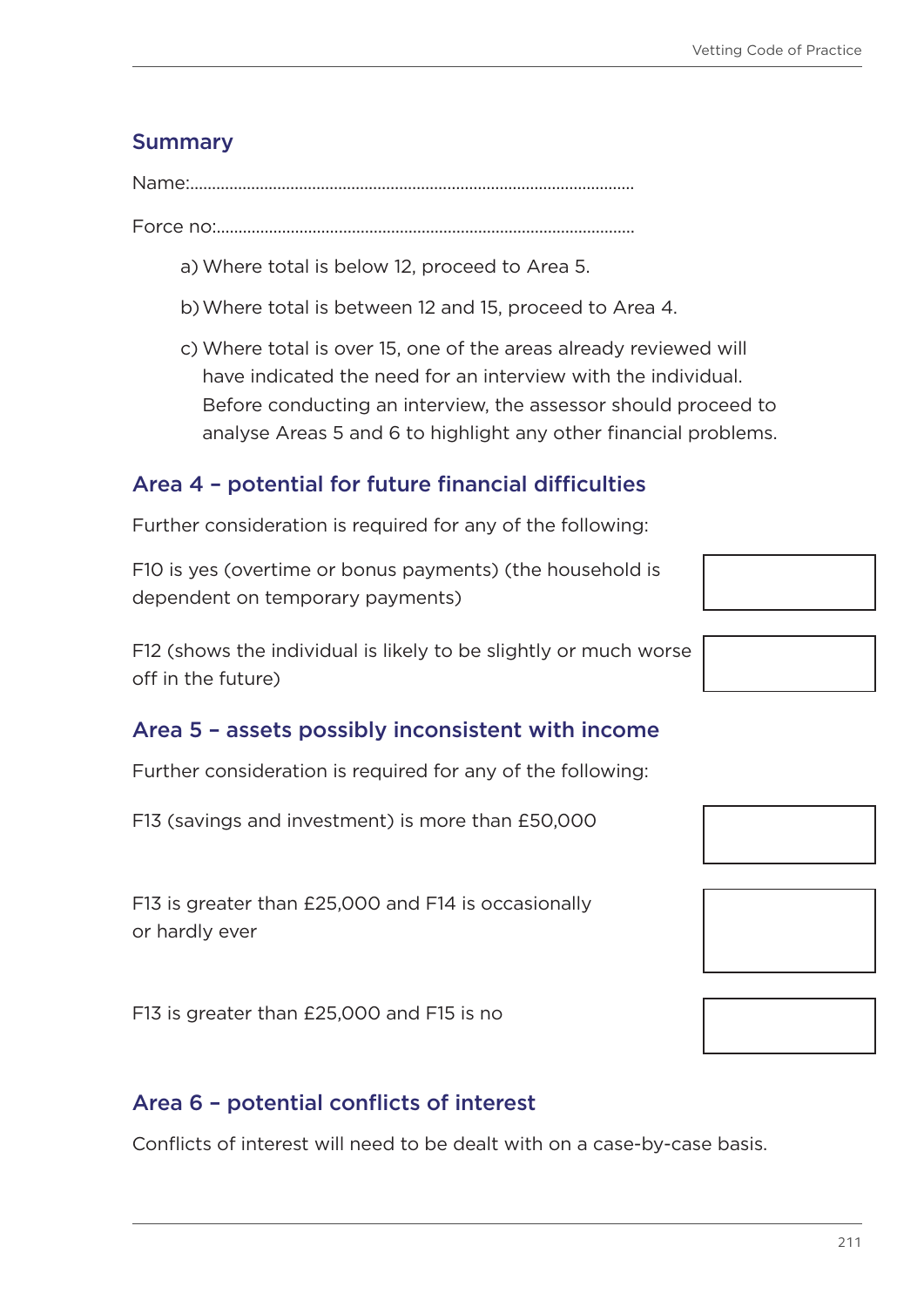# **Guidance notes on completing the vetting form**

It is the candidate's responsibility to protect their own and others' personal data contained within the completed documents while in transit to [X Constabulary/Force – amend as applicable]. If you are not content that an email is an appropriately secure method, please make contact with the Force Vetting Unit [insert contact details] to discuss.

[X Constabulary/Force – amend as applicable] is committed to maintaining the highest levels of honesty and integrity, and to preventing corrupt, dishonest, unethical or unprofessional behaviour. Vetting is carried out on all people who seek to be appointed as police officers or volunteers, employed as police staff or otherwise given unsupervised access to police assets. This is to ensure that the reputation of the service is maintained and that its assets are safeguarded.

Any infringement of an individual's rights under the European Convention on Human Rights will only be that which is necessary and proportionate. The legitimate aims of such action will include the protection of the rights and freedoms of others, safeguarding public safety, the prevention of disorder and crime, and, in some cases, national security.

The information gained through the vetting procedure will be held securely and only accessed by those with a legitimate reason to do so. The decision on whether or not to progress your application will be based upon this information and will be made by taking into account the circumstances and any other relevant information.

Please note that all relevant questions on the form are to be answered, ensuring that all relevant boxes are completed as appropriate. If you are unable to answer a question, as the information is unknown to you or is unobtainable, then you must provide an explanation. Failure to accurately complete vetting forms will lead to delays. 'Not applicable' (N/A) should only be used where appropriate (for example, 'previous surname –  $N/A$ <sup>'</sup>).

It is important that the vetting form is completed fully and correctly. Failure to do so may result in your application being rejected or, for existing employees needing vetting renewals, could lead to a disciplinary procedure.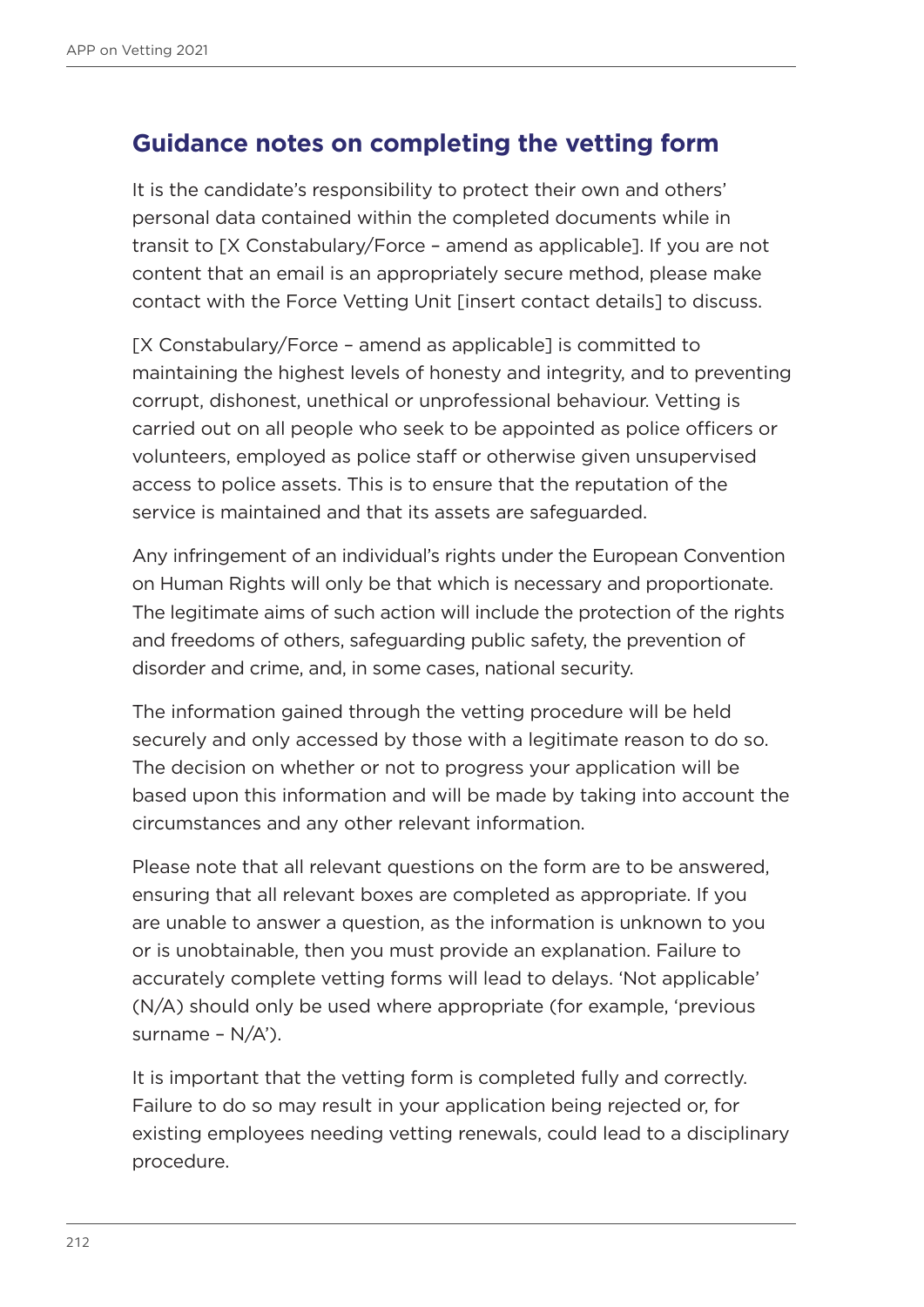Within its vetting process, [X Constabulary/Force – amend as applicable] recognises its legal obligations under the Equalities Act 2010 and the Gender Recognition Act 2004 (with particular attention paid to section 22, regarding disclosure of protected information). Additionally, [X Constabulary/Force – amend as applicable] acknowledges the government guidelines and the requirements to secure protected information – whether it is communicated verbally or materially, or held electronically – as required under UK law. Any disclosed information is managed by these protocols and is not disclosable to any other parties without explicit written permission from the owner of the protected information. [X Constabulary/Force – amend as applicable] acknowledges its legitimate aim for requesting disclosure and its legal obligations under these requirements.

If you have any concerns regarding disclosing information in relation to gender history, please contact the Equality and Diversity Team [or force equivalent – amend as applicable] on […@pnn.police.uk – amend as applicable]. Please be reassured that all information is treated in the strictest confidence and only used for the purposes of vetting.

Where you are providing details of another individual (for example, a partner or family member) that discloses their gender history, the same protections are afforded.

You are obliged to provide this information. However, it is recognised that these security checks will seek information that may lead to the identification of transgender status. This information will remain confidential and the disclosure of this information will be restricted to those members of staff involved in the vetting process, who will be required to honour that confidentiality under section 22 of the Gender Recognition Act 2004.

The information contained within this form will be forwarded to the [X Constabulary/Force – amend as applicable] Vetting Unit to enable vetting to be completed.

The vetting will involve the appropriate interrogation of all information systems used by [X Constabulary/Force – amend as applicable] both locally and nationally.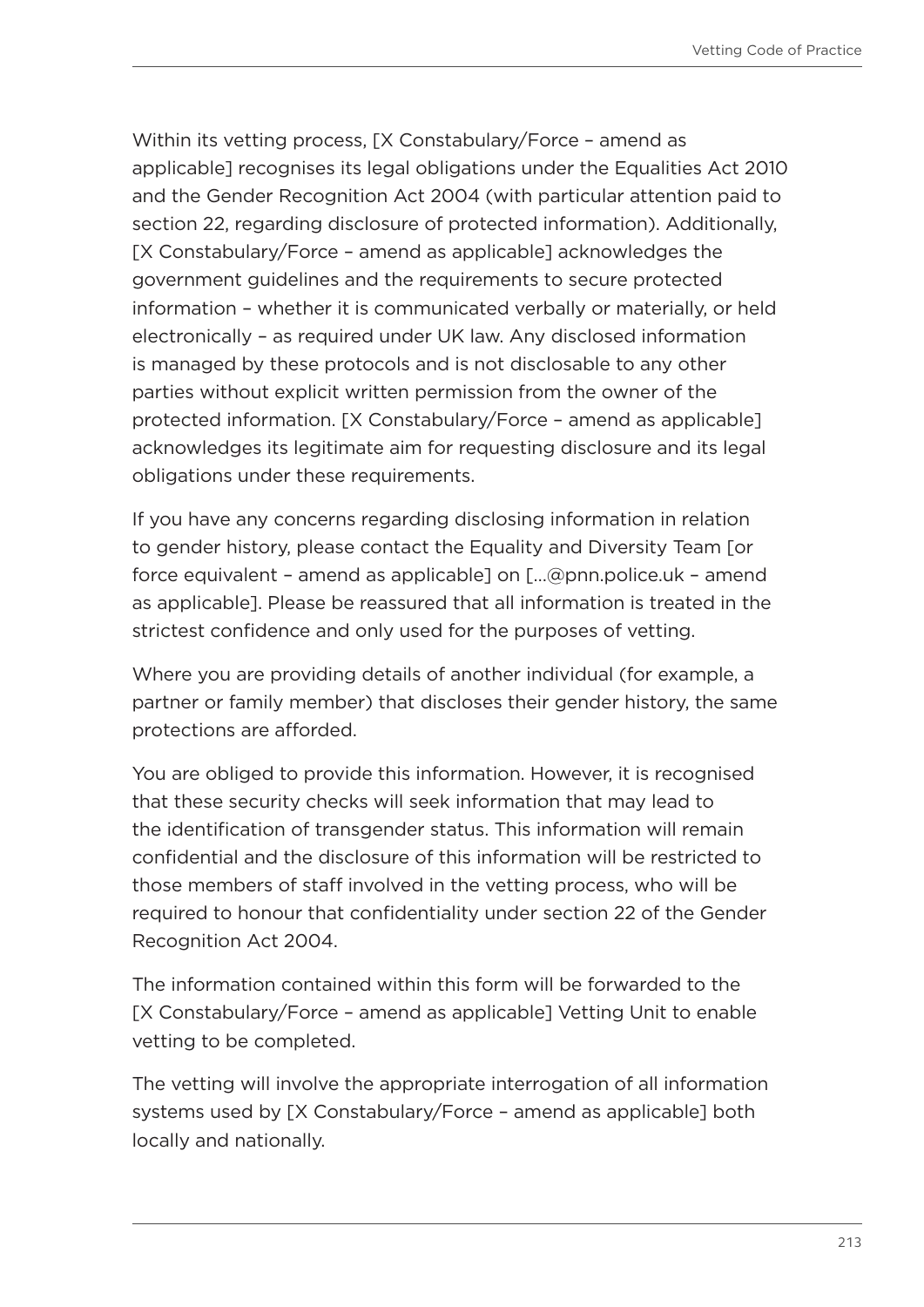In the event that any relevant information is divulged that requires confirmation or clarification, it may be necessary to disclose information contained within this form to other organisations or agencies not part of [X Constabulary/Force – amend as applicable]. These organisations are also bound by their equality duty and are subject to the same laws of confidentiality.

As part of the aforementioned confirmation or clarification, the organisation or agency concerned may be requested to disclose personal information.

If you have any questions in relation to any aspect of the vetting form, including whether or not specific information needs to be disclosed, please contact the Vetting Team for guidance.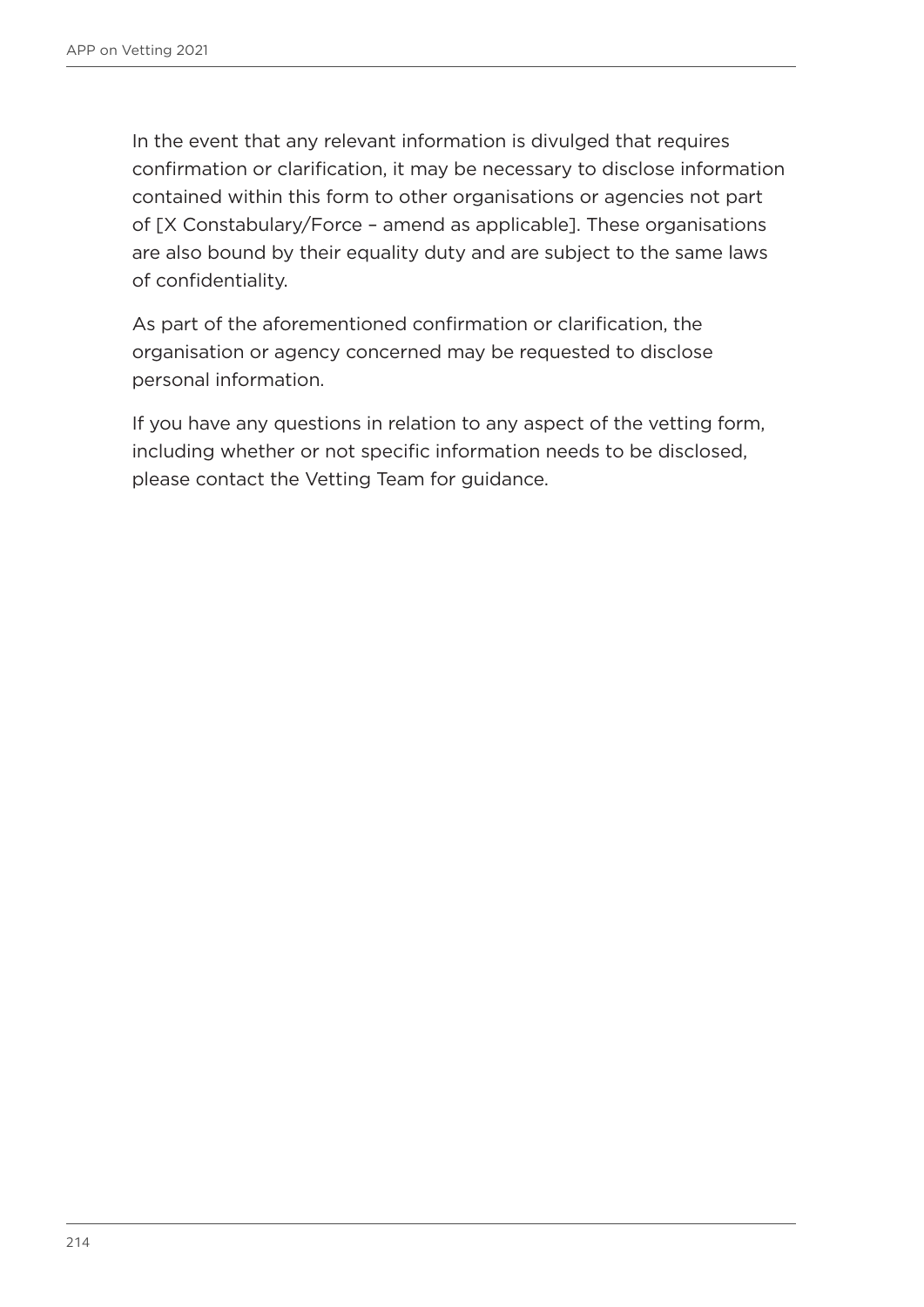# **Vetting decision record form**

| Subject name:                    | Date of birth:                             |
|----------------------------------|--------------------------------------------|
| Reference number:                | Clearance level:                           |
| Position clearance required for: | Is subject serving member of the<br>force? |
|                                  | Yes/No                                     |

### **Review of findings**

Summary of relevant information.

Include any information found but not considered and why (for example, 'protected conviction, cannot be considered as it is a police staff position').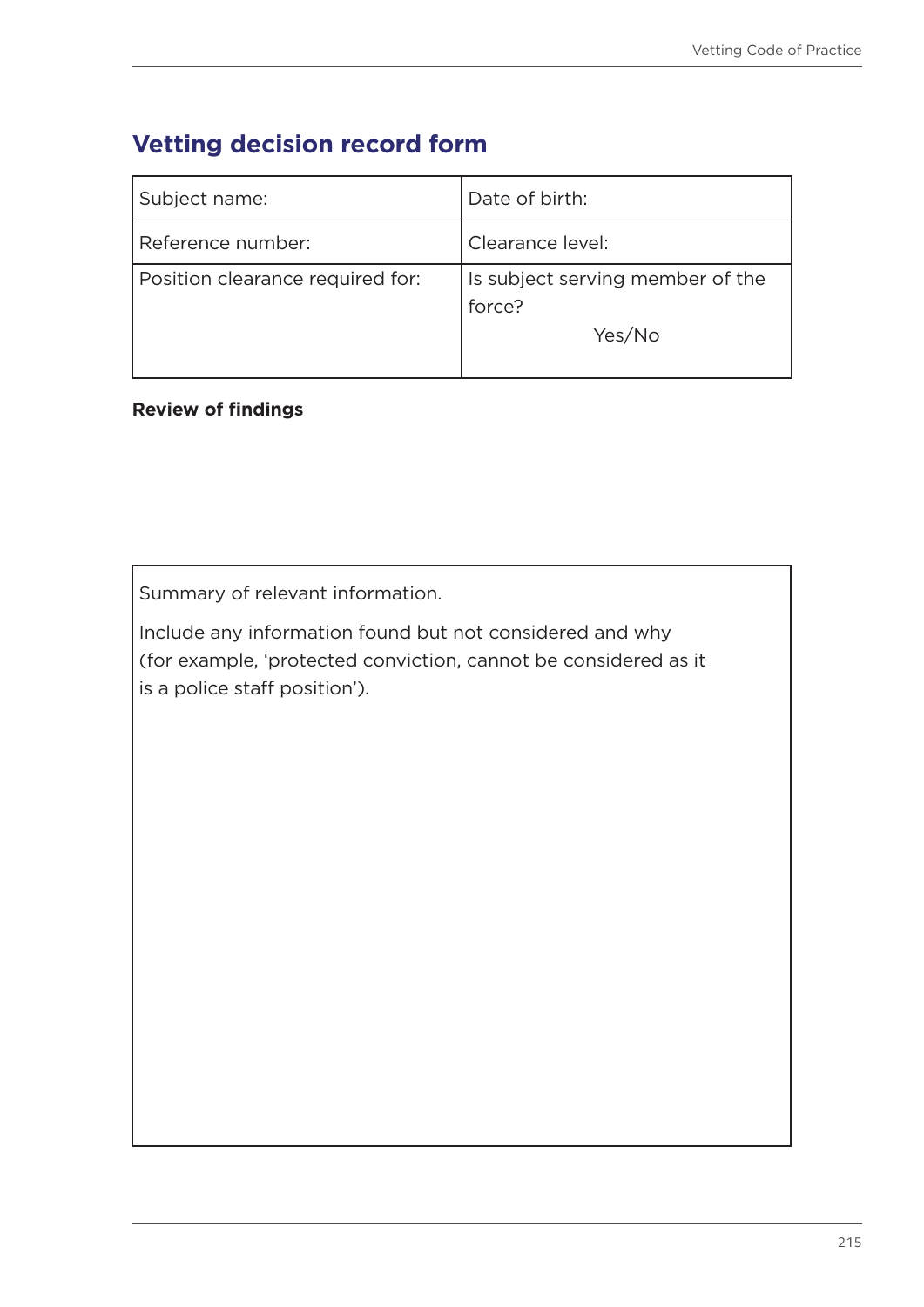#### **Risk assessment**

- What are the potential risks?
- How are these relevant to the role?
- What do the Code and APP say?
- Are further enquiries required and proportionate?
- What risk mitigation measures can be considered?

### **Decision and rationale**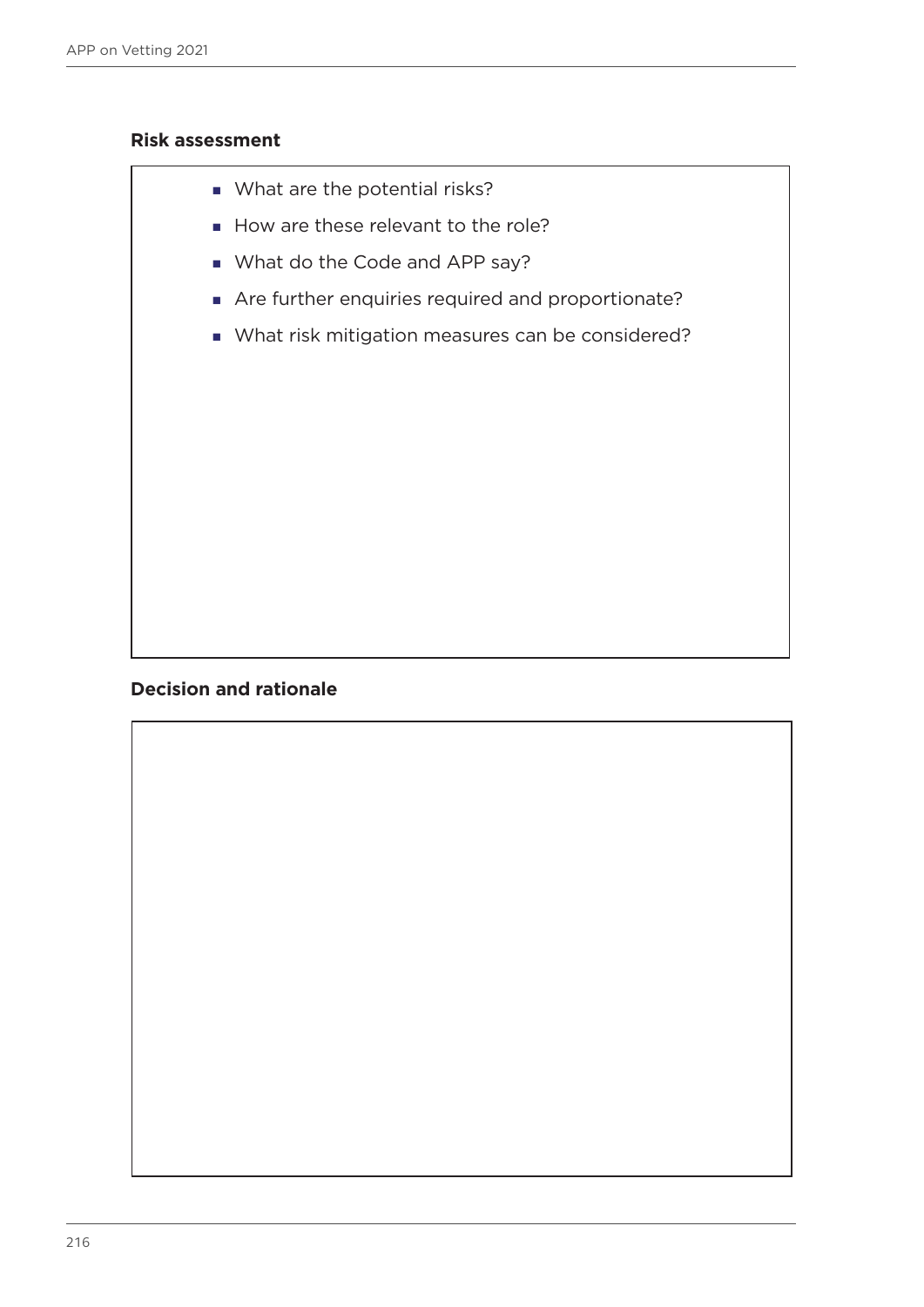### **Disclosure**

Can the rationale be provided to the subject in full or is any redaction required?

Decision maker:

Date: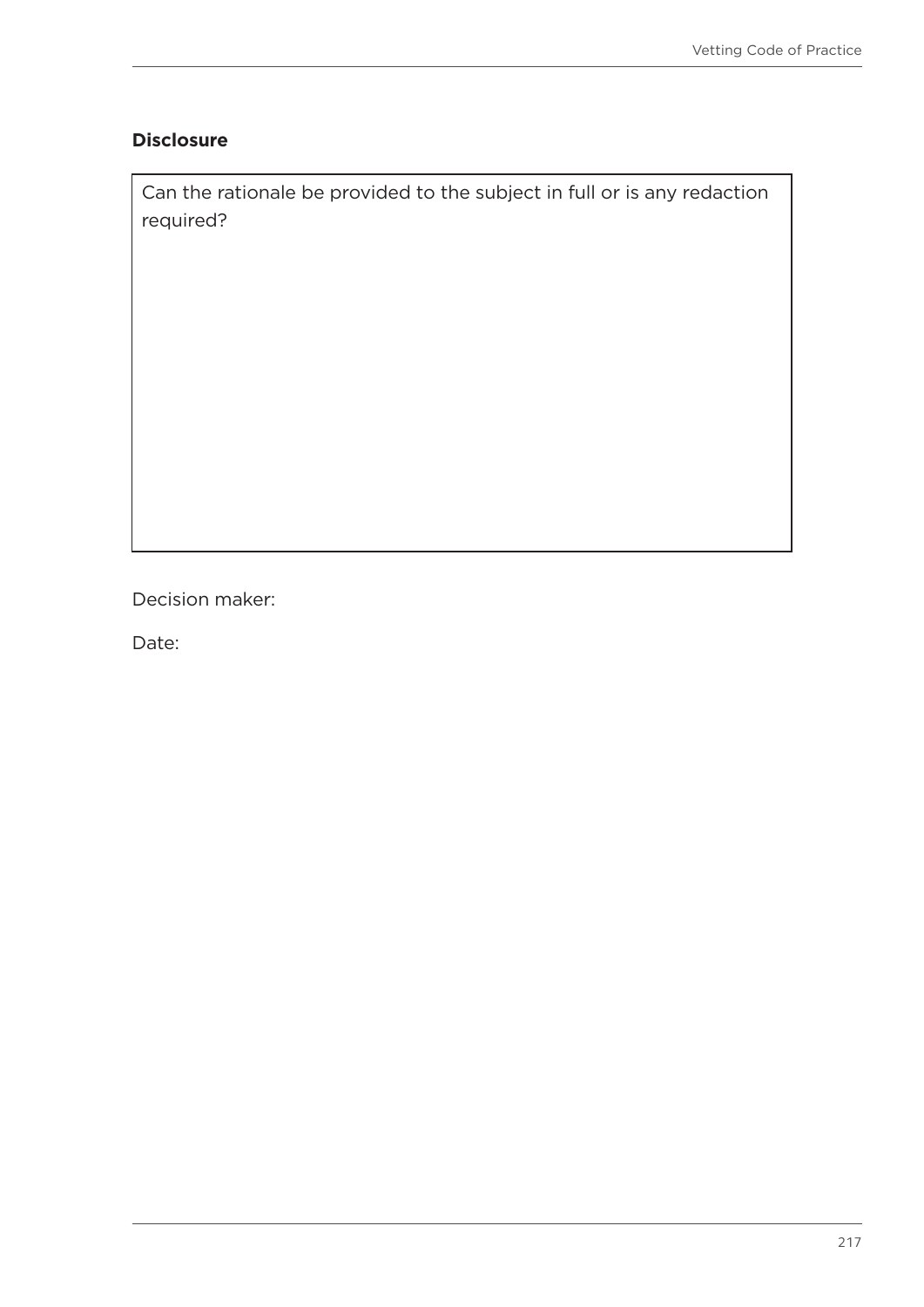## **Sample transferee recruitment checklist**

This document has been prepared for adoption by forces to ensure that all relevant data relating to transferees and those who have served with other forces is requested and received prior to confirmation of appointment or employment. Each force will adopt a process for this that fits with their own local procedures. It is not intended, however, that responsibility for this falls solely to the vetting function. There should be a multi-disciplinary approach, with departments and units responsible for securing the aspects relevant to their area of business. The HR and recruitment function should have oversight and coordination responsibility to ensure that all necessary data is captured.

Data request record

HR information

|                               | Date requested | Date received |
|-------------------------------|----------------|---------------|
| Confirmation of service dates |                |               |
| In-service report             |                |               |
| Sickness history              |                |               |
| Business interests report     |                |               |
| Salary details                |                |               |
| Pensions information          |                |               |
| Training history              |                |               |
| <b>Promotion details</b>      |                |               |

|                                   | Date requested | Date received |
|-----------------------------------|----------------|---------------|
| Confirmation of vetting clearance |                |               |
| Vetting file                      |                |               |
| Complaint and misconduct history  |                |               |
| CCU intelligence                  |                |               |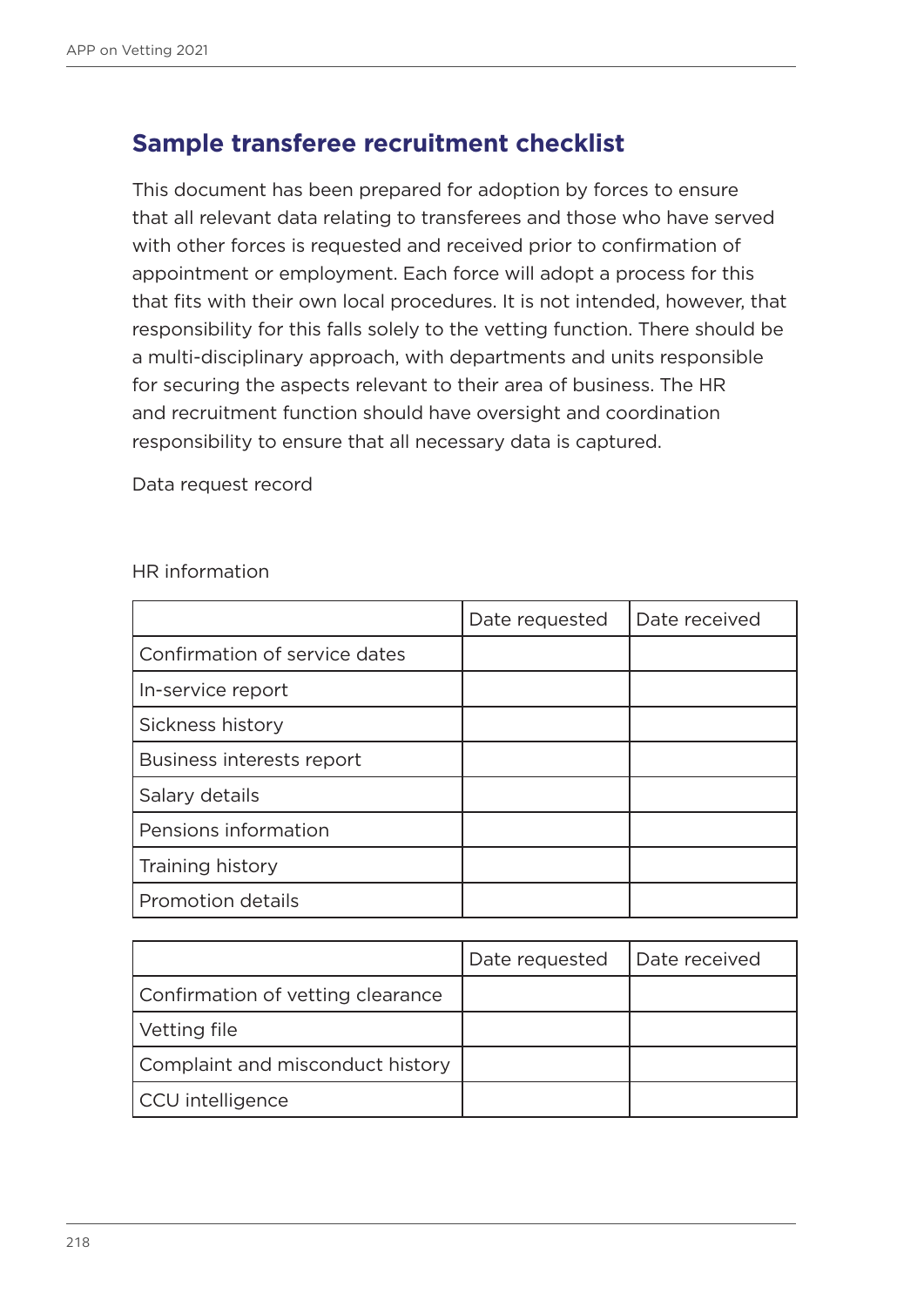# <span id="page-218-0"></span>**Vetting appeal form**

## Guidance notes

This form should be completed in full.

In order for your appeal to be considered, it must be based on one or more of the following grounds:

- further information is available that was not considered by the original decision maker
- **the decision is disproportionate considering the** circumstances or details of the case
- **the decision was perverse or unreasonable**
- no explanation has been given for the decision

It is your responsibility to explain why the grounds apply in your particular case. If you do not provide this detail, or do not provide sufficient detail, this will have a detrimental effect upon your appeal.

The completed appeal form must be submitted to [**email address**] within [XX] days of receipt of the form.

If you have any questions in relation to the form, please contact the Force Vetting Unit for guidance.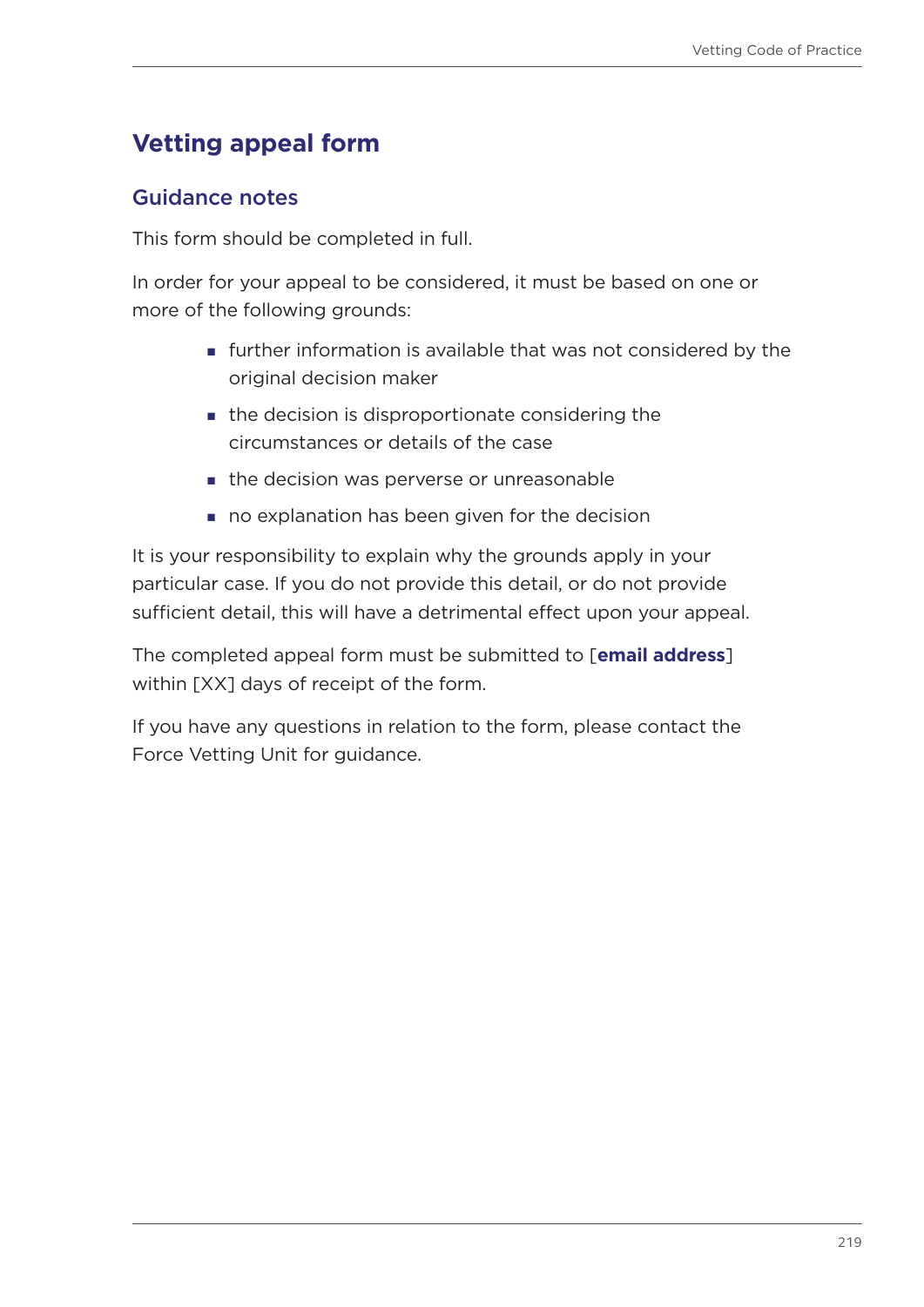| Your name:                                         | Your date of birth:                                                |
|----------------------------------------------------|--------------------------------------------------------------------|
| Your home address:                                 |                                                                    |
|                                                    |                                                                    |
|                                                    |                                                                    |
|                                                    |                                                                    |
|                                                    |                                                                    |
| Your contact number:                               |                                                                    |
| Your email address:                                |                                                                    |
| Vetting Reference Number (if known):               |                                                                    |
| Position applied for:                              |                                                                    |
| Reasons for withholding clearance:                 |                                                                    |
|                                                    |                                                                    |
|                                                    |                                                                    |
|                                                    |                                                                    |
|                                                    |                                                                    |
|                                                    |                                                                    |
| Notification of decision date:                     |                                                                    |
| (Appeal to be submitted within 21 days)            |                                                                    |
| Grounds for appeal (select all that apply)         |                                                                    |
| original decision maker.                           | 1. Further information is available that was not considered by the |
| or details of the case.                            | 2. The decision is disproportionate considering the circumstances  |
| 3. The decision was perverse or unreasonable.      |                                                                    |
| 4. No explanation has been given for the decision. |                                                                    |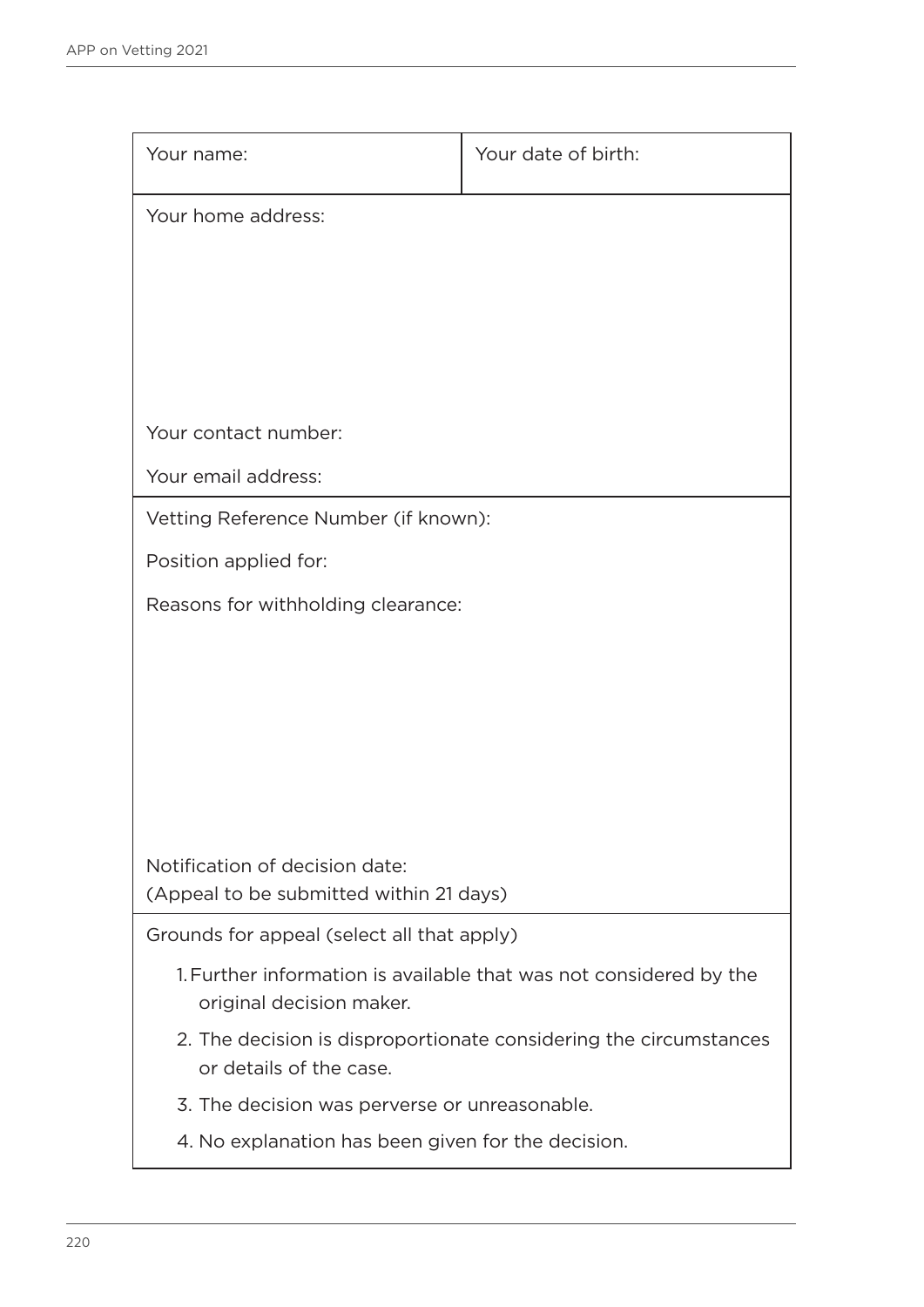The relevant fields on the next page must be completed in order for the appeal to be considered.

If the grounds for appeal are that no information has been given, the next page can be left blank.

a) Please detail below the additional information that was not available to the original decision maker and why this is relevant to your appeal.

b) Please detail why you believe the decision is disproportionate

c) Please detail why you believe the decision is perverse or unreasonable.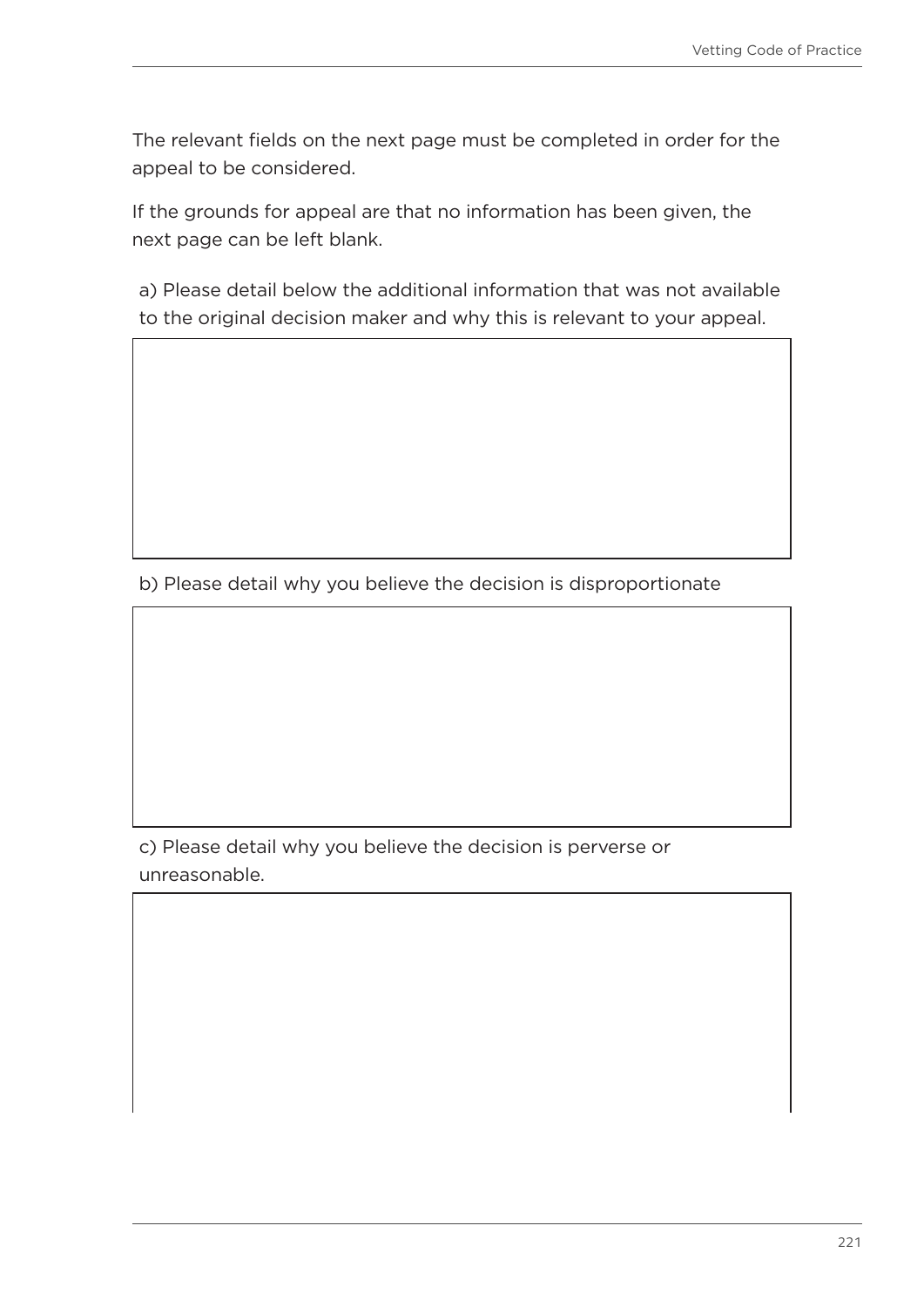Please detail below any additional information you wish to submit in support of your appeal.

## Declaration

I declare that all of the information provided above is accurate to the best of my knowledge.

I understand that I will be contacted with the result of the appeal as soon as practicable once the appeal has been considered.

I understand that the decision will be final and that there will be no further appeal available within [X Police/Constabulary – amend as applicable].

I understand that if the form is not completed in full, my appeal may not be considered.

Signed: \_\_\_\_\_\_\_\_\_\_\_\_\_\_\_\_\_\_\_\_\_\_\_\_\_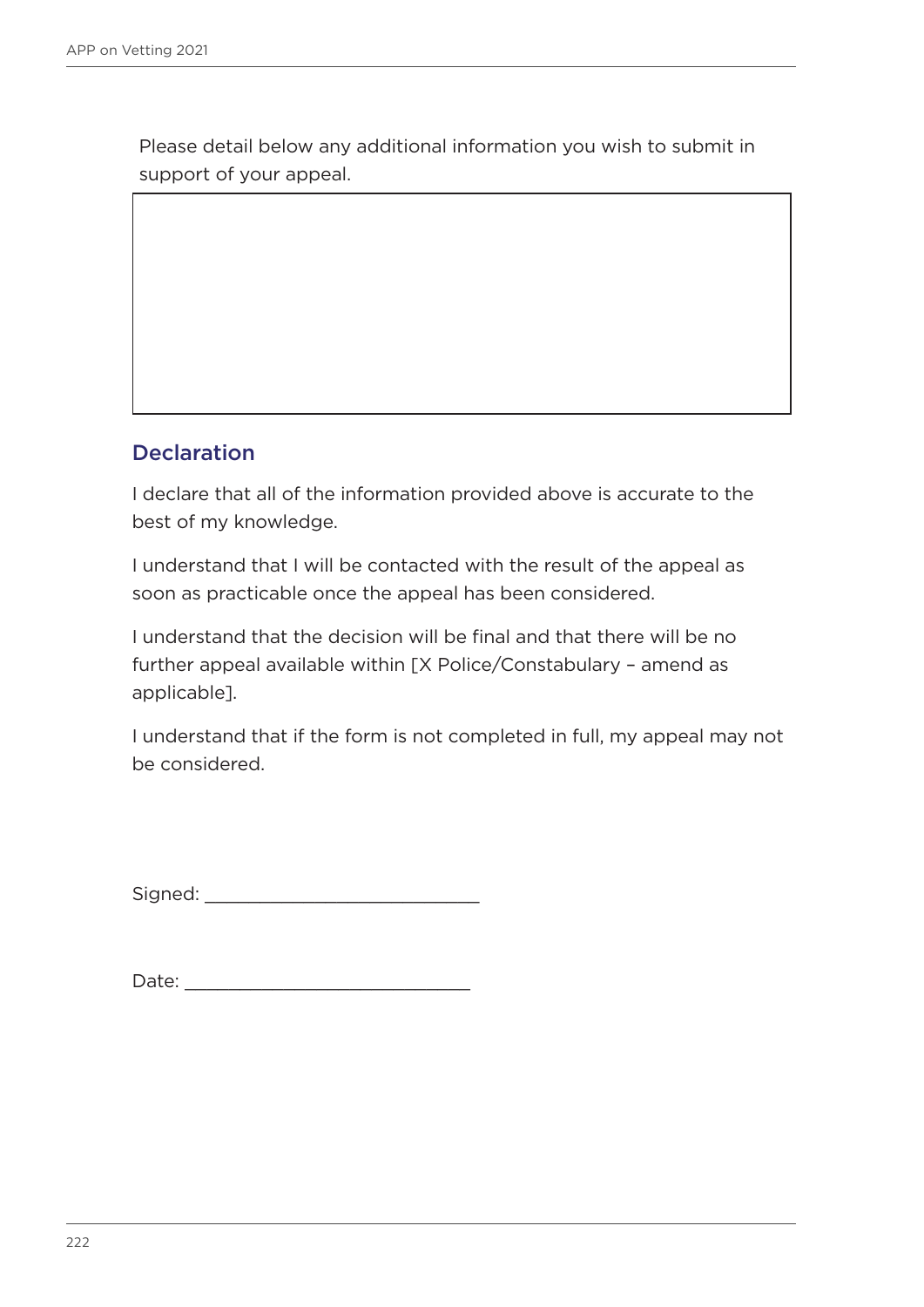## **Sample letter of rejection**

Force address:

Vetting reference:

#### **Failure of the police vetting process**

Dear

Following your recent application for police vetting clearance, I am writing to inform you that you have failed the police vetting process. This decision has been made in accordance with the requirements of the Vetting Code of Practice and associated Authorised Professional Practice on Vetting.

The reason for your failure is:

You have a right of appeal only if one or more of the following grounds apply:

- further information is available that was not considered by the decision maker
- the vetting rejection was disproportionate considering the circumstances or details of the case
- the decision was perverse or unreasonable
- no explanation has been given for the decision

Should you wish to submit an appeal, you must do so in writing, clearly identifying and supporting one or more of the grounds shown above. Please send your appeal to your Force Vetting Manager.

If you fail to submit sufficient information that supports the grounds for an appeal to be considered, this process will be terminated.

You should be aware that if the reason for your failure includes information that relates to a third party, it will not be released to you under the provisions of the Data Protection Act 1998. For further information on the appeals process, see **[Vetting appeal form](#page-218-0)**.

The decision of the appeal authority is final.

Yours sincerely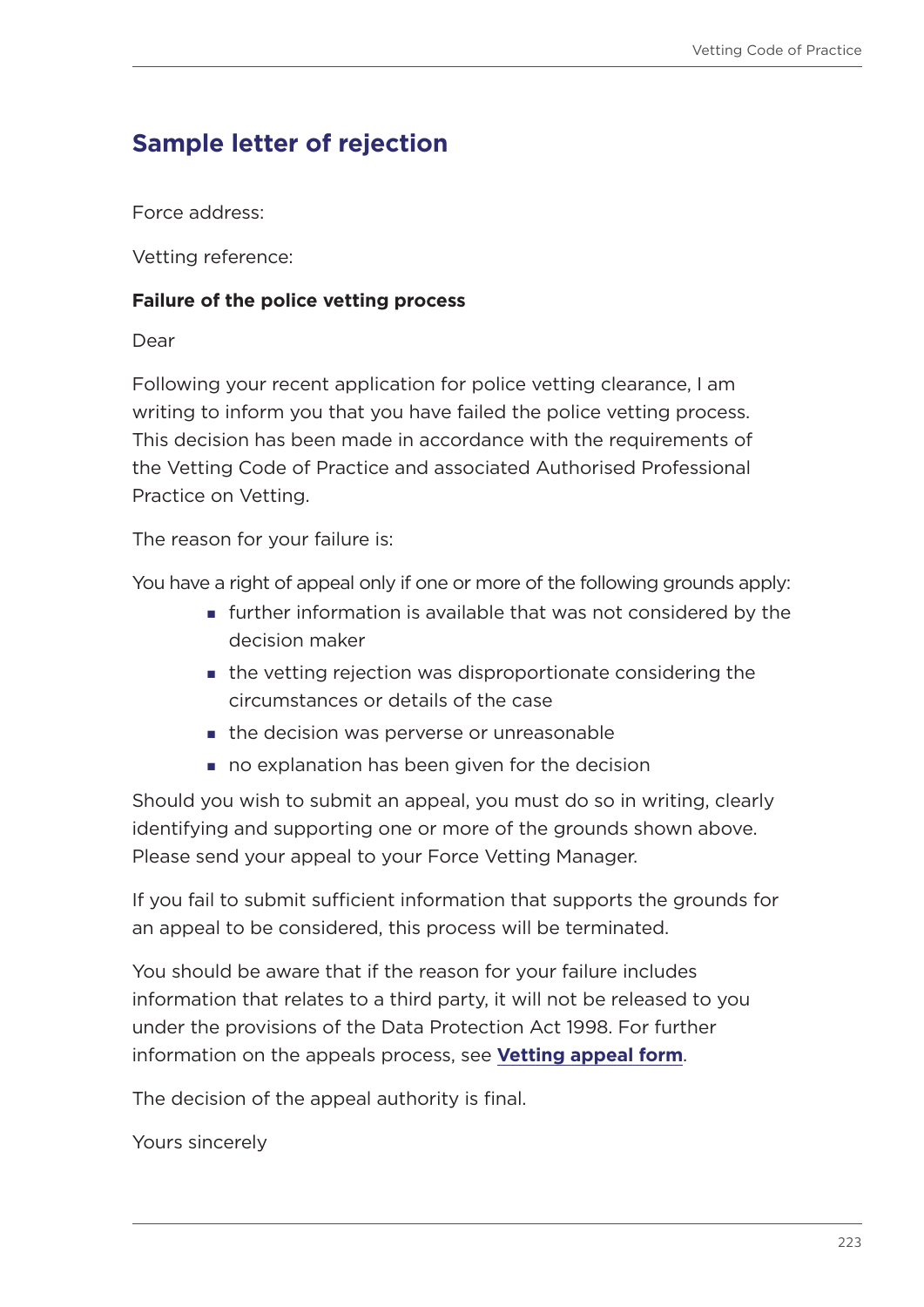## **Sample annual security form**

Date of issue:

Issued by:

If completing by hand, please write in black ink using block capitals.

## Subject details

To be completed by the force vetting unit.

| f. Current clearance held: | $DV \Box$ MV $S$ C enhanced $N$ NPPV3 |
|----------------------------|---------------------------------------|

Your annual security appraisal is now due. This routine but important process is required for all individuals cleared to the highest levels, in order to review your continued suitability to access highly classified information and assets. This allows us to:

- a. update your vetting file to reflect any changes in your personal circumstances
- b. identify and review any issues that may relate to security

We may need to make follow-up enquiries concerning information that you provide, particularly where personal circumstances have changed. Please contact the force vetting manager if you have any questions relating to any aspects of this form or any part of the security appraisal process. You should be aware that failure to complete this form and return it to the force vetting unit could have a detrimental impact on your continued suitability to hold a security clearance.

### **All answers provided for this questionnaire and related information will be treated in the strictest confidence at all times.**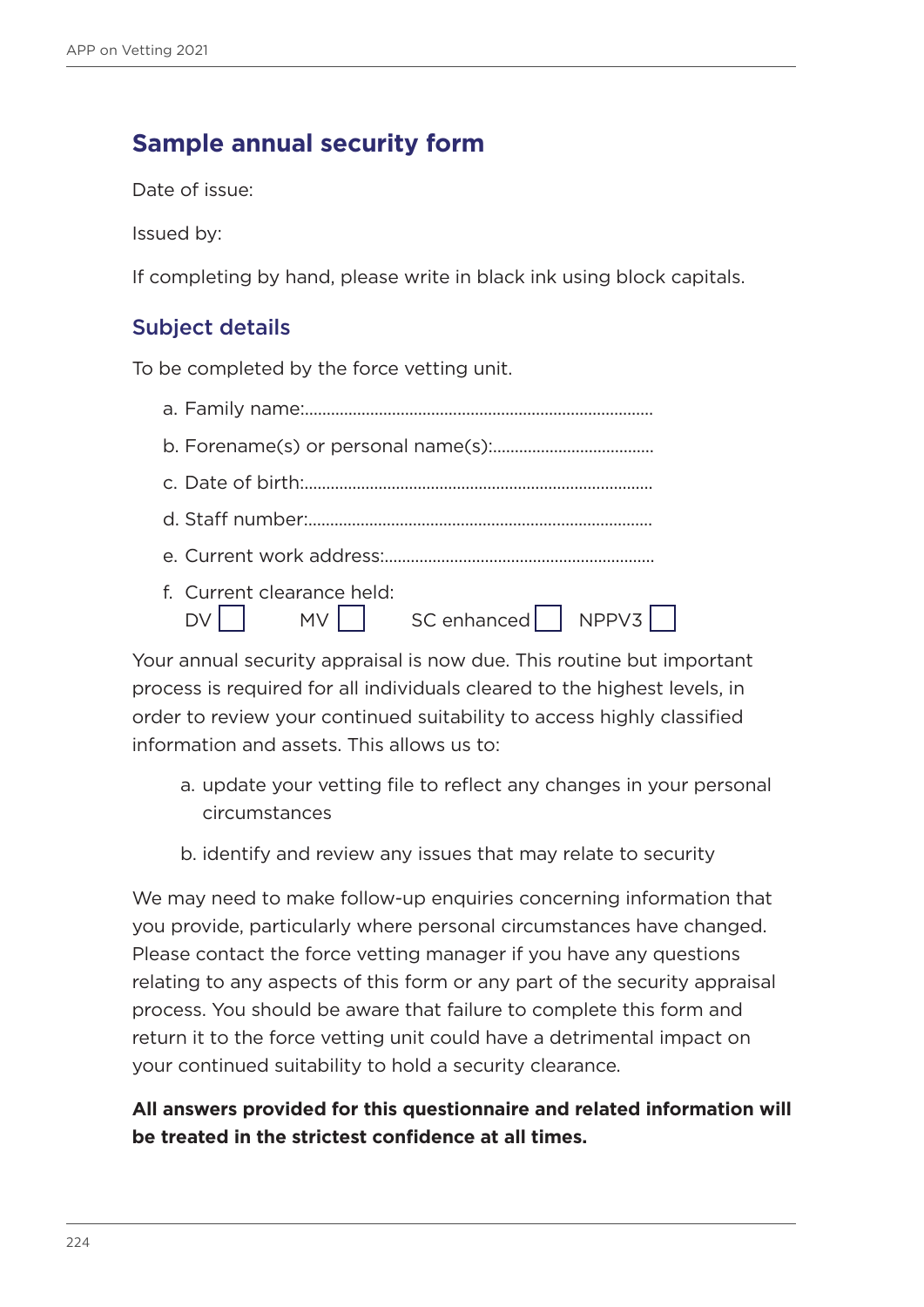## Part 1 – to be completed by the vetting subject

### **1. Posts and line managers**

Please list all the posts that you have held during the appraisal period, together with details of your line manager in each.

| <b>Title of post</b><br>and team | <b>Dates</b> | Name of line manager (if more<br>than one, tick box to whom part 2<br>of this form has been sent to) |             | Line manager's<br>current work<br>address |
|----------------------------------|--------------|------------------------------------------------------------------------------------------------------|-------------|-------------------------------------------|
|                                  |              |                                                                                                      | <b>Tick</b> |                                           |
|                                  |              |                                                                                                      |             |                                           |
|                                  |              |                                                                                                      |             |                                           |

### **2. Access to SECRET and TOP SECRET material**

How would you assess your current access to SECRET and TOP SECRET material?

|                | <b>SECRET</b> | <b>TOP SECRET</b> |
|----------------|---------------|-------------------|
| More than one  |               |                   |
| document       |               |                   |
| a week         |               |                   |
| More than one  |               |                   |
| document       |               |                   |
| a month        |               |                   |
| Fewer than one |               |                   |
| document       |               |                   |
| a month        |               |                   |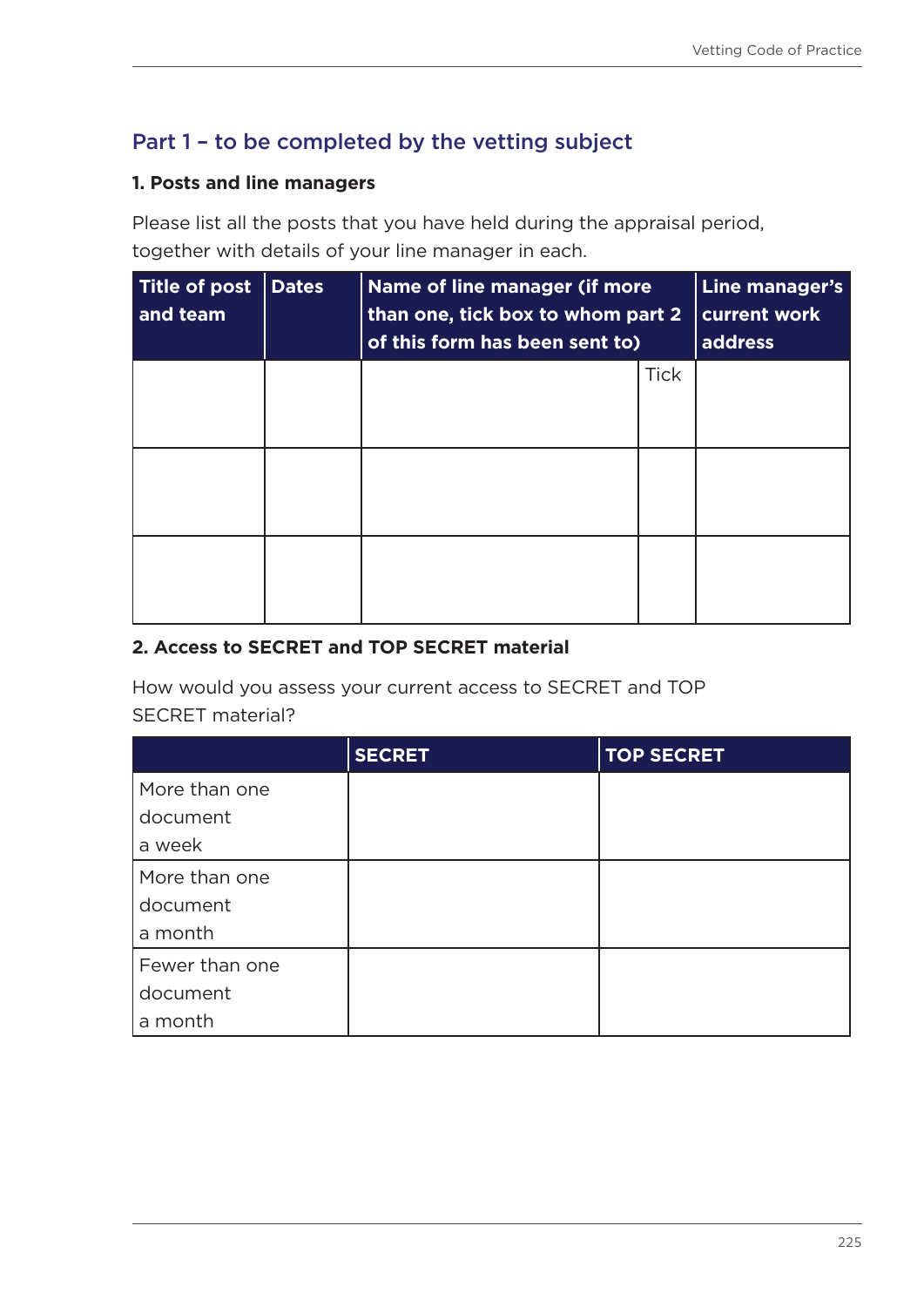### **3. Personal circumstances**

You are obliged to inform the organisation if your personal circumstances have changed. Additionally, you must report any problems or issues that you have experienced that may be relevant to security. For example, you must report any of the following:

- change in marital status or partner
- change in step-parents and step-brothers or sisters
- change in co-residents' details if you share accommodation with people other than family members
- significant change in financial circumstances, eg, county court judgment, bankruptcy, windfall
- arrest, police caution, civil or criminal proceedings brought against you, including all motoring convictions (except those restricted to parking infringements)
- any new associations through close relatives (such as those brought about by marriage, civil partnership, friendship, residence overseas)
- **involvement in, or approaches by, any political, religious or** protest group of an extreme nature
- extraordinary approaches by journalists or others about the work of your employer, or any other persistent or unusual enquiry
- enrolment for outside studies relating to the work of your employer, or any paid part-time work
- association with any individual involved in criminal activity or any person who associates with others involved in criminal activity

Has anything occurred during the appraisal period as outlined above?

 $Yes$   $\begin{vmatrix} 1 & 1 \\ 1 & 1 \end{vmatrix}$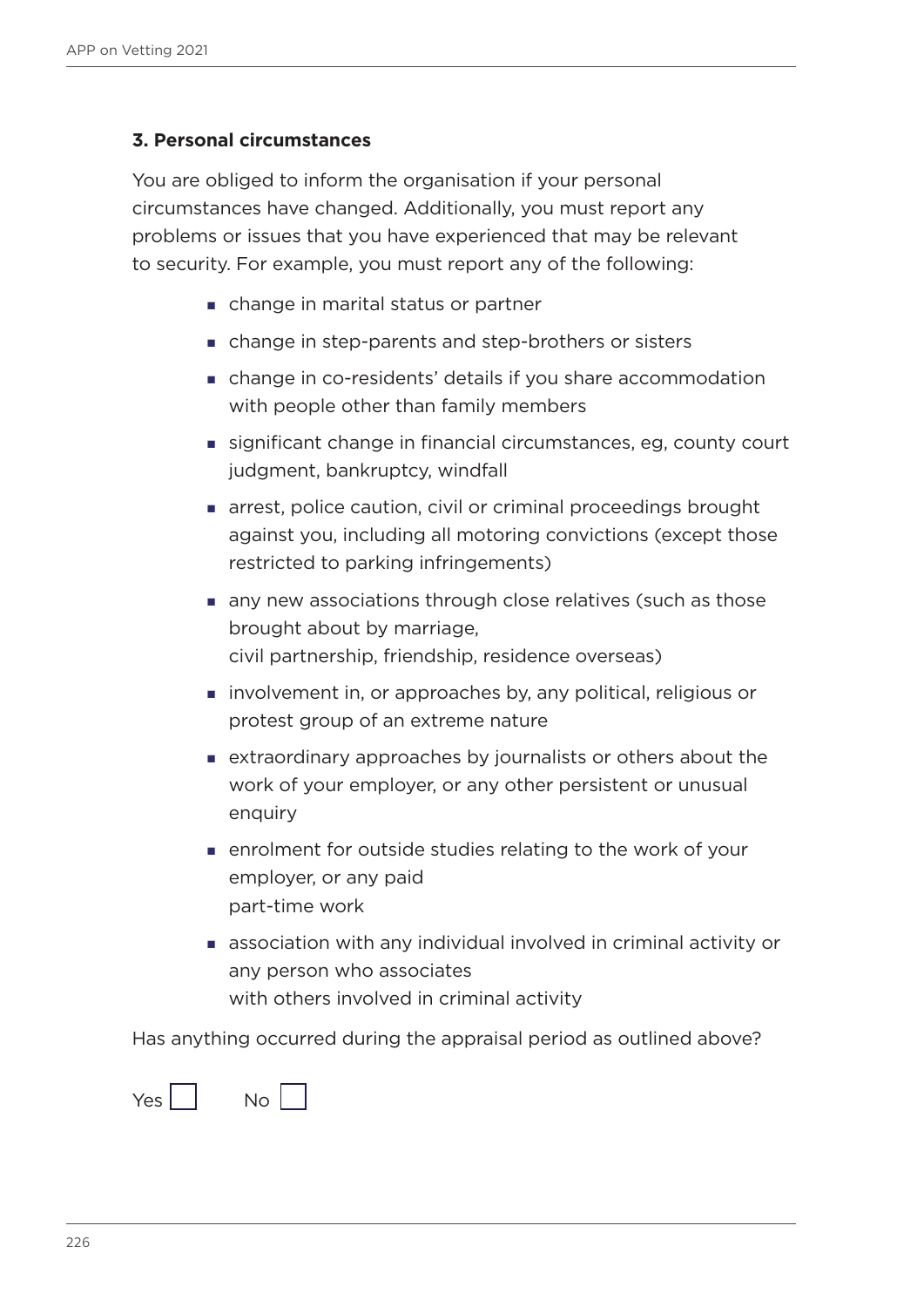### **4. Personal problems**

Have you experienced any serious personal difficulties during the appraisal period (eg, ill health, financial or legal troubles, domestic or marital, or professional problems)? Health matters should be notified directly to occupational health who will advise you accordingly.

| Nη<br>⊃⊂ |  |
|----------|--|
|----------|--|

### **5. Personal finance**

Has there been any significant change in your financial circumstances (or those of your spouse or partner) during the appraisal period (eg, bankruptcy, source of income acquired or lost, windfall exceeding £5,000)?

| ′≏< | Nη |  |
|-----|----|--|
|-----|----|--|

### **6. Employment**

Do you have:

a. any reservations, moral or otherwise, about any aspect of your work or the wider activities of your employer?



| I |  |
|---|--|

b. any cause for serious complaint about your job, your employer or a colleague?

 $Yes |$  No  $\Box$ 



| If you have answered yes     |
|------------------------------|
| to any of the questions 3    |
| to 6 above, please give full |
| details:                     |
|                              |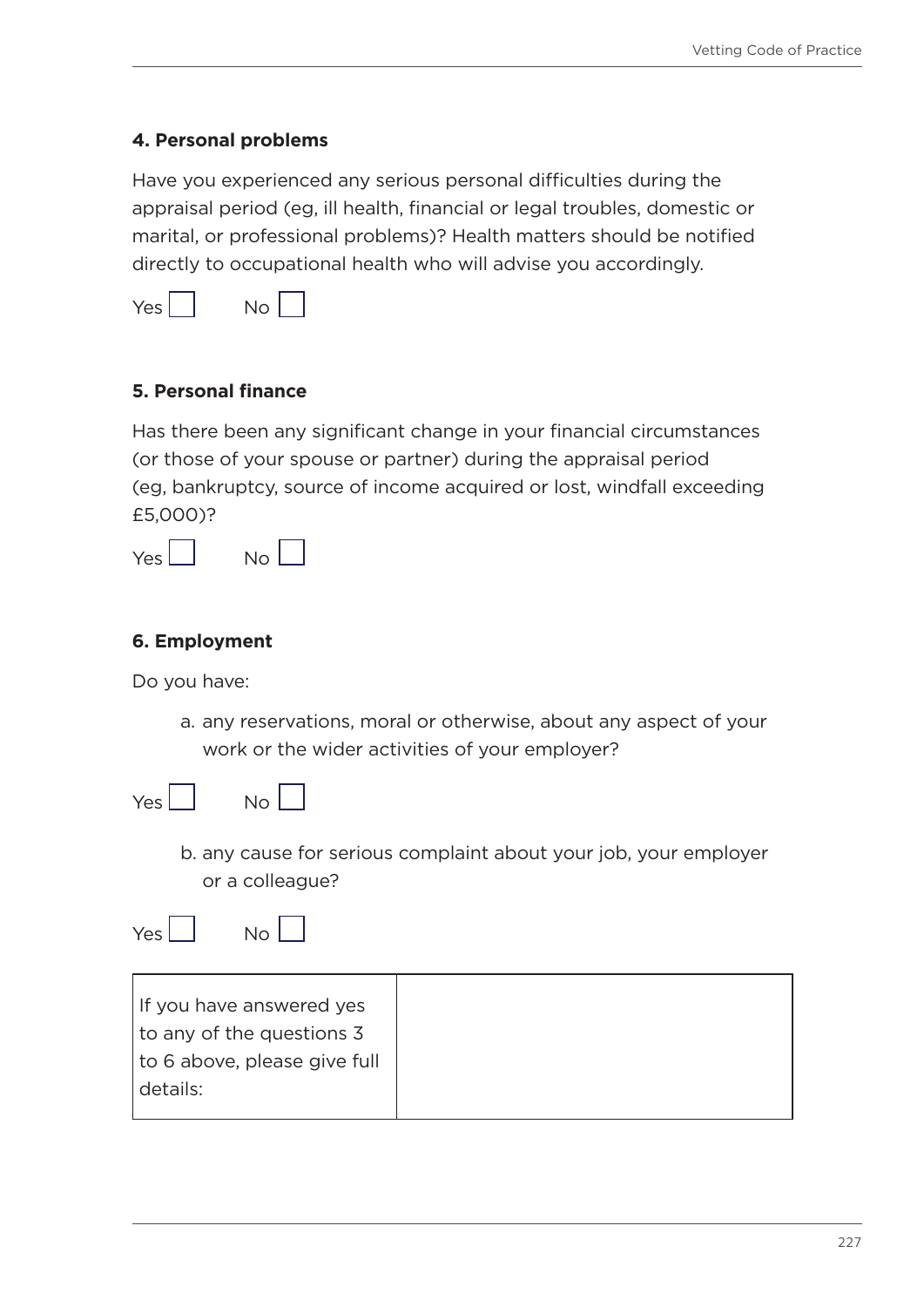## **Declaration**

- I understand my obligation to inform the force vetting unit of any material changes in my circumstances.
- I have today passed part 2 of this form to the appropriate line manager, as requested in part 1 above.
- I consent to further necessary vetting checks being made as appropriate arising from information disclosed and enquiries made.
- I declare that the information I have provided is true and completed to the best of my knowledge and belief.

Signed

Date

Telephone number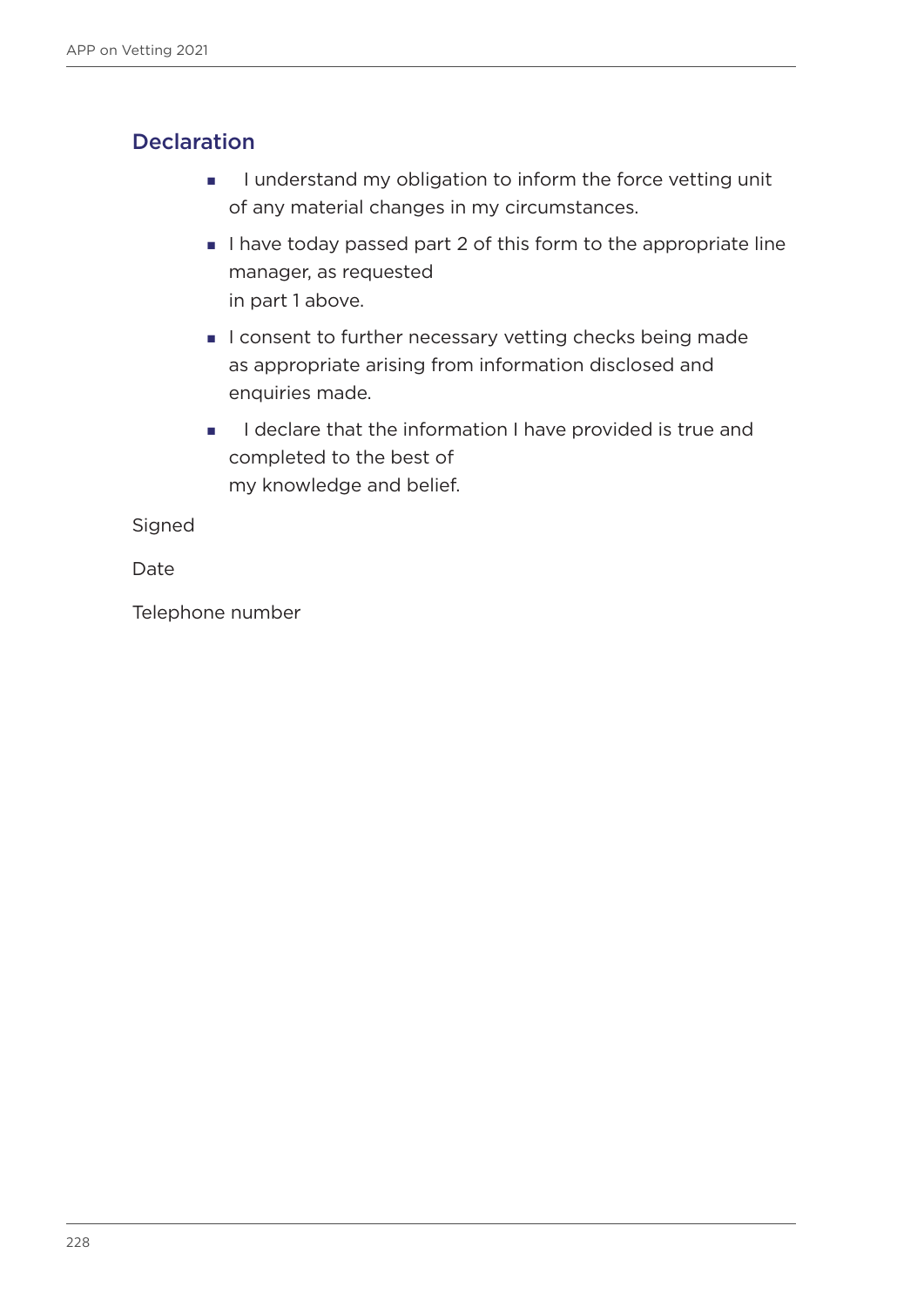### **What happens next?**

Once you have completed part 1 of this form, you should return it to the force vetting manager and pass part 2 of the form to your line manager for completion.

Once both parts of the form have been received, your vetting file will be updated to reflect any changes you have reported. Occasionally, further contact may be required to clarify the information provided. More often than not, no further action will be required until your next security appraisal or vetting review.

Many thanks for your cooperation.

### Part 2 – to be completed by line manager

Unless you have anything adverse to report, this form should take no longer than 20 minutes to complete.

- 1. The annual security review of the vetting subject named on this form is now due and you are understood to be the line manager most suitable to complete it. Please complete part 2 of the form and return it to the force vetting officer within two months of the date it was issued (page 1 refers). Failure to complete and return this form may have a detrimental impact on the subject's continued suitability to hold their security clearance.
- 2. Line managers are required to complete an annual security review for individuals who hold MV, SC and DV clearance. Appraisals should provide an honest and accurate assessment of the subject's character, conduct and reliability, as well as appropriate background information that can be used when security clearances are reviewed.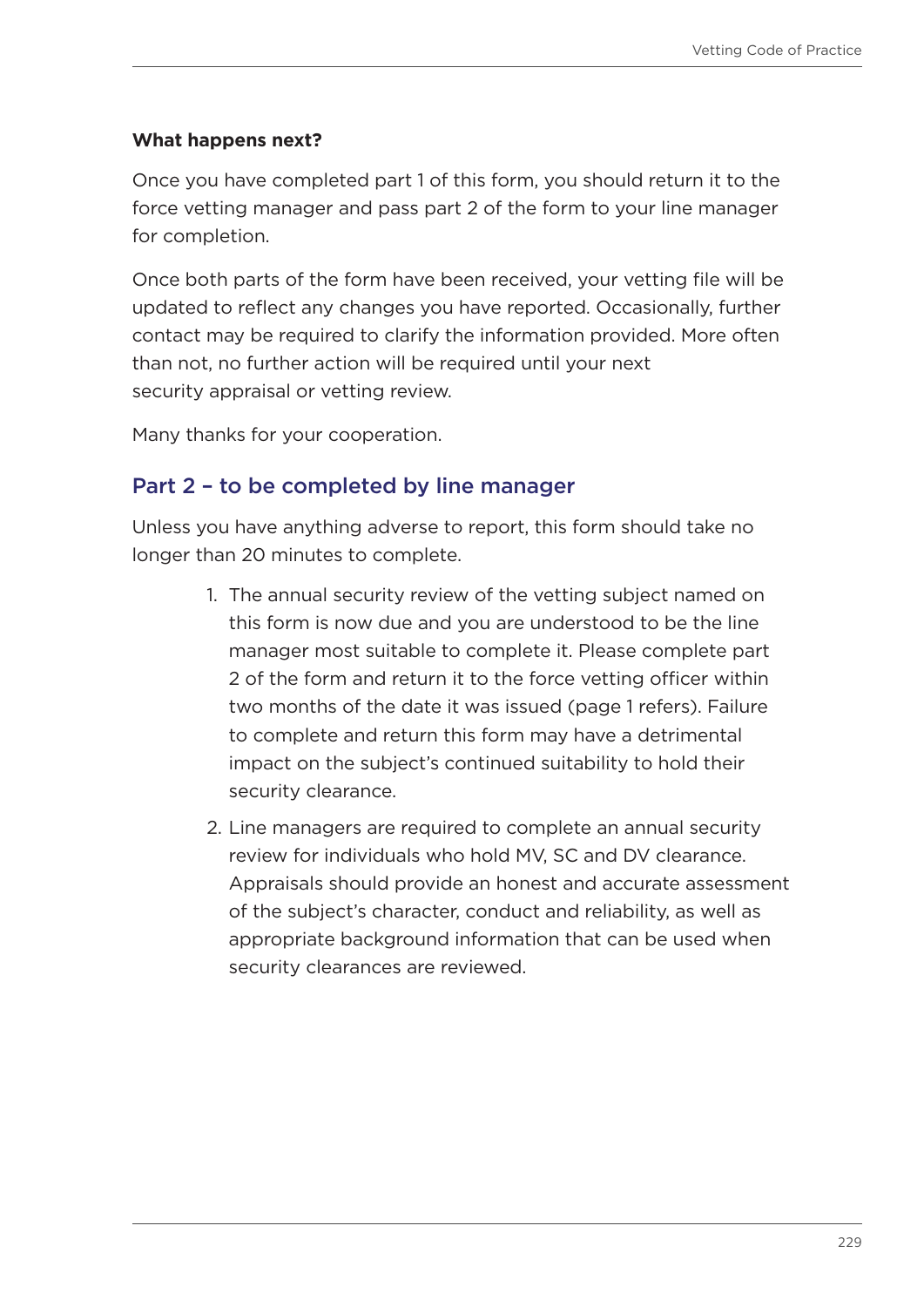### **3. Contact with the subject**

a. For what period has the subject been under your supervision?

From: To:

b. How much contact do you have with the subject at work?

| ⊥ Less frequently than weekly | Daily L |  | Weekly L |  |  |  |  |  |
|-------------------------------|---------|--|----------|--|--|--|--|--|
|-------------------------------|---------|--|----------|--|--|--|--|--|

c. How well do you know the subject socially?

| Well L | Slightly L | $\Box$ Not at all |
|--------|------------|-------------------|
|        |            |                   |

d. Do you have any reservations about supervising the subject?

| Yes. | Nο |  |
|------|----|--|
|      |    |  |

If yes, please give details below. If necessary, please continue on a separate sheet.

### **4. Personal qualities**

If you have any concerns regarding the following aspects of the subject, please give details below:

- a. Personality traits (eg, interpersonal skills, career satisfaction, reliability, stability, discretion, ability to cope with pressure, recklessness)
- b. Security awareness (eg, their attitude towards personal, physical and IT security procedures).

#### **5. Behaviour**

a. Have you noticed any changes in the subject's behaviour?



b. As far as you are aware, has the subject been responsible for any serious or repeated breaches of security during the appraisal period?

| /۵۲ | Nο |  |
|-----|----|--|
|     |    |  |

If yes, please give details below. If necessary, please continue on a separate sheet.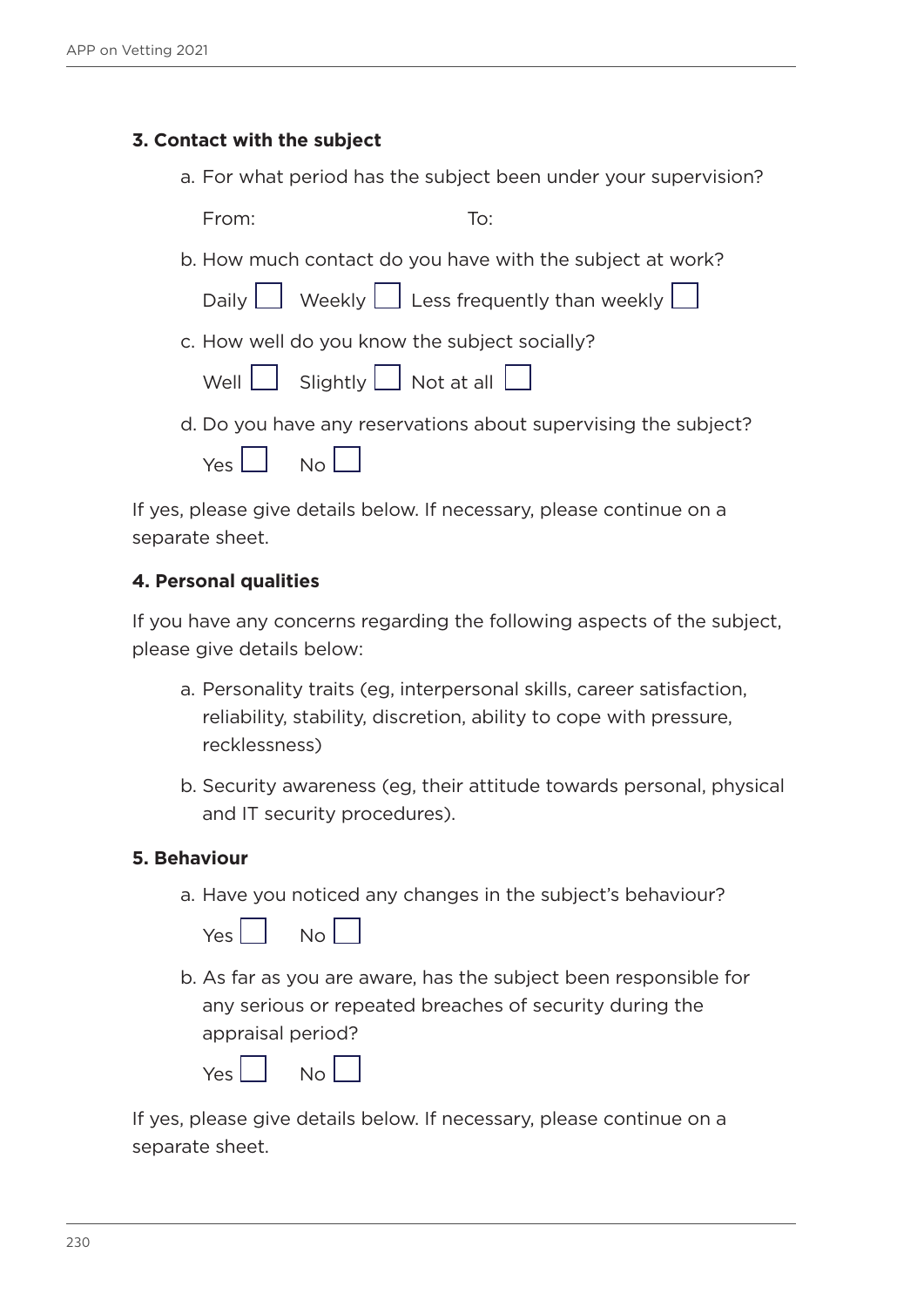c. To the best of your knowledge, has the subject shown any evidence of:

| association or contact with subversive organisations?<br><b>No</b><br>Yes         |
|-----------------------------------------------------------------------------------|
| misuse of drugs?<br><b>No</b><br><b>Yes</b>                                       |
| misuse of alcohol?<br>п<br><b>No</b><br>Yes                                       |
| unreliability, dishonesty, untrustworthiness or indiscretion?<br><b>No</b><br>Yes |
| significant financial difficulties or unexplained affluence?<br><b>No</b><br>Yes  |
| conduct liable to lead to vulnerability or blackmail?<br><b>No</b><br>Yes         |
| changes in personality traits?<br><b>No</b><br>Yes                                |
| having poor interpersonal skills?<br>No<br>Yes                                    |

If yes, please give details below. If necessary, please continue on a separate sheet.

#### **6. Clearance requirement**

a. Notwithstanding your previous answers, are you aware of any other grounds that might cast doubt on the subject's continued suitability for security clearance?

| No<br>Yes                                                                                 |  |
|-------------------------------------------------------------------------------------------|--|
| If yes, please give details. If<br>  necessary, please continue on  <br>a separate sheet. |  |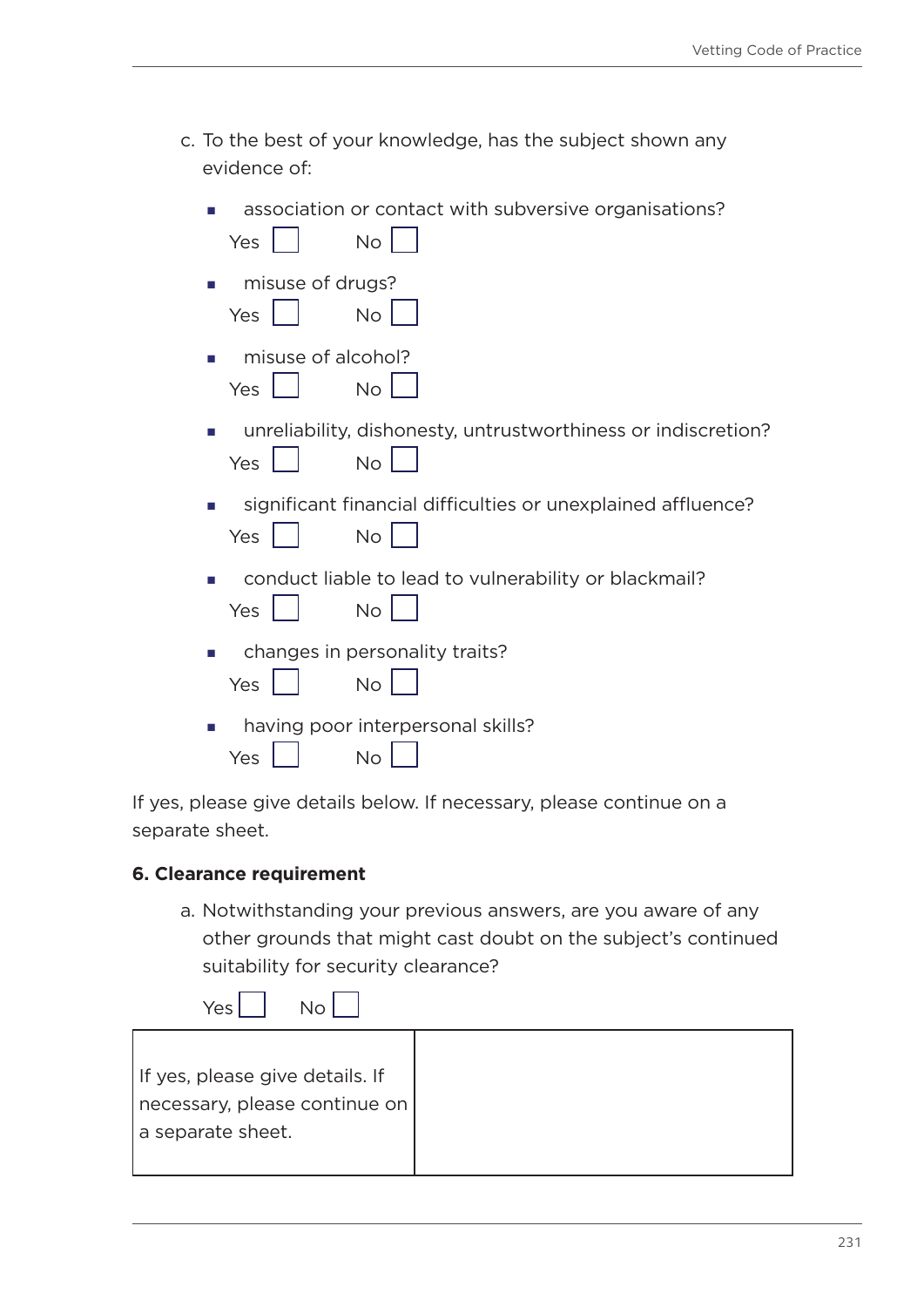### **7. Other enquiries**

a. Is there anything else about the subject that worries you, or that could indicate a matter of potential security concern?

| Yes. | Nη |  |
|------|----|--|
|      |    |  |

b. Is input from another supervisor needed to give a full and accurate appraisal?

| Yes | Nn |  |
|-----|----|--|
|     |    |  |



Is there anything that you wish to discuss personally with the force vetting officer?

|  | Nη |  |
|--|----|--|
|  |    |  |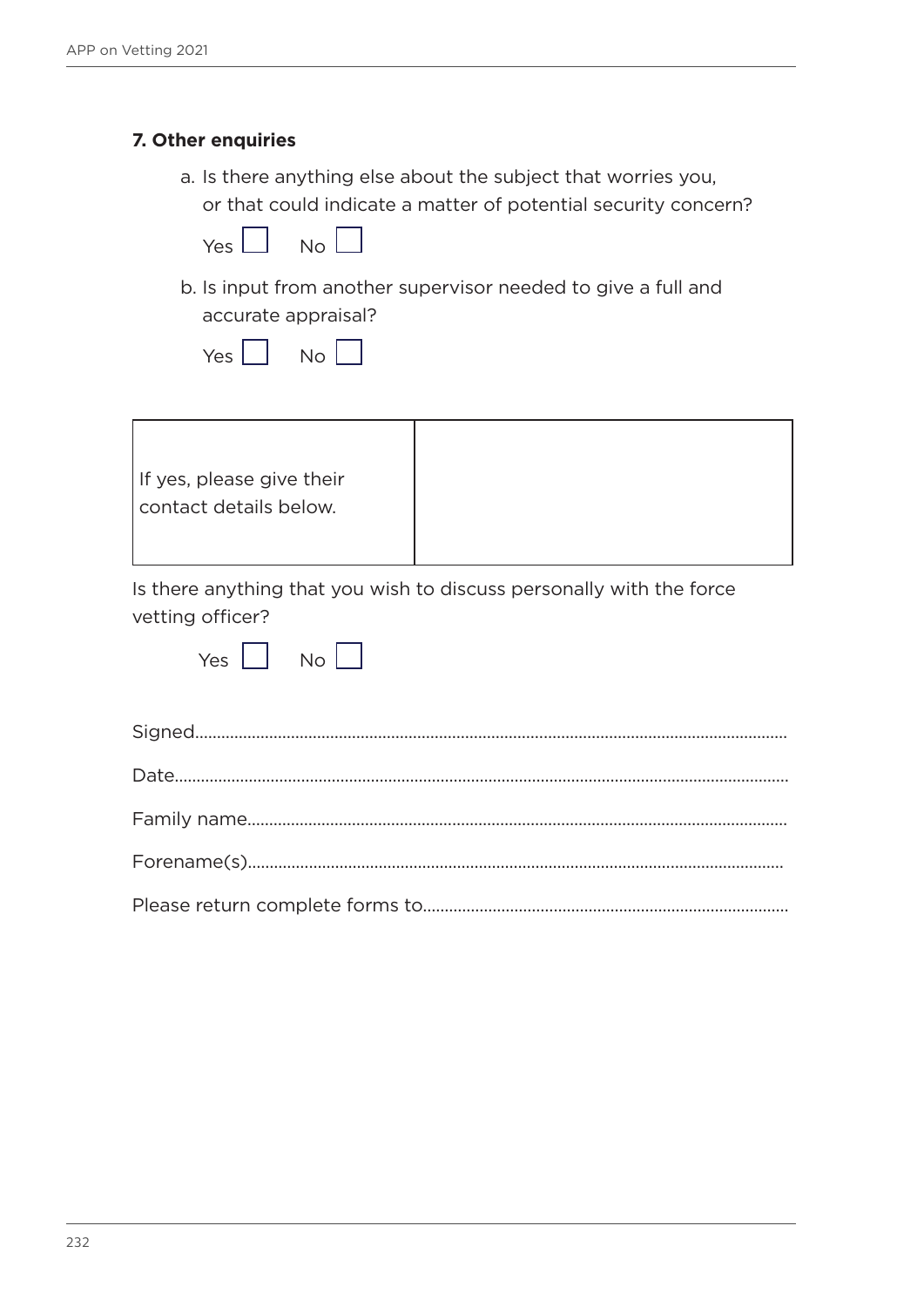## **Sample letter to prospective police officers and special constables: taking of fingerprints and DNA**

#### Dear

I am writing to you to seek your assistance in the progression of your application for police officer or special constable. I am asking you for your consent to have your fingerprints and a sample of your DNA taken for the purposes of a speculative search. I am also asking you to consent to your fingerprints being retained on the Police Elimination Database (PEDb) and to the DNA profile obtained from your DNA sample being retained on the Centralised Elimination Database (CED).

Every prospective police officer and special constable is required to have their fingerprints and a DNA sample taken, in accordance with Regulation 10A of the Police Regulations 2003 (as amended by the Police (Amendment) Regulations 2015) and Regulation 1ZA of the Special Constable Regulations 1965 (as amended by The Special Constables (Amendment) Regulations 2012).

The purpose of obtaining fingerprints and DNA samples is to allow for a speculative search to be made against the local and national databases prior to your appointment to the police service. This is to ensure that you have not previously come to adverse police attention that you have not informed us of, and to also ensure that you are not linked to any outstanding crime scenes.

If your appointment progresses, your fingerprints will be retained separately on the PEDb. Your DNA profile will be retained on the CED in line with the Police Regulations 2003 or the Special Constabulary Regulations 1967 as appropriate. Your fingerprints and DNA profile will be used for the purposes of elimination only. This allows the force to identify fingerprints and DNA that may be left unwittingly at scenes-of-crime by police officers, special constables or police staff. Records may be held locally by the force in hard-copy format. Scenes-of-crime fingerprints are searched routinely against all records on the fingerprint PEDb.

The speculative search of your fingerprints and their retention on the PEDb and the speculative search of your DNA profile on the CED is a consensual process. It is important that you fully understand what is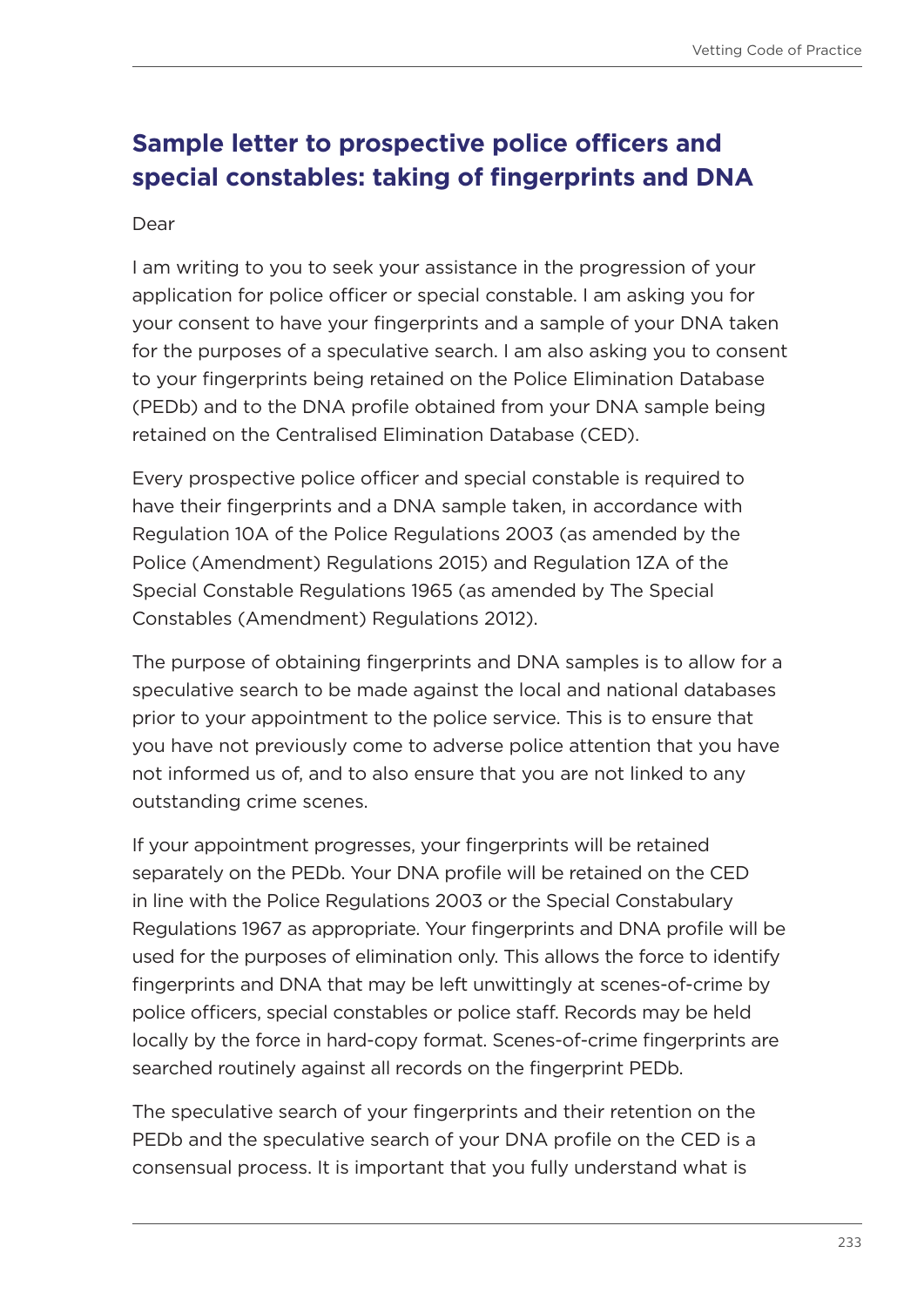being done and that you provide your consent to it taking place. I must, however, inform you that your appointment to the police service will not proceed if you choose not to consent to this procedure.

Your DNA sample will be destroyed within six months of it being taken, following a satisfactory profile being derived from it. Your fingerprints, DNA sample and DNA profile, and all copies and records will be destroyed immediately if you are not appointed.

If you are appointed but later leave the police service, your fingerprints will immediately be removed from the PEDb and destroyed. This is subject to the retention of any hard copies with case papers until the conclusion of any outstanding case or impending trial where the fingerprints may be subject to disclosure. Your DNA profile will be removed and destroyed 12 months after you have left the service.

Yours sincerely

Chief Officer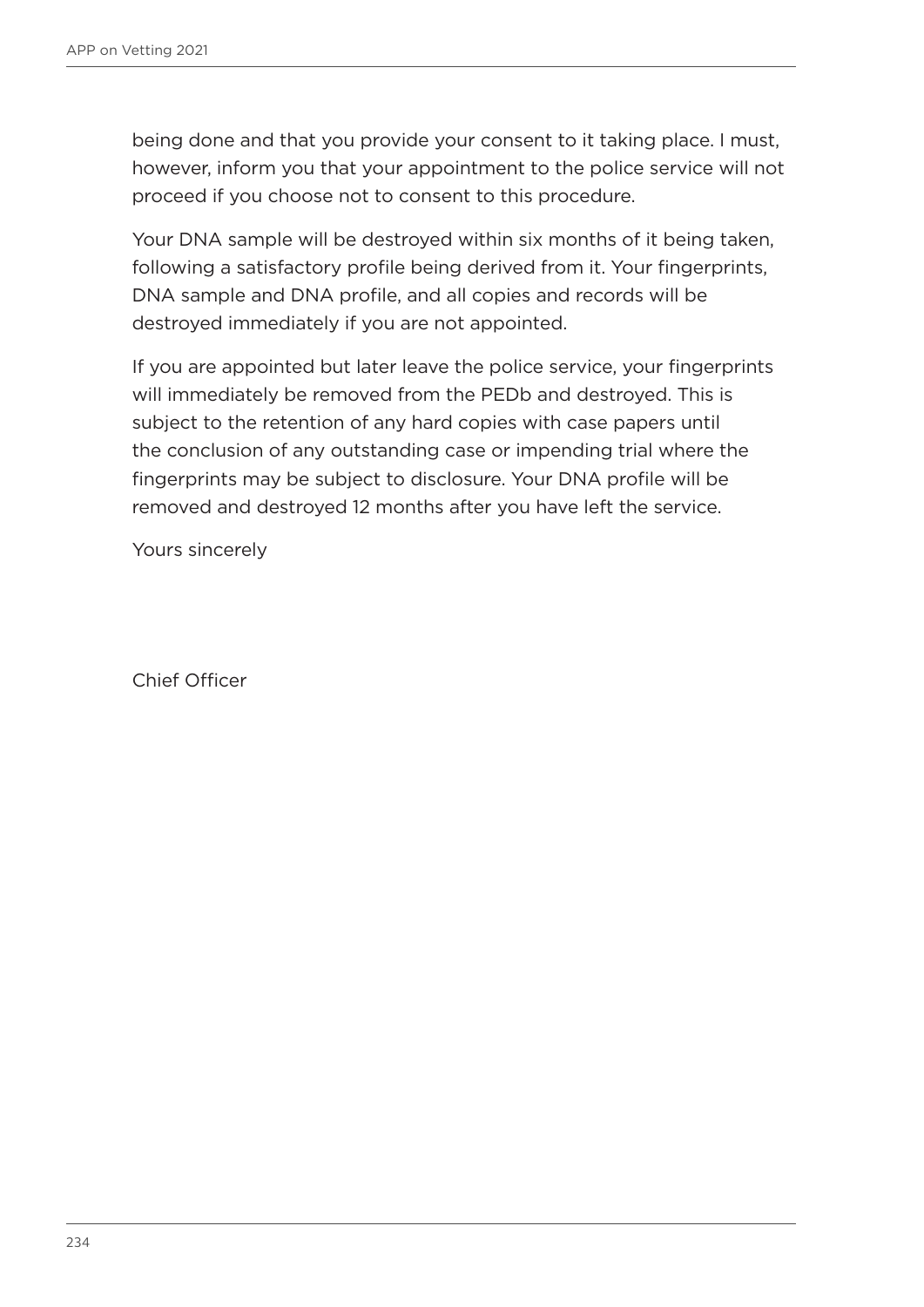# **Sample letter of consent to be returned signed by prospective police officers and special constables: taking of fingerprints and DNA**

I consent to my fingerprints and a DNA sample being taken and then used for a speculative search against the respective databases to ascertain whether I have come to adverse police attention or whether my fingerprints or DNA are linked to any outstanding crime scenes. I also consent to my fingerprints being added to and retained on the Police Elimination Database (PEDb) and my DNA profile being added to and retained on the Centralised Elimination Database (CED) for elimination purposes, if I am appointed.

I understand that records and copies of my fingerprints, sample and profile will be destroyed immediately if I am not appointed or, if I am appointed, immediatelyafter I leave the police service in the case of my fingerprints, and 12 months after I leave the police service in the case of my DNA profile.

Signed

Date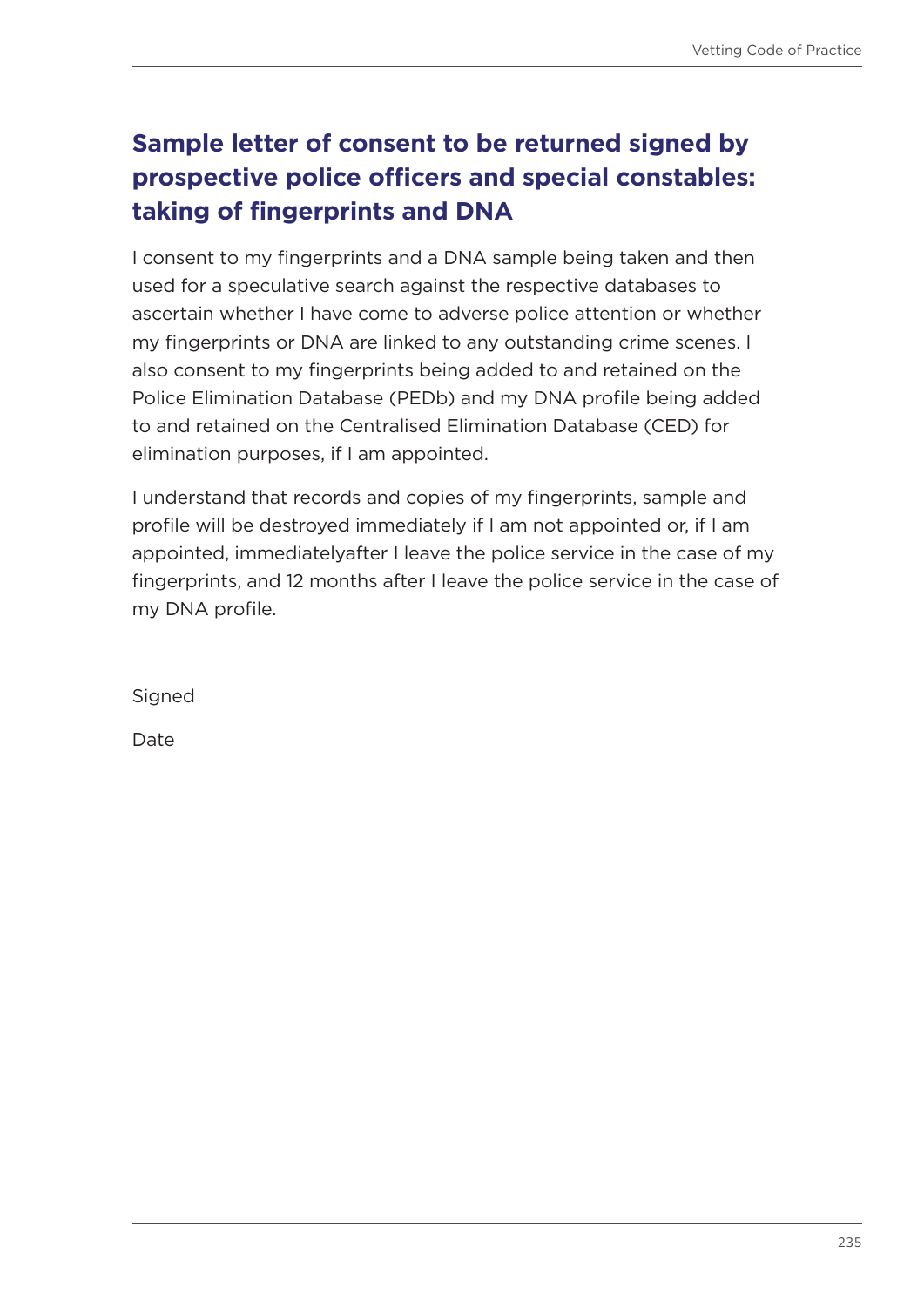# **Sample letter for issue to prospective PCSOs and police staff: taking of fingerprints and DNA**

#### Dear

I am writing to ask for your consent to have your fingerprints and a sample of your DNA taken for the purposes of a speculative search. I am also asking you to consent to your fingerprints being retained on the Police Elimination Database (PEDb) and to the DNA profile derived from your DNA sample being retained on the Centralised Elimination Database (CED).

The purpose of obtaining fingerprints and DNA samples is to allow for a speculative search to be made against the local and national databases prior to your appointment to the police service. This is to ensure that you have not previously come to adverse police attention that you have not informed us of, and to also ensure that you are not linked to any outstanding crime scenes.

If your appointment progresses, your fingerprints will be retained separately on the PEDb and your DNA profile will be retained on the CED. Your fingerprints and DNA profile will be used for the purposes of elimination only. This allows the force to identify fingerprints and DNA that may be left unwittingly at scenes-of-crime by police officers, special constables or police staff. Records may be held locally by the force in hard-copy format. Scenes-of-crime fingerprints are searched routinely against all records on the fingerprint PEDb.

The speculative search of your fingerprints and their retention on the PEDb and the speculative search of your DNA profile on the CED is a consensual process. It is important that you fully understand what is being done and that you provide your consent to it taking place. I must, however, inform you that your appointment to the police service will not proceed if you choose not to consent to this procedure.

Your DNA sample will be destroyed within six months of it being taken, following a satisfactory profile being derived from it. Your fingerprints, samples and DNA profile, and all copies and records will be destroyed immediately if you are not appointed.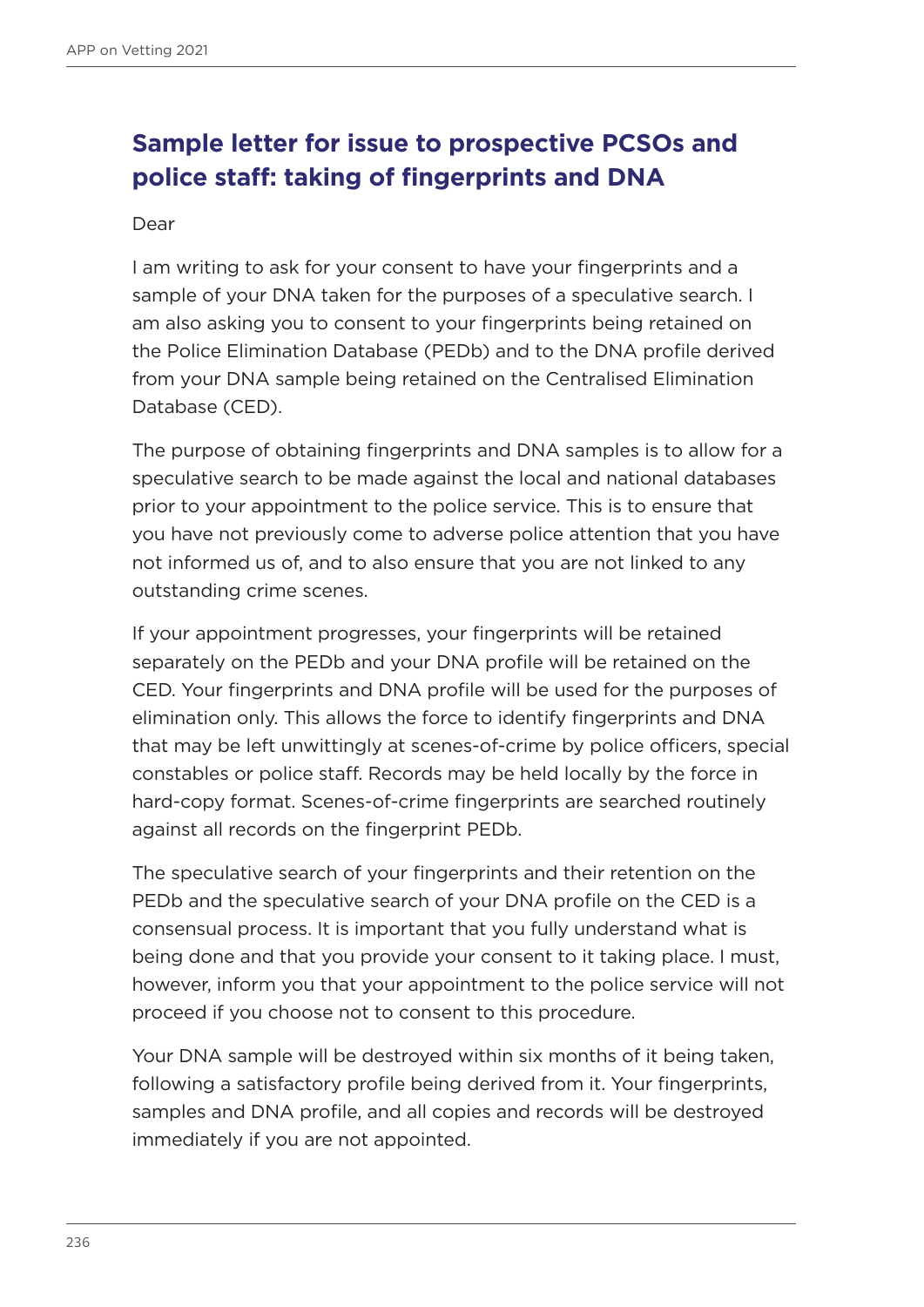If you are appointed but later leave the police service, your fingerprints will immediately be removed from the PEDb and destroyed. This is subject to the retention of hard copies with case papers until the conclusion of any outstanding investigation or impending legal proceedings where the fingerprints may be subject to disclosure. Your DNA profile will be removed and destroyed 12 months after you have left the service.

Yours sincerely

Chief Officer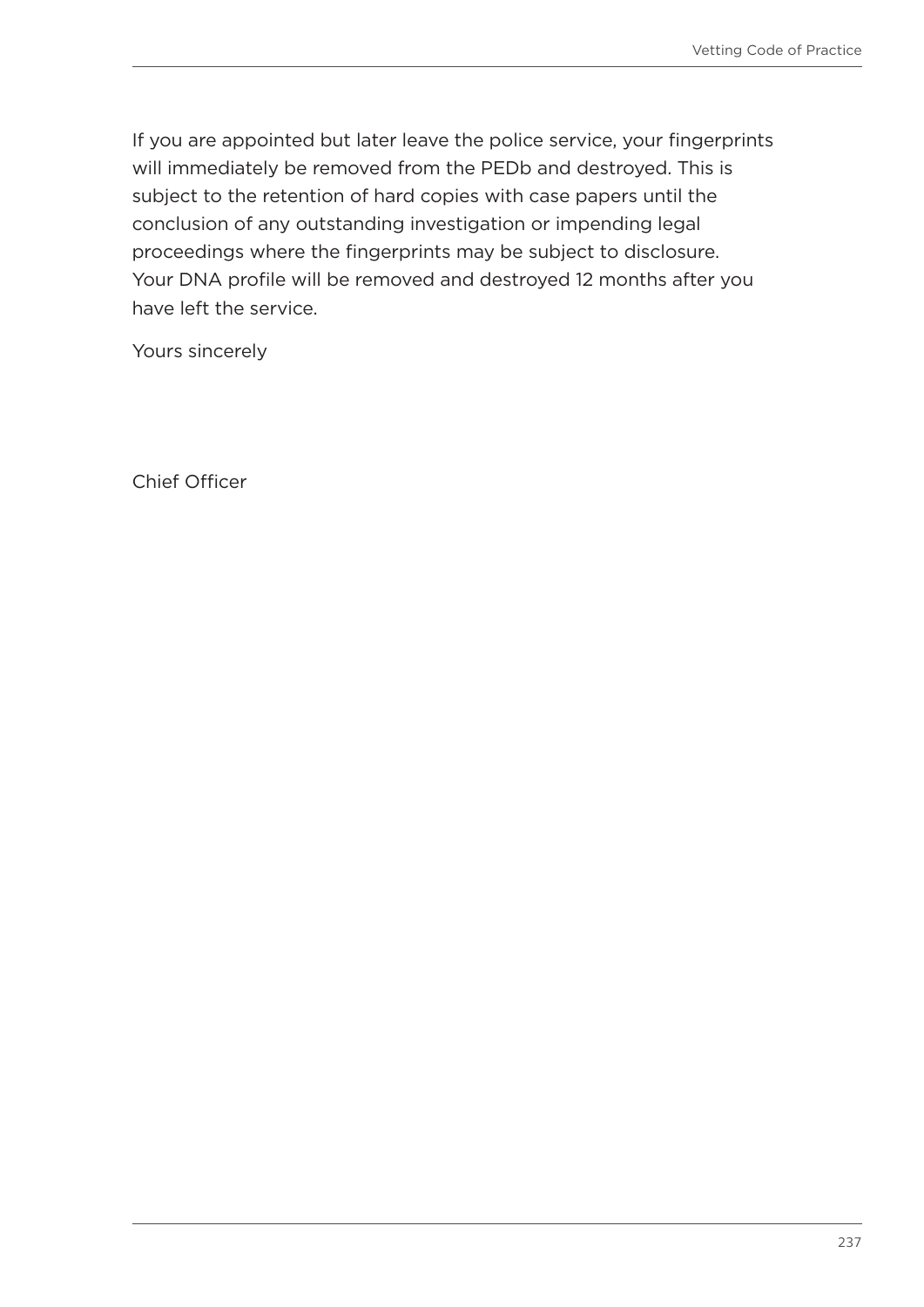# **Sample letter of consent to be returned signed by prospective PCSO and police staff: taking of fingerprints and DNA**

I consent to my fingerprints and a DNA sample being taken and then used for a speculative search against the respective databases to ascertain whether I have come to adverse police attention or whether my fingerprints or DNA are linked to any outstanding crime scenes. I also consent to my fingerprints being added to and retained on the Police Elimination Database (PEDb) and my DNA profile being added to and retained on the Centralised Elimination Database (CED) for elimination purposes, if I am appointed.

I understand that records and copies of my fingerprints, sample and profile will be destroyed immediately if I am not appointed or, if I am appointed, immediatelyafter I leave the police service in the case of my fingerprints, and 12 months after I leave the police service in the case of my DNA profile.

Signed

Date